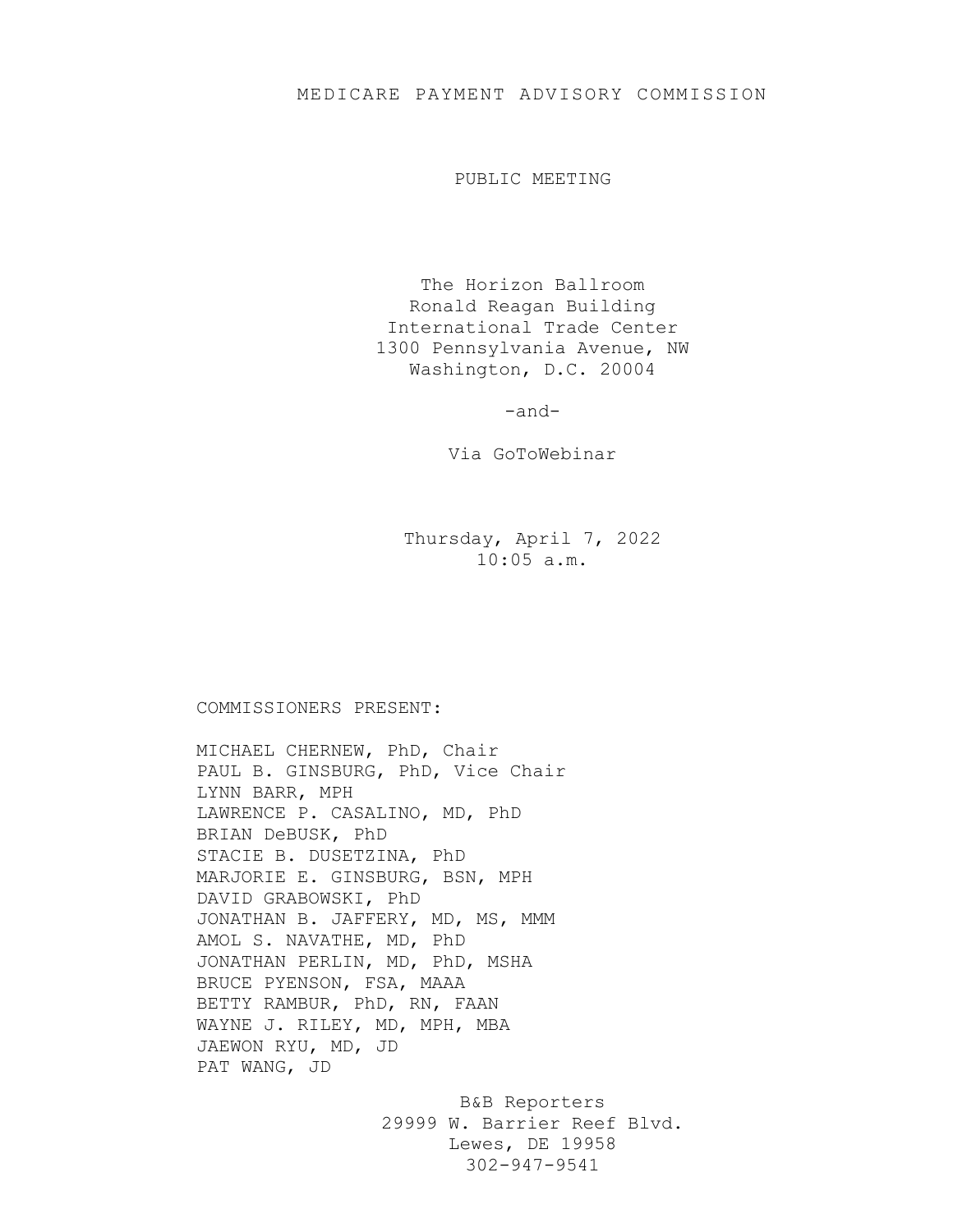## AGENDA PAGE

| Addressing high prices of drugs covered under Medicare<br>Part B                        |
|-----------------------------------------------------------------------------------------|
| - Nancy Ray, Kim Neuman3                                                                |
| Initial Findings from MedPAC's analysis of Part D data<br>on drug rebates and discounts |
| - Shinobu Suzuki, Rachel Schmidt67                                                      |
|                                                                                         |
| Segmentation in the stand-alone Part D prescription<br>drug plan market                 |
|                                                                                         |
|                                                                                         |
| Leveraging Medicare policies to address social<br>determinants of health                |
| - Ledia Tabor, Geoff Gerhardt172                                                        |
|                                                                                         |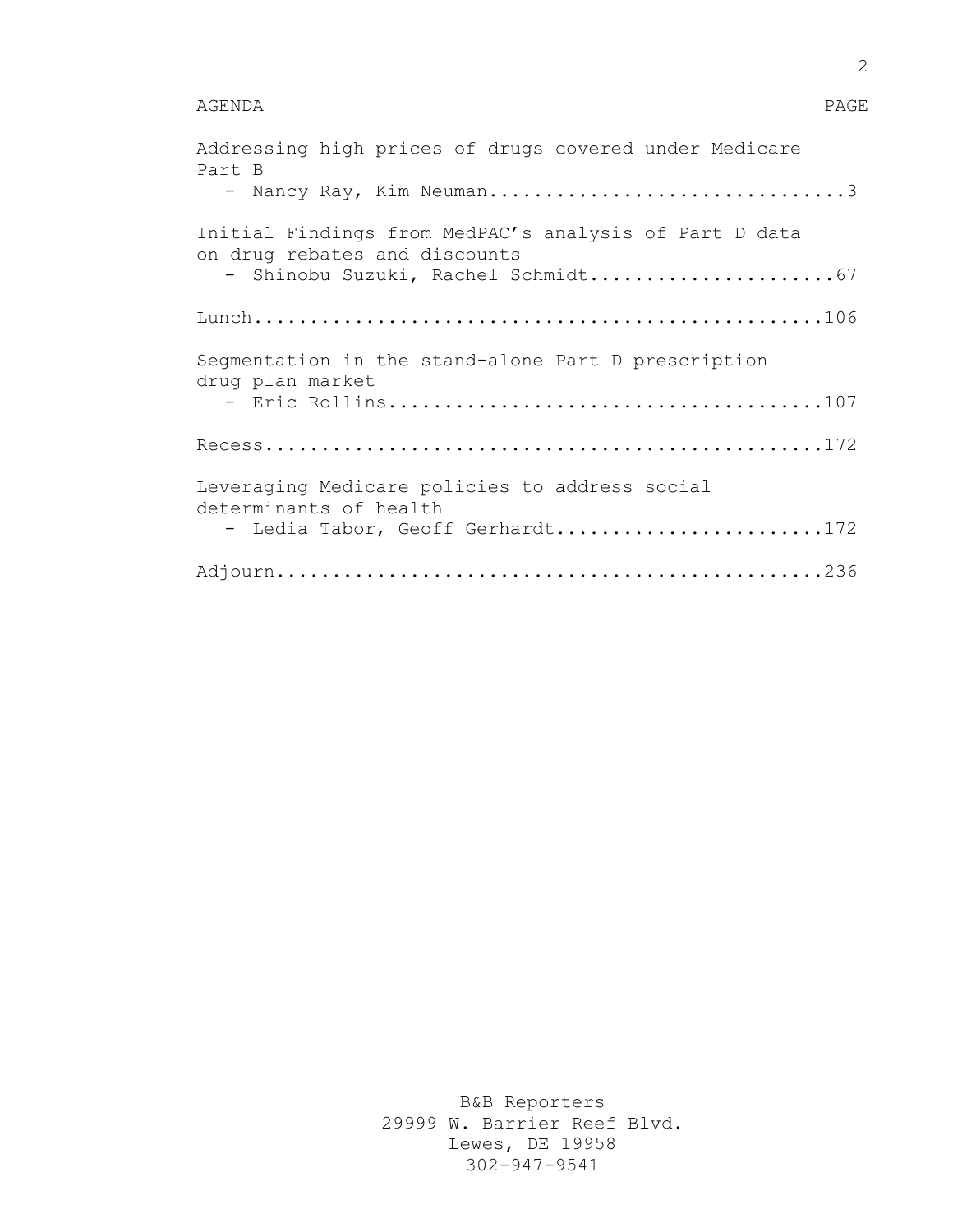| $\mathbf 1$    | P R O C E E D I N G S                                      |
|----------------|------------------------------------------------------------|
| $\overline{2}$ | [10:05 a.m.]                                               |
| 3              | DR. CHERNEW: Hello, everybody, and welcome to              |
| 4              | our last meeting of this cycle. We're very excited for the |
| 5              | topics we have today. This is a bit new for us, so please  |
| 6              | be patient. We are in person or, as Dana said, "MedPAC     |
| $7\phantom{.}$ | 3D," or in my case it's MedPAC with shoes. But we are      |
| 8              | thrilled to be here. We have a lot of important topics.    |
| 9              | We're going to jump right in.                              |
| 10             | So I'm going to turn it over to Nancy and Kim to           |
| 11             | talk about Part B drugs. Nancy, are you starting?          |
| 12             | MS. RAY: I am. Thank you, Mike.                            |
| 13             | Good morning. The audience can download a PDF of           |
| 14             | the slides on the right-hand side of the screen.           |
| 15             | An important driver of Medicare Part B drug                |
| 16             | spending is the price Medicare pays for drugs.             |
| 17             | Manufacturers set launch prices based on what they believe |
| 18             | the U.S. health care market in part will bear and have set |
| 19             | high prices for many new drugs whether or not there is     |
| 20             | evidence that it is comparatively more effective than      |
| 21             | existing standards of care. High prices and a lack of      |
| 22             | price competition among existing drugs is also a concern.  |

B&B Reporters 29999 W. Barrier Reef Blvd. Lewes, DE 19958 302-947-9541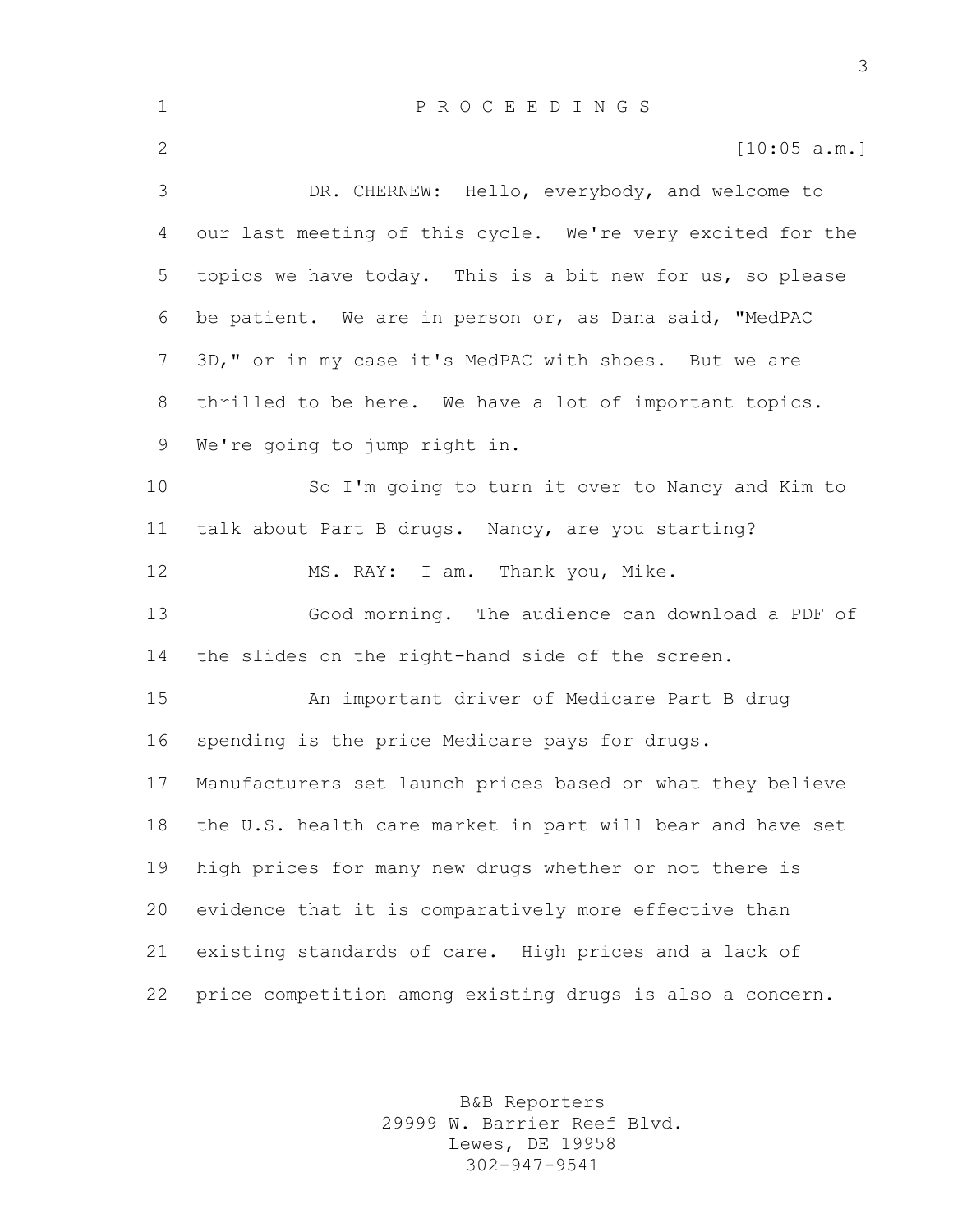Today's session is a follow-up to three approaches we discussed at the October 2021 meeting that focus on Part B drugs and aim to address launch price and lack of evidence of certain first-in-class drugs, the lack of competition among Part B drugs with therapeutic alternatives, and financial incentives associated with the percentage add-on to Medicare Part B's drug payment rate.

8 We would like your feedback on these policy options. This material will be included in the June 2022 report. And while we are focusing on Part B drugs, some of the issues may be applicable to Part D drugs and to other technologies, including devices.

 During this morning session, we will start with some background about trends in drug spending and pricing, and then we will move to the three approaches that Commissioners expressed general interest in pursuing during the October 2021 meeting. The first option would apply coverage with evidence development and set a cap on payment for select first-in-class drugs with limited evidence. The second option would apply reference pricing to drugs with similar health effects. And the third option models alternatives to the Part B drug add-on payment.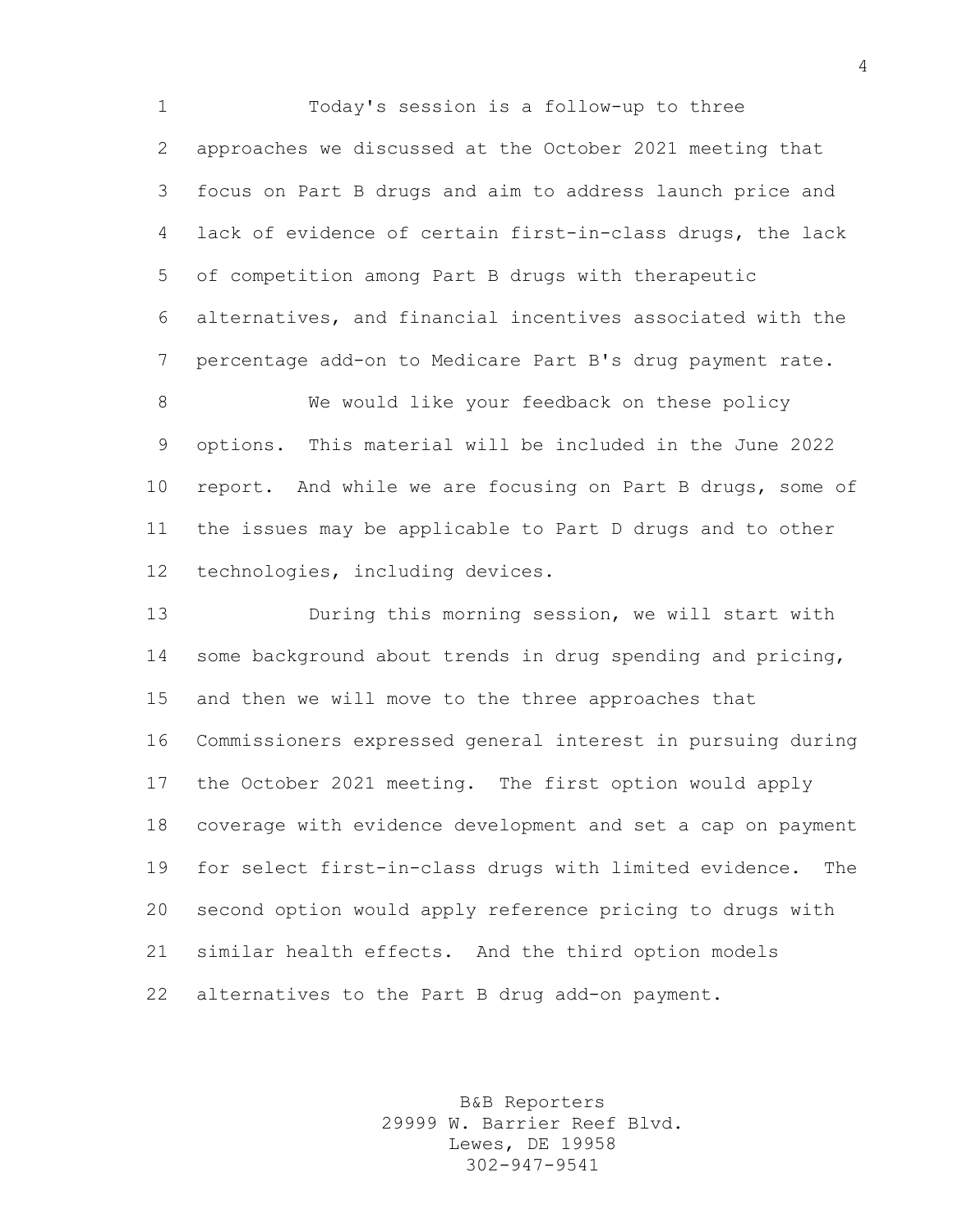In 2020, Part B drug spending was nearly \$41 billion, with spending increasing at nearly 10 percent per year between 2009 and 2019. Higher price is the largest driver of cost growth. Spending is highly concentrated in cancer, rheumatoid arthritis, and eye drugs. Twenty products accounted for 52 percent of the total spend.

 Although spending is concentrated among high- priced drugs, Part B also covers low-cost products like corticosteroids and vitamin B-12 products that account for a large share of administrations.

 The concerns about drug prices listed on this slide are not new. Estimates suggest that U.S. drug prices are roughly double the prices in OECD countries. Higher prices in the U.S. reflect higher launch price and more post-launch price growth.

 According to some researchers, high launch prices are not always related to a product's comparative clinical benefit. In addition, researchers have found that the price growth of certain existing drugs does not reflect new evidence of the products' effectiveness.

 And some products approved under FDA's expedited pathways are launching at high prices with limited evidence

> B&B Reporters 29999 W. Barrier Reef Blvd. Lewes, DE 19958 302-947-9541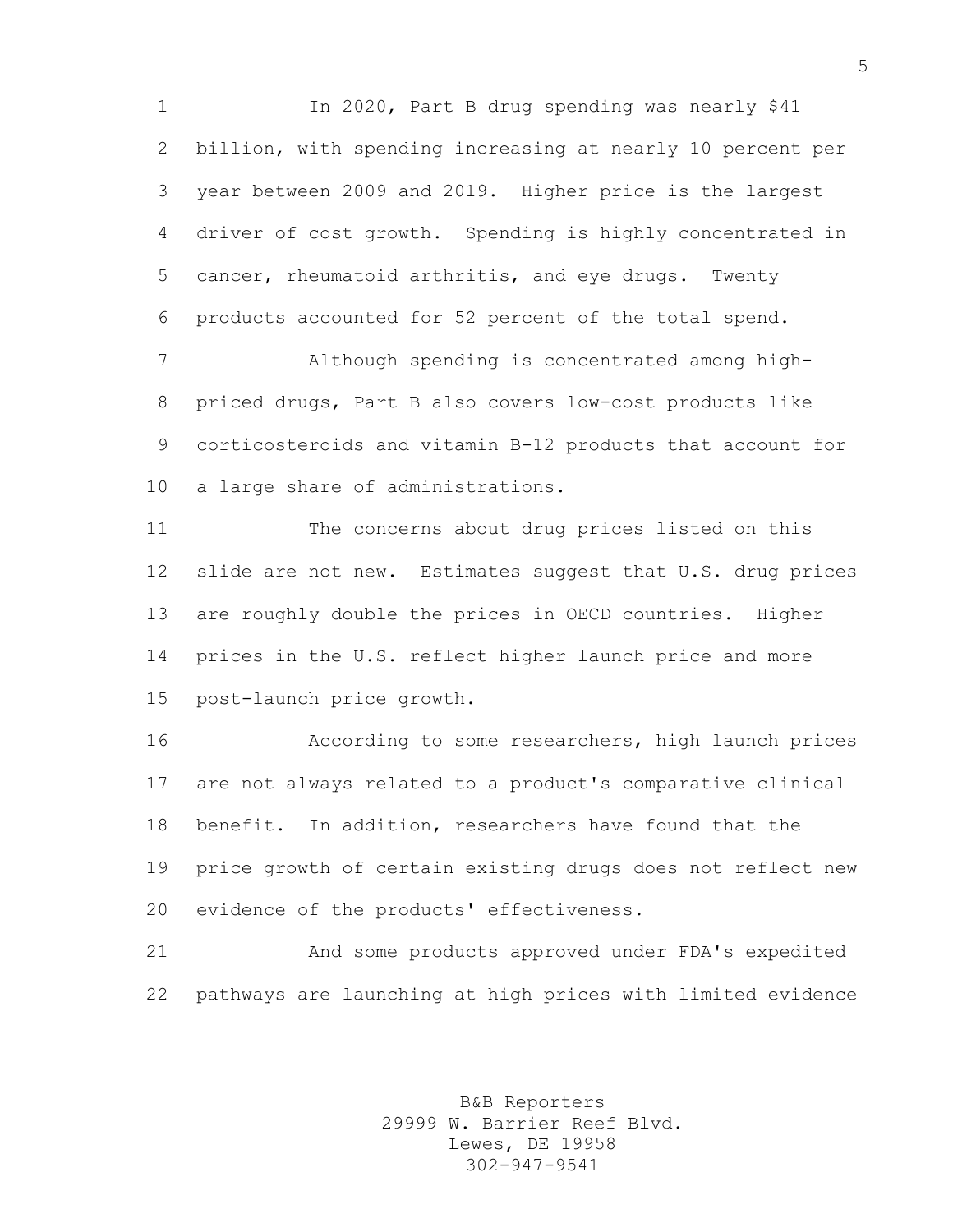about their clinical effectiveness. Aduhelm approved under the accelerated approval pathway is a recent example of this.

 So these policy options that we will be discussing today are designed to address concerns about the overall price Medicare Part B pays for drugs and the lack of price competition among drugs with similar health effects and to improve financial incentives under the Part B drug payment system.

 Potential outcomes of these policy objectives include generating savings for beneficiaries and taxpayers and improving the financial sustainability of the Medicare program.

 Medicare has few tools to address a product's coverage or payment. statutory and regulatory language appear to require fee-for-service coverage of Part B drugs for their FDA labeled indications.

 Medicare pays providers average sales price (ASP) plus 6 percent for most Part B drugs. Most single source products are assigned to their own billing codes. The one exception to this is listed on this slide. Separate billing codes may not always promote the strongest price

> B&B Reporters 29999 W. Barrier Reef Blvd. Lewes, DE 19958 302-947-9541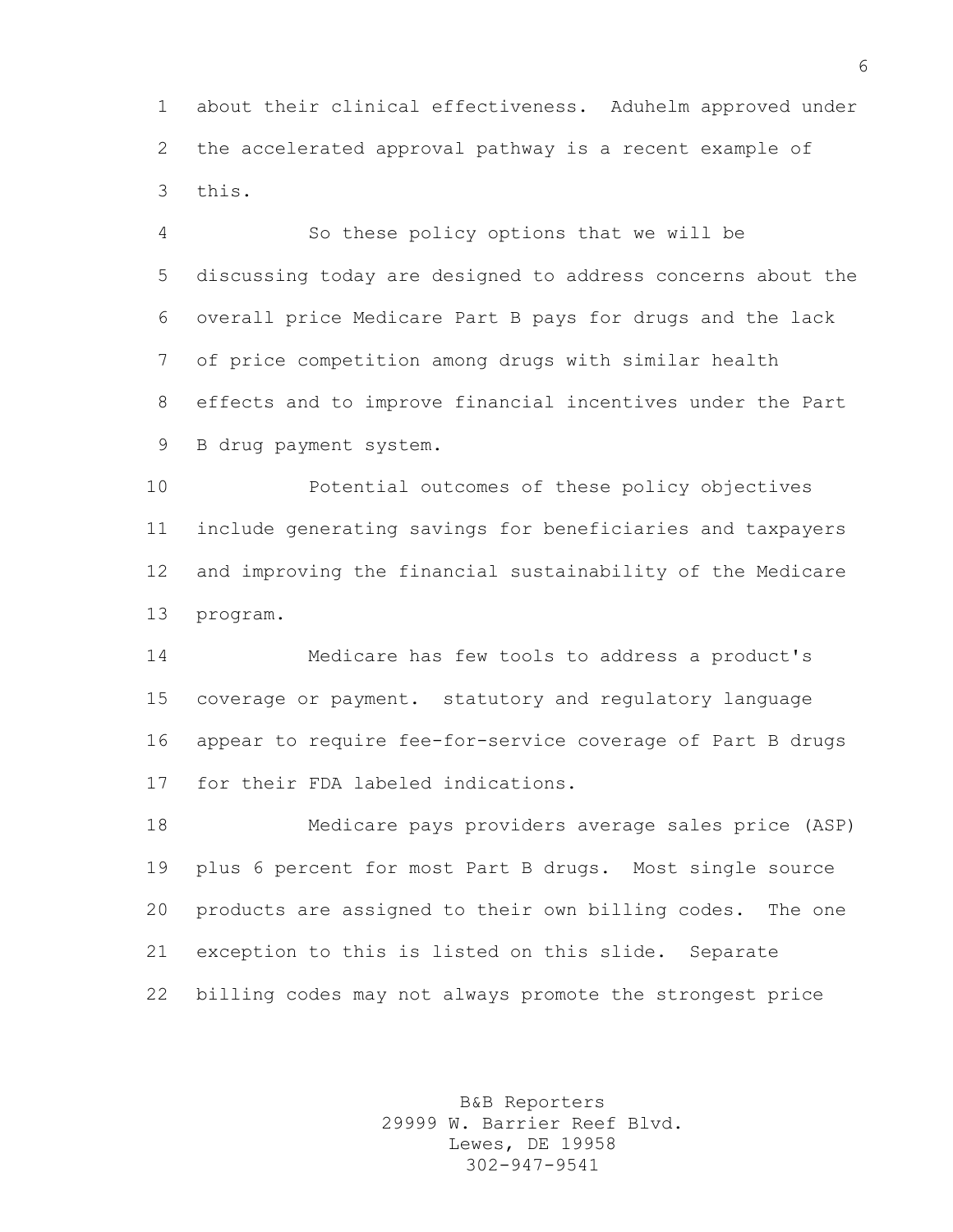competition, with the manufacturer effectively determining Medicare's payment rate for the product. And Medicare's payment policies generally do not consider whether a new product results in better outcomes than its alternatives.

 I will discuss with you the first two policy options that aim to affect manufacturers' pricing behavior for certain first-in-class products and for drugs with therapeutic alternatives. And then Kim will discuss modifying the add-on to Medicare's payment rate for most Part B drugs, to address concerns that the add-on might influence providers' prescribing patterns.

 So under the first approach, Medicare would collect clinical evidence about the new drug through coverage with evidence development (CED) and cap a drug's payment using information about the new product's comparative clinical effectiveness and cost effectiveness. This policy option would focus on first-in-class Part B drugs that the FDA approves based only on surrogate or intermediate clinical endpoints under its accelerated approval or other expedited pathways. We envision that Medicare would have discretion to use this combined approach for those drugs with limited and conflicting

> B&B Reporters 29999 W. Barrier Reef Blvd. Lewes, DE 19958 302-947-9541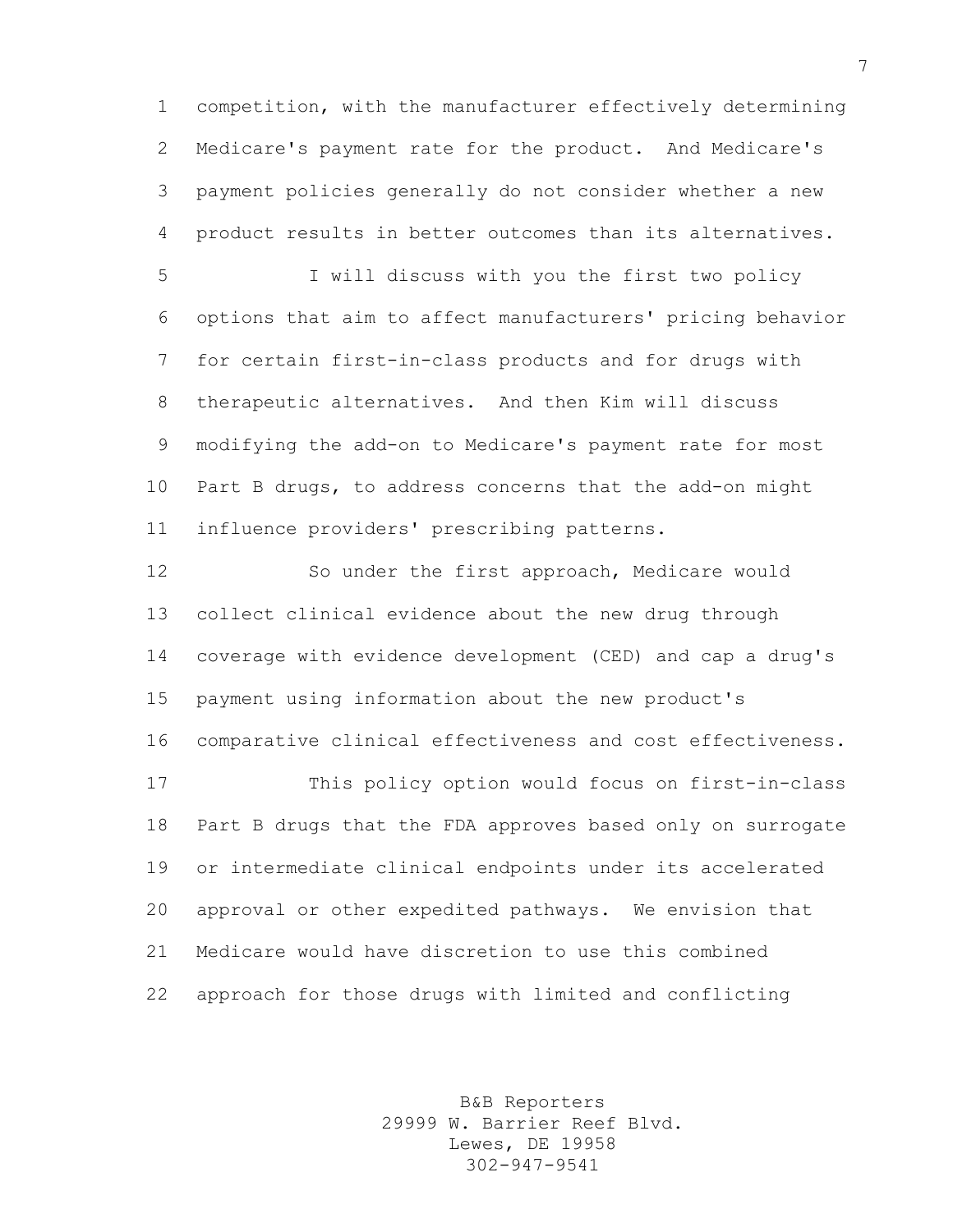clinical evidence.

 A combined approach and applying coverage with evidence development and capping payment based on cost- effectiveness analysis has the potential to improve post- market evidence development and improve Part B drug payment.

 Under this combined approach, Medicare would apply CED to generate clinical evidence on, for example, a new drug's risk and safety profile or impact on patients' functional status and quality of life. Under CED, Medicare links coverage of an item or service to collection of evidence in an approved clinical study or registry. I'd like to mention that focusing CED on first- in-class drugs with limited clinical evidence is not intended to affect the program's ongoing application of CED

paper, there are roughly 20 ongoing CED efforts.

for other items and services. As pointed out in your

 Under the second part of this approach, Medicare would cap a drug's payment rate based on an assessment of the comparative clinical and cost-effectiveness of the new product compared to the standard of care. Cost-effectiveness analysis compares the incremental cost in

> B&B Reporters 29999 W. Barrier Reef Blvd. Lewes, DE 19958 302-947-9541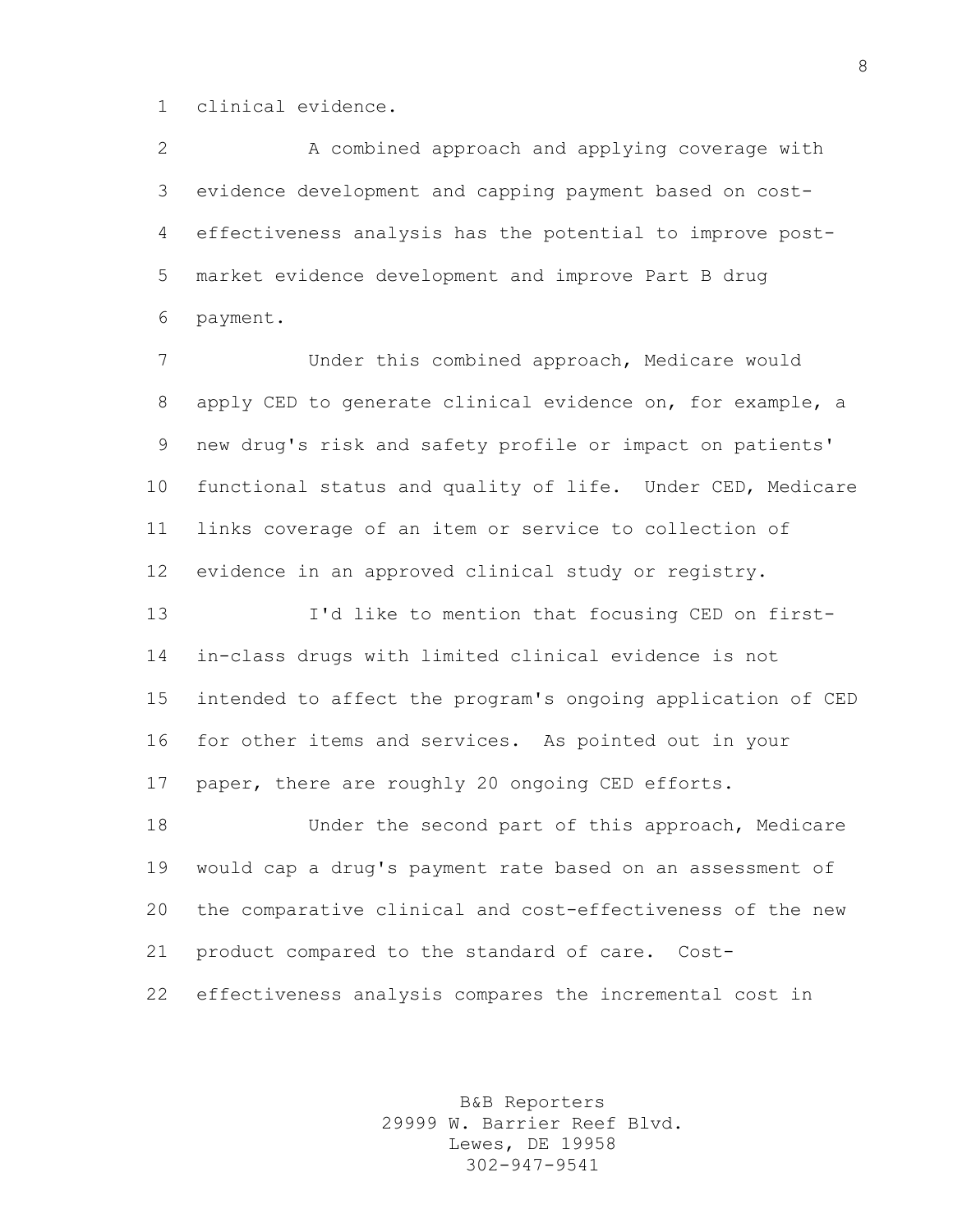dollars of one intervention with another in creating one unit of health outcome.

 Pairing cost-effectiveness analysis with CED reflects the uncertainty of selected accelerated approval drugs on health outcomes when these products are launched. A well-defined, transparent, and predictable approach would be key with implementing this combined approach. Note that there are currently opportunities for public comment when the agency proposes CED. Medicare would need to establish a process for identifying drugs for the combined approach, and there are technical complexities specific to implementing CED and cost-effectiveness analysis, some of which are listed on the slide. I'd be happy to discuss any of this more on question. So now let's shift gears. We now turn to an option that could address concerns about pricing for drugs with therapeutic alternatives. One driver of Part B spending growth is high

 launch prices and post-launch price growth among products with therapeutic alternatives.

 Because Part B pays each single source product based on its own ASP, it does not promote price competition

> B&B Reporters 29999 W. Barrier Reef Blvd. Lewes, DE 19958 302-947-9541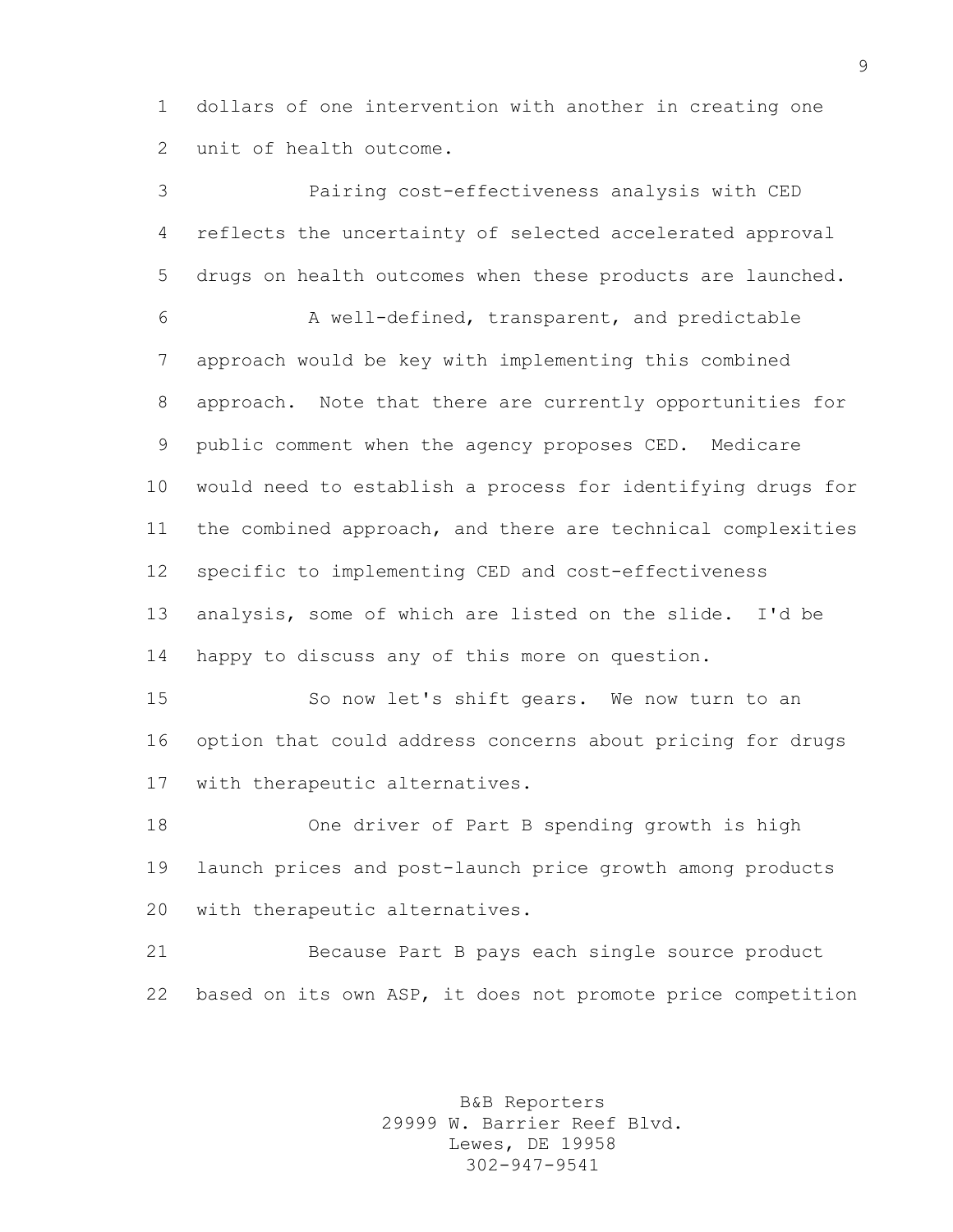among therapeutically similar products.

 In 2017, the Commission recommended a consolidated billing code policy for biosimilars and originator biologics, which is a type of reference pricing that would pay these products the same average rate to spur price competition.

 Building on that, reference pricing approaches could be considered more broadly for single source products with similar health effects as a way to promote competition and value.

 So here's how a reference pricing policy might 12 work. Each product in a reference group -- that is, a group of single source products with similar health effects -- would remain in its own billing code.

 Medicare would set a payment rate for the reference group. This slide lists three examples of how payment could be set. The reference price could be based 18 on the lowest ASP of a product in the reference group; this is often called the least costly alternative.

 Another approach would be to calculate the reference price based on a volume-weighted approach; this is the method for determining the ASP of a branded drug and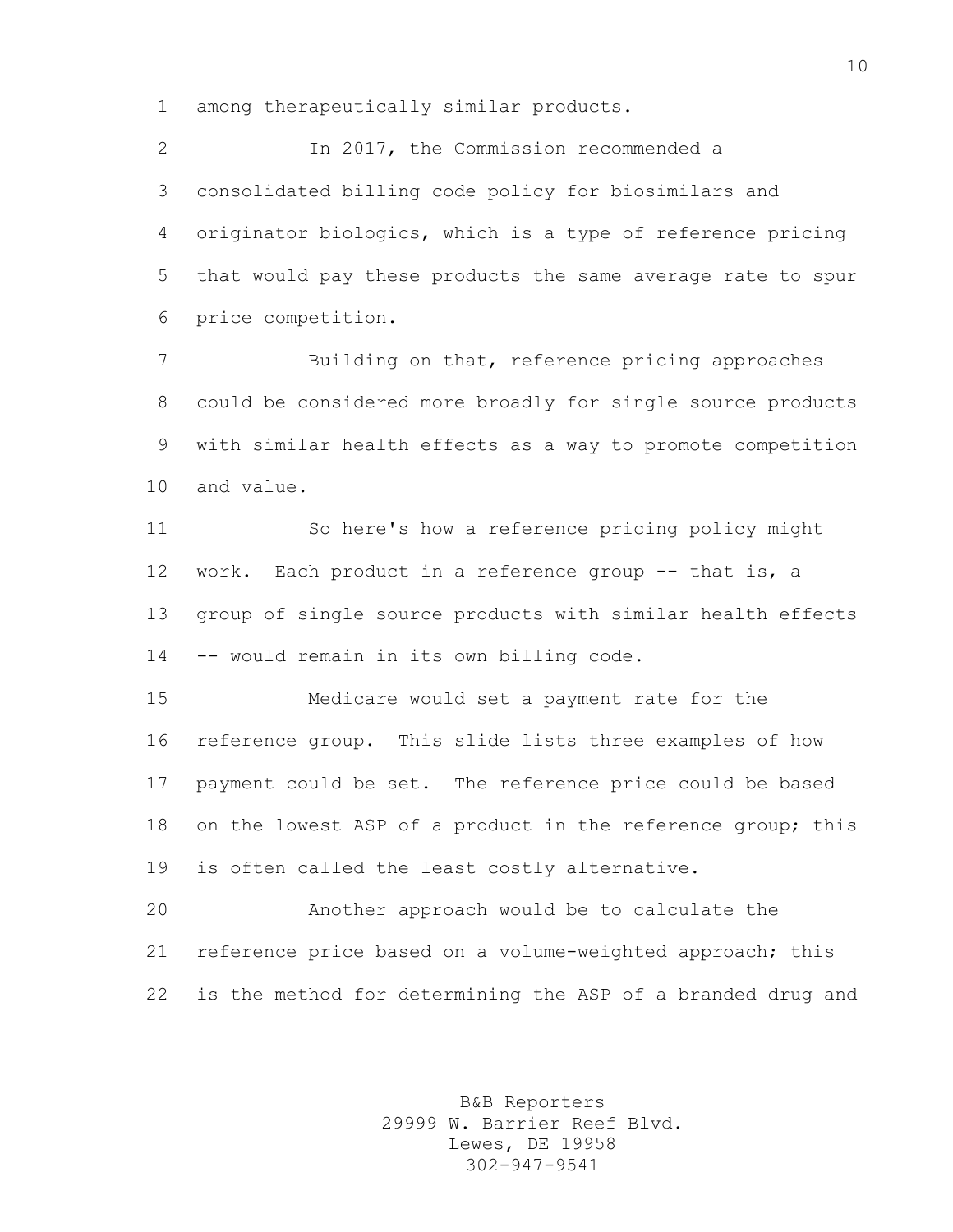its generics.

 Alternatively, the reference price could be based on the minimum of the volume-weighted ASPs of all the products in the reference group or the ASP of the specific product furnished. The latter approach is currently used for a narrow group of inhalation drugs.

 This slide lists some of the implementation issues associated with reference pricing. It will be key for CMS to establish a transparent and predictable process to identify groups of products with similar health effects, a process for medical exceptions, and a process for instances when the clinician and beneficiary opt for a more costly product not supported by medical necessity. Also important will be providing pricing information to beneficiaries and clinicians so they can make informed decisions, and it will also be important to address whether Medigap could cover cost sharing that is greater than the reference price.

 So reflecting on these two policy options, it's important to recognize there would be several overarching complexities and challenges.

Implementing cost-effectiveness analysis and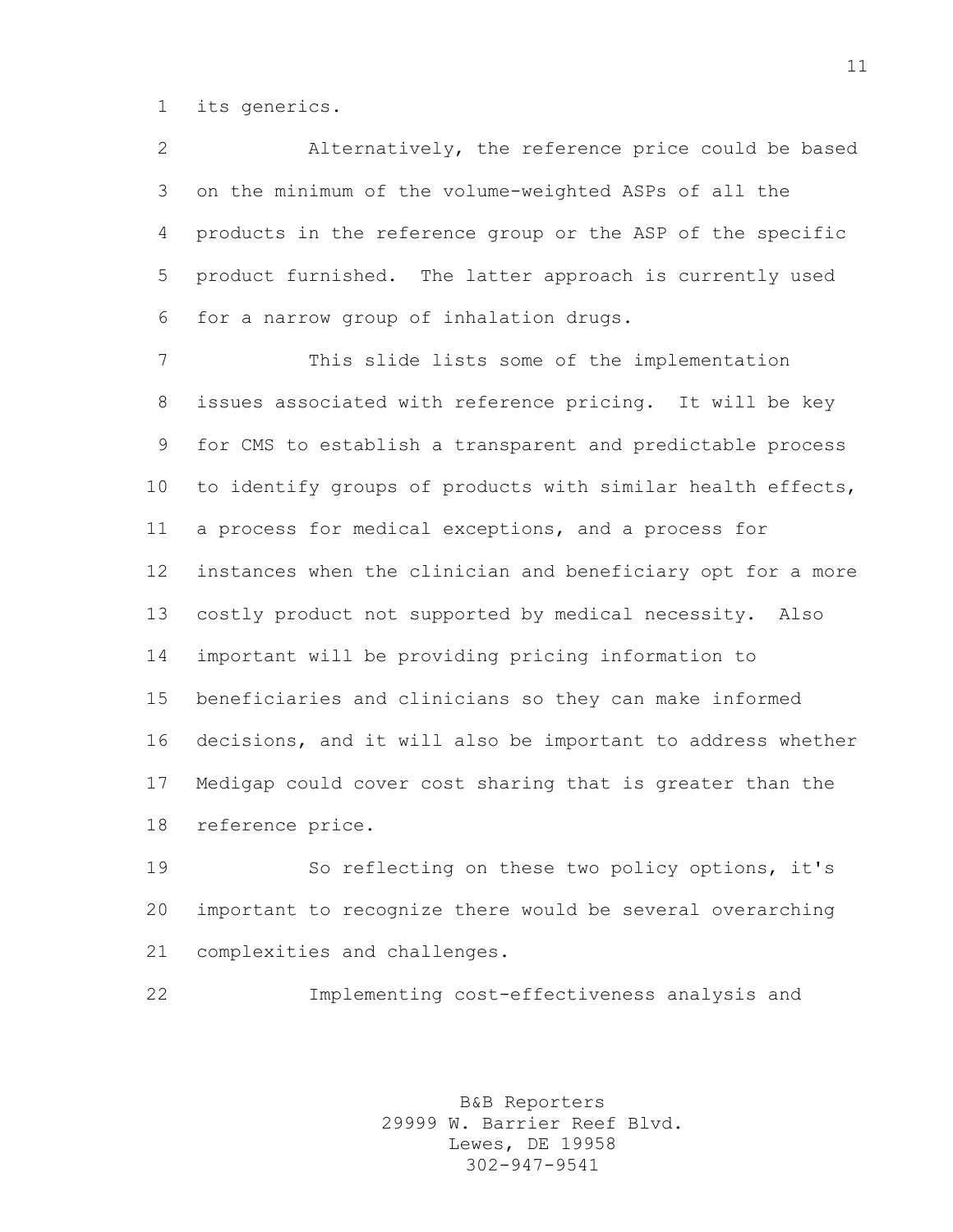reference pricing for select drugs are approaches that the Secretary would need statutory authority to implement. Additional resources for the agency to develop and implement these approaches might be warranted.

 One challenge is that any coverage or payment decision that is perceived to affect patient access to a product or drug payment rates may result in patient, clinician, or manufacturer dissatisfaction. Examples are outlined in your paper.

 There may be issues to consider related to the implications of Medicare policy on drug research and development, which are also outlined in your paper. I'd be happy to discuss any of this more on question.

 So now let's pivot again with Kim discussing options to modify the ASP add-on.

 MS. NEUMAN: So Nancy just discussed two options to address concerns about high drug prices and manufacturer pricing incentives. Next, I'll talk about options to improve incentives from the perspective of providers.

 While clinical factors play a central role in prescribing decisions, financial considerations may also 22 play a role in some circumstances. For Part B drugs,

> B&B Reporters 29999 W. Barrier Reef Blvd. Lewes, DE 19958 302-947-9541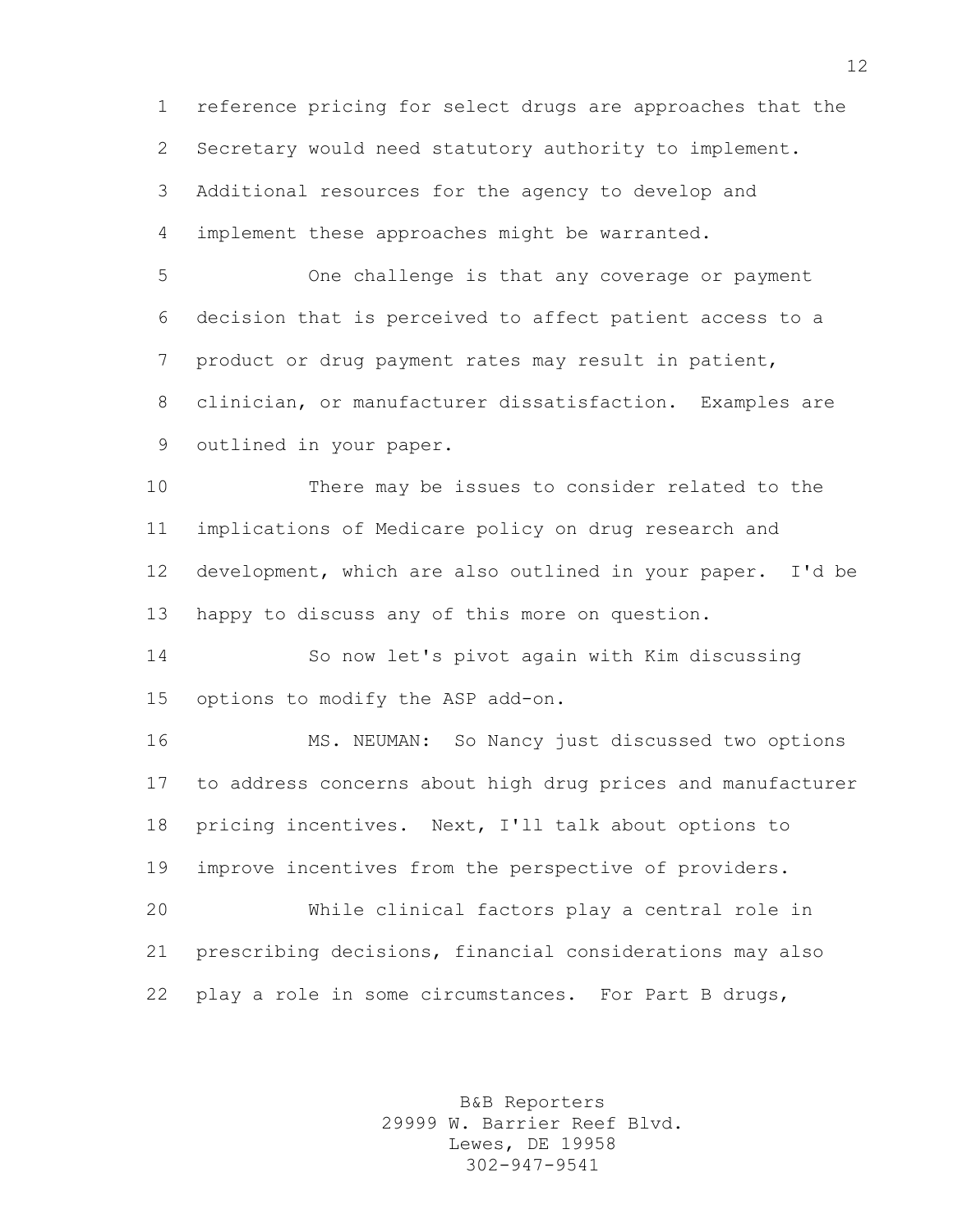Medicare generally pays providers the average sales price plus 6 percent. ASP is the manufacturer's average price net of price concessions with certain exceptions. The price that an individual provider pays to purchase a drug may differ from ASP for various reasons, including price variation across purchasers.

 Concern exists that the 6 percent add-on to ASP may create incentives for providers to choose higher-priced drugs in situations where therapeutic alternatives exist. Several studies examining prescribing patterns for specific products found increased utilization of higher-priced products that may reflect the effect of the 6 percent add- on. In October, Commissioners expressed interest in exploring alternatives to the 6 percent add-on.

 So we've developed three illustrative policy options building on past work in this area.

 The first option would place a \$175 limit on the 6 percent add-on. We chose \$175 as an illustration. In 2019, about a quarter of Part B drugs had an average add-on payment exceeding \$175, accounting for less than 7 percent of all drug administrations and nearly three-fifths of total add-on payments. A rationale for this approach is

> B&B Reporters 29999 W. Barrier Reef Blvd. Lewes, DE 19958 302-947-9541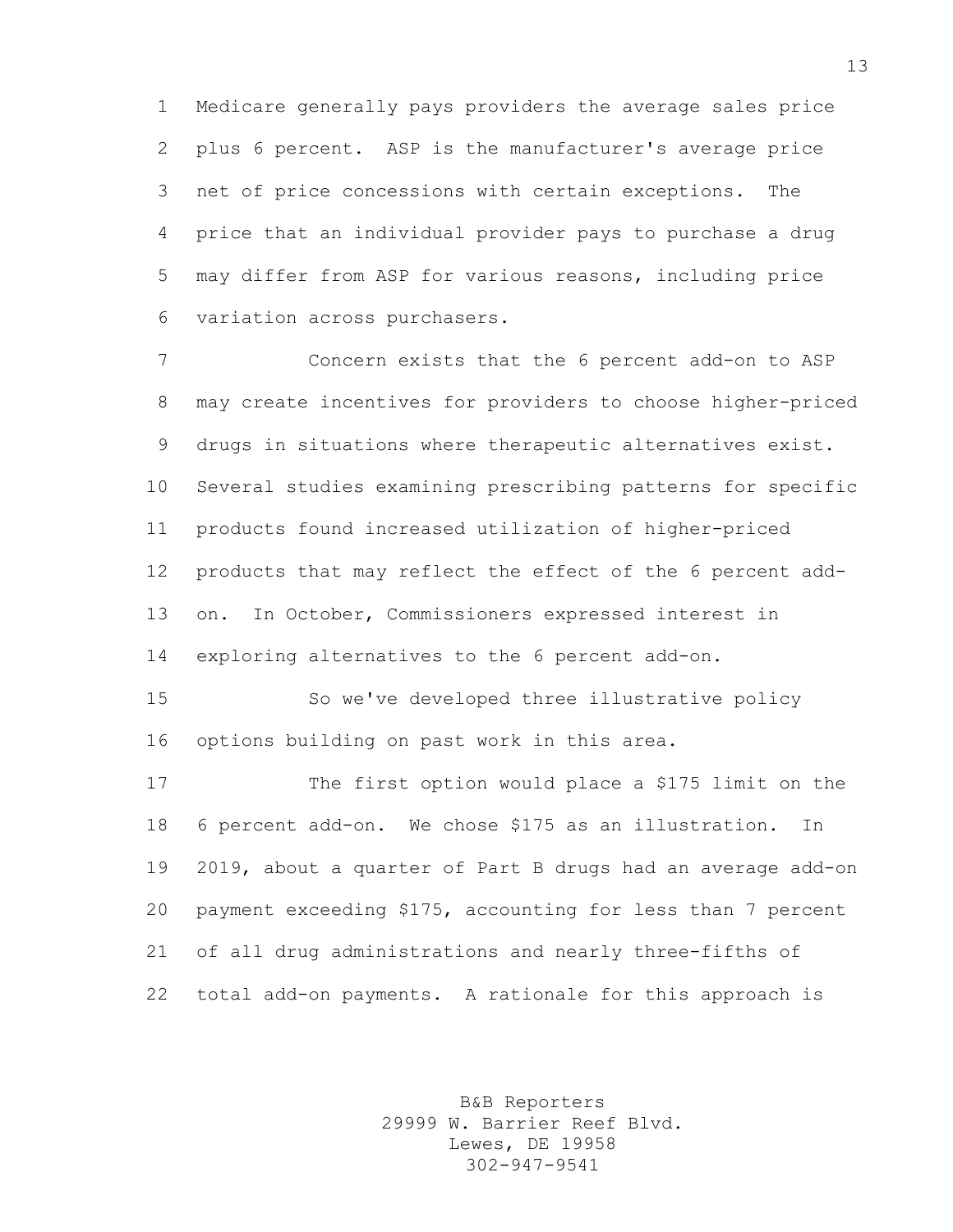that a percentage add-on is particularly inefficient for high-priced drugs. Also, a large add-on on top of an already expensive drug raises concerns from a beneficiary cost-sharing perspective. While this approach would address incentives for use of very high-priced drugs, it would not address incentives across less expensive products.

8 The second option takes a different approach. It would pay an add-on of 3 percent plus \$21 per drug administered. We arrived at the \$21 by reducing the percentage add-on from 6 percent to 3 percent and converting the revenue generated into a flat fee spread across all drug administrations. This option would reduce by half the difference in add-on payments for a high-cost versus low-cost product. An issue to consider with this option is whether the relatively large \$21 fee for very inexpensive drugs is a concern. In 2019, about half of all Part B drug administrations had an add-on of less than \$1, so \$21 would be a large increase.

 We modeled a third policy option combining Options 1 and 2 to address some of the issues raised by each option separately. Option 3 would pay the lesser of 6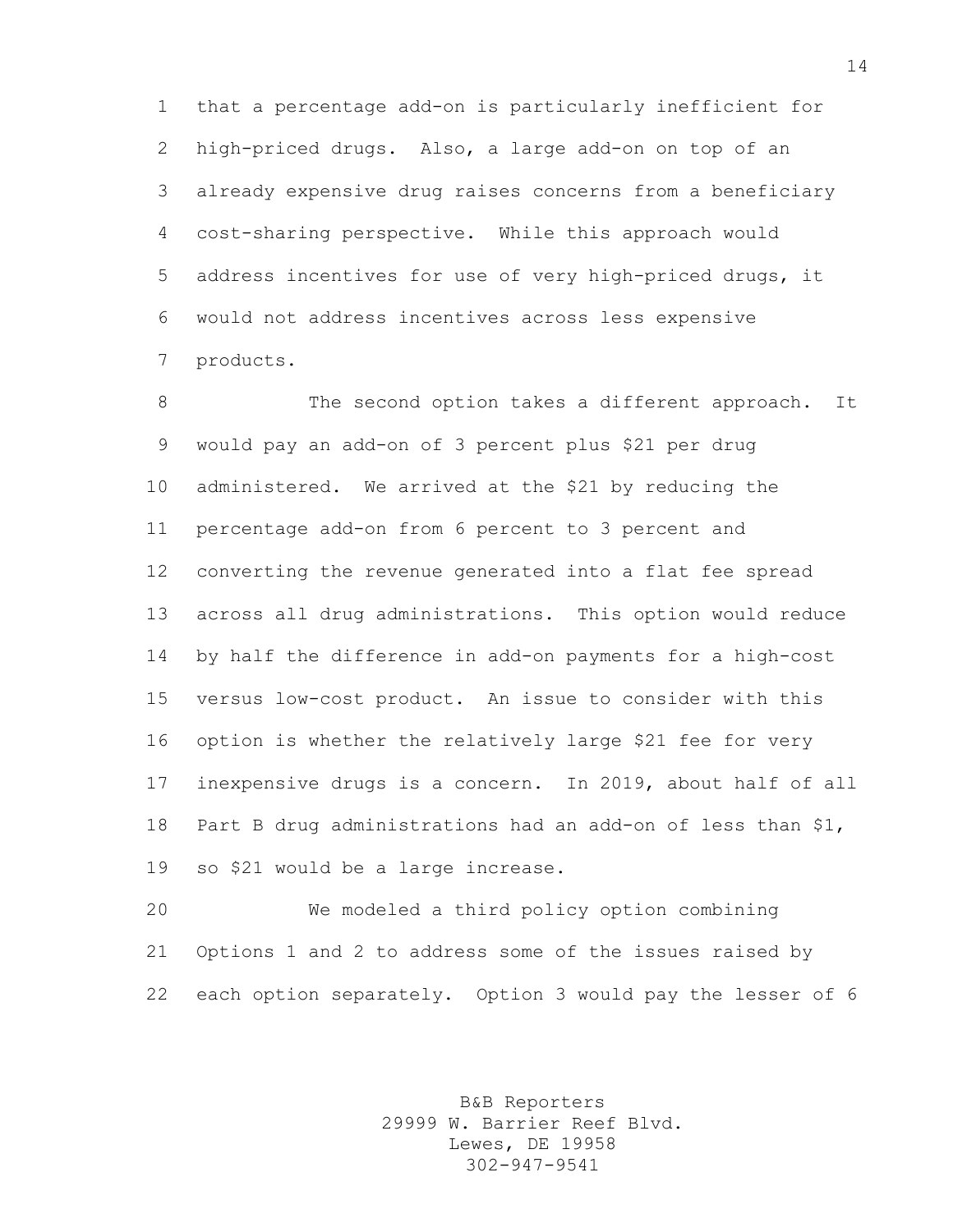percent or 3 percent plus \$21 or \$175. So what this would do is maintain the 6 percent add-on for drugs with an ASP less than \$700, reduce the add-on to ASP plus 3 percent plus \$21 for more expensive drugs and then cap the add-on at \$175.

 So to illustrate the effect of the various options, this next chart displays add-on payments for differently price drugs under current policy compared with the three options. The add-on payments in this table are pre-sequester.

 Option 1, which places a \$175 limit on the 6 percent add-on, focuses on high-priced products. We can see that under Option 1 the add-on is the same for a drug with an ASP of \$3,000 or \$15,000. In contrast, under current policy, the add-on is much larger for a \$15,000 drug than a \$3,000 drug.

 Option 2, which would pay an add-on of 3 percent plus \$21, has the most effect on incentives across low- and mid-priced drugs. As we compare the add-ons for drugs with an ASP of \$5, \$100, and \$1,000, we can see that the difference in add-on payments across products in this price range is narrower under Option 2 than under current policy.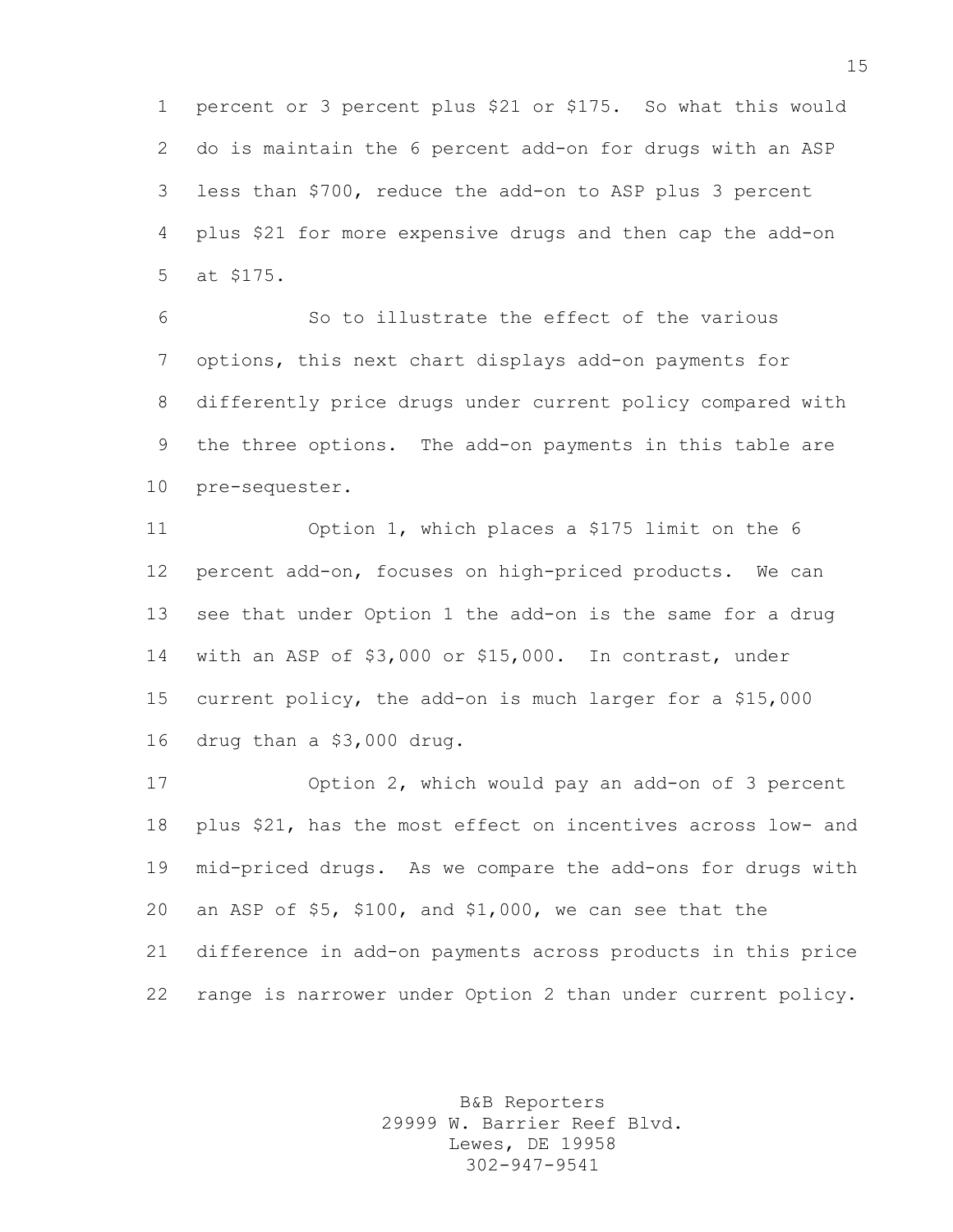Also, as mentioned earlier, the add-on for a very inexpensive drug -- such as a \$5 drug here -- would increase substantially.

 Option 3, because it's combined Options 1 and 2, bridges the gap between these two options. It would have the most effect on incentives across mid- and high-priced products, as shown on the slide.

8 So to explore the effects of the policy options, we simulated their first-year effect on total Part B drug payments in 2019 assuming no prescribing changes.

 To the extent that the policy spurs providers to substitute lower-cost drugs for higher cost-drugs, savings could be higher.

 In terms of the effect on aggregate Part B spending, Options 1 and 3 generate savings -- about 1.9 percent and 2.6 percent in our simulation, respectively. In both options, payments decrease across specialties and provider types by varied amounts.

 Under Option 2, there are no aggregate first-year savings, but the option redistributes payments across providers. So specialties and provider types that utilize very low-cost drugs will see payments increase, while other

> B&B Reporters 29999 W. Barrier Reef Blvd. Lewes, DE 19958 302-947-9541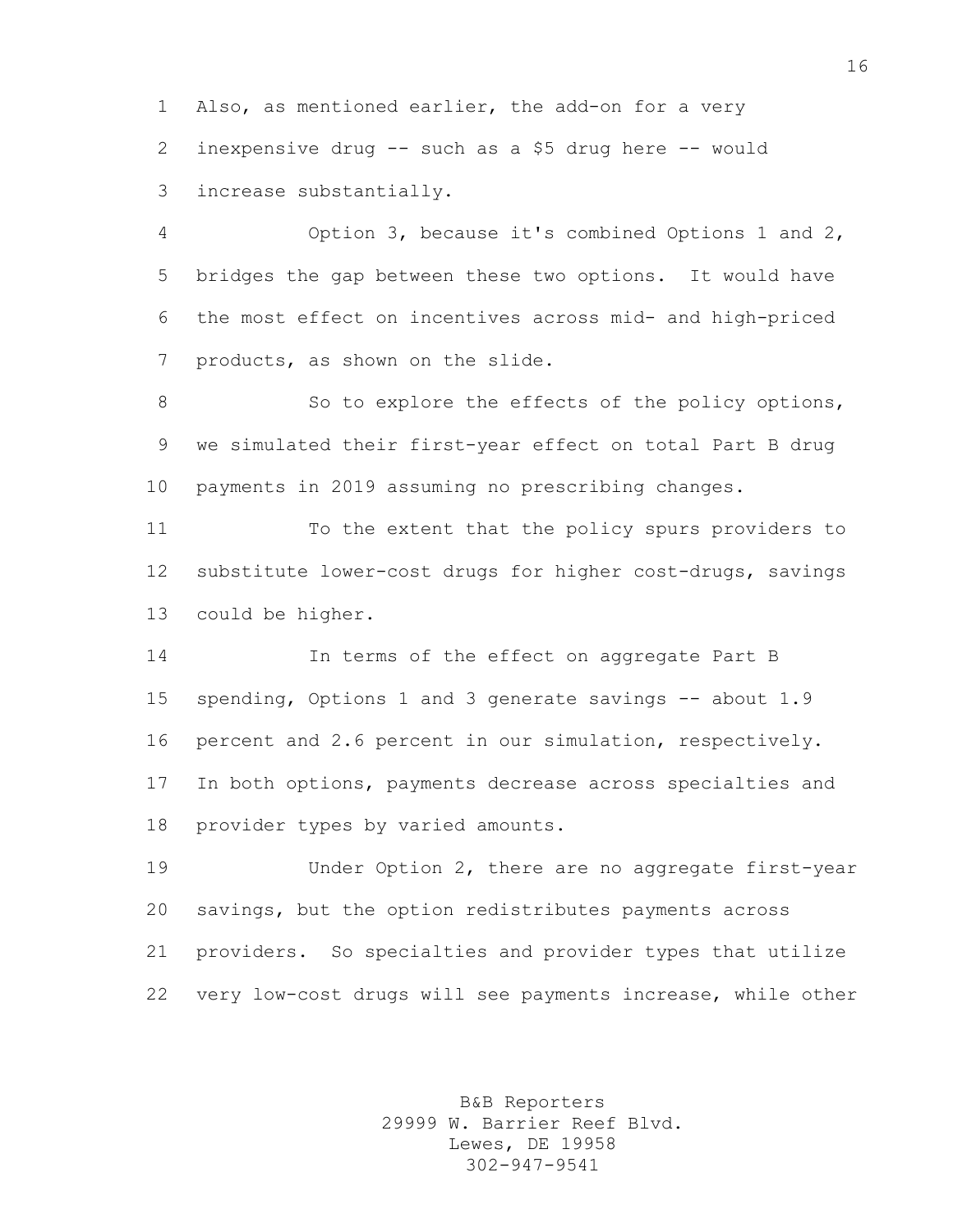specialties and provider types will see payment decreases.

 So in thinking about the options to modify the 6 percent add-on, there are several issues to consider.

 First, what is the effect on providers' ability to acquire drugs at the Medicare rate?

 In the past, stakeholders have raised concerns about small purchasers' ability to acquire drugs if the add-on is changed. Data on providers' acquisition costs for drugs are limited, and it is unknown whether prices vary across purchasers for expensive drugs. But it is in manufacturers' interest to ensure that providers are able to acquire drugs at a price in line with the Medicare 13 payment amount. And as we discuss in your paper, there is evidence of manufacturers' changing pricing patterns in response to past policies.

 Second, what is the effect on incentives of the different options? Comparing the options, each would 18 address the incentives to choose higher-priced drugs, but would focus on a different price range of products.

 Another factor to consider is whether the options would create any countervailing incentives in terms of, for example, dosing frequency or volume, and I'd be happy to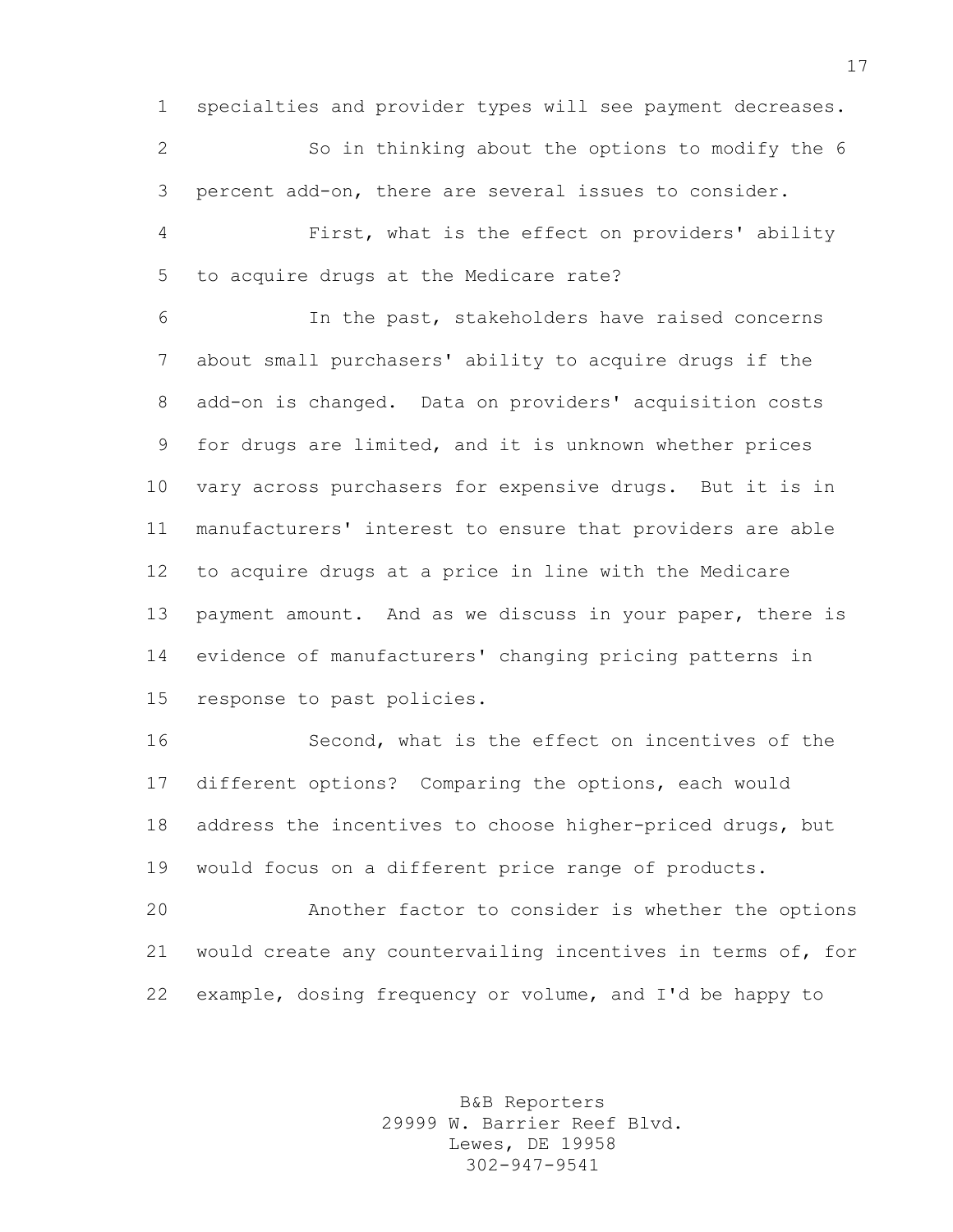discuss any of this on question.

 So, in summary, we've discussed three policy approaches: The first, to address high prices and coverage for products with limited clinical evidence; the second, to spur price competition among drugs with therapeutic alternatives; and the third, to improve provider incentives under the ASP payment system.

8 Given the different focus of each of these approaches, there could benefits in packaging them together into a multi-prong approach.

 As Nancy mentioned, this topic will be included in the June report, so our goal for today's discussion is to get your feedback on the issues and policy options discussed so we can incorporate them into the report. We'll turn it back to Mike.

 DR. CHERNEW: Great. Kim and Nancy, thank you very much.

 There is a ton of material here, so before we jump in, let me just say for those listening at home, we're in many ways at the beginning of this discussion, sorting through a range of possible options. We are not at the stage yet we're actually recommending any of these

> B&B Reporters 29999 W. Barrier Reef Blvd. Lewes, DE 19958 302-947-9541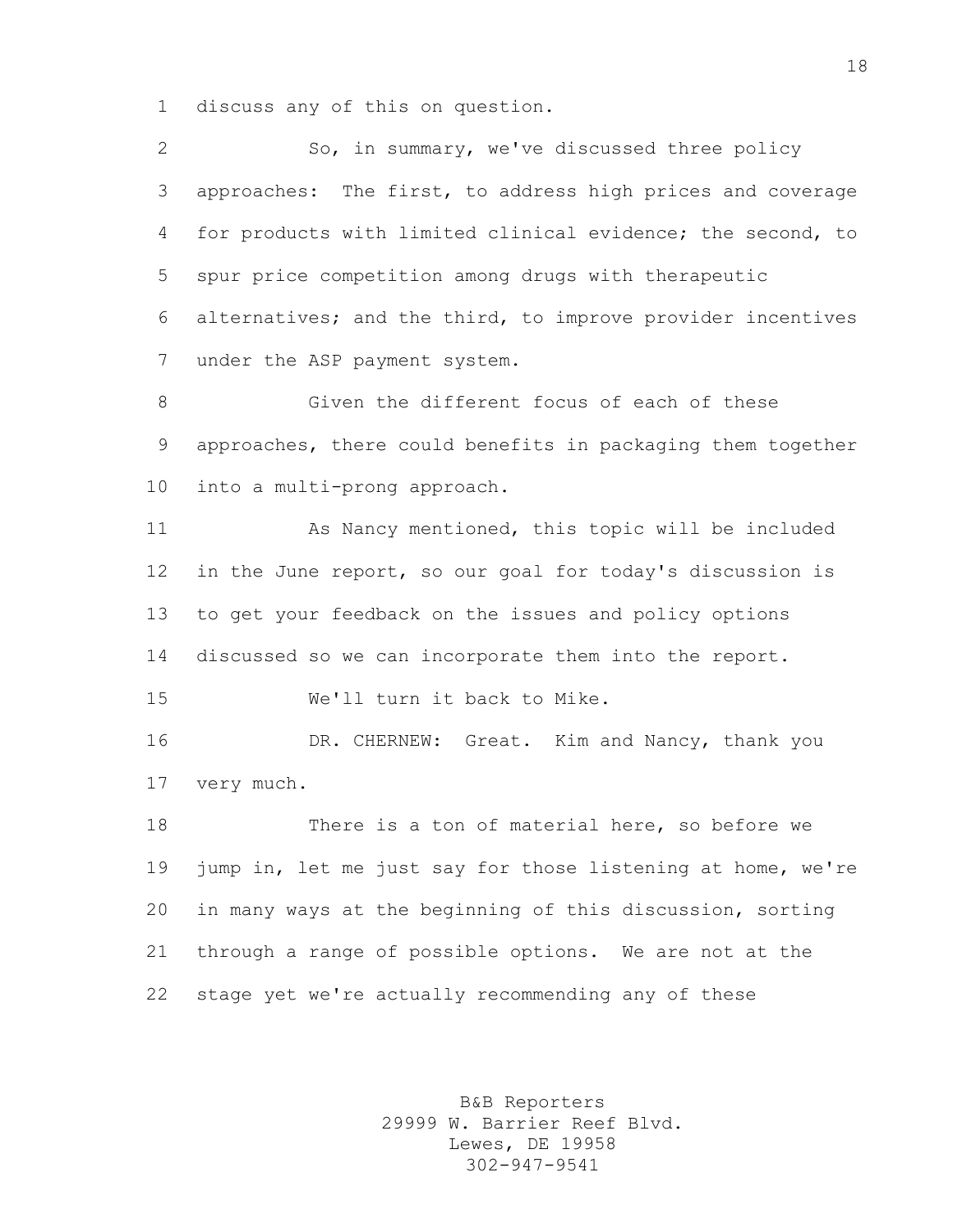particular things. We hope to move towards that place. But I don't want the audience to believe or interpret that these policy options are the limited set of things that we are going to consider. We may consider more; we may consider less. That's what this discussion is, to take it simply for what it is, which is sort of an interim discussion on the way to sorting out what is a really very important issue, I think, for the Medicare program.

 That being said, I know we have a queue now, so, Dana, I'm going to turn it over to you, even though we're in person, to manage the queue. Dana.

 MS. KELLEY: Okay. I have Bruce first. MR. PYENSON: Thank you. I've got, I think, three questions. One on Slide 9, you mention CEA, comparative effectiveness analysis. CEA has been branded with -- you know, here's what different -- an organization thinks is the official way to do CEA, and I'm wondering if you've associated -- if you're using the term broadly or narrowly. So the official approach to CEA includes QALYs and things like that, and there's many other approaches. 21 MS. RAY: Right, so I'm not -- I think the answer to your question is I'm using the term broadly. I'm not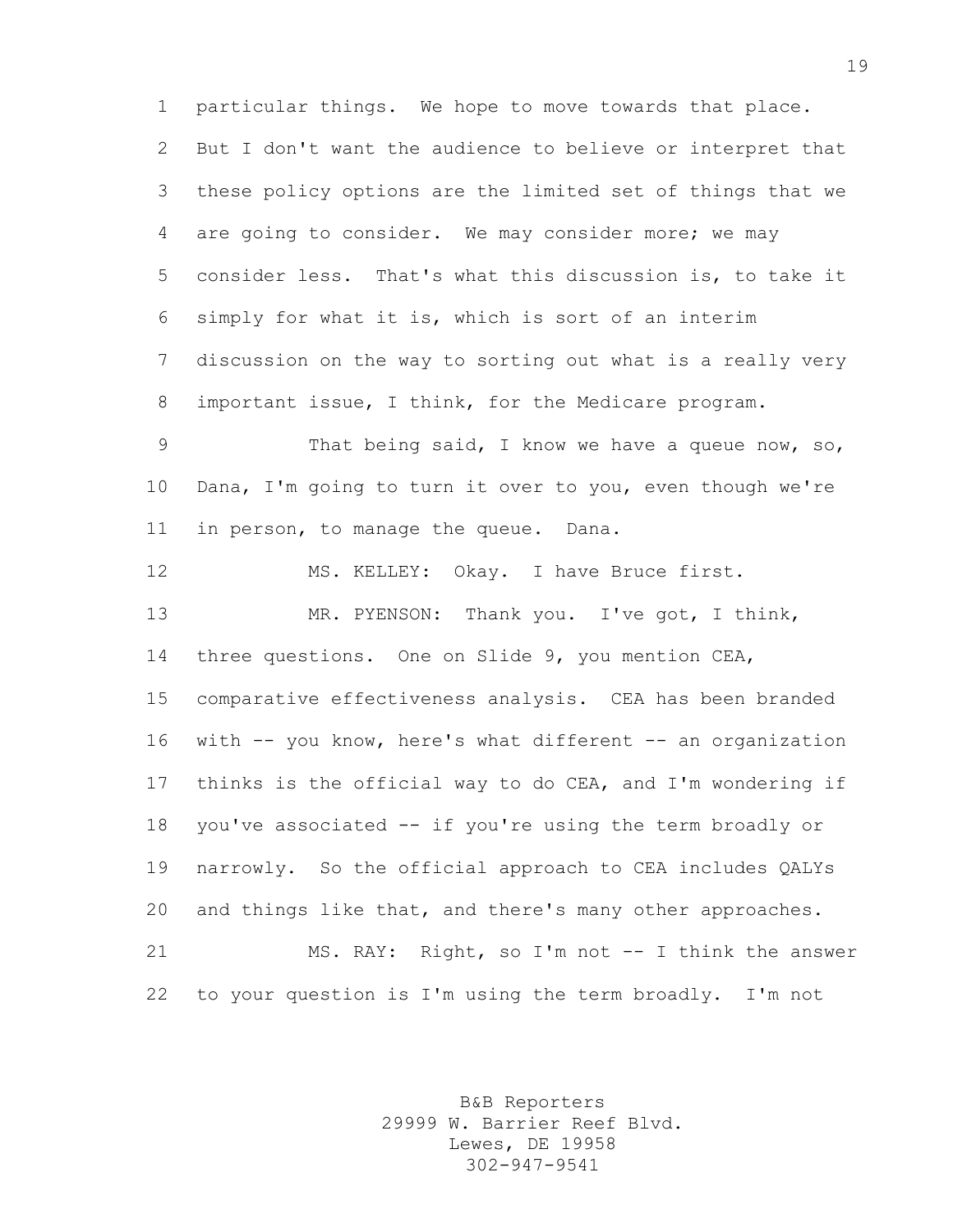endorsing any, you know, individual group's use of it right now. And I think this is -- if this was something for us to continue to look into, I mean, I think this is a methodology for Medicare to adapt that Medicare would have to propose how they were going to -- how the agency would use it, just as they tried to do back in the day when they tried to implement cost-effectiveness analysis in the coverage process, for example.

 MR. PYENSON: Thank you. Another question. On Slide 12, you describe "own billing code." And, of course, every drug has its own NDC, so are you saying its own HCPCS code?

 MS. RAY: Yes, yes. So under the reference pricing policy that we've put forward here, each drug would stay in its own HCPCS code. So let's say there's three drugs in the reference group. They would each be assigned to their own HCPCS, and then a reference price would be applied to all three.

 MR. PYENSON: Isn't that sort of accomplished today? There's three drugs put into the same HCPCS and you let the ASP float on the average?

MS. RAY: So that would be more -- I think what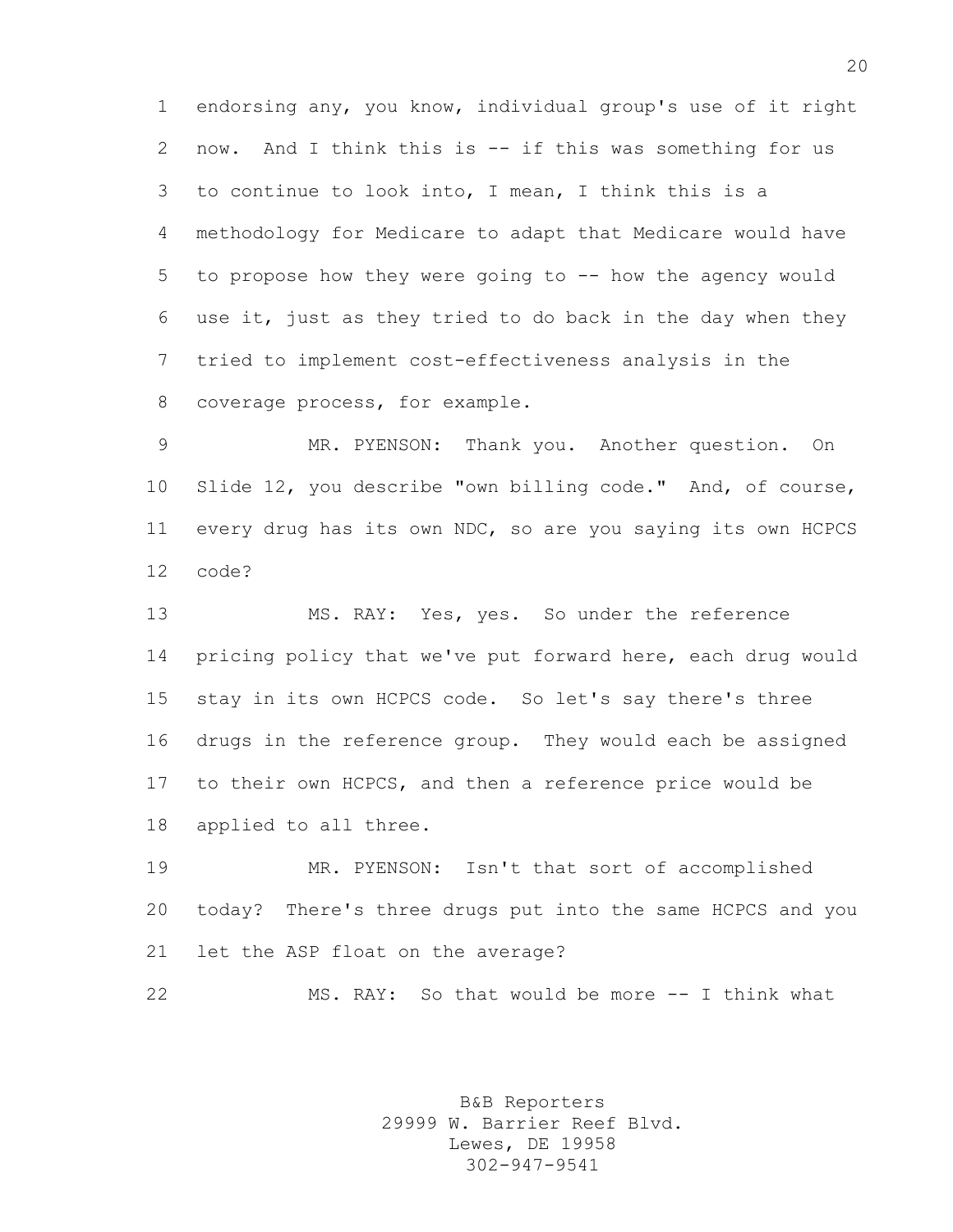you're just describing would be the consolidated billing code approach in what's used right now for a brand drug and its generics. I think for the reasons outlined in the paper, we were thinking that keeping the products in their own code, you know, could be an easier -- could have easier implementation implications. However, I think that's something for Commissioners to discuss, keeping products in their own code and applying a reference price versus a consolidated billing code, which would put all the products in a single code and, you know, calculating the price accordingly.

 MR. PYENSON: Thank you. Slide 16, you describe three different alternatives. Are there also other fees for administration that occur with Part B drugs?

 MS. NEUMAN: Yes. So under the physician fee schedule, the provider will typically bill for the type of administration, whether it be an injection or infusion or subsequent hour. So depending on the type of product and where it is injected and so forth, there are different rates, yes.

 MR. PYENSON: Do you know offhand sort of how big those are?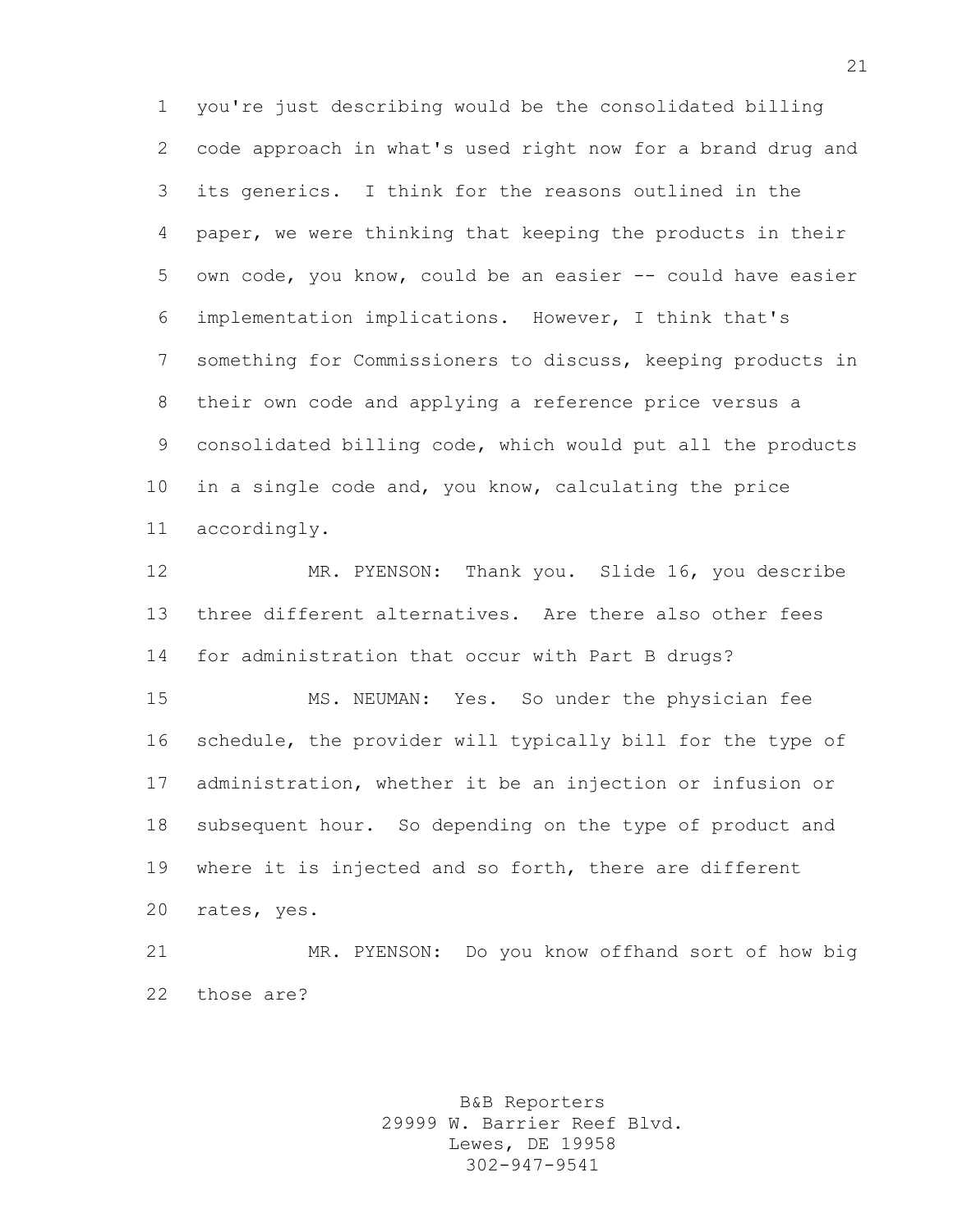MS. NEUMAN: So it really varies. The simplest injection is going to be under \$20, but a chemotherapy infusion is much higher than that. So there's a real range and so forth.

 MS. RAY: You know, I was going to say -- I can't remember if it was our June '16, '17, or '19 report, I'm sorry, but we did compare the aggregate total payment for Part B drugs versus the total payment for the administration of those drugs, and there was quite a difference between the two. We can find that out and at least shoot that over to you by email. 12 MR. PYENSON: Good. Thank you. 13 MS. KELLEY: Okay. I have Lynn next. MS. BARR: My questions are also on the same

 line. I'm curious as to why we're paying 6 percent. You know, how did this payment policy evolve? Are there inventory costs? Is there -- you know, I mean, what is the rationale if it isn't for the administration? And so by going from 6 to 3, is that a good thing or a bad thing. I don't know what it's paying for. Can you help me understand that?

MS. NEUMAN: So the 6 percent was established

B&B Reporters 29999 W. Barrier Reef Blvd. Lewes, DE 19958 302-947-9541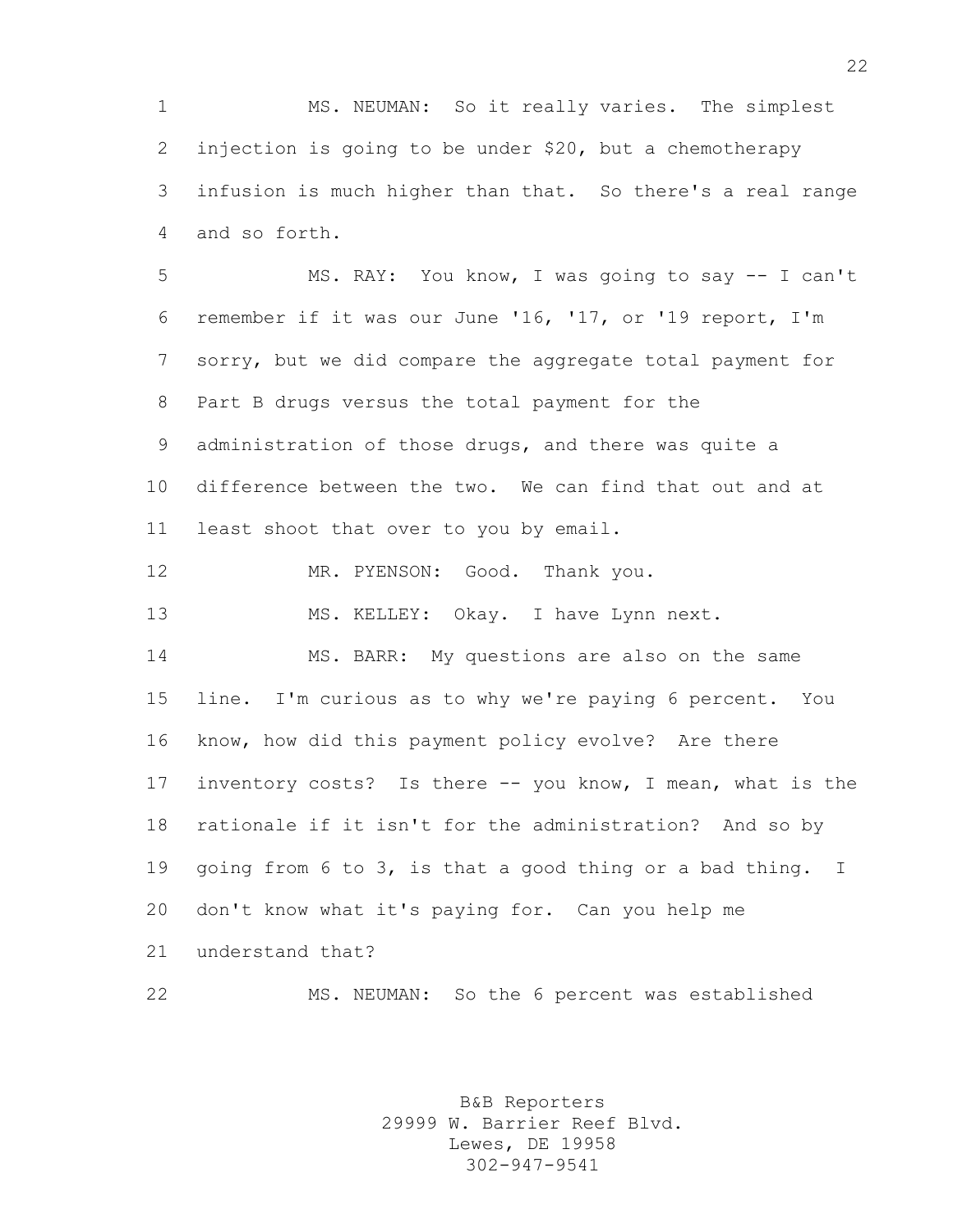when the payment system was changed from 95 percent of AWP to ASP plus 6 percent, and this has been a longstanding question about what is the purpose of the 6 percent, and there's no consensus.

 One rationale is that prices vary across purchasers for some products, and so the 6 percent provides some cushion for that situation. There can be other reasons why a provider may purchase a drug for a price other than ASP, so it also can provide cushion for that situation.

 Some have suggested that it also is covering certain administration costs, but as you guys have both discussed, there is a separate administration fee. And then, Nancy, are there any others that -- offhand? That would be the -- that would be sort of the, you know, top line rationale that has been given for the product.

 DR. CHERNEW: I just want to jump in and make one related point. There's two separate issues. One is the amount of money and the other is the form with which the money is paid. So 6 percent is not just an amount of money. It also has an incentive effect discussed in the chapter. And I think if you look through the options,

> B&B Reporters 29999 W. Barrier Reef Blvd. Lewes, DE 19958 302-947-9541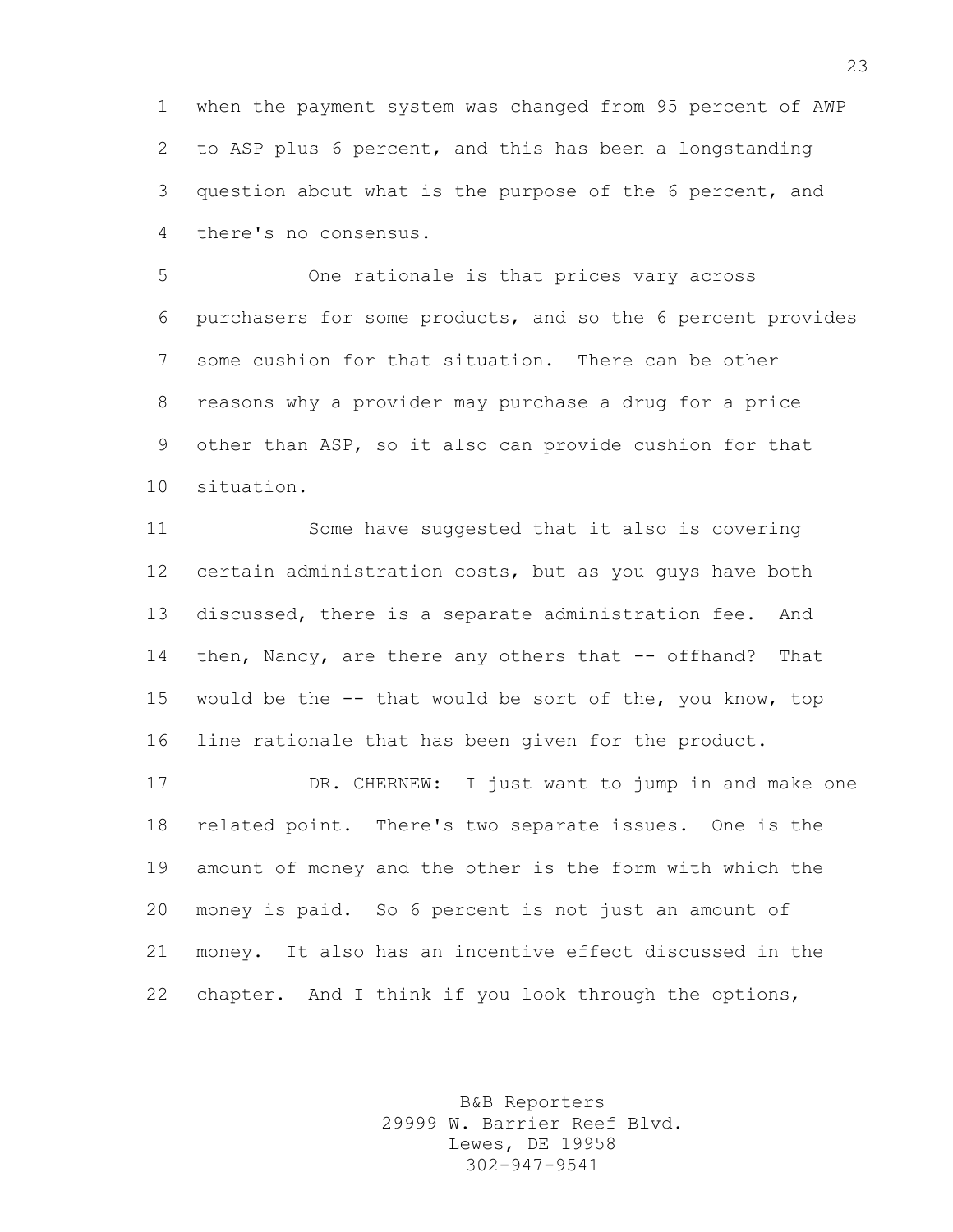there's some aspect about the amount of money, and then there's some aspect about changing the incentives that people have. And so that's what we're sort of playing with, so it will cover some of that. The inventory point which you made is the other one that actually would go with the price.

 Correct me if I need to correct it? 8 MS. NEUMAN: [off microphone] - We're having a side conversation about other rationales for the 6 percent add-on, so we could fill in our description a little bit more. There's some other factors such as the lag in the 12 ASP payment rates, so the ASP payment rates are lagged by two quarters, so that 6 percent could help with that. And then there's also prompt-pay discounts that are sometimes paid to wholesalers that are not always reflected in -- or passed on to purchasers, and so that can have an effect on the difference between ASP and what a provider pays. 18 MS. KELLEY: Okay. I have Pat next. MS. WANG: Thanks. This also has to do with ASP. So 340B providers now are reimbursed ASP minus 22 percent, right? So this proposal about the add-on has nothing to do

> B&B Reporters 29999 W. Barrier Reef Blvd. Lewes, DE 19958 302-947-9541

with 3 -- there's no -- there's nothing in here that would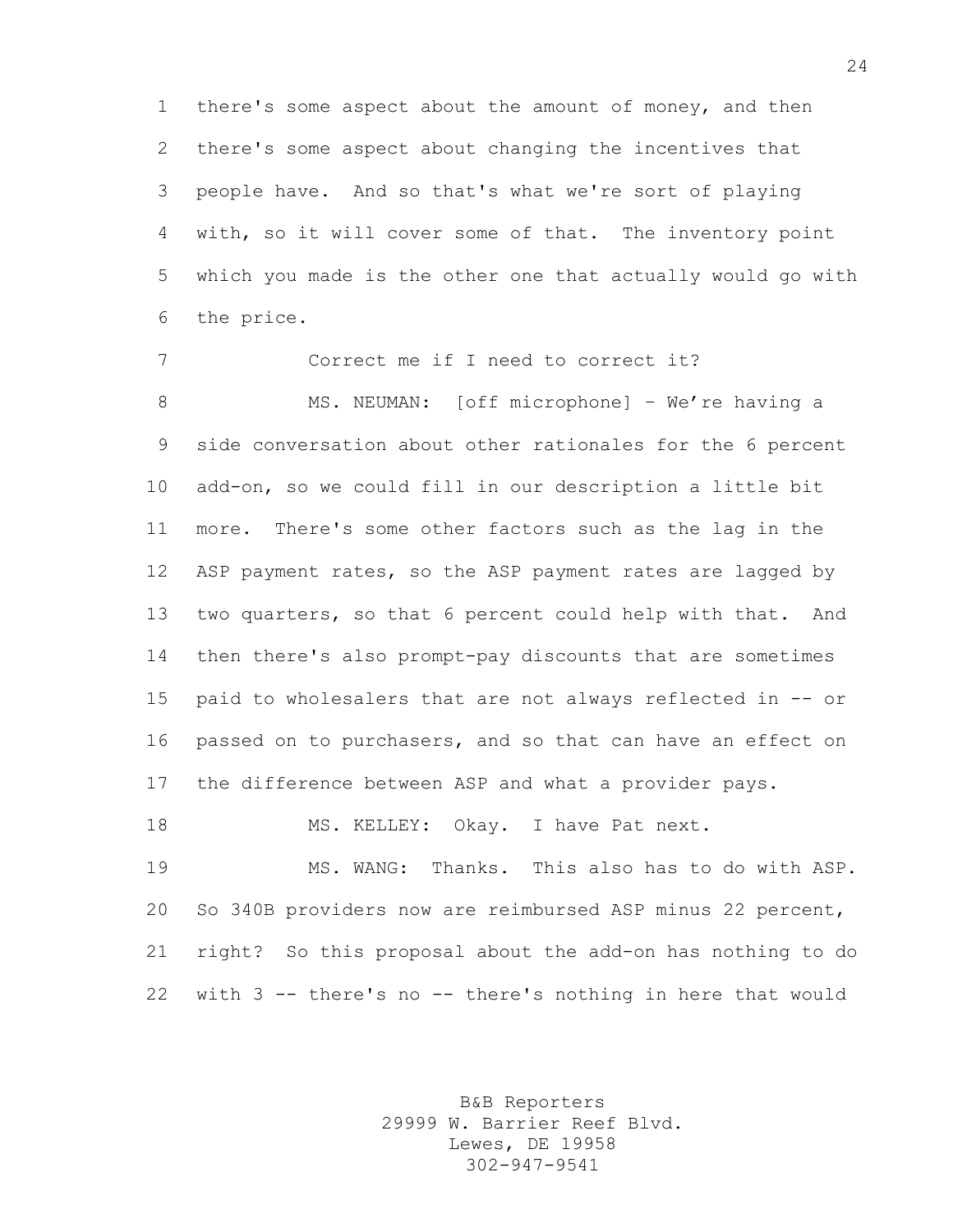recommend a change to the 340B reimbursement?

 MS. NEUMAN: There is nothing directly focused on 340B in this approach. 340B providers are paid the 6 percent add-on, though, for pass-through drugs. So to the extent that you change the 6 percent add-on broadly, the policy would apply to that segment of 340B payments. 7 MS. WANG: Just roughly, proportionately, of Part

 B drugs that are being used, what proportion have the ASP add-on -- like how big a problem are we trying to address here with this proposal?

 MS. NEUMAN: So roughly 20 percent of Part B drug spending goes through 340B.

13 MS. WANG: Okay

 MS. NEUMAN: And then a certain chunk of that is going to be pass-through.

16 MS. WANG: Okay.

 MS. NEUMAN: So it's a little bit less than 20 percent that is getting the ASP minus 22.5, so everything else would be getting the 6 percent.

 MS. WANG: So this is pretty broad then. So just with the reapplication of the resumption -- with the resumption of the sequester, does that mean that the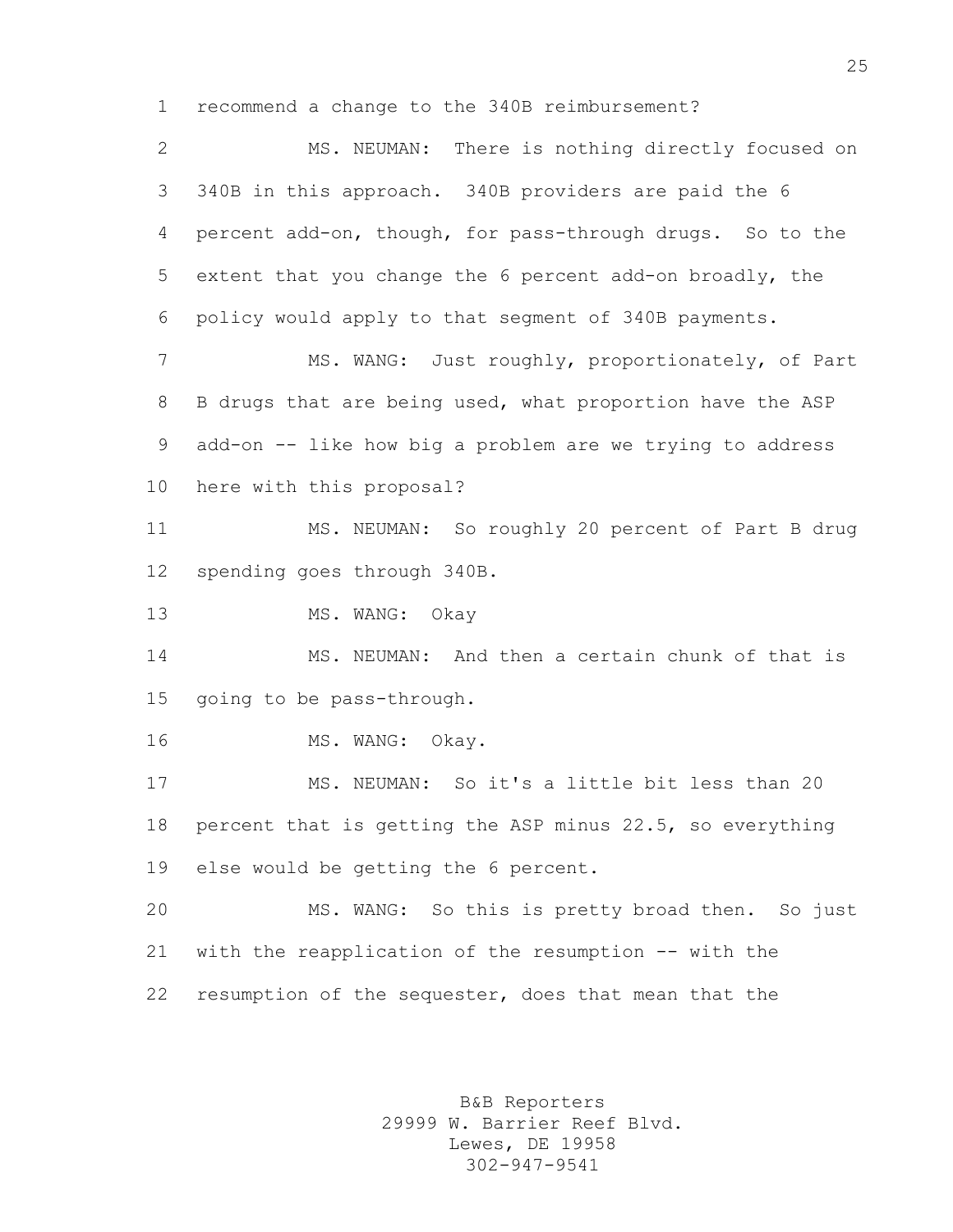proposal to do ASP plus 3 percent, that effectively it will be ASP plus whatever, 1-point-something percent? MS. NEUMAN: The sequester applies to Part B drugs like other services, so it would reduce the add-on. As it kind of does the 6 percent add-on, it would do the same to whatever add-on you decided upon. 7 MS. WANG: Okay. Thank you. 8 MS. KELLEY: Amol? DR. NAVATHE: Thank you. I have a few different questions here. One question is, in the write-up, I think, in talking about the internal reference pricing versus consolidated billing code, it seemed like there was a -- the way the write-up sort of laid it out is these are both the potential options. It seemed like in describing the advantages versus the disadvantages, that there were advantages described of the internal reference pricing, not so much the consolidated billing code. So I was curious, are there any advantages of the consolidated billing code that you would highlight given that -- I don't think I saw them in the write-up.

 MS. NEUMAN: So we highlighted the reference pricing and the separate billing codes as being more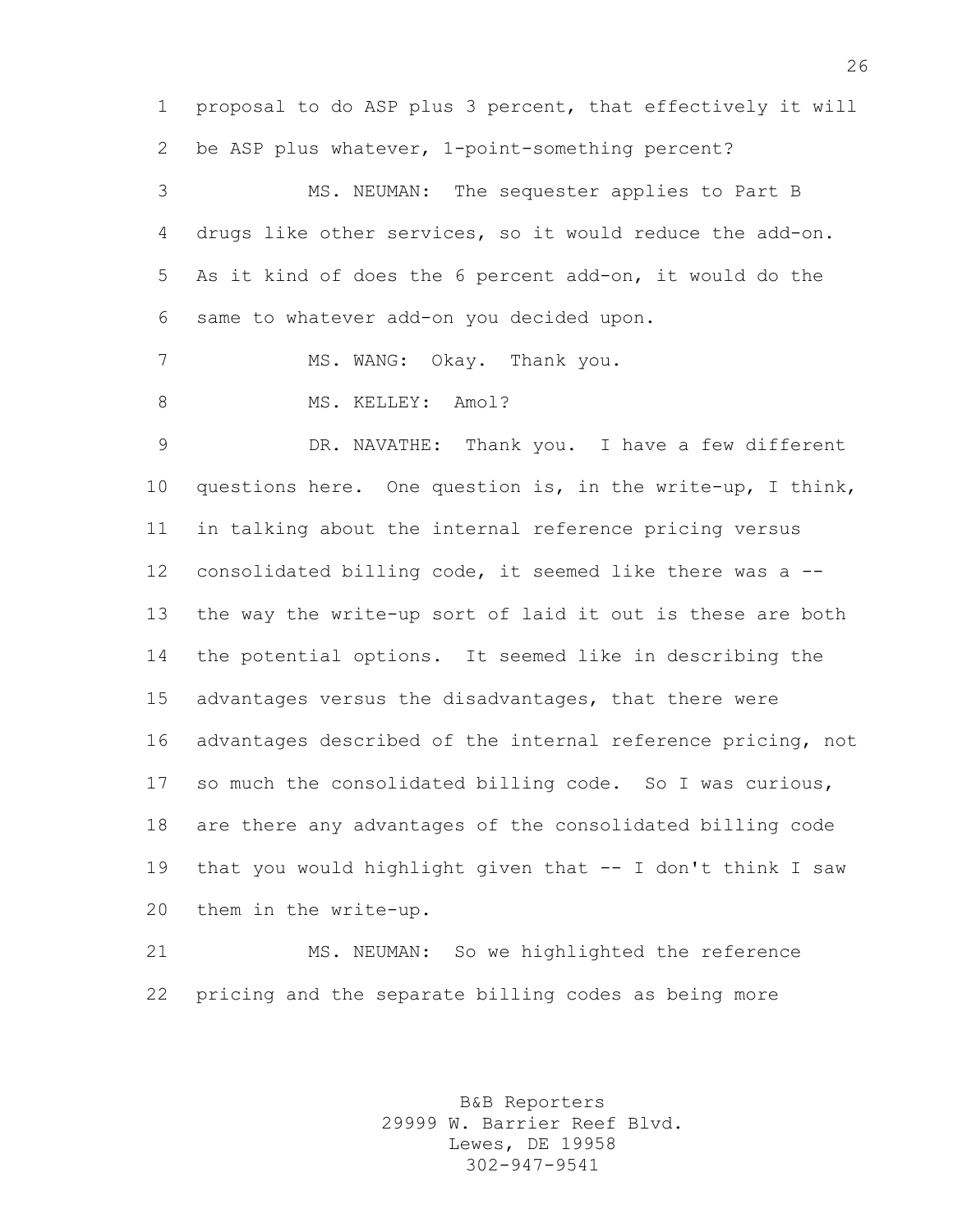flexible for CMS when products might have different dosings that are being considered and so forth. And so that is an advantage of it for those kinds of products.

 To the extent that you would have products where it was very a simple one-to-one, sort of like brand-generic but not quite that, then combined billing code is really slick and easy. It's when you get more complicated comparisons where keeping them separate really gives you advantages.

 DR. NAVATHE: I see. But just so I understand, even in the case of the slick and easy, you still would compromise to some extent the ability for researchers or CMS or MedPAC to be able to actually track the use of those, the differences between those drugs?

 MS. RAY: Right. I mean, that certainly is an advantage of the reference pricing and keeping each product in its own HCPCS, is that administrative claims could -- you could continue to conduct pharmaco-epidemiology type studies using the claims data.

 DR. NAVATHE: Great. Okay. Thank you. I have a second -- I have four questions. So my second question is: I believe the mailing material had

> B&B Reporters 29999 W. Barrier Reef Blvd. Lewes, DE 19958 302-947-9541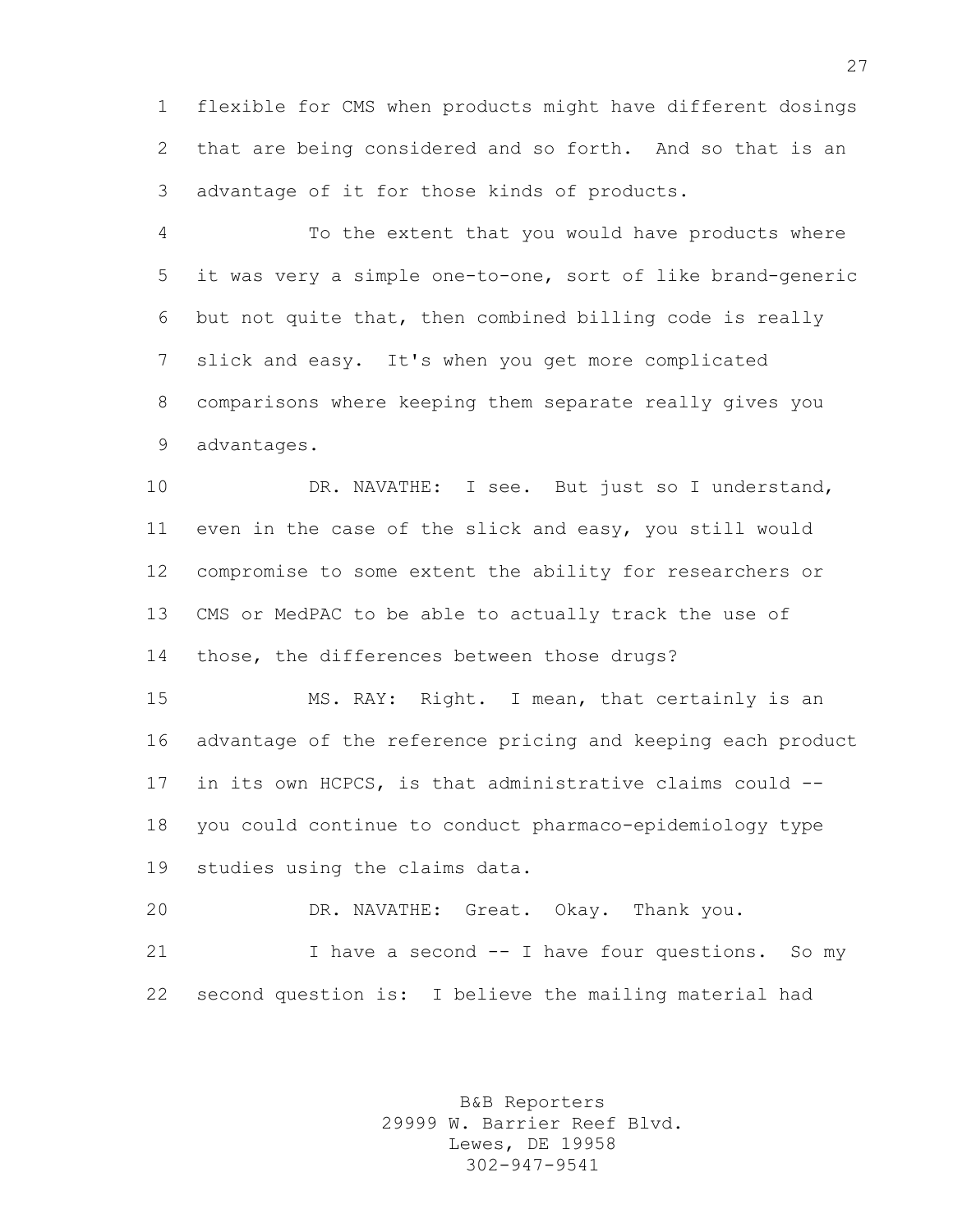made reference to prior to the Medicare Modernization Act that there was some authorities that the Secretary had around using some of these policies, specifically, I think, around the reference pricing. And so, one, I wanted to make sure I understood that correctly. And, secondly -- 6 because it sounds like maybe I didn't. And then, secondly, were there any particular guidelines around whatever you will clarify for me kind of what the Secretary did have authority to do, how the drugs were actually related to one another, and how those policies were made, because it seems like in deciding internal reference pricing or consolidated billing codes or least costly alternative, any of these policies, the devil is in the details of what gets lumped together and what doesn't. So I was curious if there was any precedent in terms of guidelines, for example, that have been published or anything that we could look at in the historical perspective.

 MS. RAY: Yeah, so CMS in one instance implemented least costly alternative -- I think it was beginning roughly in the mid-'90s through 2010 -- on a group of prostate cancer drugs. And what happened -- and they implemented the least costly alternative policy, which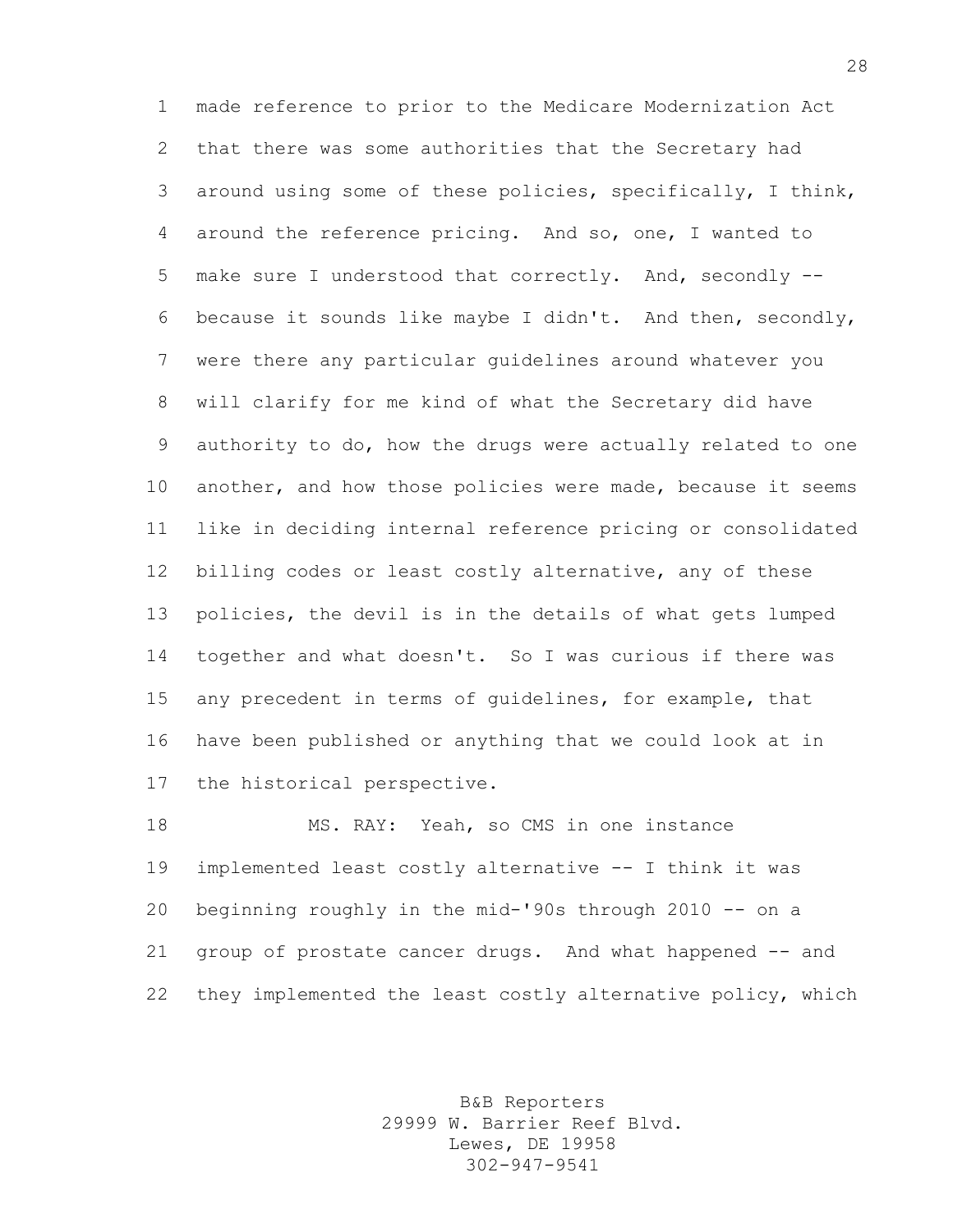was essentially reference pricing, the products stayed in their own HCPCS, using their reasonable and necessary authority out of 1862(a). So there wasn't, so to speak, any explicit statutory authority.

 And so that was taken to court, and after a series of court rulings that held that the agency had to pay according to the MMA, which said that each drug and its own billing code gets paid its own ASP, and that's why they had to discontinue the least costly alternative policy.

 So I think the lesson learned there, at least from my perspective, is that the agency would need statutory authority, I think, to proceed with this type of policy for Part B drugs moving forward.

 DR. NAVATHE: I see. Okay. Thank you. That's very helpful.

 Sorry, two more questions, one very weedsy and then one very not weedsy. On page 65 of the mailing materials, there was a description about the manufacturer's response to implementation of the sequester, and specifically this notion of changing their pricing patterns to mitigate the effect of the sequester on providers' margins. And in that paragraph, and I think in the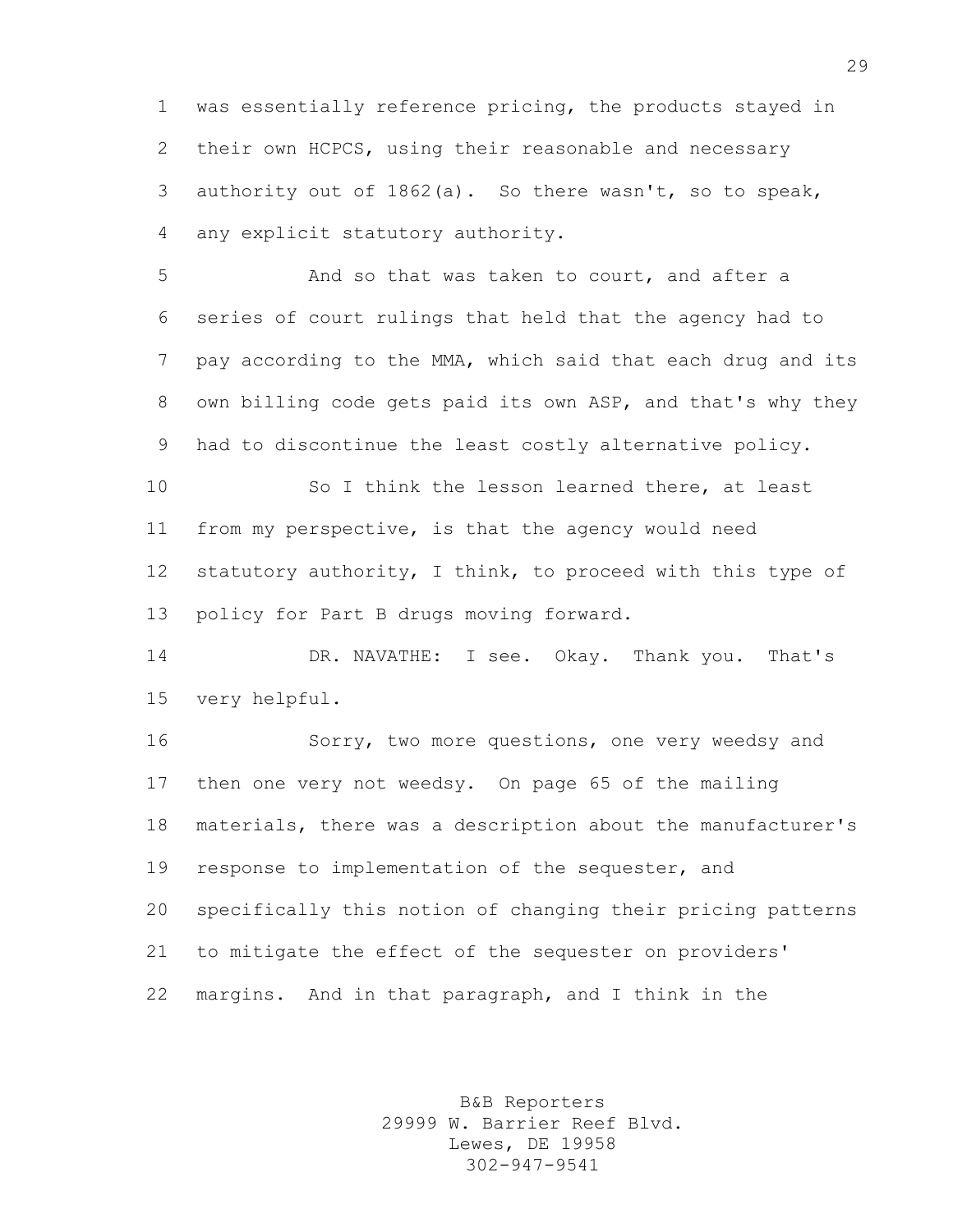analysis that accompanies that paragraph or supports that paragraph, there was a description of how the -- and the table, how the percentiles basically were affected of the percent of ASP. And what I was curious about there is I think I understood what was happening in terms of the price -- the way that the ASP percentiles were changing, but I was curious -- I don't think I understood exactly what the manufacturer's response was and how that was actually -- what was the underlying mechanism basically for the response and what we saw in terms of what shows up in Table 6?

 MS. NEUMAN: So the data that we had for that analysis gave us sort of the percentile distribution of prices for products, and we were able to see that when the sequester hit, suddenly the 75th percentile price dropped 16 about as much as the same amount of the sequester, and then it sat there going forward quarter after quarter. So it looked like a very lockstep drop.

 Now, what you see in the data is only that percentile price. We don't see, you know -- we don't see what's happening at the channel level or the purchaser level and that kind of thing. And so one hypothesis is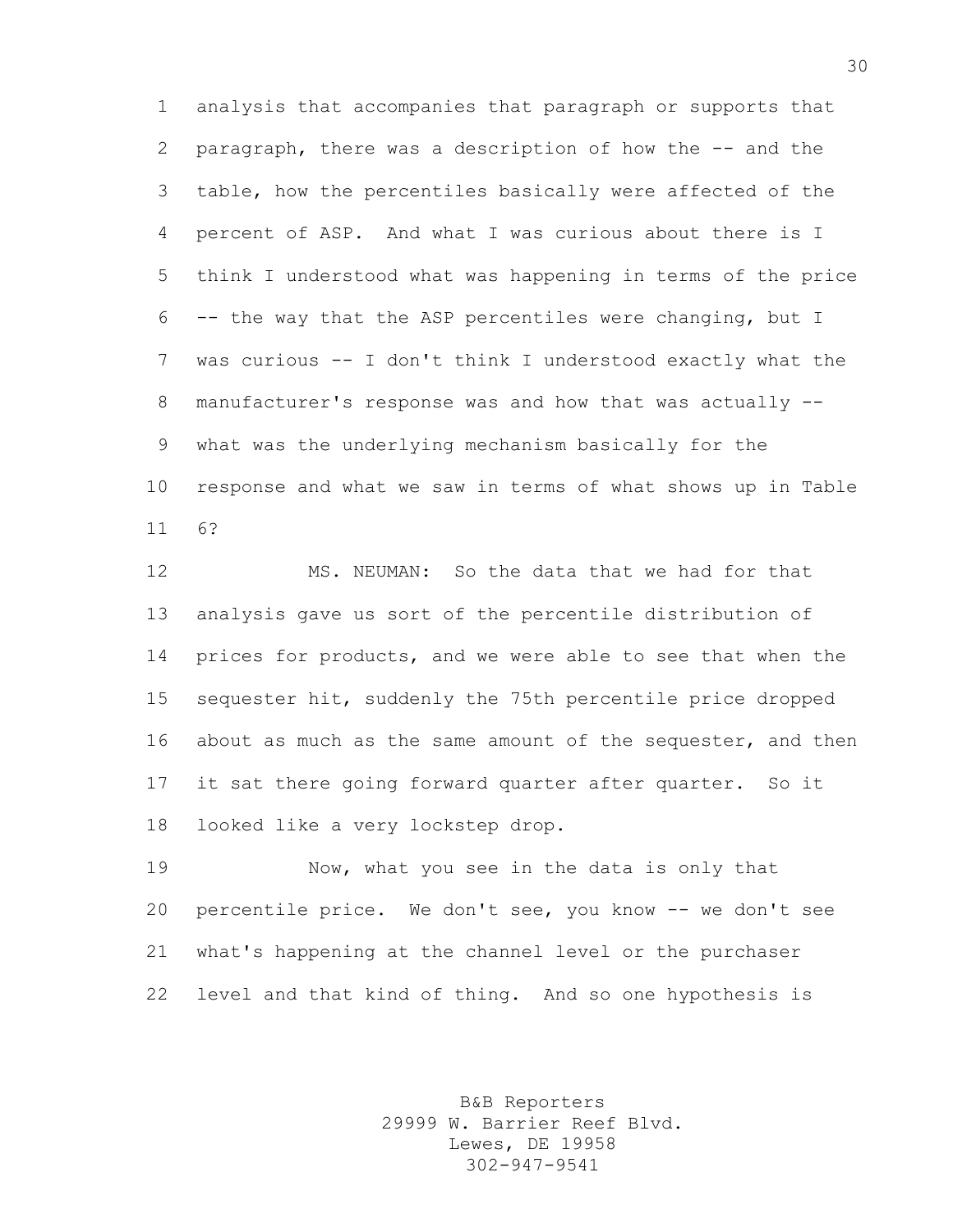that they narrowed their price distribution across

 purchasers. There could be other ways to adjust with other channels and things of that sort. So we can't say for certain the mechanics that arrived at that, but we see in lockstep that sort of drop.

DR. NAVATHE: Okay. Thank you.

 All right. My non-weedsy question. When we're considering the different options, I think on Slide 16, for example, it's noted, you know, there's a differential effect depending on the distribution kind of where a drug is and the price distribution as well as between Option 2 and the other options whether there's a kind of overall budgetary impact, if you will, in applying this policy without taking into account any sort of response by manufacturers or providers.

16 So I was curious, at a high level, as we are thinking through these options or even coming up with these options, is there -- I guess to some extent what are the goals? Have we outlined what we're seeking as an objective? I know in general from the background and from this body of work that we're trying to address high price growth or high prices for Part B drugs and to some extent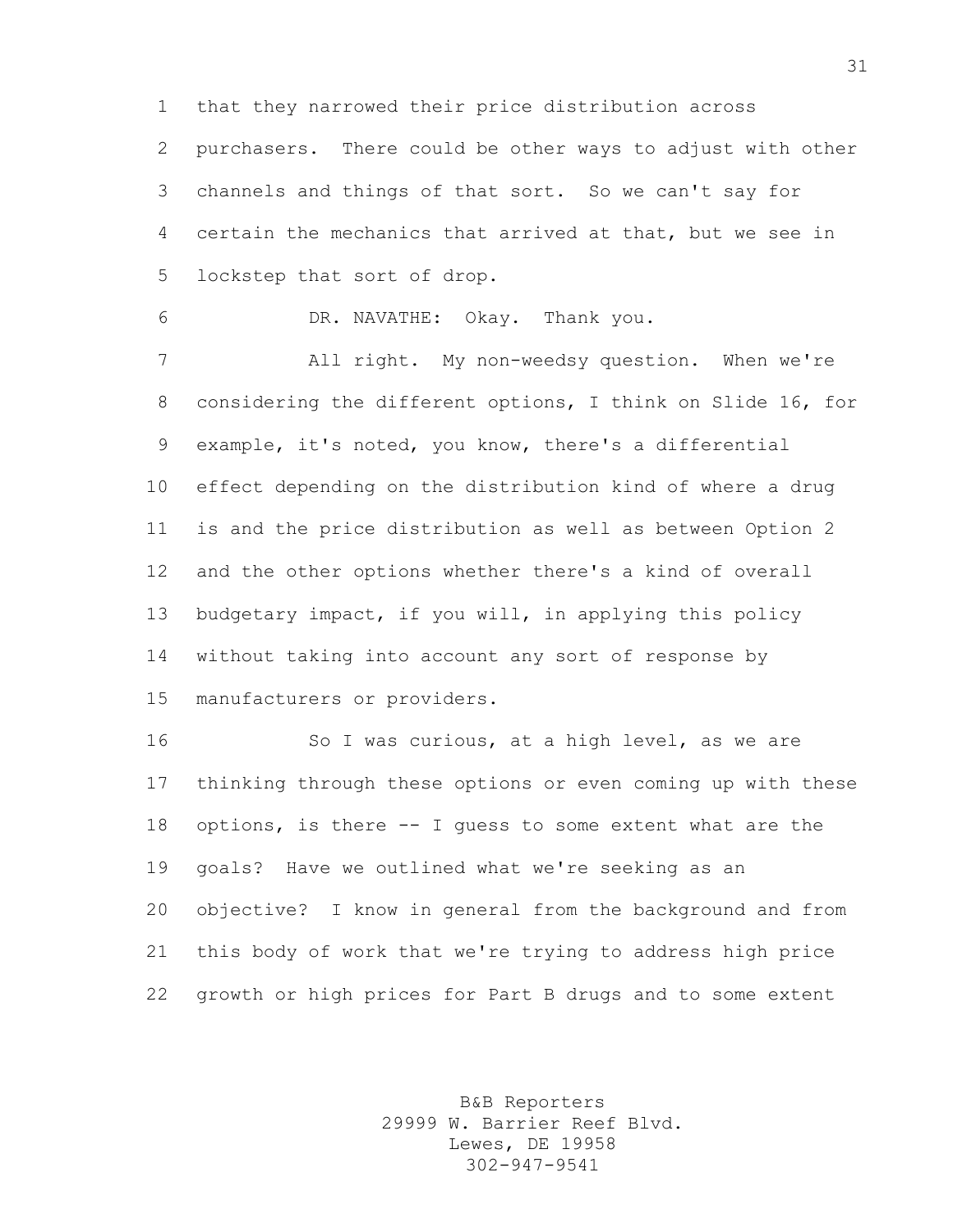Part D drugs. But what I'm trying to understand basically is, you know, kind of what is the litmus test for evaluating these policies. Is the goal, in fact -- should we have the goal, in fact, or is the goal, in fact, to try to address the highest-priced part of the distribution? Is the goal, in fact, to say this is a simulated -- this is a simulated policy option, but we're trying to solve for roughly budget neutrality because that's a conceptual exercise we're trying to do as part of the subjective -- to understand these options and evaluate them I thought it helped -- it would be helpful to actually understand if we have an explicit objective in terms of the distributional and budgetary effects. DR. CHERNEW: Maybe you should go, but I'm happy

 to say something about this if you're uncomfortable saying something about this. So you guys decide.

17 [Laughter.]

 DR. CHERNEW: All right. Let me take a stab at this, and then you guys can confer. I think the acknowledgment is when you -- because of the way that prescription drug markets work, the innovation is very important, and we give the innovators patents, which I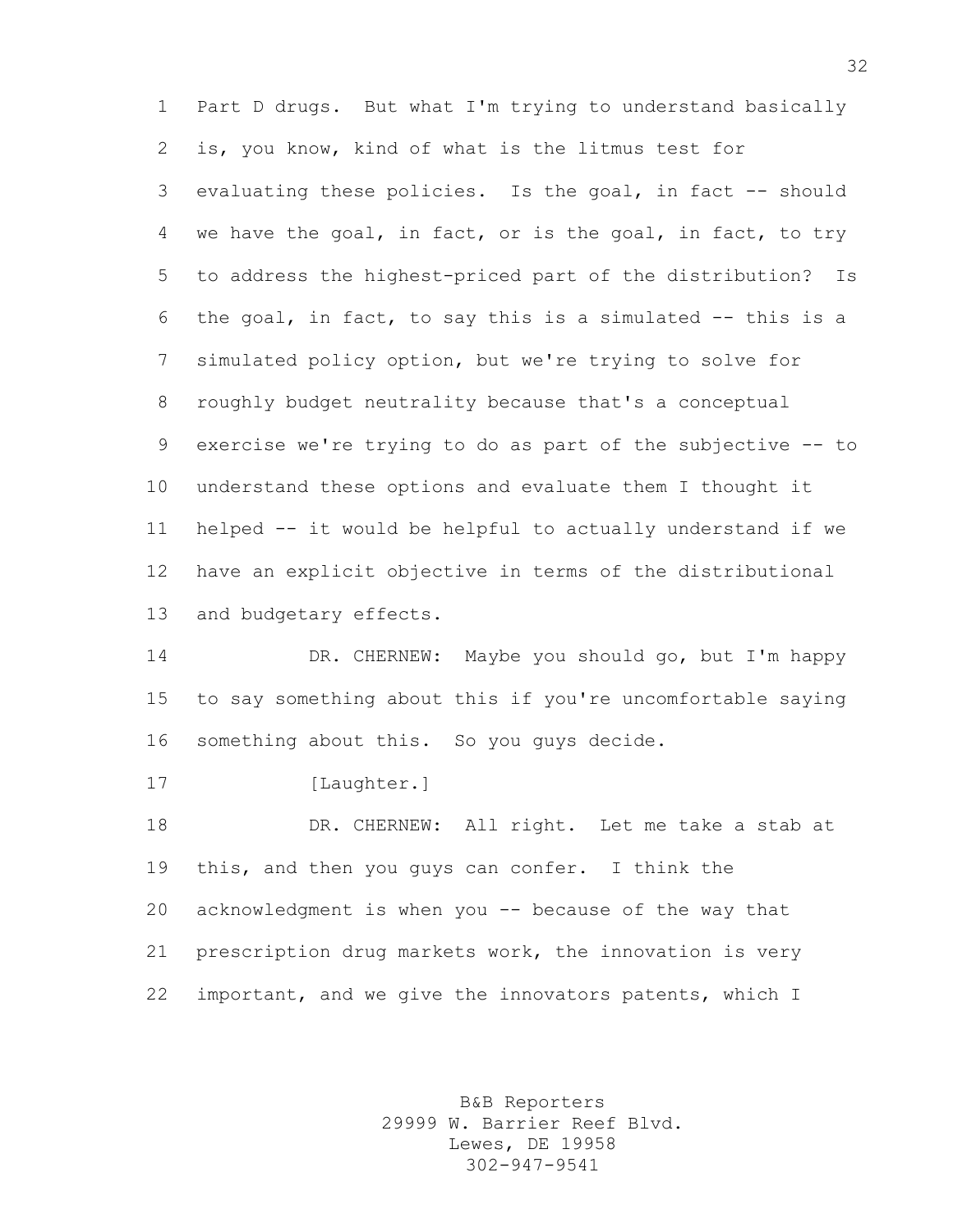think we would agree, by and large, is an important thing to support innovation of good drugs that add a lot of value. I don't want to have a huge debate about broad drug policy innovation, though we could.

 That being said, if you give that type of power and throw it into an insured market, particularly where Medicare is paying, you lose any type of discipline on pricing beyond what you would think would normally happen in a patented-type market. And so there's a number of areas of inefficiency that go on where we see things that I think one would argue were clear problems.

 One would be the incentives for using the high- priced drugs and the lower-priced drugs would be -- acceptable, or good, or I don't know what the right word is, but you understand.

 Two would be the drugs being in a separate code that will just have no pricing pressure. There's no competition between like things, so there's no market working even when there's a new drug that might not be marginally better, the pricing process may generate a price that's more than one would think would be the efficient price, even accepting that we need to promote innovation in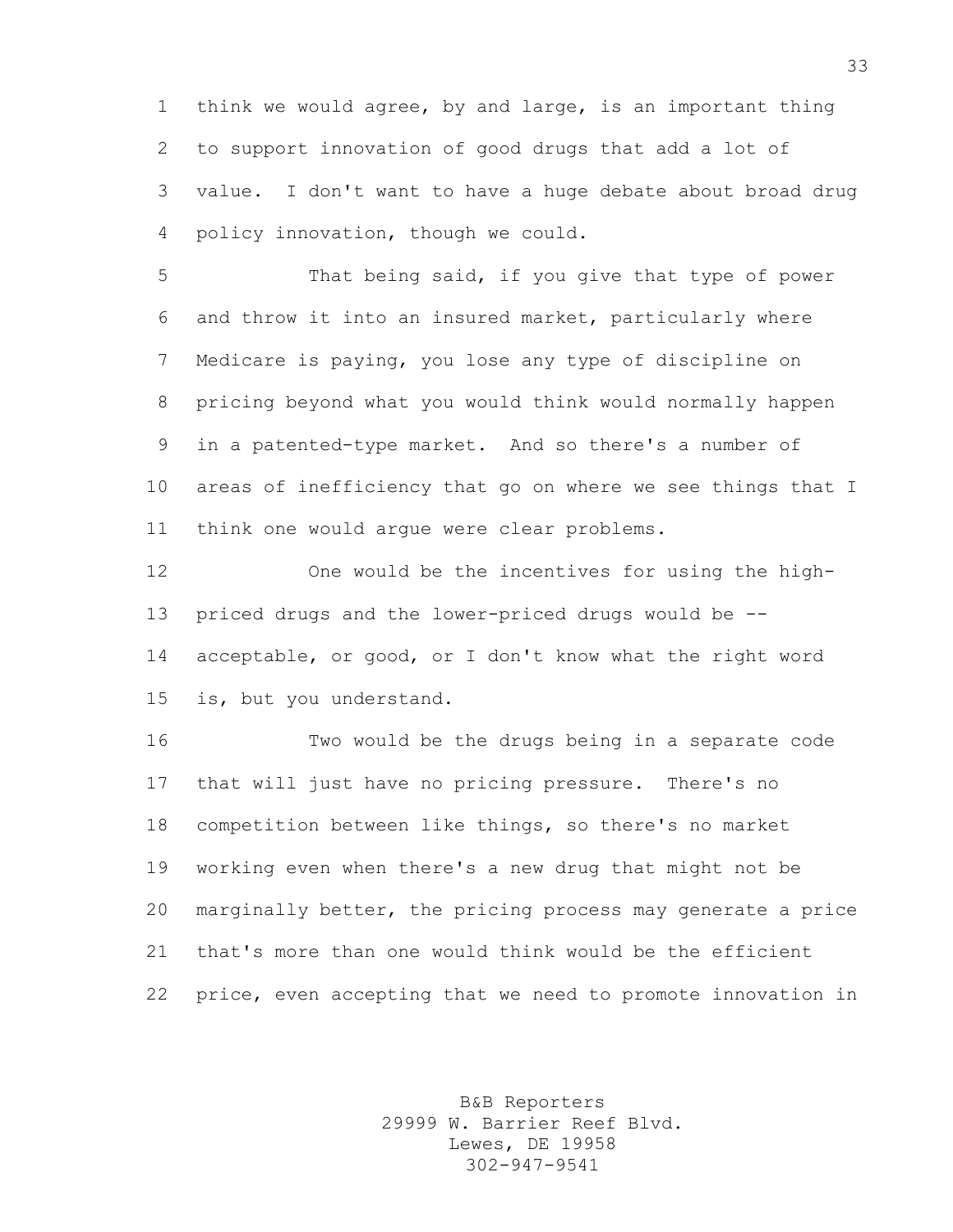this space.

 And the third has to do with the problems associated with the evidence when new drugs that are -- many of the cancer drugs are very important. What happens in those cases where we haven't fully -- I don't know what the right word is -- been able to vet and get all the information on the drugs and what happens to the spread of their use and the price that we're being charged.

 So I think the broad purpose of this work is to try and find a balance between what I think the patent system is designed to do, which is promote innovation of high-value drugs -- and if you look at the COVID vaccine and some of the cancer drugs, I think there's a potential for a lot of value there -- with sort of the fiscal concerns associated with ways that we pay that move away from the broad MedPAC view of we're trying to pay efficiently for the care that we need. What differentiates this from, say, when we do hospital or physician payment is this very complicated interplay with innovation and how that plays out.

 And so at the margin, I think we're trying to find ways to change the payment models that will maintain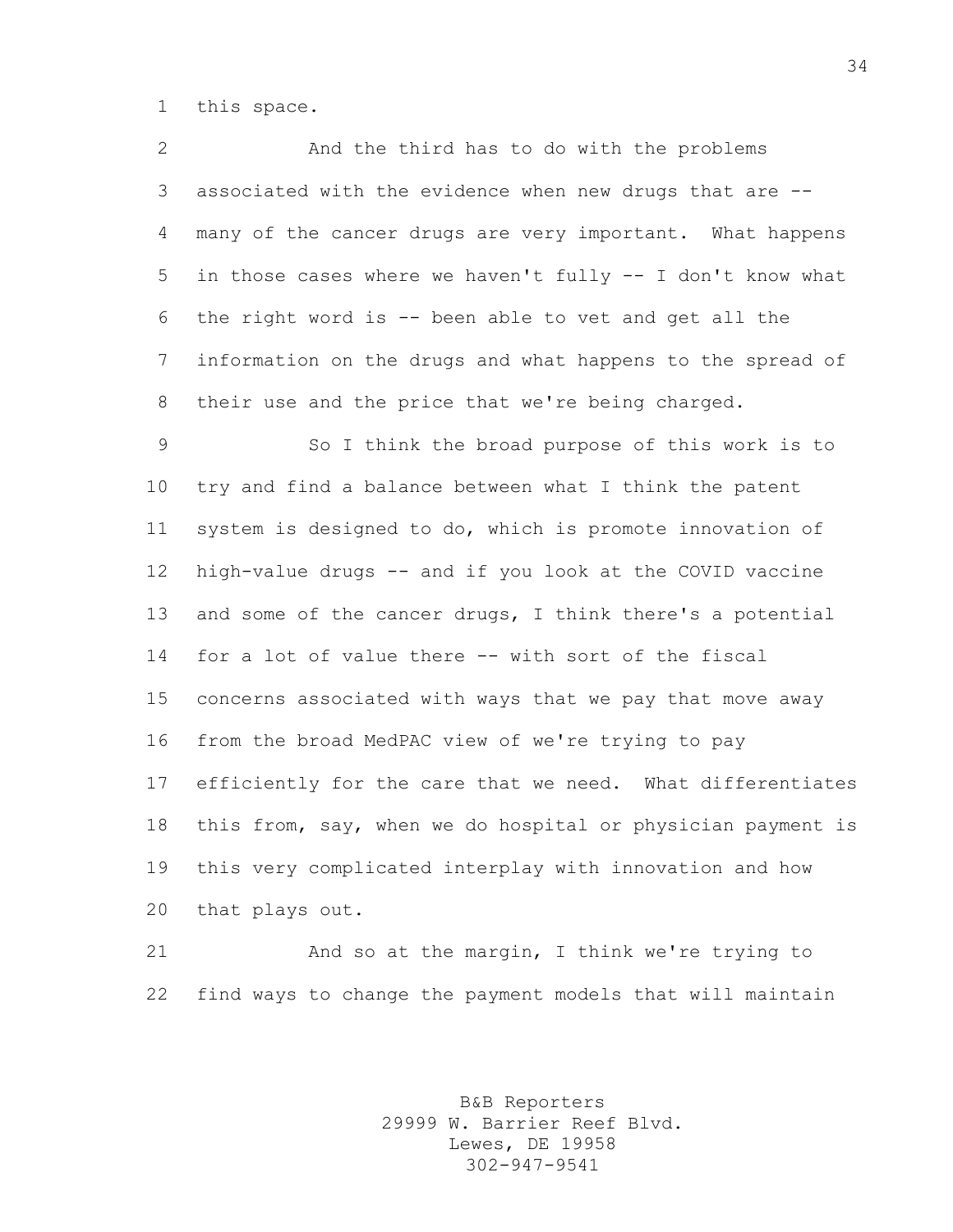the core principle of rewarding innovation and promoting access to high-value drugs while still meeting potential fiscal challenges that arise because we're dumping all these high-value drugs into this insured, very low downward pressure system of paying for them. And so that's -- I don't know. 7 I've spoken long enough that maybe Nancy or Kim want to add, or, Jim, if you want to add, but that's my loose answer to what we're trying to do. DR. NAVATHE: Okay, can I just -- 11 DR. CHERNEW: Yes. DR. NAVATHE: Okay. Actually, let me shift it to Round 2. MS. KELLEY: Brian, did you have something you wanted to say about a question Amol asked? DR. DeBUSK: Yes. On Amol's point about the consolidated billing codes, even if the HCPCS code has been consolidated, the NDC is still on the claim, I believe. Or does it truly destroy the data? MS. RAY: I think that it -- my understanding is right now you may not be able to track certain products as well as you can with the unique HCPCS code.

> B&B Reporters 29999 W. Barrier Reef Blvd. Lewes, DE 19958 302-947-9541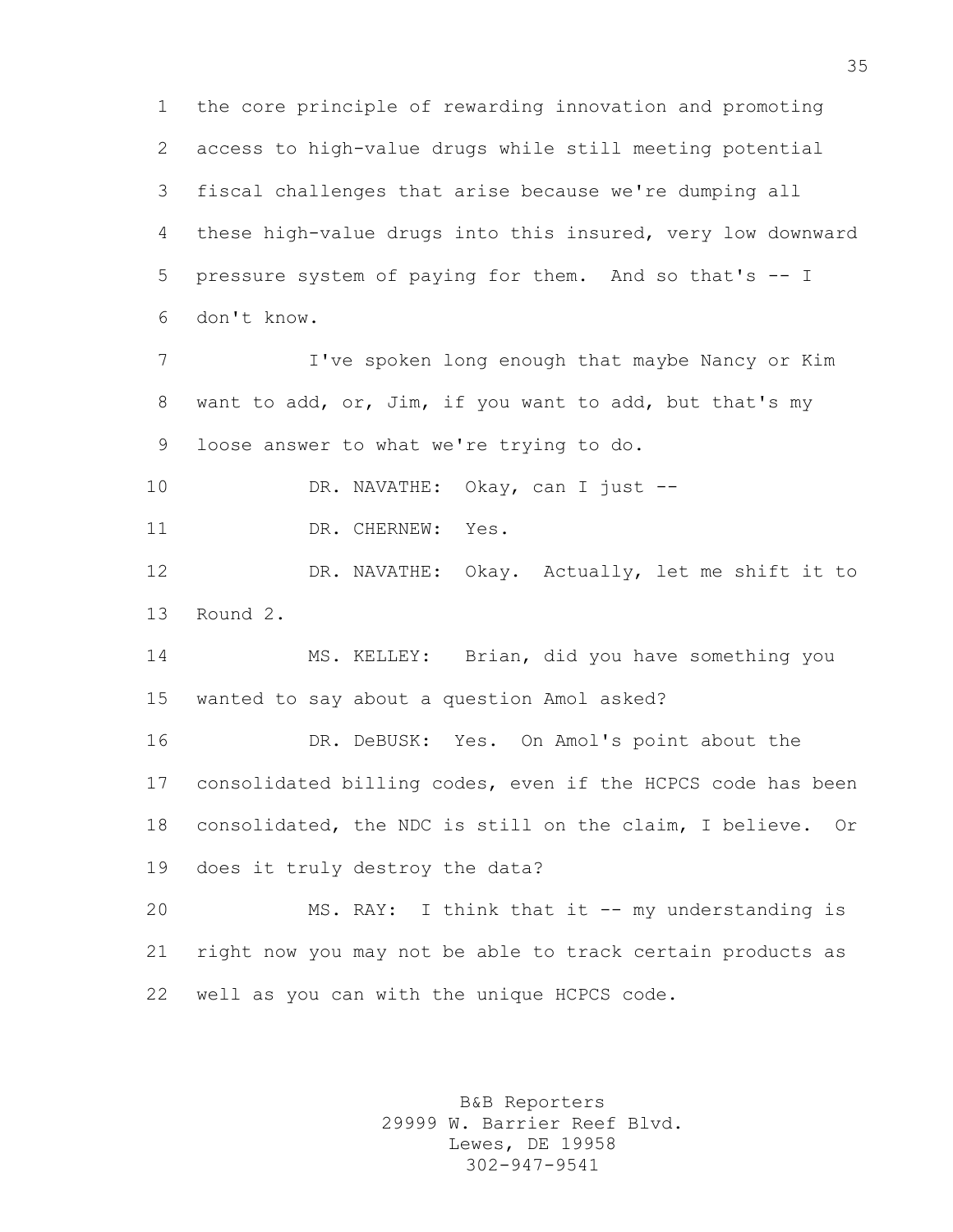1 DR. DeBUSK: Okay. So if a bill -- a 1500 form, put the HCPCS code on it, there isn't a place there for the NDC? Or is it just not used in practice? Is it a technology issue or is it a work flow practice issue? MS. RAY: You know, honestly, I would have to get back to you on that. DR. DeBUSK: Okay. MS. RAY: How well the NDC is reported on the carrier claims versus the hospital outpatient and the DME claims. 11 DR. DeBUSK: Thank you. 12 MS. KELLEY: Marge. MS. MARJORIE GINSBURG: So perhaps these are questions that were addressed in the chapter and I just missed them. To me this is just an issue of fairness. We don't want to penalize physicians financially because they are prescribing drugs that bring in little revenue on their part. I guess my question is: Do we know that physicians are overprescribing certain drugs because of the amount of money they make by prescribing those? Is that a fact we know? And I guess -- I would think the only way to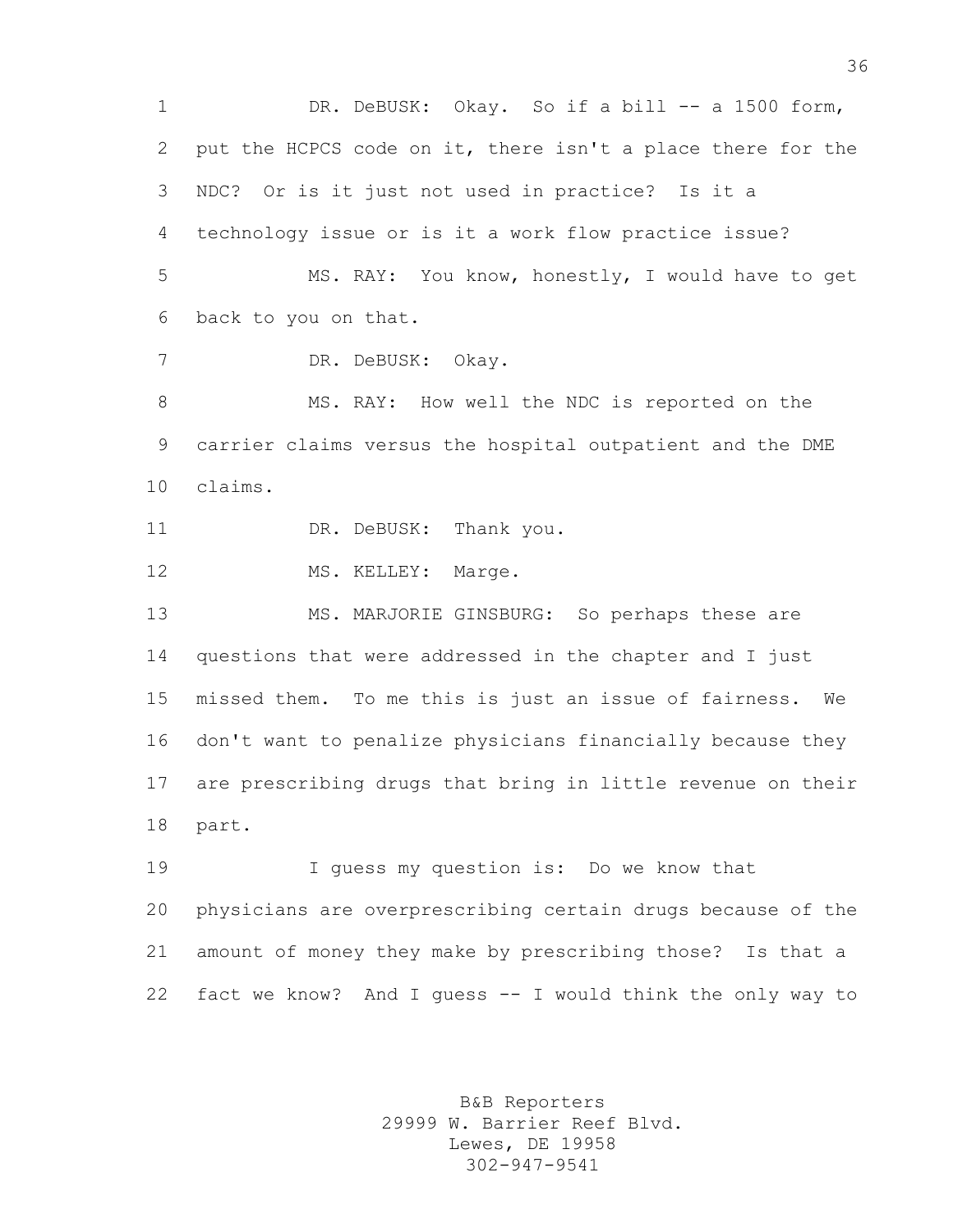know it is to compare them with the kind of prescriptions done under MA. Does the same patient with the same issue tend to get just as effective but lower-priced drugs when they're in MA but that doesn't work when they're -- so I'm just trying to figure out whether this is just a fairness issue or whether this is really an issue of physicians who are blatantly overprescribing because they bring in a lot more money.

 MS. NEUMAN: So I think there's first the idea of like a theoretical financial incentive from a percentage add-on that is sort of a concern that's driven this body of work. In terms of the extent to which that incentive is being acted on is another question, which is what you're raising, and I think it is very difficult to disentangle differences in utilization patterns in the research and say this amount is because of differences in patients, this amount is because of changes in practice patterns, and this amount is because of financial incentives.

 What we see in the literature is that when people have tried to look at particular products and look at changes in payment or MA versus fee-for-service, we do see some higher use of high-priced drugs, and so there is the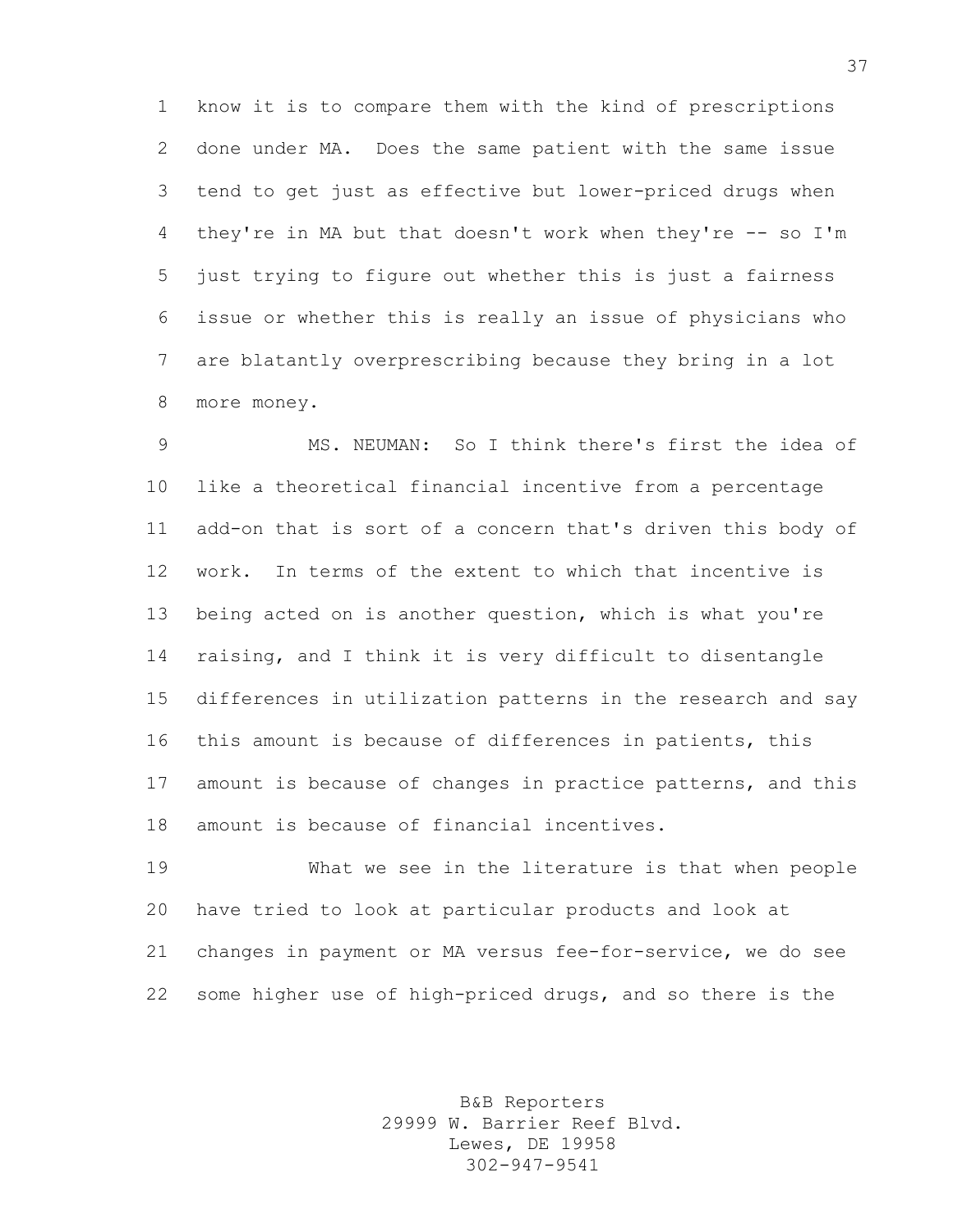potential that that is being driven by the 6 percent add-on.

 That said, to be able to conclude that that is actually what is happening is a difficult thing. MS. KELLEY: I have one more from Larry. DR. CASALINO: Just in terms of Marge's comment, I think everybody knows this, but there are some specialties in which a good part of their income comes from the injection of Part B drugs, for example, oncology and ophthalmology. And, actually, probably one potential unintended consequence of cutting that income would be more consolidation of oncologists and ophthalmologists with hospitals than there is. There isn't much with ophthalmology, but there's a lot with oncology. But my Round 1 question is this: Assuming that one aim potentially of going through this -- I'm talking now about the third policy option, ASP plus 6 percent for injections. Assuming that one aim is to try to save 19 Medicare money, the percentage savings are -- when I got to that part, they were -- and thank you for putting them in - - they were relatively small. I mean 2 percent of a lot of money is still a lot of money. But, on the other hand,

> B&B Reporters 29999 W. Barrier Reef Blvd. Lewes, DE 19958 302-947-9541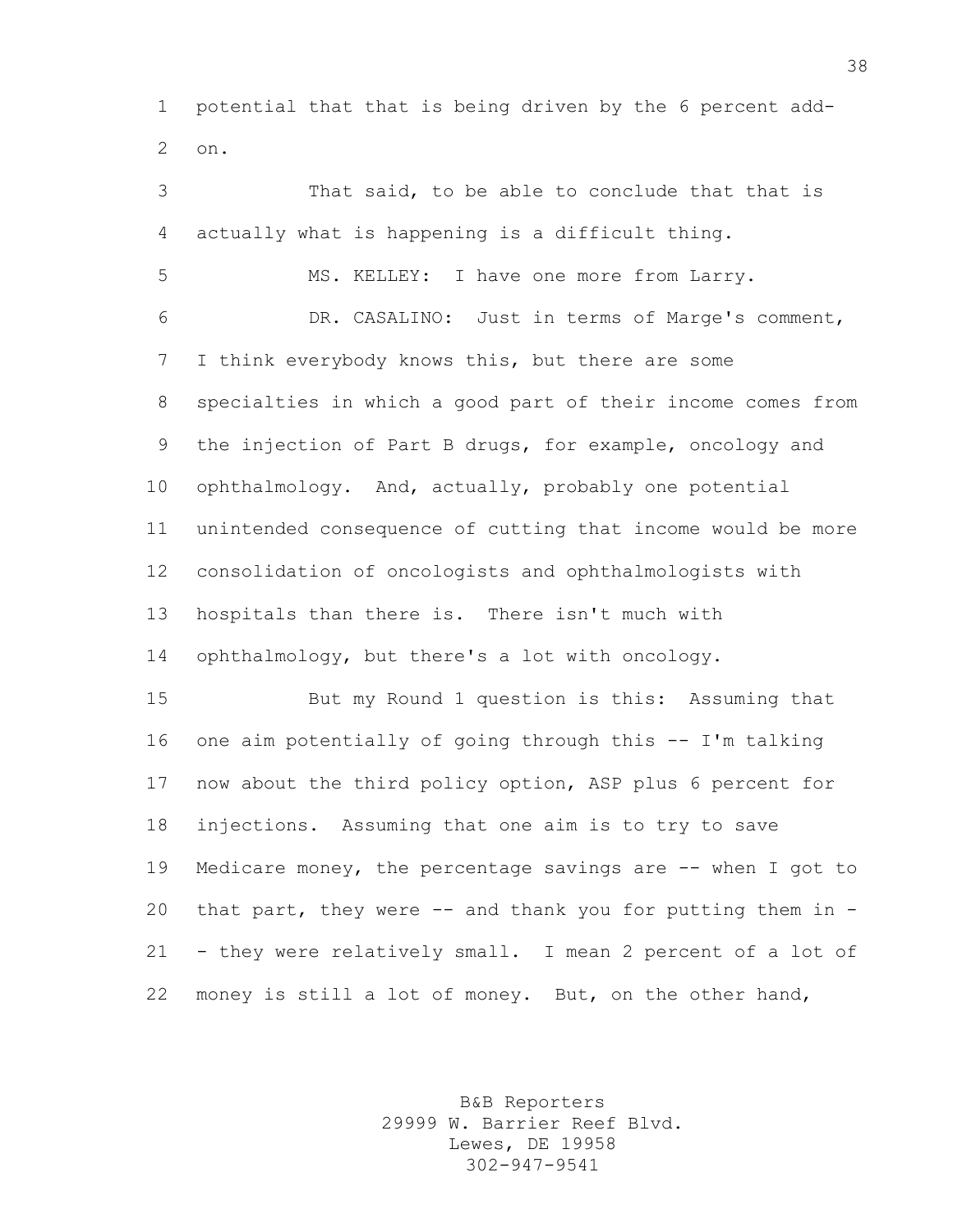going through the political uproar that would emerge if any of these options, 1, 2, or 3, were attempted, one would wonder if the 2 percent was worth it.

 My question is -- and, by the way, atypically, no one has said this yet, but it's a magnificent chapter. There's so much information in it. People can't really get that from the slides. But it was like a tremendous primer on the whole area. It's also like reading "War and Peace," which is a novel I love --

10 [Laughter.]

11 DR. CASALINO: -- which I've read multiple times, but this I may not read multiple times. But it was of the same level of quality.

 But my question is: Have you done any kind of jiggering around with -- if you changed the 175 to 150 or 3 percent to 2 percent or 6 percent to -- in other words, changes that for any individual provider would be pretty small, but how much more savings would that make for Medicare potentially could get us above 3 percent, for example.

 MS. NEUMAN: So we don't have a lot of sensitivity analysis right now around these parameters, but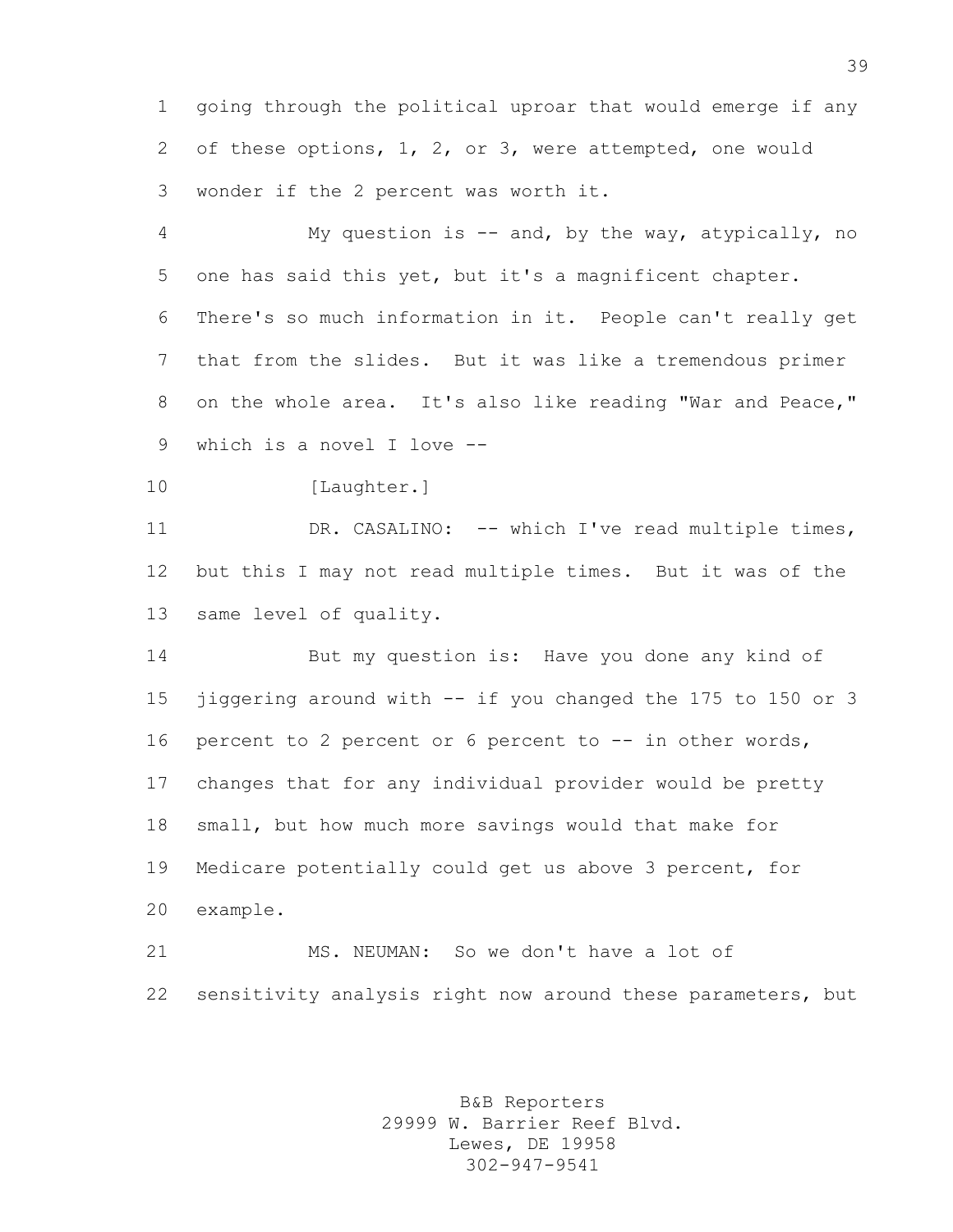that kind of thing is definitely possible.

 DR. CHERNEW: Yeah, so, Larry, let me just say two things. Once we get a sense after this discussion of where to go further as we move on in this work, we can do more sensitivity analysis. This is more to show the principle of what could be done. There's nothing magic about the specific numbers.

 The second thing I'll say in response to your question that may not have been clear, any numbers that are mentioned don't assume a particular behavioral response. I think that's right. So we're not assuming that when we change the 6 percent to less and the incentive change, despite -- there's good material in the chapter that shows that physicians, the medical community in general responds to the incentives. But associated savings aren't -- if I follow correctly, Nancy and Kim, they haven't modeled those types of savings. So they've basically said given the existing patterns, this is what would happen, this is what the savings would be. But, in fact, you might expect that's going to be leveraged by changes, for example, if you made biosimilars in the same code, then people shifted to biosimilars. There's a lot of other follow-on things

> B&B Reporters 29999 W. Barrier Reef Blvd. Lewes, DE 19958 302-947-9541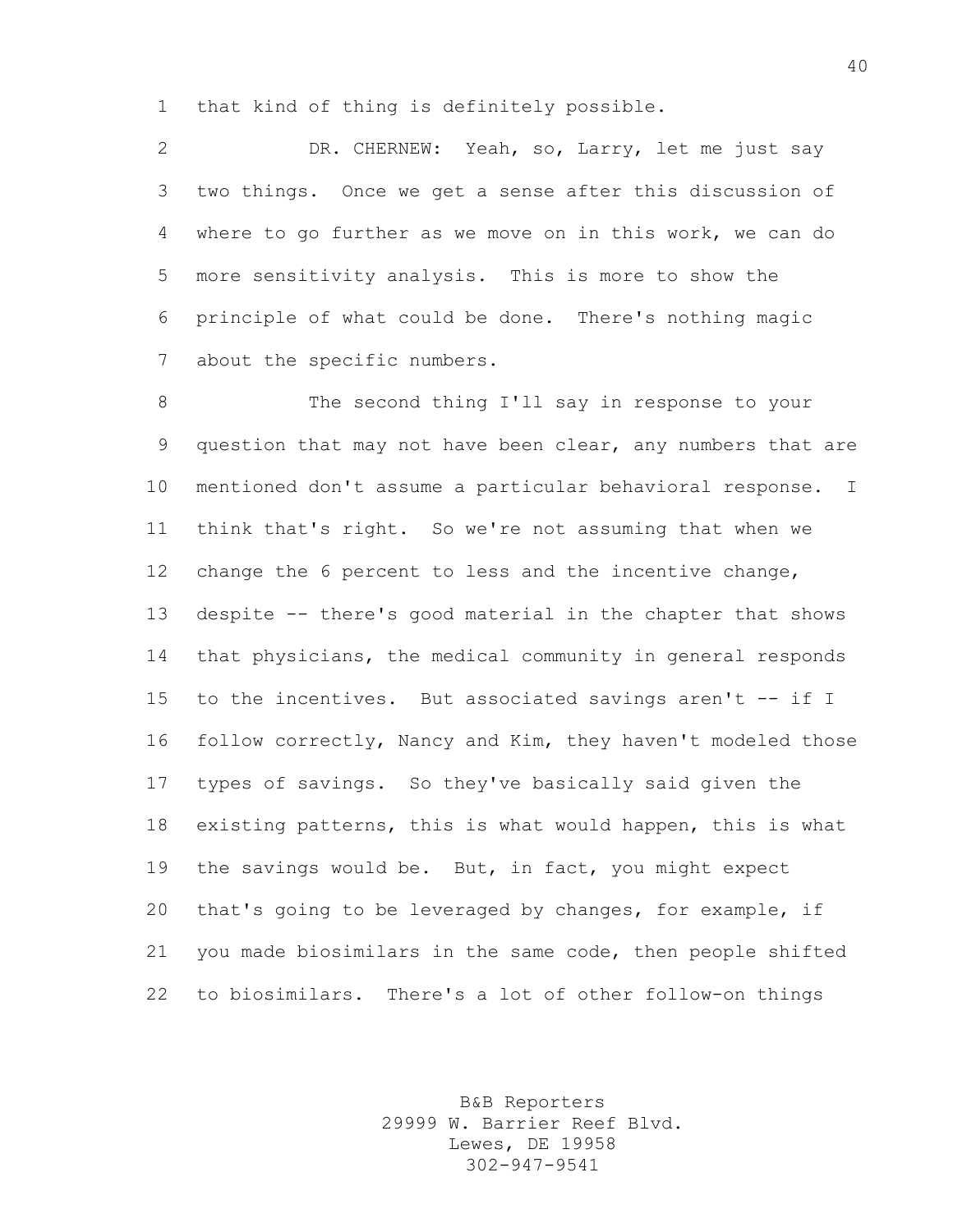that haven't been captured. Is that basically right? Let the record show Kim's nodding yes. Now I think we have about half an hour and -- MS. KELLEY: Lynn had one more question. DR. CHERNEW: Okay. We have Round 2, and we have half an hour, and so there's a lot -- MS. BARR: Sorry I'm still stuck in Round 1. I apologize. I just have a couple more questions. I wondered what the rationale was for the \$21. I'm still trying to figure out what we're trying to pay for here. And my other -- I'll just ask both questions. If what we're trying to do, the 6 percent, is to adjust because we don't know the price, why don't we just pay the providers the price? I don't understand the -- like, I'm still struggling with why we're doing this? Is that Round 2? DR. CHERNEW: That's going to be a Round 2 question. MS. BARR: Okay. But the rationale for the \$21, I'm still -- I'm trying to understand why 21. MS. NEUMAN: Sure. So one of the ways people have talked about changing the 6 percent add-on is to move

> B&B Reporters 29999 W. Barrier Reef Blvd. Lewes, DE 19958 302-947-9541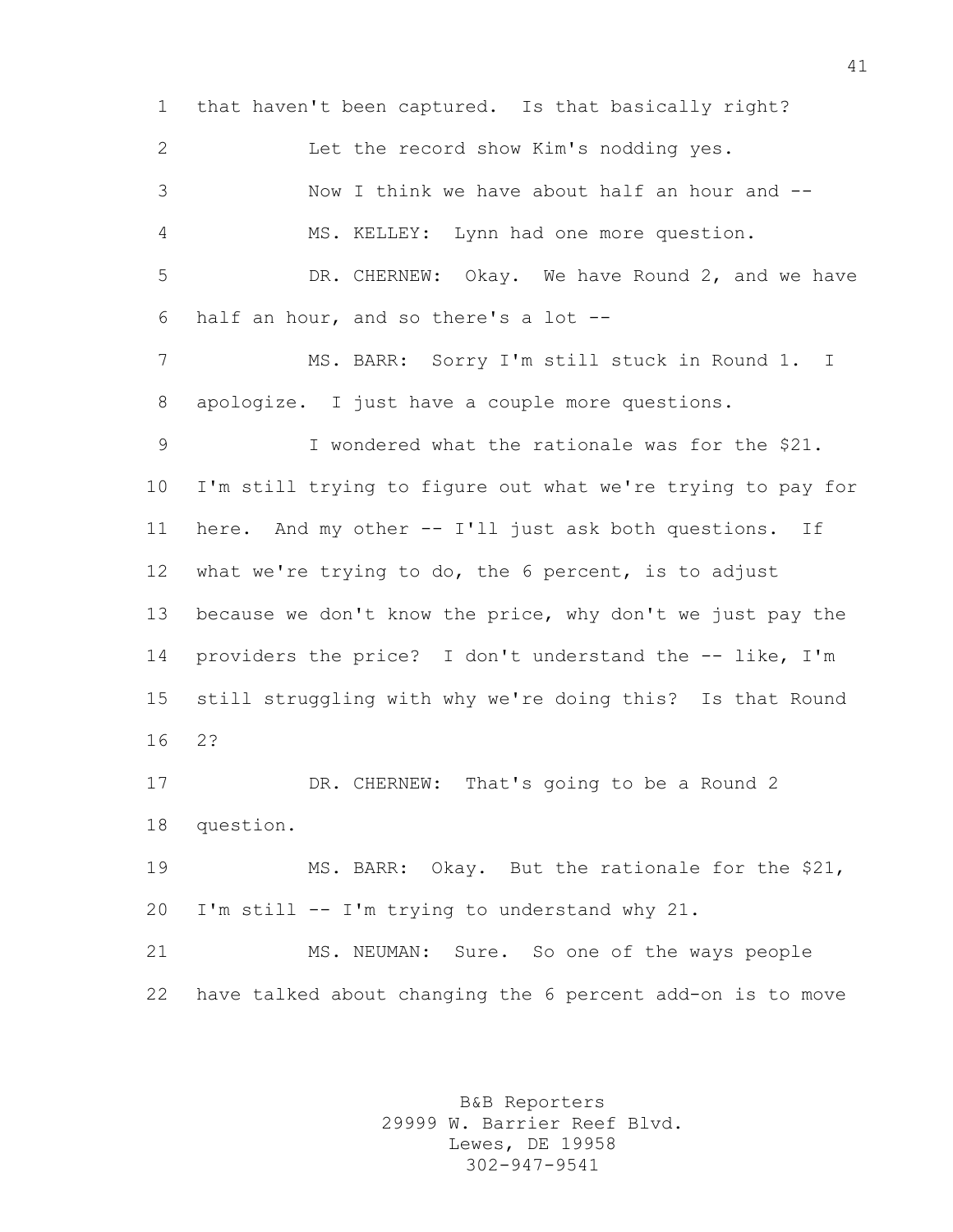it all into a flat fee. And so what we did is we just cut the 6 percent to 3, and then we said whatever money was generated by that will create a flat fee that's budget neutral. You wouldn't have to do it that way, but because, as Mike said, this is an illustration, we just, you know, showed you what it would look like.

7 DR. CHERNEW: The goal is -- the 6 percent provides an incentive that a flat fee doesn't. So it's not about the amount of money necessarily. But, again, we should probably jump to Round 2. I know a lot of people have a lot of things that they want to say about a lot of material, and I think Stacie is first because she got in last night.

14 [Laughter.]

 DR. CHERNEW: So we'll go Stacie, and then Dana will run the queue.

 DR. DUSETZINA: Great, thanks. Kim and Nancy, this is an extraordinary chapter. I really appreciate the amount of work that went into it. I want to make points about each of your questions here.

21 I think to start out, too, the overarching framing, one of the things I noticed is, you know, we start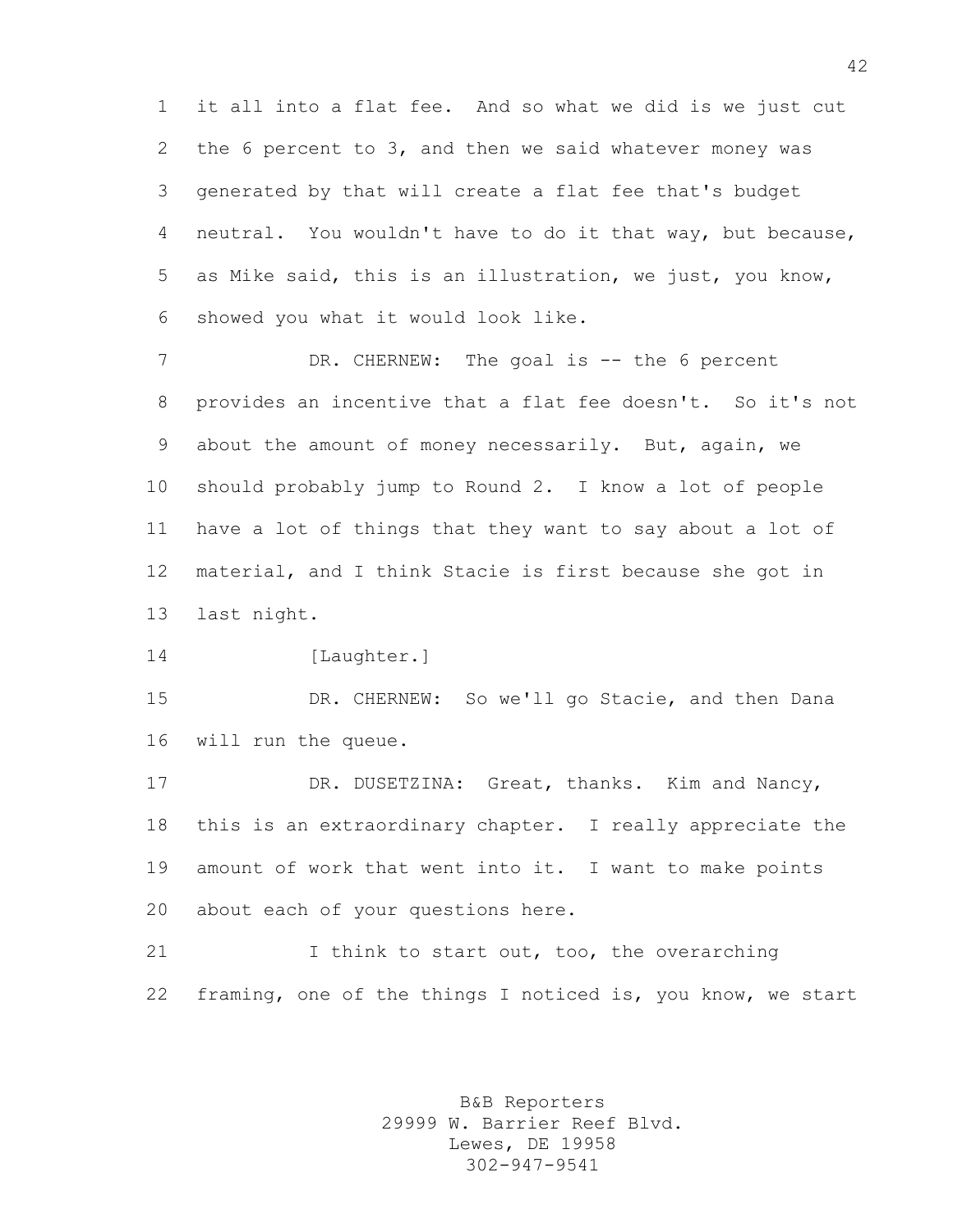out talking about innovation awards and affordability, and I think that some of the questions, maybe Amol's question might have pointed out, we could also think about framing around how do we pay for drugs with uncertain clinical benefit, how do we increase price competition in Part B, and how do we remove incentives that basically create a demand for high-priced drugs or high-priced drug use? So I think that we could maybe think about modifying that kind of setup a little bit to emphasize those goals, maybe a little bit more than the innovation access type of trade-off.

 For the question around the first-in-class drugs and drugs approved through accelerated approval, I think I am incredibly supportive of the idea of doing some sort of price negotiation when it comes to those drugs. The one thing that I would quibble with is that I don't think we need to tie that to coverage with evidence development. I think we should leave it on the table that those drugs are by definition being approved with uncertain evidence, and that we should have the opportunity to negotiate in those cases, as the evidence that is being developed to show that they have clinical benefit is the responsibility of the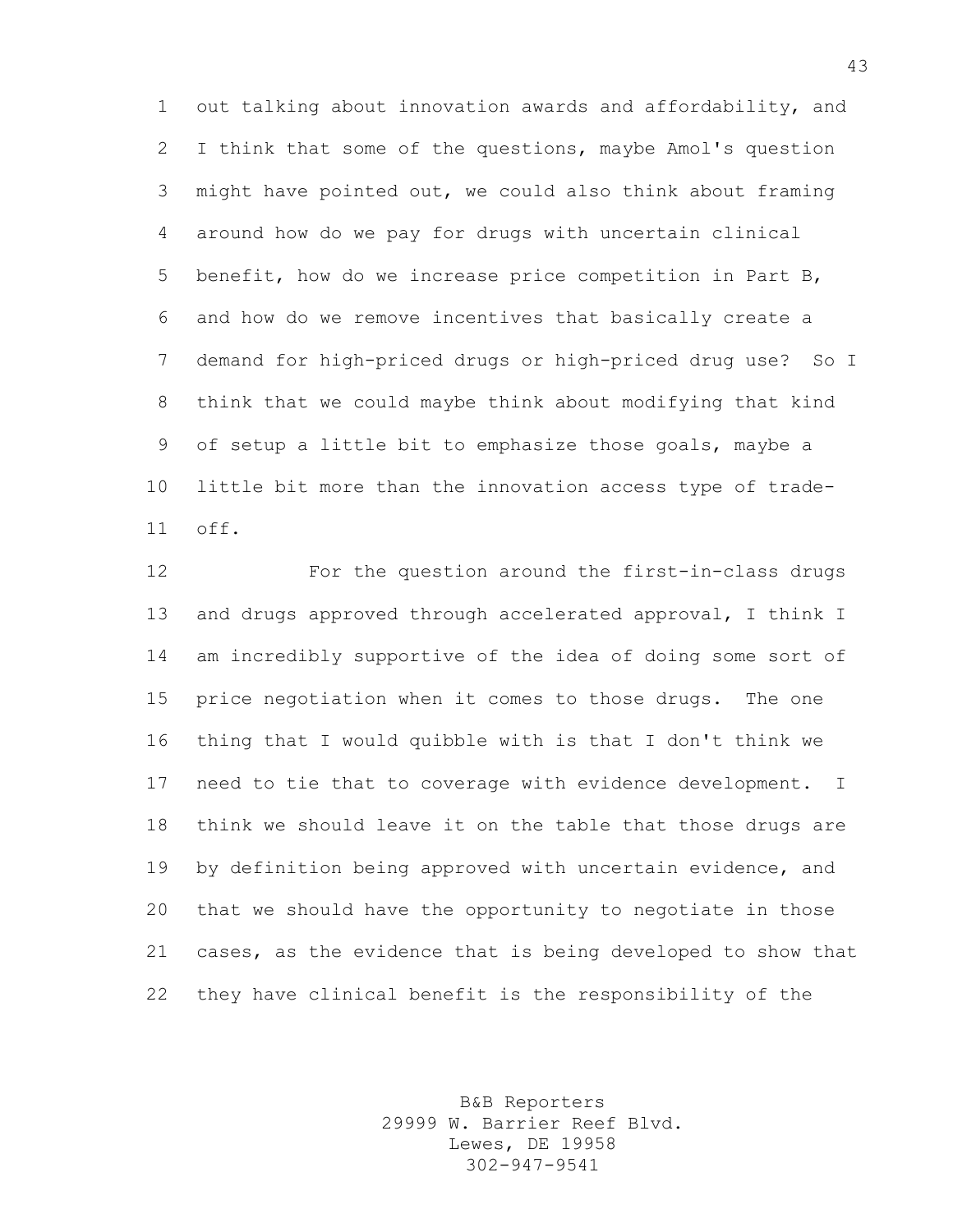drug sponsors and a requirement of FDA. So I think that we should maybe broaden our scope not just with the CED requirement.

 I, of course, we'd have to lay out some very clear guidance on what would qualify, and we would want to think about this as a cap on the prices rather than trying to reprice everything based on some sort of value threshold.

 For the reference pricing piece, I love this. I think it's so important. And I am a really big fan of the idea of the separate codes, partly as I was trained as a pharmaco-epidemiologist and have a lot of friends who do drug safety work and use those codes regularly, so I like the idea of keeping them separate. And I like the volume- weighted average sales price across products because it kind of implicitly acknowledges that there may be some patients where some drugs are actually preferred for them. And I think that by doing a volume weighting, you create more of a financial incentive to use low-cost drugs most of the time without needing to have separate codes to pay more when you need an exception. So I think that that might also be something to emphasize.

> B&B Reporters 29999 W. Barrier Reef Blvd. Lewes, DE 19958 302-947-9541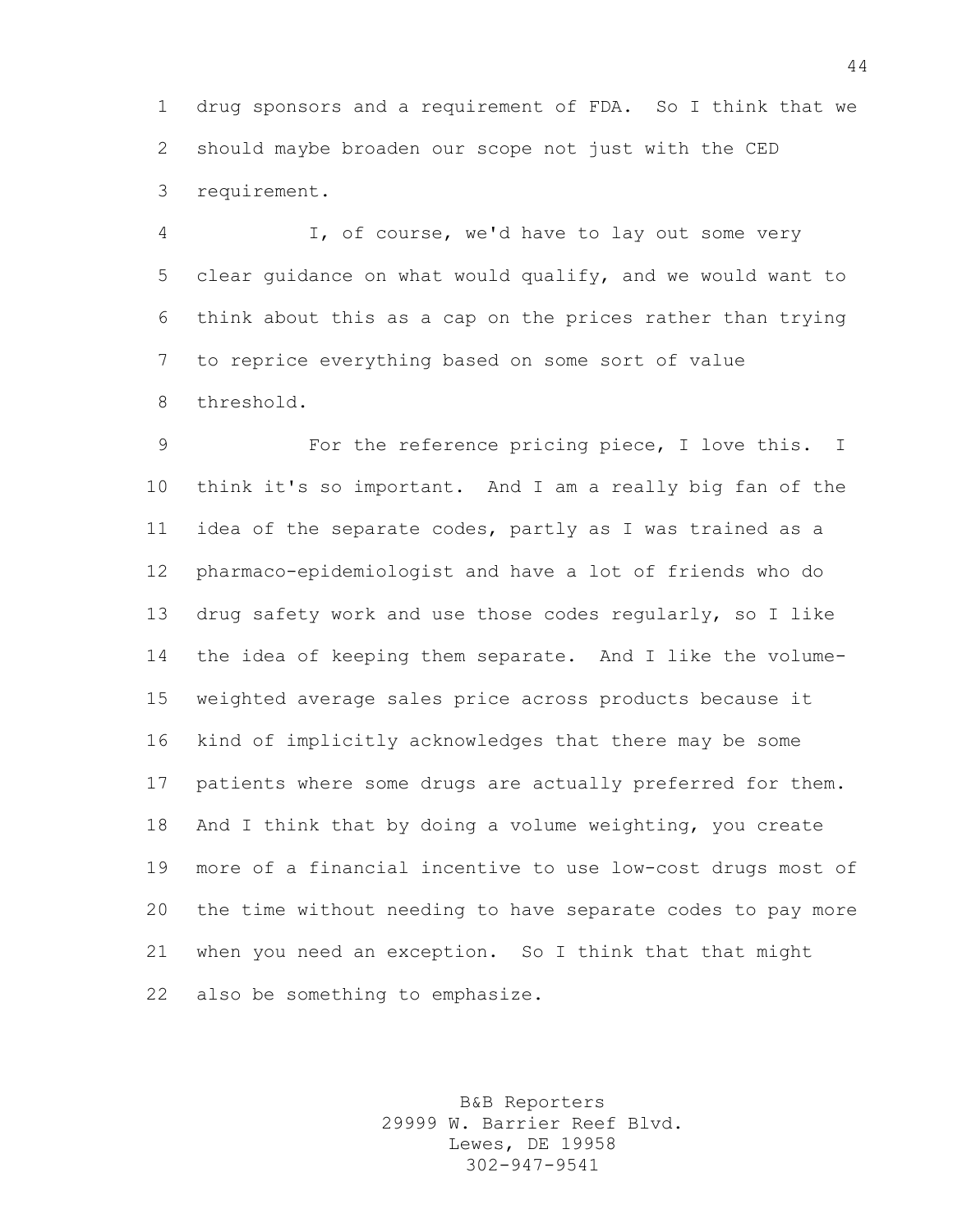I agree with the least costly alternative is maybe less of -- like something that I think we should pursue, but partly because in the chapter you mentioned that there was a legal challenge around that. I wasn't sure if there was like an option for -- like if that has evolved in a way that we think would make it so reasonable to do.

8 MS. RAY: So, again, when the agency was applying least costly alternative back in the day, beginning in the mid-'90s, they were doing it under their authority to only cover services that are reasonable and necessary, the 1862(a), I believe.

DR. DUSETZINA: Okay.

 MS. RAY: And so that interpretation of the statute, what the court basically said is, look, there's more specific language that says you have to pay according to ASP now.

 And so moving forward, it seems like to us that the agency would need statutory authority to do reference pricing, and then, you know, depending upon if the statute was specific or not, you know, how the pricing method would go could either be in the statute or that that could be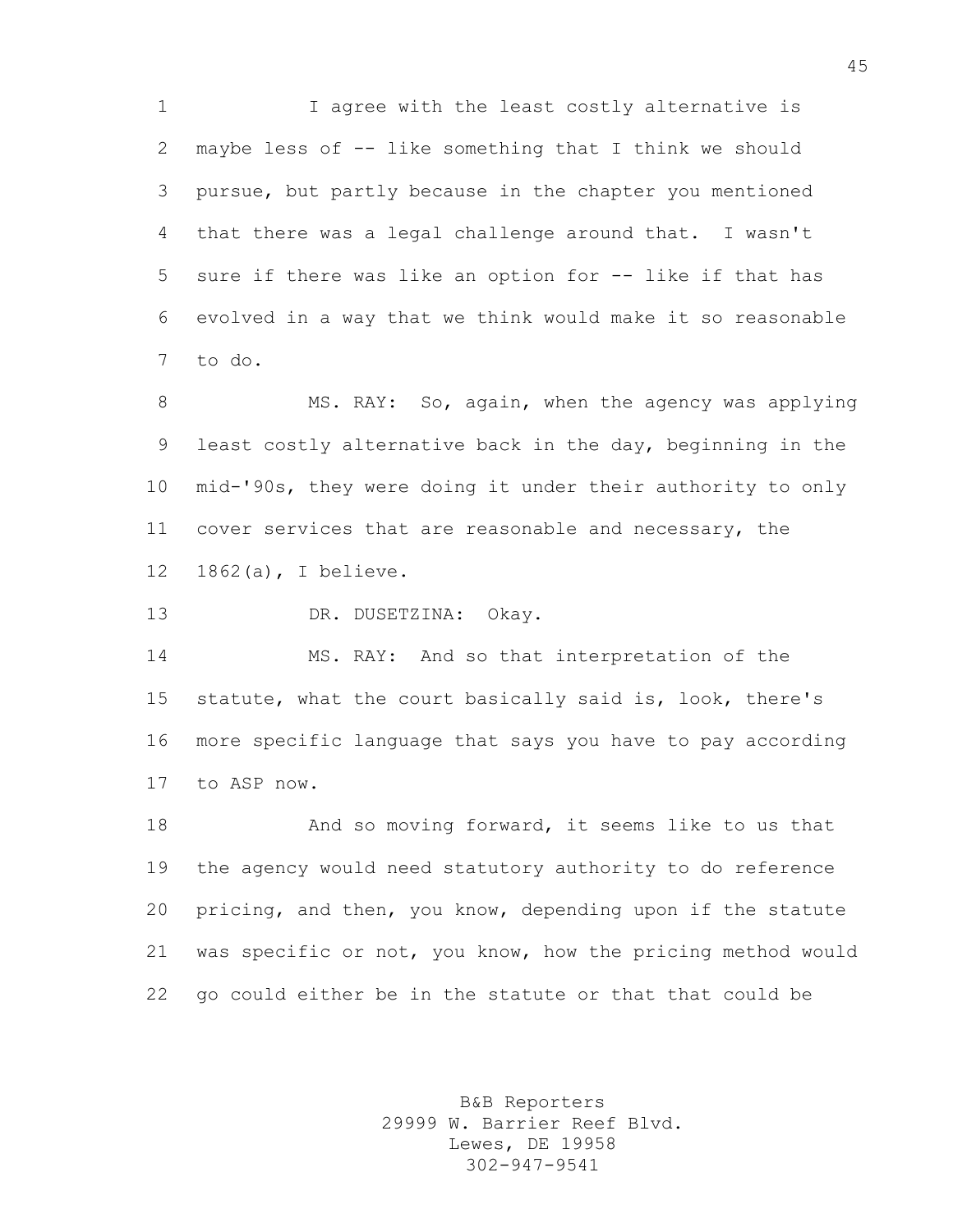given discretion to the Secretary.

 DR. DUSETZINA: Okay, great. One other thing that I think might be a nice opportunity in the chapter, you do such a great job showing the differences in the pricing of the biosimilars and the originator products, and I kind of wondered if -- you know, you mentioned generics that have been available and how that has induced price competition when they go into the same code. But I kind of wondered if now that we have the biosimilar pathway, has that basically made these traditional generics much more unlikely to happen. So I wondered if there's a way to further motivate why we need to do this now because we have these drugs coming out with these separate billing codes that have really made us, you know, restricted in how much price competition we could have.

 And then on the last point around the ASP add-on payment, I really like Options 1 and 3. I think we definitely want to mention the administrative fee in the chapter because it does at least acknowledge there's this other source of revenue, so we won't necessarily need to worry as much about those lower-cost drugs because there are payments that are happening for those as well. And I

> B&B Reporters 29999 W. Barrier Reef Blvd. Lewes, DE 19958 302-947-9541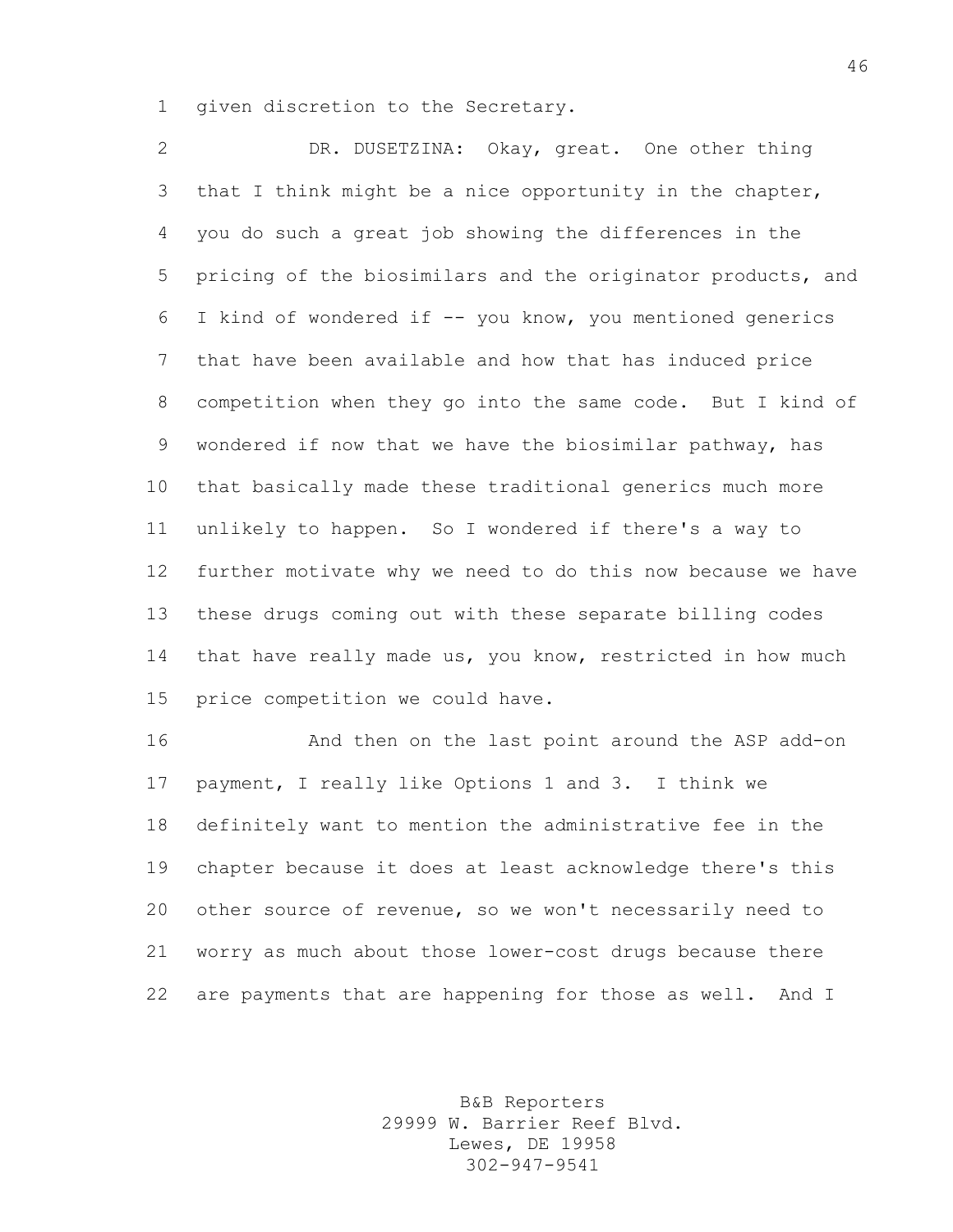think that the example of paying a percentage add-on for something as expensive like CAR-T is a really good example of why we need at least a cap on the maximum amount.

 But outstanding work, very supportive of these options.

MS. KELLEY: Lynn.

 MS. BARR: Thank you. So I am very much in favor of reference pricing and your recommendations there. I think that is really, really important. And like I say, in terms of modifying that, I just want to really get a better understanding of what it is we're paying for with this 6 percent so that we don't, you know, cause harm to people and ensure that we're very explicit about how we would be 14 replacing that. I'm definitely in favor of the add-on fee, a flat fee as opposed to the sliding scale. I don't think it was created in a time where we had the kind of drug prices we have today, and it seems very inappropriate as a payment methodology.

MS. KELLEY: Paul.

 DR. PAUL GINSBURG: Yes, thank you. I want to support a lot of the things that Stacie said about what a great piece of work this is and her modifications to the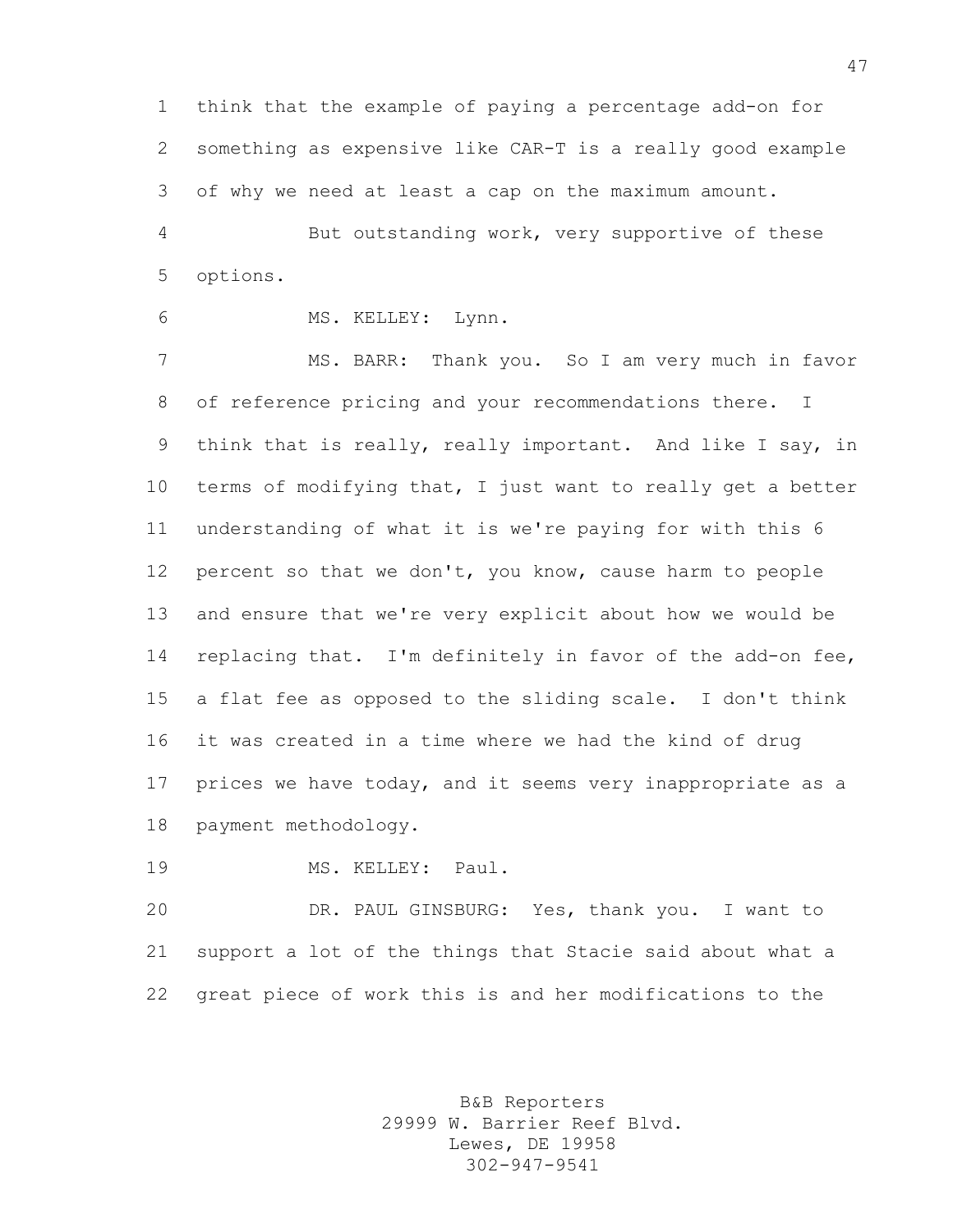first option, and I also support reference pricing and the third, like Option 1 and Option 3 better than -- Option 2 I don't care for.

 But the point I want to make is that -- and actually in answer to Lynn's thing about 6 percent, is that I'm really glad that you did the analysis of what happened during the sequester as far as prices charged to physicians, because this issue about physicians in smaller practices perhaps losing money if we trim the markup under the ASP plus 6 I don't think is a realistic problem, because the expensive drugs are drugs, you know, where the manufacturing cost tends to be a very small percentage of the price. And, you know, it just seems to be a no-brainer that if some physicians cannot afford to administer drugs, the prices won't come down. And so this is my answer to Lynn's issue, is that, you know, there's nothing sacred about the prices charged. You know, they're part of a price discrimination, profit maximizing strategy, and, you know, they will adjust to prevent a situation where physicians cannot have the fully panoply of options to treat a disease.

MS. KELLEY: Brian.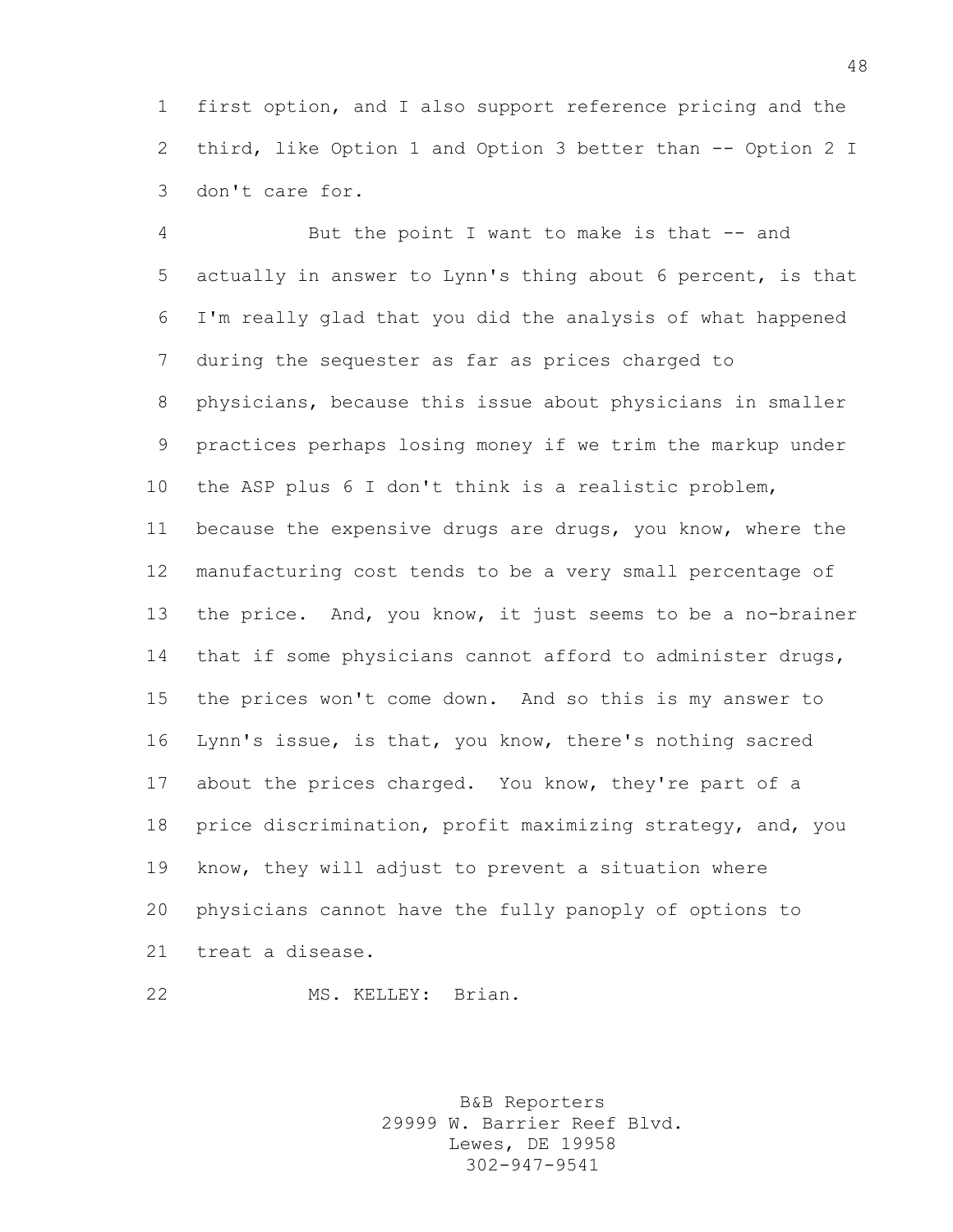DR. DeBUSK: First of all, I'd like to thank you both for a really great chapter, and I really appreciated the fact that you gave us three different options that were really trying to tease out different aspects of the problem. So it was really interesting to see that.

 First of all, coverage with evidence development, I think there's real merit in what you're doing. I think in the chapter you did a really good job of outlining the issues, though. You know, what do you do if the evidence doesn't turn out? Do you remove approval of the drug, things like that? But I think there's a lot of merit in working in this area, and I hope that you develop all of that out, because I think we're going to have more shocks to the system. You know, these really high-price launched drugs, I think if nothing else, this is preparation for the future because I think the future is going to be, you know, 17 Aduhelm all the time every year. Sorry to be -- but I do, I think you're laying really good groundwork there.

 Now, the second area, this internal reference price, clearly that's the best opportunity to spur price competition. I'm going to try to build and maintain the argument, though, that, when possible, we should

> B&B Reporters 29999 W. Barrier Reef Blvd. Lewes, DE 19958 302-947-9541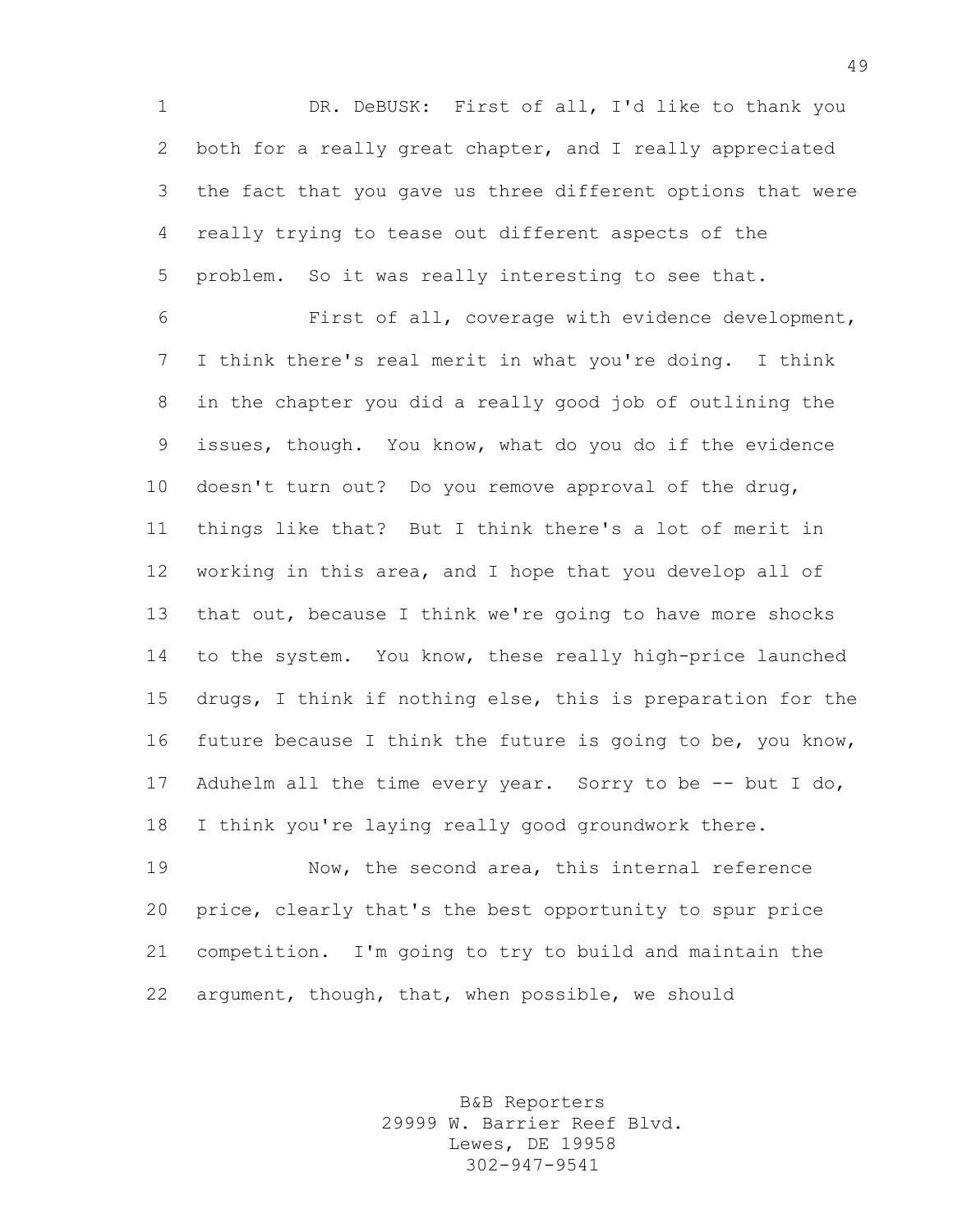consolidate into the HCPCS codes. And here's my thought: You know, Medicare serves as a leader in defining the structure of payment and defining the processes, the underlying processes for payments. They may not necessarily use the rate that we establish, but they do adopt the structure typically. And one of my concerns -- and maybe this is a Round 2 question, but, you know, if we, for example, left all the HCPCS, the J-Codes in place, and we just said, okay, now we're going to superimpose all this new pricing onto those codes, you know, what would keep commercial payers or, again, non-Medicare payers from just simply saying, well, we don't choose that option, what we would do is we're going to continue using an MASP markup failure. And I think -- and maybe this sounds a little cynical, but, you know, if you do consolidate the HCPCS code, which I realize risks destroying some data, but, again, you can recover that data if on, say, the 1500 form you entered the NDC, if you were willing to collapse it into a specific HCPCS code, you would -- or at least in theory you would force people to adopt that new mind-set. It almost becomes a default all-payer strategy. And so my question is: If we didn't do the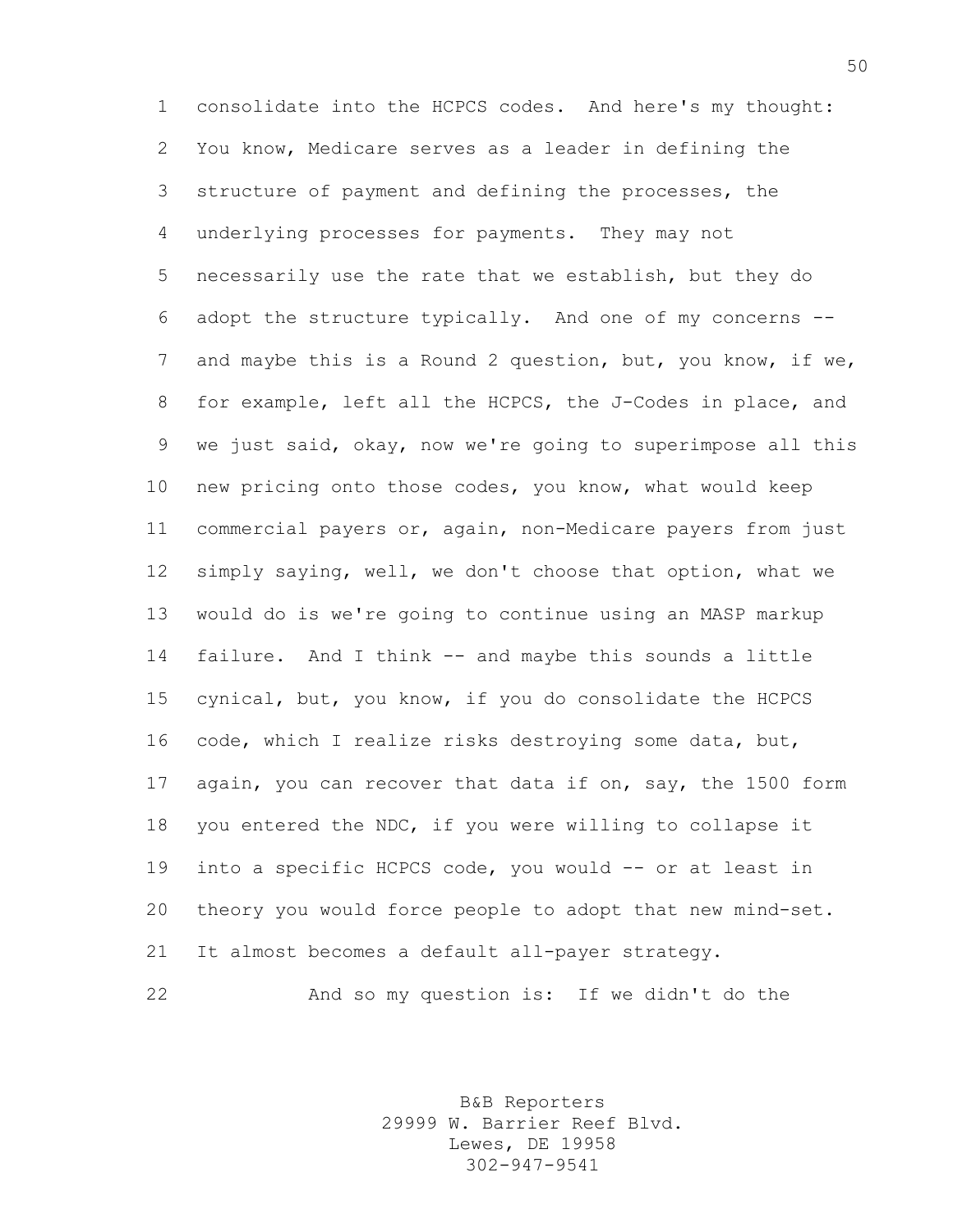consolidation and all those codes were still out there and we were just superimposing this new NDC blended -- or this new HCPCS blended price, weighted average price, my concern is that payers other than Medicare might undo it.

 Then that brings me to the third option or the third discussion item which is the ASP restructuring, which I very much support. I think it's a great -- you know, to me this option really addresses the underlying motives and the incentives for physicians to make good choices on drugs or cost-appropriate choices. But I do want to raise that other issue again, which is, you know, what if we do come up with a 21 plus 3 percent, you know, some clever, more aligned incentive, my concern is there's really no requirement that commercial or other payers adopt that payment structure as well, so you could find yourself with an oncologist weighing a \$10,000 drug versus a \$1,000 drug, and we may have solved the problem through restructuring the ASP markup on our side. But if the problem still exists with all the commercial payers, are we really going to drive prescribing behaviors?

 So, again, I hope we don't underestimate Medicare's role in really setting the pace and setting the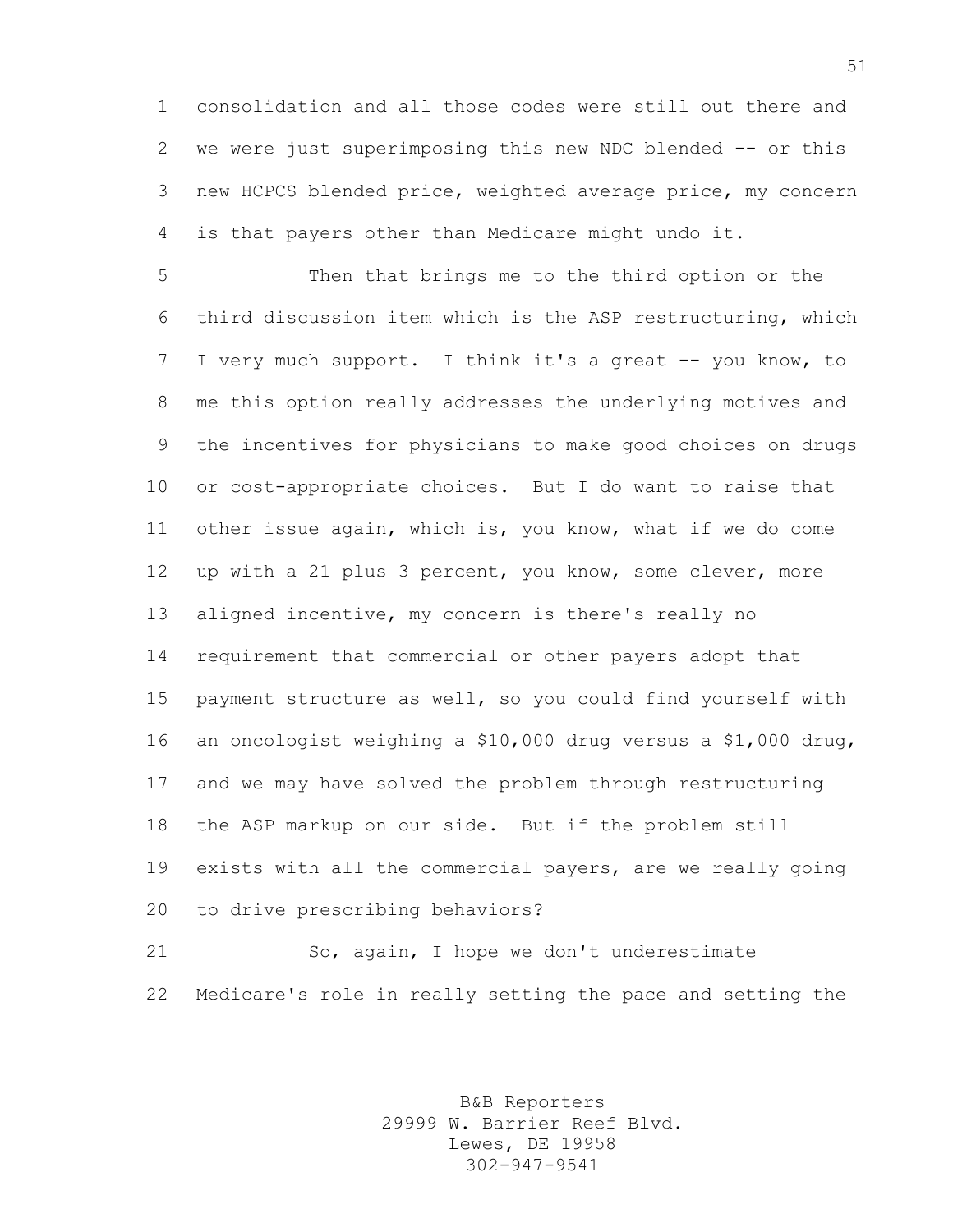payment structure and that we still play. Thank you.

2 MS. KELLEY: Bruce.

 MR. PYENSON: Thank you. As others have said, this is a really terrific chapter. I've got several suggestions, and some of them are perhaps a bit aggressive, and I hope they'll be considered as options as this work progresses.

8 The first is on accelerated approval drugs, and if we think about what accelerated approval means, it means allowing a drug to come to market without an additional Phase III trial. At least I think that's what it means, 12 and so something gets accelerated, the manufacturer has the benefit of avoiding the expensive of additional trials, which often come with a risk. You know, a high portion of Phase III drugs never make it to market. The results aren't positive, it wouldn't get FDA approval, or it doesn't get FDA approval.

 So if that's the construct that what acceleration means, I'd suggest that as part of coverage with evidence development, the manufacturer be required to post a bond that, if particular endpoints are not met, they have to refund the entire spending, including the administrative

> B&B Reporters 29999 W. Barrier Reef Blvd. Lewes, DE 19958 302-947-9541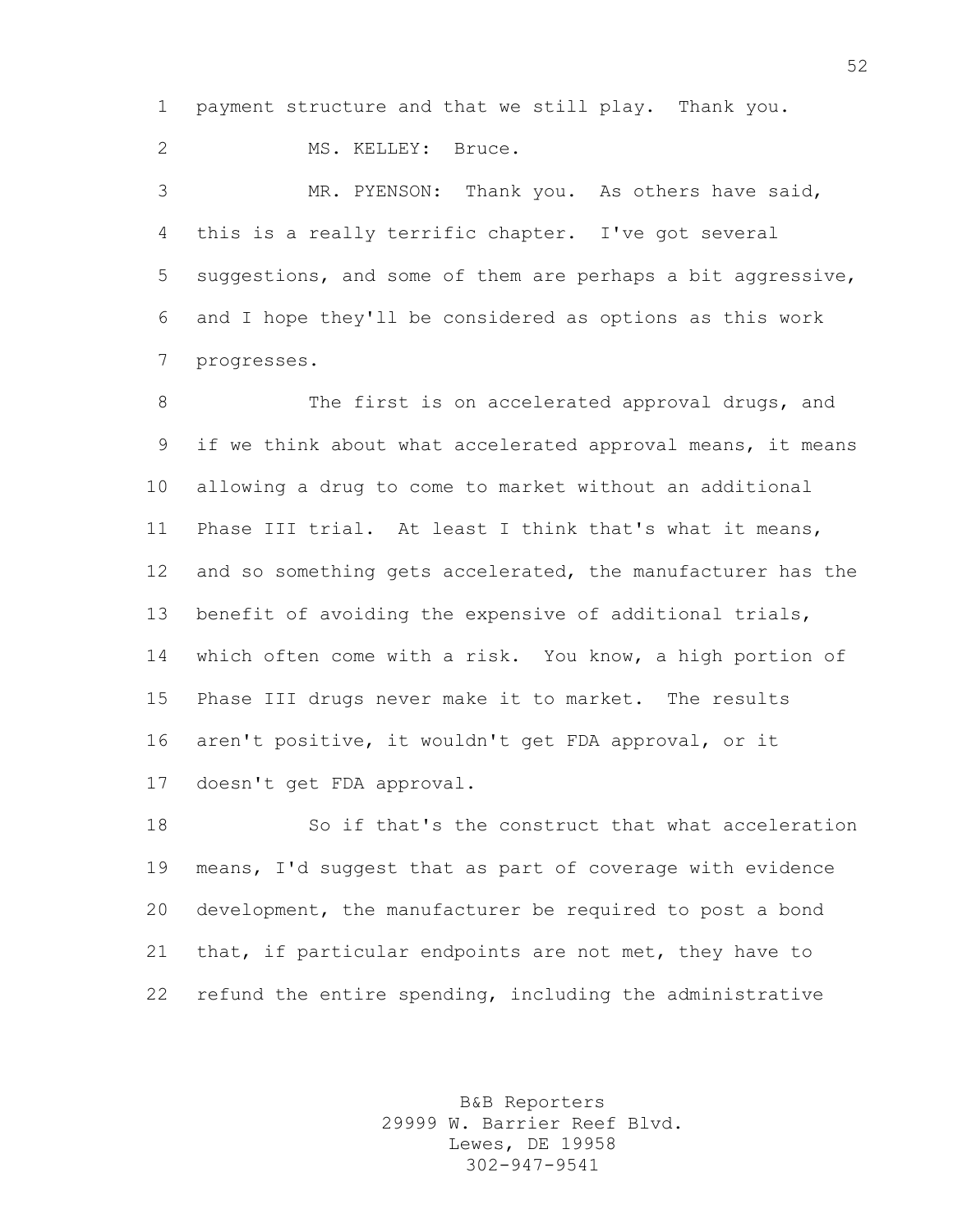costs, because, after all, there's a probability that they wouldn't have succeeded, they wouldn't have had any revenue, and they would have had extra expenses. So a bond like that could be purchased from an insurer, and that would be the downside, which currently doesn't exist at all for accelerated approval.

7 So I think that's a concept that ought not to be opposed by the manufacturers since it would balance the upside and downside that they currently would have with an additional Phase III trial.

 On a different topic, Paul used the term "price discrimination" with ASP, and as the paper points out, the actual price that a particular provider, a physician, pays 14 varies. They don't pay ASP. Some pay more, some pay less. I think we could avoid a lot of the issue around the add-on if we simply said this is a class of trade and it's discriminatory to charge different providers different amounts. I think there's precedent for that in other businesses, or at least there used to be. I'm not sure if now price discrimination is deemed to be valid according to economists or things like that. But if we -- the argument in the Part D space for having PBMs negotiate is that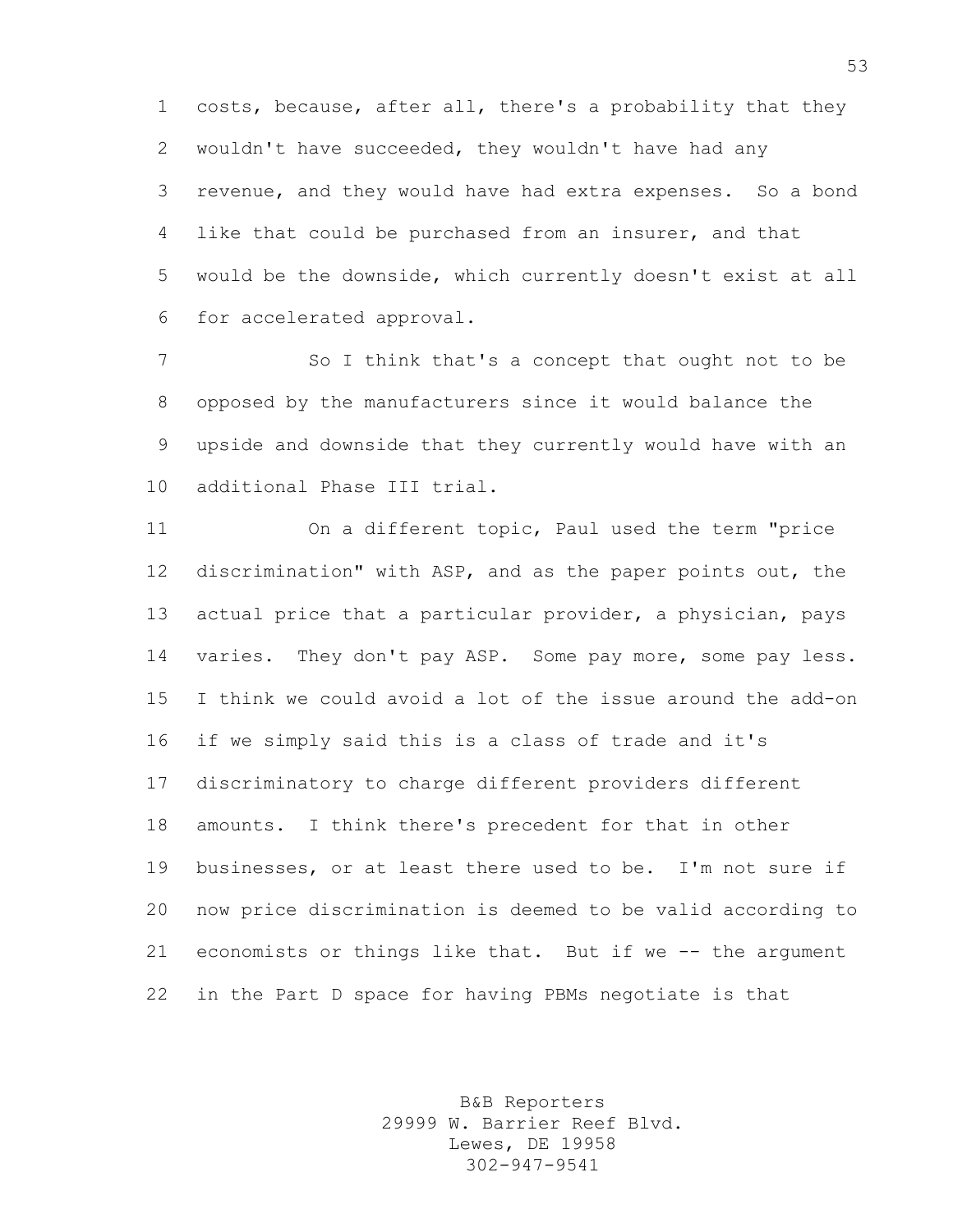they'll negotiate a better price from the manufacturers. It's hard for me to apply that argument to medical benefit drugs, right? That somehow there is -- because sellers vary the price, that somehow that helps create a competitive market.

 So I think part of a solution is to just say all buyers for Medicare or just in general have to pay the same price for a particular Part B drug, and that would take away the concerns that Paul also was addressing on the variability of purchase price.

11 On the coverage with -- sorry, on the cost- effectiveness analysis, there are debates on what's the right way to do that, and whether QALYs are valid or not or whether we should have a broader social impact or societal impact taken into account, and you get different answers. So I'd suggest we be careful in how we write that. I'm all for ways to not pay so much for the drugs, and I think -- but CEA has taken on a brand name in some ways, and I want to be careful about that.

 A couple of points Brian made I think are important. The markups that commercial is paying on these drugs dwarf the 6 percent that we're talking about and --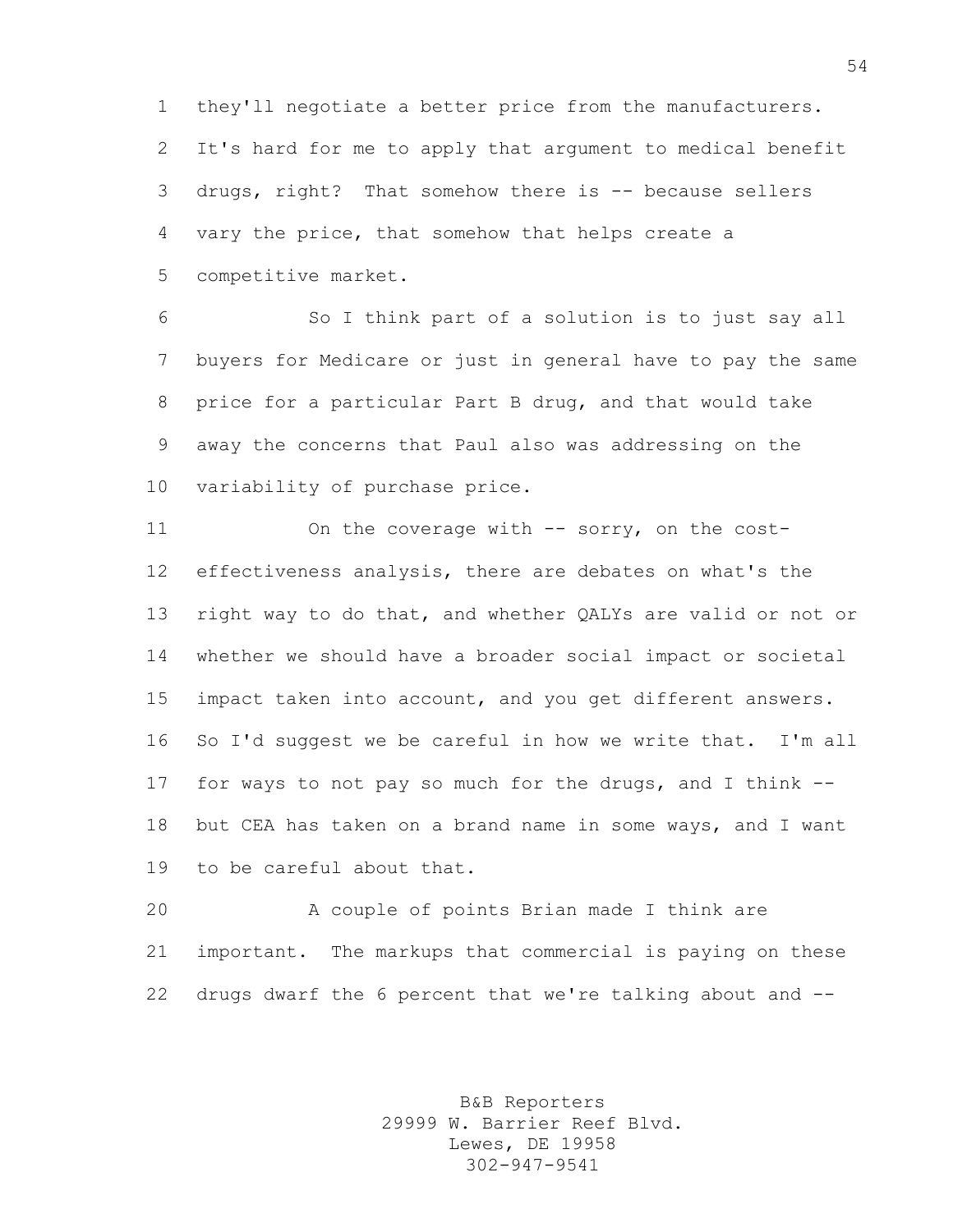for physicians and dwarfed by an even greater amount for hospital outpatient. So I think that's a cautionary note. I'm all for the third option, which would save Medicare the most money, but I think the broader issue of what's going on on the commercial side is -- has to be recognized in how much effect we may or may not have on either physician income or physician decisionmaking.

8 And, finally, on HCPCS versus NDC, I think a recommendation might be that we require NDC coding. The current Medicare files for DME, for carrier, and for hospital outpatient all have fields for NDC codes. It's not clear how well populated they are. I think, you know, whichever way we go, that field has got to get populated, 14 and one of the reasons is that, you know, NDC defines the package size, HCPCS doesn't. So you get a wealth more information for analytics. So while we're dealing with Part B issues, let's add to our list.

Thank you.

 MS. KELLEY: I think there were a few people who wanted to respond to Bruce. Stacie?

 DR. DUSETZINA: So I think the broad idea is intriguing, but I guess the two gut reactions I have are

> B&B Reporters 29999 W. Barrier Reef Blvd. Lewes, DE 19958 302-947-9541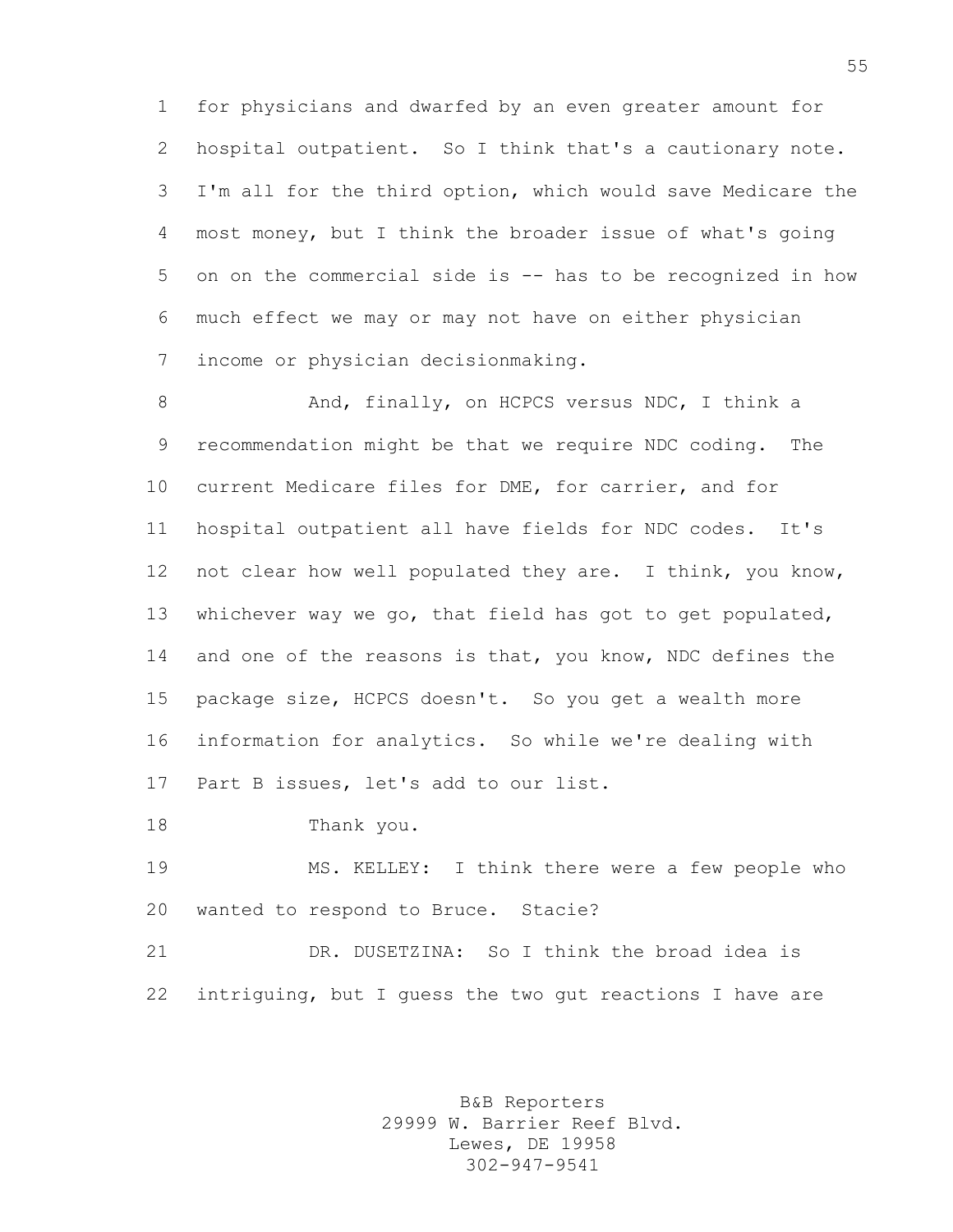that paying less the whole time rather than having this refund at the end has two benefits. One is that, you know, having to pay back the bond at the end doesn't give any incentive to actually finish those studies, and we know that's the current problem with accelerated approval. So I think paying less until you finish the study means you have more incentive to actually get to that clinical endpoint we care about, and it also avoids beneficiaries overpaying if they're paying their co-insurance during the time in that window. So I think that would be the only reason I'd say pay less up front seems better for beneficiaries and incentives to finish.

 MR. PYENSON: I'd agree with both the bond and paying less. I mean, it's accelerated --

 DR. DUSETZINA: I didn't realize it was an "and." 16 [Laughter.]

MR. PYENSON: Yeah.

 DR. CHERNEW: I want to make sure we're aware that we have five minutes, four people. So if we could move -- if it's okay, if we could move on, I think the person who's next is Betty, if I have this right.

DR. RAMBUR: I can be very brief. I just wanted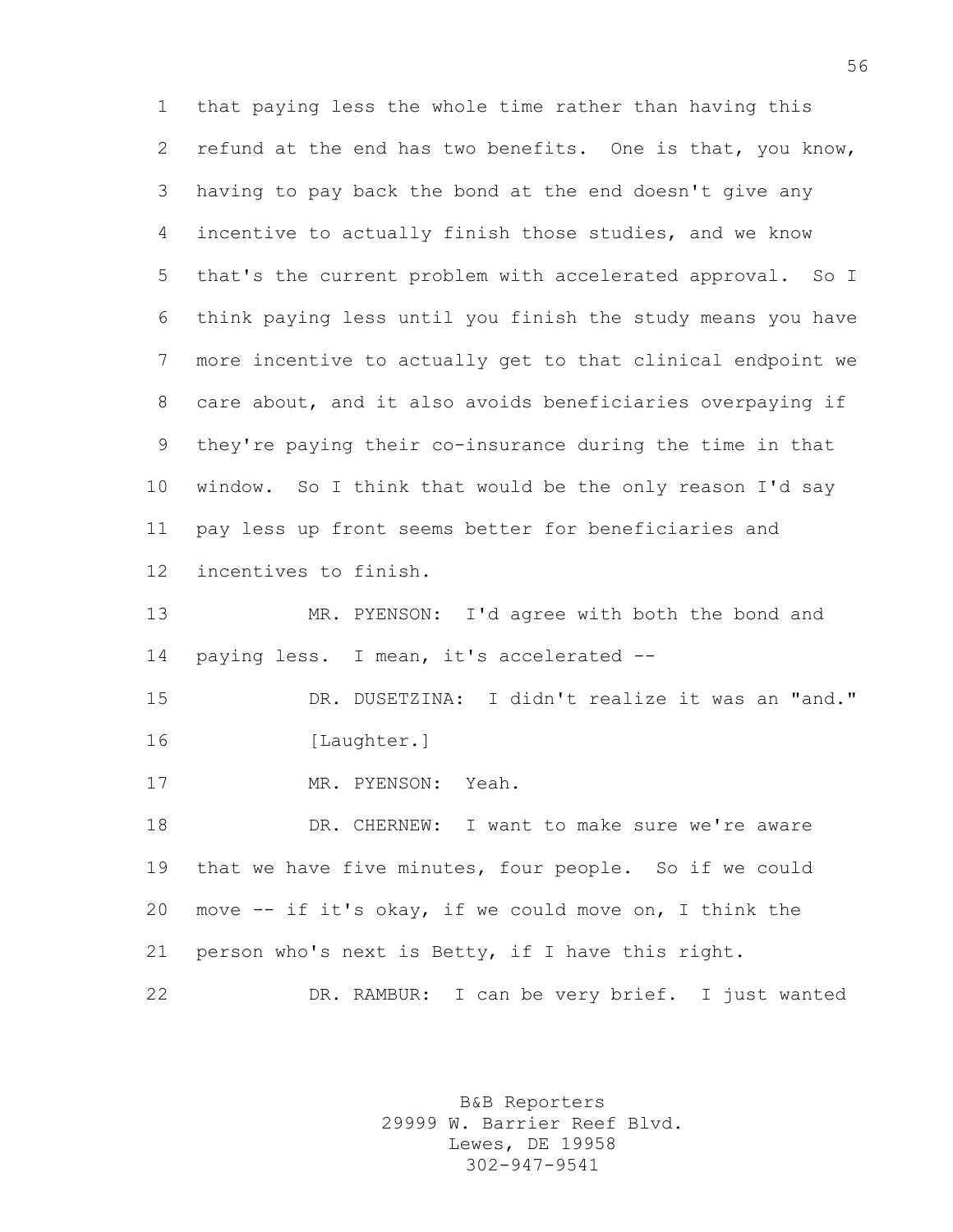to share my appreciation for this chapter. I thought it was actually a brilliant primer. And I just wanted to comment a little bit about the goals that are important to me and that I think this addresses.

 One, it balances the need for innovation with the need for much stronger price competition. Caution about perverse incentives is actually really important, and Marge 8 said something about, you know, prescribing. I don't -- my experience is that prescribers are not nefariously choosing the most expensive drug. It's just that what's permitted is promoted, and there is a lot of pressure to do that in many kinds of ways. So I think it's really important that that's addressed.

 I appreciated recognizing the issues of access and beneficiaries' cost sharing as being an important issue. I'm still pondering the bond issue, and I agree, less along the way is good. But I just wanted to comment on cost-effectiveness analysis. That has become sort of a dirty word in many ways, and yet I think it's actually very important, however we would operationally define it or brand it, because I think beneficiaries and taxpayers would expect that. They would expect that it's cost-effective.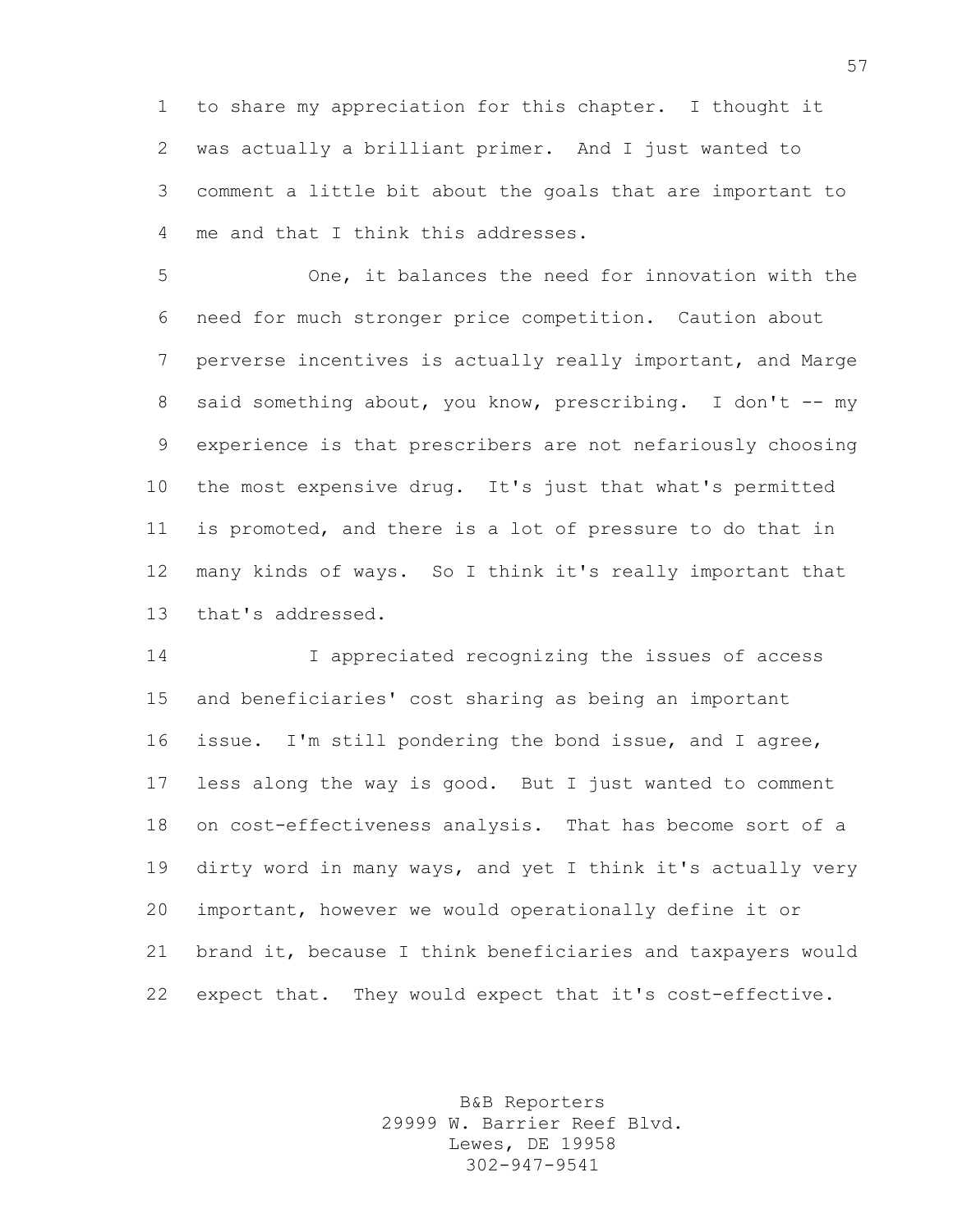1 In terms of the options, I strongly prefer 3 over the others. I thought 1 was okay but not 2.

Thank you again.

MS. KELLEY: Jaewon.

 DR. RYU: Yeah, many of the same comments that have already been made. I'll just add a comment on the add-on payment. I like Option 3 as well. I like the idea of caps. But I think there's a real incentive dynamic to this and creating perverse incentives or right incentives. I think the lower -- the ASP less than 700 category in that option, it just feels like there's a way to blend the options a little bit. And so whether for those lower-cost drugs going to the 3 percent plus 21, I think that creates a little more incentive for providers to be choosing those drugs, because I think the way that -- actually maybe you could shift to Slide 17, I think it was. I think the way that it's currently structured, it just seems like a very 18 low add-on payment. And if it really is -- you know, the concept is that there's a buffer that you're creating for purchase prices being different, that seems like a level where a lot of people would be on the wrong side of that buffer. So I would strengthen the incentives there.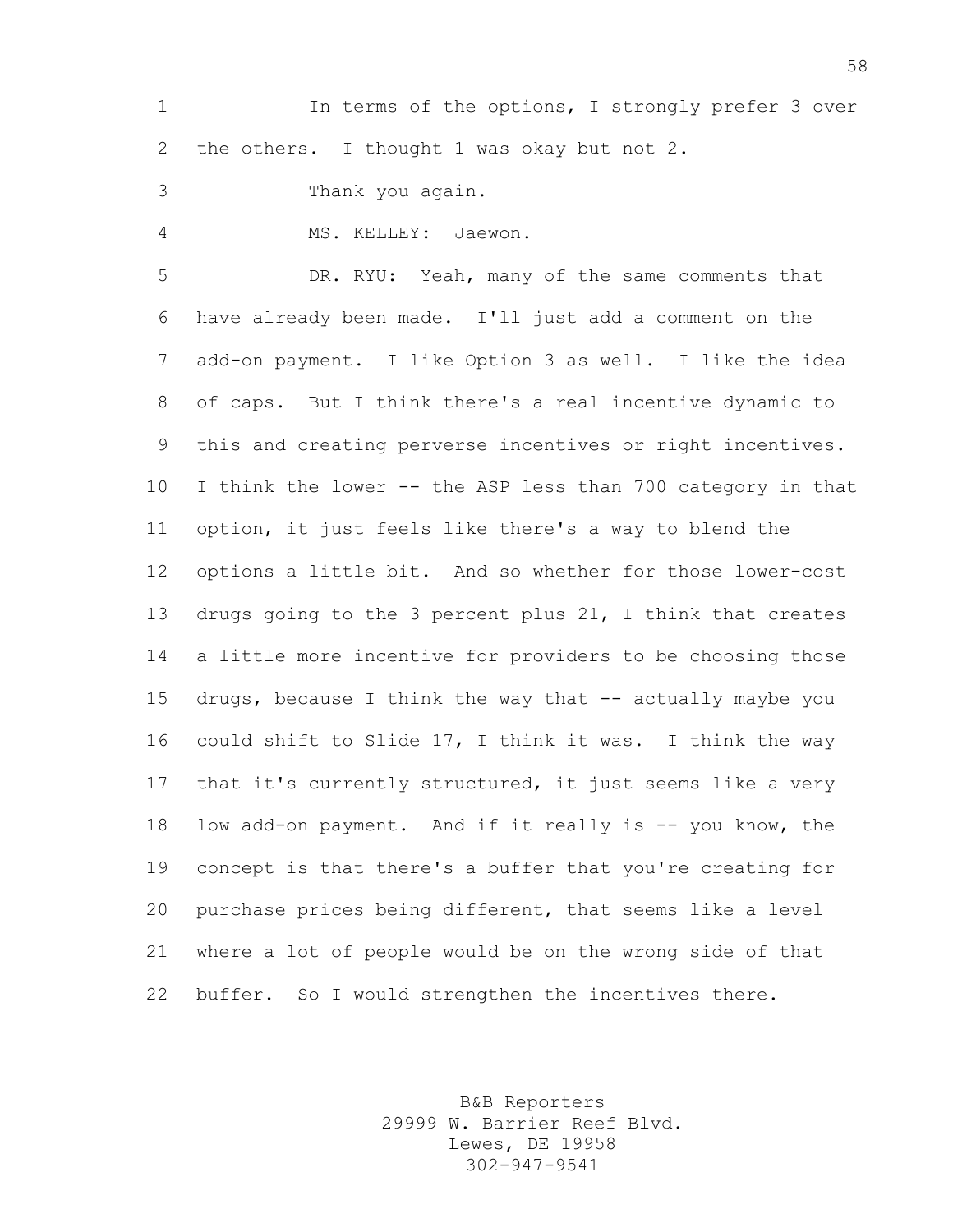1 MS. KELLEY: Amol.

 DR. NAVATHE: Thank you. I, too, will try to be fairly punchy and brief here.

 So first off, I definitely want to echo the comments about just how fantastic this work is, and I think the way that it's laid out is really wonderful and very much a primer on this area.

 Four comments. The first thing is I think kind of building upon my Round 1 question around the goal here, I think this is obviously highly multifaceted, and I think there's a number of different pieces that we're trying to solve for. We're certainly trying to solve for the innovation piece. We're trying to solve also, although we 14 do a lot of the modeling, we're trying to -- we are trying to in part address some of the provider incentives because in some sense that's what we're fundamentally trying to alter here to get at a more cost-efficient program. We're trying to address some of the manufacturers' incentives around the pricing. So there's a lot of moving parts that we can't possibly model every piece of this, but I think if we can structure this a little bit more proactively in terms of a framework around how we expect these pieces

> B&B Reporters 29999 W. Barrier Reef Blvd. Lewes, DE 19958 302-947-9541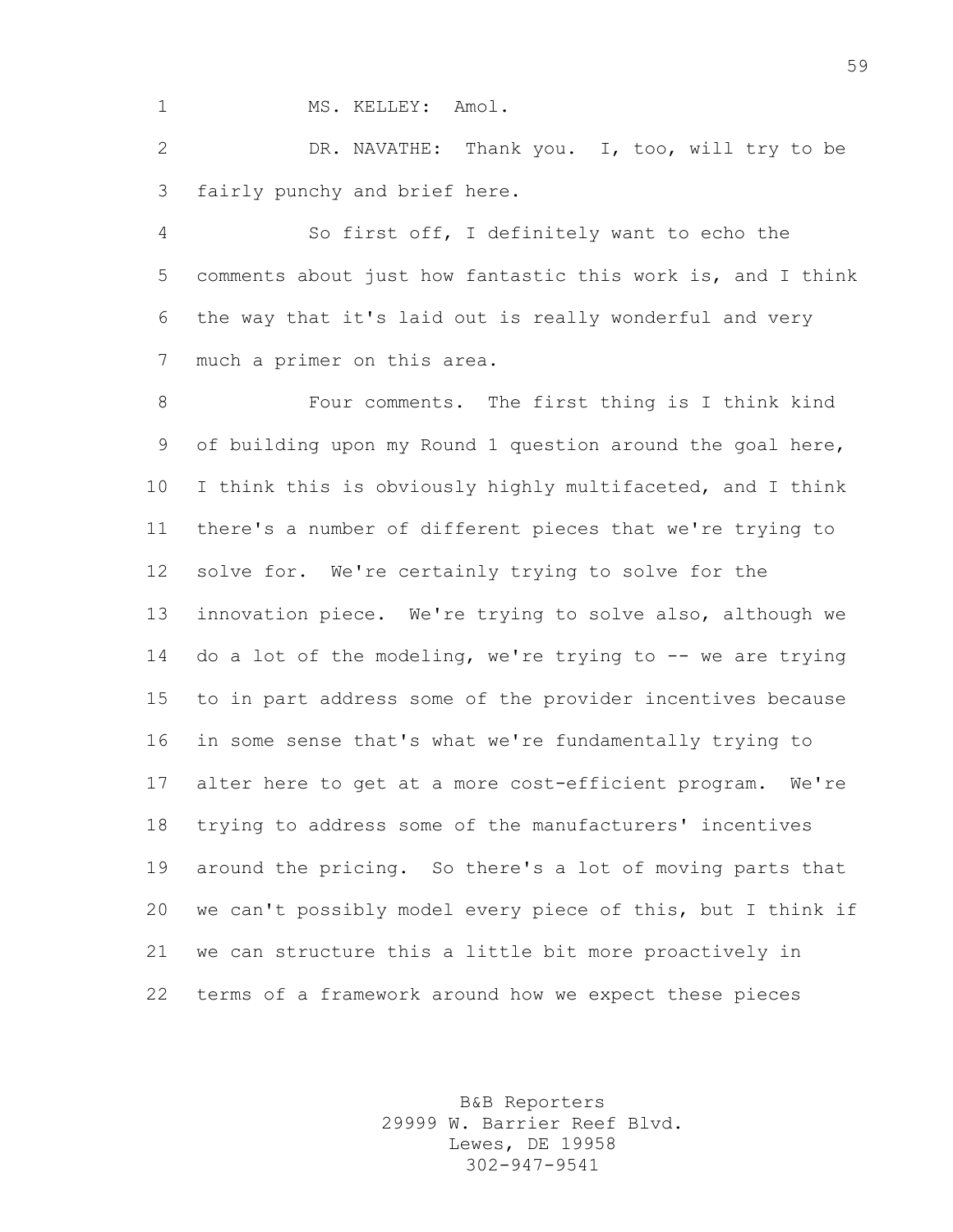might as a portfolio approach, as we have started to do here, I think it might actually be a little bit more cohesive to understand, I think, the depth of thought and rationale that is going into this, that to some extent could be elevated by providing something more akin to a framework or a table of some sort to frame how these different pieces may end up fitting together as opposed to policy decisions that are being made in a silo for targeting one piece versus the next piece, which is, I 10 think, maybe to some extent how this could be interpreted, or misinterpreted.

 Second point, I think I also just wanted to in the public session voice my support for the approaches around that Stacie was kind of articulating and that have been in the chapter here around comparative clinical effectiveness and cost-effectiveness at a broad level, understanding that there's a lot of devils in the details there of actually connecting them to policy in a meaningful way, but I think it's worth taking on that effort, if you will.

 Third point, so I wanted to articulate support for the reference pricing approach and particularly the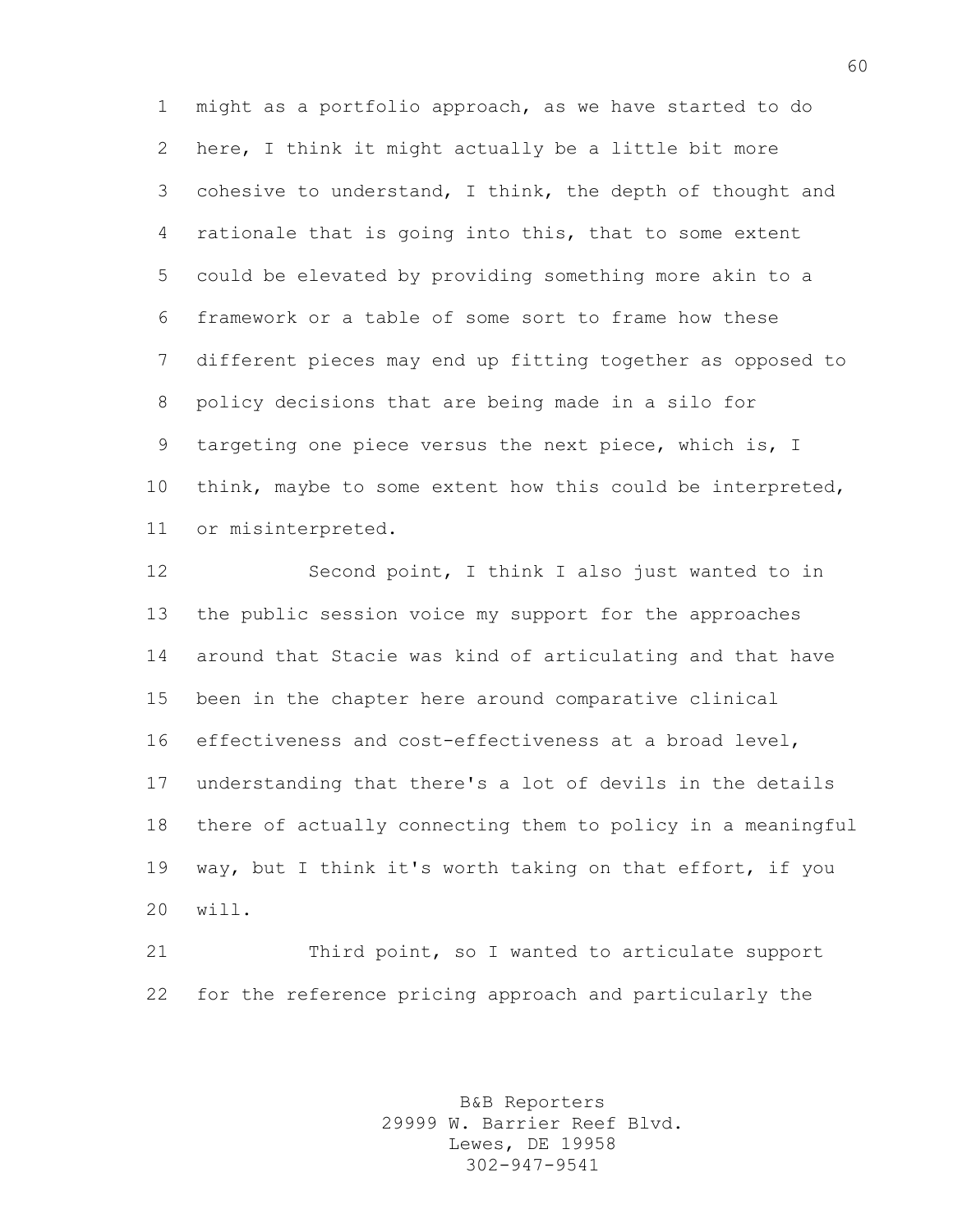volume-adjusted or volume-weighted approach to those prices. I think it actually has a nice precedent to follow in other parts of the Medicare program, you know, in spirit. The way that DRGs, for example, were initially started was in this context of a yardstick competition from an economics perspective. This volume-weighted approach would actually sync up very nicely with that, and I think the more cohesion we create across the Medicare program to some extent, all the better.

10 And, lastly, I wanted to echo other folks who have said less support for Option 2 amongst the options presented, more support for Options 1 or 3. I would like 13 to see, again, in the context of the framework, some framing around what we're really trying to achieve out of the option, and to some extent, my reading of it is we're most trying to address the top part of the distribution, the pricing decision. In that sense Option 1 might be a little bit simpler to get there just because Option 3 is a longer, more complex policy option.

Thank you.

MS. KELLEY: David.

DR. GRABOWSKI: Great, thanks. I'll also be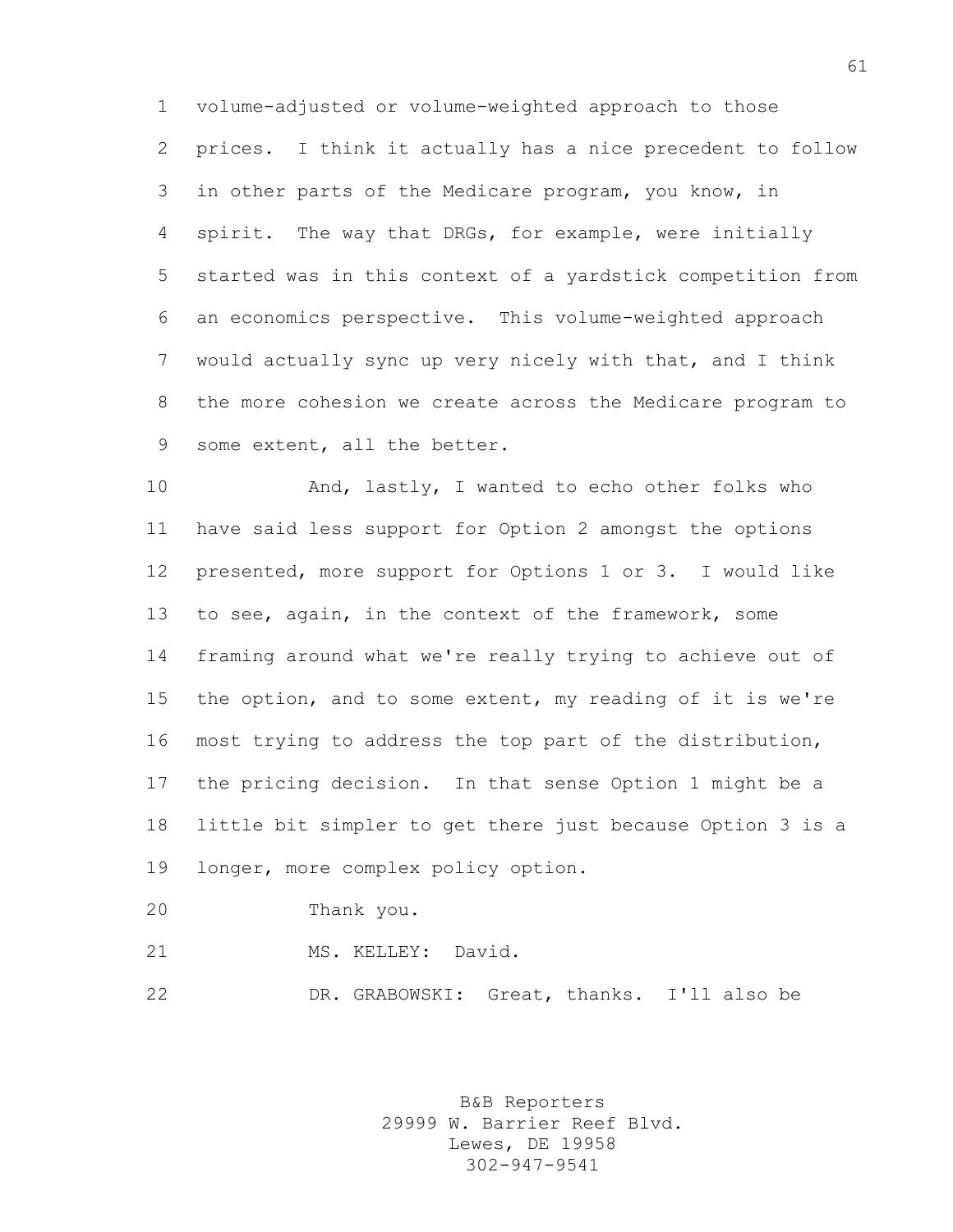brief. Great work. I'm really excited we're pursuing this.

 Stacie, I thought you teed this up really well. I'm on board as well for price negotiation. I really liked your point about CED and is that necessary, and so I think yes on price negotiation. I'm not certain coverage with evidence development is the way to go there.

 I'm also very supportive of the reference pricing option. In terms of the ASP options, I also like number 3. In spite of the complexity that Amol just laid out, I think that gives us the most kind of control over growth there.

 My final comment was just I was really struck -- 13 and I knew this before, but if I did my math right, 12 of those highest spending drugs of the top 20 were cancer. I totaled them up to \$13 billion. It really suggests there's a lot of work that could be done in that particular area. So I think that might kind of fit well with some of our other work on value-based payment and alternative payment models.

Thanks.

 MS. KELLEY: Paul, did you have something you wanted to end with?

> B&B Reporters 29999 W. Barrier Reef Blvd. Lewes, DE 19958 302-947-9541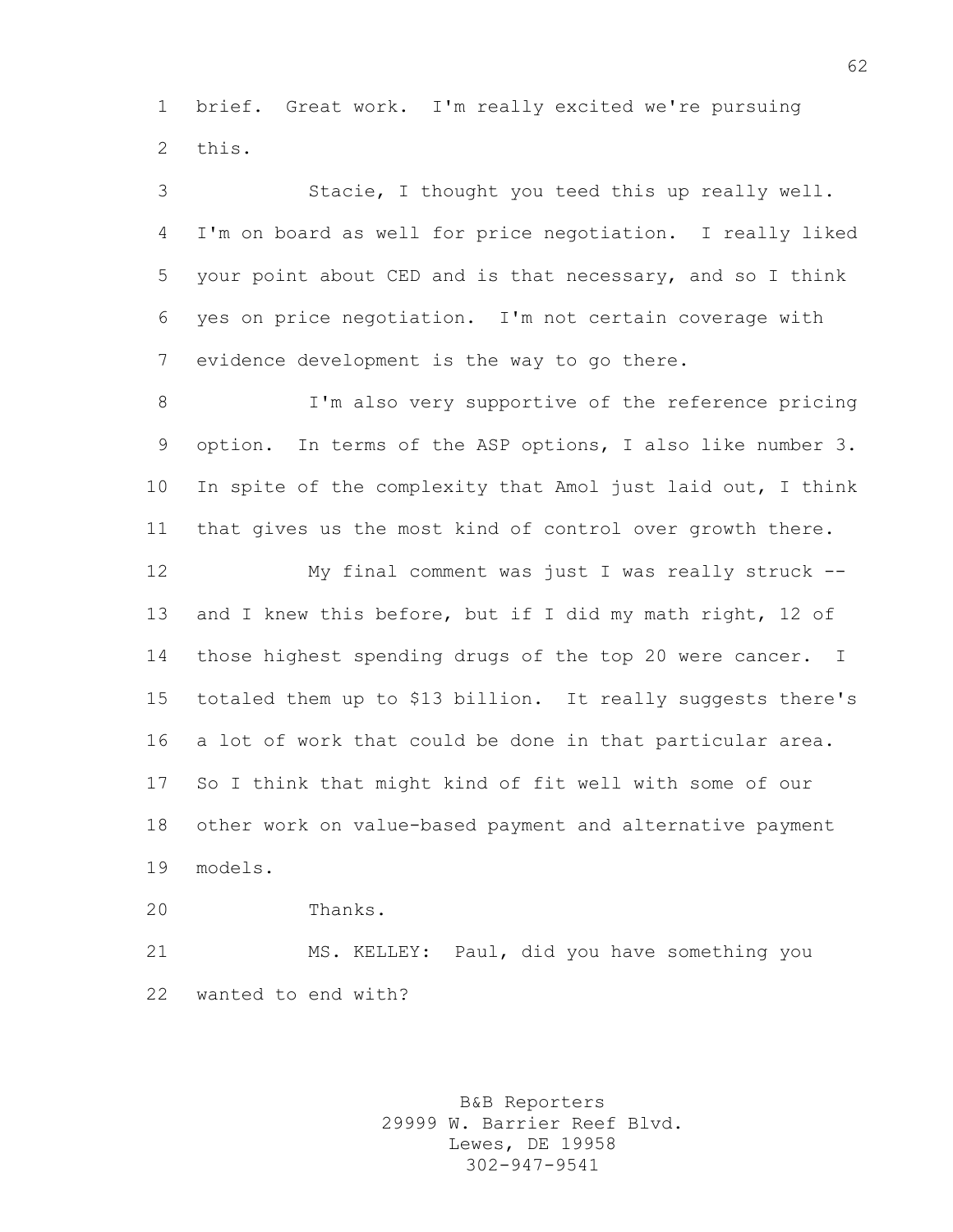1 DR. PAUL GINSBURG: Yes.

DR. CHERNEW: Larry?

 MS. KELLEY: I'm sorry. I do have you on my list here, Larry. Go right ahead.

 DR. CHERNEW: I think the way we're going to do it, Larry, I think you have what was the original last Round 2 question. Then Paul wanted to say something after. So, Larry, you go, then Paul.

 DR. CASALINO: This will just take a minute. I also like Option 3, though I'd be okay with Option 1 for the reasons that Amol mentioned. And reference pricing, however we do it, consolidating the codes or not, I also like. I think we're in good shape with both of those.

 You know, in terms of the accelerated approval drugs, the first area that the paper discusses, I think 16 Stacie's right to -- she said it in a very understated way, but I think she's right to point out that there would be implementation problems with CED and cost-effectiveness analysis that probably most or all of us think in concept that these would be good things to do, but in practice might be very difficult. But I actually thought that most of the Round 2 discussion would be about this issue, about

> B&B Reporters 29999 W. Barrier Reef Blvd. Lewes, DE 19958 302-947-9541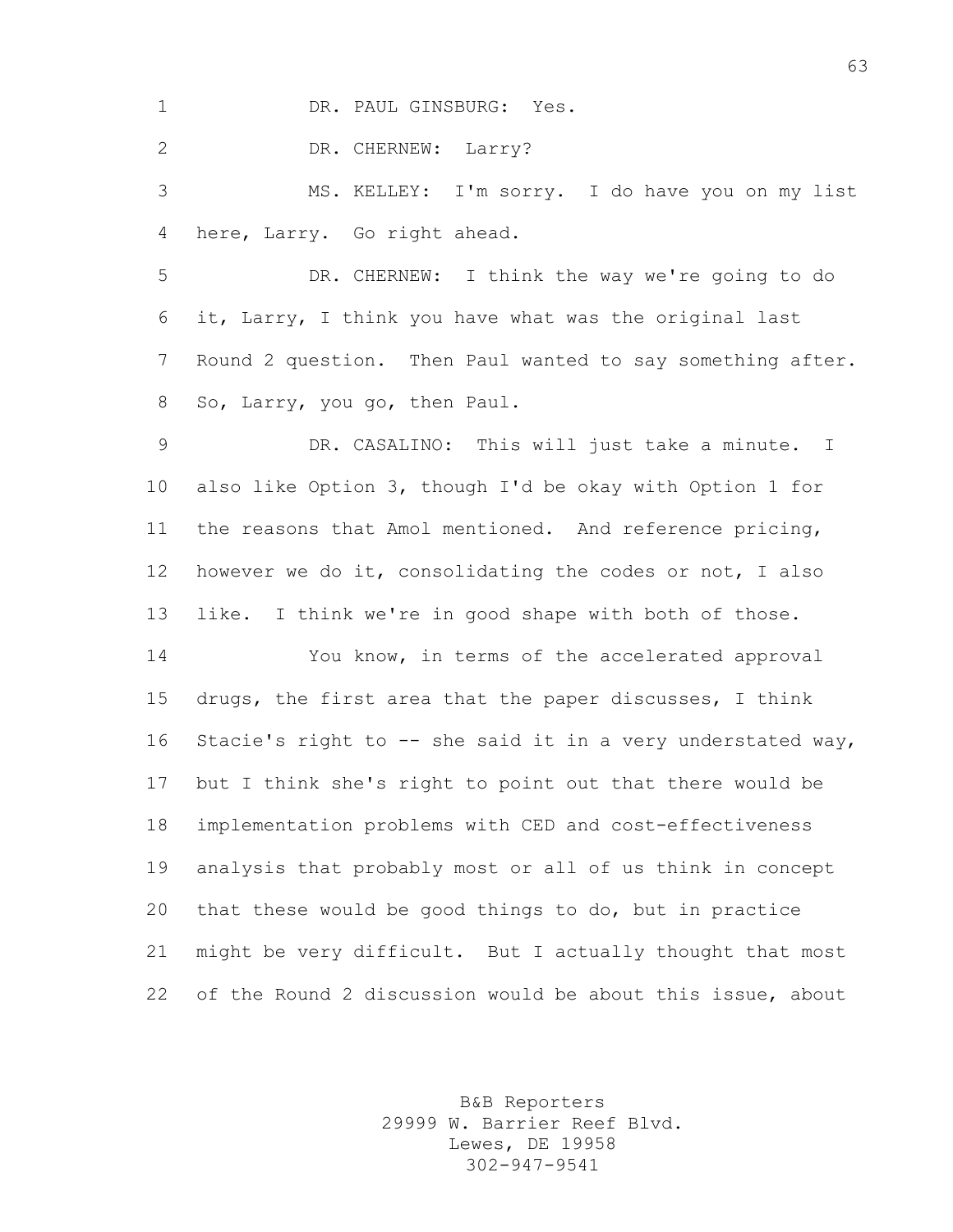the first area, the accelerated approval drugs, because there's a lot of money there, and it's the toughest one to tackle. I really think we could spend an hour and a half easily trying to get at that, because maybe, Stacie, you had a solution, but if so, I didn't understand it. Again, you were very understated, Stacie.

 So just as more of a process suggestion, I think that area needs a lot more attention from us. The suggestions were great, but, you know, because of the implementation hurdles, it would be great to hear more from other Commissioners about that.

 DR. CHERNEW: And just to emphasize, as I said at the beginning, we are sort of moving through this journey, so this meeting that we're about to end has actually been very useful in helping us develop where we're going, and I think we will continue to develop them over time. This was not meant to be the end and we're going to vote next month. This is going to be -- this is April, so we have a whole other cycle to address this, which will surely be an hour and a half and then some.

 Paul, do you want to finish up? DR. PAUL GINSBURG: Sure. I just wanted to say

> B&B Reporters 29999 W. Barrier Reef Blvd. Lewes, DE 19958 302-947-9541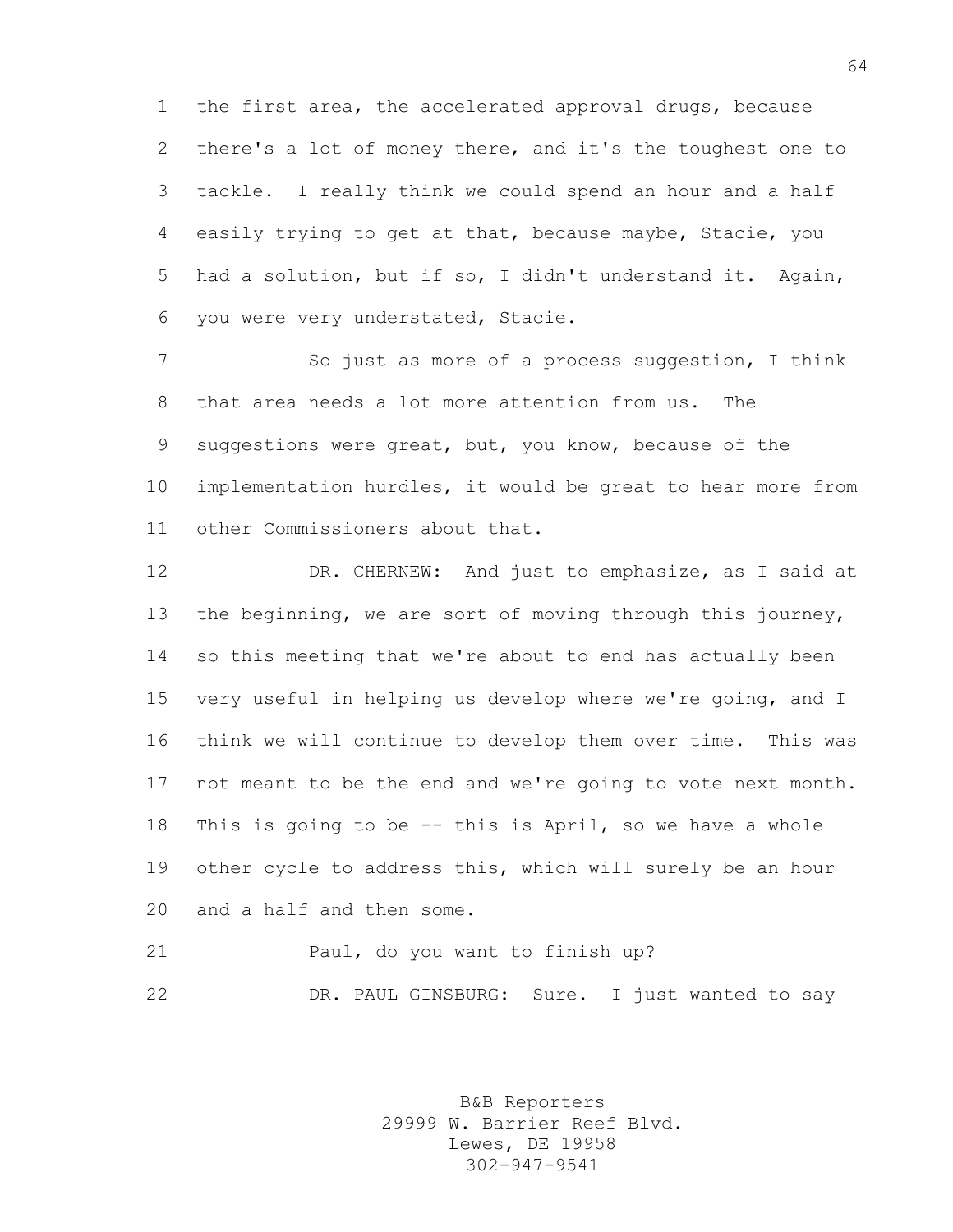that I really disagree with Bruce's comment about price discrimination, and here's why. To me, in the prescription drug area, price discrimination is a tool for competition, and it's really a way that -- the ability of manufacturers to price discriminate gives the rest of the market an opportunity to actually employ competitive forces. And given that our political culture is very comfortable with competition -- at least that's what it says it is -- and even lowering prices through competition, I'm not so sure about regulation. I wouldn't want to constrain the limited options we do have to use competition more effectively.

 You know, just one example, you know, the ability 13 and the facts that many expensive drugs are -- the prices are extreme -- much, much lower in low-income countries, that's a good thing for the world, and it actually makes innovation more viable, because it expands the revenue from an innovative drug.

18 I also want to make a point about, you know, as far as the ASP plus 6, what are the commercial insurers going to do? I don't think it's as bleak as it looks because some commercial insurers actually have innovated in the direction that we're talking about. For example, for

> B&B Reporters 29999 W. Barrier Reef Blvd. Lewes, DE 19958 302-947-9541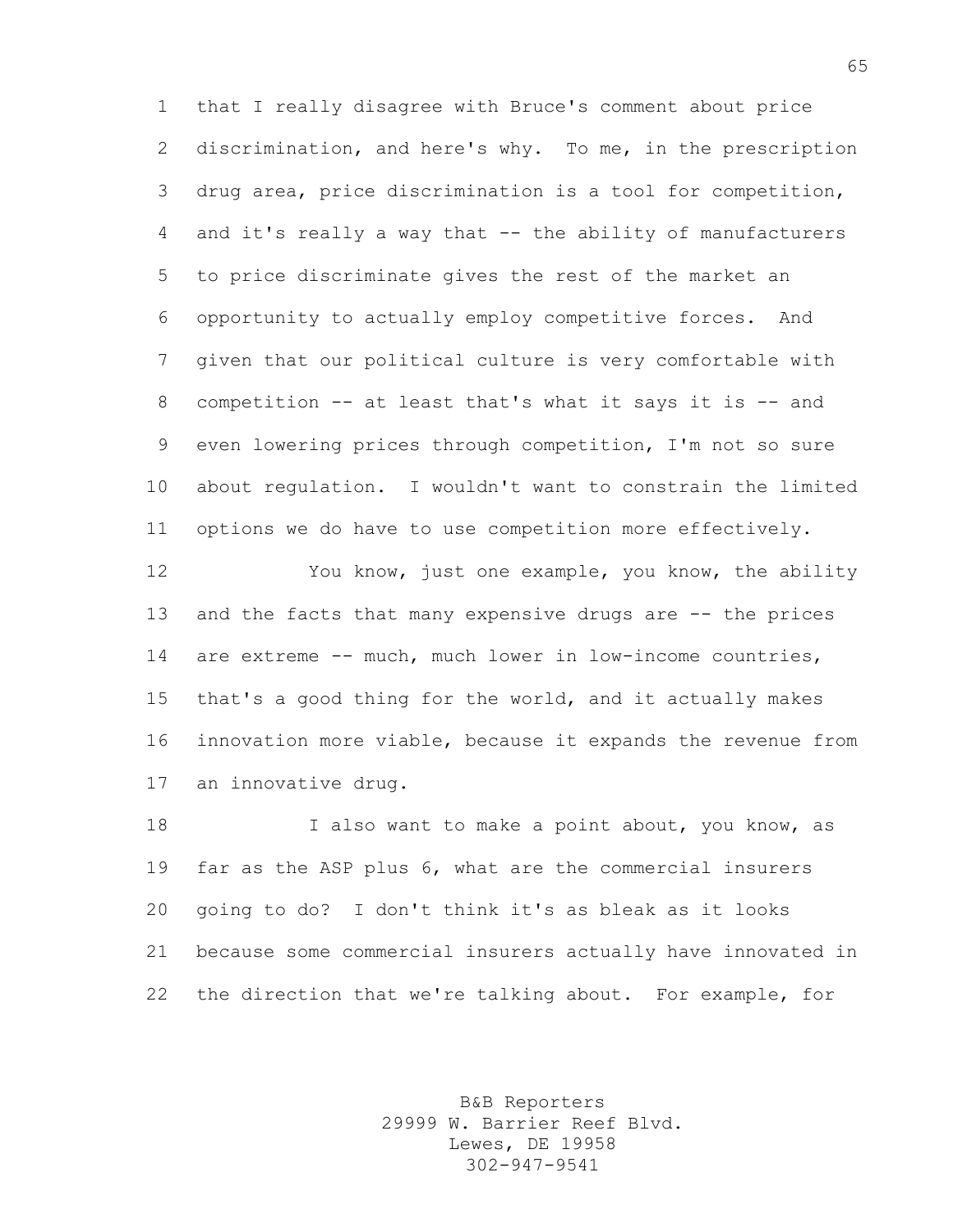drugs for macular degeneration, United Healthcare has sharply raised the payments, the margin it pays for the use of the much lower-cost drug Avastin. So in a sense, in relationships with physicians, public commercial insurers have more clout than they do in, say, dealing with manufacturers except through PBMs.

Thanks.

 DR. CHERNEW: So we are a little over. We're still going to take a five-minute break. It actually now looks like it will be a four-minute break. But if we could just very quickly take a break, we will be back. We are going to start this with our discussion of -- continuing our drug theme, we're going to start the discussion of rebates at roughly 11:35-ish. Is that what we're going to do, Dana?

 MS. KELLEY: That sounds good. Don't log out. Just stay logged into the meeting.

18 [Recess.]

MS. KELLEY: We are live.

 DR. SCHMIDT: Good morning. In this session, Shinobu and I will describe initial steps we've taken to evaluate drug pricing data for Medicare Part D that the

> B&B Reporters 29999 W. Barrier Reef Blvd. Lewes, DE 19958 302-947-9541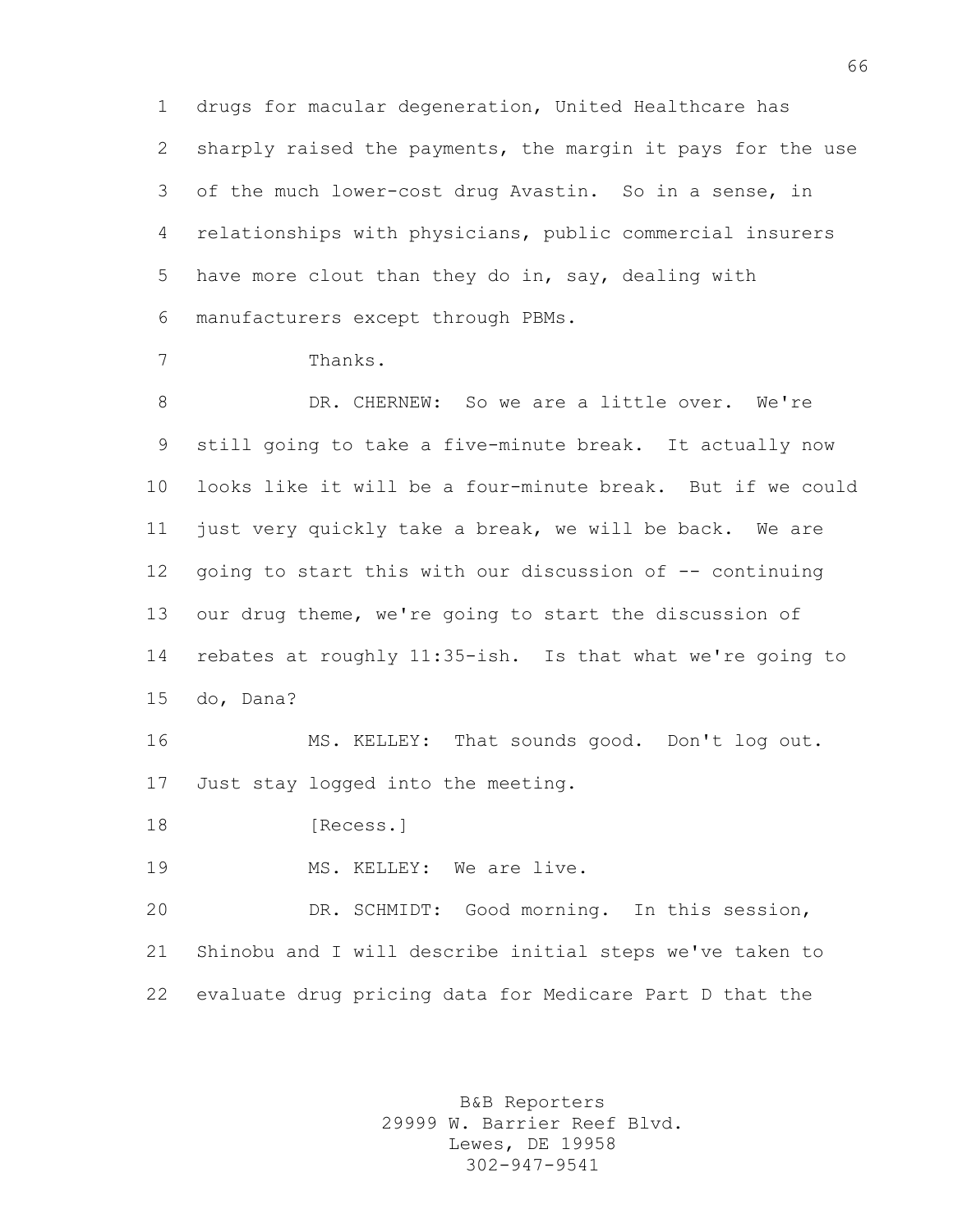Congress recently made available to the Commission. This follows our presentation from last October when we laid out our work plan for these data and got your feedback. Without these data, we've been able to track changes in the use of prescription drugs and gross Part D spending but unable to examine program trends and patterns of behavior related to plans' benefit spending net of rebates and discounts.

 Before we get started, we'd like to thank our colleagues, Tara Hayes and Eric Rollins. And as a reminder to the audience, you can download a PDF version of these slides in the handouts section of the control panel at the righthand side of your screen.

 The Consolidated Appropriations Act for 2021 included a provision that grants MedPAC and MACPAC access to two categories of proprietary pricing data, one related to Part D and a second category related to Part B drugs. Today, we're going to focus on the first category: negotiated rebates and fees that Part D plan sponsors receive after the point of sale that reduce plans' costs of providing pharmacy benefits. CMS refers to those data as direct and indirect remuneration, or DIR.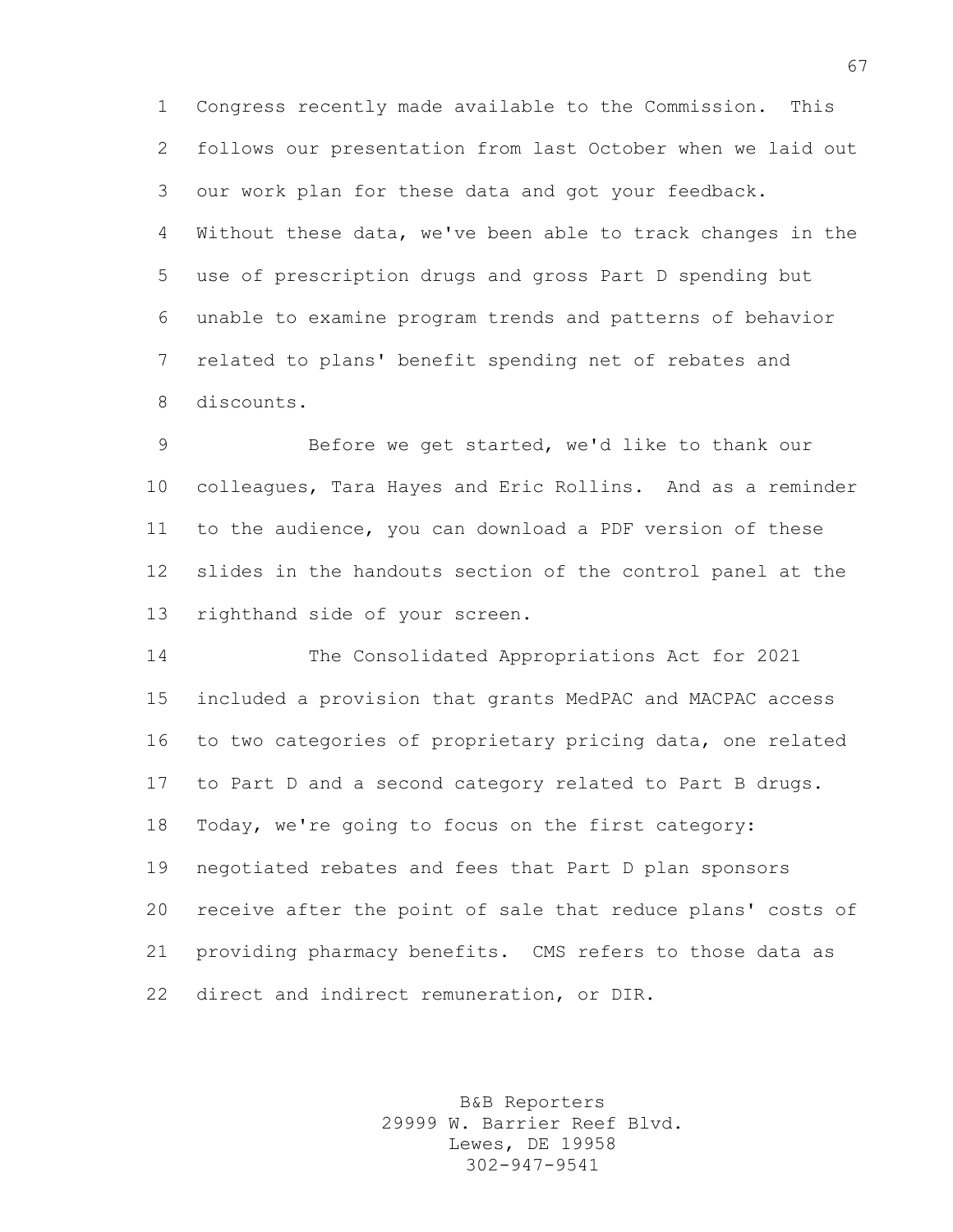These are price concessions that plan sponsors negotiate with manufacturers and pharmacies but do not reveal publicly, and for that reason they're proprietary. The law that gives the Commission access to these data and also lays out disclosure limitations that affect how much detail we can provide

 You saw this last October, so I'll just refresh your memory. Here we're depicting a simplified pharmacy transaction. When a beneficiary fills a prescription, she pays the pharmacy her required cost sharing while her plan 11 and its pharmacy benefit manager, or PBM, pay the pharmacy an agreed upon amount.

 However, after the prescription has been filled, if the plan and PBM have a rebate contract with the manufacturer of that drug, they collect a rebate. The plan and PBM may also pay or collect a fee from network pharmacies based on performance metrics or other contingent payment agreements, referred to as pharmacy DIR. Pharmacy DIR can be positive or negative, but it mostly flows from pharmacies to plans. The thing to note from this slide is that the price for a prescription at the point of sale doesn't reflect final costs to a plan because there are

> B&B Reporters 29999 W. Barrier Reef Blvd. Lewes, DE 19958 302-947-9541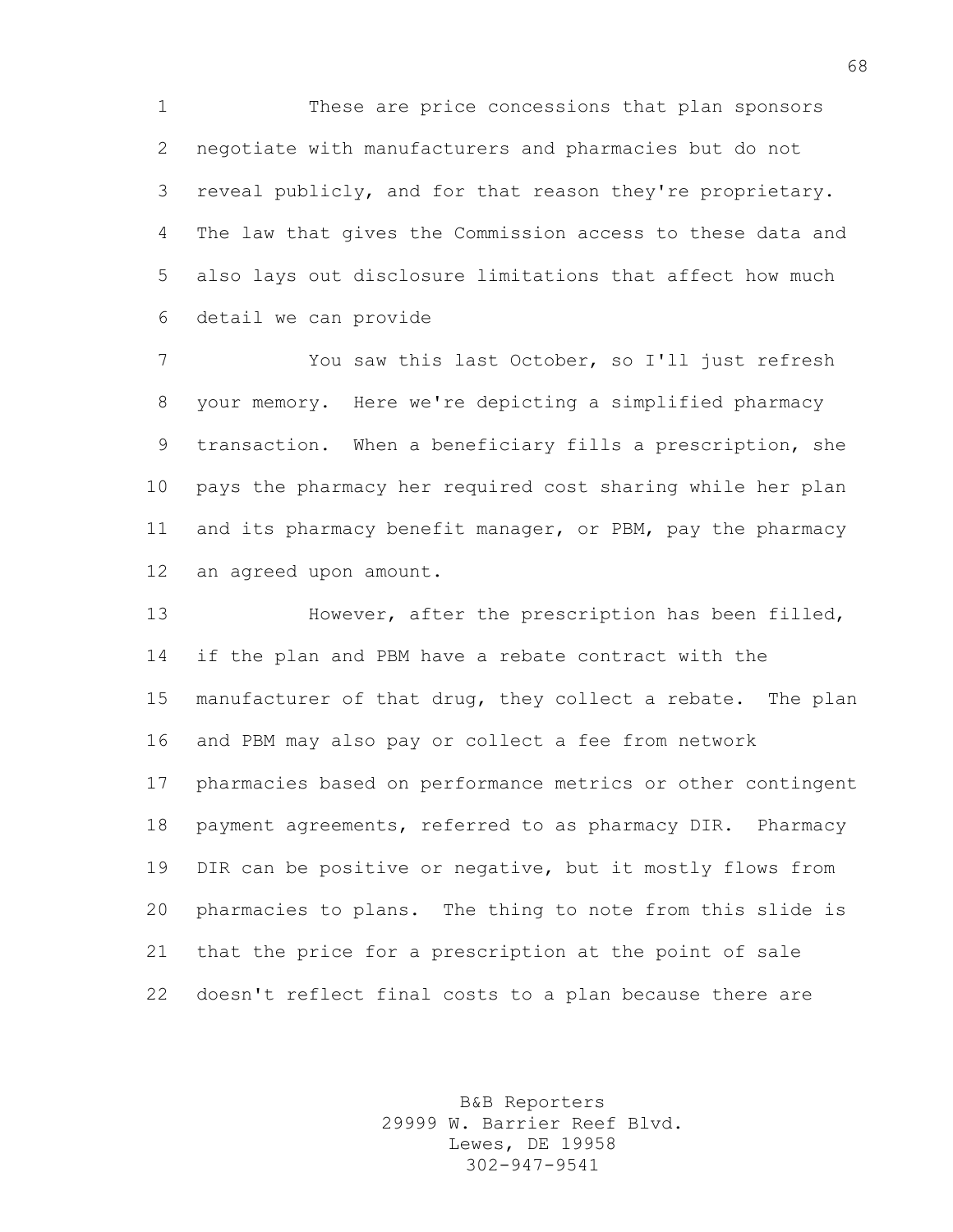rebates and fees that take place after the transaction.

 CMS requires plan sponsors to submit DIR data annually for each of their plans, including any price concession that decreases costs of providing Part D benefits. In Part D, Medicare makes several types of prospective payments to plan sponsors based on what they bid as the cost of providing benefits. CMS uses the DIR amounts to true up or reconcile what Medicare made in prospective payments compared to plans' actual final costs.

 Plan sponsors submit two separate types of DIR reports, summary and detailed. Summary reports provide top-line, plan-level data on different categories of DIR. Detailed DIR reports have plan-level information that is reported on a drug-by-drug basis. CMS provided the Commission with both sets of reports for Part D plans covering the years 2010 to 2020.

 Here's the top line. The aggregate amount of DIR has grown from \$8.7 billion in 2010, which was about 11 percent of total Part D drug spending, to \$53.6 billion in 2020, or 27 percent of gross spending. So over time, growth in rebates and fees has widened the gap between prices at the pharmacy and benefit costs net of DIR.

> B&B Reporters 29999 W. Barrier Reef Blvd. Lewes, DE 19958 302-947-9541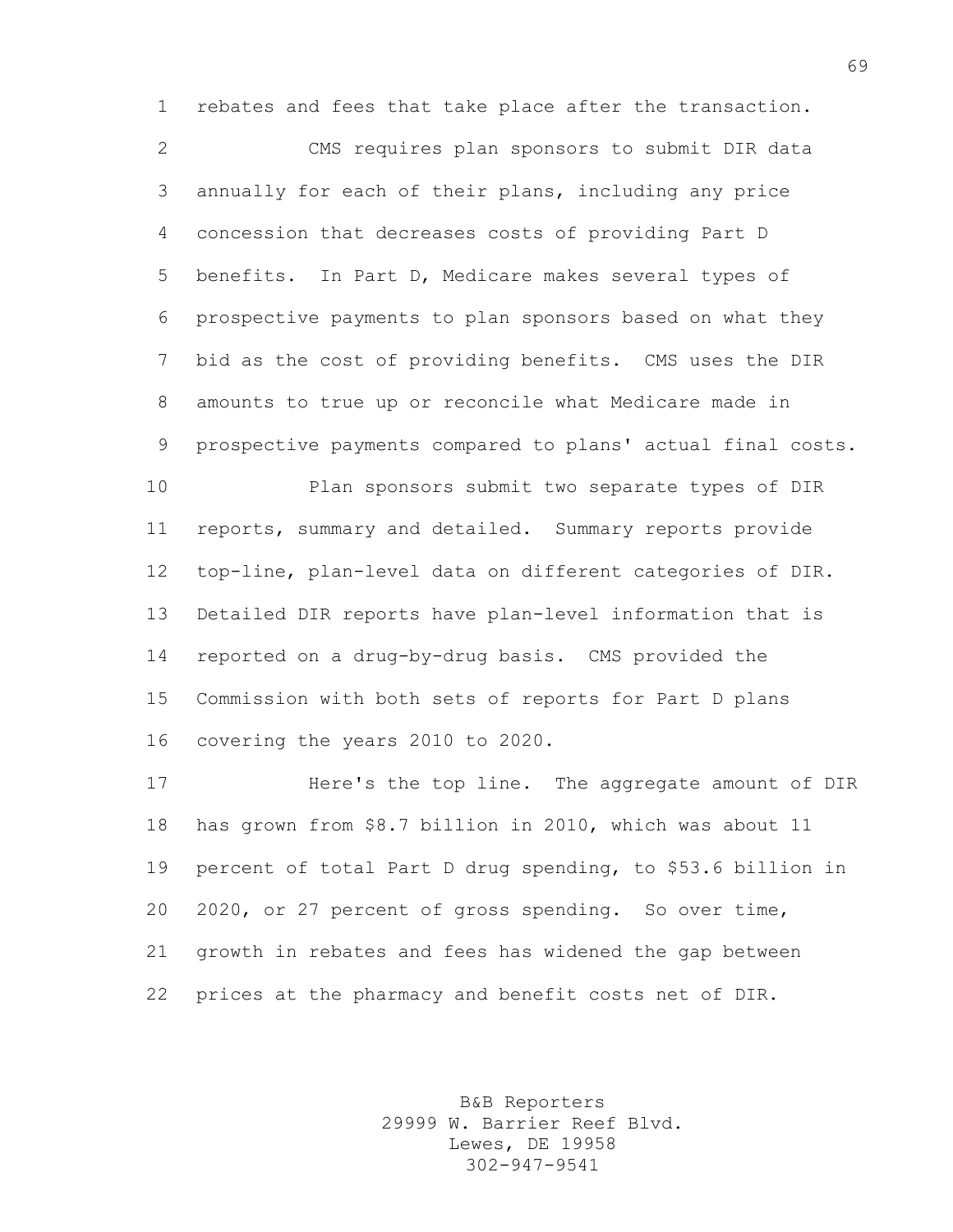Manufacturer rebates, which are shown in blue, make up the vast majority of DIR and have grown dramatically. However, rebates' share of total DIR has declined over time because the second largest category, pharmacy DIR, in yellow, has grown even more rapidly. By 2020, pharmacy DIR total \$9.5 billion and made up nearly 18 percent of all DIR.

 There are other types of DIR such as risk-sharing arrangements, legal settlements, and administrative fees, but those categories remain a very small proportion of the total.

**After CMS** sent the Commission DIR reports, we first conducted checks of data validity. There are no public sources of data to test external validity. We can't open the books of plan sponsors to see if what they've reported to CMS is accurate. Instead, we looked to see if the data were complete and consistent with other published information. I'll summarize our tests here, but your mailing materials go into detail.

 We checked whether DIR data provided to the Commission reflect all Part D plans and found that generally they capture all plans that are required to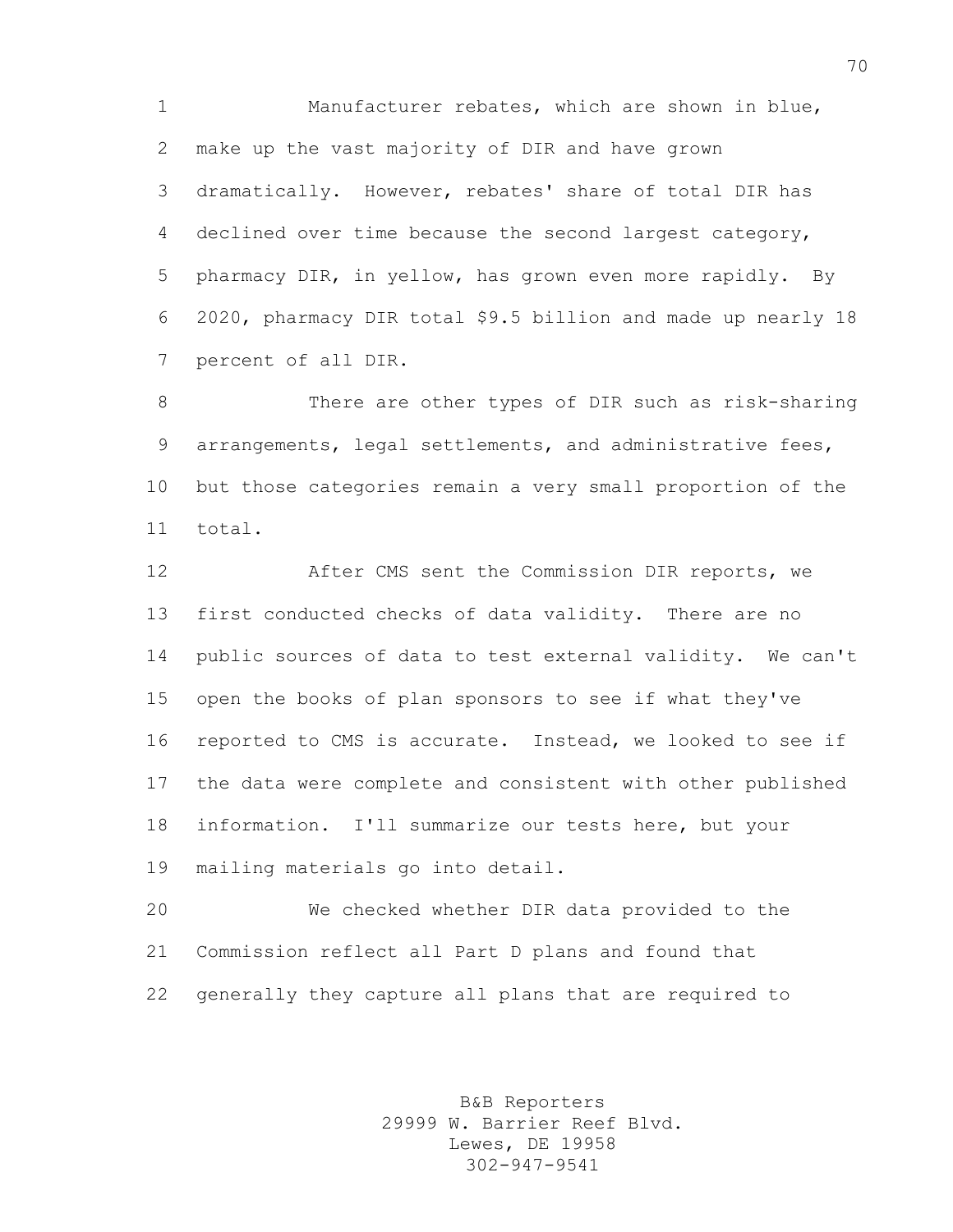submit DIR reports and those plans cover nearly all Part D enrollees. We found that DIR amounts in the data provided to the Commission were consistent with other published totals such as those of the Medicare trustees. We checked to see whether the amounts of DIR were consistent in the two separate types of reports than plan sponsors submit, and yes, the amounts in summary DIR reports agree with 8 those in detailed DIR reports. Finally, as Bruce suggested last fall, we compared the DIR data provided to the Commission with reports CMS prepares when it reconciles Medicare's prospective payments with final plan benefit costs. We found that those amounts were largely in agreement.

 The next several slides show our initial data analyses. These were designed to comply with the law that gave the Commission access to these data, which placed restrictions on disclosure of information.

18 To try to understand the growth in DIR, we compared concentration in enrollment with concentration in the amounts of DIR received by plan sponsors. Larger sponsors typically own their own PBM, mail-order, and specialty pharmacies and are thought to have more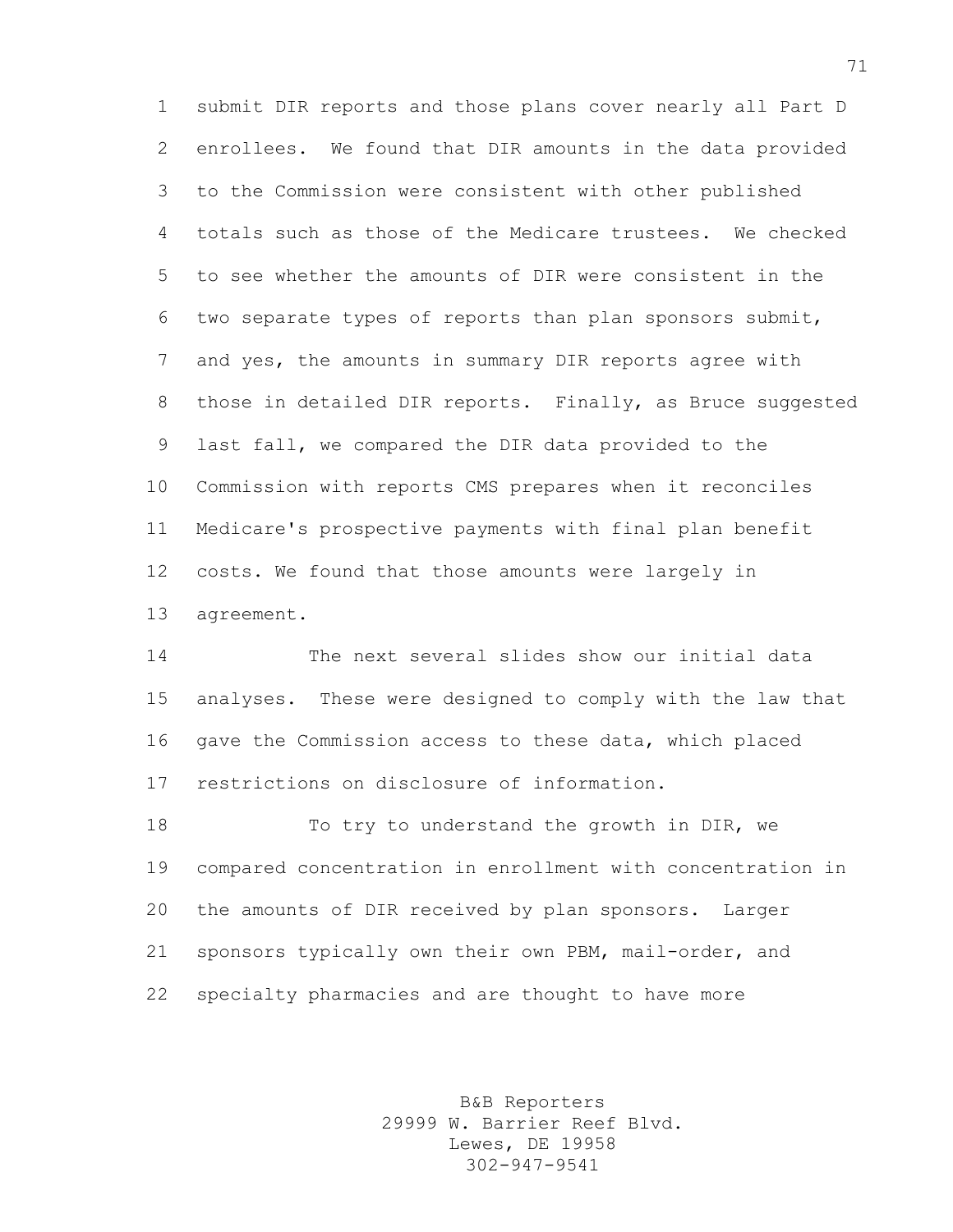negotiating leverage with drug manufacturers and

 pharmacies. We looked to see whether companies with the most Part D enrollees also obtained greater shares of all DIR.

 The blue bars in the figure on the left show the shares of all Part D enrollees in plans operated by the top 10 Part D plan sponsors ranked by enrollment, including both stand-alone and Medicare Advantage prescription drug plans. You can see that between 2010 and 2020, which was a period of lots of mergers and acquisitions of PDMs, enrollment became more concentrated. The lighter blue bars show the share of all DIR that those sponsors received, which was even more concentrated than enrollment, especially in 2010 and 2015.

 In the figure on the right, the dots represent DIR as a percentage of gross plan spending. You can see that the top 10 sponsors, in blue, were able to negotiate proportionately higher DIR than their smaller competitors.

 As the Commission looks at Part D issues, it's important to recognize the relevance of both gross Part D spending and net spending. Gross spending, meaning prescriptions measured at pharmacy prices, is relevant to

> B&B Reporters 29999 W. Barrier Reef Blvd. Lewes, DE 19958 302-947-9541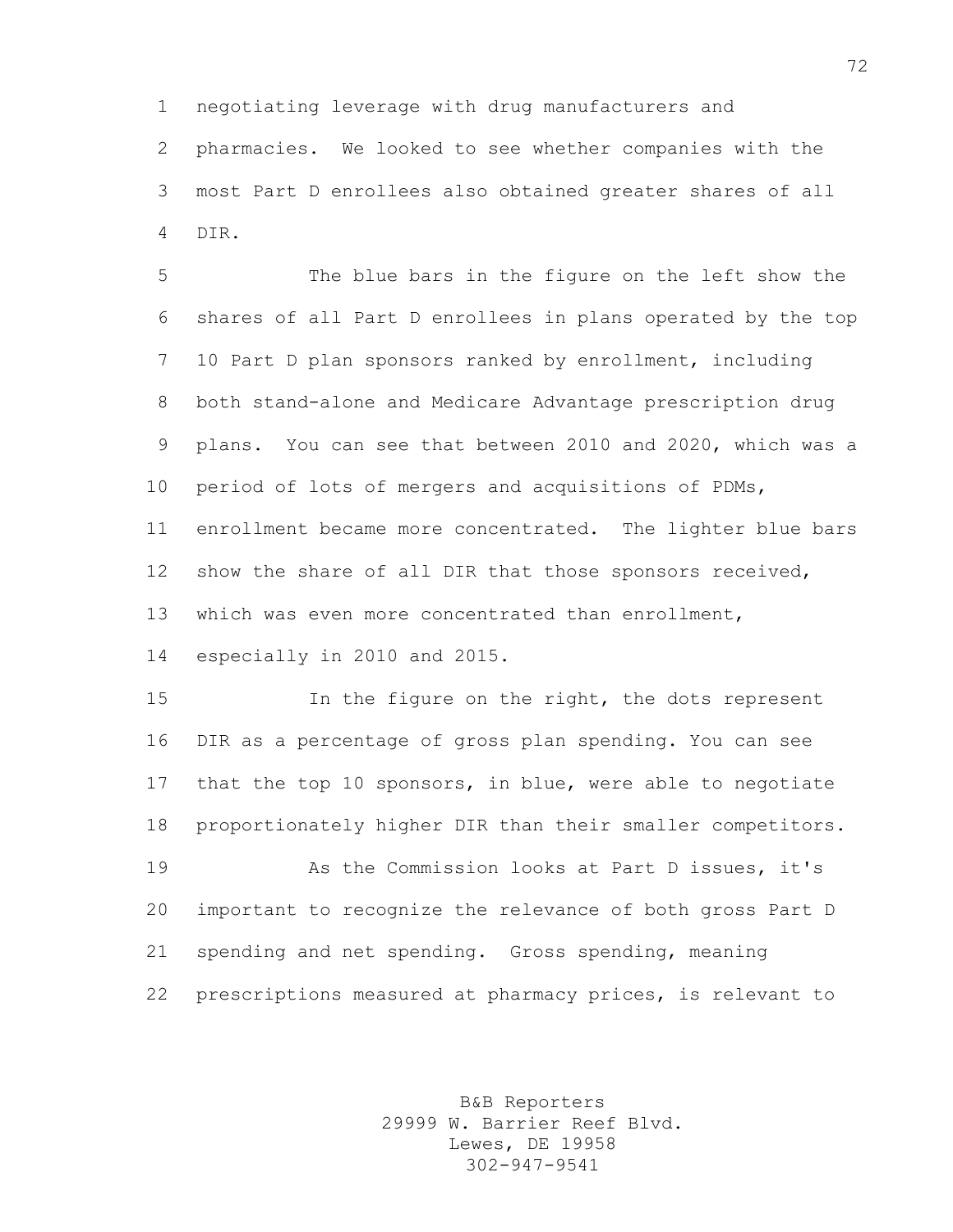beneficiaries because many of them pay cost sharing in the form of deductibles or coinsurance that's a percentage of pharmacy prices. Gross spending is also relevant to Medicare subsidies for low-income cost sharing. That higher cost sharing has implications for how quickly enrollees move through Part D's benefit phases and reach its OOP threshold.

 Spending net of DIR is what is most relevant to Part D plan sponsors as they put together their bids for the cost of providing benefits, which in turn affects how much enrollees pay in premiums. We also focus on spending net of DIR because Medicare makes monthly capitated payments and low-income subsidies that pay for plan premiums, and Medicare keeps a share of DIR to offset some of the cost of reinsurance it pays for claims above the out-of-pocket threshold.

 Over many years, the Commission has used Part D claims data to construct price indexes that show trends in gross prices at the pharmacy. With the help of a contractor, we used plan sponsors' detailed reports that provide DIR amounts on a drug-by-drug basis to develop indexes of drug prices net of rebates. Your mailing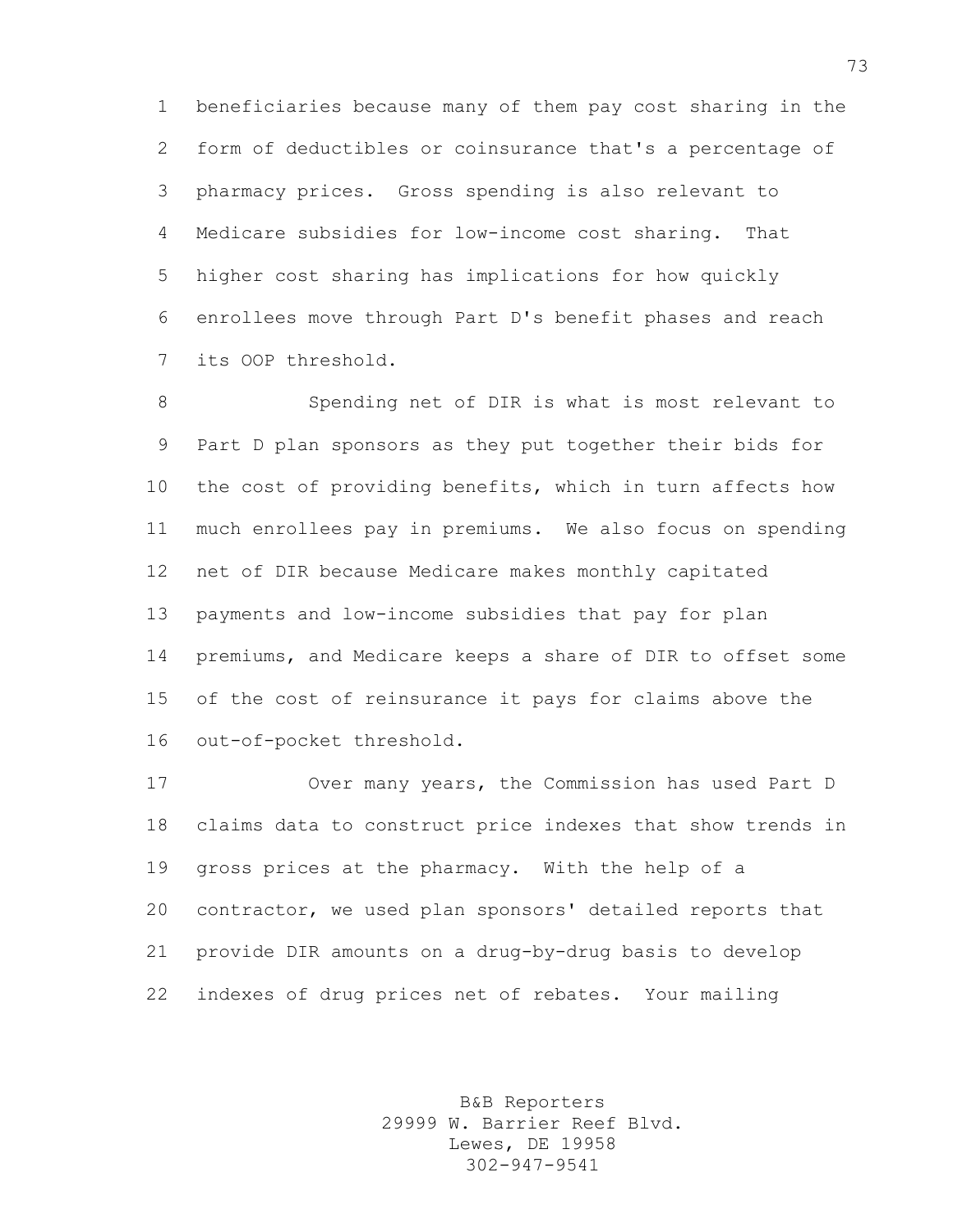materials go into more detail about methodology. This figure shows indexes for brand-name drugs at gross prices, in blue, and net of manufacturer rebates, in orange.

 Rebates vary a lot for any individual drug. Some receive no rebates whatsoever, while in other drug classes it's typical to see more than half of the gross price rebated by the manufacturer. These indexes reflect the overall difference between gross and net for the mix of brand-name drugs used by Part D enrollees. You can see that between 2010 and 2020, the index for brand drugs net of rebates has a value of more than 2, indicating that overall, brand prices more than doubled over that period. And now Shinobu will take a look at drug classes. MS. SUZUKI: Until now, our understanding of which drugs are contributing to Part D's program costs have

 been based on gross spending. However, as Rachel noted, manufacturer rebates vary widely across therapies. So, we ranked therapeutic categories of drugs by spending with and 19 without rebates to see how they compare.

 Interestingly, in 2019, the same therapeutic categories made the top 15 list based on gross and net spending, but manufacturer rebates affected the rank order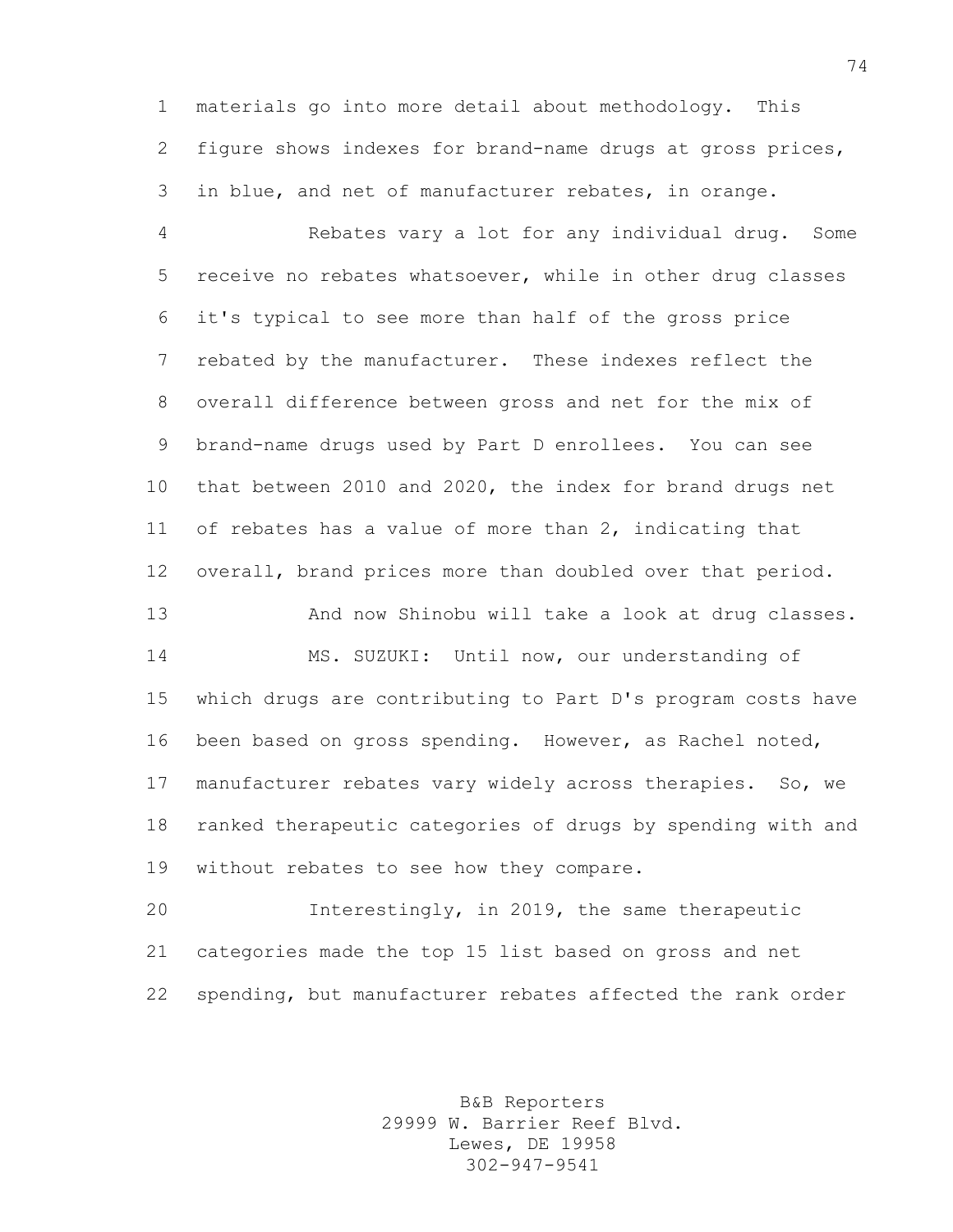for 10 of those categories.

 Ranking based on net spending fell for therapeutic categories with higher average rebates, for example, anticoagulants, and rose for categories with lower average rebates, for example, antineoplastics.

 There are different classification systems for therapeutic categories. Under the drug categories we used, 7 out of 15 were in the so-called protected classes. These included 3 categories of antineoplastics and categories such as antivirals and antipsychotics. The protected class policy requires sponsors to include "all or substantially all drugs" on their formularies, and we have been concerned that this requirement for broad coverage may limit plans' 14 ability to obtain manufacturer rebates.

 A few slides ago, you saw both gross and net prices of brand-name drugs more than double between 2010 and 2020. Over the same period, Part D spending for brand- name drugs also grew rapidly, but that was driven primarily by the rapid growth in spending for higher-price drugs.

 The figure on the left shows gross spending for 2010 and 2020, separately for brand drugs with prices below \$700 and those with prices at or above \$700. Note that the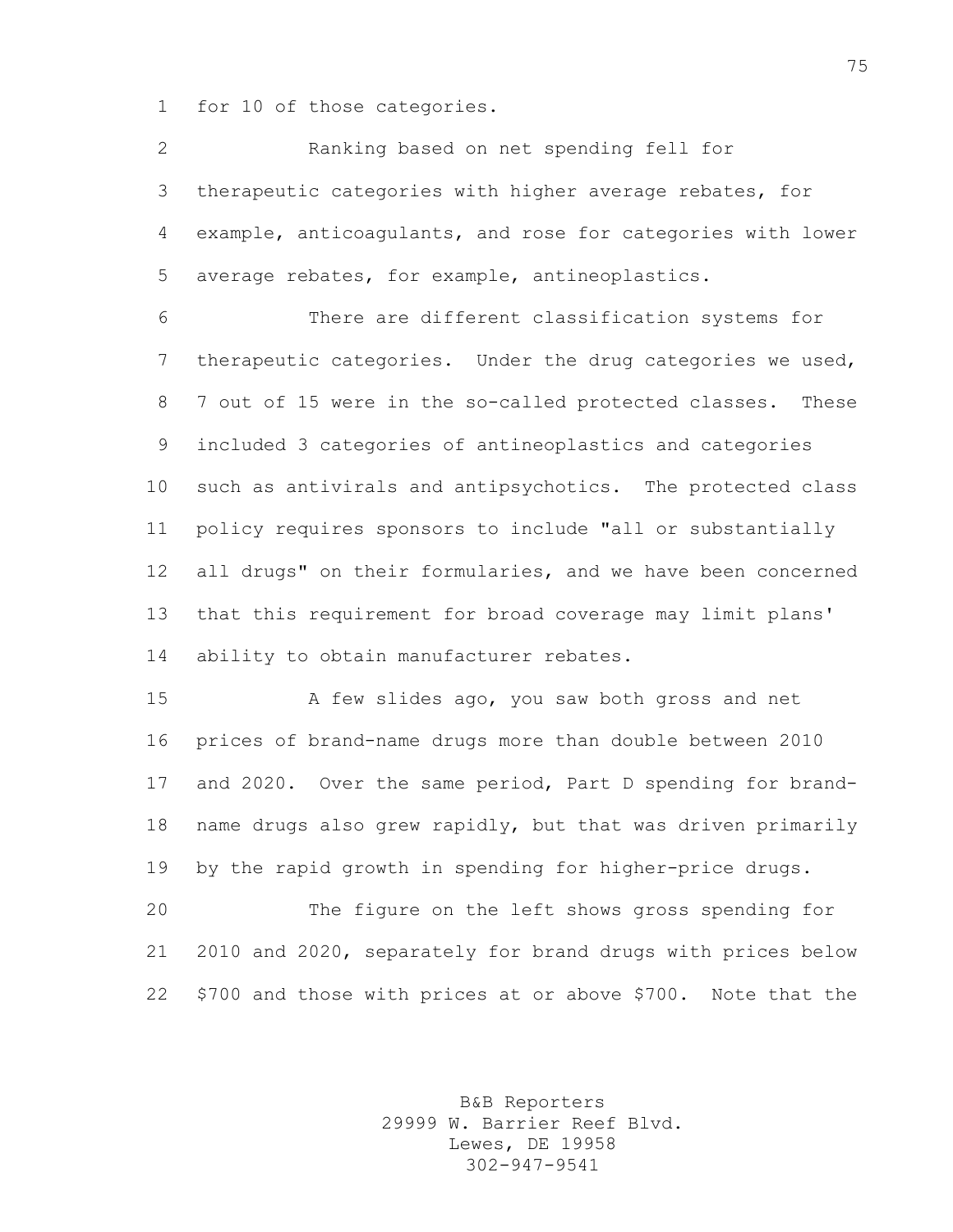price category we are using here is based on gross prices at the pharmacy. The cutoff point of \$700 roughly corresponds to the threshold CMS set for drugs that were permitted to be placed on a specialty tier during this period.

 These drugs that plans could place on a specialty tier often treat rare diseases and have fewer therapeutic competitors. That, in turn, allows manufacturers to set high prices and limits plans' ability to negotiate rebates. Looking at the first set of bars on the left, between 2010 and 2020, gross spending for drugs with prices below \$700 grew from \$49 billion to \$74 billion, or an average annual rate of 4 percent. For drugs with prices at or above \$700, spending grew from \$8 billion to \$84 billion, or an average annual rate of 27 percent. The figure on the right shows spending net of manufacturer rebates.

 Between 2010 and 2020, net spending for drugs with prices below \$700 decreased slightly, while for drugs with higher prices, net spending grew by an average annual rate of 25 percent, 2 percentage points lower than the growth in spending before accounting for rebates.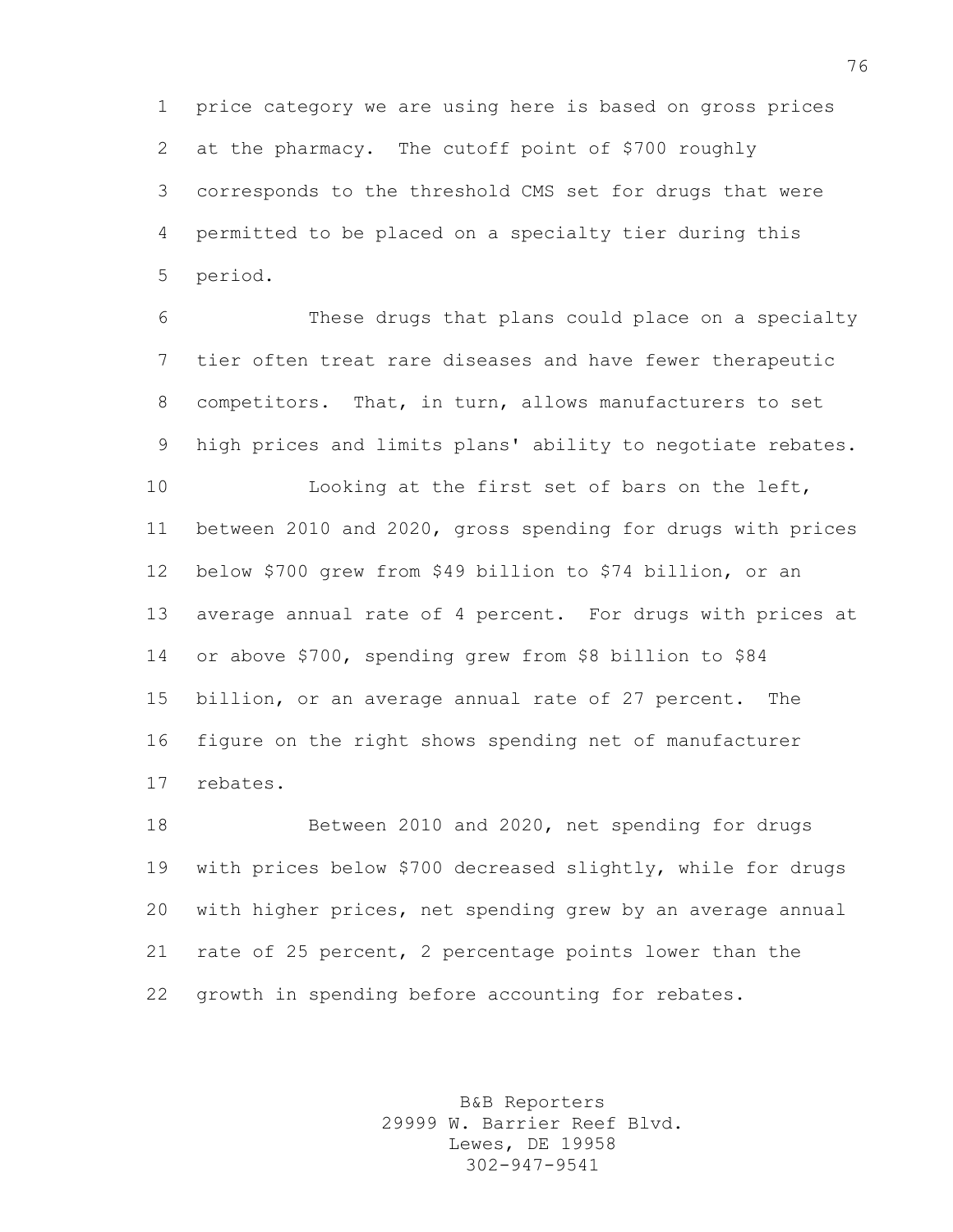Overall rebates, however, have grown rapidly since 2010. Manufacturer rebates totaled \$43 billion in 2020, up from \$8.5 billion in 2010. The figure shows, for 2020, aggregate gross spending and rebates for drugs with prices at or above \$700 in blue and those with prices below \$700 in gray. This figure highlights how a disproportionate share of rebates was for drugs with prices less than \$700.

 Brand drugs priced at or above \$700 accounted for 53 percent of aggregate gross spending and 21 percent of all rebates, while brand drugs priced below \$700 accounted for 47 percent of aggregate gross spending but nearly 80 percent of all rebates.

 This table shows how the availability and the magnitude of rebates differed by price. Note that these are averages and rebates varied widely even within the same price category. In general, in 2020, fewer and proportionately smaller rebates were available among products with higher prices. We found that the share of products with rebates ranged from 15 percent for the highest price category, to 55 percent to 58 percent for drugs with prices below \$700.

> B&B Reporters 29999 W. Barrier Reef Blvd. Lewes, DE 19958 302-947-9541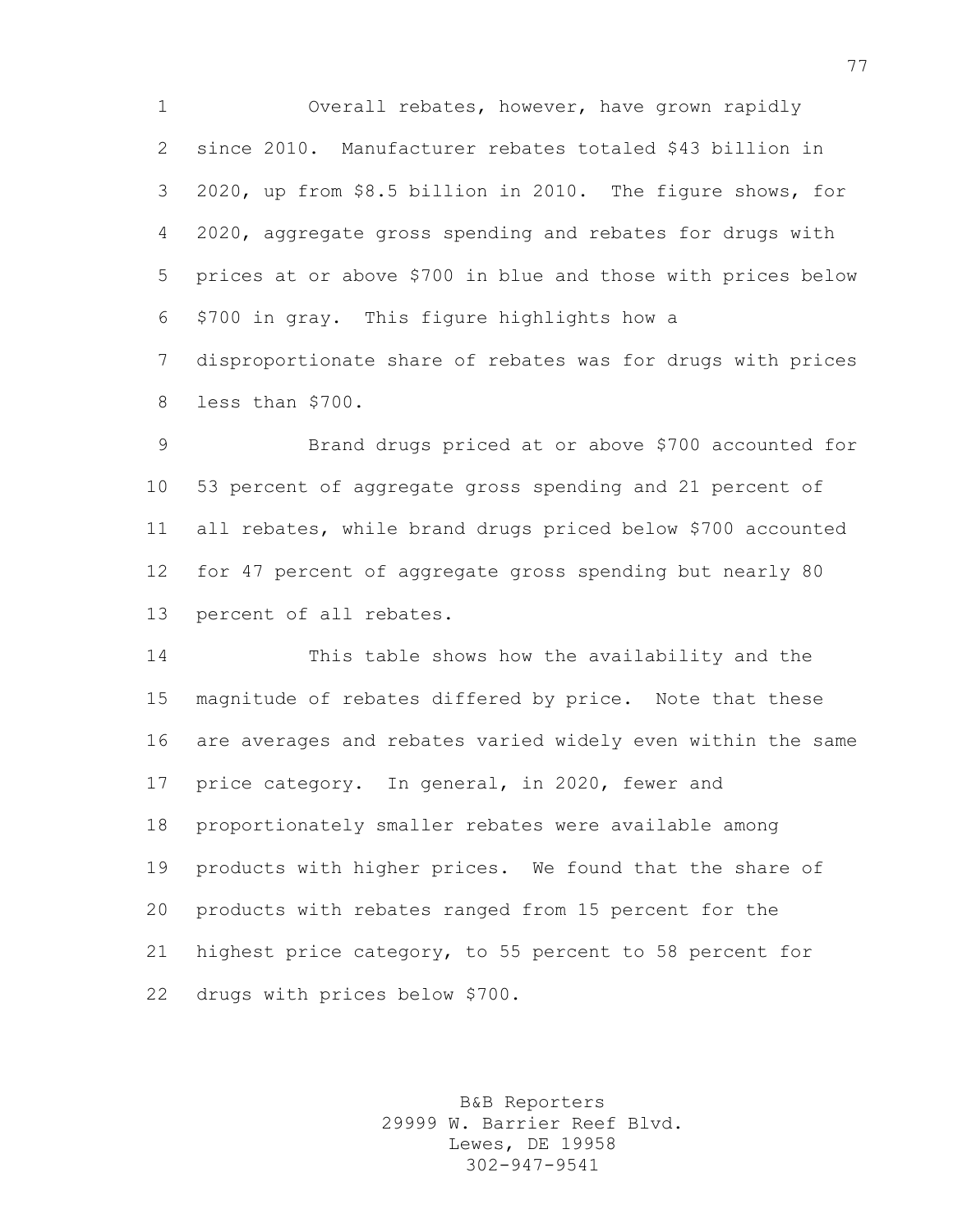Among the rebated drugs, rebates as a share of gross spending ranged from 11 percent for drugs in the highest-price category to 51 percent for the lowest-price category. While proportionately smaller, rebates for some high-price drugs could be substantial.

 However, for the majority of high-price drugs, what this suggests is that plans may have little or no leverage to negotiate rebates. After many widely used drugs lost patent protection around 2012, manufacturers launched many products that treat relatively smaller patient populations, sometimes with fewer therapeutic competitors. That in turn gives manufacturers greater ability to set higher prices or to raise prices over time.

 To summarize, DIR amounts provided to the Commission appear to be complete and consistent with other published totals. We found that the largest plan sponsors received proportionately more DIR.

**In our initial data analysis, we found that, in**  2019, therapeutic categories that had the highest gross spending also had the highest net spending, but manufacturer rebates affected the rank order.

We also found that, between 2010 and 2020, Part D

B&B Reporters 29999 W. Barrier Reef Blvd. Lewes, DE 19958 302-947-9541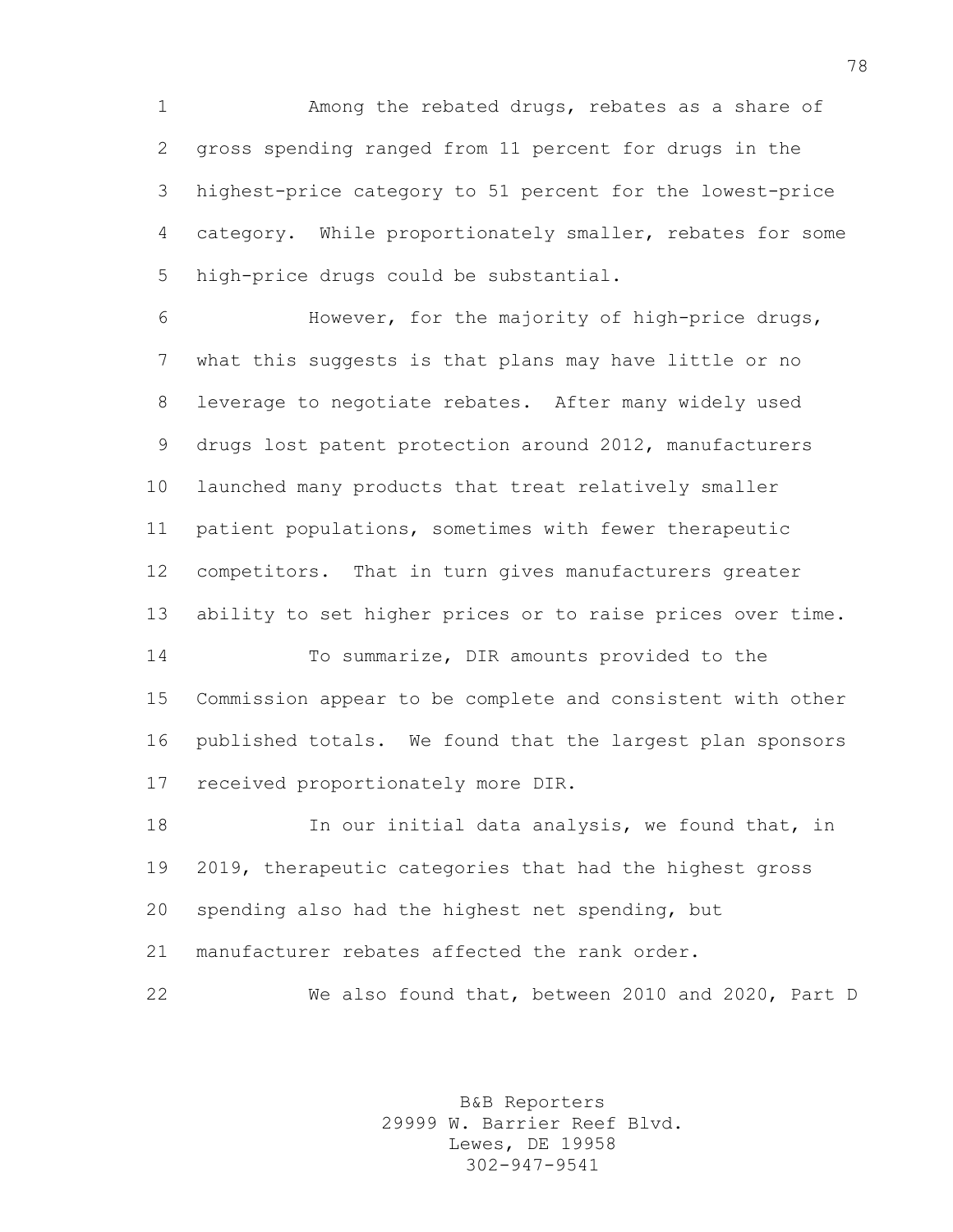prices for brand-name drugs more than doubled and spending for high-priced drugs grew rapidly, even after accounting for manufacturer rebates.

 Finally, we found that, in 2020, higher-price drugs had fewer and proportionately smaller rebates. Some high-priced drugs had substantial rebates but, in general, this suggests that many of the high-priced therapies may lack therapeutic competition.

 Going forward, we plan to explore the relationship between therapeutic competition and manufacturer rebates and examine patterns in plans' reporting of the DIR data. Findings could help us discern how much confidence to hold in the plan-level data, and will be important in formulating research questions and interpreting the results of our analytical work.

 We are looking for Commissioner feedback and suggestions for the direction of the future research. With that, we will turn it over to Mike.

19 DR. CHERNEW: Terrific. This is super exciting. Again, we are at the beginning of all we can do, and I think the theme we are about to have is what can we do. So I know we have some Round 1 questions. Dana,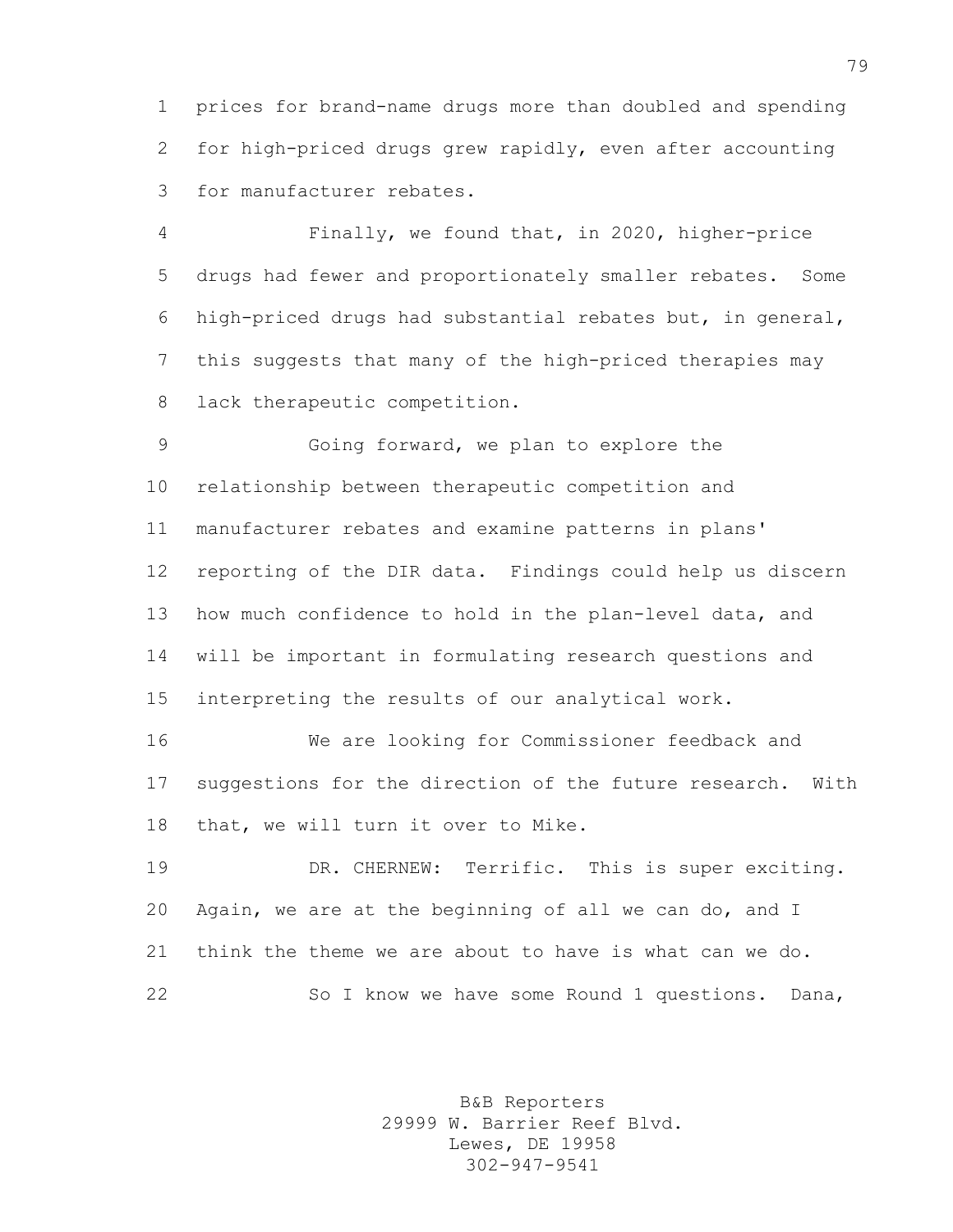do you want to go through the queue?

 MS. KELLEY: Yes. We have Bruce first. MR. PYENSON: I've got two quick questions. On Slide 12, is the \$158 billion gross spending, is that just brands or is that brand and generic? MS. SUZUKI: So the 158 is for brand-name drugs, and I believe we limited it to ingredient costs only on the pharmacy claims. MR. PYENSON: Thank you. In the text of the paper you mentioned the PACE program report zero rebates. Do you know why? DR. SCHMIDT: It's not clear that it's every PACE program, but we mentioned that those that do have zero rebates don't have to submit the detailed report. And no, we do not know why that might be the case but we're happy to look into it. 17 MS. KELLEY: Amol? DR. NAVATHE: A quick question on Slide 7. I'm curious if we have looked at or if we are planning to look at -- so this is the top 10 plan sponsors analysis -- how these plan sponsors, how this relates basically to premium growth even within those plan sponsors, given that they are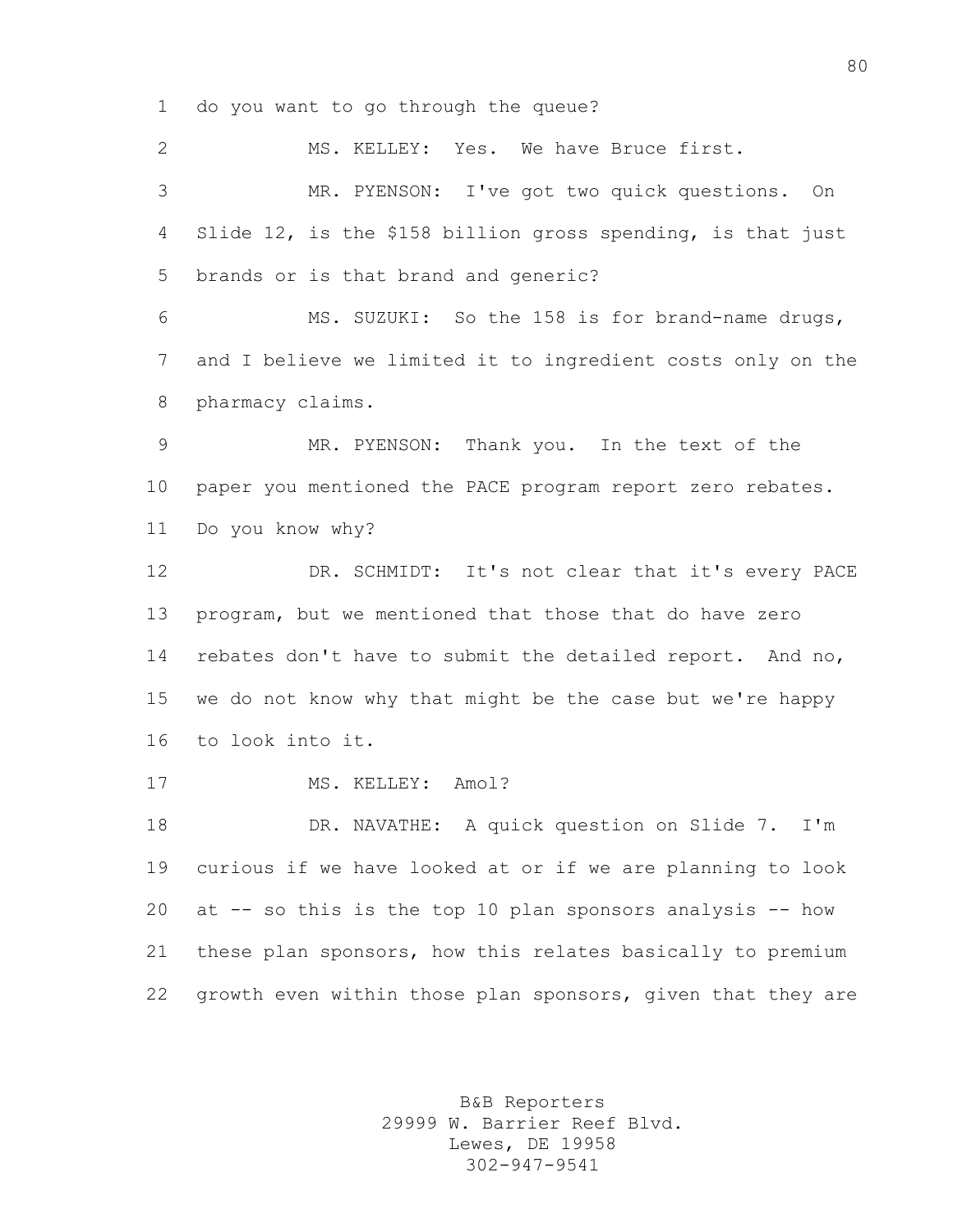getting larger rebates. And I'm assuming we haven't looked at it because you haven't described it, but I was just curious if that's part of what we plan to look at.

 Sorry. I was asking for the top 10 plan sponsors analysis, if we've looked at how that relationship is affecting or relate to premium growth, and if we haven't looked at it, if we're planning on looking at that.

8 DR. SCHMIDT: Well, one of the last things that Shinobu ended on is that a next step we need to do initially is kind of look in a little more detail at the allocation of rebates among the plans to see if we find that reliable, and if there are some obvious patterns that seem to make sense or if there are patterns that raise our eyebrows that might have implications for the degree to which we can do the sort of analysis that you are suggesting.

17 MS. KELLEY: Jonathan Jaffery.

18 DR. JAFFERY: Thanks, and first off just a great chapter, and echoing Mike it's exciting to be on the launching pad here of being able to do some analysis. Could you go back to Slide 12? I just wanted to

clarify -- I think it was 12. Next slide. Yeah, there we

B&B Reporters 29999 W. Barrier Reef Blvd. Lewes, DE 19958 302-947-9541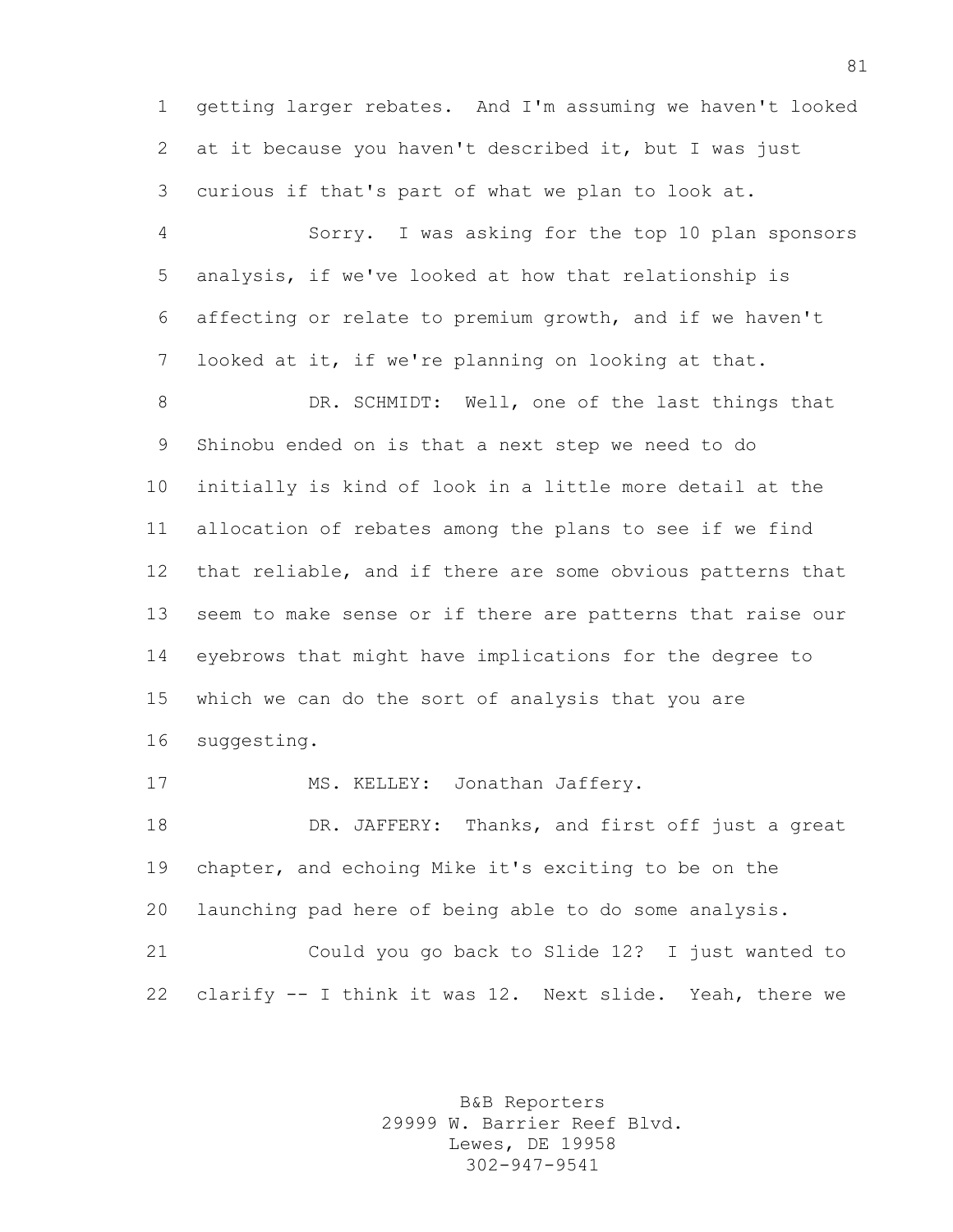go. So it looks like for the lower-cost drugs for plans between 2010 and 2020, essentially, their spending stayed pretty flat, but beneficiaries would not have captured any of that. Is that right? So beneficiary spending would have gone up even for the lower-cost drugs.

 MS. SUZUKI: Are you asking about the cost sharing?

8 DR. JAFFERY: Yeah, exactly.

 MS. SUZUKI: So a lot of drugs in the lower price category tend to be in the co-pay category, at least during the initial coverage phase, so their co-pay increases over time but it's probably not to the extent of the actual price growth rate. And you see that it's flat when you're considering the net cost, and that shows how much rebate there were for these products. And those can be used primarily to lower premiums, so a beneficiary may benefit in the sense that they have lower premiums.

 I think with higher-price drugs you do see a lot of drugs with co-insurance, and particularly once they get to the coverage gap most brand-name drugs are going to be co-insurance rather than co-pays that they paid in the earlier phases of the benefit. So regardless of gross or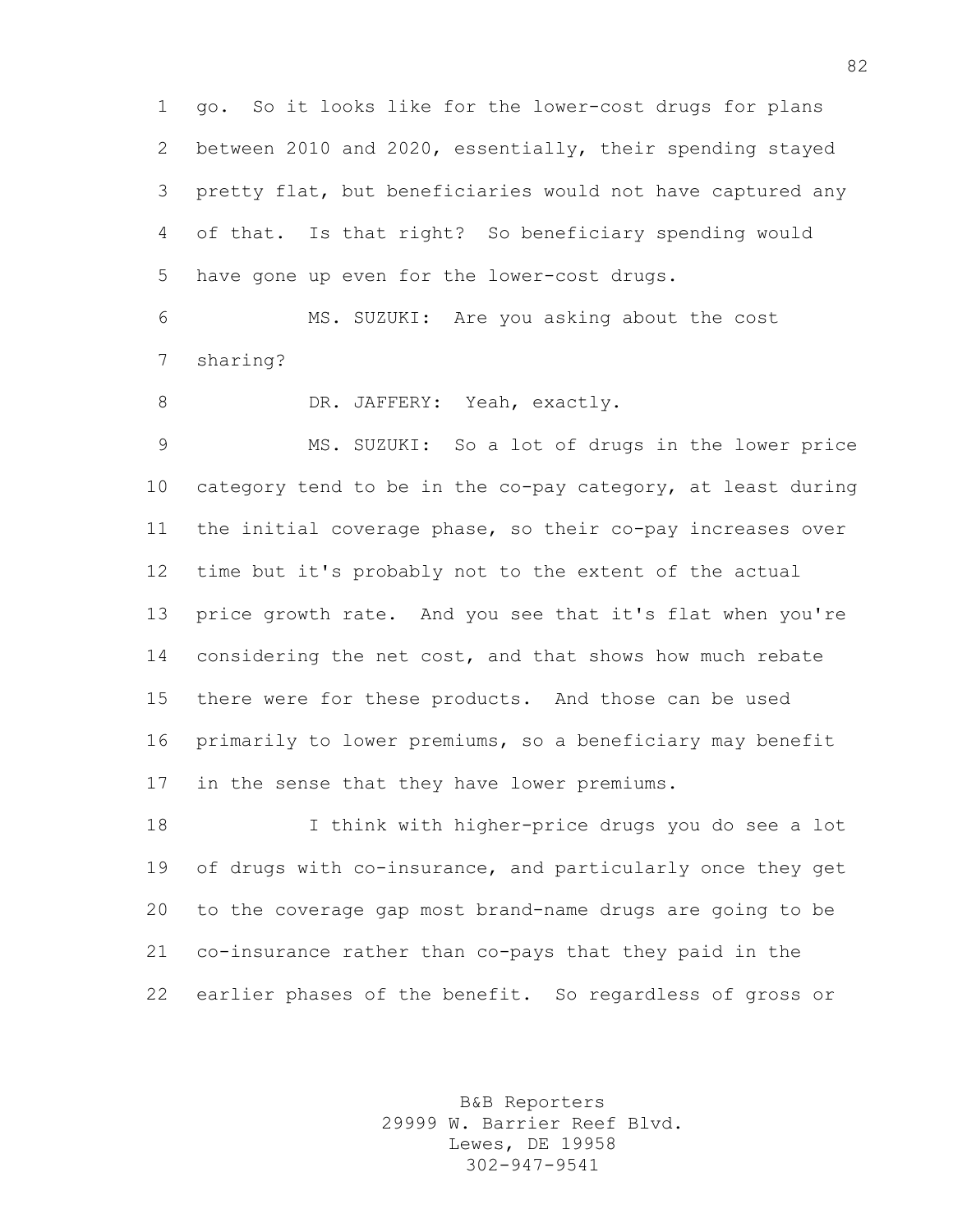net cost we see huge growths, but gross price is going to drive their co-insurance.

 DR. JAFFERY: Gotcha, and I get the point about co-pay versus co-insurance, and that is very helpful. Thanks.

MS. KELLEY: Pat.

 MS. WANG: Thank you. Are you able or did you have a chance to examine different -- so this is all Part D spending -- differences as between standalone Part D plans and MAPDs, or that something that's planned? Are you able to segment like that?

 DR. SCHMIDT: So this is similar to Amol's 13 question in the sense that we have data on a plan level, so the PBP level. So we have plan sponsors that are submitting it and there is some discretion in how they allocate the total amount of DIR that they're getting from manufacturers and from pharmacies to each of their plans.

 So our next step must be to look at whether we're observing patterns that make sense and how they've gone about doing that allocation. And that, in turn, will have implications for whether we can do the sorts of breaks that you're thinking of by MAPD versus PBP, and so forth.

> B&B Reporters 29999 W. Barrier Reef Blvd. Lewes, DE 19958 302-947-9541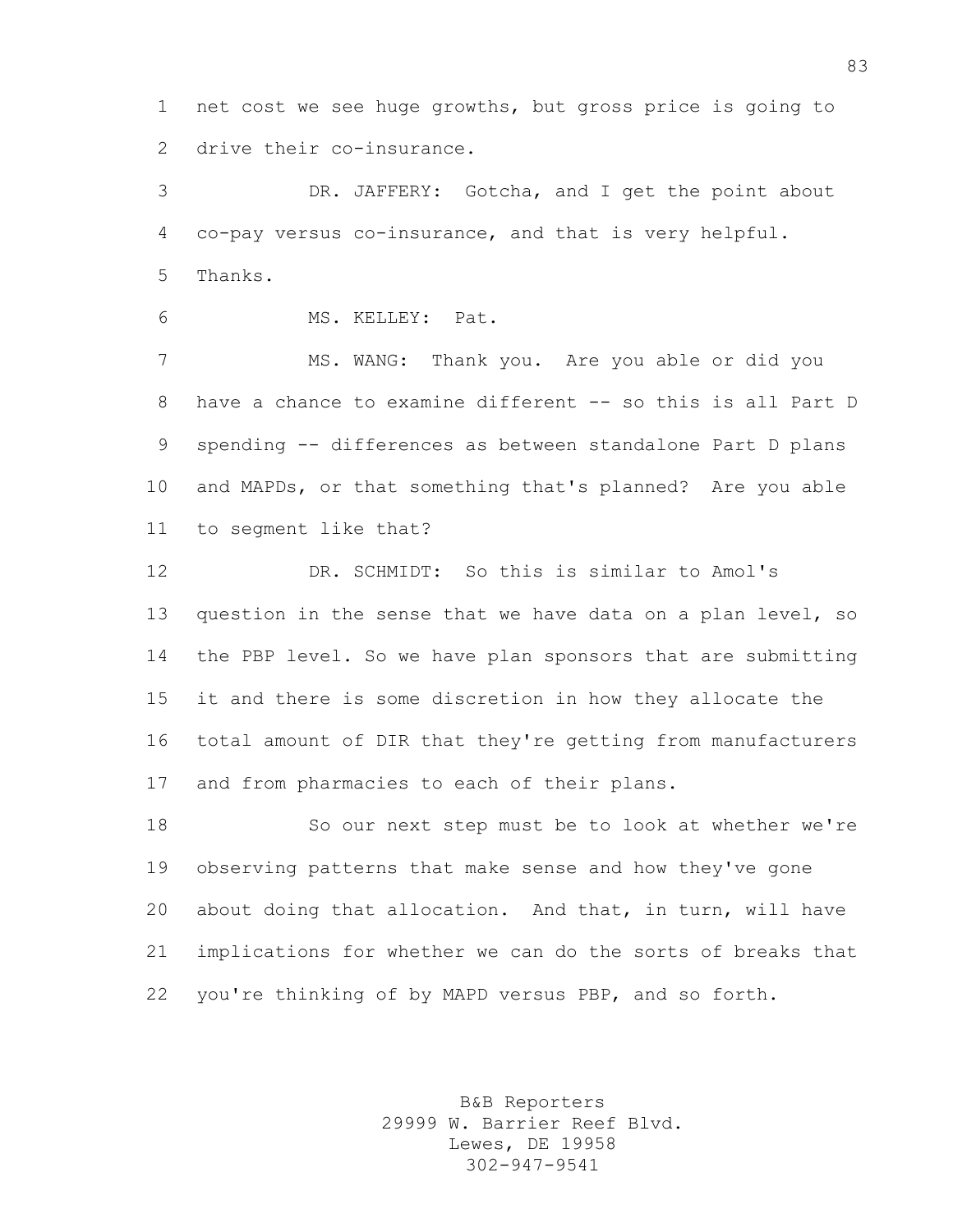MS. WANG: So this is the top 10, which, as you mentioned, have a lot of vertical integration, so they have all of the pieces. There are a lot of freestanding -- but they're shrinking -- but there are still freestanding MAPDs. I presume you would not have the same internal allocation problems there because they don't have their own PBMs, or maybe I'm misunderstanding.

8 DR. SCHMIDT: So this is a matter of, say there is a plan sponsor that offers 10 different plans, and it could be a sponsor that only offers MAPDs, or three different plans. What they're reporting to CMS is their decision about how to take the DIR that they've received from manufacturers and pharmacies and allocate it among those at the plan level, and then more onto the detailed report, how they allocate that to a drug-by-drug level.

 And so we need to look a little more closely at how plans have done that, to have some confidence in further analyses.

19 MS. WANG: Thank you.

MS. KELLEY: David.

 DR. GRABOWSKI: Yeah, let me echo others. This is a great, great chapter and really exciting to get these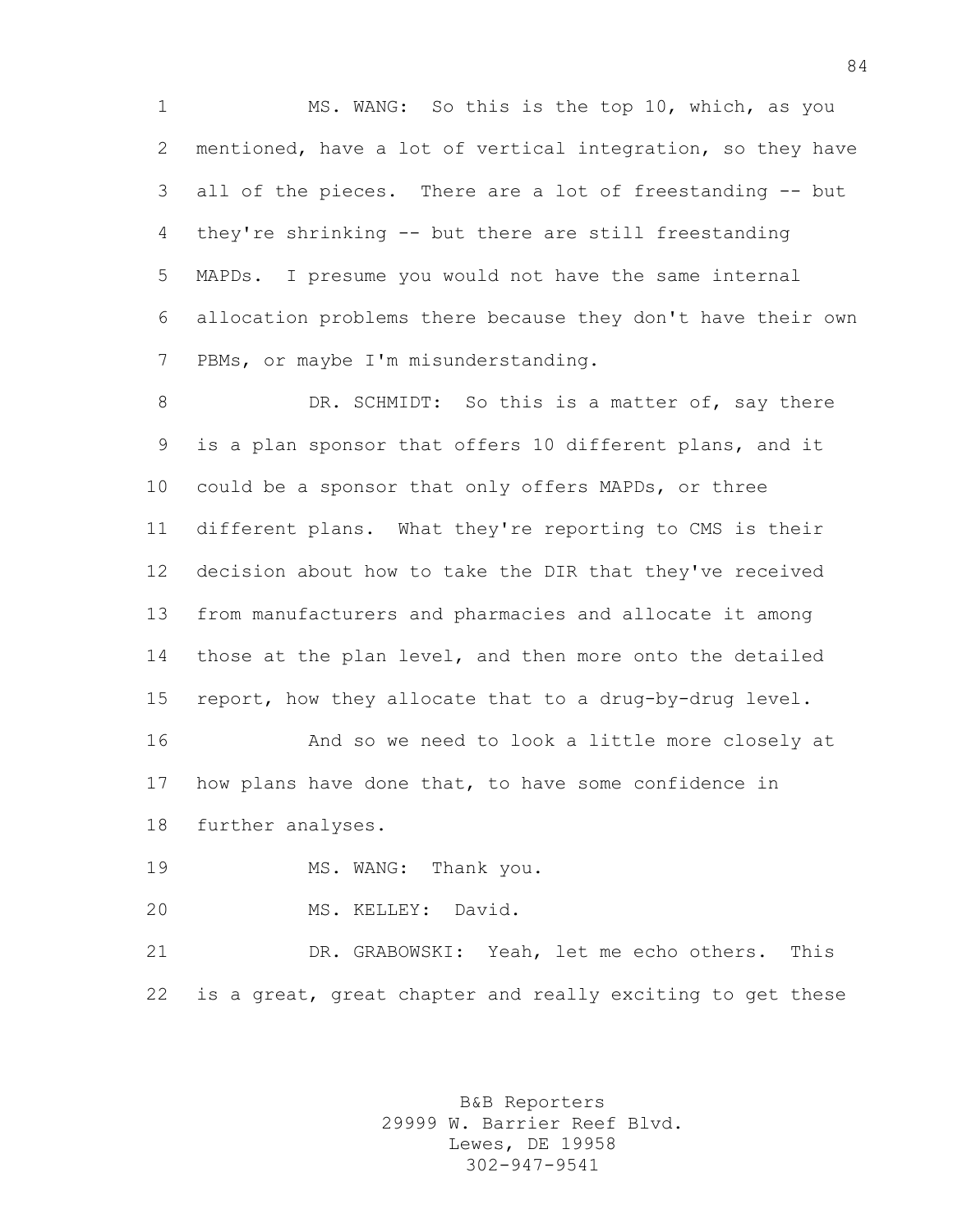new data. It's like a kid in the candy store phenomenon here.

 I understand from the presentation chapter that statute limits the level of detail we can look at, and I think I understand what we can't do. Could you give me 6 like what we can't  $-$  like what's the level that we can't  $-$  - so that it can be most helpful in making suggestions? I understand what is below the line. What is kind of above that line?

10 DR. SCHMIDT: Frankly, we are working our way through that. So, you know, as we showed in you some of the drug classwork there's lots of ways to slice and dice drug classes, with various degrees of granularity. And the lower you get, the more detail you're providing, and you can figure out who is who, right? So that's the tricky part, trying to figure out what level of drug class we can go to without revealing which manufacturers are at play. And the same is true for the plan sponsors.

 DR. CHERNEW: I just want to make the distinction what we can do and what we can report. We can do a lot. We can draw conclusions that are broad. We just can't report, if I understand correctly, at that level of detail.

> B&B Reporters 29999 W. Barrier Reef Blvd. Lewes, DE 19958 302-947-9541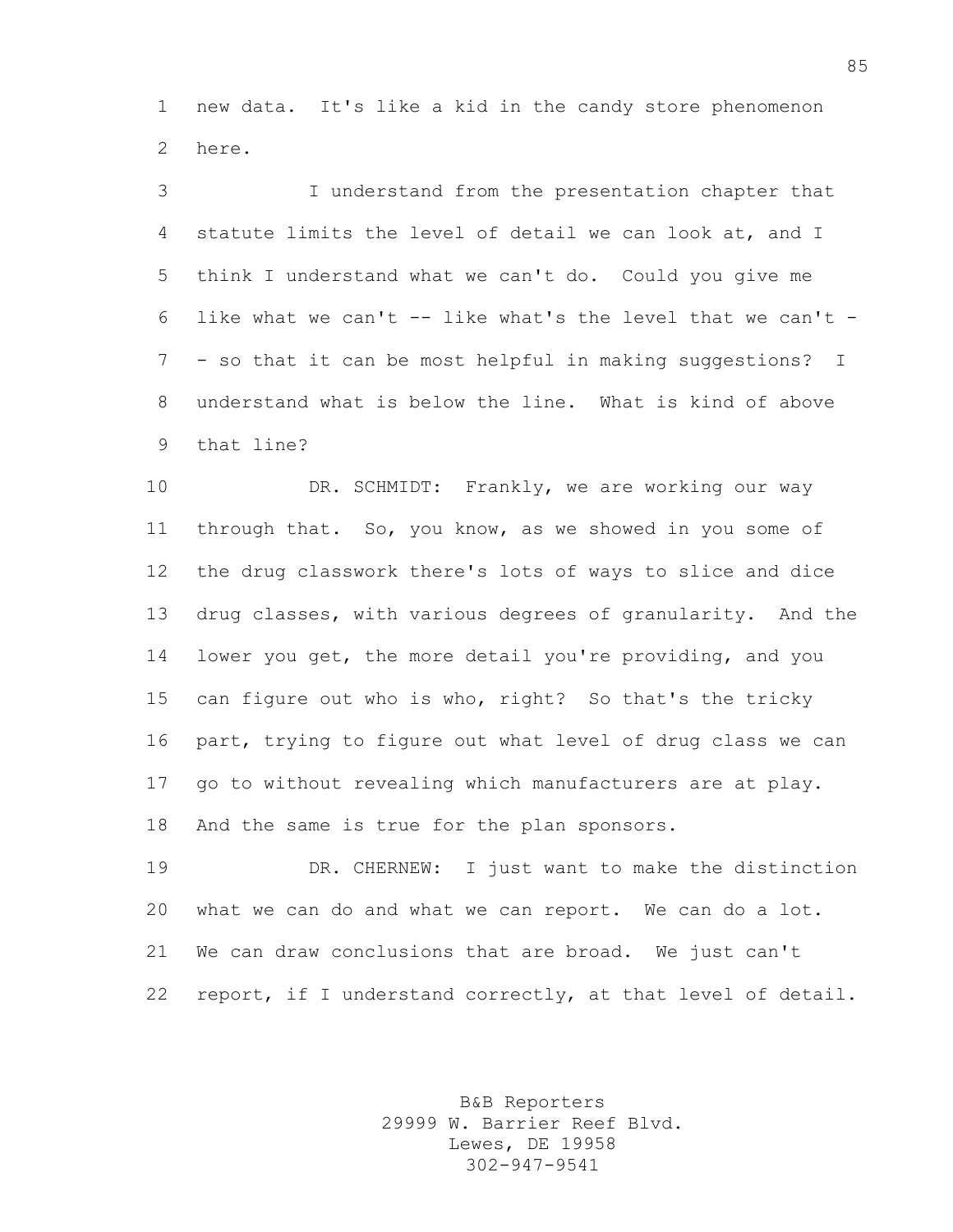And we're about to go to Round 2, but if I have this correctly, David, you were the last one in Round 1. Is that right, Dana?

 MS. KELLEY: I think Bruce had a question. DR. CHERNEW: Oh, okay. I have to check my chat. Anyway, but the key point is, as we go through what to do, keep track of what they do, we will worry about what we can report, but I think drawing inference on what they can do is probably the most important thing, and then we'll figure out what we can actually say about it.

 DR. GRABOWSKI: That's really helpful. Thanks, Mike.

MS. KELLEY: Go ahead, Bruce.

 MR. PYENSON: A question related to Pat's question. Since many of the standalone PDPs or MAPDs contract with the dominant payers, how are you thinking of analyzing that?

 DR. SCHMIDT: That is a very good point, and again we're working our way through it and open to suggestions. So we're looking over 2010 to 2020, is a long period of time, and there have been changes in who has had who as a PBM and so forth. So trying to even kind of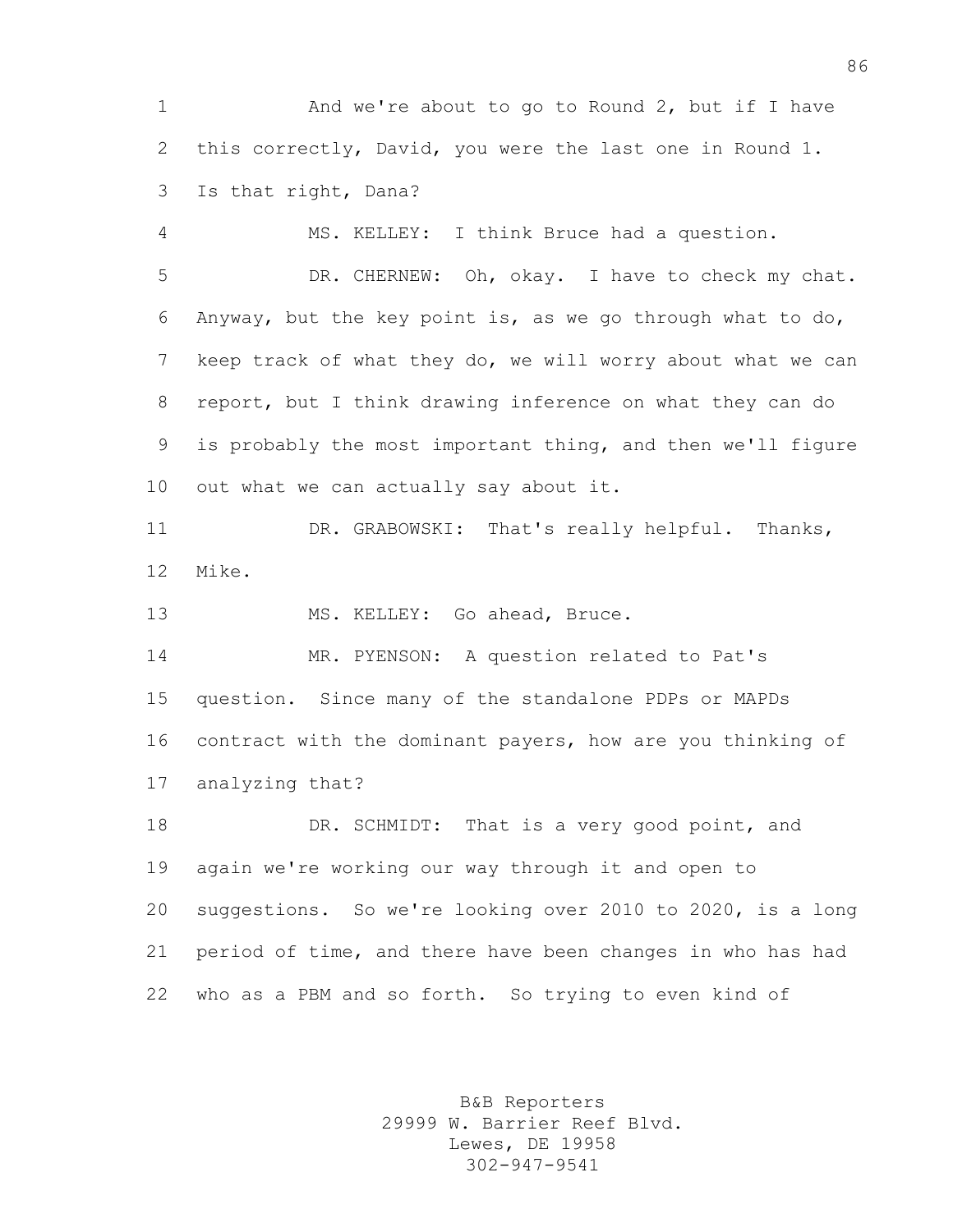understand that time frame of which plan sponsors used which PBMs is part of this puzzle, which we're working on a bit.

MS. KELLEY: Larry.

 DR. CASALINO: Just quickly, this is something I happily know little about, although I get the kid in the candy store phenomenon. But the work you will be able to do, will it shed more light on the relationship between plan sponsors and PBMs and what the pros and cons appear to 10 be so far, the vertical integration between plans and PBMs, for example?

 MS. SUZUKI: So I think we are definitely considering doing some exploratory analysis, looking at, for example, if a plan owns a specialty pharmacy -- PBMs own specialty pharmacies -- does that make the value of the benefit for or less for the beneficiaries compared to other plans that do not own specialty pharmacies, for example. But I think we should caution you that there is a lot of information that we are not going to see with the Part D rebate data. For example, if the specialty pharmacies were receiving fees from manufacturers for

providing some services, like providing data on patients,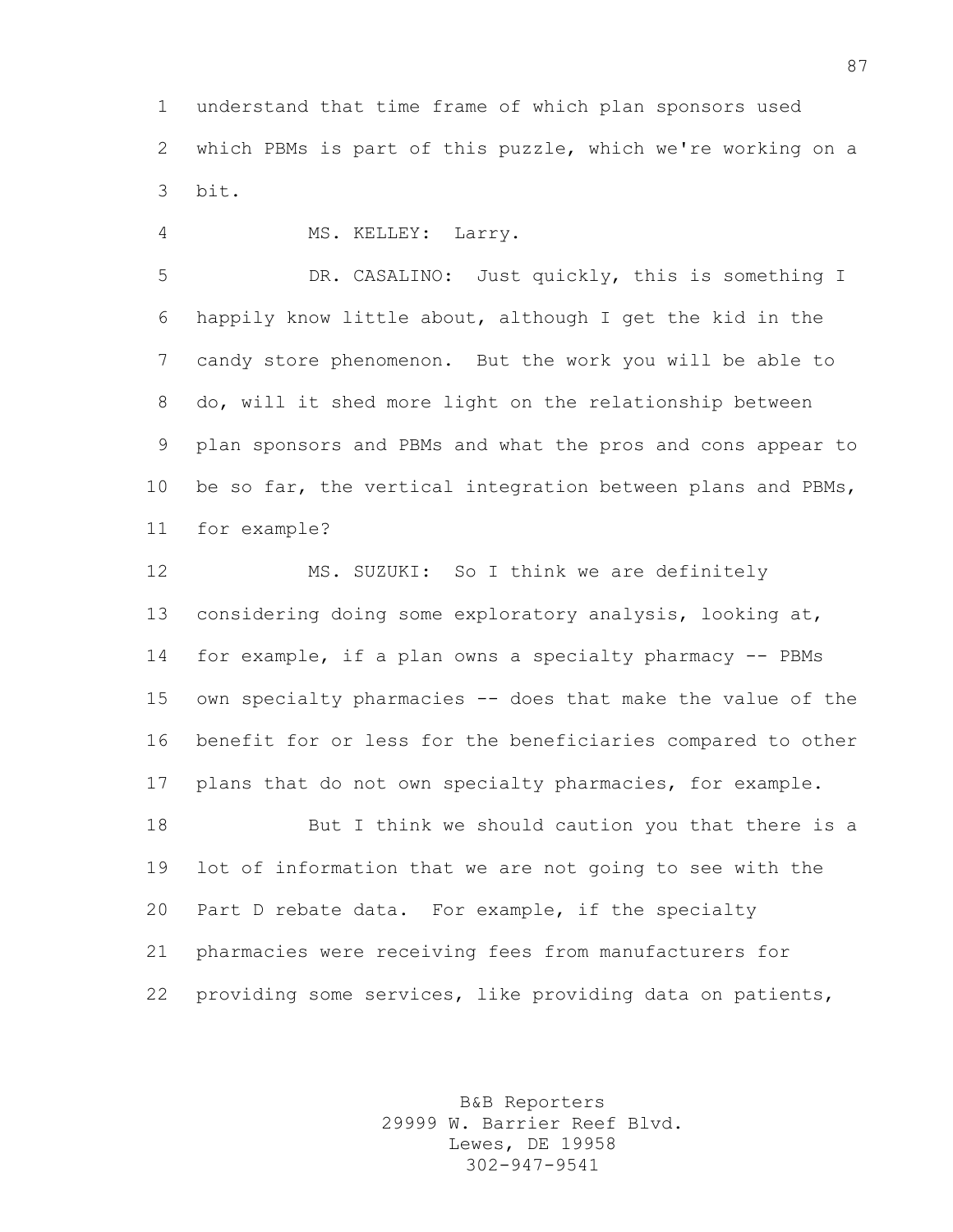that is not going to show up in the DIR data.

 So there are lots of pricing issues that we do see now but there are also some that we won't see, even with all the granular data.

 DR. CASALINO: Just PBMs and, to other extents, specialty pharmacies, I guess, and then the vertical integration of plans and PBMs and specialty pharmacies. It seems like such a big deal. But any use you could make of this data to help us and the world understand more about would be helpful.

 MS. KELLEY: Do you want to go to Round 2? Okay. I have Stacie first.

 DR. DUSETZINA: Thank you so much, Rachel and Shinobu. This report is awesome, and I don't think I could be more excited about access to the data and also what you've been able to produce so far, so thank you so much. There were a couple of things that I thought, you know, at least broad strokes that we could think about. First, short-term for this current version of the report, the table where you have the top 10 sponsors, I think is a little bit different than the graphs that you showed in the presentation today, and I really like being able to see the

> B&B Reporters 29999 W. Barrier Reef Blvd. Lewes, DE 19958 302-947-9541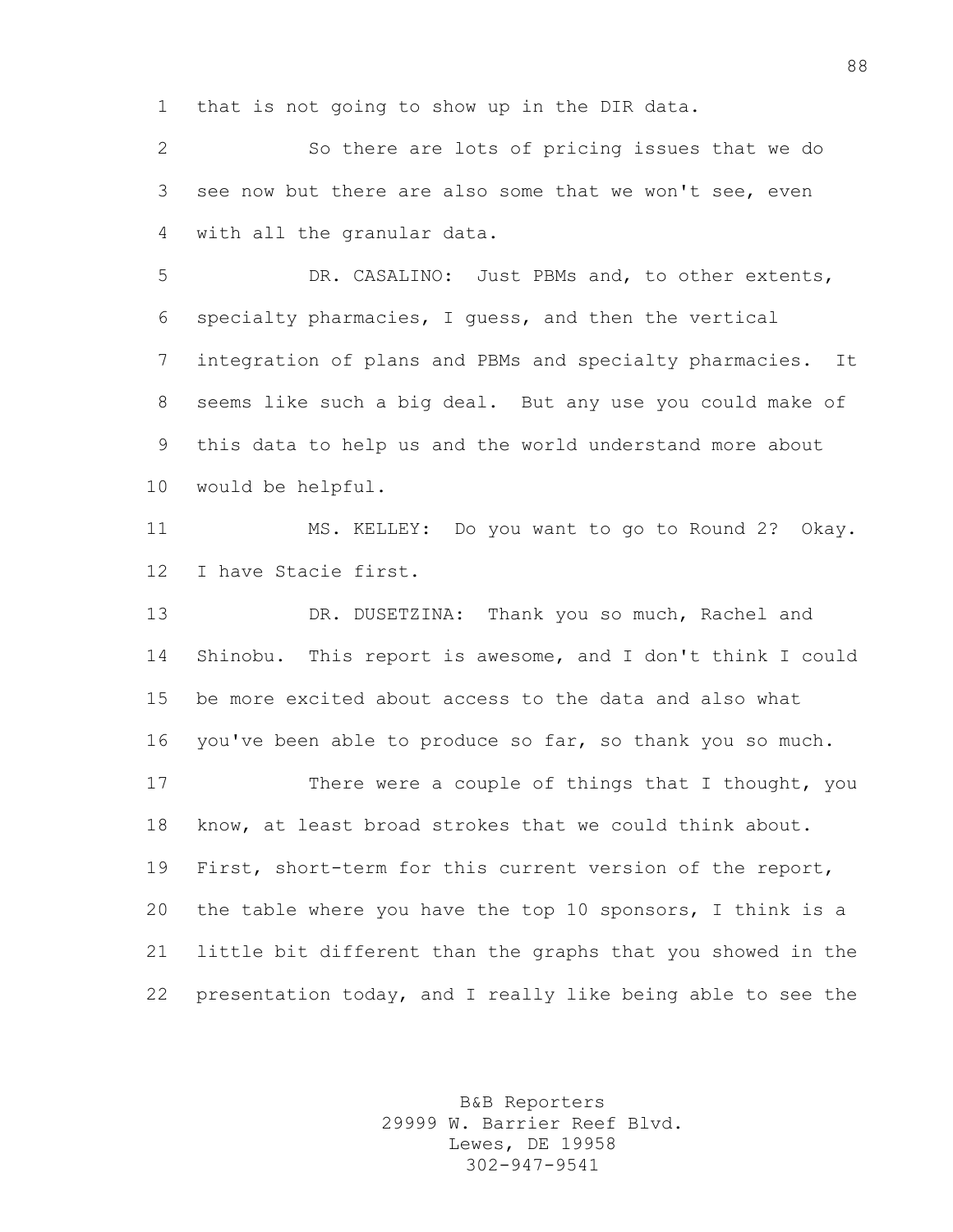side-by-side DIR in each year for the top 10 versus not the top 10. I would love to see that brought into the report, because I felt like that piece was a little bit missing, or harder for me to get there with what we have in the report.

 The other thing that I just had kind of wanted was the comparison of protected class drugs. And you did such a great job of showing the percent of brand share in that table, but I did wonder what happens when you pull out the products that have a generic available and kind of what 10 is the impact on the average rebates there, when the ones with generic competitors are out completely from those estimates.

 I think those are my two for this particular report but I had a couple of like longer-term wish list items for next steps, as you are probably not surprised. One is thinking about if there's a possibility of getting some information specifically for drugs that are going through specialty pharmacies, because that is missing from any of the available data sources that researchers have access to now. Those drugs aren't reported in SSR health data, for example, so that would be a huge service to the field.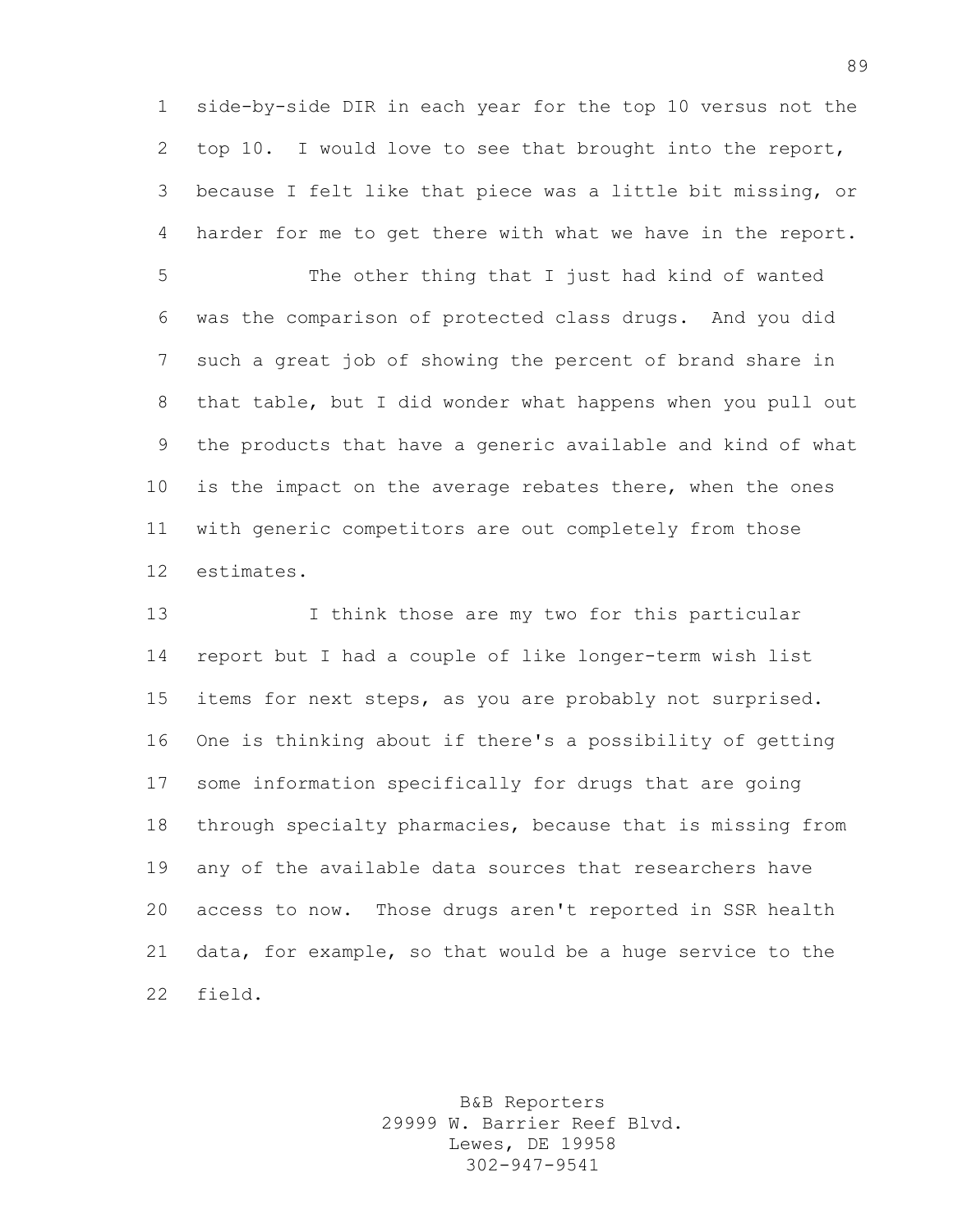Another that I think will be more complicated but really important is thinking about the role of competition. So if there's some way to look at predicting rebates based on, you know, you're the only brand in the class, you have two head-to-head, same mechanism of action, you know, all the rules that we set up in Part D, can we actually create these broad categories of how much competition there is and use that to predict an average rebate? Again, huge service to the field to be able to get more accurate about when we think rebates are likely in Part D and elsewhere.

11 And then, you know, I think that there are a lot of opportunities for thinking about looking at the drugs with the highest rebate and potential formulary decisions that may be bad for beneficiaries and for Medicare, the so- called rebate traps. You know, I know we can't identify individual products, but trying to figure out, is this really something that we should be worried about broadly, where a brand-name drug maybe has preferred placement over a generic in some cases, or higher-cost versus lower-cost drug?

 And then Amol and I have been scheming a little bit over here about trying to get that question of the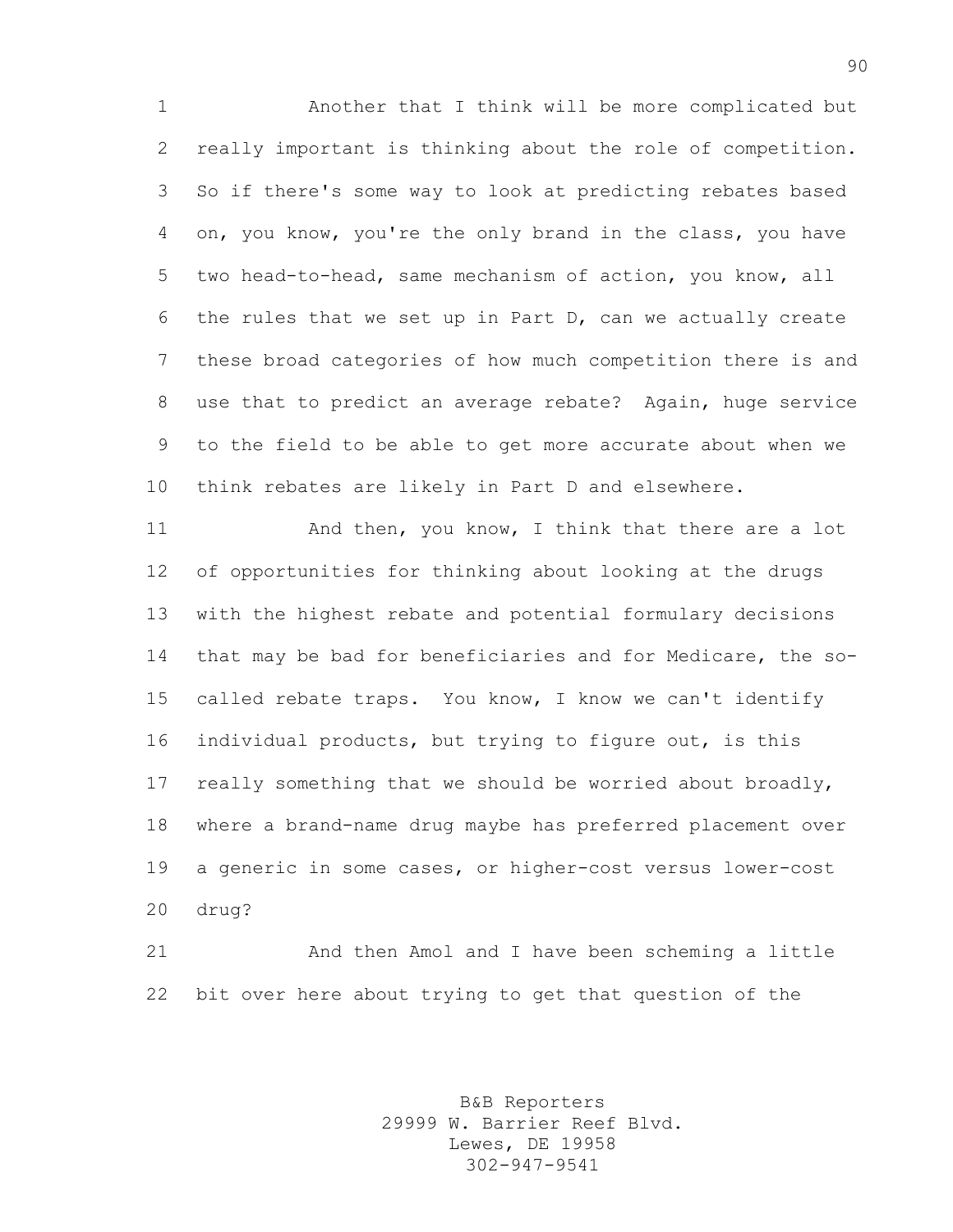rebates and how they're distributed to plans and thinking that if we're able to actually predict the rebates, create a formula to predict the rebate, you could then do that across all the plans and then predict what each plan's rebates would have been, based on actual drugs use, and see how discrepant that is from what is actually reported. So I'm going to sign us both up for helping with thinking through that.

 But thank you both so much. This is incredible work, and I'm excited for how much this is going to move the field forward.

 DR. CASALINO: Stacie, can you tell us what a rebate trap is? It sounds great.

 DR. DUSETZINA: Conceptually it's basically that the brand manufacturer is paying such a high rebate that it incentivizes the plans to pick a drug that is kind of worse for the patient and worse for Medicare. So a brand-name drug over a generic drug is an example that will often be used.

 I think that it's a little bit one of those things where you may be able to pick out a couple of examples where you can see that happening with Medicare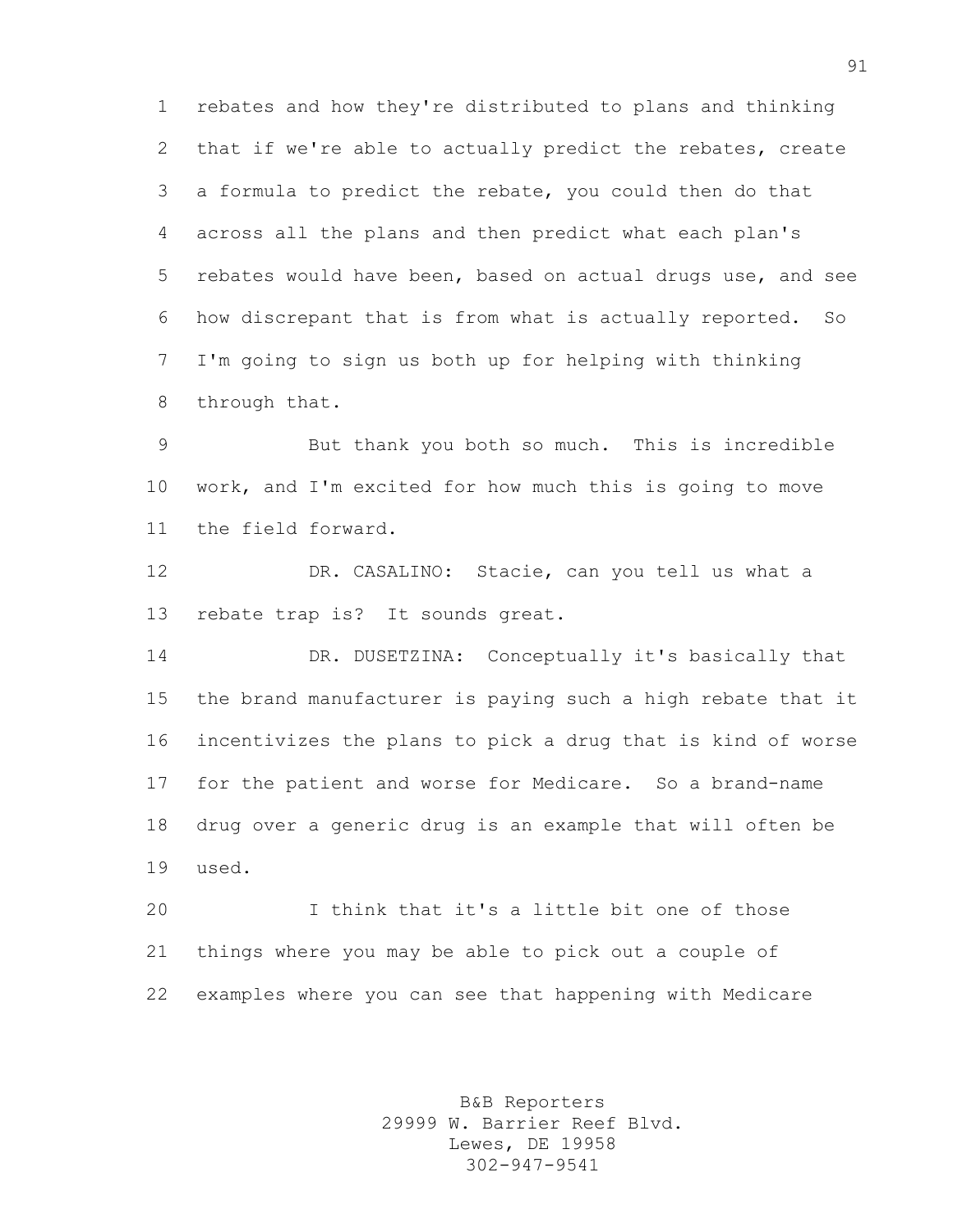formulary coverage decisions, but I don't know if it's widespread but we've just not had the data to investigate it. So I think it would be a nice service to know if that's going on in a way that's more concerning and needs more regulation.

MS. KELLEY: Lynn.

7 MS. BARR: Thank you. What a fantastic report, and like everyone else I really enjoyed reading it.

 The question that came to my mind, Medicare has offers of reinsurance for the catastrophic phase at 80 percent, and then seeing that they're actually making 27 percent margin. So we're reimbursing them above their cost during the catastrophic phase, which we would not have possibly known if we hadn't had this data.

 So I was wondering, though, if you could do any modeling, because the rebates are all in the low edge, right, and people hit the catastrophic phase in the more expensive drugs. So have you guys thought about like how these things could interrelate?

 DR. SCHMIDT: So just to be clear, CMS does some calculations to try to retain some of this DIR to offset some of the costs of the 80 percent reinsurance. So that's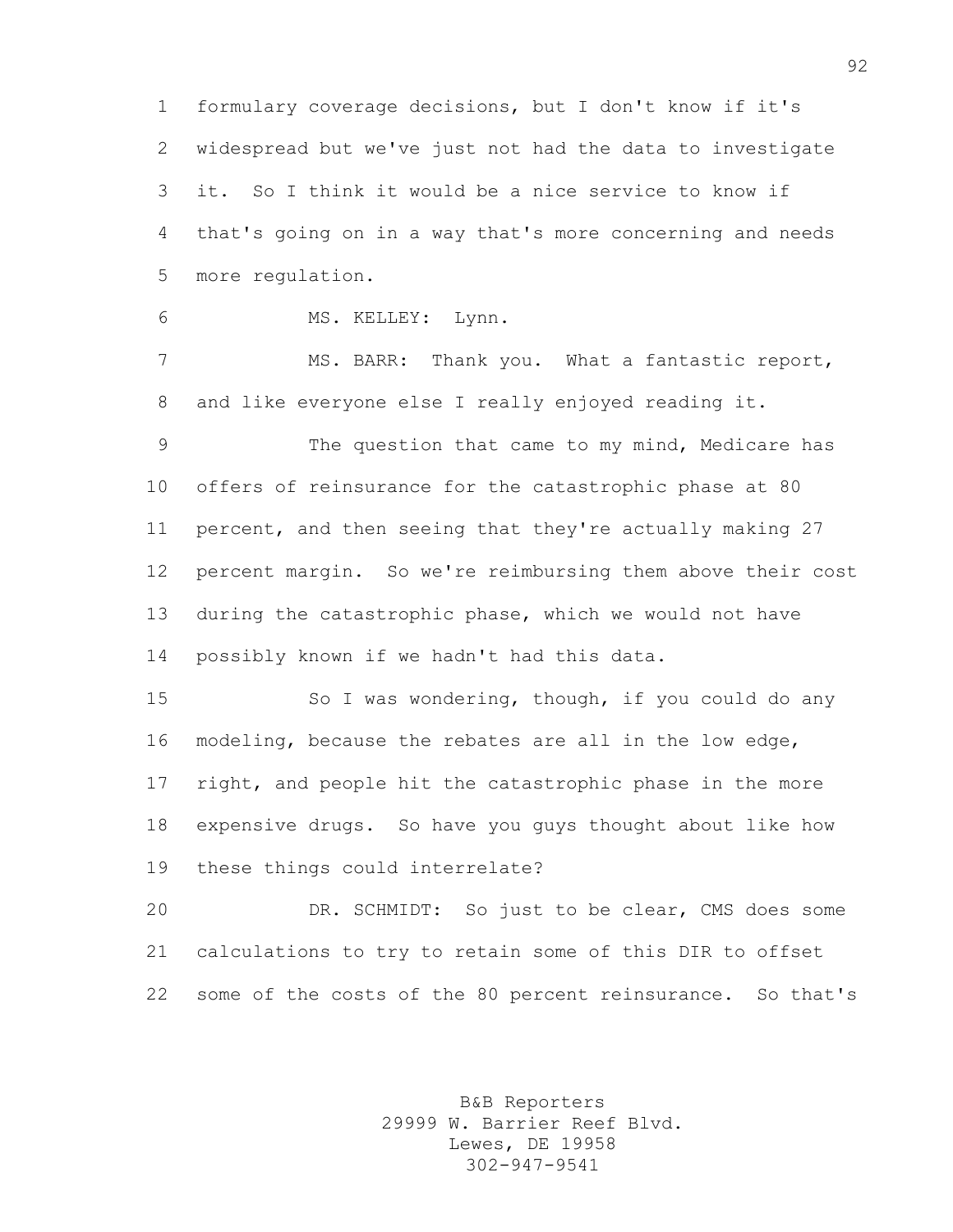part of the reason for doing a reconciliation process, after the benefit year has passed. So they get the DIR reports from the plan sponsors and when they're calculating the final reconciled amounts, Medicare does keep a portion of the DIR. MS. BARR: What portion? DR. SCHMIDT: It's roughly comparable to the share of spending that's above the out-of-pocket, or about 80 percent of that amount of spending. 10 MS. BARR: Okay. Thank you. 11 MS. KELLEY: Brian. DR. DeBUSK: Actually, the timing was great. The one catch is the way they split that up. The beneficiary cost-sharing is included in the denominator of all spending, which diverts a little bit of that money. There's basically about a 20, 25 percent house vig that gets shifted towards plans and away from the reinsurance program. You know I couldn't let that go. First of all, I want to thank you both for a great chapter. It read really well and I was really excited to see us get the data. I cannot imagine the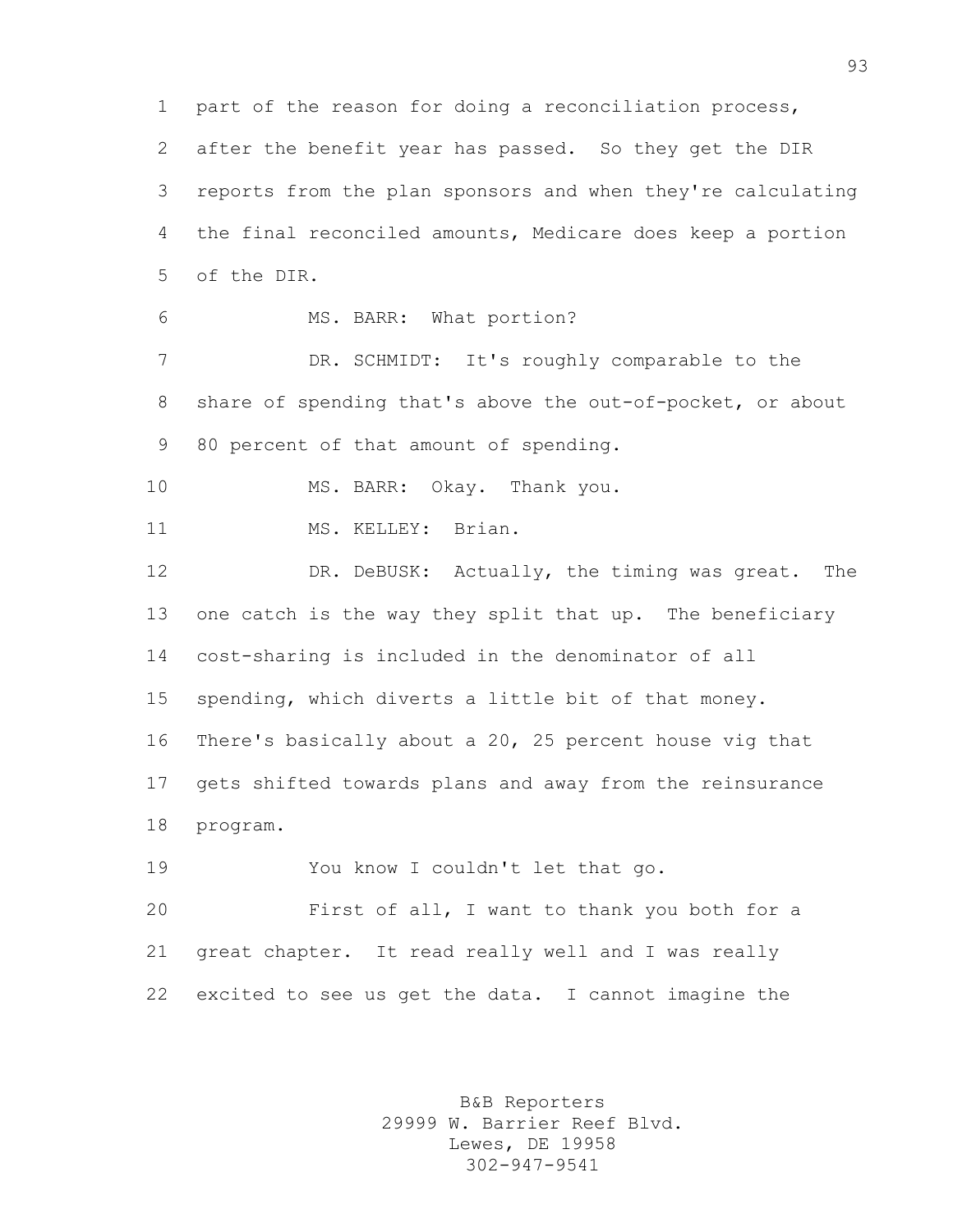difficulty that you guys are going through with some of the statutory requirements on this. So I feel your pain. I can't imagine having to do an analysis and get a legal review on it before you can even send it out the door, but I suspect it's probably what you're looking at.

 You know, the rate of increases is alarming -- I 7 mean, 28 percent -- and especially when you consider, and I want to touch on something Stacie mentioned, there are number of drugs that aren't even subject to rebates because they either are in protected classes or they have no competition. So building on Stacie's comment, if we could develop some type of competitiveness index of some measure, is this a patented drug, is it in a protected class, because it would be fascinating to see how these rebates track with some predictor of competition. You know, should we expect the competition that we just don't see? So again, I'm really, really interested in that.

 Also, I do realize the data has some limitations, and this is just sort of a standard plug. I do think it is incumbent on us to be really good stewards of that data and do some interesting things with it, because I think it positions us well to ask for more information.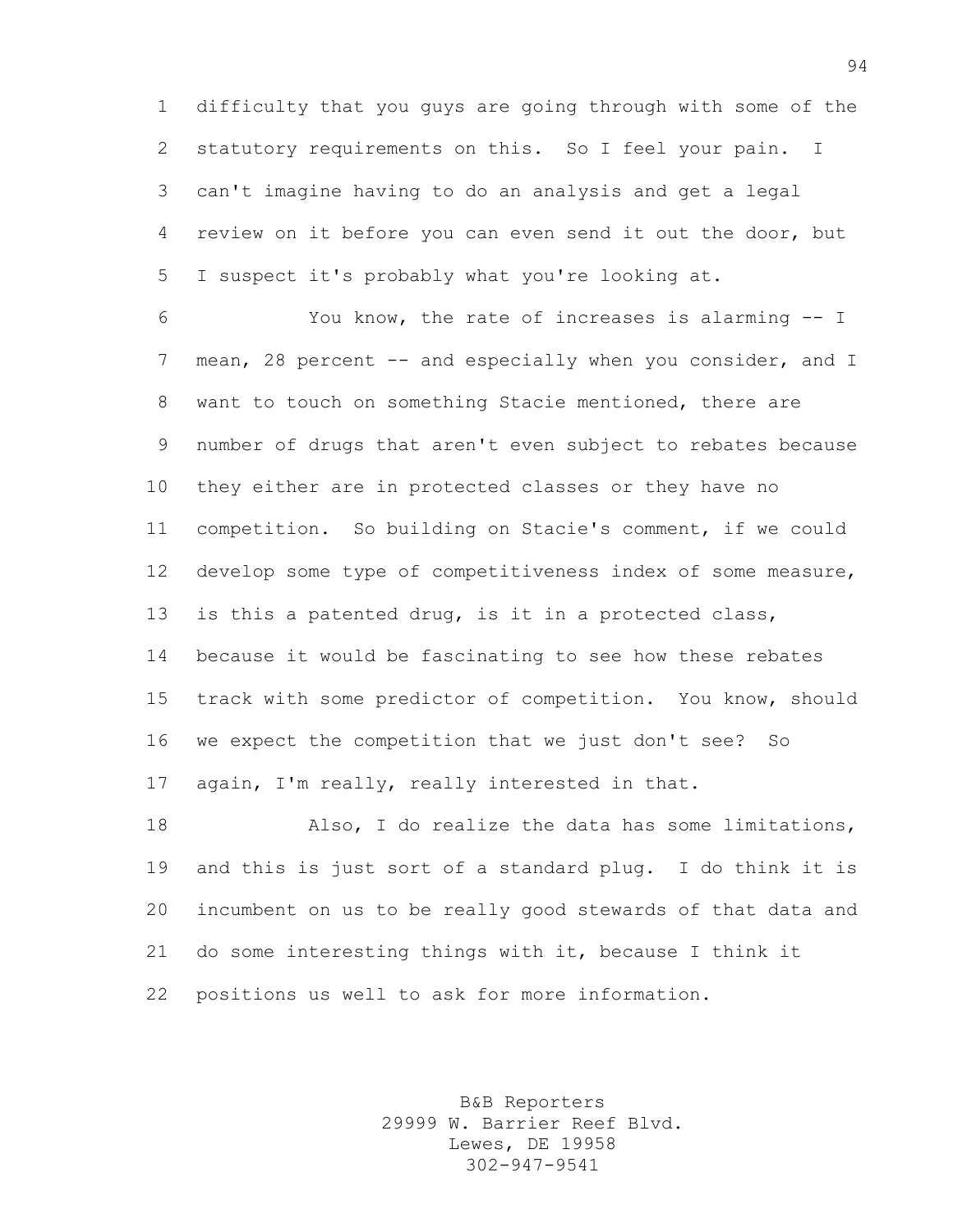1 And I did have a specific question. On page 9, you mentioned that there are some allowable approaches to how they can allocate the DIR at the plan level and at the NDC level. You know, we might want a text box -- I'm thinking in a report -- that just has a brief description of what those allowable methods are, and we may want to start tracking that now, not that we're going to ask for wholesale reform. But I think what's going to happen is as you use this data, we're going to need them to narrow those allocation methods closer and closer to a standard to make the data more and more useful, and it wouldn't hurt to have some visibility around what the methods are now and then bring that together.

 I did notice that there does seem to be the ability to allocate DIR at the plan level, that maybe even affect our next discussion on segmentation, because I suspect that that enhanced Tier 1 plan is probably where a disproportionate amount of DIR is being directed.

 But I also was really interested at the NDC level. You know, again, I really hope that we can standardize that and have a treatment that makes the data even more useful.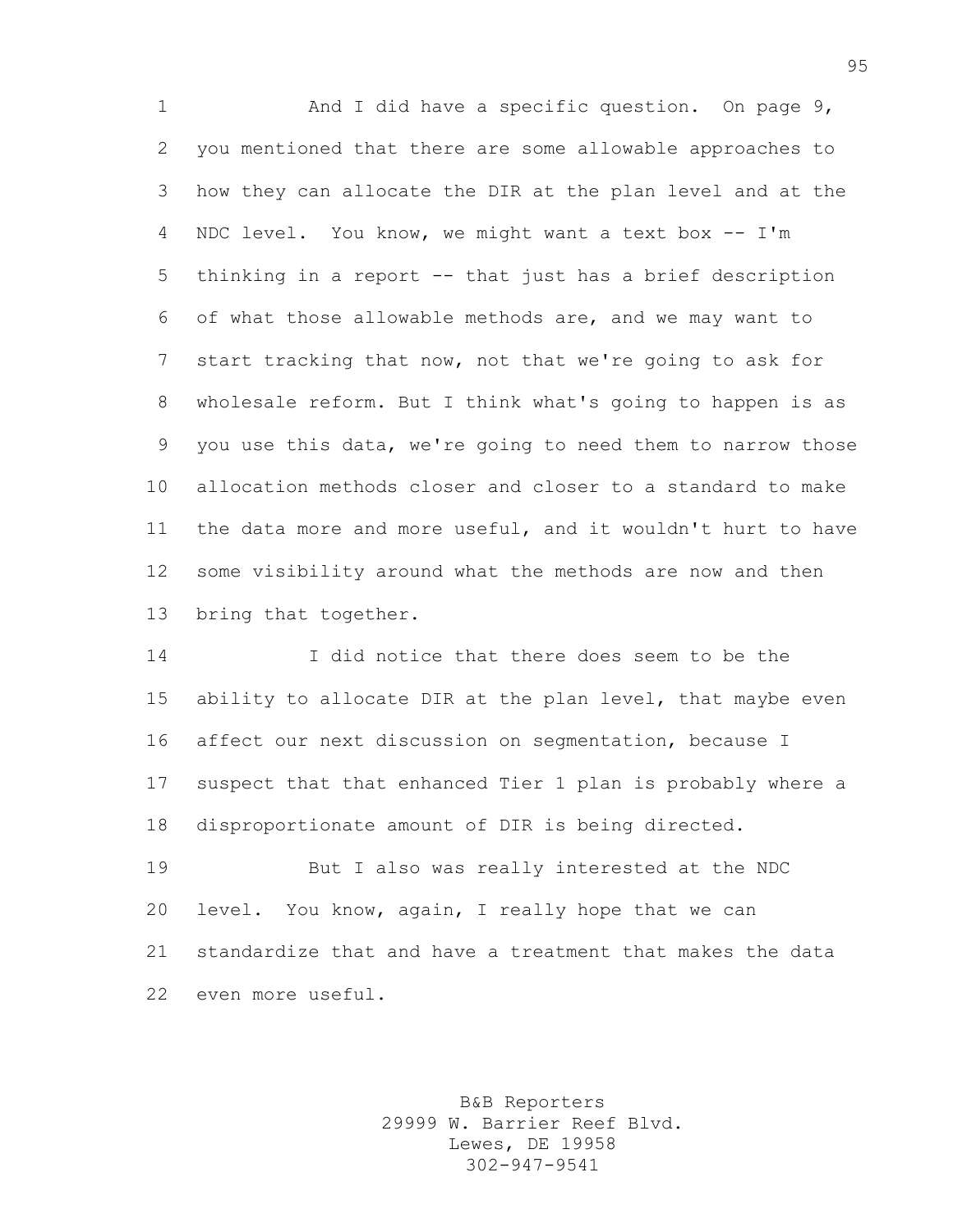1 I do have a question, and it's not rhetorical. This is legitimate, but it's bothered me. I noticed in the materials, again, page 9, it mentioned that the manufacturers mainly get, or PBMs may negotiate a combined rebate across multiple drugs for DIR. And my concern there was if it's a drug that spans multiple categories, isn't that a tying arrangement? And again, this isn't rhetorical. I truly don't know. It is a tying arrangement, and does the fees discount and safe harbor provision exempt these companies and allow them to engage in tying arrangements? Look at me with a Round 2 question, by the way. 13 But no, seriously, I don't understand the mechanics of that, but it seems like there's some practices that are already established to protect against things like

that.

17 And then I have one final long-term ask, and then I'll go to my Round 2 question. You know, it would be interesting -- and again, I think Stacie touched on this -- to be able to look at the nature of the rebates. You know, which rebates are proportional? You know, when you go to a customer and say, "I want you to have a 10 percent better

> B&B Reporters 29999 W. Barrier Reef Blvd. Lewes, DE 19958 302-947-9541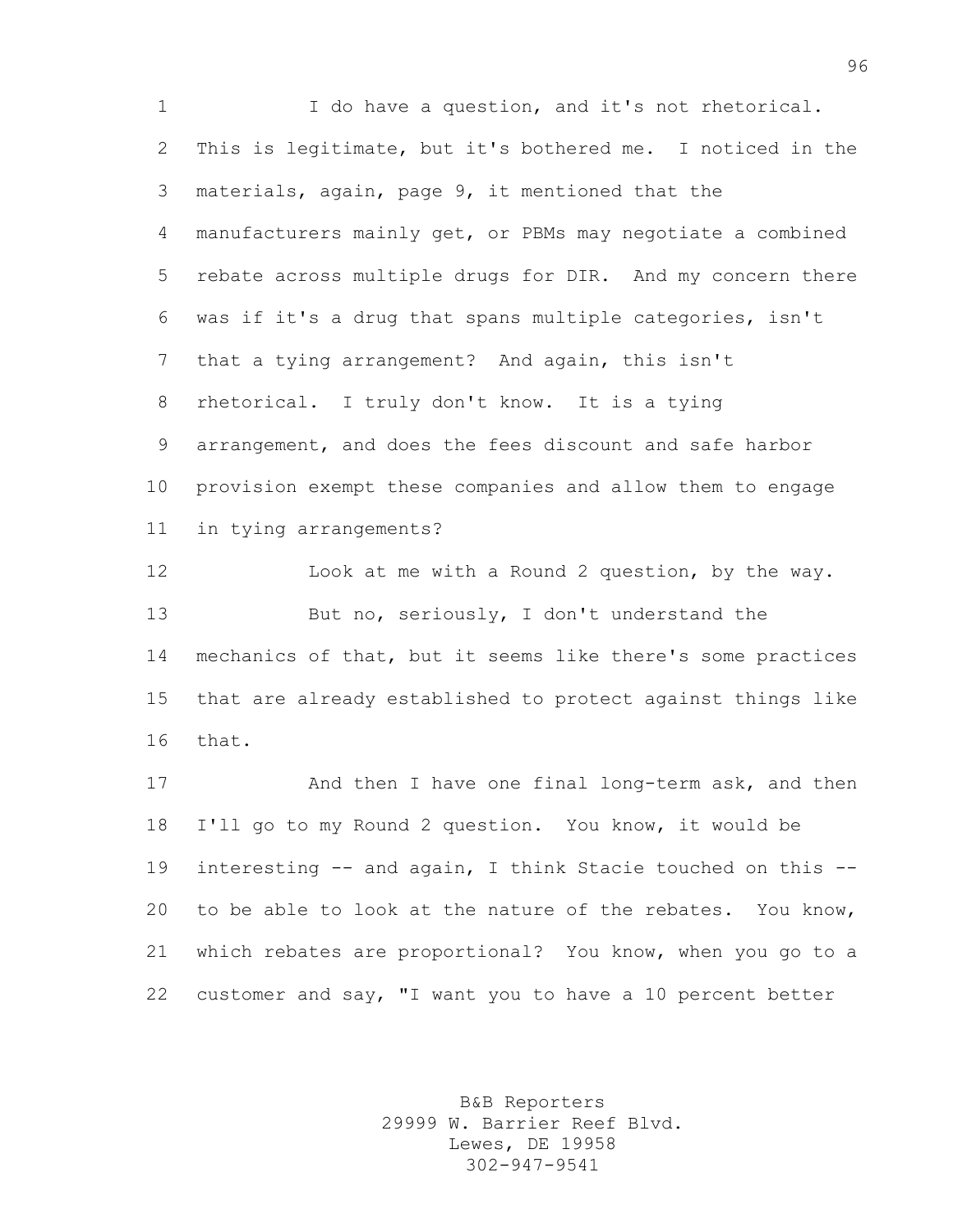price because you're a great customer," that's a beneficial rebate, as far as I'm concerned. If you go to that same PBM and say, "If you list my competitor's biosimilar, I'm going to strip you of all the rebate on this drug, from dollar one, just simply for listing it," you know, that's more of a predatory rebate to me. I mean, it seems like continuous rebates are probably good. Discontinuous rebates could be predatory.

 And this is the long-term ask here. It would be really interesting to see the Commission try to build a framework around what are beneficial rebates versus predatory rebates, and try to give Congress some almost framework for good versus bad rebates, because normally when this question comes up there's this false dichotomy of, well, we're either going to throw all the rebates out or we're going to keep all the rebates. And it seems like there's a Choice C in this.

18 Thank you, and again, great chapter.

19 MS. KELLEY: Bruce.

 MR. PYENSON: Thank you for a great chapter. I would like to suggest a table in addition to the ones that you have now, that puts together the transition from gross

> B&B Reporters 29999 W. Barrier Reef Blvd. Lewes, DE 19958 302-947-9541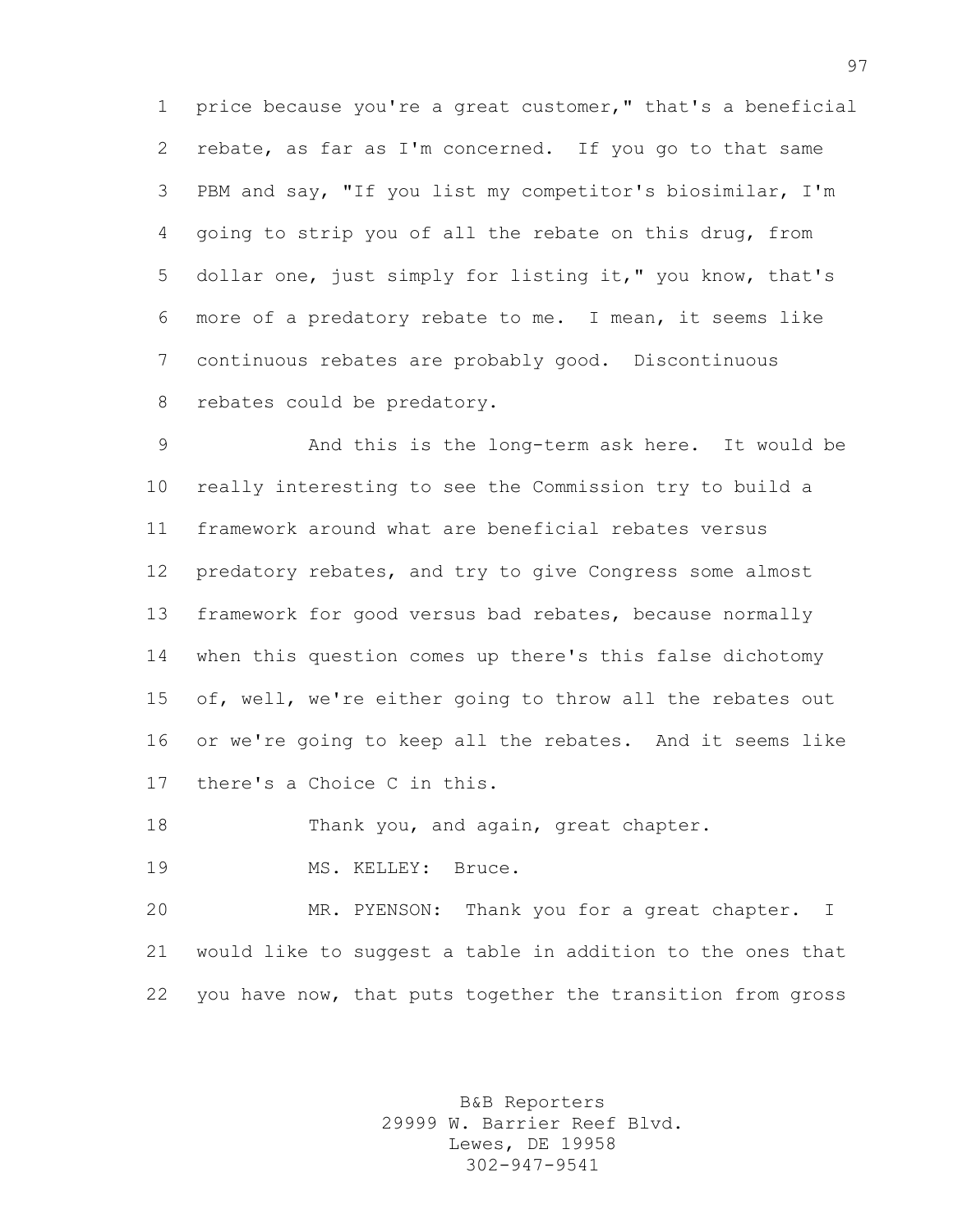to net, because there's so many parties or stakeholders along the way, and to separate that between the rebatable brands and the no-rebate brands in some reasonable way. I know it's going to vary. And start with the gross spend. And then to show the coverage gap discounts, because coverage gap discounts perhaps could be thought of as a statutory rebate. And then the rebates that you know, and then cost share which the patients are paying, and then the share of catastrophic that the government is paying, and at the end the net spend. So it would kind of start with gross and go to net, then the pieces that the manufacturer is paying off of gross coverage gap discount would affect both the rebated and non-rebated. The rebates, of course, would affect just the rebates, cost sharing, and so forth. So I think those six columns would have a huge

 amount of information that could be inferred from that, and could do that for everything in total or do it just for the LIS or do it for EGWPs, or do it for enhanced plans, do it for MA versus PDP.

- Thank you.
- 21 MS. KELLEY: Amol?

DR. NAVATHE: I think I can be relatively quick,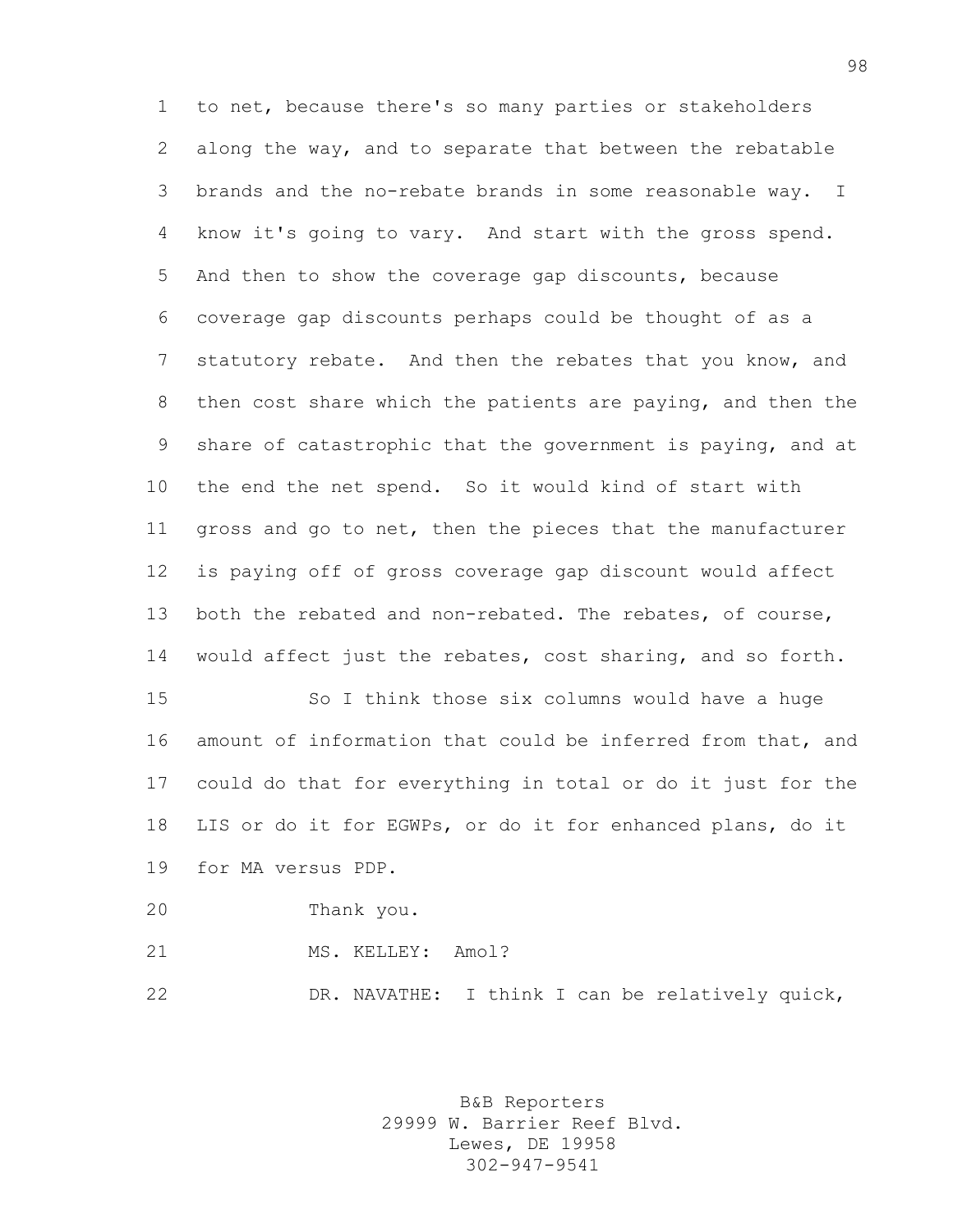because I think many of the comments that I wanted to make have actually been covered by other Commissioners.

 First off, great work. I'm super excited to see this go forward.

 I think there are a number of different next steps that have been articulated. I just wanted to kind of echo a couple of them where I think one area which I think is broadly outlined is just the discrepancies that this can create on cost sharing for patients, and how these rebates in general are passing through to premiums and/or on the cost sharing side in potentially offsetting ways. I think to the extent that we can understand that best, I think that would be a particular priority.

 A second point is, and this is somewhat related to what Stacie was suggesting, it would be interesting to see how we can sort of empirically come from a bottoms-up approach. So there are areas like the cost-sharing, there are areas like protected class, where I think we are predefined based on benefit design or the kind of Medicare policy around, it would be good to understand how DIR varies across these categories.

Another question is if we basically think of more

B&B Reporters 29999 W. Barrier Reef Blvd. Lewes, DE 19958 302-947-9541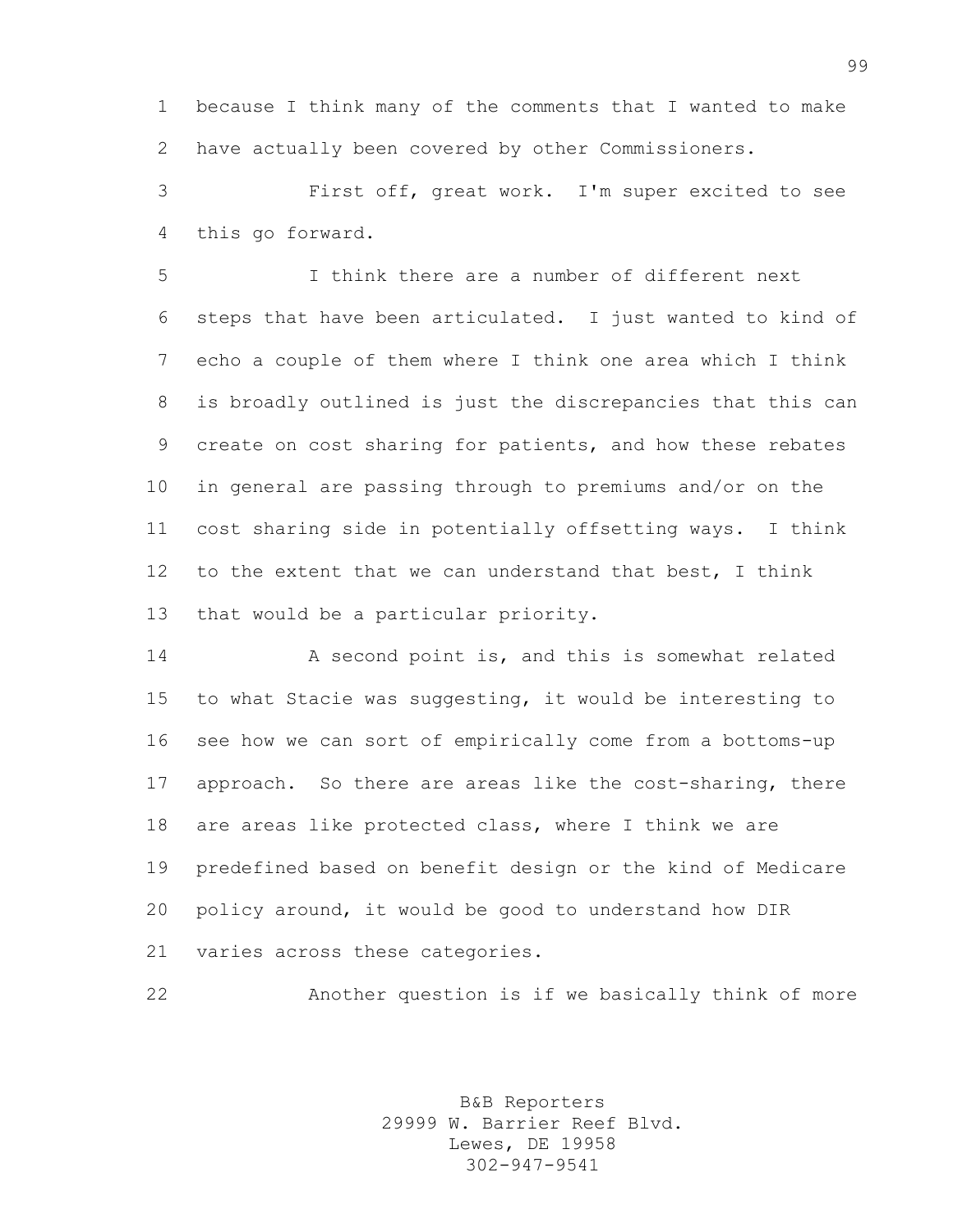or less all the observable characteristics that we could do, could add to a multivariable model to then best understand what is associated with high versus medium versus low levels of DIR, that could be a very nice latent model, not something that we would publish but a latent model that we could use to do a variety of different things, including some of the predictions that Stacie and I were discussing on the plan piece. But, in fact, I think we could use that to study many different aspects of how the rebates are actually functioning in practice. 11 So Stacie and I, I think, are happy to talk more about that, but I think that would be a nice, empirically driven approach, as opposed to having to think up every perfect analysis before we touch the data, conceptually. Thanks. MS. KELLEY: Pat. MS. WANG: Thank you. I think it's been said, and I just want to sort of voice my support. It sounds very complicated, but I'm hoping that you really can get to the point and sort of prioritize being able to look at PDP and MAPD separately, both MAPD within the large plan sponsors and vertically grated organizations and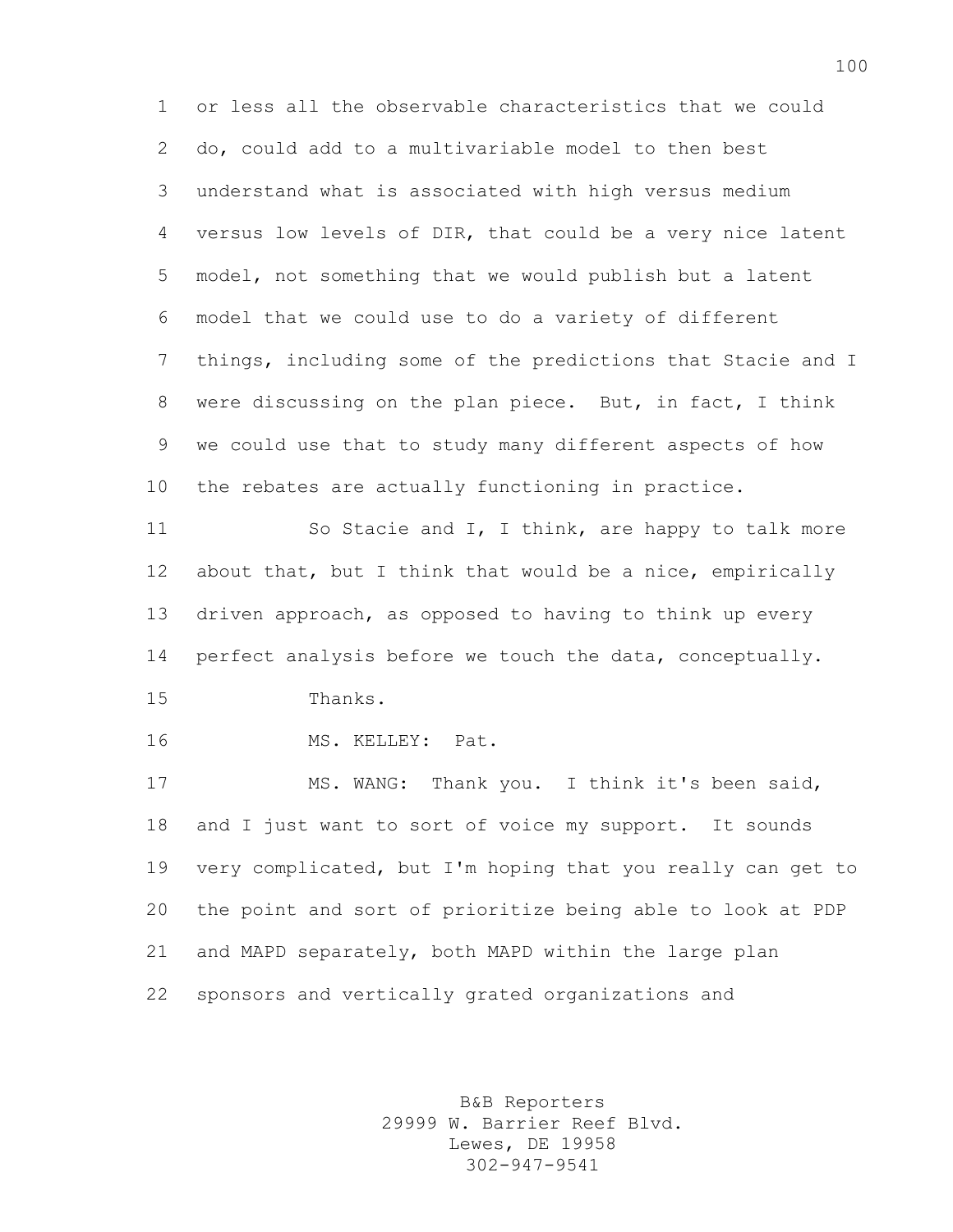freestanding. And then within that subset I really want to encourage a closer look at D-SNPs and the LIS population. The observation, which I guess is not a surprise, about low DIR in the protected classes, because there's no competition--why should you offer rebates of any magnitude?--the presumably much higher utilization of protected class drugs by the LIS population, and also just the formulary design or the design of Part D for the LIS population, which we spent a fair amount of time talking about in connection with the 2020 Part D chapter, you know, the lack of tiers, the lack of cost sharing for a very large portion of the LIS population and de minimis cost 13 sharing for others in the form of co-payment, co-insurance, which really impedes a dual SNP's ability to even direct utilization of lower-cost drugs.

 I just think that it could be extremely rich information that could help people figure out whether the LIS drug design is optimized, both for the beneficiary but also from a cost perspective, because right now, given the disproportionate share of dual eligibles who are enrolling in D-SNPs, and LIS beneficiaries who are enrolling in D-SNPs, and the importance of the MAPD program for that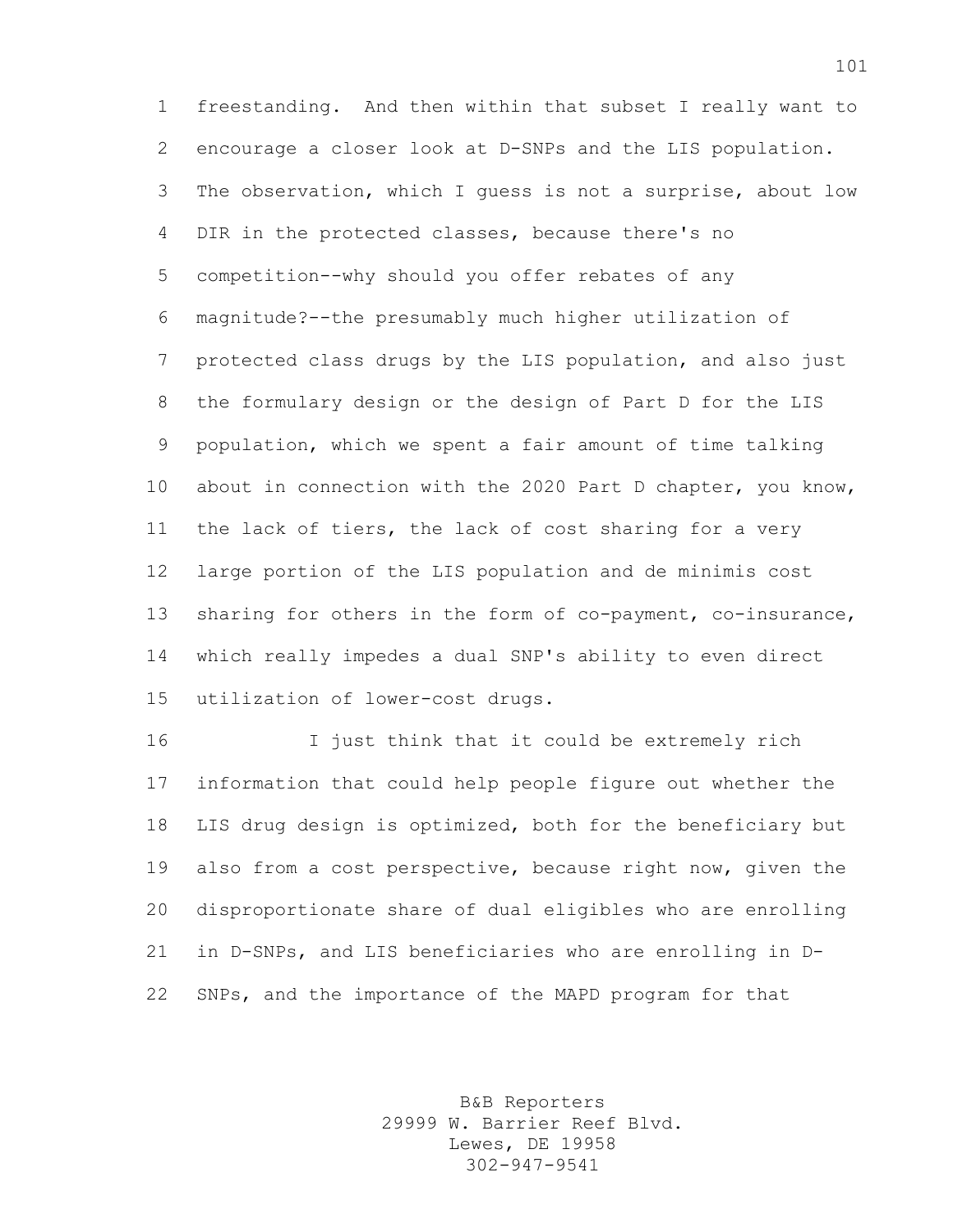population, I think the more information we can reveal about that, the better.

 The other thing is just a curiosity. I have no idea if this is even possible or makes sense. But for the dual population, you know, a drug used to be covered by Medicaid programs until Part D restructured everything. Medicaid programs have their own statutory rebates. Just would be curious if we could ever get to the point of understanding for the LIS Part D spend how that would actually compare to what states still have in place for their statutory Medicaid drug spending. Just to know. I don't know if it's possible to get at that.

 And so that's lots of curiosity about digging deeper, which I think people have mentioned about the fact that larger sponsors are getting more DIR, does that ripple down to the MAPDs that they sponsor, et cetera, et cetera.

 As you know, I do think that MAPDs make different formulary decisions. You know, DIR is an important factor, but things like medication adherence and overall health that an MAPD is responsible for, that a PDP is not, really results in different formulary decisions. So I really think that it would be worthwhile to try to understand how

> B&B Reporters 29999 W. Barrier Reef Blvd. Lewes, DE 19958 302-947-9541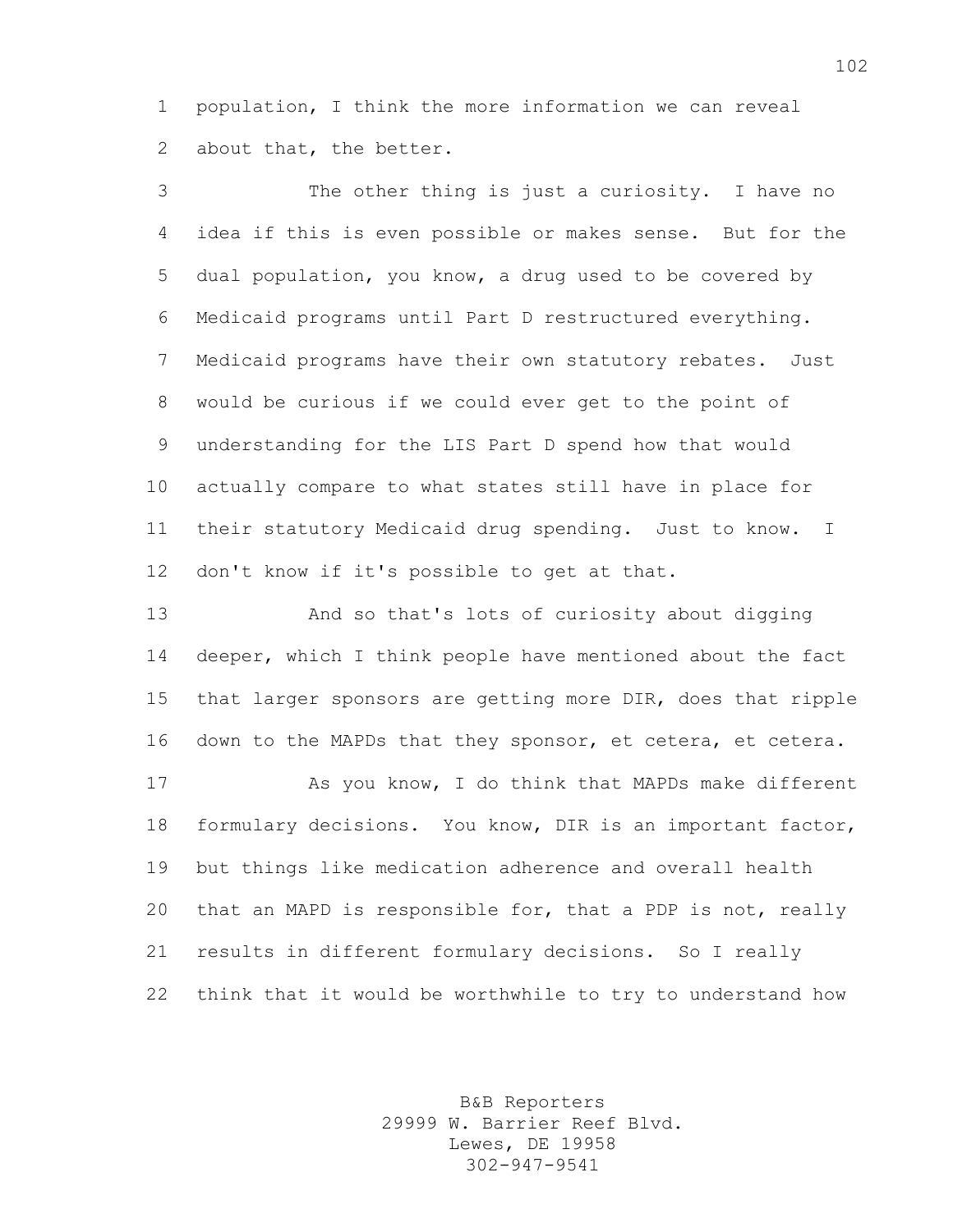that results or does not result in different levels of DIR. I think it's really exciting that you're doing

 this work, and it's just tremendous important, so it's great. Thank you.

DR. CHERNEW: Jon Perlin.

 DR. PERLIN: Let me add to the chorus of accolades for you work. You know, unraveling this Gordian knot with one hand tied behind your back is quite a feat, so thank you for the work on this.

 My question/comment really extends from Stacie's on rebate traps and Brian's points about predatory and non- predatory effects and the discontinuities created. And, you know, when you outlined patterns of DIR growth over time and for certain effects of consolidation, et cetera. But I'm wondering about any patterns related to the lifecycles of the drugs themselves, as to maybe temporal patterns that are positive or less positive in terms of the effect on what we're interested in, the beneficiaries themselves. Are there effects that are seen at product launch? Are there effects that are seen at the point of entrant of a new competitor?

22 It is really, I think, in those sort of temporal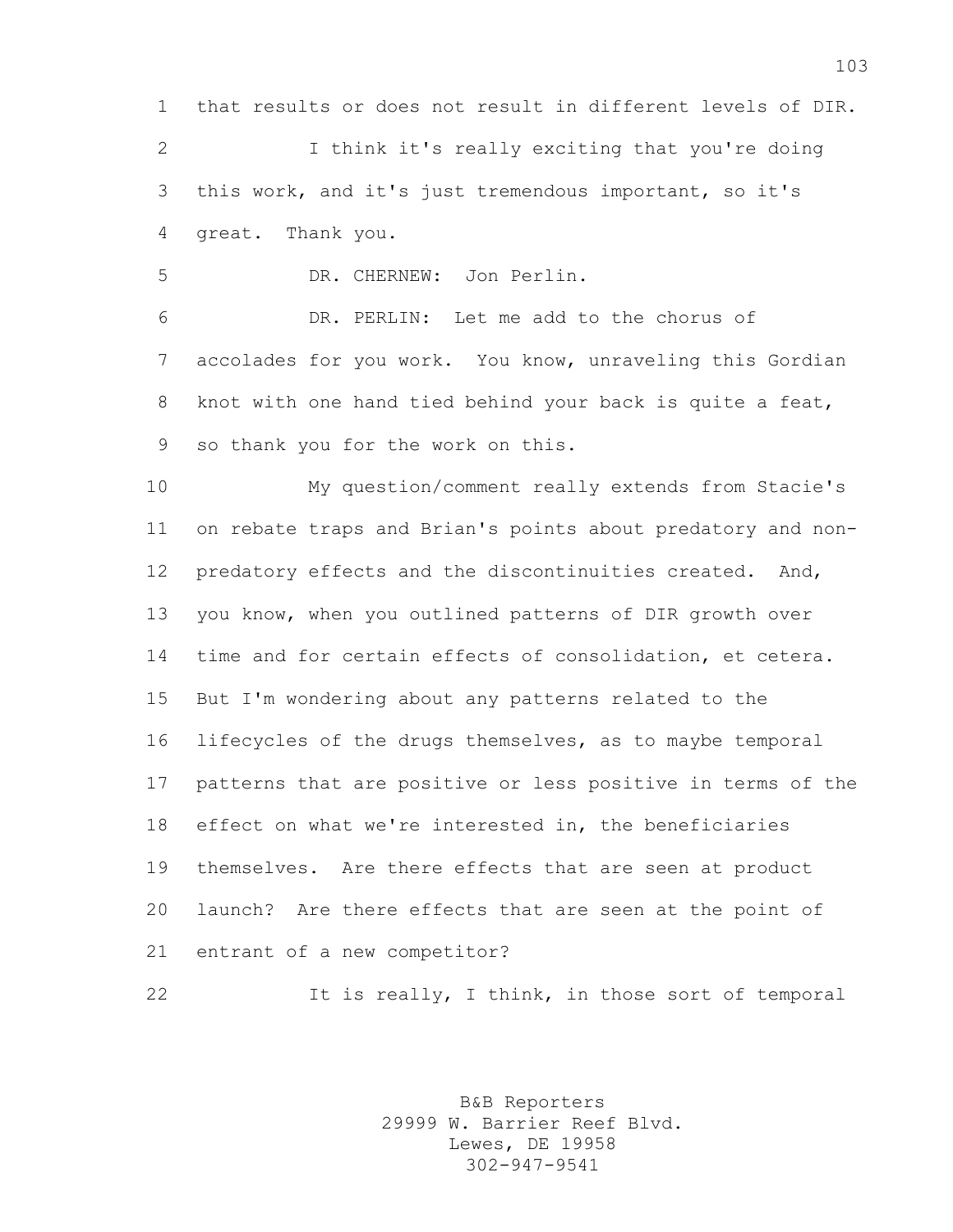aspects we're making insight into points at which the incentives overwhelm other factors in terms of utilization and perhaps even the best or most optimal utilization patterns. And I realize it's probably nudging the boundaries of restrictions in the data use, but I'm hoping that there are ways to get there.

7 But to be transparent on this, as I said, my point is what are the impacts of this on the Medicare beneficiary in terms of potentially initiative a new therapy, potentially created a loyalty, potentially increasing switching costs. And I don't mean switching costs just in terms of the cost of the drug itself, but switching costs, for example, in terms of having to get 14 another doctor appointment, et cetera, and all the things that are necessary as cascade to effectively be all but locked into a particular medication.

 So again, terrific work, and I look forward to seeing what stems forth in the future. Thanks.

 DR. CHERNEW: Dana is looking at me to note that that is the end of the Round 2 queue, if I have it right, 21 and I think we do. So I'm going to look around. That was, I think, a very useful discussion. There's obviously a lot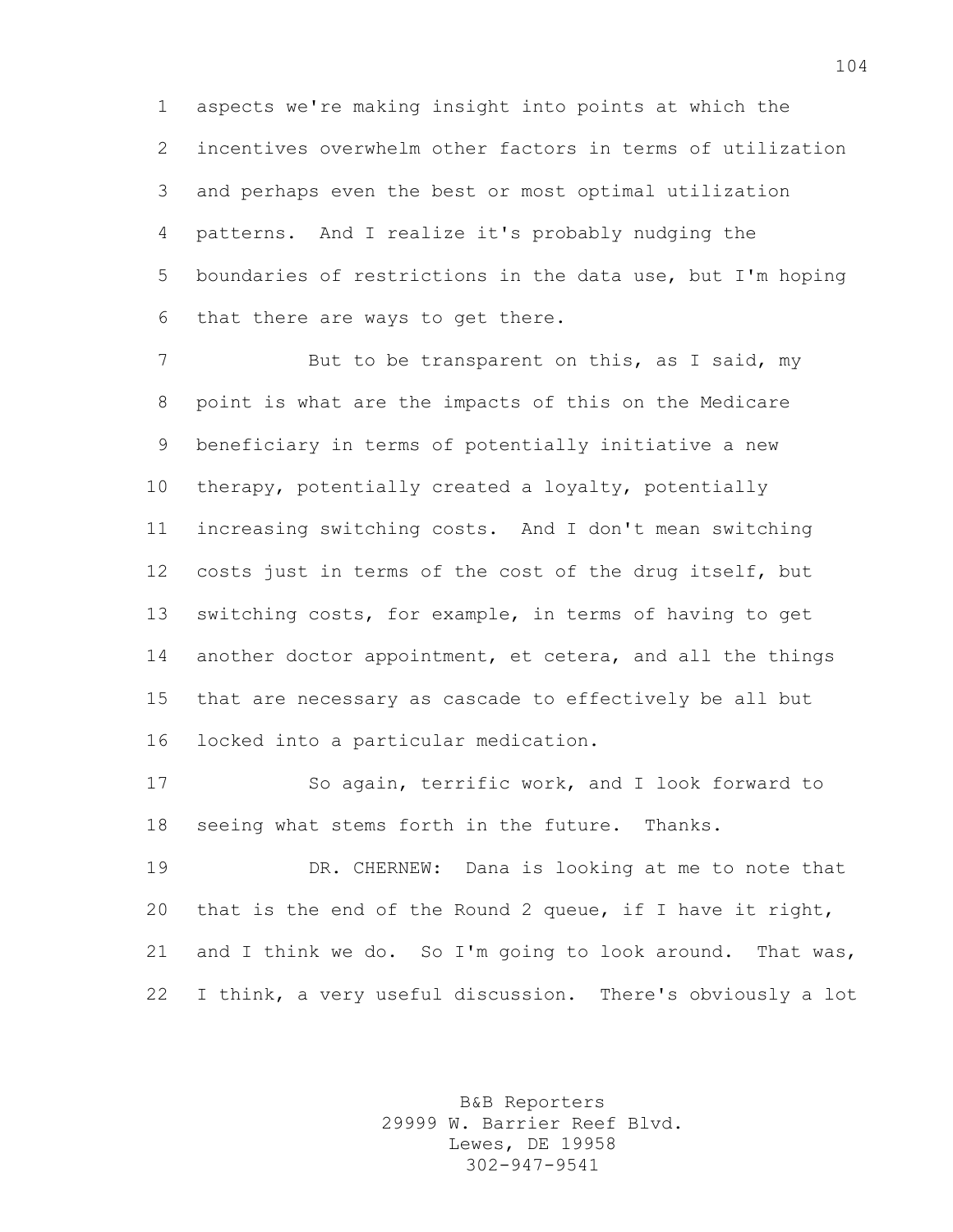to do. We will be seeing versions of this for a long time. I'm sure you will send your comments.

 To those at home, or wherever you happen to be, we do recognize this is our new version of a public meeting. We are able to reach a lot of you by Zoom, and we can still have lunch, which we're about to have together. In that spirit, please send us your comments. We really do want to hear them. You can send an email to meetingcomments@medpac.gov, or you can go to the website and go to Public Meetings and then look at past meetings and send us a comment. We really do want to hear. This issue of prescription drugs broadly is one that I'm sure attracts a lot of attention, and we would like to hear the reactions of the public.

 So with that, barring any other comments, we are going to adjourn. We will come back and talk about prescription drugs after lunch, Part D in this case. But we really do appreciate everybody who has joined us remotely, and we'll see you at 2.

 [Whereupon, at 12:32 p.m., the Commission was recessed for lunch, to reconvene at 2:00 p.m. this same day.]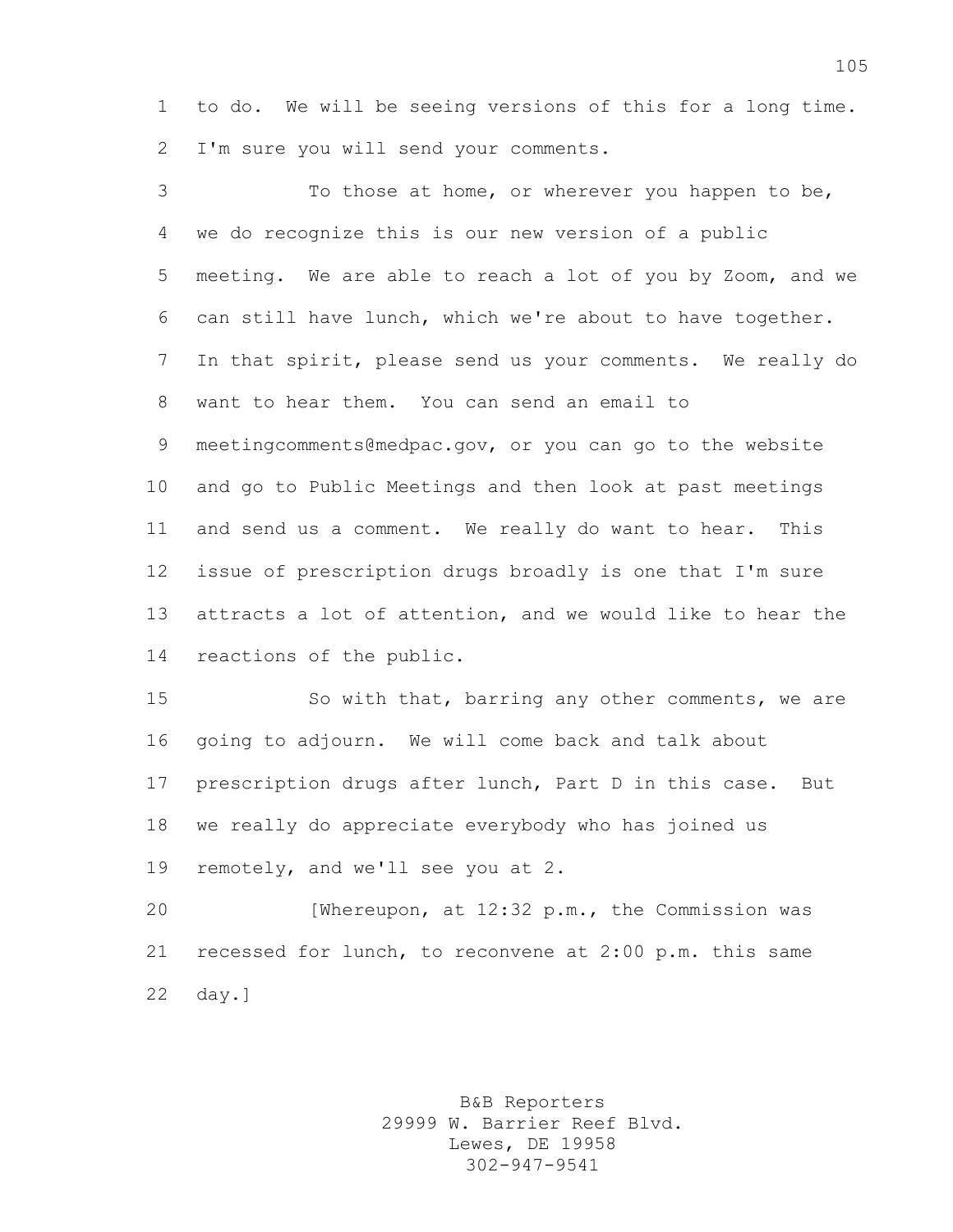| $\mathbf 1$    |                                                         |
|----------------|---------------------------------------------------------|
| $\sqrt{2}$     |                                                         |
| $\overline{3}$ |                                                         |
| $\overline{4}$ |                                                         |
| 5              |                                                         |
| $\sqrt{6}$     |                                                         |
| $\frac{1}{2}$  |                                                         |
| 8              |                                                         |
| $\mathcal{G}$  |                                                         |
| $10$           |                                                         |
| $11\,$         |                                                         |
| $12\,$         |                                                         |
| $13\,$         |                                                         |
| $1\,4$         |                                                         |
| $15\,$         |                                                         |
| 16             |                                                         |
| 17             |                                                         |
| $1\,8$         | AFTERNOON SESSION                                       |
| 19             | [2:01 p.m.]                                             |
| 20             | DR. CHERNEW: Welcome, everyone, to our                  |
| 21             | afternoon session of the MedPAC meeting. We're going to |
| 22             | jump right in. Eric is going to take us through a       |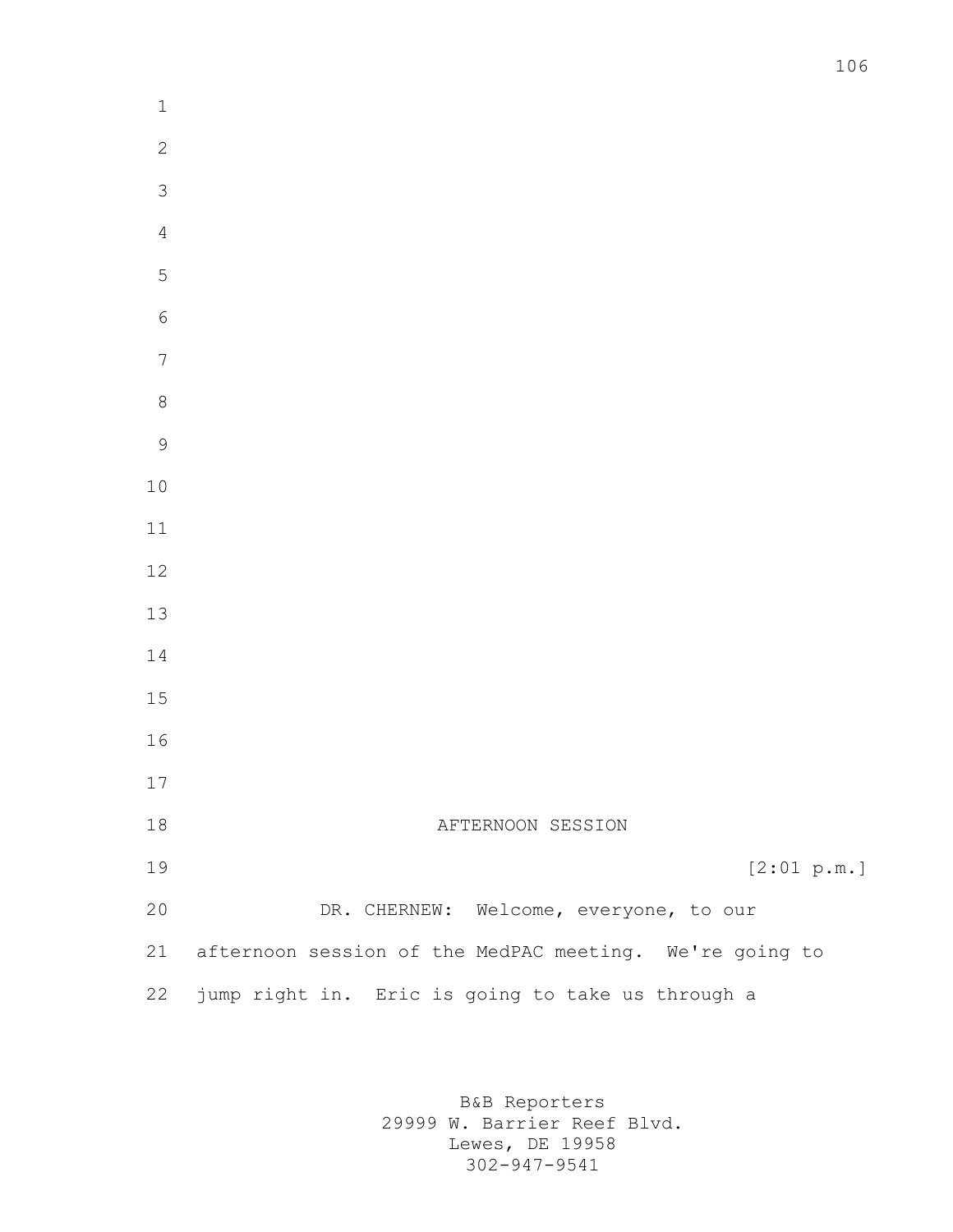discussion of segment in the stand-alone Part D market. And so, Eric, we're looking forward to this. It's all to you.

 MR. ROLLINS: Thanks. I'm going to start the afternoon with the last of our three sessions on prescription drugs. This time we're going to look at Part D's stand-alone prescription drug plans, or PDPs. This is a follow-up to a session at the September meeting that looked at benchmark PDPs that serve beneficiaries who receive the low-income subsidy. This time we take a broader look at the PDP market and how insurers offer multiple plans to divide it into distinct segments. Our goal today is to assess your interest in doing more work on this issue during the next meeting cycle.

 The material from today's presentation, along with some material from September, will appear as a chapter in our June report. Before I begin, I'd like to remind the audience that they can download these slides in the handout section on the right-hand side of the screen. I'd also like to thank Tara Hayes, Rachel Schmidt, and Shinobu Suzuki for their help.

Let me start with a little bit of background.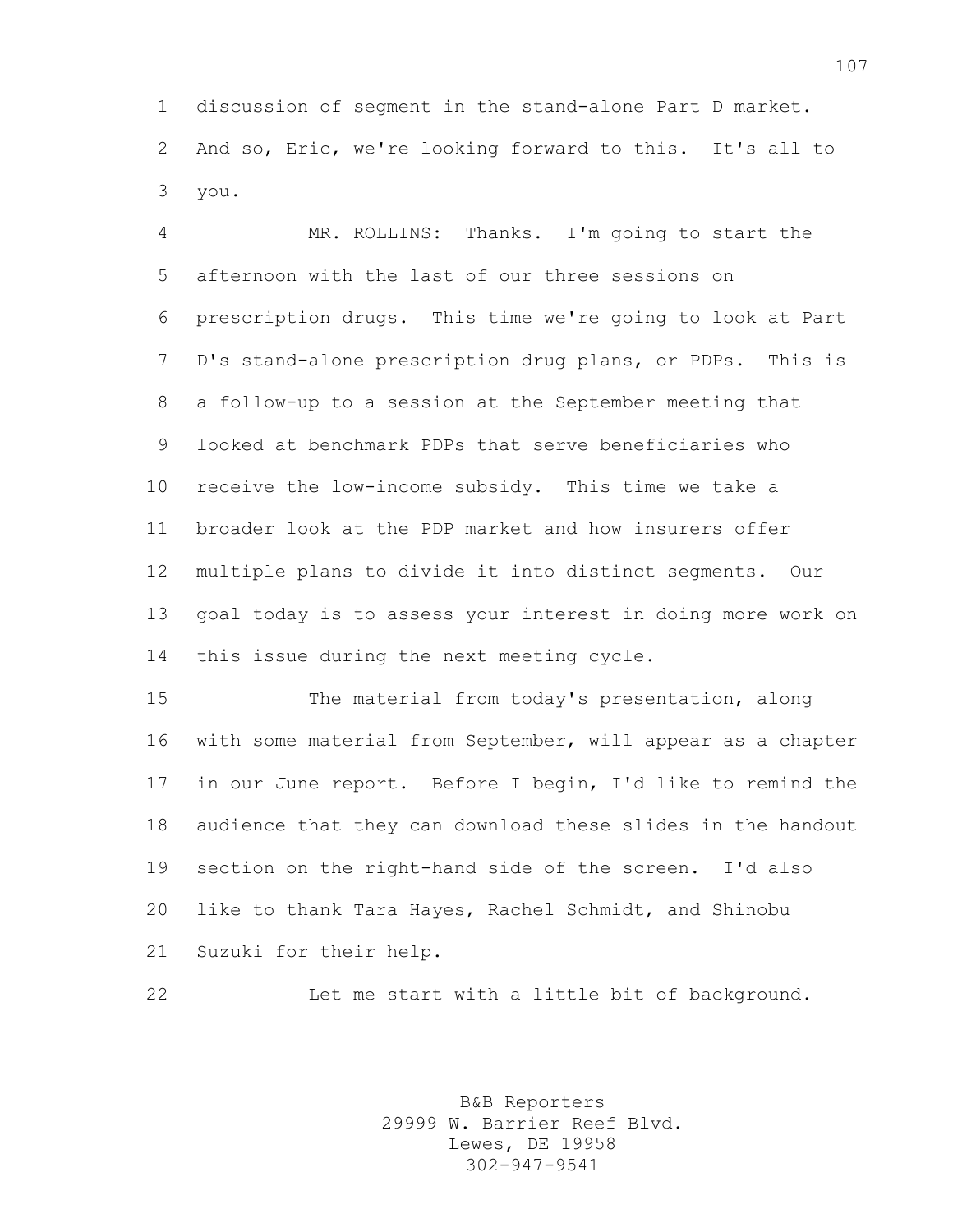PDPs provide drug coverage to beneficiaries in the fee-for- service program, and now cover about 19 million people. All PDPs provide either basic or enhanced coverage. Basic coverage is the standard Part D benefit defined in law or alternative coverage with the same value, while enhanced coverage consists of basic coverage plus some type of supplemental benefit. Medicare subsidizes the cost of basic coverage, while enrollees pay the full cost of any additional benefits through a supplemental premium.

 CMS does not allow insurers to offer more than three PDPs in a region -- one basic plan and two enhanced plans. Insurers must also demonstrate that their enhanced plans have "meaningful differences" from their basic plan to make it easier for beneficiaries to understand their coverage options, and your mailing materials have more detail on how this requirement has evolved over time and how it's enforced.

 When insurers design their PDP offerings, there are two key considerations that affect their decision- making. The first is the design of the low-income subsidy, which only pays for basic coverage and only up to a specific dollar amount known as the benchmark. Given this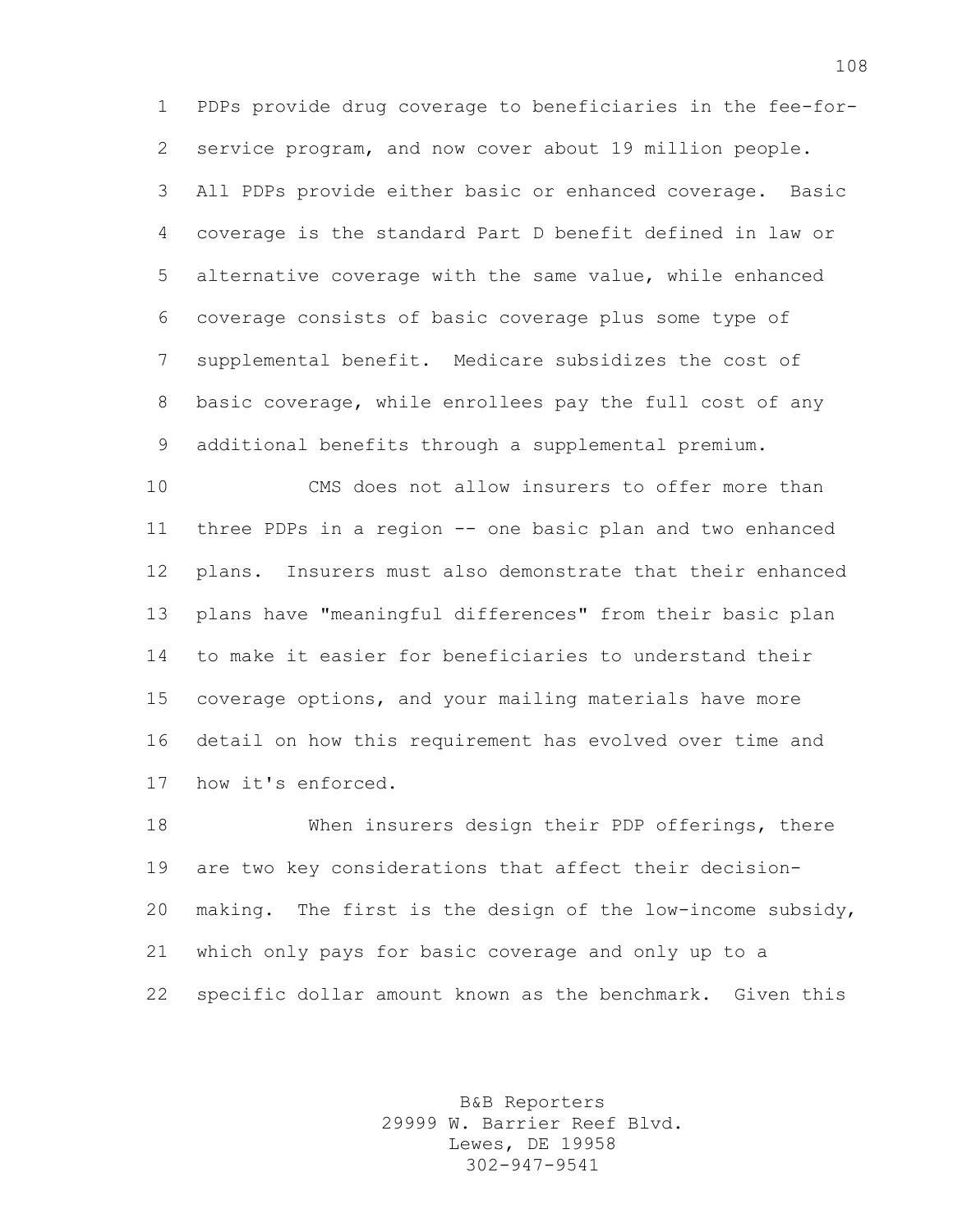design, plans want to maximize the revenue they receive for LIS enrollees by keeping their premiums just below the benchmark.

 The second is the behavior of people who do not receive the LIS. These beneficiaries are typically sensitive to premiums when they first pick a PDP but rarely switch plans after that. This behavior pattern gives insurers an incentive to offer low-premium plans that attract new enrollees and then raise premiums later when the plans are older and have an established base of enrollees.

 These goals are somewhat at odds with each other. Insurers would like to charge higher premiums to some beneficiaries and lower premiums to others. The ability to offer multiple PDPs makes it easier for insurers to meet these competing goals because they can tailor each plan to serve certain types of beneficiaries and thus segment the market. Most major insurers in the PDP market currently offer three plans and follow the same general strategy, which involves using their basic plan to target LIS beneficiaries and their enhanced plans to target other beneficiaries, with one plan focused on those with low drug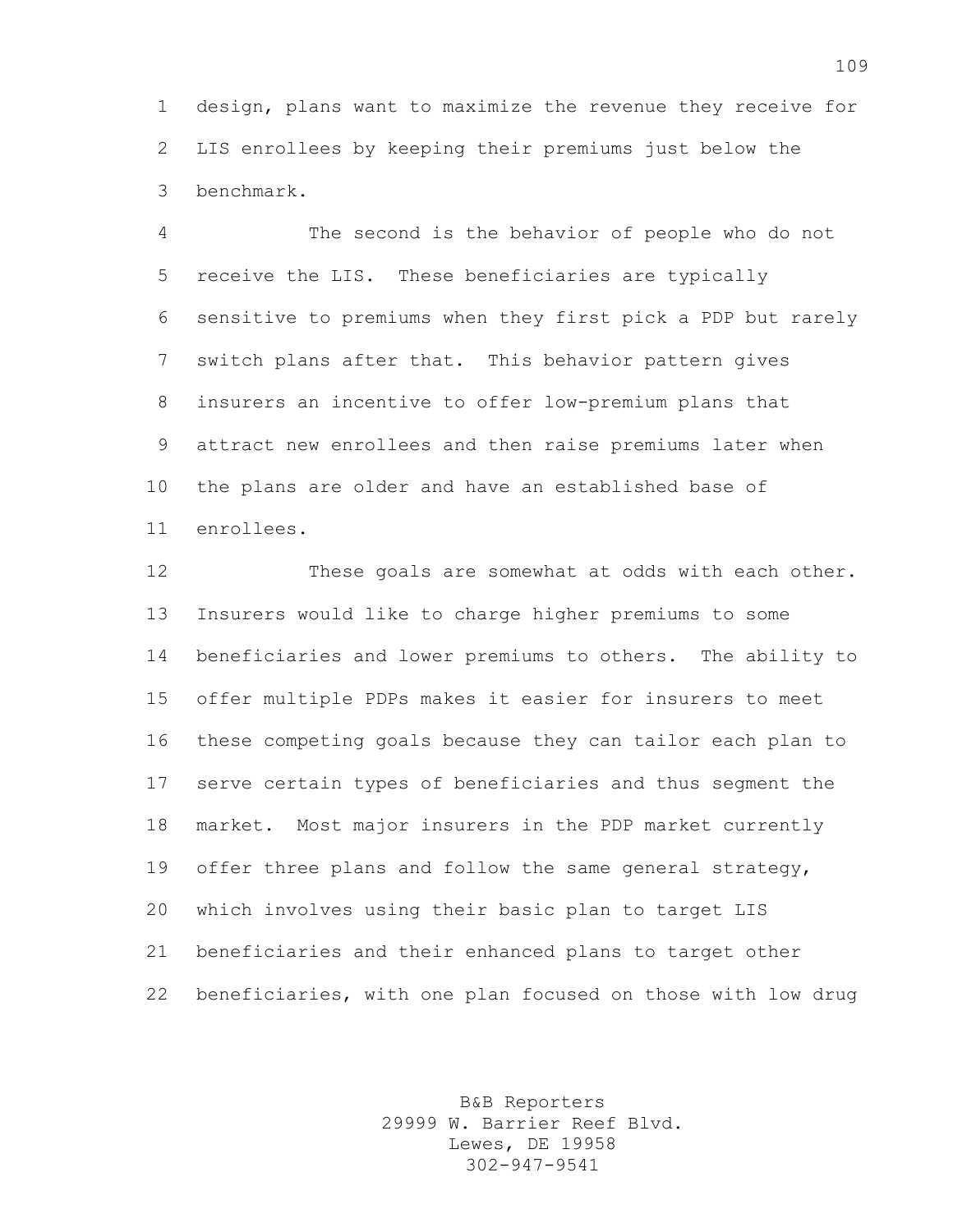costs and the other plan focused on those with high drug costs.

 This strategy leads insurers to price their plans in a very distinctive pattern. Here are the premiums for 2022, by region, for the PDPs offered by four of the largest insurers. The x-axis on these graphs is the Part D region number; there are 34 regions in all. The green line is the basic plan and the red and orange lines are the enhanced plans. Premiums are a key factor for many beneficiaries when selecting a plan, especially those who have low drug costs and do not receive the LIS, so insurers want to offer a low-premium plan to attract these beneficiaries.

 In theory, the basic plan should be the low- premium option since it has no supplemental benefits. However, as we discuss in the mailing materials, more than 90 percent of LIS beneficiaries are in basic plans, and insurers would like to maximize their revenues for them. 19 So sponsors instead use an enhanced plan, shown in red, as their low-premium option despite its supposedly richer benefits. Segmenting the market in this fashion lets insurers offer a low-premium plan without affecting the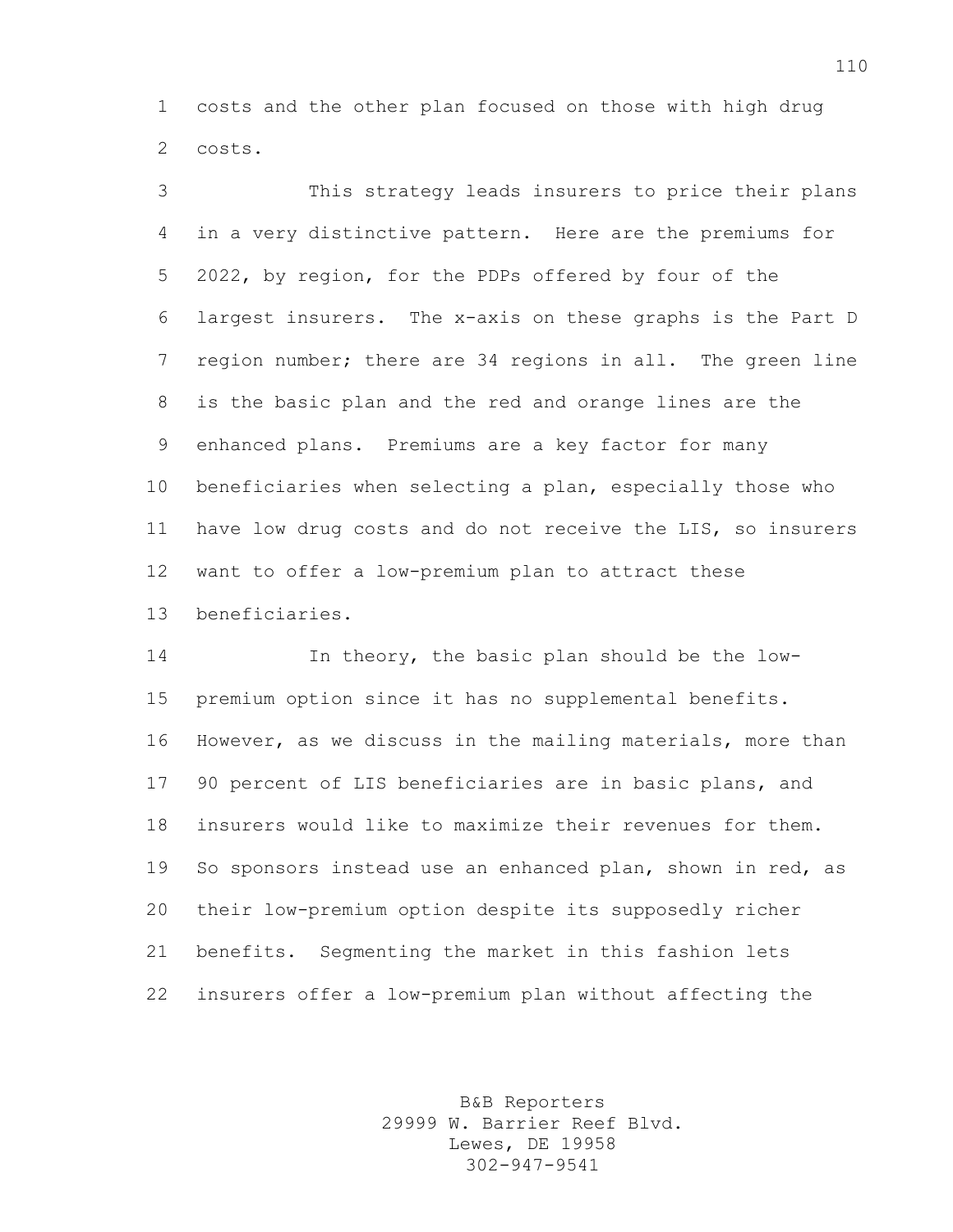revenues they receive for LIS enrollees. Insurers also offer a second enhanced plan with substantially higher premiums than the other two plans.

 Insurers can take a variety of steps to differentiate their plans, and the mailing materials examine in some detail how the three types of PDPs differ. At a high level, the low-premium enhanced plans offer favorable coverage of certain generics by doing things like waiving the deductible and having \$0 copayments. Their cost-sharing rules also provide stronger incentives to use preferred drugs and preferred pharmacies.

 These plans also make targeted changes to their formularies, such as adding older drugs to meet the meaningful difference threshold and narrowing coverage in some key therapeutic classes. Since these are enhanced plans, they charge a supplemental premium, but it is typically lower than the meaningful difference threshold. To provide an extreme example, the threshold for this year was \$22 per month, but the average supplemental premium for one of Humana's enhanced plans is less than \$1. Finally, newer plans can make more optimistic assumptions about their enrollee mix in their bids, which can make it easier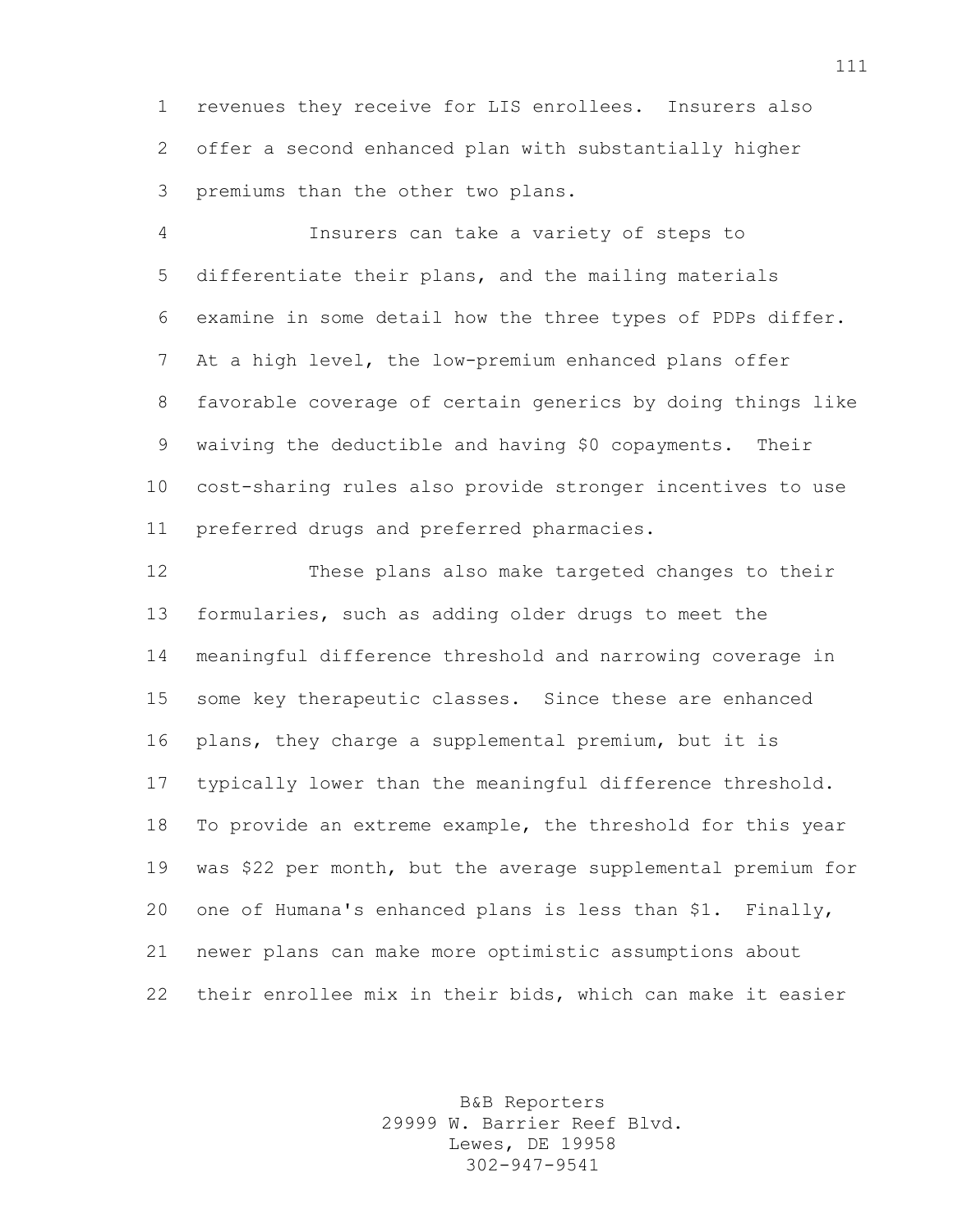to offer a low premium.

 In contrast, the high-premium enhanced plans are much more likely than other PDPs to completely eliminate the Part D deductible. Compared to other plans, their cost-sharing rules tend to provide weaker incentives to use preferred drugs or pharmacies. They also have broader formularies, and their supplemental premiums are usually higher than the meaningful difference threshold. In effect, the enrollees in these plans pay higher premiums in return for richer benefits and broader access, in terms of both drugs and pharmacies.

 It's also worth noting that this three-plan strategy tends to follow a distinctive pattern over time. As we have seen, insurers use low-premium enhanced PDPs to target beneficiaries who have low drug costs and do not receive the LIS. However, the premiums for these plans tend to rise over time. To some extent, premiums can increase when a plan's enrollees turn out to be sicker than insurers projected, or when costs rise for enrollees because their health gets worse over time. However, studies have also found that this pricing strategy is profitable because beneficiaries rarely switch plans and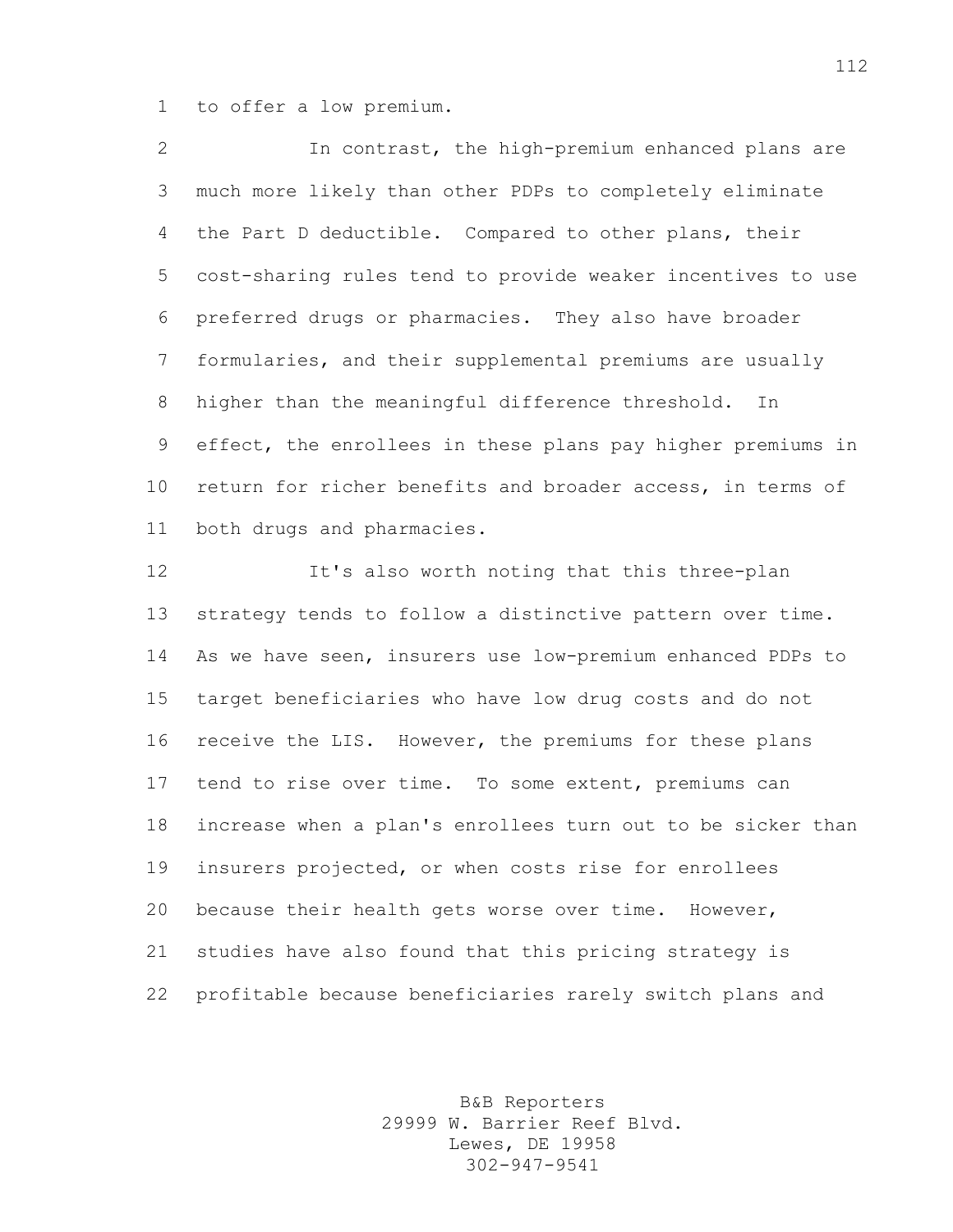insurers can raise premiums more easily for older plans with an established base of enrollees.

 Insurers can meet these competing goals by pairing a newer, low-premium plan with an older, more established plan with higher premiums. As premiums for the newer plan rise, its ability to attract new enrollees decreases. When this happens, insurers can consolidate their existing enhanced PDPs into a single plan and launch an entirely new, low-premium plan. This dynamic does not apply to basic PDPs because many of their enrollees are LIS beneficiaries and insurers cannot offer more than one plan. Let's look now at some implications of segmenting the PDP market. For insurers, segmentation makes PDPs more profitable because they can charge higher premiums for basic plans and older enhanced plans. As a result, segmentation also increases total program spending, although in both cases the magnitude is unclear. For beneficiaries, the implications are more complicated. In some ways, segmentation makes it harder to understand your coverage options. Even with the meaningful difference requirement, the common-sense distinction

between "basic" and "enhanced" plans has been lost and it

B&B Reporters 29999 W. Barrier Reef Blvd. Lewes, DE 19958 302-947-9541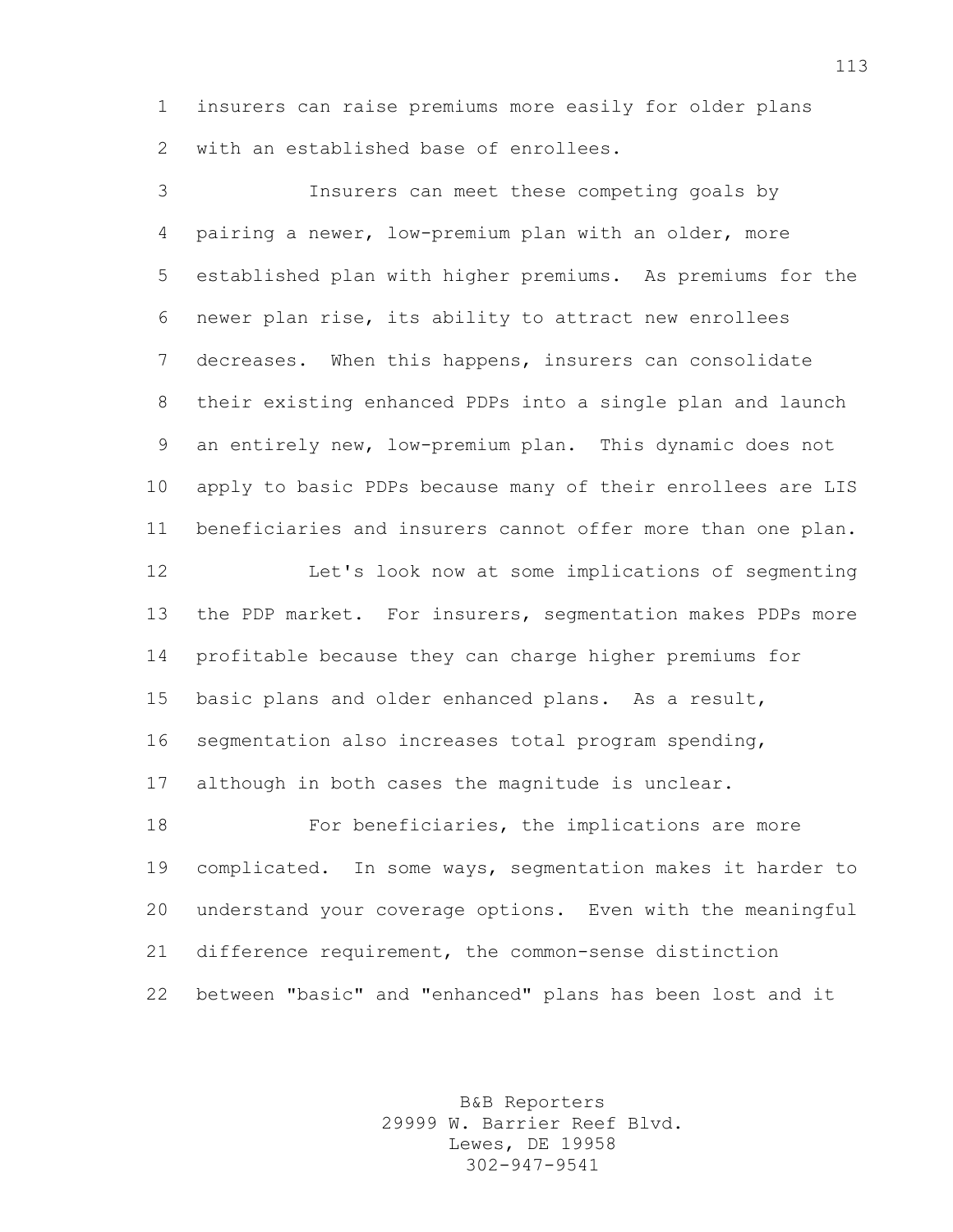can be difficult to determine what extra benefits some enhanced plans provide. There's also less cross- subsidization between enrollees with low drug costs and those with high drug costs. That benefits healthier enrollees by giving them more access to low-premium plans but also results in higher premiums for sicker enrollees.

 I'm now going to switch gears a bit and discuss three policy options aimed at addressing some of the problems caused by segmentation and the tradeoffs they would involve. The first option would modify how the meaningful difference requirement is administered. Under the current approach, insurers can meet the requirement by making changes to their formulary that have little practical effect, such as adding older medications, and as a result insurers can offer low-premium enhanced plans that provide little added value over basic coverage.

 We think there are two potential reforms that might be worth considering. The first would be to remove LIS beneficiaries from the model CMS uses to evaluate meaningful differences. Very few LIS beneficiaries enroll in enhanced plans, so removing them would make the model's estimates more reflective of the beneficiaries that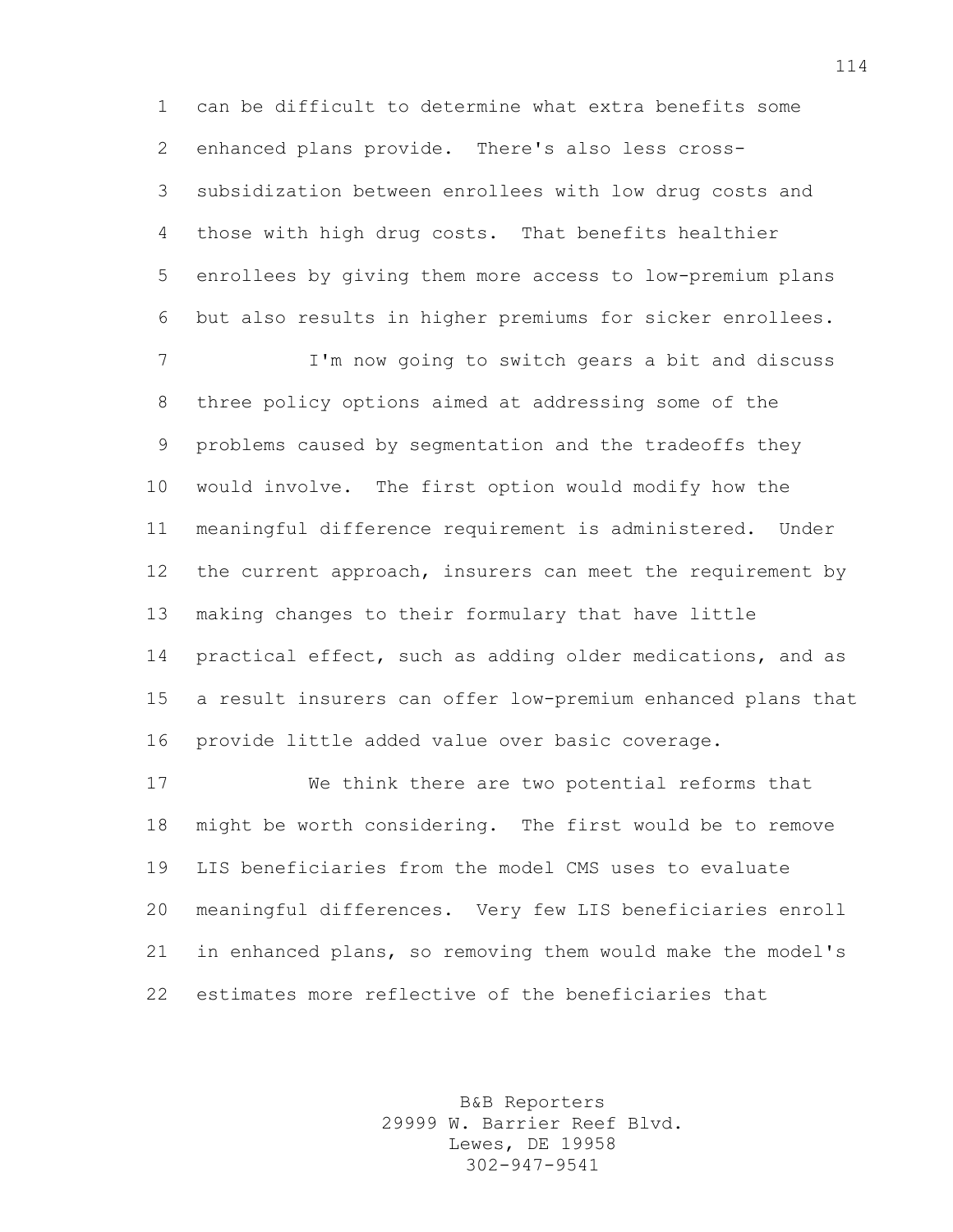actually choose between basic and enhanced plans. The second would be to require enhanced plans to cover some minimum percentage of the beneficiary cost sharing for basic coverage. These changes would not reduce segmentation directly, but they would help ensure that all enhanced PDPs provide some minimum additional value and make it more difficult for sponsors to offer low-premium enhanced PDPs.

 The second option, which Bruce mentioned at the September meeting, would reduce segmentation by modifying the auto-enrollment process for LIS beneficiaries. Right now, LIS beneficiaries who do not select a plan are assigned exclusively to basic PDPs. Under this option, they could instead be assigned to enhanced PDPs that had lower premiums for basic coverage. When LIS beneficiaries are assigned to an enhanced PDP, the plan would provide basic coverage only, without any supplemental benefits. In theory, this option would reduce program spending by auto-enrolling some LIS beneficiaries in PDPs that have lower premiums than basic plans. However, it may

 not work well in practice. The low-premium enhanced plans that are now available have low premiums partly because

> B&B Reporters 29999 W. Barrier Reef Blvd. Lewes, DE 19958 302-947-9541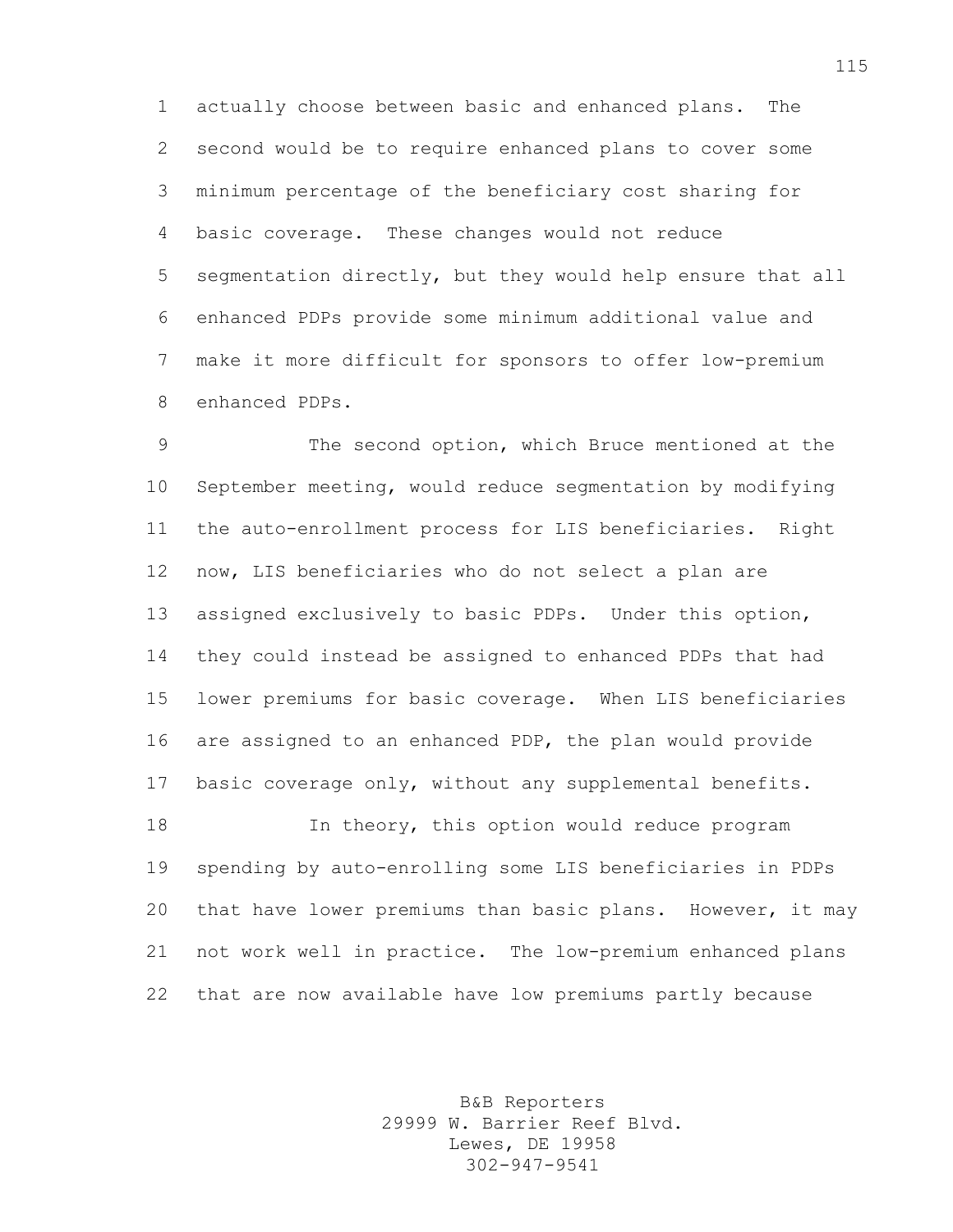they manage drug spending more tightly using features like higher cost sharing for nonpreferred drugs and nonpreferred pharmacies. Those features would not be as effective with LIS beneficiaries since the LIS covers most of their cost sharing. As a result, the premiums for these enhanced plans would likely increase if they received LIS auto- enrollments, which would reduce any savings and could result in more LIS beneficiaries being reassigned to new plans.

 That brings us to the third option, which would reduce segmentation more directly by changing the rules that govern the number and type of PDPs that insurers can offer. Under this option, insurers would be required to treat their PDP enrollees as a single bloc, or risk pool, for the purpose of providing the basic Part D benefit. They would submit one bid for their entire PDP population in a given region, which means that every enrollee would pay the same premium for basic coverage and have the same formulary, cost-sharing rules, and pharmacy network. Insurers would still be allowed to offer enhanced coverage, but this would be done through optional "riders" that beneficiaries could purchase to supplement their basic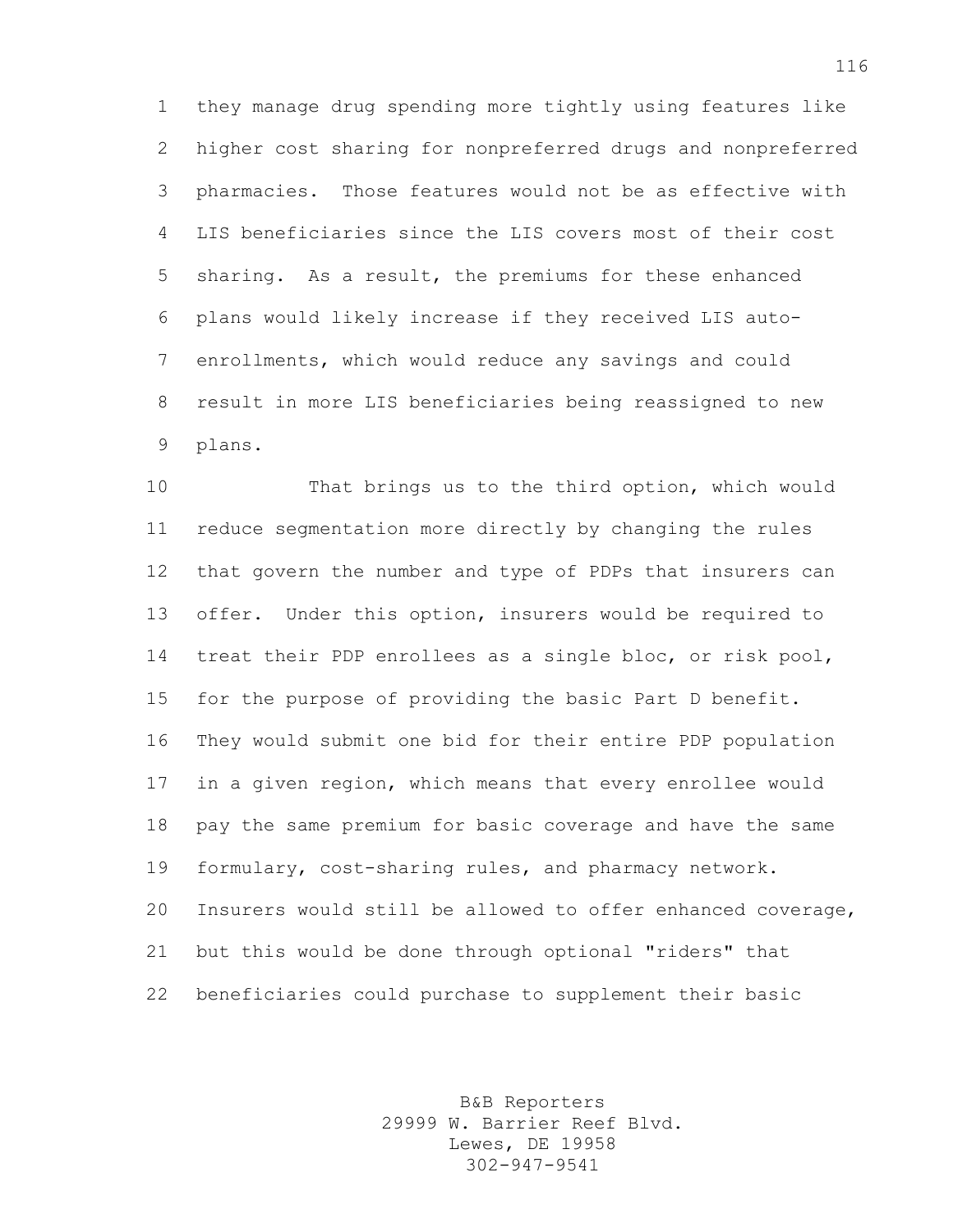coverage. CMS discussed this approach in 2014 as a potential area for future rulemaking but didn't pursue it further.

 Here's an illustrative example of how this option would work. The current approach is shown on the left, with an insurer offering three PDPs: a basic plan, a low- premium enhanced plan, and a high-premium enhanced plan. Each plan is a separate risk pool, with its own bid, formulary, cost-sharing rules, and pharmacy network. The mix of enrollees in each plan differs, and their premiums for basic coverage range from \$15 to \$45. When beneficiaries enroll in an enhanced PDP, they buy its basic coverage and supplemental coverage as a combined package. Under the alternative, the insurer would submit one bid for its entire PDP population and all enrollees would have the same basic coverage with a \$30 premium. The current distinctions between the insurer's plans would largely be lost because all enrollees would be in the same basic PDP. Beneficiaries who wanted additional coverage could buy a rider and pay a supplemental premium. In this example, the insurer offers two riders, one with a \$5 premium and one with a \$20 premium.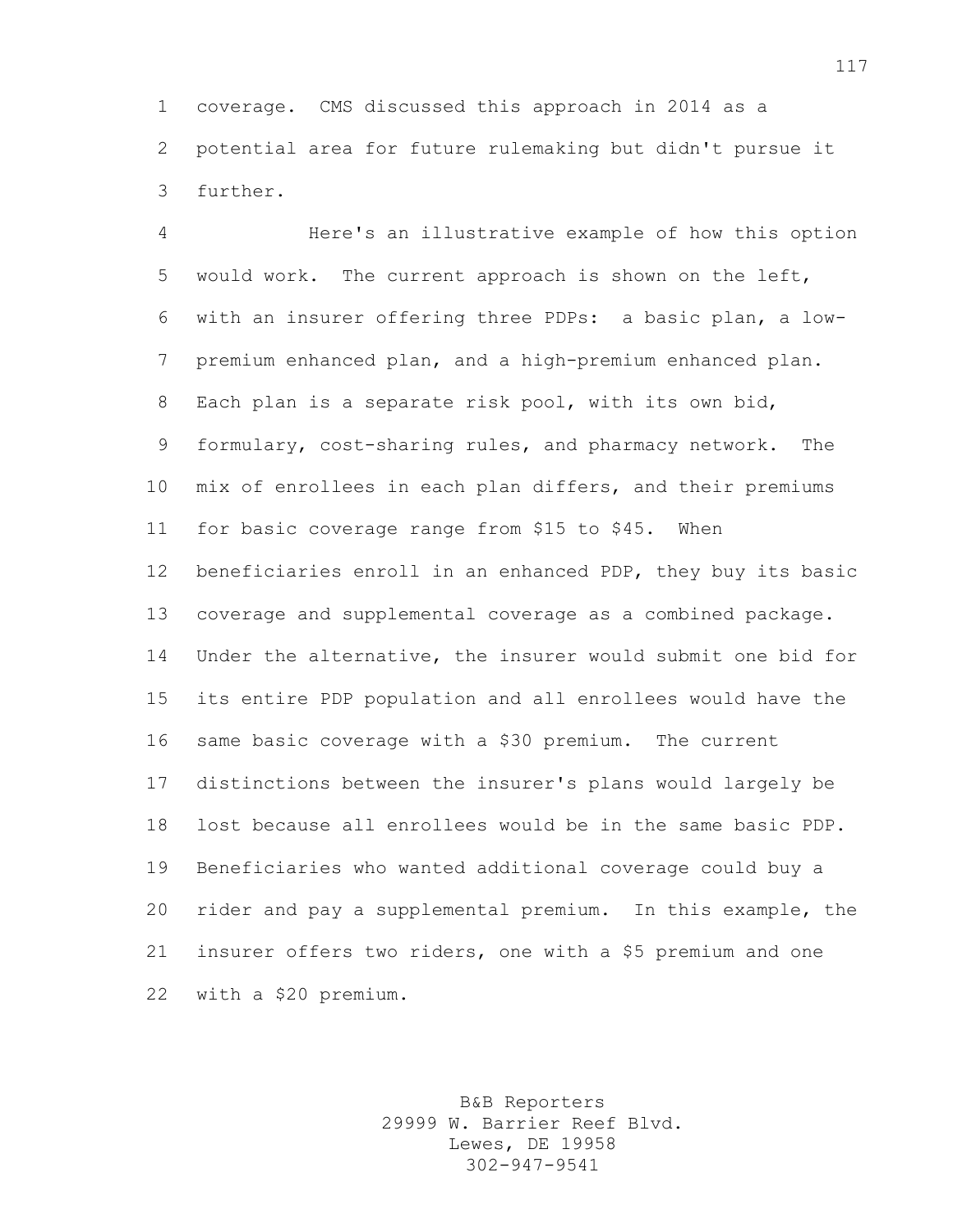With a single risk pool, insurers would no longer be able to segment the PDP market to increase profits or program spending. There would be a clear hierarchy where basic coverage is always the lowest-cost option and enhanced coverage is always more expensive, which could make it easier for beneficiaries to understand how their coverage options differ. Relative to the current system, enrollees who are now in low-premium plans would pay higher premiums, and enrollees who are now in high-premium plans would pay lower premiums. The need to keep premiums competitive would give insurers more incentive to manage drug spending for LIS enrollees, but this would be easier if the LIS cost-sharing rules were changed to encourage beneficiaries to use less-expensive drugs, which is something the Commission has previously supported. Finally, policymakers would need to decide how much flexibility insurers would have in designing the optional riders, and the level of beneficiary interest in them is unclear.

 That brings us to the discussion portion of the session. First, we'd like to know if you think segmentation is, on balance, a problem in the stand-alone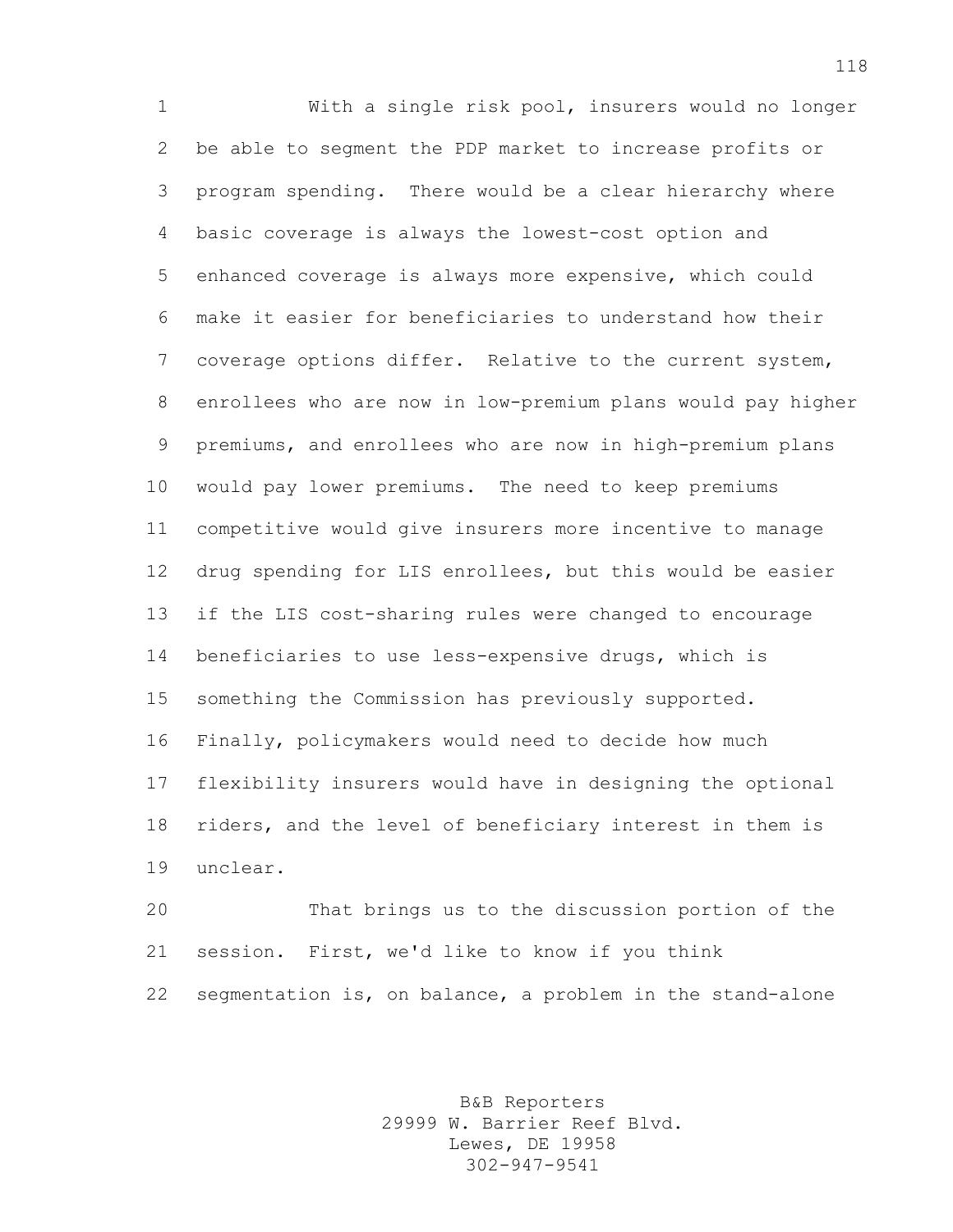PDP market. As we noted earlier, segmentation is problematic in several ways, but it also benefits some enrollees by giving them more access to low-premium plans. If you do think segmentation is a concern, we'd like your feedback on the three policy options we outlined, especially the last option that would require insurers to treat their PDP enrollees as a single risk pool, and whether you're interested in doing any additional work on this issue during the next meeting cycle. That concludes my presentation, and I'll now turn it back to Mike. DR. CHERNEW: Great. So I'm hoping we have a

 robust discussion of this whole area. I know we do have a queue, so Dana, I'm going to turn it over to you to manage the queue.

 MS. KELLEY: Okay. I have Bruce first for Round 1.

 MR. PYENSON: Eric, this is really terrific work. I really enjoyed the chapter.

 I've got two questions. The first one is on the evolution of this work. The chapter that we discussed some months ago was about the low-income benchmark with the view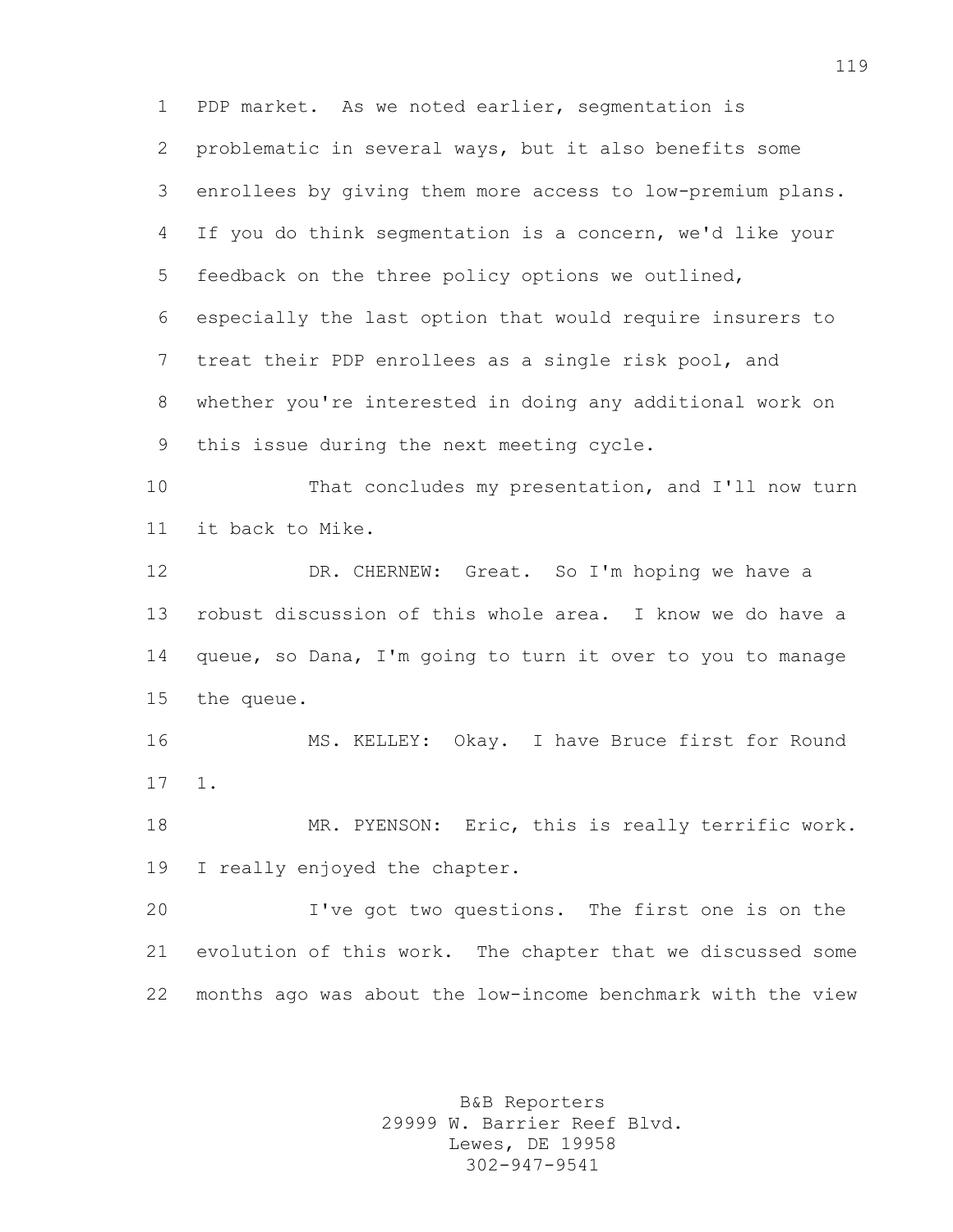that perhaps the low-income benchmark was too high. And now that focus isn't mentioned very much in the report, and now it's about segmentation.

 Could you explain the evolution? That's the first question.

 MR. ROLLINS: Sure. So in September we had sort of a narrower focus, not just on the PDP market but on a very particular slice of it, the subset of plans that focused on LIS beneficiaries. And we discussed the incentives that plans have to kind of keep their premiums just below the benchmark, and I showed this graphic that if you show, like, you know, a graph, the difference between the premiums for these plans and the benchmark in their region there is this big bulge around the benchmark. Plans are all acting to sort of hit the same target.

 And I think the discussion that we had at that meeting was I think there was sort of some general consensus that that was problematic, and they recognized their incentives for plans to not bid as competitively as they could. We outlined some potential options for addressing that, mostly in the spirit of giving more auto-assignments to plans that submit lower bids. But I think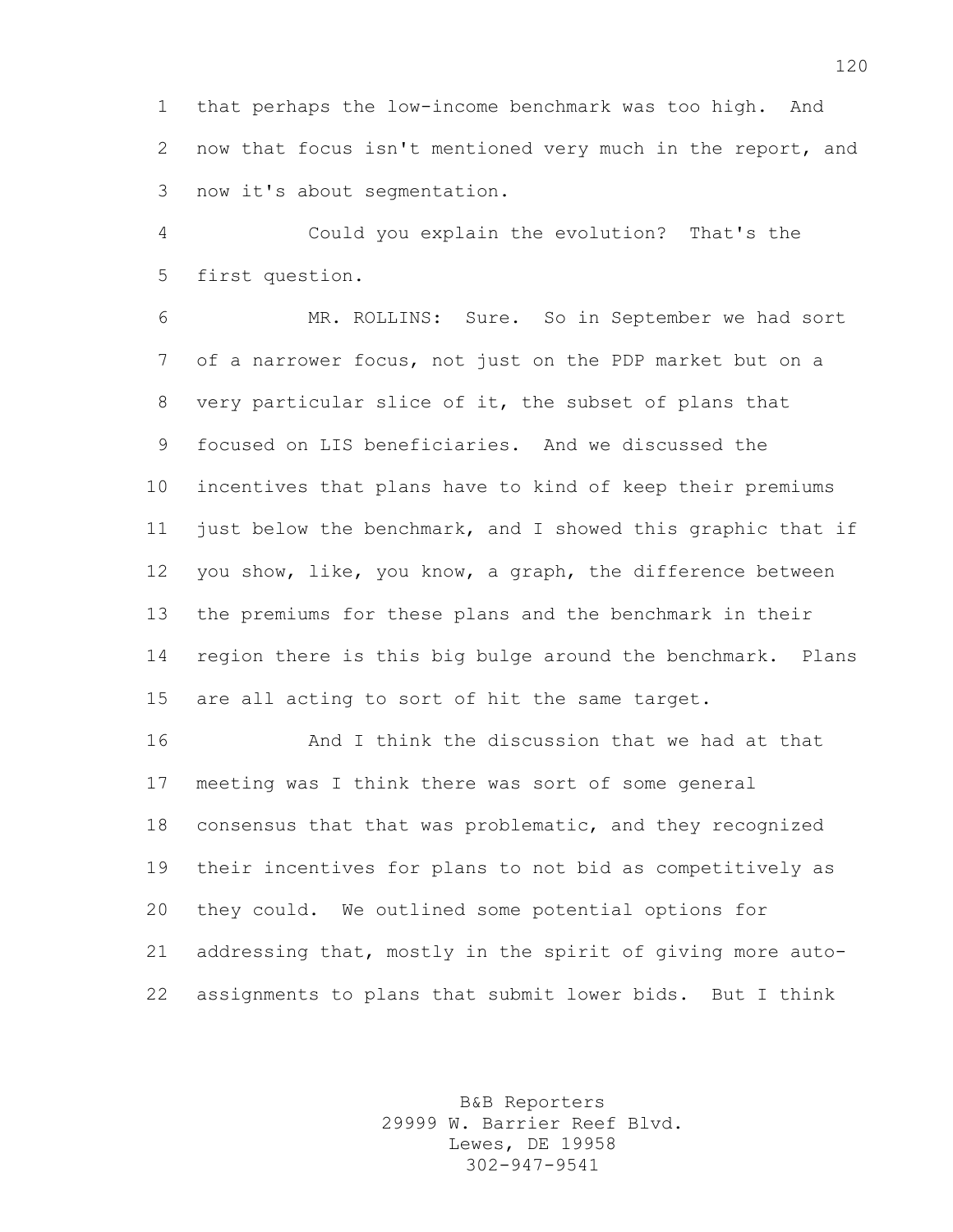there was a lot of uncertainty about sort of the instability caused by that, sort of what the impacts would be on beneficiaries and plans.

 And so I think there was some agreement on, yes, there is a problem, but not a consensus on sort of what policy options we could support to address it. And I think there was also sort of this sense of like, you know, this is only one slice of what's going on in the PDP market. So this time around it's a little bit more of a step back to sort of, here's how the LIS slice of the PDP market fits into the broader strategies that insurers had when they offer PDPs.

13 And I think you are correct that the policy options we discussed in this paper aren't as directly focused on the LIS, but I think at least, speaking for myself, there's a thought that to some extent these things could provide some more indirect pressure on plan sponsors to focus more on the LIS beneficiaries. For example, in a single risk pool, insurers would presumably still like to keep their premiums competitive so they can attract enrollment, and so they would have to sort of manage spending for their LIS beneficiaries along with their non-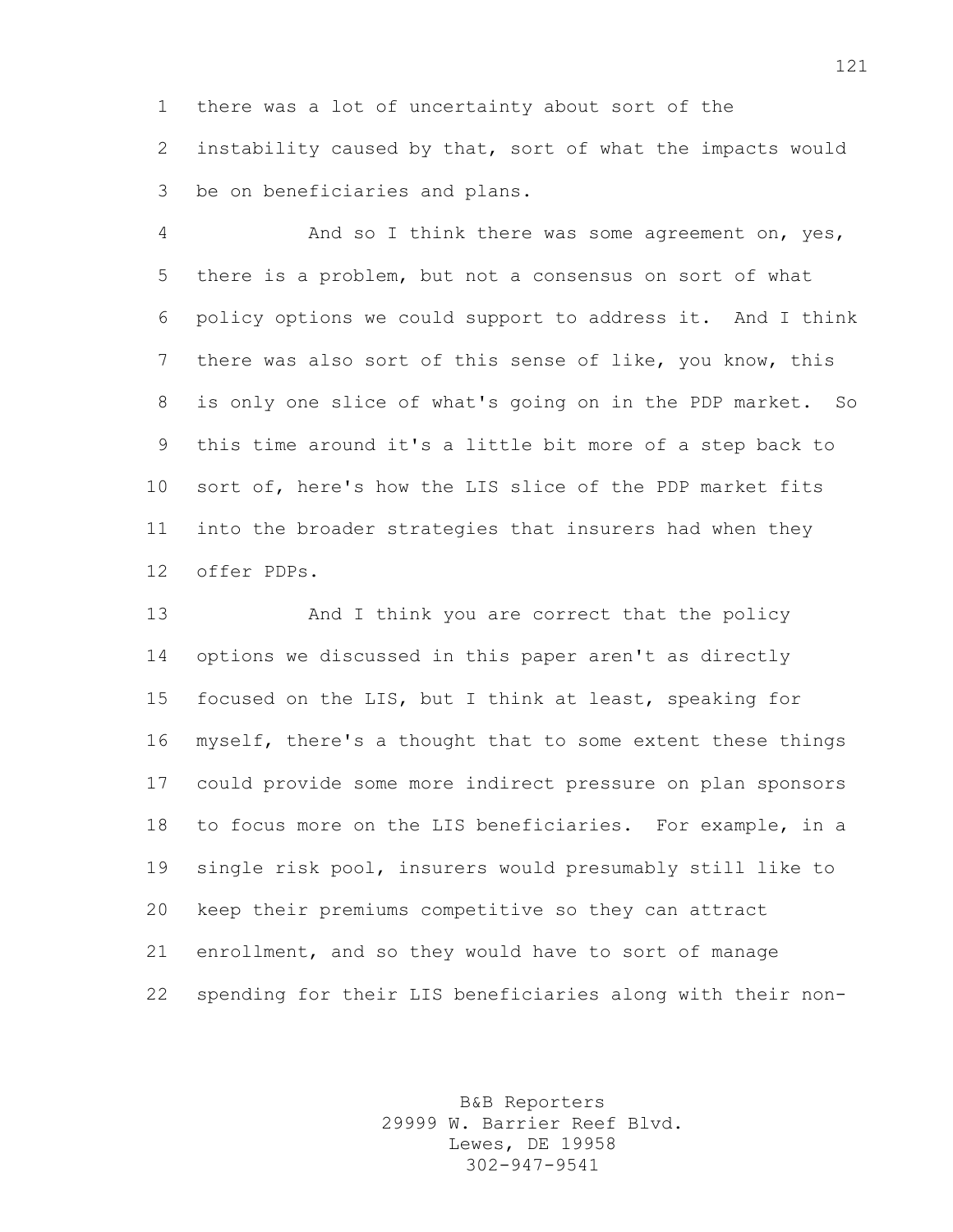LIS beneficiaries, which is not something they really have to do now because they split them into different plans.

Is that helpful?

 MR. PYENSON: That is helpful and it leads right into my second question, which is, when we think about having the common risk pool how would that operate differently for plans that want LIS members and those that don't? And would there be potential for plans to, in effect, segment, that one division of a company is focused on LIS and a different division is focused on non-LIS? MR. ROLLINS: Well I think in the market that we have now we have companies that are clearly interested in serving the LIS. They'll have benchmark plans in a lot of the Part D regions. Most of the major sponsors are sort of in this cap.

 But then we also have a lot of your regional PDP sponsors, like your Blue Cross plans, rarely have benchmark plans. They seem not to be interested or they're not there. They're not interested in serving LIS beneficiaries or do not think they will qualify to get them. I can't quite separate those two motivations, but they don't, by and large, participate in the benchmark PDP market.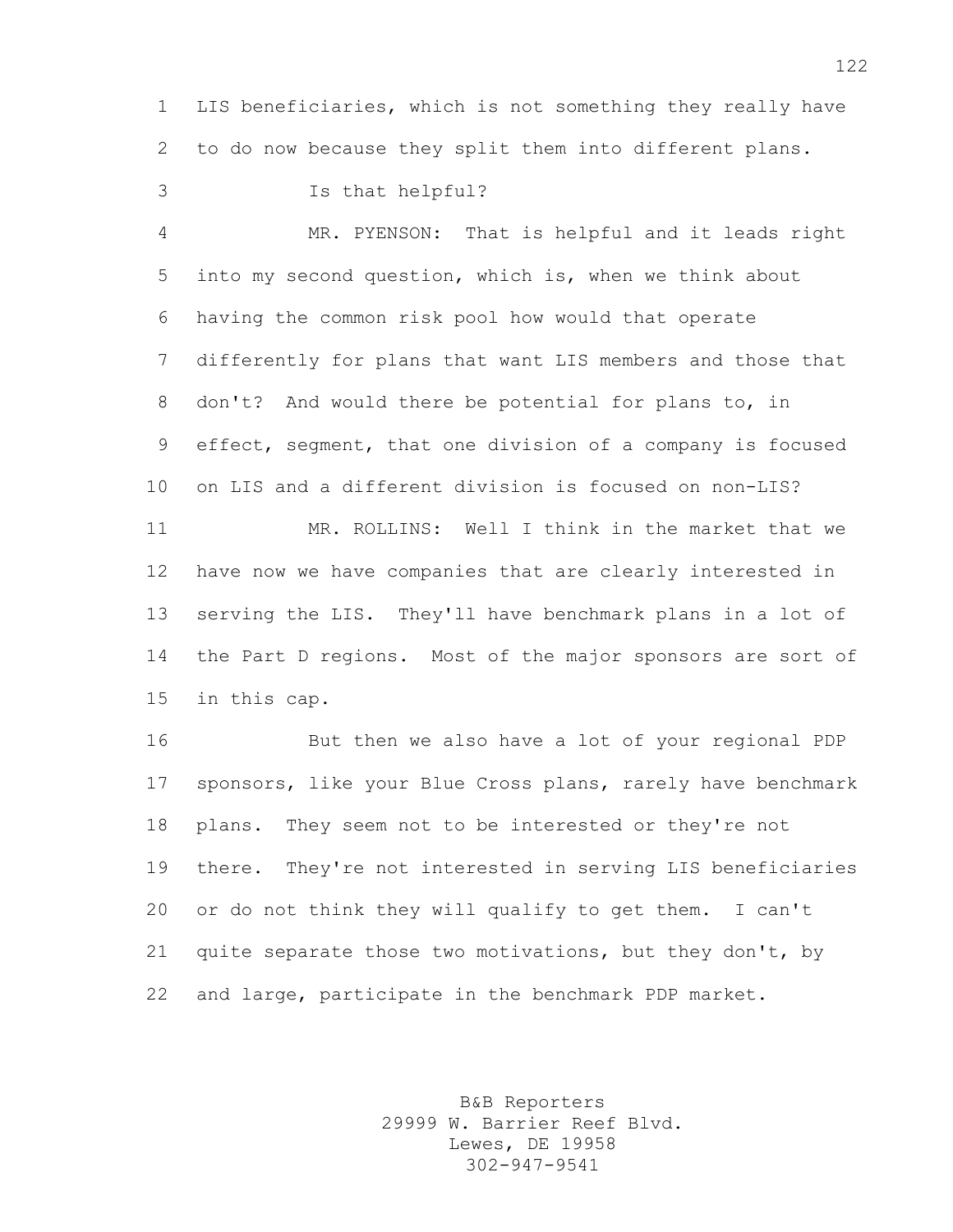So we already have some of this, sort of. Some companies are interested in these beneficiaries and some companies are not.

 In terms of administering the risk pool, I think our thinking was that this would be done at sort of the parent organization level, sort of the highest level of corporate control. Hopefully that would capture any subsidiaries that a company launched in an effort to sort of have a separate channel for serving LIS and non-LIS beneficiaries, which I think is kind of what you have in mind.

12 MR. PYENSON: Exactly. Thank you very much. 13 MS. KELLEY: Marge.

MS. MARJORIE GINSBURG: Fascinating information.

 So I'm a little confused. My understanding is that all PDPs had to offer a basic plan. My assumption was then that that basic plan would be part of the LIS pool of possibilities, but that's not true. I mean, in California we have 5 benchmark plans but we have 10 sponsors. So clearly not everybody is actually offering it, even though some of those plans, the enhance one or two, may be cheap, but obviously that still doesn't qualify. Cheapness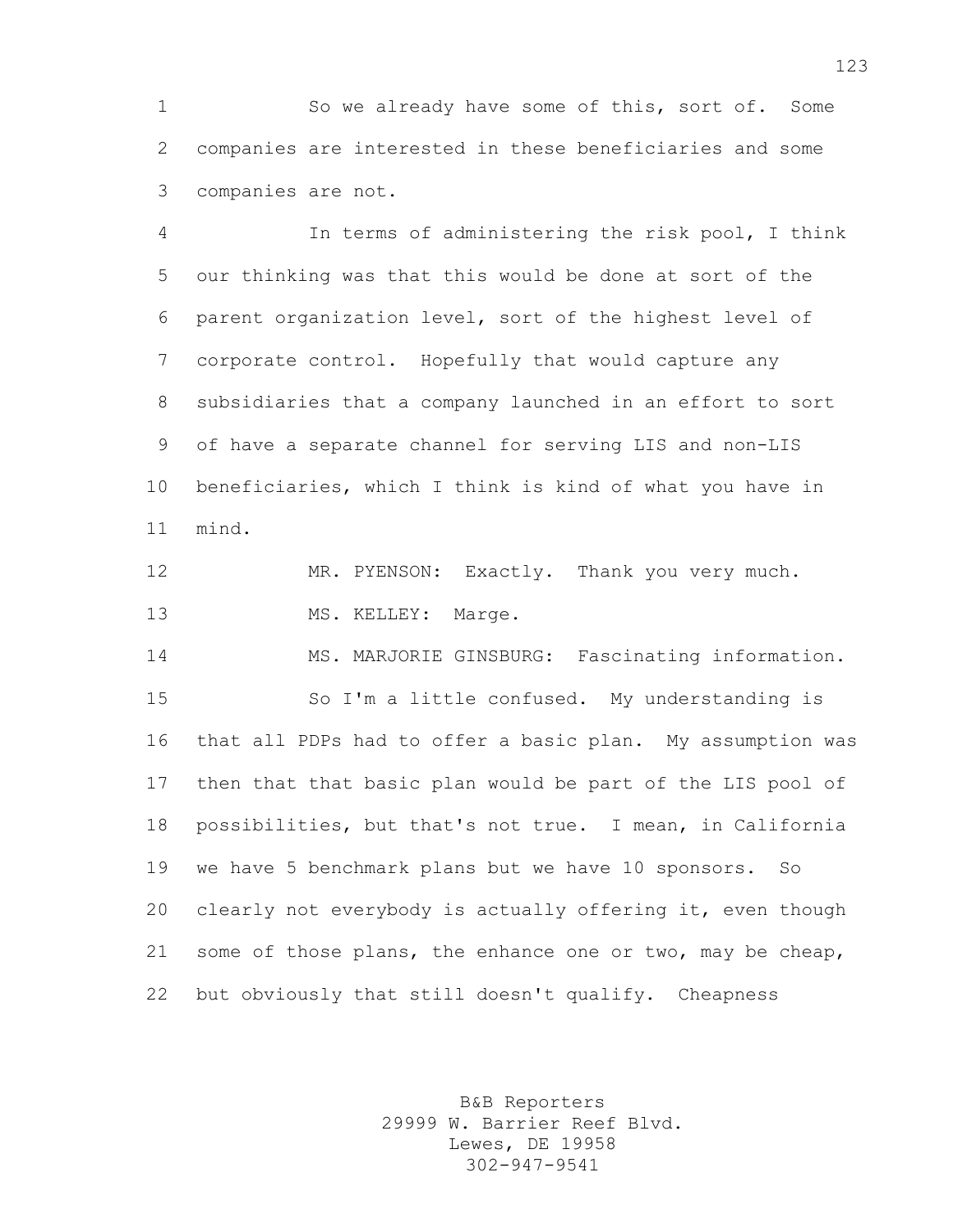doesn't make you basic.

 So maybe just clarify -- first question -- clarify. So all PDPs do not have -- and I think you said that just now -- do not have to offer a basic plan that LIS recipients could pick. They don't have to. MR. ROLLINS: Correct. So under the Part D law, 7 any company that wants to offer PDPs -- like I said, they can offer up to three different plans -- one of them has to be a basic plan. MS. MARJORIE GINSBURG: And the definition of basic means -- MR. ROLLINS: The benefit package is what is set out in the Part D law or it's the actuarial equivalent. There is no supplemental benefits included with it. It's just sort of what's the standard Part D benefit. So every company has to do that, and those basic plans are the only plans that can potentially get benchmark status and receive auto-enrollment of LIS. MS. MARJORIE GINSBURG: Because they are priced at a certain level. MR. ROLLINS: Yes, but also the benchmark is essentially the average premium for basic coverage, right.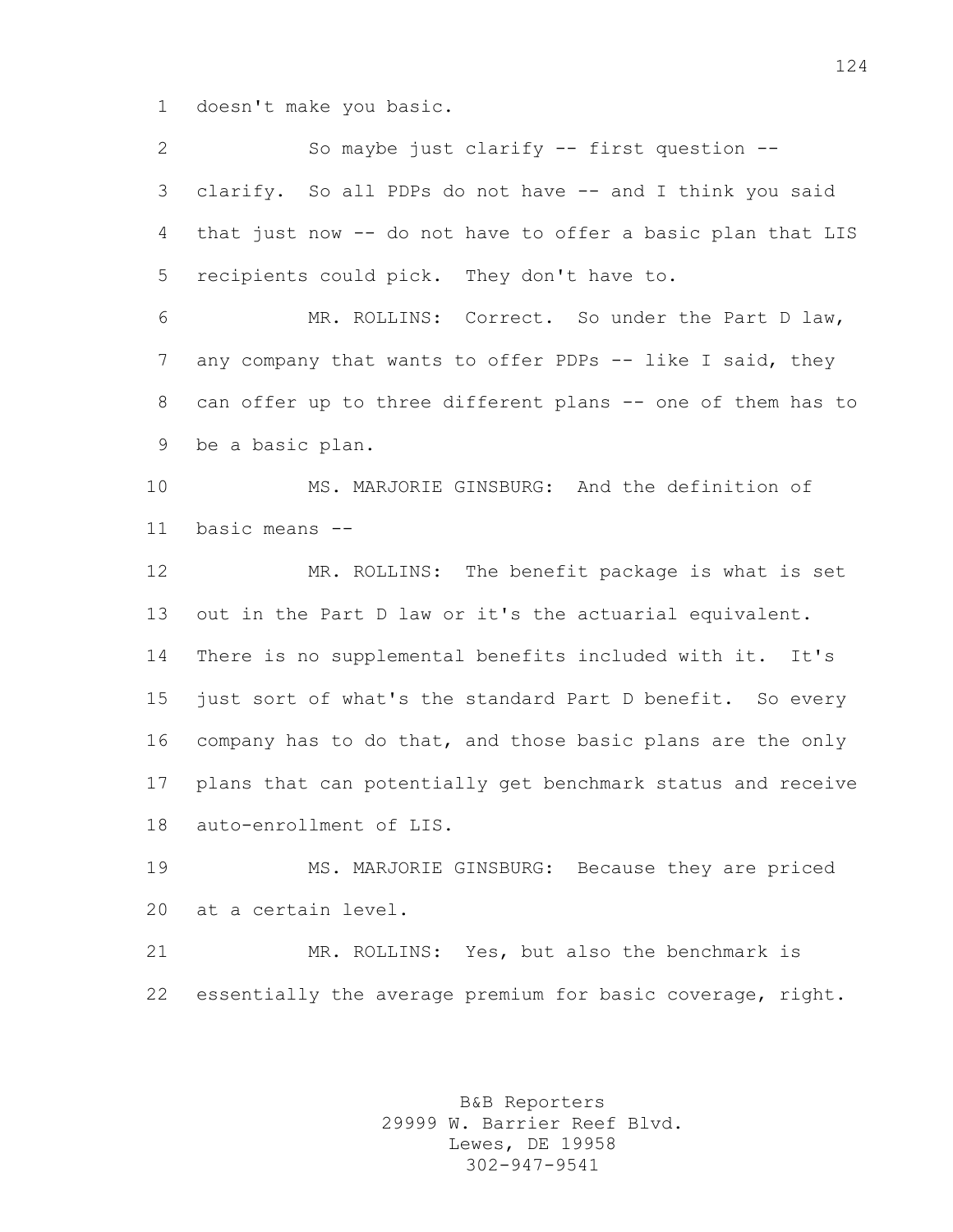There's a range of premiums that basic plans offer. So the basic plans that tend to have more expensive premiums, they're going to be above the benchmark. An LIS beneficiary is not going to able to enroll in them for \$0.

 MS. MARJORIE GINSBURG: So the idea of making sure there was enough variety of plans for LIS is kind of - - we'll see. I mean, it isn't really true. You can offer basic but you price it so high that you're not going to meet the benchmark maximum per month. Is that right? MR. ROLLINS: Well, I think the idea was that first off, since the LIS, within the dollar limit, pays your premium and covers most of your cost sharing, the thought was they don't need an enhanced PDP. The LIS is providing better supplemental coverage than any PDP on the market is going to provide. So a basic plan makes sense for the LIS population.

 It was also an expectation that these were going to be the cheapest plans when Part D was set up. If there's no supplemental coverage, in theory they should be less expensive. And then even within that, policymakers wanted to sort of, you know, put them in sort of the more affordable plans, the less expensive plans.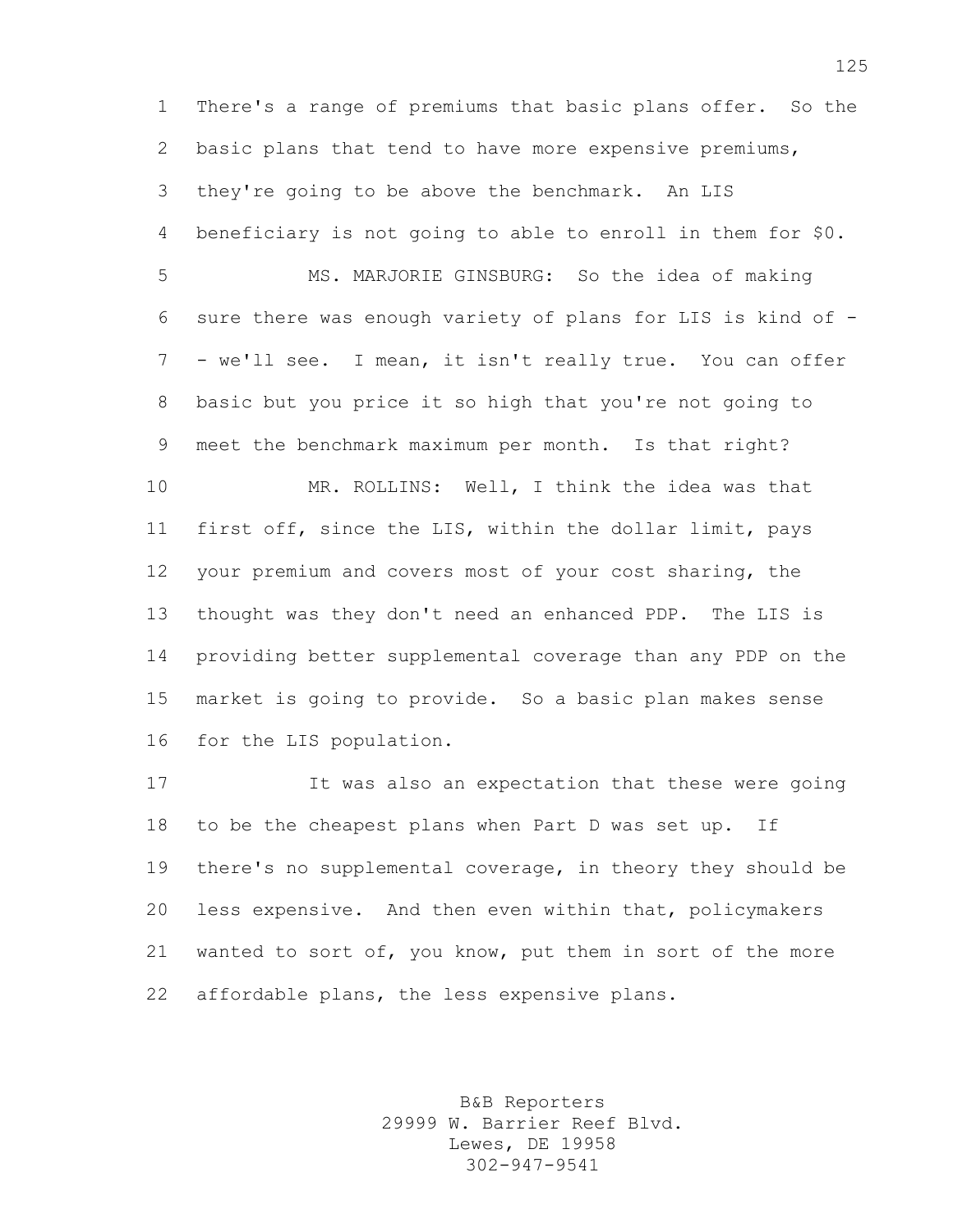So there are sponsors out there that can just have a very high premium for their basic plan and they won't qualify.

 MS. MARJORIE GINSBURG: And they know that. MR. ROLLINS: They know that. But to the extent that the benchmark is the average premium for basic coverage, you're always going to have some companies that are below that average.

9 MS. MARJORIE GINSBURG: Okay.

 MR. ROLLINS: There have been cases where there may only be one or two benchmark plans in a region in a given year. That's fairly rare, and I think this year most regions have, I think, four or five plans, like you said in California.

 MS. MARJORIE GINSBURG: Okay. So I had a question on page 14 of the report, and I guess it was related to that. It says that the price goes from \$17 to \$72 for basic coverage. So this is not -- I mean, doesn't that seem weird? That's not a very technical word.

 MR. ROLLINS: I feel like you're asking me an awkward question.

DR. PAUL GINSBURG: Okay.

B&B Reporters 29999 W. Barrier Reef Blvd. Lewes, DE 19958 302-947-9541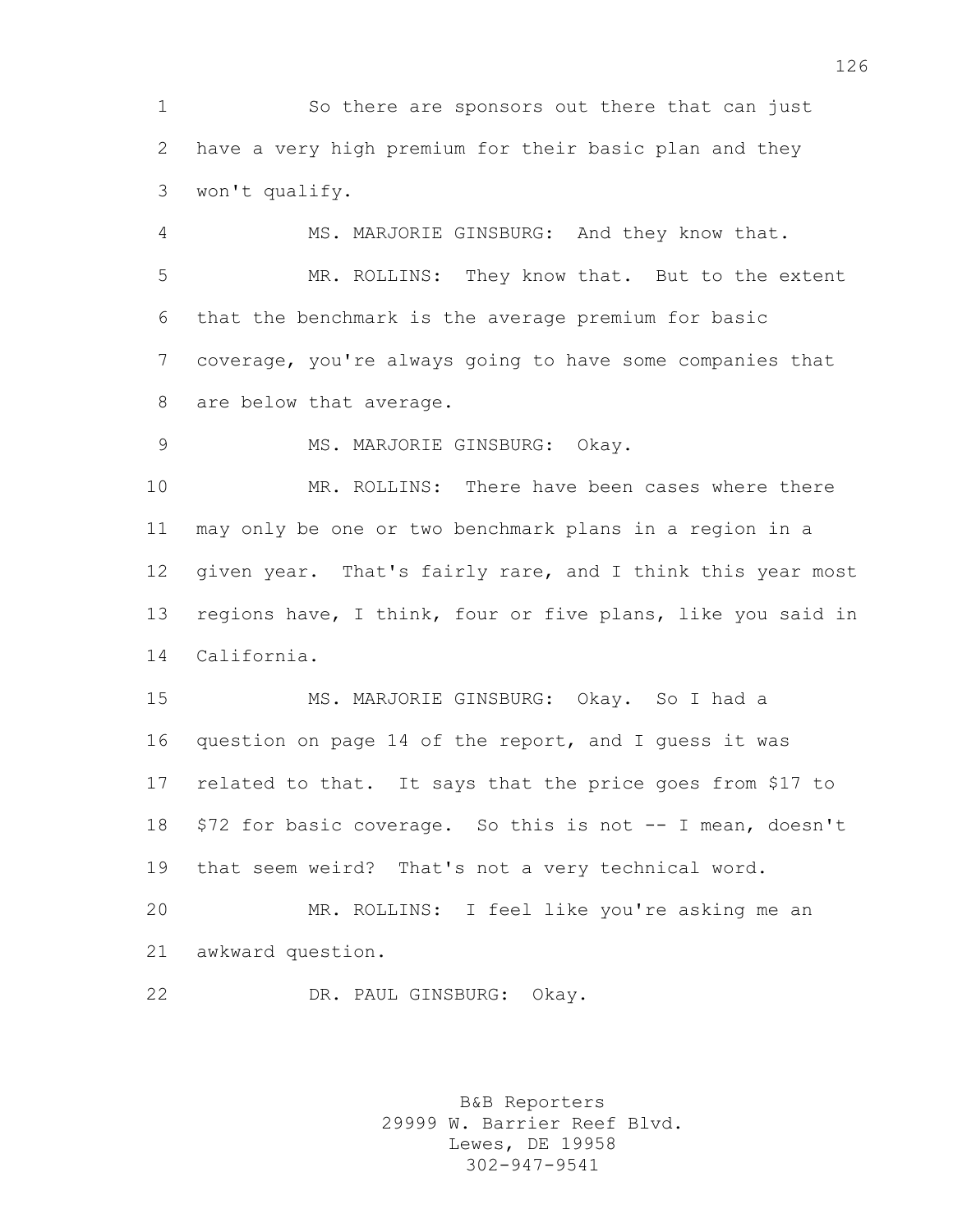MR. ROLLINS: There is certainly a range of premiums in the PDP market, both in terms of the total premium and then one thing we talk about in the paper is when you look at the enhanced plans, you know, part of their premium is here's what basic coverage costs and part of their premium is here's what supplemental coverage costs, and those two dollar amounts there's a lot of variation there as well.

 MS. MARJORIE GINSBURG: Yeah. Thank you. Based on our discussion we had previously about LIS, I got the impression that it was in the best interest of these sponsoring groups to price a plan that would get them in the LIS category because, you know, that's a given, particularly with auto-enrollment, that they are guaranteed. But clearly that is not true. So obviously there are many companies that say, fine, I'll price our basic so high that there's no way we're going to make the cut. You know, it doesn't matter.

 MR. ROLLINS: Well, I think it's very much true that for the large national insurers, by and large all of them are interested in serving LIS beneficiaries, and in most cases their basic plan is a benchmark plan. To the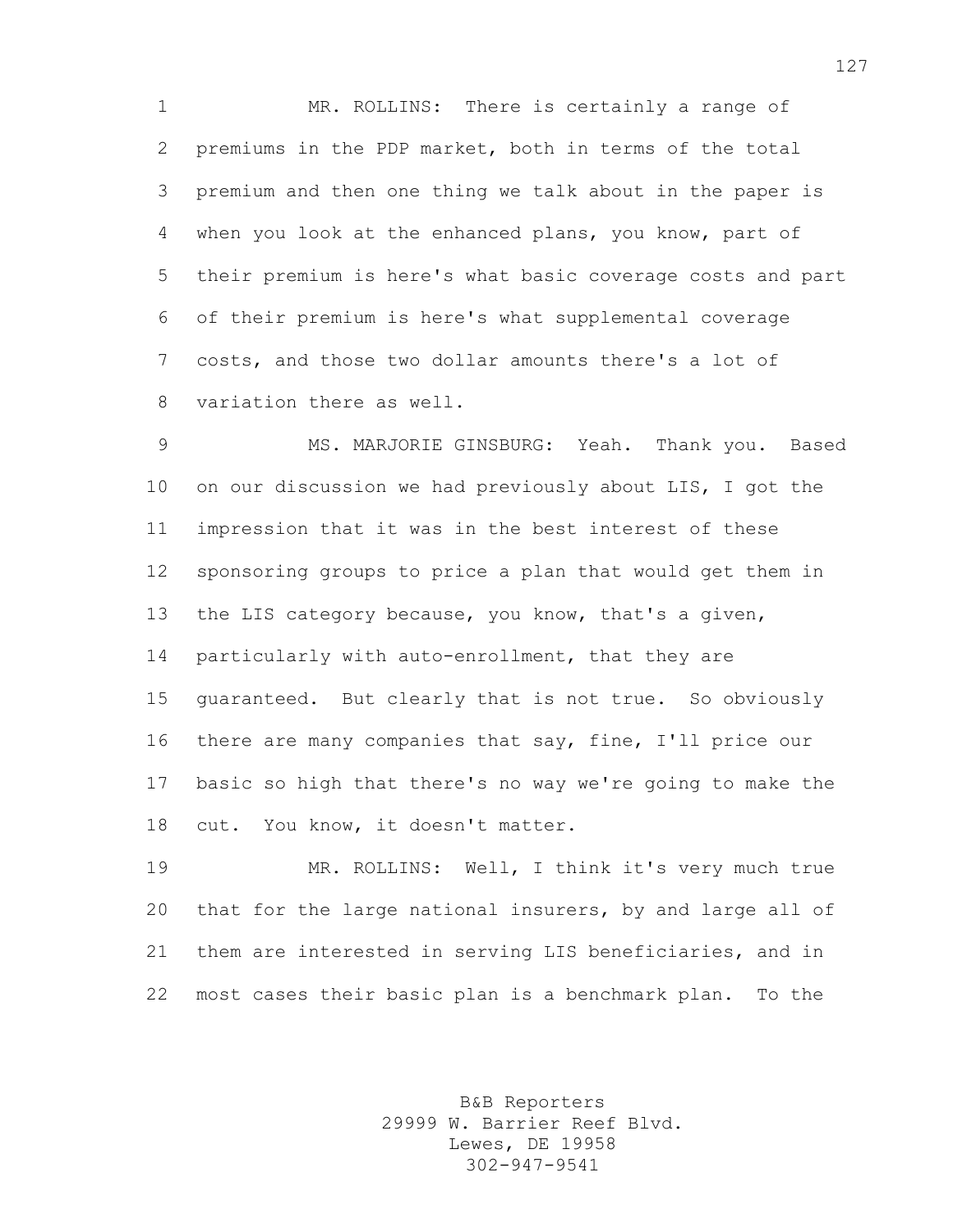extent there's a disconnect in some of the smaller, regional PDPs and insurers -- like I said, a lot of these are Blue Cross plans -- they may not be as interested. But there is definitely a segment of insurers out there that have historically been very interested in serving the LIS market.

7 MS. MARJORIE GINSBURG: My last question. There wasn't a reference, I don't think, in this report about Plan Finder, and the use of Plan Finder for both LIS and non-LIS, as a way of actually making sure you've got a plan that meets your particular needs. I don't know whether you all have had any chance to do any research on who is using Plan Finder, how well it works. I know Medicare has been working very hard to improve it, continually. I use it a lot for clients, a lot, including LIS clients, and it makes a big difference. I discover one drug is not covered, even moving clients off of a benchmark plan to a higher-paying plan because they still will benefit more because the coverage is better.

 So my question. Has there been much research on our end on Plan Finder, and who uses it? How successful is it? Is this something that can or should be promoted for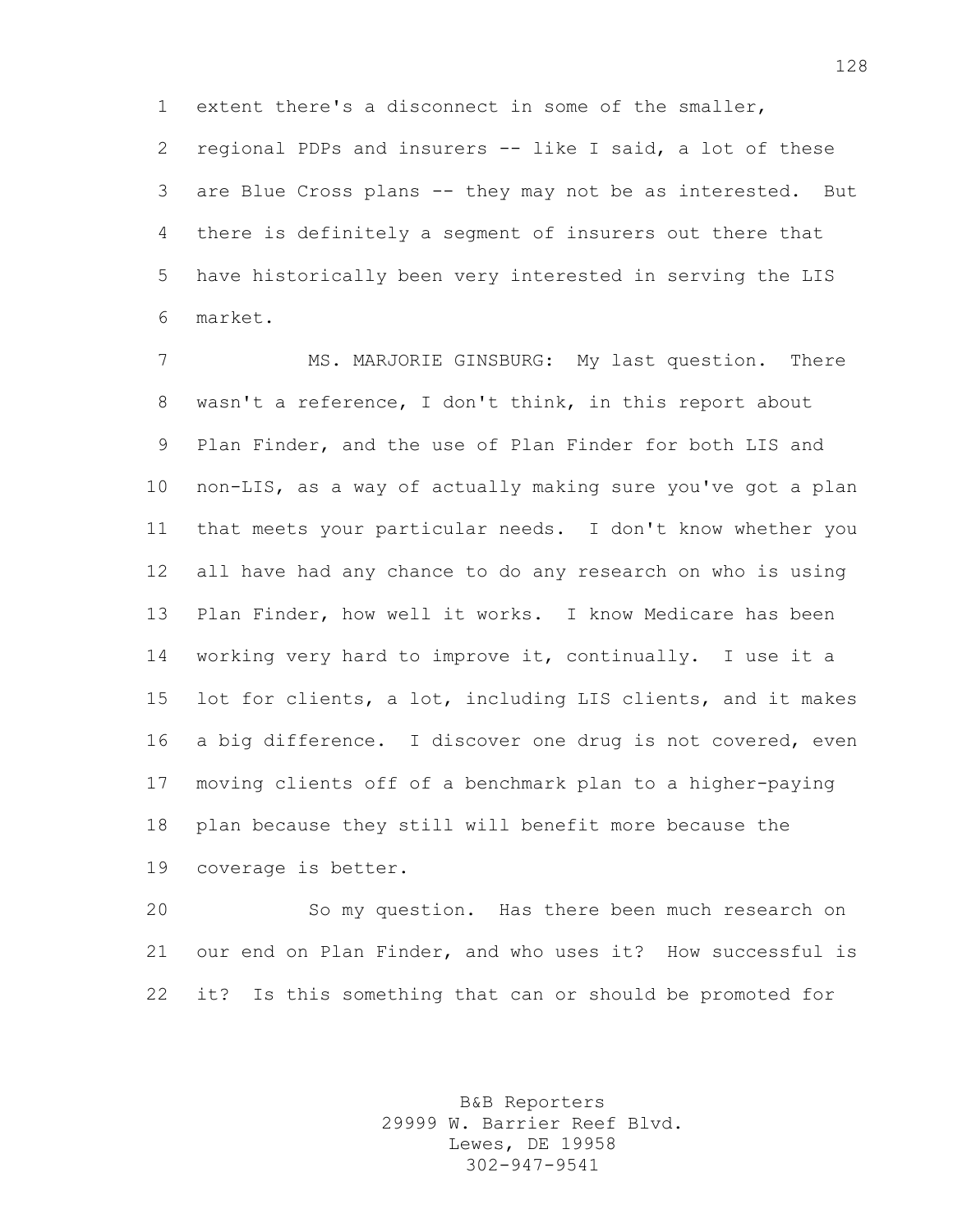all beneficiaries who are in the market for a PDP? MR. ROLLINS: So I don't think we've done a lot of work specifically on Plan Finder, but we have consistently been supportive of beneficiaries having tools that give them the information to help them pick a plan that best meets their needs. We haven't done a lot of work ourselves, but we have consistently viewed a well- functioning Plan Finder is a very good thing to have. 9 MS. MARJORIE GINSBURG: Okay. Great. Great report. Thank you. 11 MS. KELLEY: Brian. 12 DR. DeBUSK: First of all, I really, really enjoyed the chapter. It was a beautiful blend of strategy and analytics to back up the strategy. I have two questions. The first one -- and this may be a little premature, but in the previous session we talked about DIR and allocation of DIR. Based on what I read before, is it reasonable, or is it possible for a plan sponsor to receive a lump sum of DIR and direct a disproportionate amount of that DIR toward its low-cost enhanced plan specifically to reduce premiums? Do they have that much latitude? I think the text said there were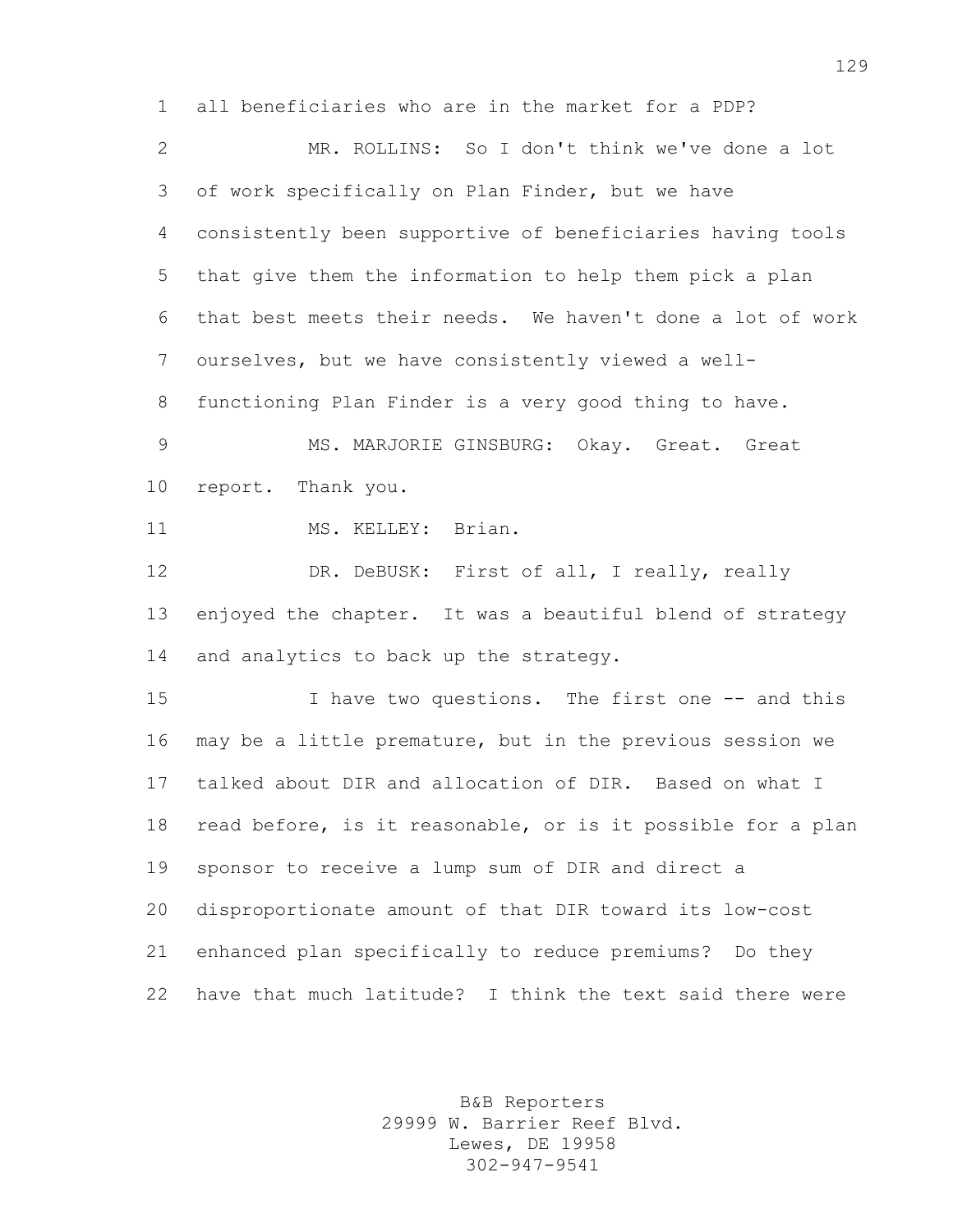several allowable approaches for DIR. Would one of those allowable approaches be a disproportionate redirection of DIR toward the low-cost enhanced plan?

 MR. ROLLINS: I don't think we know enough at this point, certainly not enough for me to give a firm answer. If Rachel or Shinobu want to add to that, they are free to, but I think it's too early to sort of definitively say that.

 One thing we did touch on in the paper was that if you look at the bids these different types of PDPs submit, they are assuming larger DIR payments for sort of these low-premium enhanced plans than they are for the other types of PDPs.

 DR. DeBUSK: So we don't know if they're earning those DIR or they're just moving the money that direction. MR. ROLLINS: I guess if you want to push it to that level, yes. We don't know exactly. There's a limit to how much we can understand sort of the what the negotiations look like and how the money is flowing. DR. DeBUSK: And my second question. What's your sense for how much the 2023 revised OOPC model is going to

alleviate some of this? Is the fix underway a little bit

B&B Reporters 29999 W. Barrier Reef Blvd. Lewes, DE 19958 302-947-9541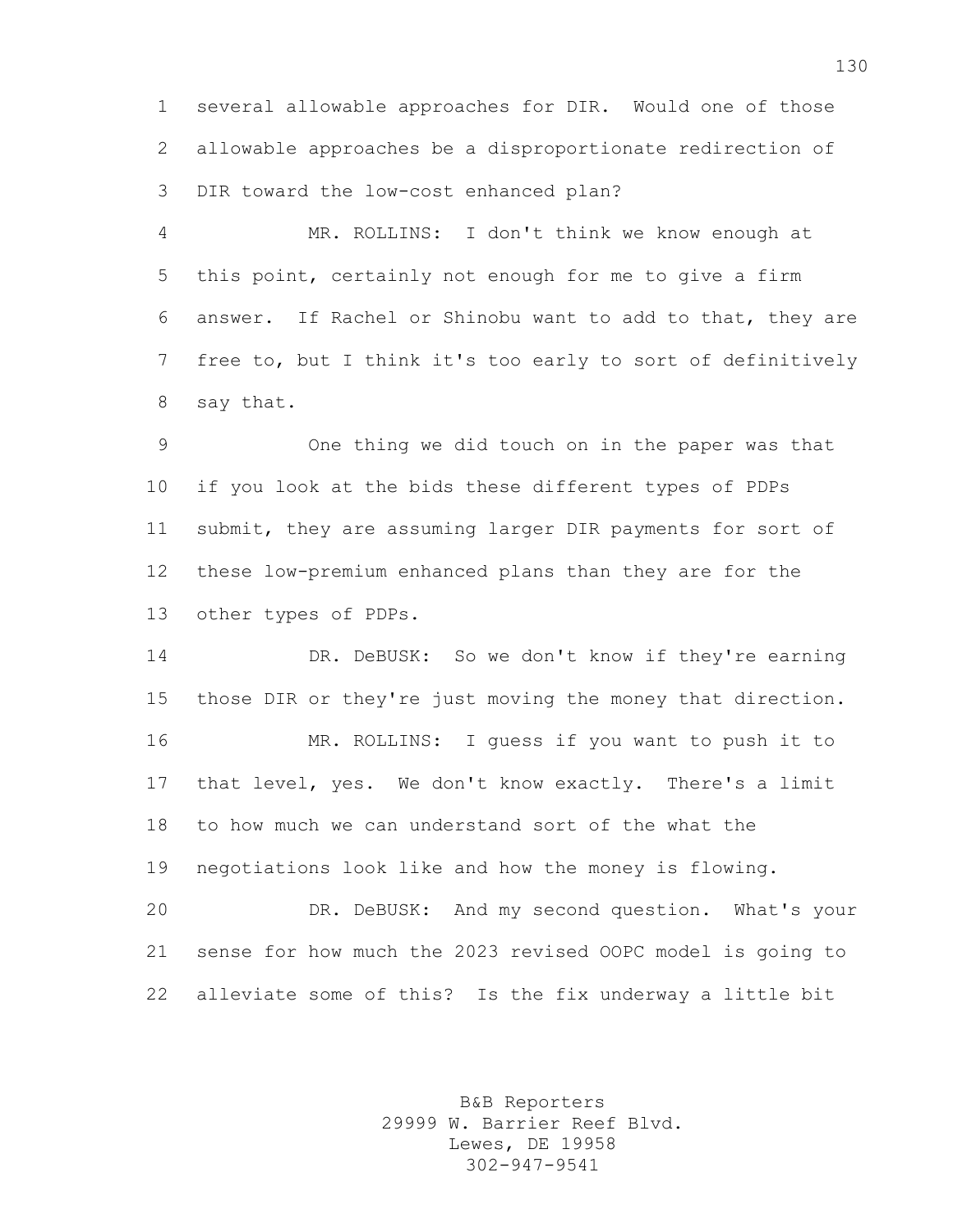or are there still going to be some -- what's your sense on that?

 MR. ROLLINS: First, I would be remiss to say -- you should call it the "oopsy model" because it's one of the better acronyms in health care. That's what all the actuaries call it.

7 DR. DeBUSK: I stand corrected. Thank you. 8 MR. ROLLINS: Bruce will as well. The OOPC model [break in audio]. There is no way to construct a model where there is not some type of data lag in there, and right now the lag for the new model is going to be two years, but it's probably not going to get much better than that, given the timeline of when the data is available, when they have to make the model available to the plans, to prepare their bid, that kind of thing.

 So there will still be some leeway for plans to sort of cover older drugs on the formularies and get credit. Hopefully with the new model their ability to do that will be somewhat constrained.

 DR. DeBUSK: Your chapter alluded to anticipating to the behavioral response of the beneficiary. I mean, I was fascinated by that. I didn't know we could do that,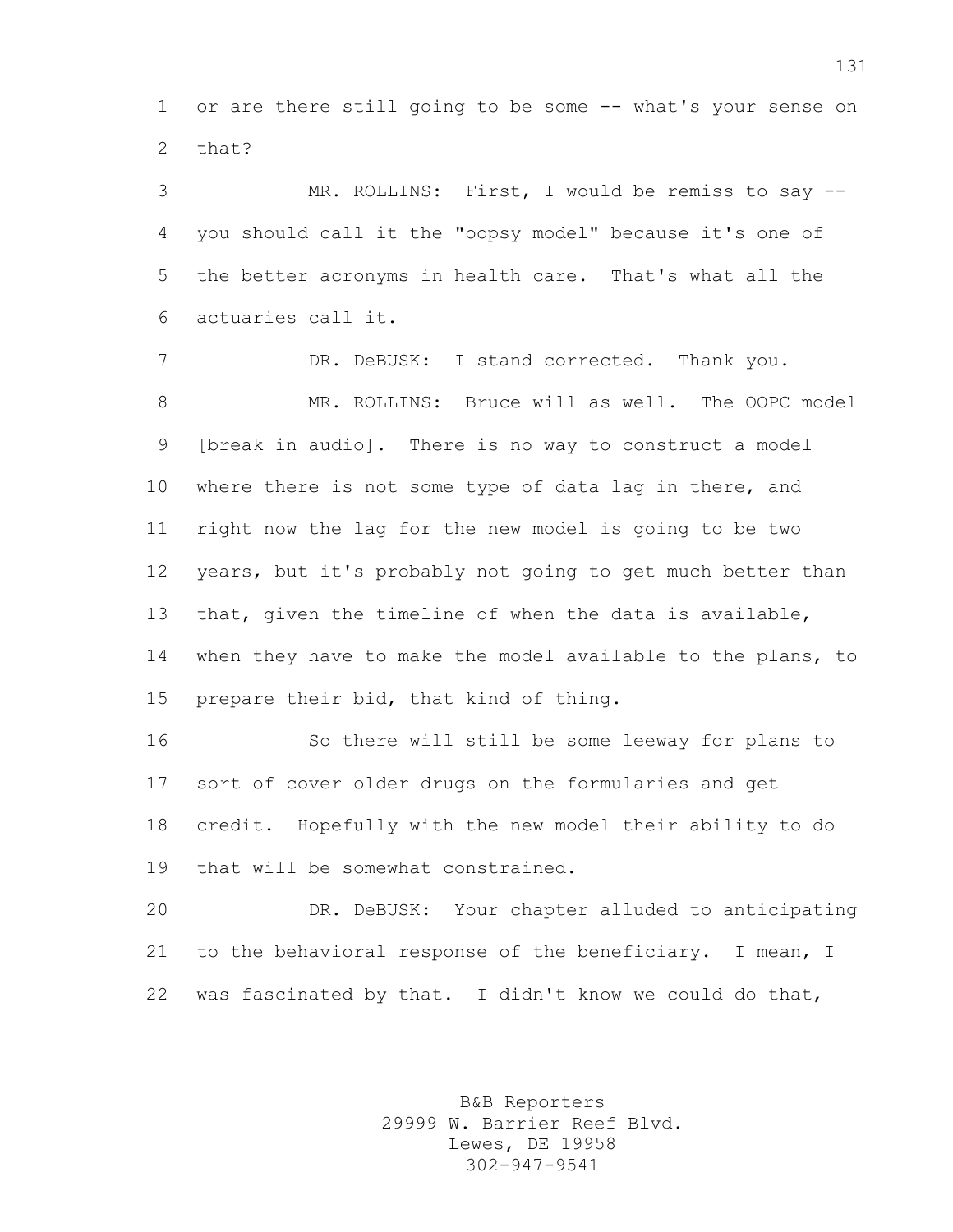but I thought that was pretty promising too. Can you speak to that?

 MR. ROLLINS: So one of the criticisms of the existing model has been that, you know, it's evaluating a particular drug, and whether it's on a plan's formulary or it's not. And I think sort then more of the real world, if you are taking Drug A and you are in a plan that doesn't cover Drug A on its formulary, one of your options would be to just keeping Drug A and pay for it entirely out-of- pocket, but one option might be, you know, maybe I don't take Drug A but this plan covers Drug B, which also works reasonably well for whatever condition I'm getting treated. I'll switch to Drug B.

 Right now the model historically just assumes that if I'm taking a drug and it's not on the formulary, I just pay for it out-of-pocket. I think most people would say that's not very realistic, but operationalizing that in the new model is kind of tough to do, and I think that's what CMS has been sort of exploring, to see if they can sort of incorporate that kind of behavioral response. 21 DR. DeBUSK: Thank you.

22 MS. KELLEY: Amol.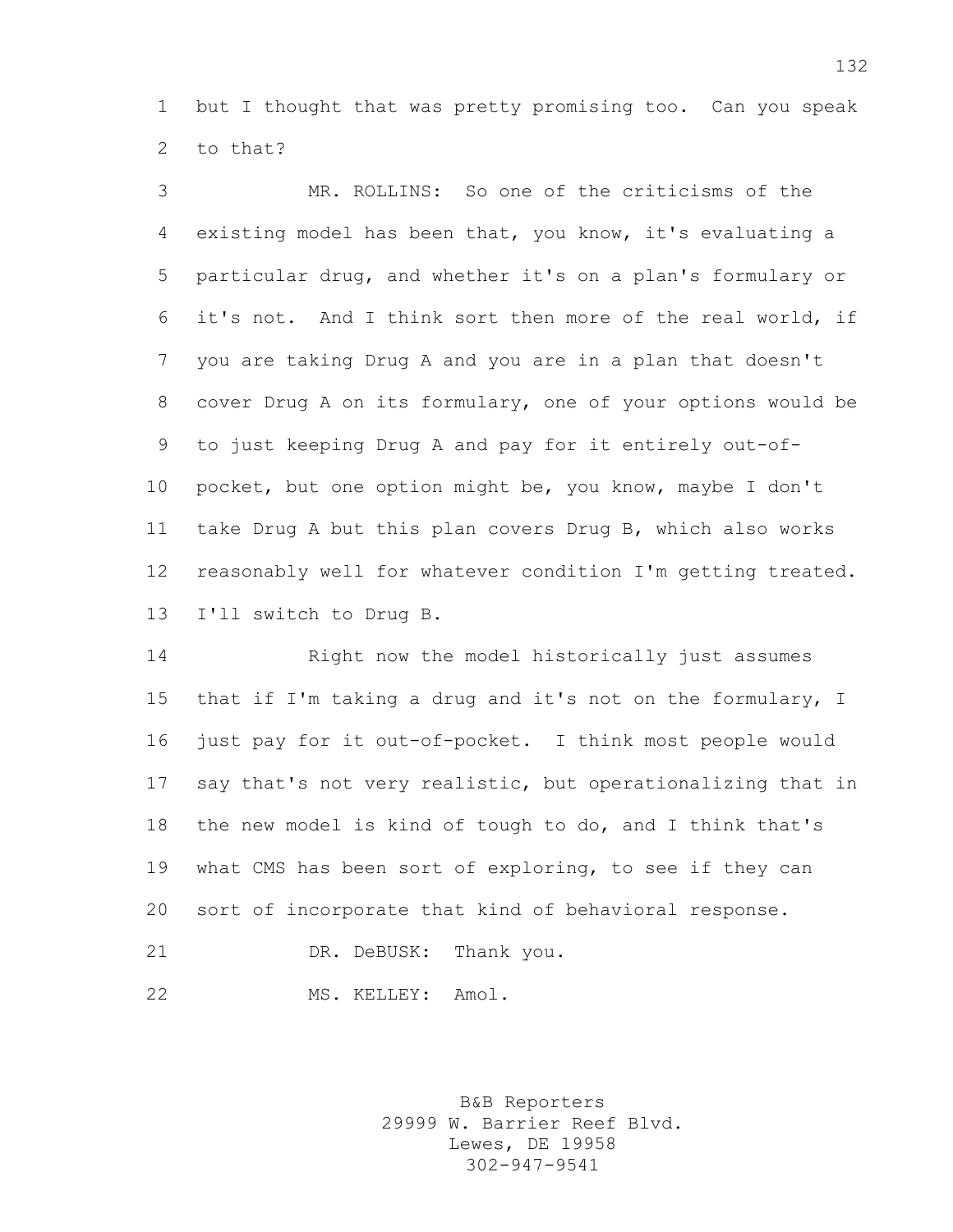DR. NAVATHE: So I have a question that I think is somewhat similar to Marge's question. It's on Slide 5, or it's also Table 3 of the reading materials.

 Basically, what I wanted to understand is, so we have the basic PDP premium and then we have the low premium enhanced PDP that has a lower premium. Then in the reading materials we also had broken out, in the table, the premium that goes with the basic coverage and the premium that goes with the enhanced.

 And so what was I was curious to understand here is by regulation and by statute there is actuarial value of the basic coverage has to be equivalent across all of these. And so does that mean, essentially, that it's not that they're changing any dynamic of the cost sharing -- those may be happening but they're not intrinsically related to what we're describing here on this chart. It's simply that they're just choosing to set the premium lower? MR. ROLLINS: Do you mean they're offering the same thing as other companies or just willing to accept less revenue for it?

 DR. NAVATHE: It's not even other companies. It's just across their plans. So the basic portion of what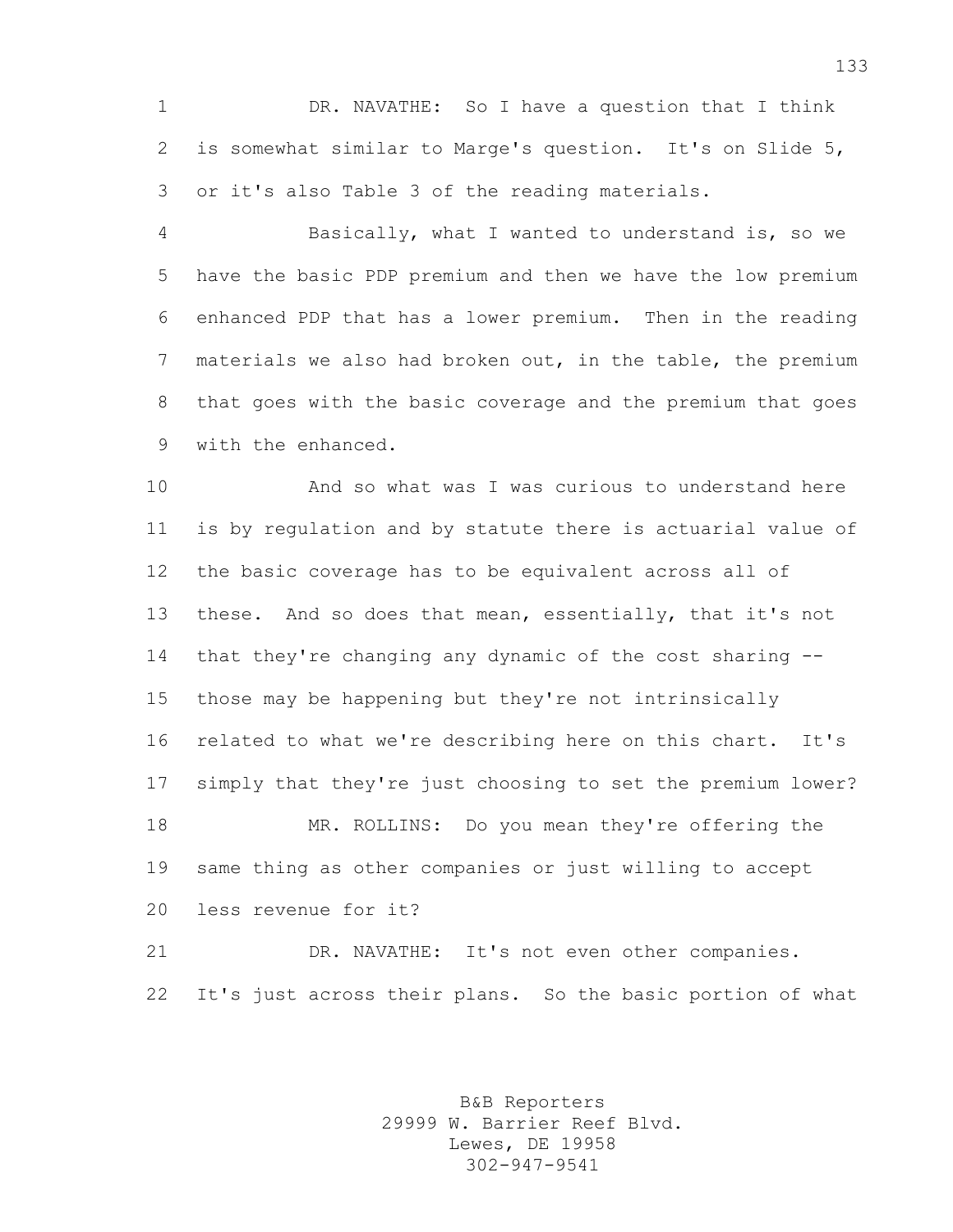they charge for the basic plan, they're just choosing to charge a negative premium for that, in some cases.

 MR. ROLLINS: Well, the negative premium is a bit of a special case, as we noted in the paper. To some extent you see it more with newer plans, where they have more latitude to make optimistic assumptions in their bids about who they think is going to enroll. In an older plan, eventually they have to tie their bid to their actual experience, and it's hard to justify a negative premium as your plan gets older.

 But the bids for the plans themselves and the premiums are going to vary, depending on, for example, how broad or narrow their formularies are. I mean, they all have to comply with the CMS requirements for sort of minimum formulary requirements, but that's sort of, you know, kind of a base requirement and you can have a broader or narrow formulary working within that requirement.

 Your cost sharing rules are also going to matter. As we noted, the low-premium plans, they do more than the other types of plans to get you to take a preferred drug and to use a preferred pharmacy, and those are going to help keep your costs down. They are going to probably help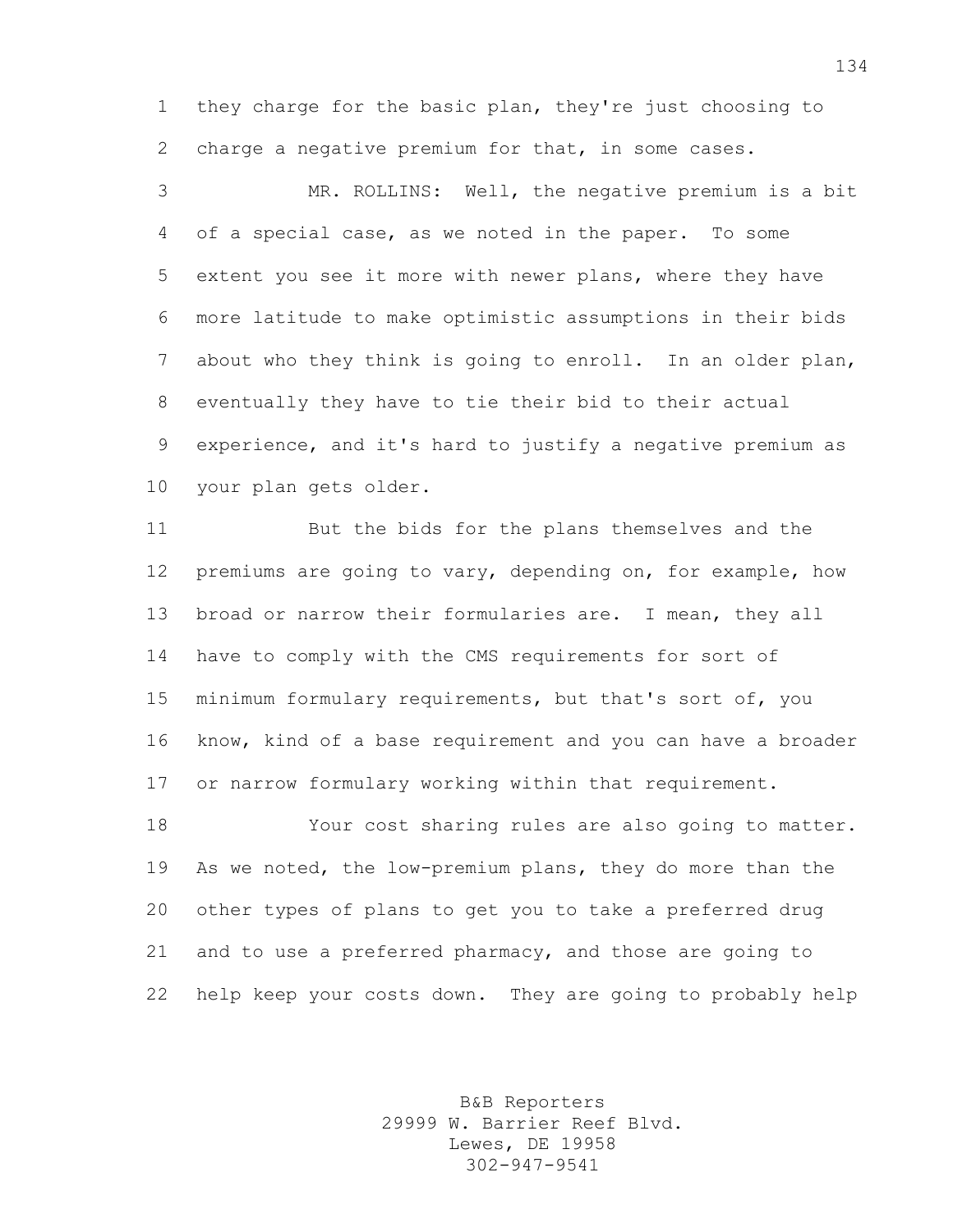you receive more DIR payments as well.

 So there's a bunch of things going on that get reflected in sort of the premium in the bid.

 DR. NAVATHE: So I guess the question that I'm trying to get at, another way of asking it is, from our assessment of what's going on in this market, is it that the differences between the basic coverage portion of a low enhance plan versus a basic PDP, are the differences in the premium there primarily driven by the structure of the benefit-designed formulary, sort of the structural pieces, or is more, quote/unquote, "idiosyncratic" in terms of how they're bidding to structure the premiums in the way they can to create this market segmentation?

 MR. ROLLINS: I think it's hard to untangle that and say it's just one thing. It's a bunch of things together. To some extent you're segmenting the types of enrollees you think you're going to get. If you think you're going to get healthier enrollees, you're designed to attract lower-cost enrollees, you're going to have lower premiums. But there are also plan features as well, like we discussed.

So it's not just any sort of one thing. It's a

B&B Reporters 29999 W. Barrier Reef Blvd. Lewes, DE 19958 302-947-9541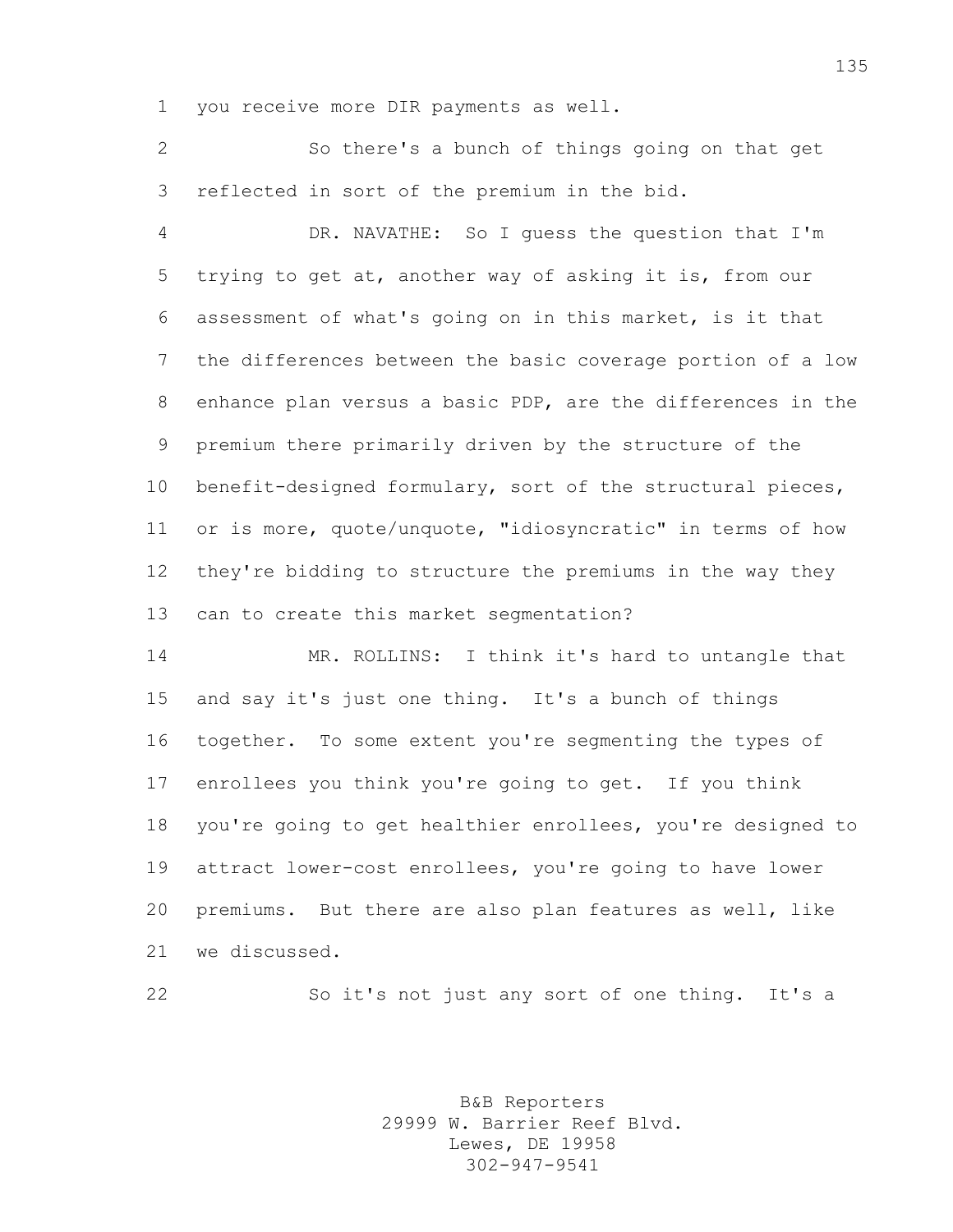combination of factors.

DR. NAVATHE: Okay. Thank you.

MS. KELLEY: Pat.

 MS. WANG: Thank you. This is an interesting Round 1. Can you clarify, is actuarial equivalence measured by sort of the gross price of the benefit structure inclusive of cost sharing, whatever the source of the cost sharing might be, or is it net of cost sharing? MR. ROLLINS: Bruce is going to jump in here because he will know the specific requirements better than I do. The actuarial requirements, it's not just one tests. There's several different boxes they need to check in terms of what their alternative package of benefits has compared to basic coverage. MS. WANG: Okay. But conceptually, where does cost sharing fit into a determination of actuarial equivalence? MR. ROLLINS: Bruce will correct me. Cost sharing is one of the actuarial equivalent tests they need

 to meet. For example, if a beneficiary has reached the initial coverage in the benefit, in the Part D benefit phase, if they're not paying more under your alternative

> B&B Reporters 29999 W. Barrier Reef Blvd. Lewes, DE 19958 302-947-9541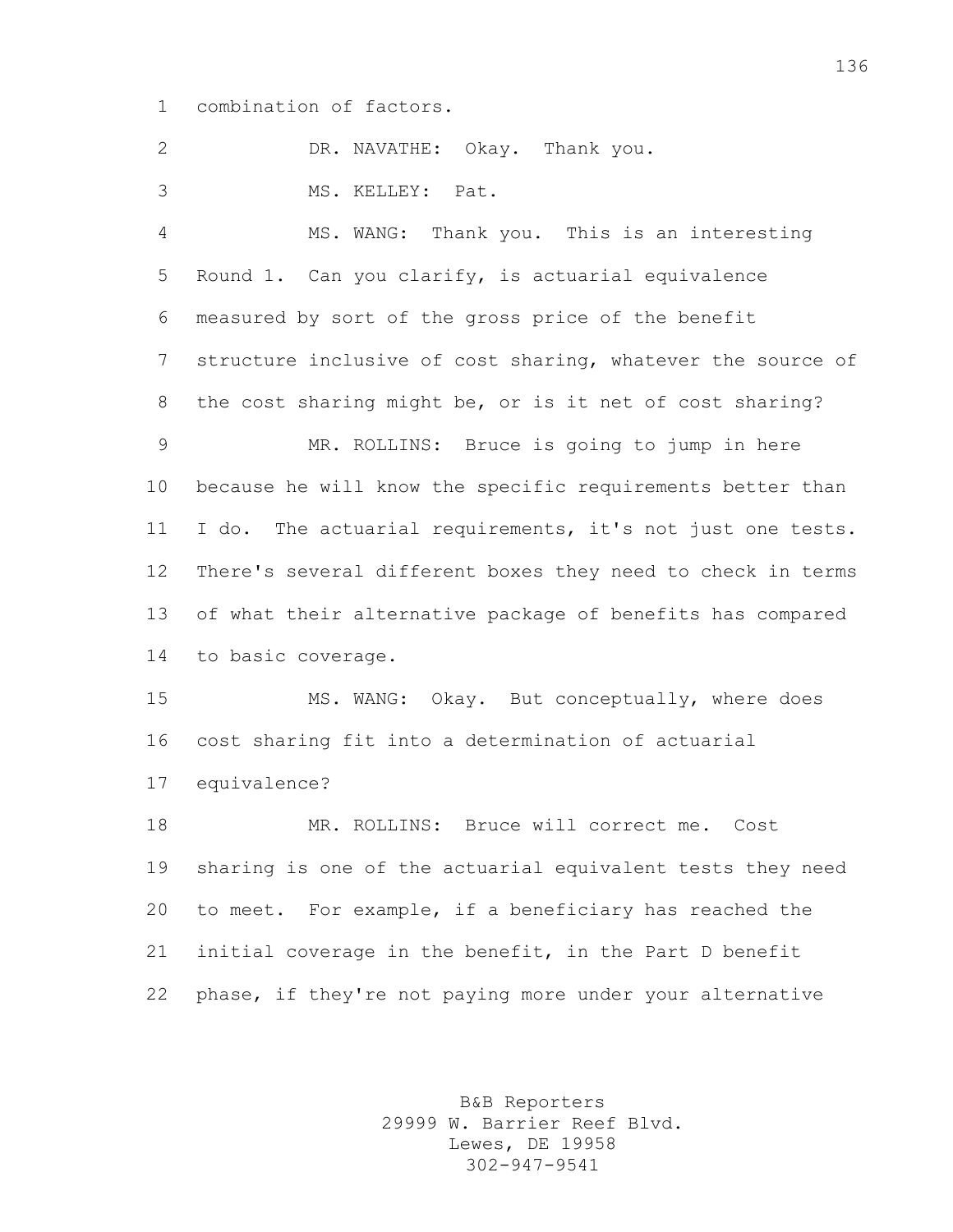benefit design than they would for standard coverage, for example.

MS. WANG: Okay.

 MR. PYENSON: So, for example, it comes up with co-insurance, if the defined standard plan is co-insurance, and if you have co-pays and the co-pays have limits, the actuarial equivalence within the coverage zone has to tie back to the defined plan.

 DR. CHERNEW: This may be helpful. I think -- and Eric will correct me -- they have a sort of standard set of that sort of benefit set of people, and then run them through different plans, and actuarial equivalence would basically mean that the out-of-pocket share in the plan you're proposing is essentially what the out-of-pocket share would be in the standard plan for this set of common people.

 Now when you enroll different types of people it might not kind of match that way, but it essentially a way of aggregating the different dimensions of cost sharing to make sure the dimensions you're proposing loosely match the dimensions that the standard was.

How did I do, Eric?

B&B Reporters 29999 W. Barrier Reef Blvd. Lewes, DE 19958 302-947-9541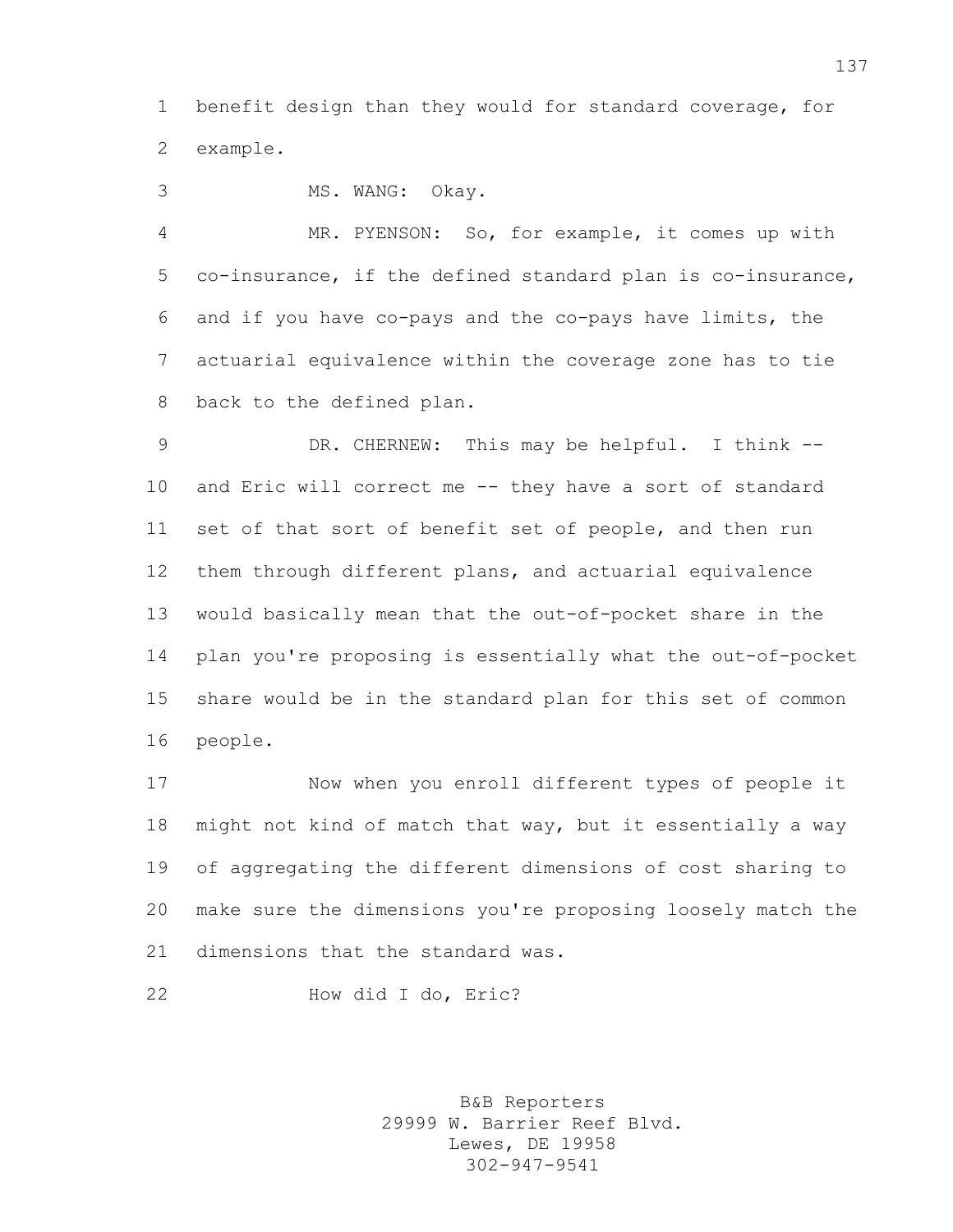1 MR. ROLLINS: I agree with that. On average, they're going to be the same. For an individual beneficiary it could be higher or lower.

 DR. CHERNEW: If you're enrolling different people, it could be lower. They have the same problem on aspects of the exchange, is they pick a group of people, they run those people through different plan structures, and they try and figure out what the out-of-pocket would be. And that's a hard thing to do technically, but

 conceptually that's what they're trying to do. MS. WANG: Thank you. That's helpful. So I don't

 know if this is the right -- so, you know, I'm focused on the fact that there are certain plans that become the LIS benchmark. Are those plan formularies tracking the LIS Part D benefit, like one tier, or are they also distributed across five tiers and then they somehow become the LIS benchmark? That's sort of related to the next question I had, was whether or not there are significant actual formulary differences among these three types of plans that you examined. And it's leading to the final question that I had.

MR. ROLLINS: Okay. Is the first question more in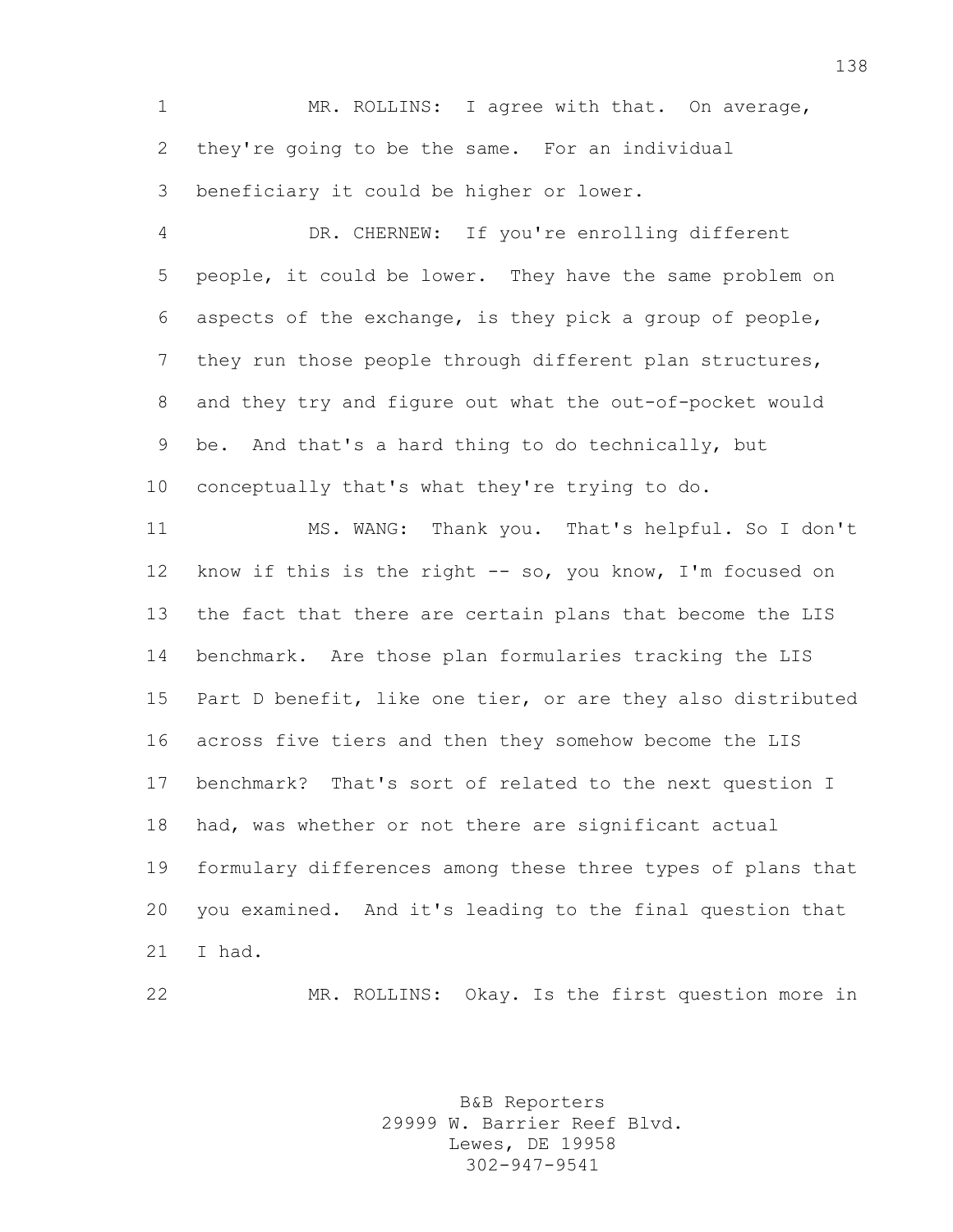terms of like how the benchmark gets calculated?

 MS. WANG: Yeah, I guess so. My ultimate question is, you know, in this pooled approach, which I am thinking of as like the community-rated Part D PDP, stand- alone, one plan, kind of thing. So that's fine. Everybody gets blended together. There's a basic plan. There's a certain cost to it. How does that affect when MA plans, dual SNPs, are bidding against the LIS benchmark? Does that now become the LIS benchmark, and if so, is it an accurate representation of what the LIS benchmark should be? What would the interaction be there of your third model of everything all together, which includes LIS, non- LIS, five-tiered, whatever it might be. How does that translate into a dual SNP, an MA plan, sort of trying to match the LIS benchmark? Is there an LIS benchmark anymore?

 MR. ROLLINS: So I think there's a couple of different ways you could do there. What we have now for the benchmark is we take the premium for basic coverage, for all Part D plans -- PDPs and MAPDs -- and we weight them by your LIS enrollments. So MAPDs account for an increasingly large share of that calculation. It's roughly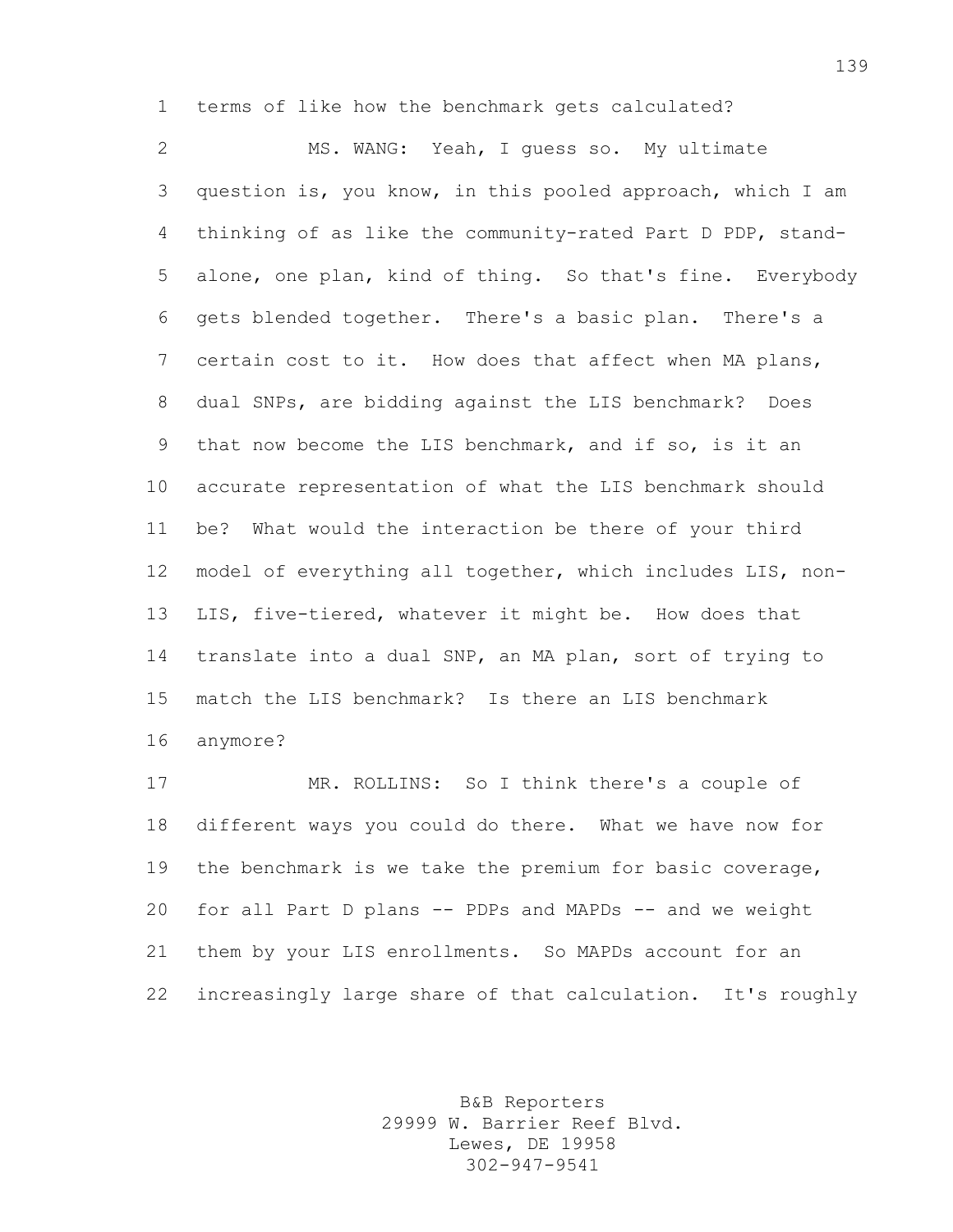50-50 right now, PDP versus MAPD. So that's the way the benchmark is calculated now.

 And you could use the same approach with a single risk pool. It would just be the PDP side of that calculation, if you will. Instead of having a larger number of pieces with individual PDPs, you would have fewer pieces, if you will, since each insurer would essentially be offering just one PDP. But the underlying mechanics could be the same.

 MS. WANG: I guess the question is, will it be representative of this targeted population, which is from an MAPD perspective but dual SNP, which is now 50 percent of the market, I guess. Would it continue to be an 14 accurate benchmark? In your example here, the premium would go down, and I just wonder whether that would be an appropriate thing to happen.

17 MR. ROLLINS: Well, I think we have -- and we discussed this more in September -- there a fair amount of circumstantial evidence that plans are not bidding as competitively as they could right now for their benchmark plans. And sort of the single risk pool would be kind of something of an indirect way to get at that, to sort of

> B&B Reporters 29999 W. Barrier Reef Blvd. Lewes, DE 19958 302-947-9541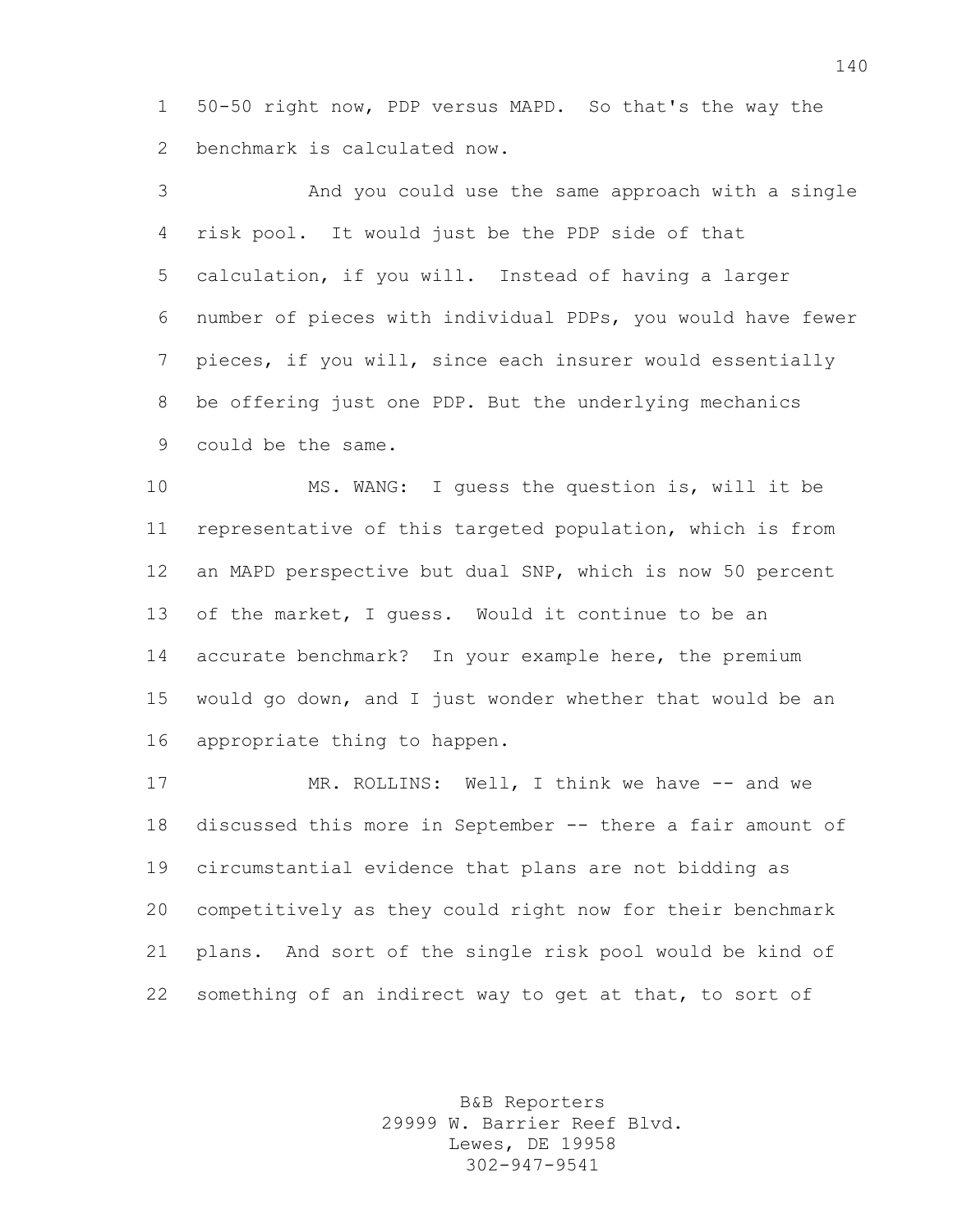hopefully give them stronger incentives to bid more competitively for their LIS population.

 The benchmark is the average premium for basic coverage, and so whether or not you think that is appropriate I think, to some extent, is something of a judgment call on your part. But it is meant to be the average premium that is out in the market. And, you know, that's the way it's done now. You could still do it that way under a single risk pool, or as we discussed in September, you know, you could consider other ways of setting the benchmark.

12 12 I think one thing we touched on, at least in passing in September, is there's not a clear relationship between what the MAPD portion of the benchmark is versus the PDP portion. In some areas it's higher and in some 16 areas it's lower. That can even change from year to year. So it's hard for me to give you a clear sense on like how those two sectors, if you will, compare to each other. It seems to vary a lot.

MS. WANG: Thanks.

21 MS. KELLEY: Larry.

DR. CASALINO: I think I'll withdraw.

B&B Reporters 29999 W. Barrier Reef Blvd. Lewes, DE 19958 302-947-9541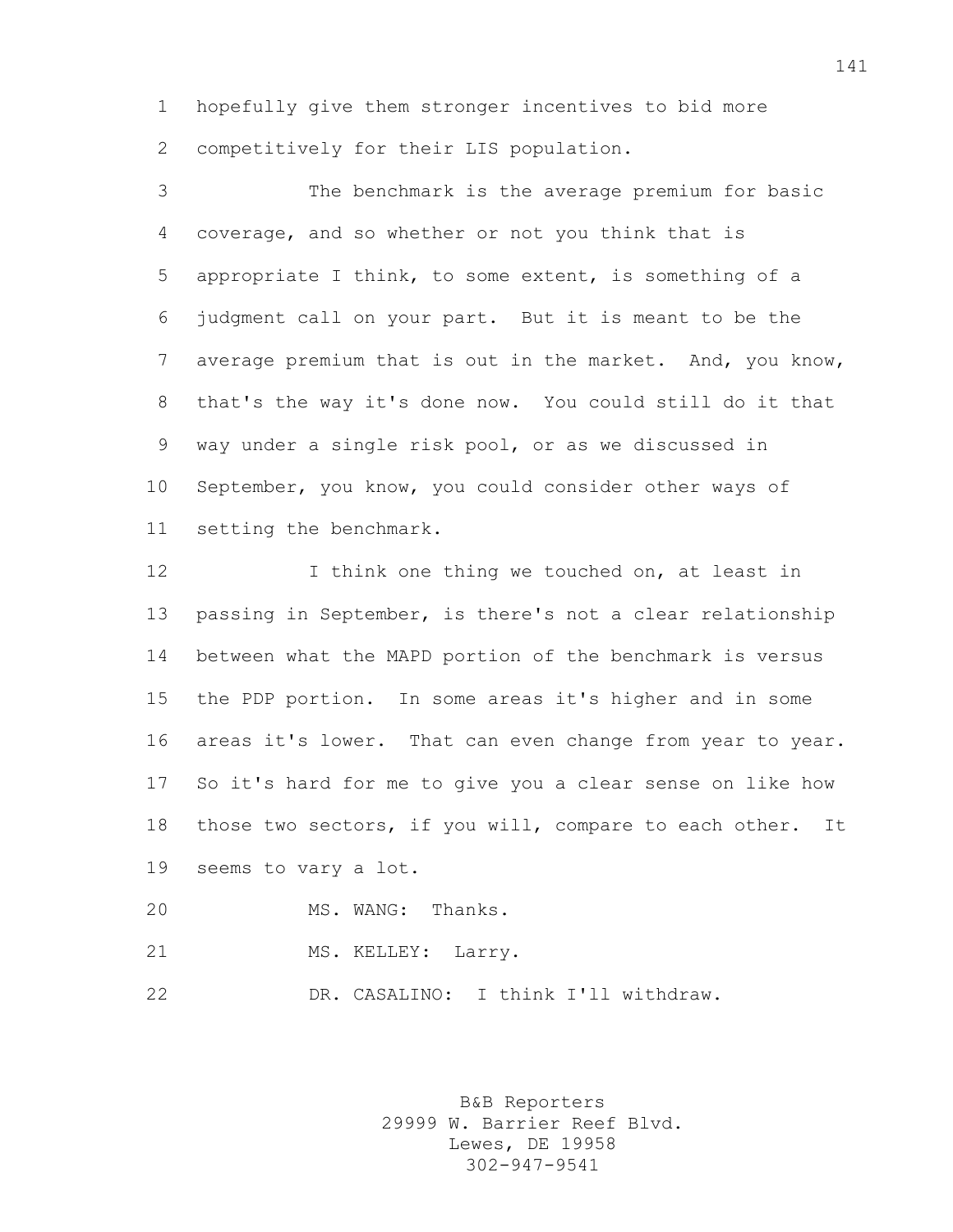MS. KELLEY: That is all I have for Round 1, unless anyone wants to jump in.

 DR. CHERNEW: Which I hope they don't, because we have a bunch of people for Round 2. So if you do, I do want to make -- while you're pondering that -- I want to ask a sort of Round 1 question and also a sort of contextual point that I hope will help shape the discussion we're about to have.

 There are two types of segmentation that are going on. One of them is between LIS beneficiaries and non-LIS beneficiaries, and there's a lot of concern about how that segmentation is playing out and what they're doing 13 in there, and how that affects the benchmark.

 The second is there's segmentation within the non-LIS beneficiaries, between those in, I'll call them the enhanced plan and I'll call it the unenhanced enhanced plan, which is not the language I'll try and use again.

 I'm interested in knowing which of those types of segmentation you view as the bigger problem and how we should, as we go through this discussion, think about the concerns with segmentation, we might want to weight those two issues. How much of this is about problems with the

> B&B Reporters 29999 W. Barrier Reef Blvd. Lewes, DE 19958 302-947-9541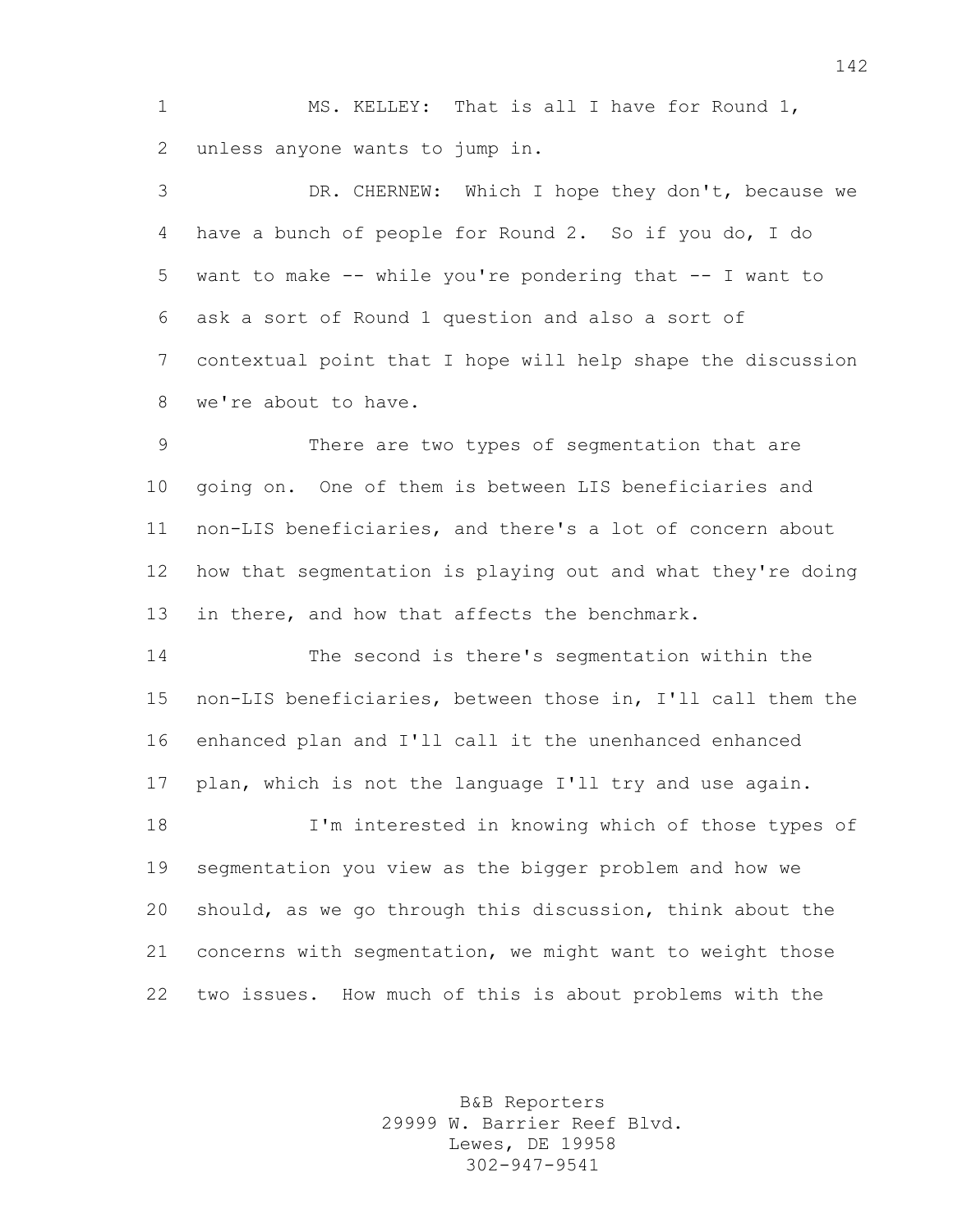benchmark in the LIS world and how much of this is about segmenting the people in the non-LIS world between what I'll call generous but more expensive coverage and then less generous, less expensive coverage, and there's, of course, health status segmentation that's going on behind the scenes in that process as well.

 That was a lot. That's sort of how I'm thinking about it. But if you have thoughts on that, that's great. If not, we're just going to open it up to Round 2.

 MR. ROLLINS: No, that seems like a useful way to frame it.

12 DR. CHERNEW: And I think this, maybe not surprisingly, leads us to Stacie.

 DR. DUSETZINA: I'll hardly talk tomorrow. I promise.

 So thank you very much for this chapter. I think one of the things I struggled the most with is I don't know if I can answer the segmentation, whether it's a problem or not, because the one thing from the chapter that really stuck out to me was this issue of people picking a plan based on a low premium and then having the premium keep going up and being kind of stuck in it because they don't

> B&B Reporters 29999 W. Barrier Reef Blvd. Lewes, DE 19958 302-947-9541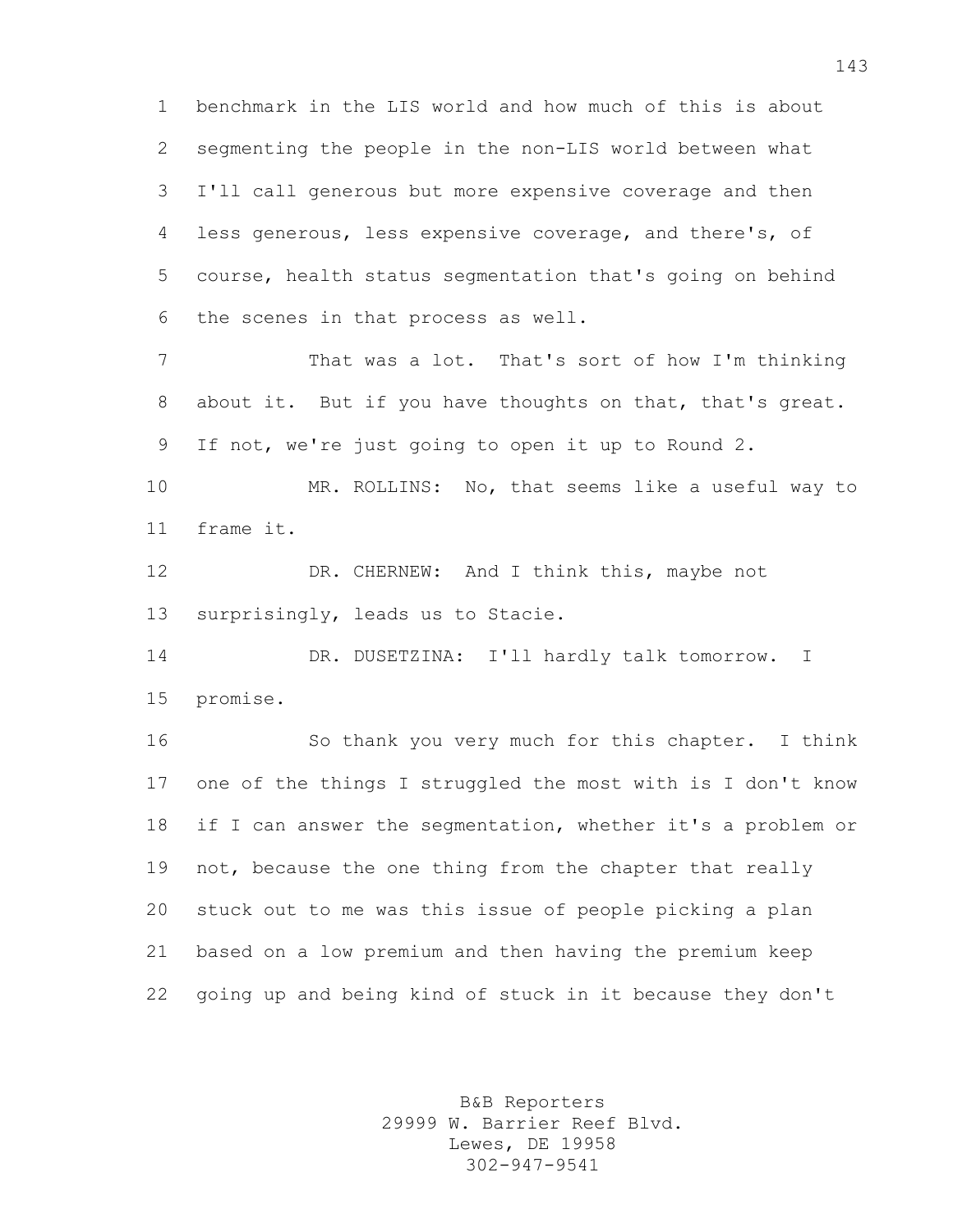actively choose a new plan, and then spinning out a new low-premium plan.

 I think my answer as to whether this is a problem we want to deal with would be directly related to how often is that happening. Are we seeing that those higher premium enhanced plans are really just like, they started out low and just kept increasing and then they keep spinning off new options? You know, it's like a bait and switch for the beneficiary. You pick a plan based on a low premium and it just keeps going up.

 MR. ROLLINS: So I can answer a little bit in terms of how often does this happen, which I think is one of the things you're asking. It's a little hard to get sort of a clear, you know, it's definitely X number of years or Y number of years, because -- and we talked about this some in the morning -- there's been a lot of consolidation going on in the market. So if you look back over the last 5 or 10 years, we've had a lot of companies buying other companies, and then because of meaningful differences they have to consolidate their plans and reboot their kind of PDP lineups anyway. So you have that going on.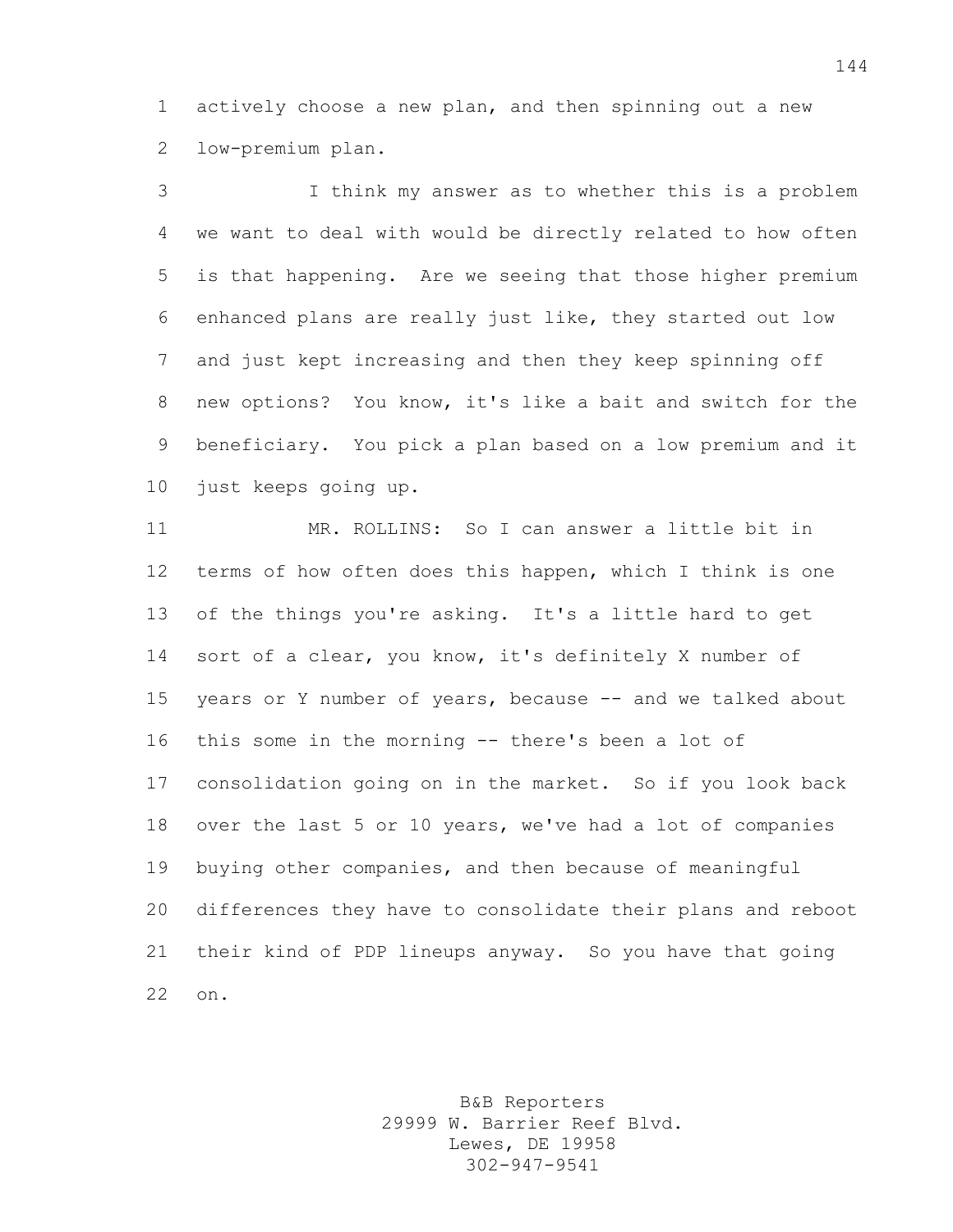You also have the regulatory change in 2019 to the meaningful difference standard. That made it much easier to offer two enhanced plans. And so we had companies that had not been offering two enhanced plans before that. Once this change was made, they started doing it. So there's a lot of stuff going on.

 But to give some examples, probably the clearest example would be Humana, which hasn't been involved in a lot of mergers and acquisitions, and they've had three plans for many, many years. We talked about it in the paper. They kind of redid their lineup in 2020. Before that, the last time they did it was 2014. So that was 6 years. UnitedHealth has also not been involved in a lot of acquisitions, and I think the last time they reset their PDP lineup was 2017.

16 So, you know, to give you a very rough answer, I would say probably somewhere north of 5 years. My guess would be less than 10, though. But again, those are very rough numbers. But it doesn't seem to be something that happens like every year or two, if you will.

21 DR. CHERNEW: One thing on that point, though. That issue seems to be somewhat different than the issue of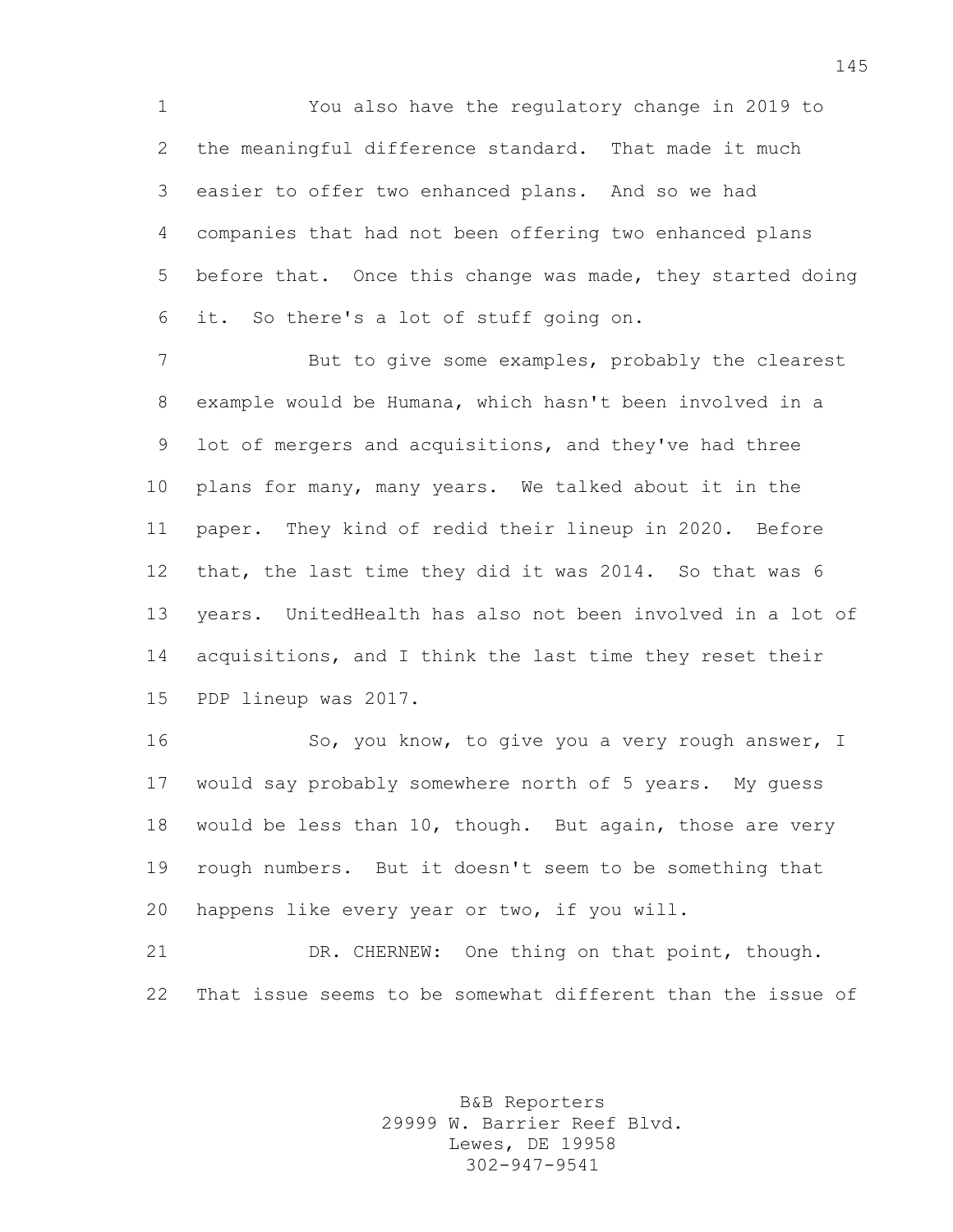segmentation. There's a problem that Marge raised, which I think is important, which is, we'll call it, broadly speaking, choice and efficiency, of which I think there's a fair bit of academic evidence that there's significant choice problems in the Part D market. That's a somewhat different issue it may relate to, to but a somewhat different issue than just the pure segmentation aspect of it.

 MS. KELLEY: Was that it, Stacie? Okay. Brian is next.

 DR. DeBUSK: Again, as I mentioned in Round 1, really, really enjoyed the report. I really think your report, too, underscored how so many of Medicare's challenges are structural. You know, it's not necessarily picking a number. It's just the way the system is designed that it leaves itself open to vulnerabilities.

 Just to go straight to the options, I think Option 3, using a single risk pool, is the way to go, and I think it's for a number of reasons. First of all, I think it does restore the pricing model to the original intent of Part D, and how it was going to work. And I think it's also very complementary to our standing recommendations on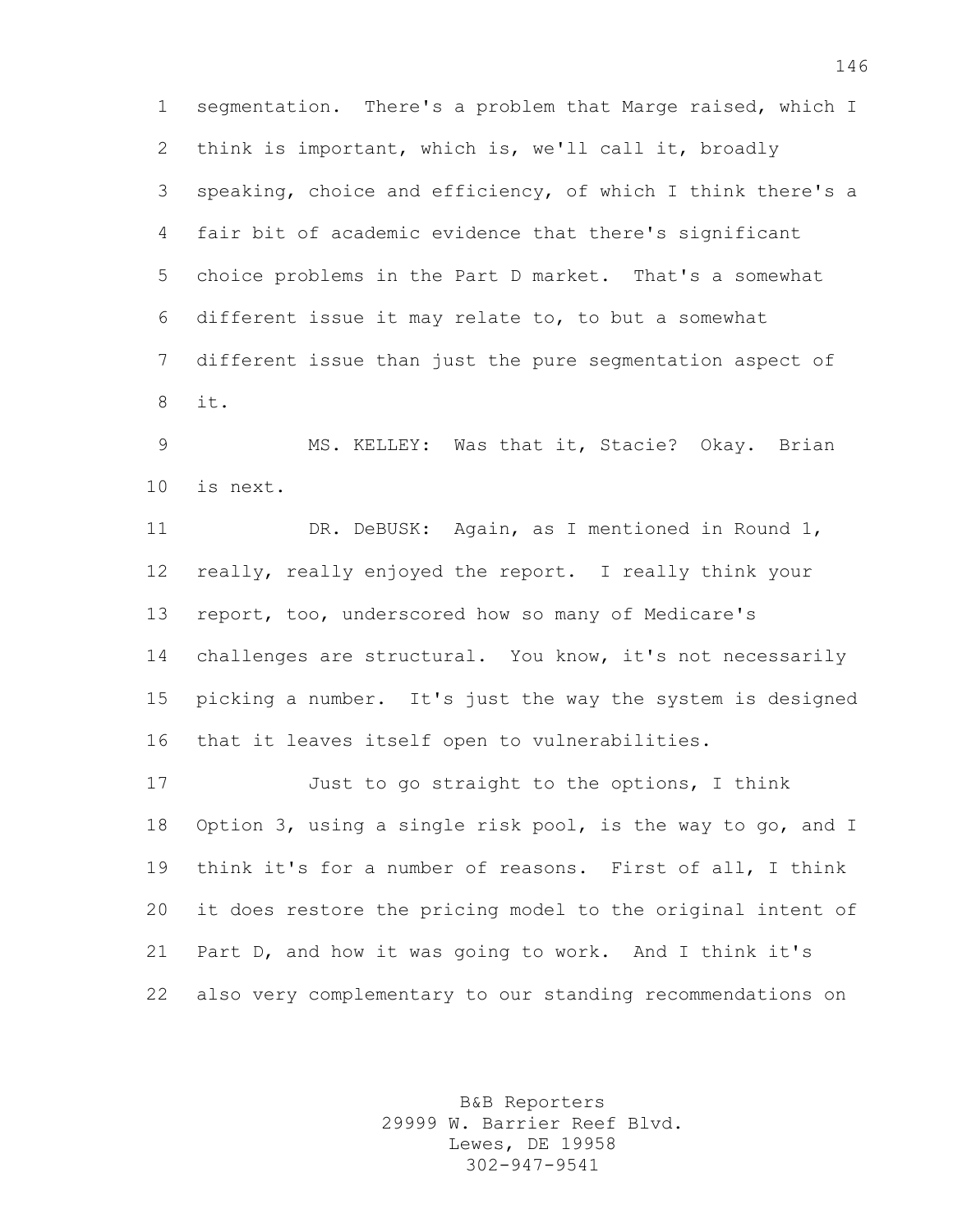policies that encourage the better management of LIS beneficiaries, in general. So I think it is complementary to the work that's already been done.

 And then I think, Eric, you probably said it best in the Round 1 session. I think you called it "indirect pressure" to manage LIS beneficiaries better. And I really like that term, "indirect pressure," and I hope it shows up again.

 Michael, to your points about segmentation, to me it seems like the segmentation of the LIS and the non-LIS beneficiaries is the larger problem, because that basic plan allows them to inch closer and closer to the LIPSA and 13 not leave any money on the table. I mean, they're basically maximizing their subsidy. So it seems like that's a fairly straightforward calculation to think about what would they have bid if they didn't have the luxury of being able to inch closer to the low-income premium subsidy amount.

 And then on the churning, you know, the interesting thing about churning these beneficiaries is it seems like this is a problem that averages out over time, though. I mean, if I get into a plan early, when the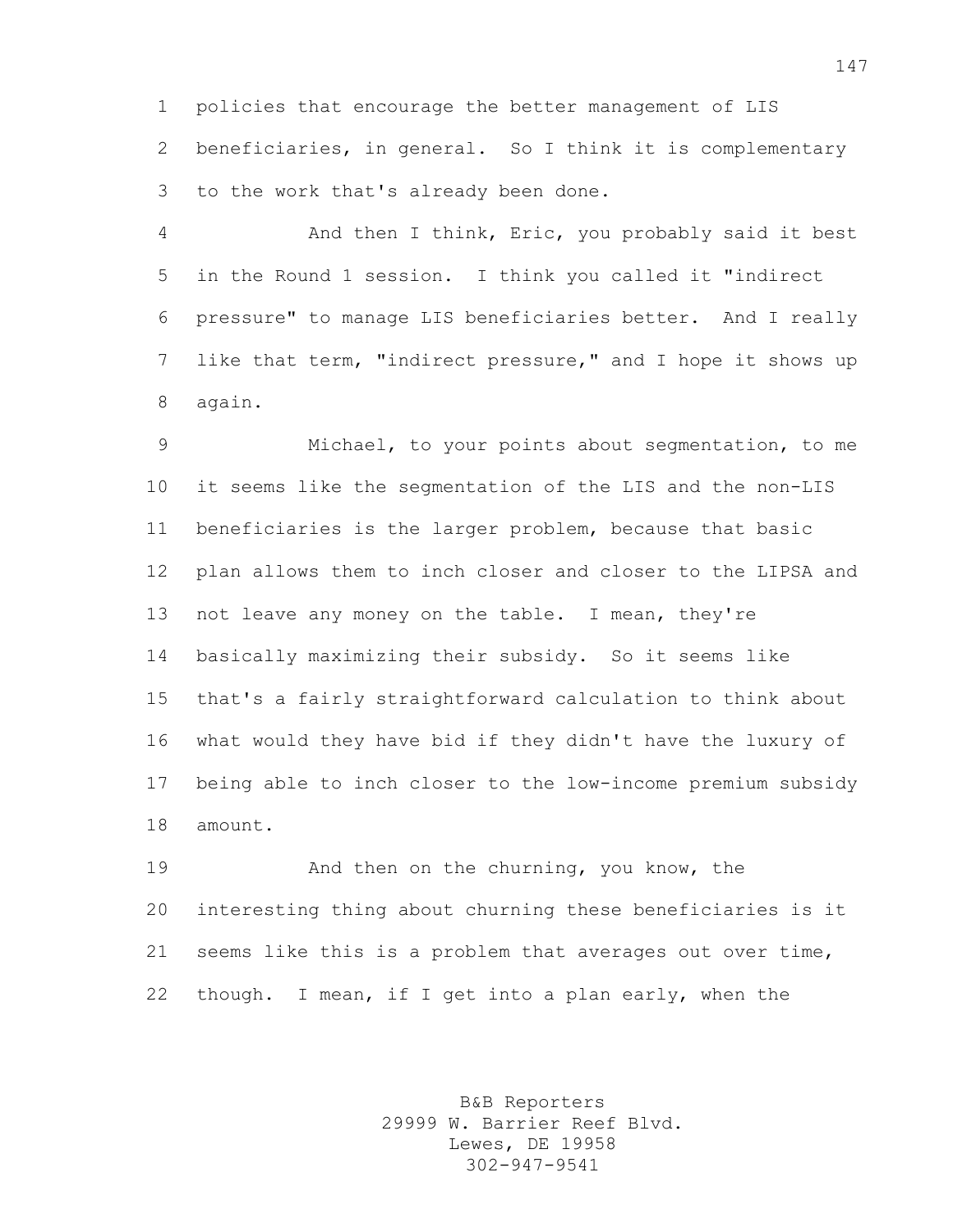prices are low, and they increase over time, if I'm really price sensitive, I could even hop plans and get on the new low plan. So it seems like, again, it averages itself out over time, plus for the most price sensitive customers or beneficiaries, it might actually give them the opportunity to -- I hate to say "time the market" but basically, I would think that's what they could do.

8 But anyway, I really enjoyed the chapter, and I really appreciated the way that you blended strategy with analytics. Thanks.

11 MS. KELLEY: Bruce?

 MR. PYENSON: I have the view that 150 years of experience in the insurance industry suggest we have to really be careful of selection and segmentation. And although it perhaps is not a huge amount of money at stake in Part D, which is, of course, pretty much smaller than MA, I think this is a principle that we can apply that would be useful here and in other environments.

 So we have a voluntary market. People can fall out of it, choose not to buy Part D, so there's issues of selection that can lead to an assessment spiral. And that's kind of what happens, what Eric described, with the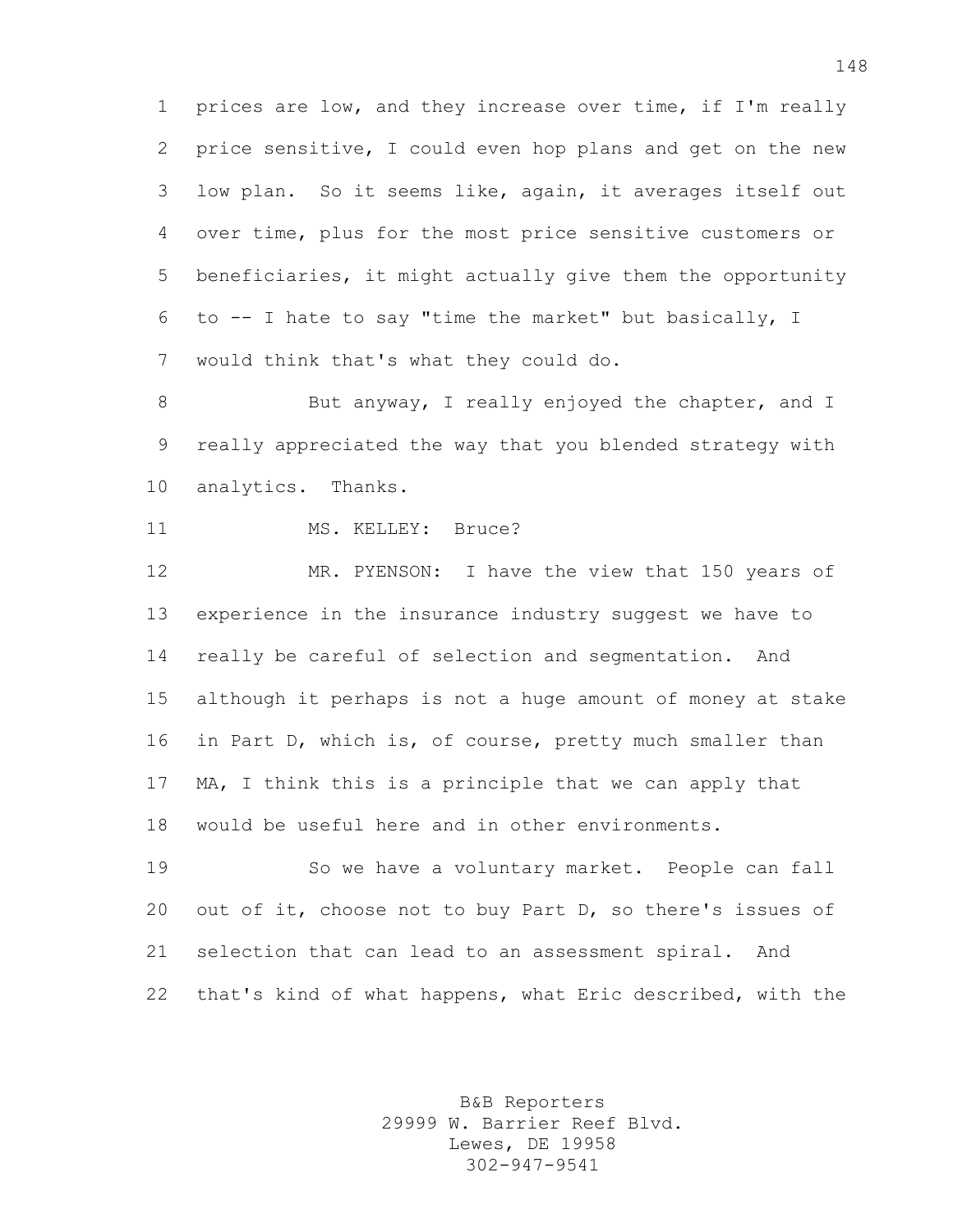very low-priced enhanced plans. Whenever that kind of thing happens, it always adds more cost to the whole system. That's just the mathematics of it.

 So I think we do want to address that even if it's not a huge amount of money, I think there's a couple of things for future work that we need to look at in choosing options. One is what Pat was raising, how all this interacts with MAPD, which is half the market, and, of course, MAPD often subsidizes the premium down to zero. And so there are some other dynamics there that I think we need to consider, because I don't think it would be practical to sever PD from PDP and have two different bidding processes.

 I was very intrigued by the third option of a common pool. My concern with that is that the market and the plans are, in fact, segmented. There's some of the big players that don't play in the LIS market, and how will they react? And are we going to end up in a worse place? I don't think so, but I think that gets into understanding dynamically the MAPD as well.

 Let's see. I had a third point. Let me look at my notes.

> B&B Reporters 29999 W. Barrier Reef Blvd. Lewes, DE 19958 302-947-9541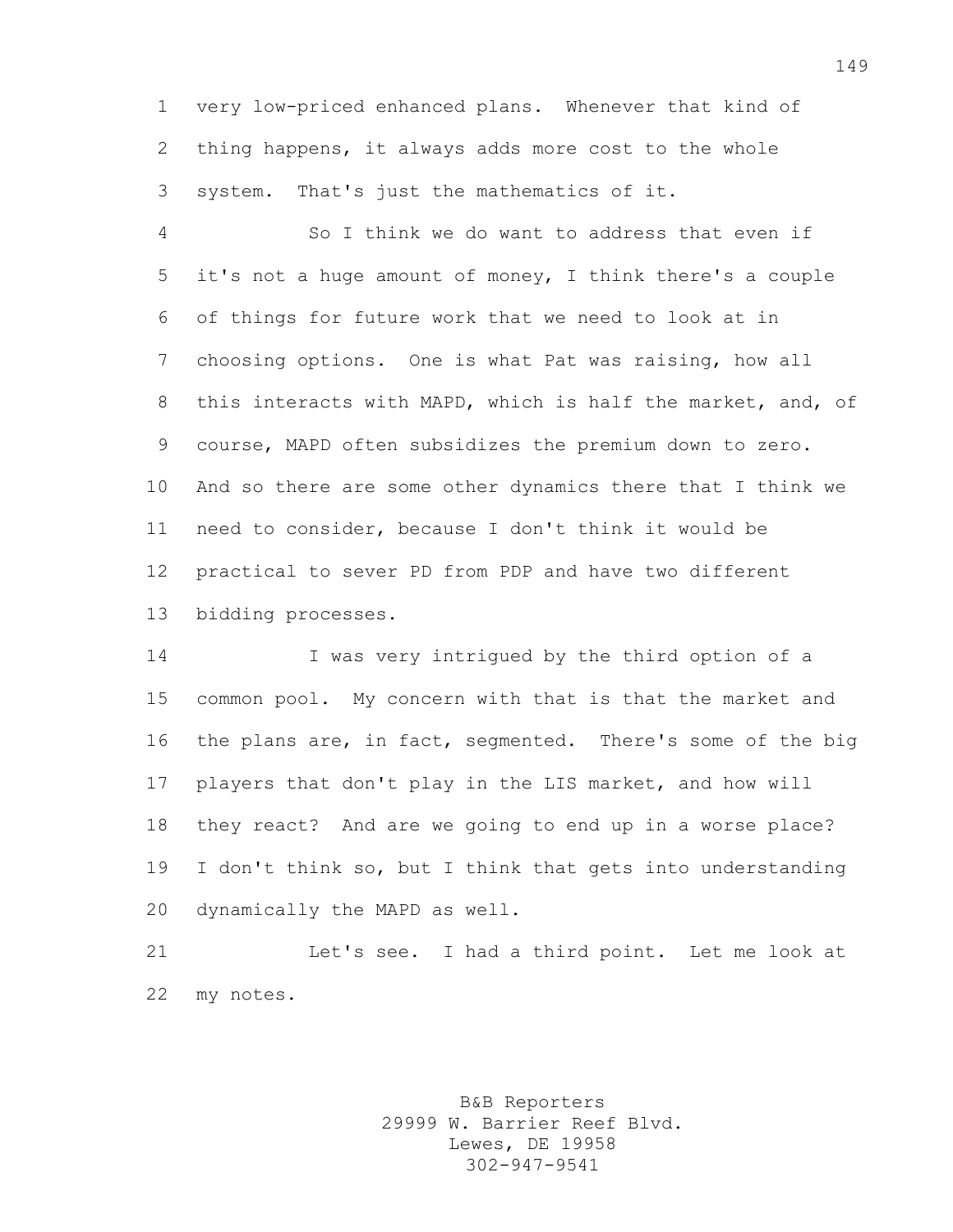My final point is that the actuaries you interviewed made points about instability in the market. I think Part D probably is too stable. You know, there's hardly any players, when you look at the plans. So I think some instability in the market would not be a bad thing, and perhaps the end game of the second option of letting the LIS enroll in the low-premium enhanced plans, maybe the end game of that would look a lot like the third option, the common pool.

 But it might not be a bad thing to do that because it would create more instability in the market and more pressure on people, more opportunity to move around and put competitive pressure.

14 But this is really terrific work. Thank you. 15 MS. KELLEY: Amol.

 DR. NAVATHE: Thank you for this excellent work. I really appreciate how, from the past sessions that we've had on this, that we've kind of zoomed out a little bit to take a look at this from an overall segmentation but also, to some extent, how the market is functioning. I think that's very healthy, so I'm happy that we're doing that. I want to touch on Mike's questions for a second,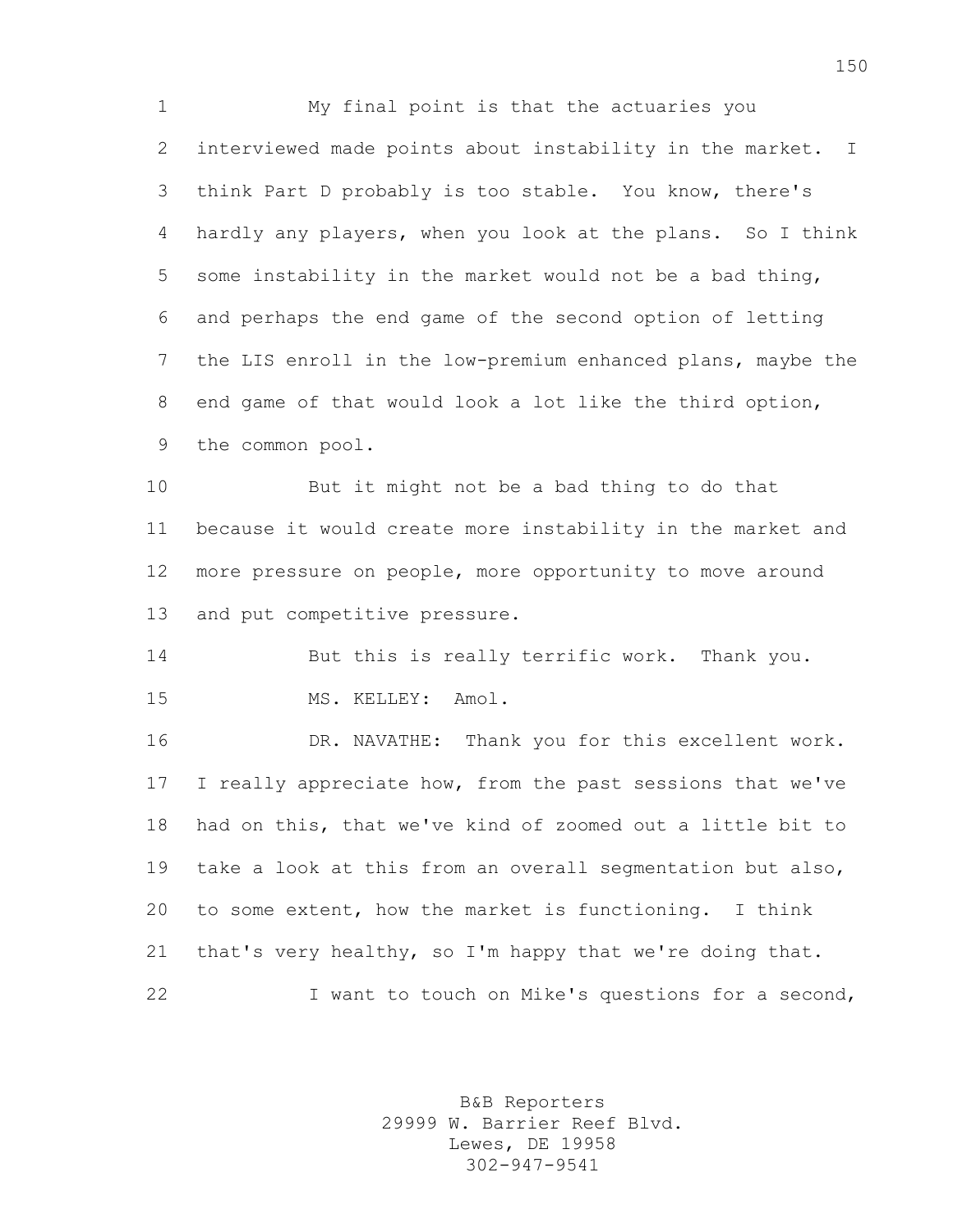because he said, you know, are we worried more about the LIS or are we worried about the non-LIS. And kind of have a two-part answer to that. One part is I think we need more details before we can actually make an assessment of that, but I think we're worried about both of them but we're worried about them for different reasons.

7 I think that LIS versus non-LIS piece, we are worried more about the efficiency of the program, and Brian alluded to this. Basically, are we essentially over- subsidizing relative to what we could, based on the value that the Part D coverage is providing for the LIS beneficiaries. And I think that's an efficiency question.

 For the non-LIS piece of it, between the two enhanced parts, I think actually it's trickier, because I think we're living in a world there where we actually want to maintain stability of the market in the context of potential adverse selection. So the segmentation actually may be creating stability in the market. So I think we do worry about that a lot as we go forward, and we should be careful. And without some more details on how the networks and formularies and designs look different for basic PDPs that are meeting benchmark plan status versus the basic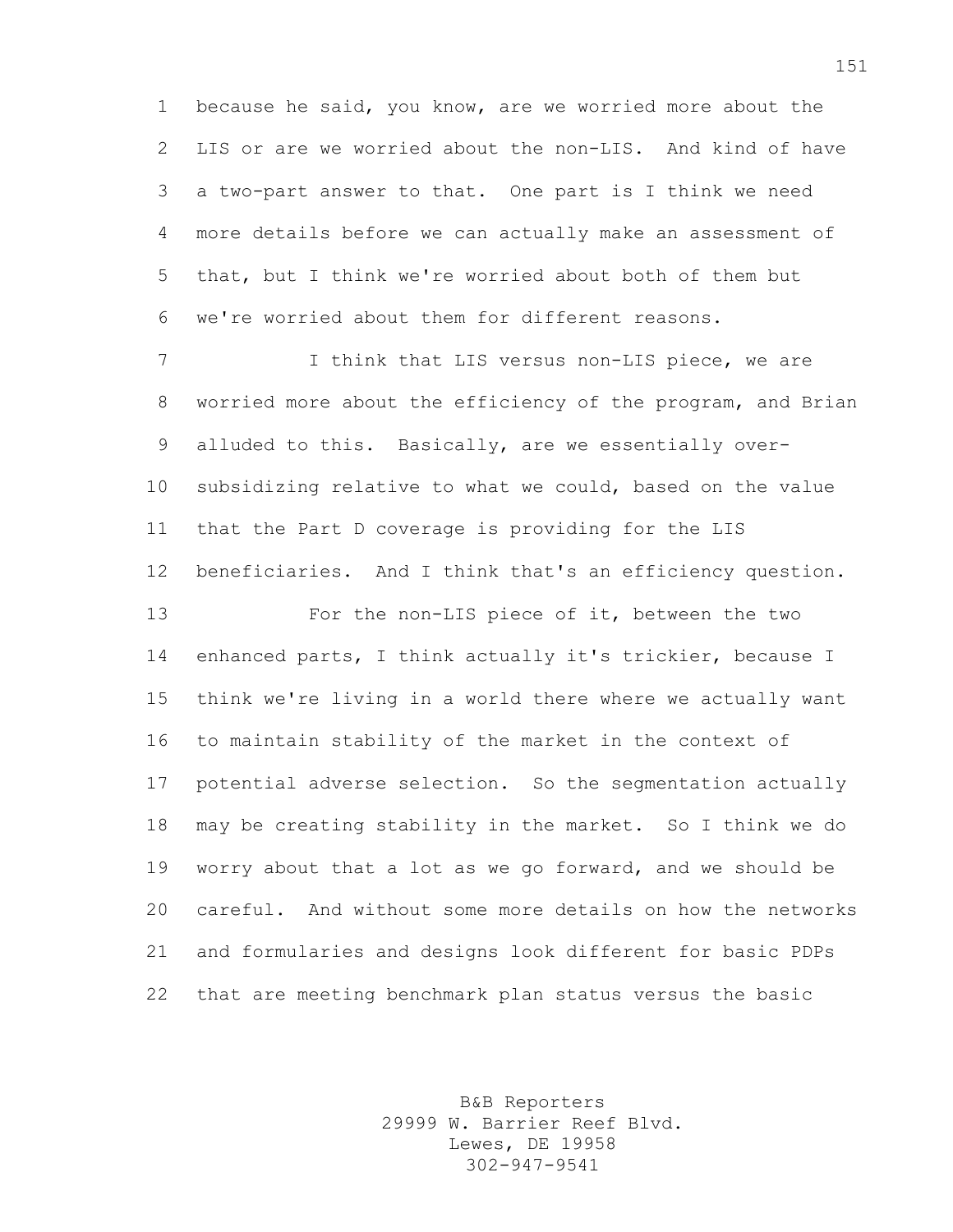option of the first enhanced plan, for example, it's hard to actually understand the "equity effects" or things we might worry about on the LIS question, to some extent, LIS versus non-LIS question.

 And I think it's fundamentally important to realize that if, for example, we go to some sort of universal rating system, which is the option of putting everybody into the same plan, effectively pricing that with riders, we may end up with a large portion, or some substantial portion of beneficiaries who find coverage to be too expensive and opt out of the voluntary Part D market. And then we potentially create a market failure, where a market failure didn't necessarily exist, because of how we're regulatorily addressing that. So I think we should be very, very mindful of this as we go forward, because while segmentation sometimes sounds bad, in an insurance market where you have these selection issues, that Bruce and I think some of the other actuaries who were interviewed talk about, it can actually allow for the market to actually function.

 So with that, that was kind of my comments. I agree with Stacie that the one piece that seems more or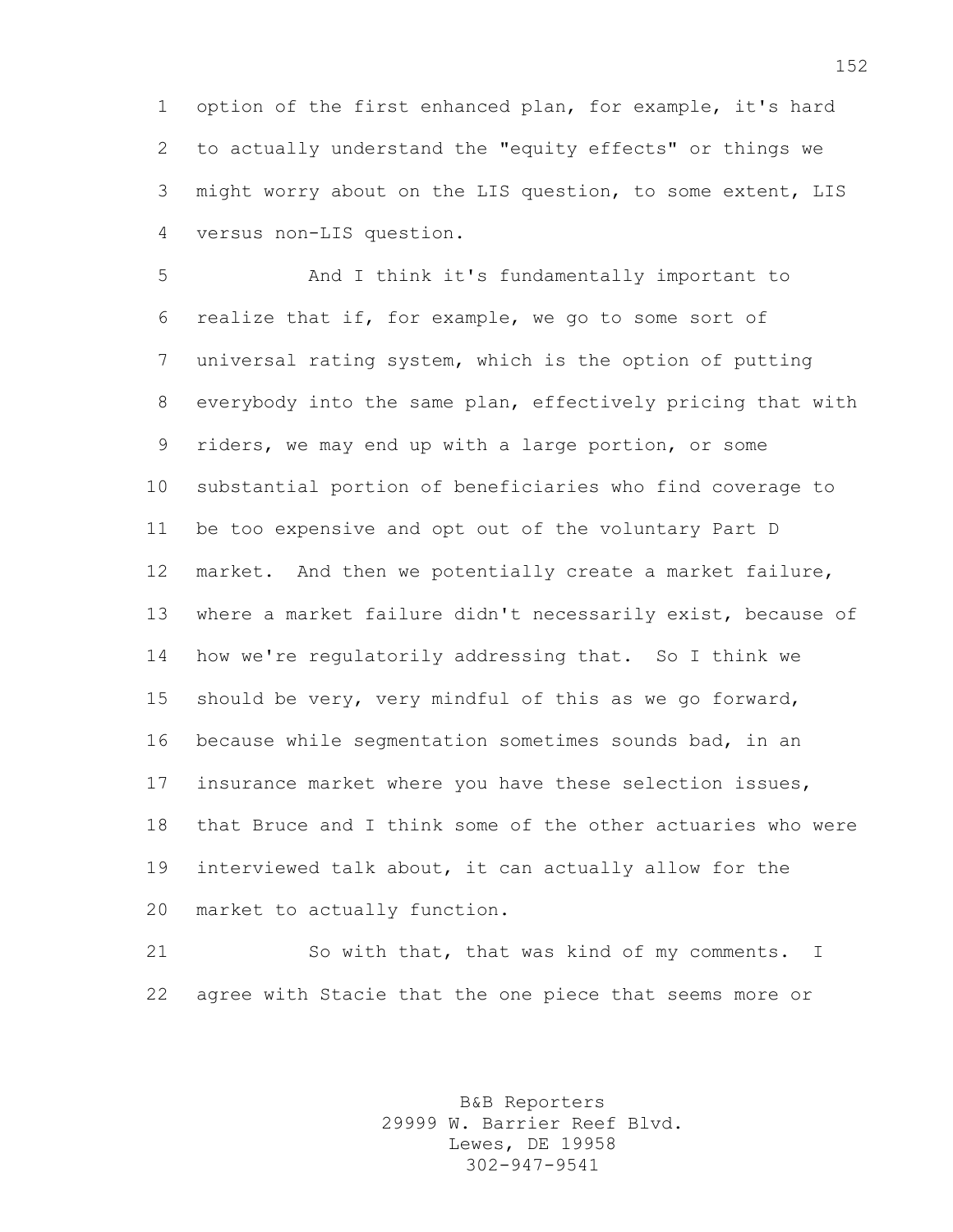less to me kind of unequivocally bad is this notion that there's a leveraging of the inner shove that exists in insurance marketplace choices, and it's just everywhere -- retirement plan -- it goes everywhere. And if that's being leveraged to basically enroll people and charge higher prices, over time, higher premiums, over time, that's unequivocally bad, and I think that's something that we should definitely think about going forward.

 In terms of the plan options, I think the idea that we understand that there's actually different characteristics of beneficiaries and different plan types and use to that to then assess the value of the plan and what the sort of significant differences, minimal differences that exist between a plan, that seems to me like an obvious thing that's a no-regrets move that we would want to do.

 As you probably inferred from my first comments, 18 the idea of lumping everybody into the same plan, and then adding riders, seems to me to be a very potential destabilizing path to go forward, and I think I would really worry about that.

An alternative to think about is if we want to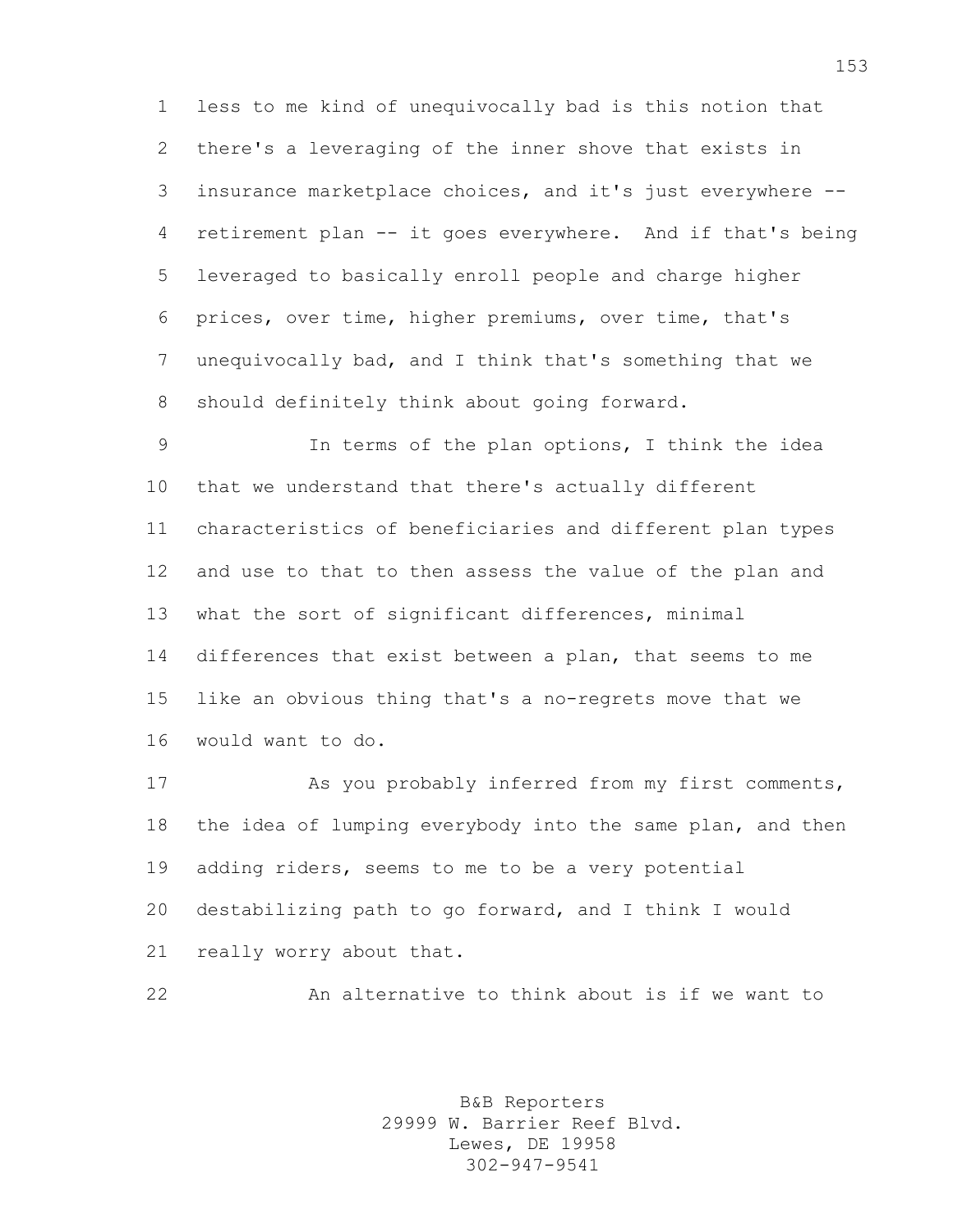get to this point where a basic PDP plan as a basic portion of an enhanced plan are effectively priced the same or the premium for that is the same, would be to explore an option where we just require that to be the case. And it would be different than putting everybody into the same insurance pool.

 We would allow the plans to actually exist differently, because the supplemental portion of the coverage could still create partition, and it would still allow PDPs the flexibility to say price the plan in a way that they don't want to participate in LIS market, or give them the flexibility so that they do want to participate in the LIS market. But we could create a consistency such that the basic portion of the benefit, regardless of whether it's basic, enhanced 1, or enhanced 2, has to have the same premium assigned to it. That would seem to me a way to get at, I think, what some of the concerns seem to be here, without creating this destabilization in terms of how the insurance market itself is working.

 So I'll stop there. But thank you. This is really fantastic work.

MS. KELLEY: Paul.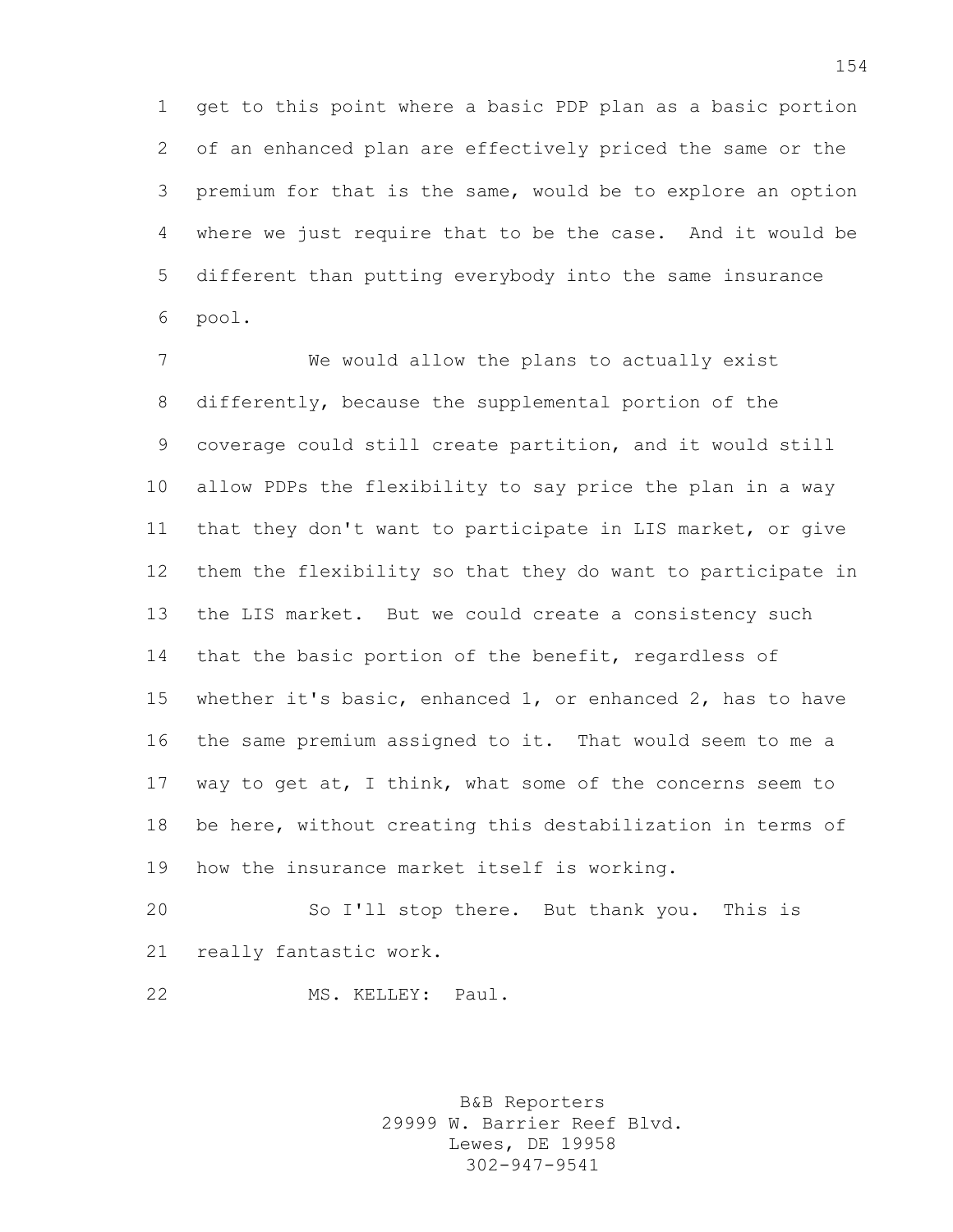DR. PAUL GINSBURG: Yes, I agree that Eric has really prepared us very well for this discussion, and it's been a very valuable discussion so far.

 Now I think that the most important consideration is that we don't want the benchmark for the LIS plans to be inflated by the market segmentation. And there's one more option that we might consider, and I don't know if we would wind up supporting it once we thought it through, is to completely separate the LIS and the non-LIS parts of the markets. And I presume the drafters of Part D wanted to keep them somewhat together to make sure that the LIS beneficiaries had access to good, mainstream plans.

 You know, that's one thing we'd have to weigh, but I think it's kind of caused all types of contortions on the basis of worry about segmentation. To be seeing them as one risk pool and maybe just the, it's not worth it and maybe we should just have a completely separate way of saying the benchmark, what the plans get paid for LIS enrollments, and the addressing it.

 I'm not too concerned about the segmentation within the non-LIS part. It's something we kind of live with in insurance markets. You know, maybe it would be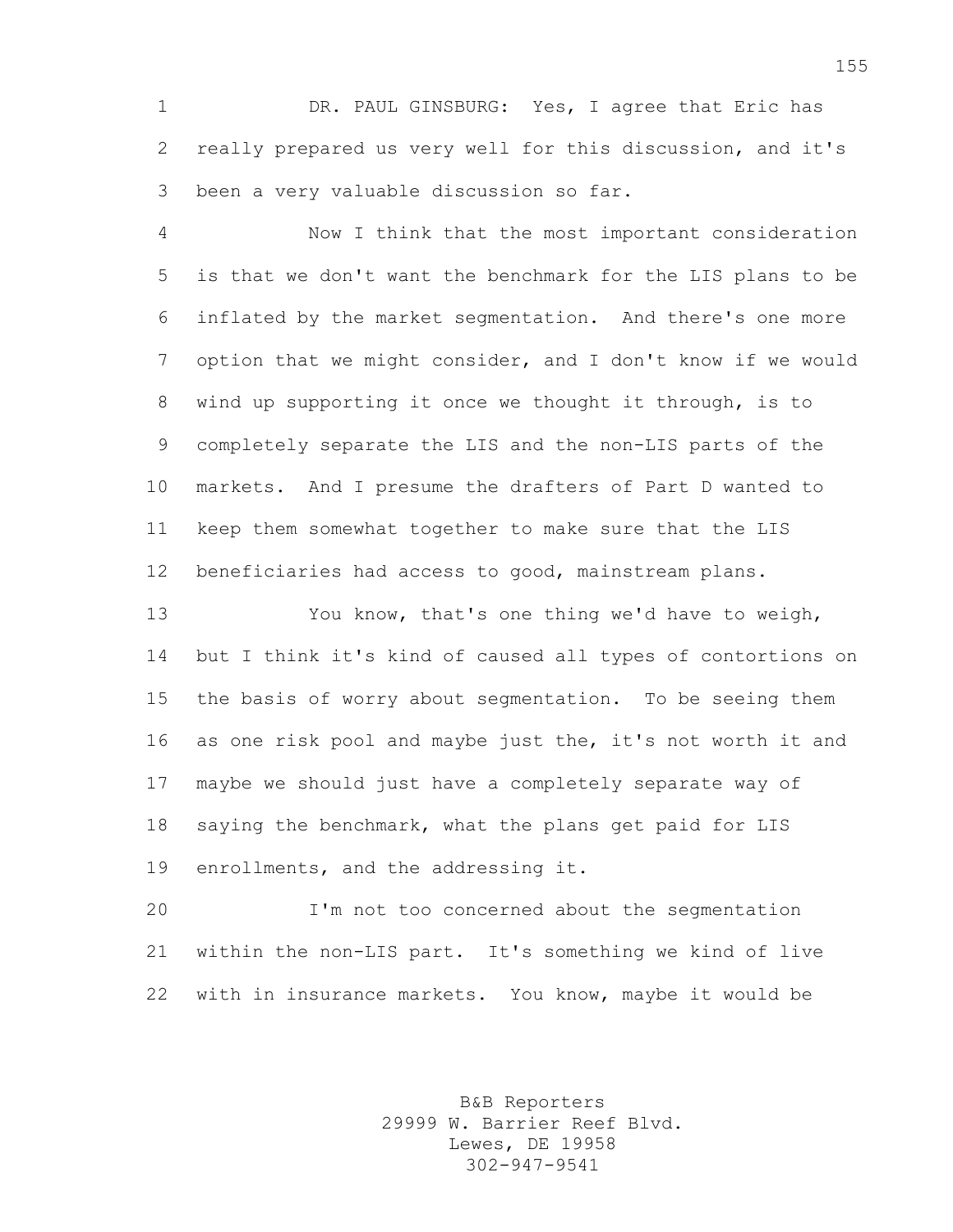better if we didn't have to live with that, but it's probably not a disaster if people that expect to be lower users but also are more willing to put up with restrictions select themselves into the lower-premium version. Thanks.

MS. KELLEY: Jonathan.

 DR. JAFFERY: Thanks. And like other Commissioners, this is a great chapter. Just amazing how you distill things down and it enabled me, personally, certainly, to understand some of the market dynamics here, which are clearly complicated.

 What jumped out at me was where Stacie started, and Amol. I have a lot of concern about beneficiaries choosing plans based on a lot premium, and then over time having that change for them and not moving out. And certainly while they have these options too, we know that people don't. And it's clearly very difficult to understand the options for people. As our conversations go, this is a really complex system, and we know that the average person is going to struggle with that.

 So I'm glad we're talking about this. It does sound like we've got some good options to explore but a fair bit of work to do. And I know one of the things that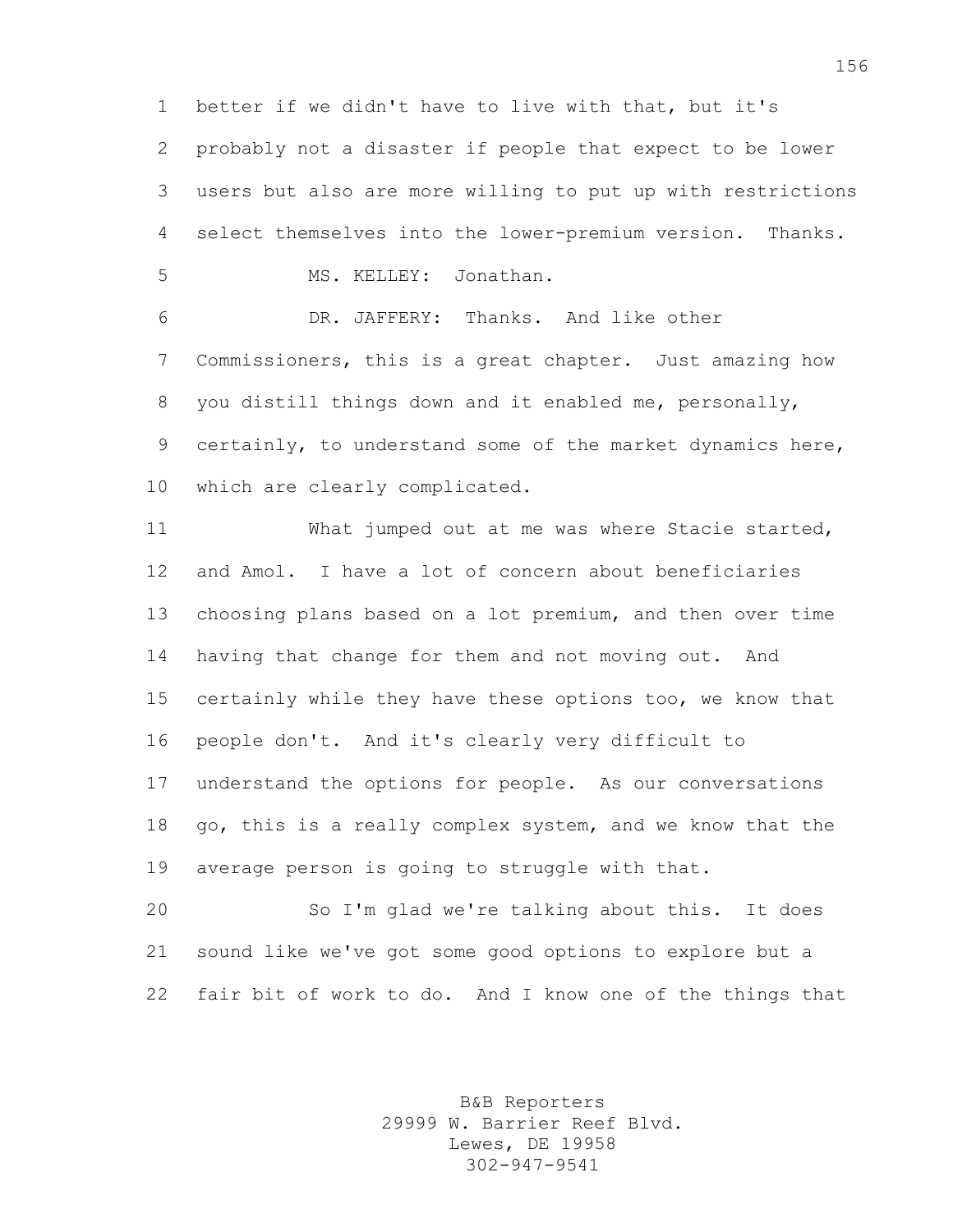you were asking for is what is some future work that we might think about for the next cycle.

 I, like Brian and some others, was attracted to an approach that looked like the single risk pool. I'm not sure that's the way it's formulated yet as exactly the best option, but I guess I'd like to see more future work looking at models along those lines. You know, when I think about it from a beneficiary perspective, and shopping, the notion of the riders seems fairly intuitive and easy enough to make decisions about. And I understand there's concerns about adverse selection. I'm not prepared to say that's exactly the way to go.

 But that's what I'd love to see some discussion, and I don't know if over the course of the year there's opportunity to think about focus group discussions with beneficiaries about some of these choices as well, because I know some of the things that have been raised in the chapter and your presentation, things like riders might not be utilized very much. And I was curious about that since it does seem like that's similar. It's analogous to the way that people show for other things frequently.

Anyway, thank you again for such a clear chapter

B&B Reporters 29999 W. Barrier Reef Blvd. Lewes, DE 19958 302-947-9541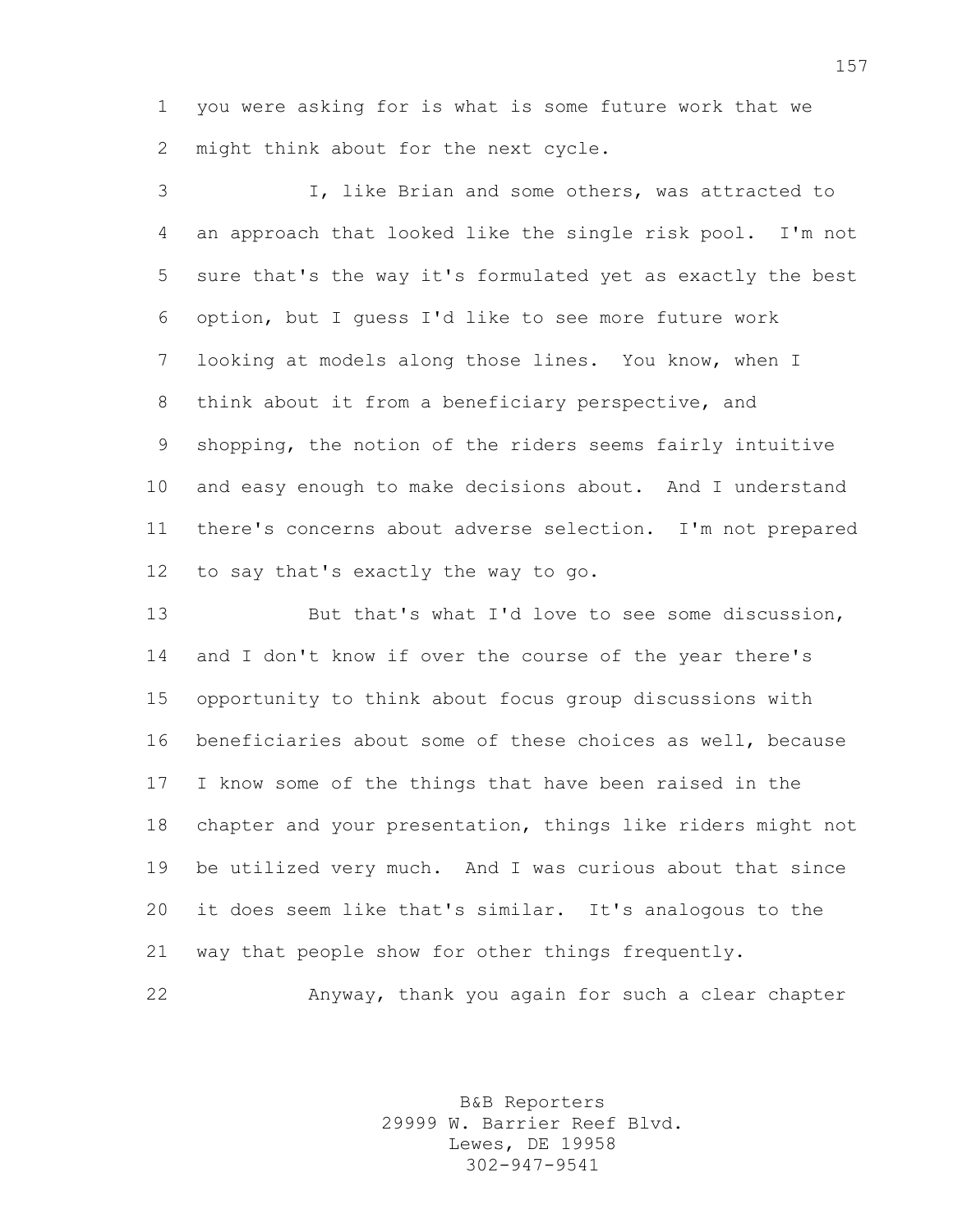and I'm excited about some continued work going forward.

MS. KELLEY: Pat.

 MS. WANG: Thank you. I echo everybody's compliments, Eric, on a great piece of work.

 Just to take the bullets that you have on here, you know, changes to the meaningful difference requirement I actually think will help a lot with some of the issues that have been identified, you know, meeting the requirements by adding older drugs, et cetera. And so I think that's important to track.

 Auto-enrolling LIS in low-cost enhanced PDP, you know, I just don't know whether that eventually is self- defeating, because LIS is a more expensive population. It just is. There's greater utilization of restricted, of preferred class drugs, et cetera. The structure of the benefit does not lend itself to management, as we have described. It's one tier. Brand is next to generic. There's not even an ability for a plan within an LIS benefit structure to point out this is a high-cost specialty drug. Prescribing physicians don't even know. They don't see anything and LIS plans are not allowed to display them that way. Cost sharing is zero to minimal.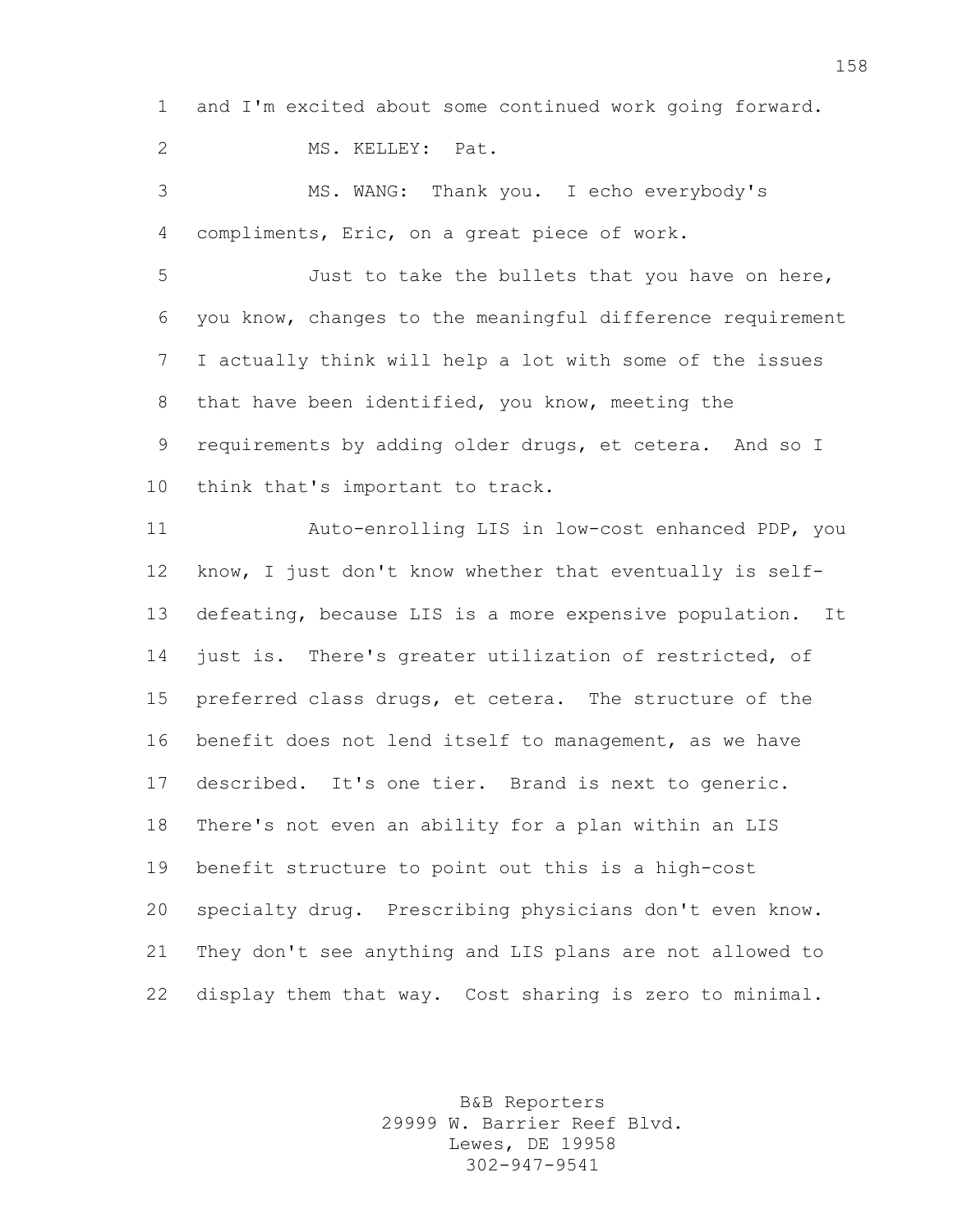It's a very different benefit design.

 So the third thing, to treat PDP enrollees a single risk pool, is kind of interesting within the context of stand-alone Part D plans. Again, my supposition is that the premium will go up a bit, because of the presence of LIS inside, and go down a bit because of the presence of non-LIS, and I'm not sure, over time, kind of what that gets you.

 I share some concern about sort of the availability of buy-ups, I mean, just in general. I don't think that that's a great thing for insurance if we think people are not shopping now and are confused by the benefits that their Part D plan is offering them. I think riders are potentially very confusing and subject to bad choices and bad effects.

16 The question that I raised before, though, is my biggest concern with the third proposal, because we can talk about the desirability of segmentation of LIS and non- LIS within Part D, but the fact is that in the MA world it is segmented. There are D-SNPs. They exclusively serve LIS members. The benefit design is completely different, as I just described. I think that there should be more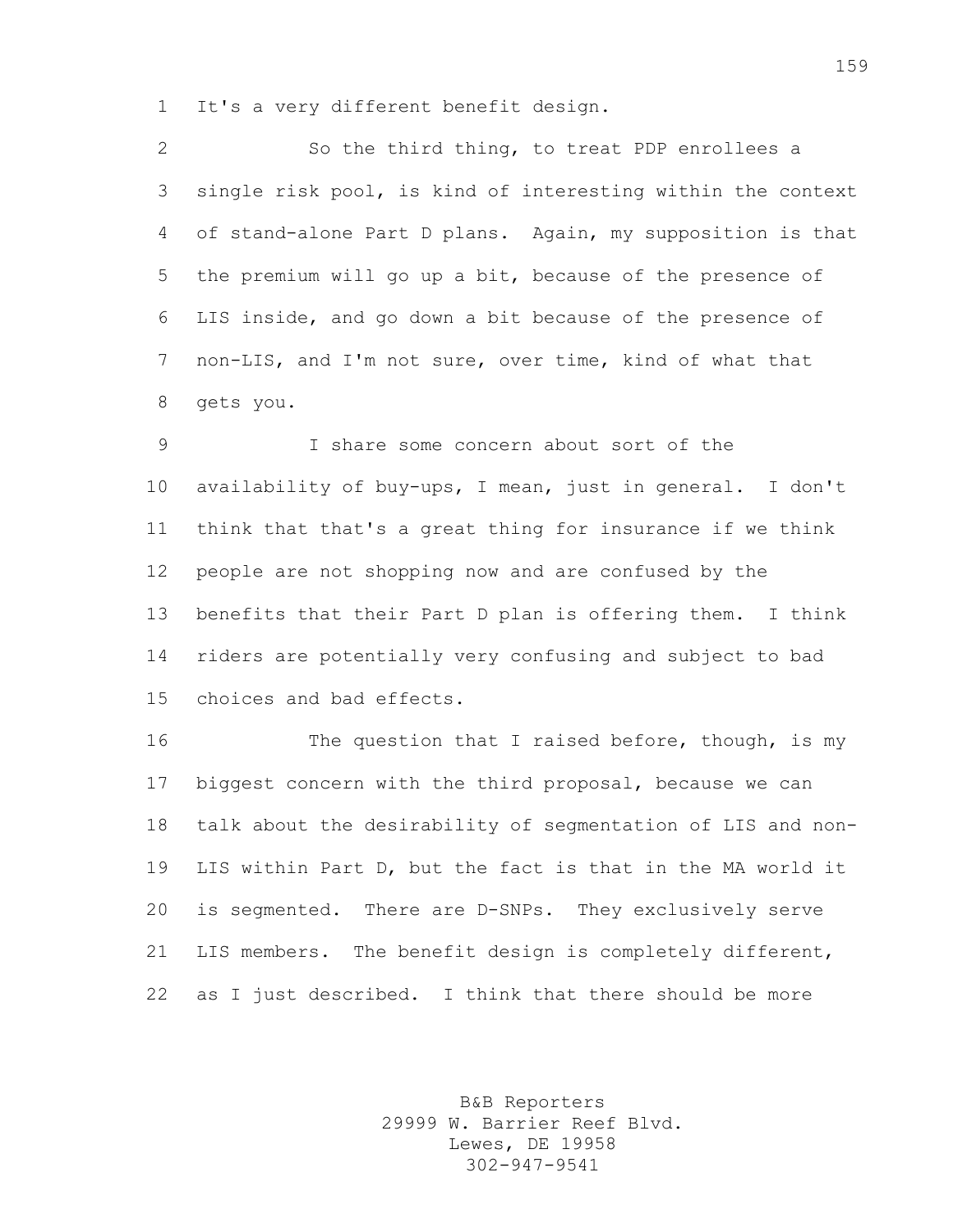discussion of the need to give plans who are serving the LIS population to have more tools to manage. It's not like plans are not motivated to manage the benefit and are just sitting around being lazy. I mean, it's very hard. Single tier, zero cost sharing. Very high use of protected class drugs, which, as we just heard, have very little DIR associated with them.

8 So I'm really concerned about doing something on the PDP side that looks like bullet 3, and trying to mesh 10 that with the fact that there are, for good reasons, a segmentation in the MAPD D-SNP world where, you know, some would believe that that's a good thing for LIS beneficiaries. They are segmented today.

 So I think blending them on the PDP side without fully understanding the impact on the MAPD D-SNP side would be dangerous. So that's my big caution. Thank you.

17 MS. KELLEY: Larry.

 DR. CASALINO: Yeah. Eric, I want to start with your first question on the discussion slide, and Bruce started off with this as well -- is segmentation a problem? So I want to try to think about this conceptually, and I don't know if it's useful or not. But it does seem to me -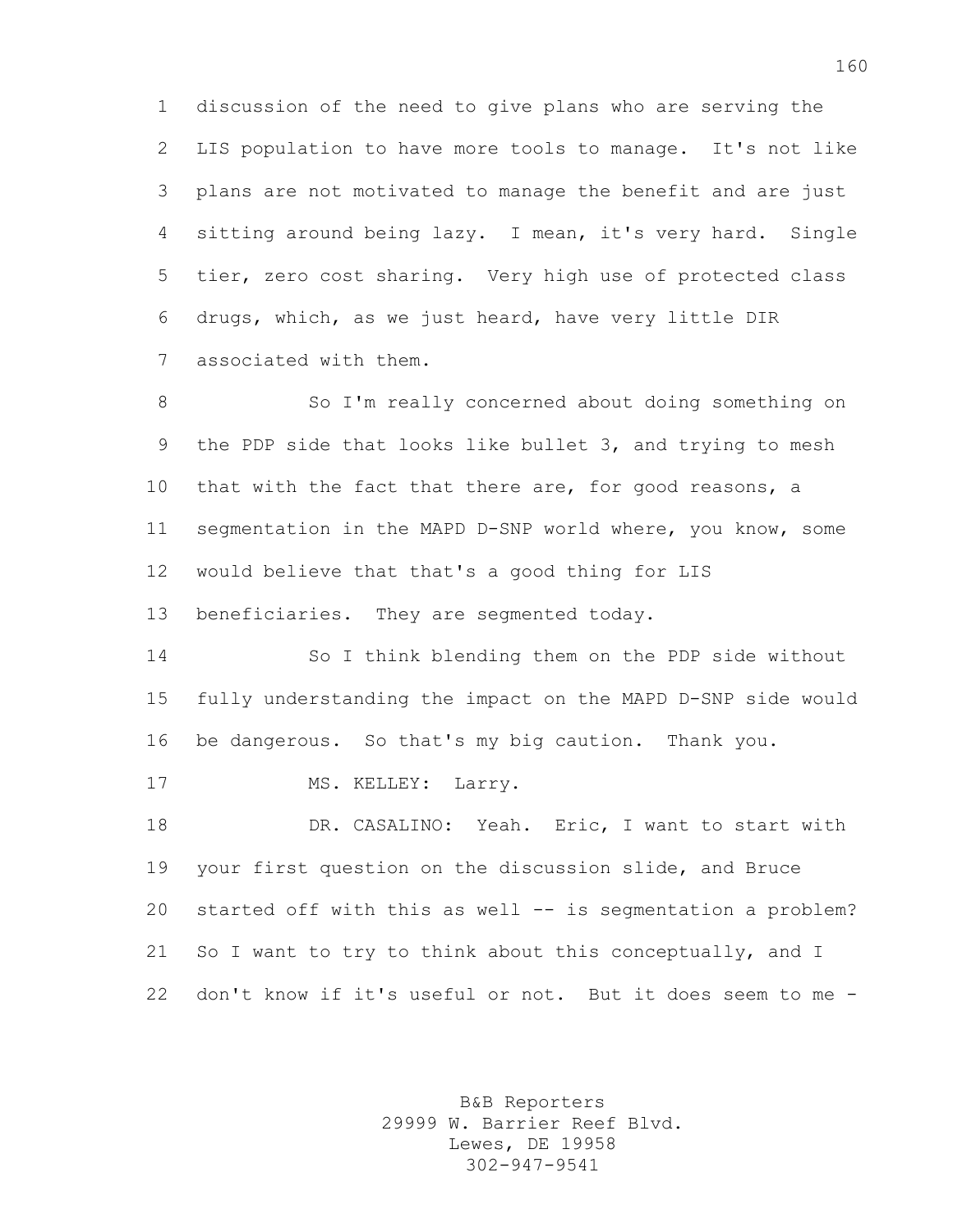- it's a great chapter, but it does seem to me that it's very concerned with tactics and not with strategy. And that may be okay, and politically realistic.

 But, you know, just starting for basics, if I understand properly, in any industry a producer of a service, or a seller, can always maximize his profit by segmenting the market, right. And in this case to some extent the sellers, the insurers or the PDP plans, segment the market, and in some extent, Medicare has segmented the market for them.

 So if segmentation increases profit or revenues for the sellers then that means it costs more for Medicare, period, for Medicare and beneficiaries, right? And we don't really want things to cost more for Medicare than necessary. And Medicare doesn't have to allow segmentation. It doesn't have to, right, or doesn't have to create it. It doesn't have to allow it. So if Medicare is creating and allowing segmentation, as it does in the PDP market, then there have to be benefits of segmentation that make the increased costs to Medicare and to beneficiaries worthwhile.

So what exactly are the benefits of segmentation?

B&B Reporters 29999 W. Barrier Reef Blvd. Lewes, DE 19958 302-947-9541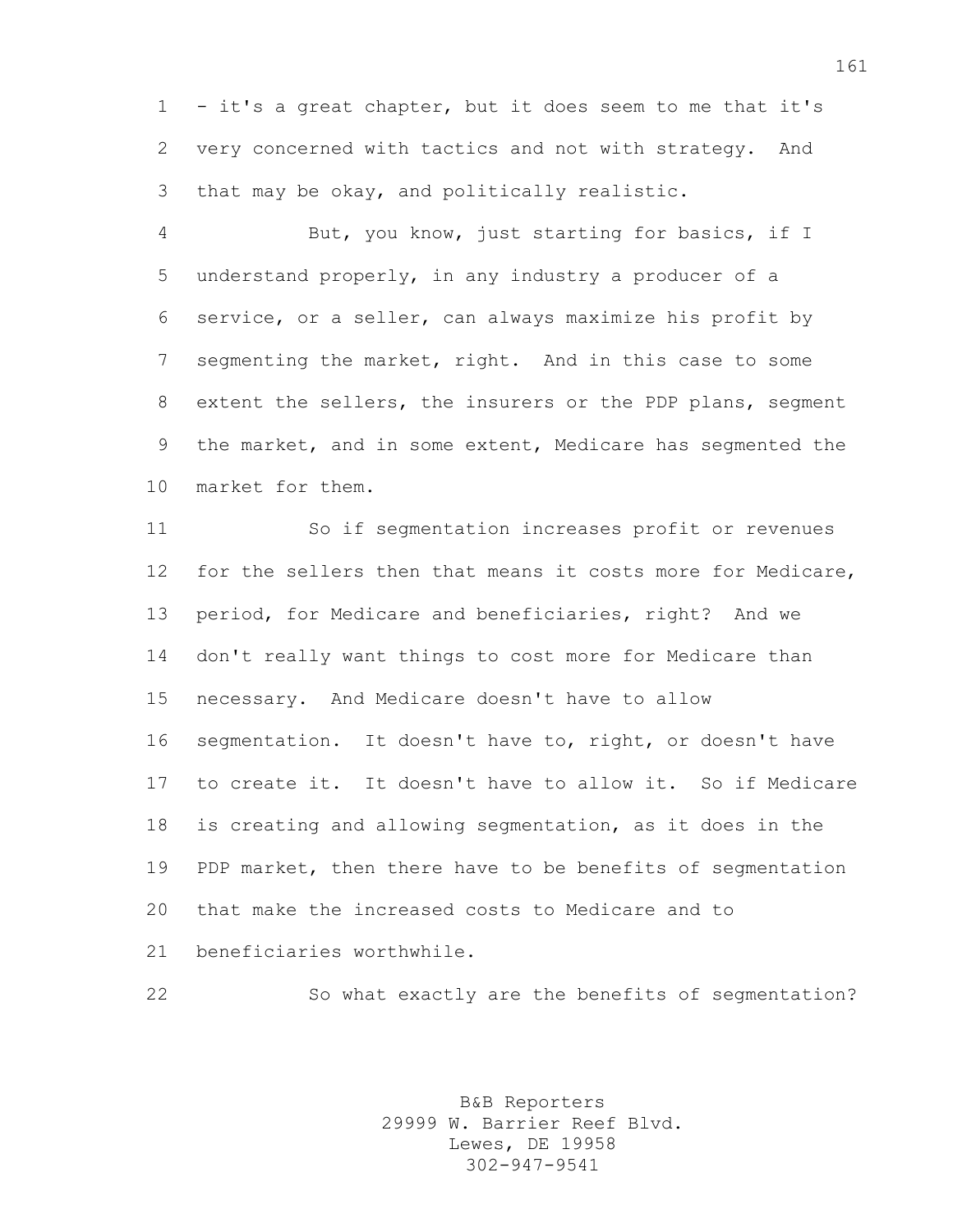And then from there I would go to, if there are indeed benefits to segmentation to make the extra cost to Medicare worthwhile, then are there ways that we can still get those benefits without the added dollar costs and maybe some other costs of the segmentation that's going on.

 This is not a subject I know much about. I may be thinking about this too conceptually. But it does seem to me that an organization of the chapter along those lines, segmentation costs more, is to say are we getting benefit that makes that cost worthwhile. If not, do we just eliminate segmentation, which is unlikely, or do we try -- and this is what people have mostly been talking about implicitly, I think, is how do we try to jigger the segmentation so we get as much benefit as we can with as little cost.

16 But there doesn't have to be seqmentation, and I think it's worth at least starting with that realization. MS. KELLEY: Paul, did you want to get in? DR. PAUL GINSBURG: Some of the things Pat said made me more interested in this notion of separating the two markets. You know, she reminded me about the fact that with virtually zero cost sharing and with a lot of their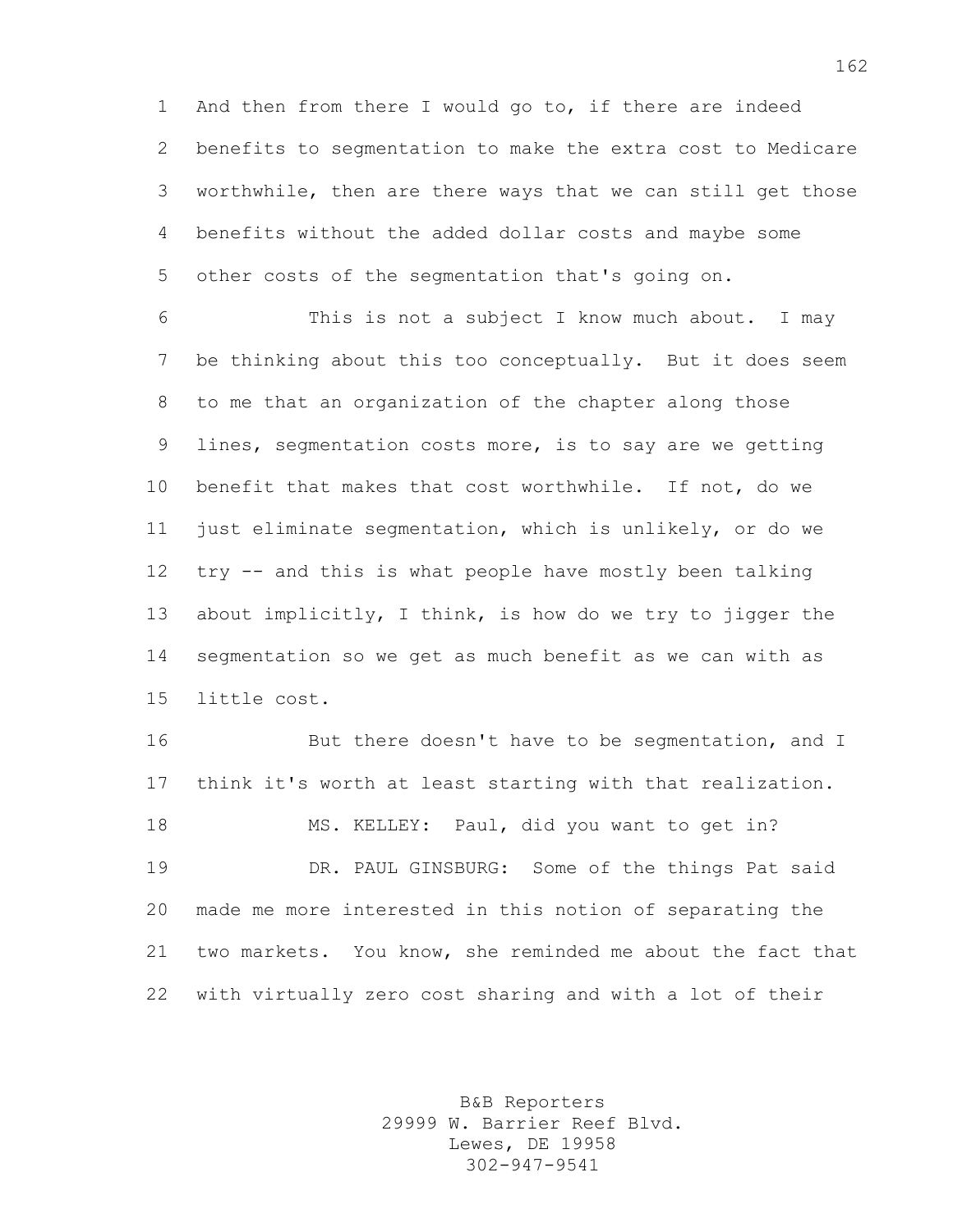conditions in protected classes, plans need other tools to manage this population effectively. And, you know, really that's what's happened over many, many years in Medicaid managed care, again, you know, without must cost sharing to use to motivate enrollees. You know, different approaches have been developed, and we're probably better off for having somewhat distinct managed care models for Medicaid population than forcing everyone into the same plans. So I'm thinking even more about separating the two, the LIS versus the non-LIS parts of the market.

 MS. KELLEY: Betty, did you want to go ahead? DR. RAMBUR: Thank you. I just will comment briefly. I thought this was a fascinating chapter and a fascinating conversation, and I appreciate this. You talk about work going forward, I'll say that my initial impression on reading this was perhaps like Jonathan and I think Brian, perhaps others, was the single risk pool. That just seemed to be so much more simple to me, and therefore more elegant. But as this conversation has gone on, the issues of riders or whatever, it seems very complicated.

And so I guess what I would value is additional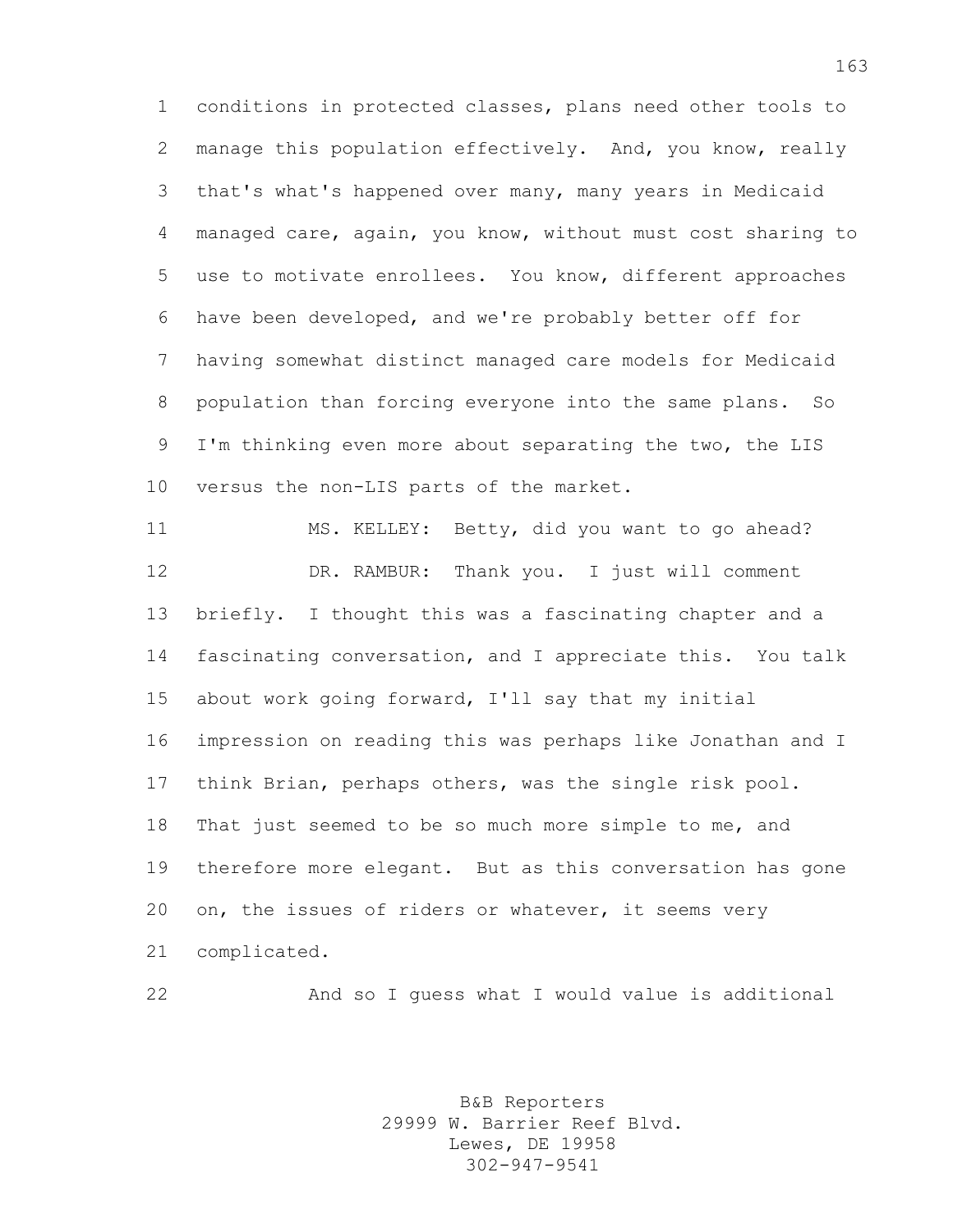explication of the pros and cons of these different options, because right now I'd have to say I wouldn't even be sure what I would conclude. But it's a great job, and I'm glad we're looking at it. Thanks.

 DR. CASALINO: If I may, too, I mean, Eric, the last three bullets, they're on the same plan as three bullets, but the first two, you know, in my reading, would be ways to try to make segmentation work better, and the third one would be ways to get rid of segmentation, at least in that market. So again, that distinction might be useful.

12 DR. JAFFERY: ON this point.

13 MS. KELLEY: Sure.

 DR. JAFFERY: Yeah. If Larry went conceptual, I am going to go even more conceptual.

 I think there are two concepts broadly on the table. One is the financial efficiency of this program, and the other is an issue of program design. And it's whether we're maximizing distributive justice or whether we're maximizing tools, which may be another form of justice, for an adversely selected population, a la Pat's point.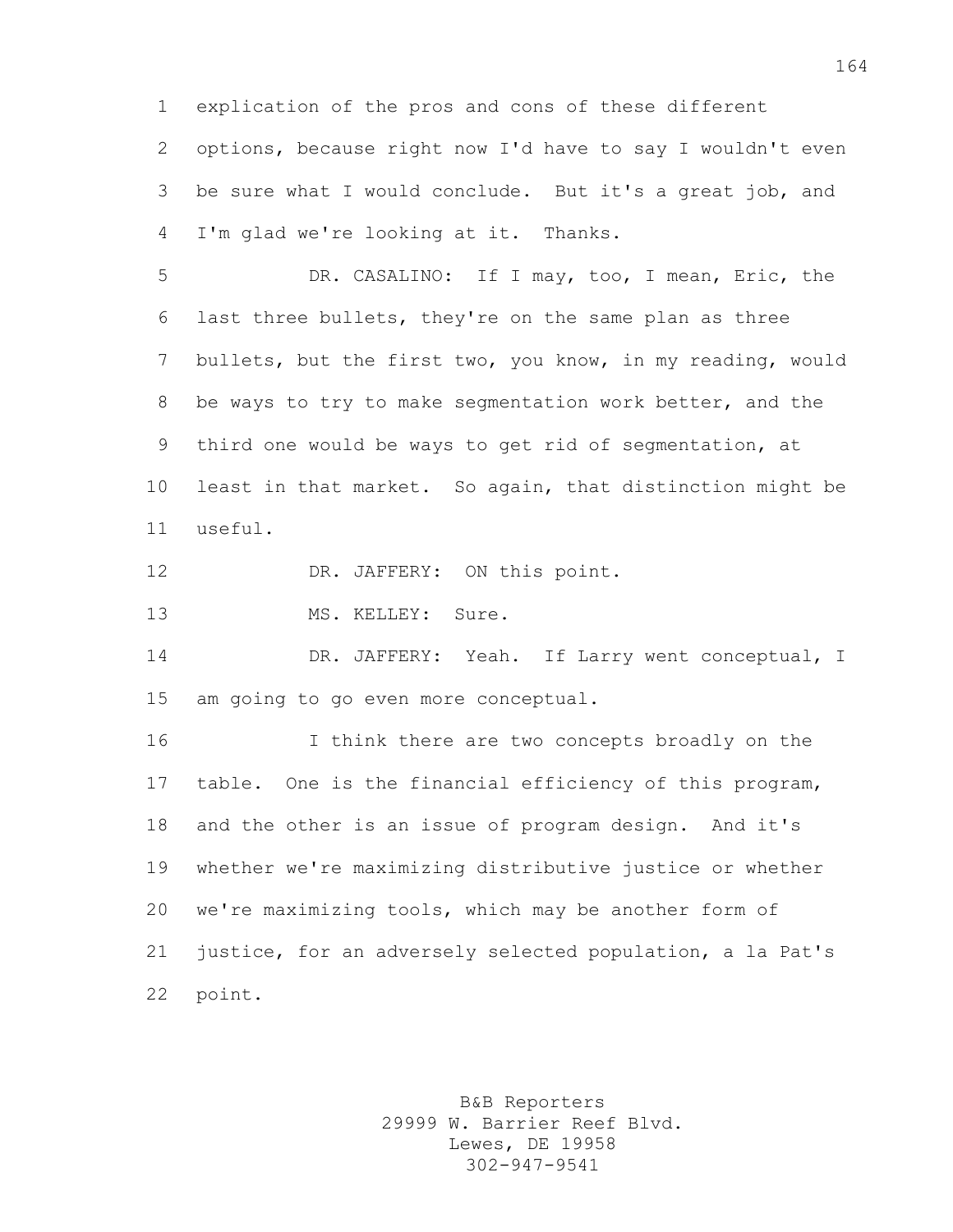And the reason I'm going hyper-conceptual on this is that until we kind of step back and say, okay, what is it we're trying to maximize in both of these, then I think it's going to be hard to land on the approach to optimization.

 Paul's important point about segmentation, you know, leads one to a sort of financial model that appeals to consolidation so that the risk is distributed broadly. On the other hand, you know, depending on which features you're trying to maximize, either with intent for social justice and distributive justice and what your belief is on how that's best effected -- peanut butter spread or focused 13 directed for adversely selected -- or, in fact, beneficiary 14 choice that may be less sensitive to either of those two, I'm really struggling to land on, okay, how would I solve this problem without a clear philosophical construct from which to frame. Thanks.

18 DR. CHERNEW: Thanks, Jon. That is actually very useful. Bruce, I think, wants to get in. Bruce, I think I have you as last. Dana?

21 MS. KELLEY: Yes.

MR. PYENSON: It just struck me that a lot of the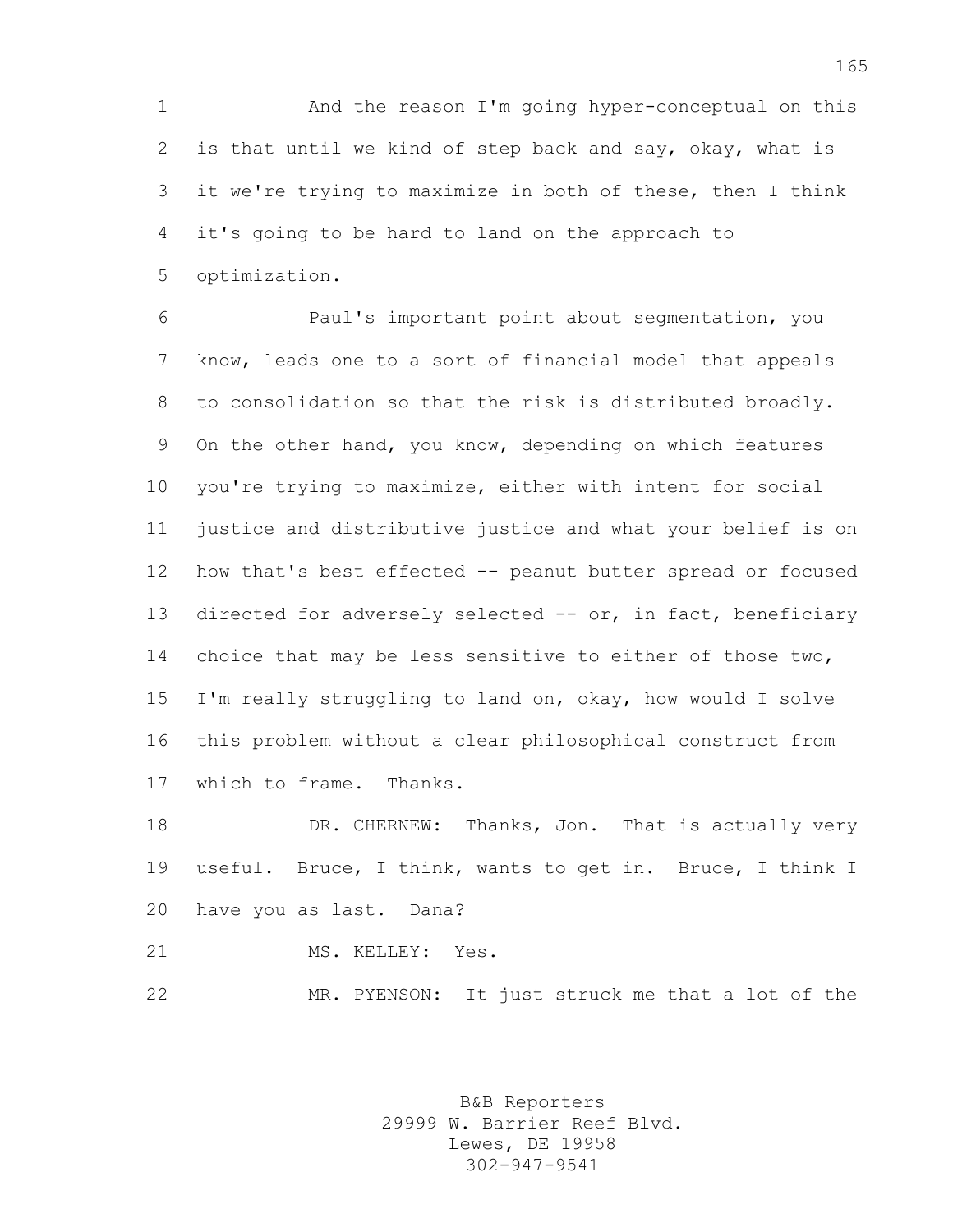issues we're talking about have analogs in the relationship between Medigap and Medicare Parts A and B. And there's decades of experience there.

 So not to enlarge the scope, but the issues, you know, adverse selection and induced utilization, all sorts of other things, looking at analogs from Medigap might be helpful.

8 DR. CHERNEW: And as an aside, in Medigap they very much standardized the plans and the benefits and exactly what was going on, and they made huge strides when they did that. I think there's other things going on but I think that's basically right.

13 And to your point, Jon, as we wrap this up, one 14 of the challenges with segmentation, to your distributive justice point, is it allows people who are relatively healthy or relatively willing to accept restrictions to have a plan and a premium that meets what they want, given their health status and their preferences. And when we pool everybody together, we make it harder for those people, but we help a bunch of other people, because we are pooling them together. That is, I think, a much, much larger lift discussion than how we deal with the inertia in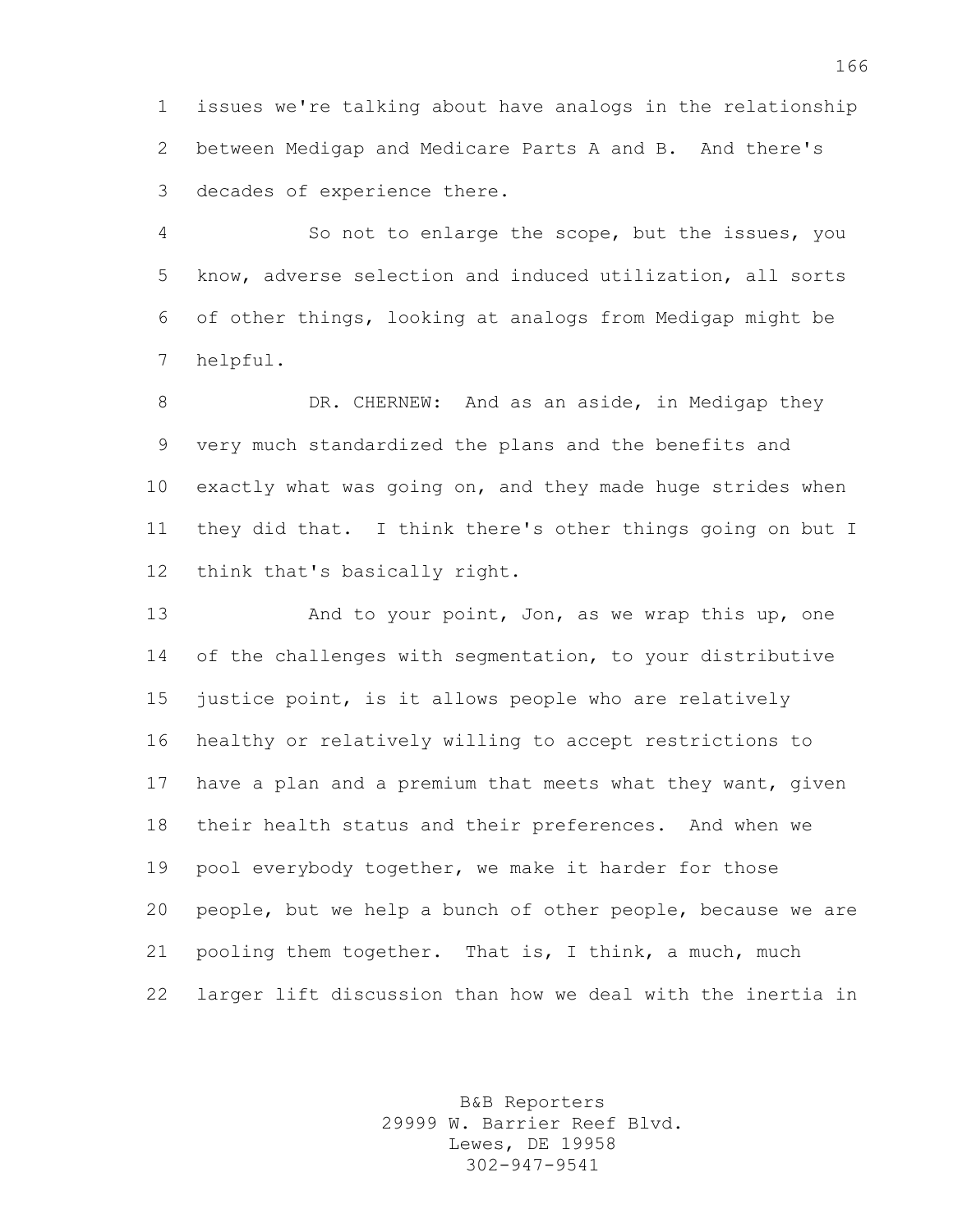choice, which is an issue in this, or how we deal with sort of segmentation -- I don't want to use the word "gaming," because I don't mean gaming, but strategic behavior in terms of the bidding of plans, particularly around what we talked about earlier in the fall, on the Part B benchmarks in the system we've done there.

 So there's a lot floating around here. What I hear is -- Amol is going to synthesize this better in a second -- I hear broad interest in this topic. Let me change that. I hear broad interest in these topics but mild uncertainty about which of these topics to prioritize, 12 in which order, and how to weave them together.

 And so I'm going to leave it there. Luckily, Amol, you're going to get the last word.

 DR. NAVATHE: Thanks, Jon, for bringing this up. I think it's really helpful. And I wanted to try to clarify and see if people agree with how we think about this notion of distributive justice versus LIS, in the framework of how we're thinking about this.

 If we're thinking about this in the context of distributive justice, it doesn't, in my reading and my view of this, that's not an issue between the LIS and non-LIS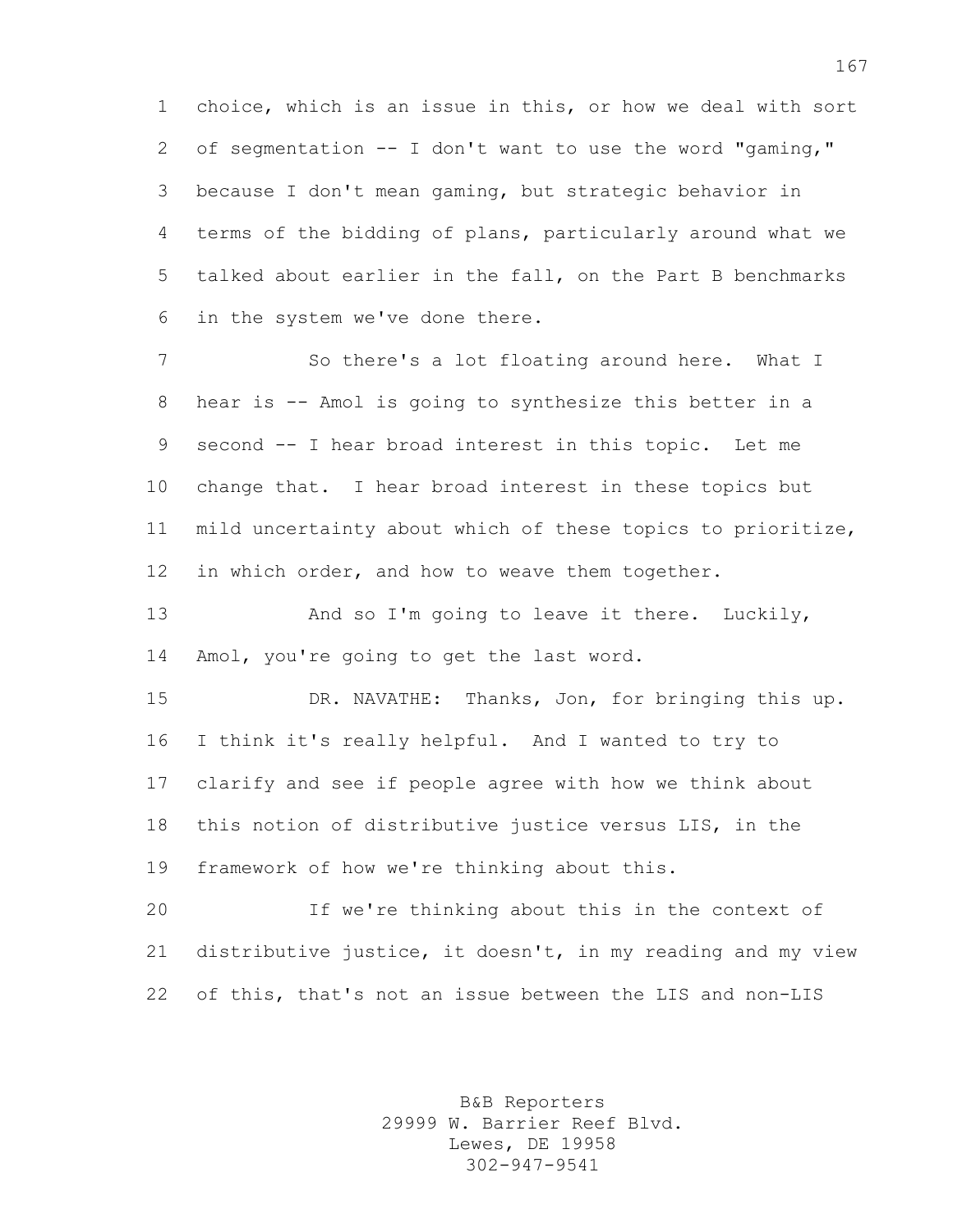portion of this, because of the way that the LIS, the needs are subsidized into this.

 So if we are talking about this in the context of distributive justice, we're worried, within the non-LIS population, not the LIS population, that the LIS population piece of this is a program efficiency point. So I think it's really important, because I think when we start talking about distributive justice in the context of LIS it takes us down a totally different path, which is now what we're talking about here.

 DR. CHERNEW: I agree. And so, in fact, back to my sort of, there's an LIS, non-LIS question, is important 13 and raises a range of issues, and then there's a 14 segmentation within the non-LIS, which, again, there are a lot of aspects of that segmentation can reflect inefficiencies, some choice problems, some other things. We might not like the lack of pooling between sicker people and healthier people, and there are a lot of issues there. But they're different than the LIS/non-LIS issues.

 And so I think we're going to wrap this up and take a five-minute break, but I think, so you all know, if you want to send emails or whatever later, what I heard,

> B&B Reporters 29999 W. Barrier Reef Blvd. Lewes, DE 19958 302-947-9541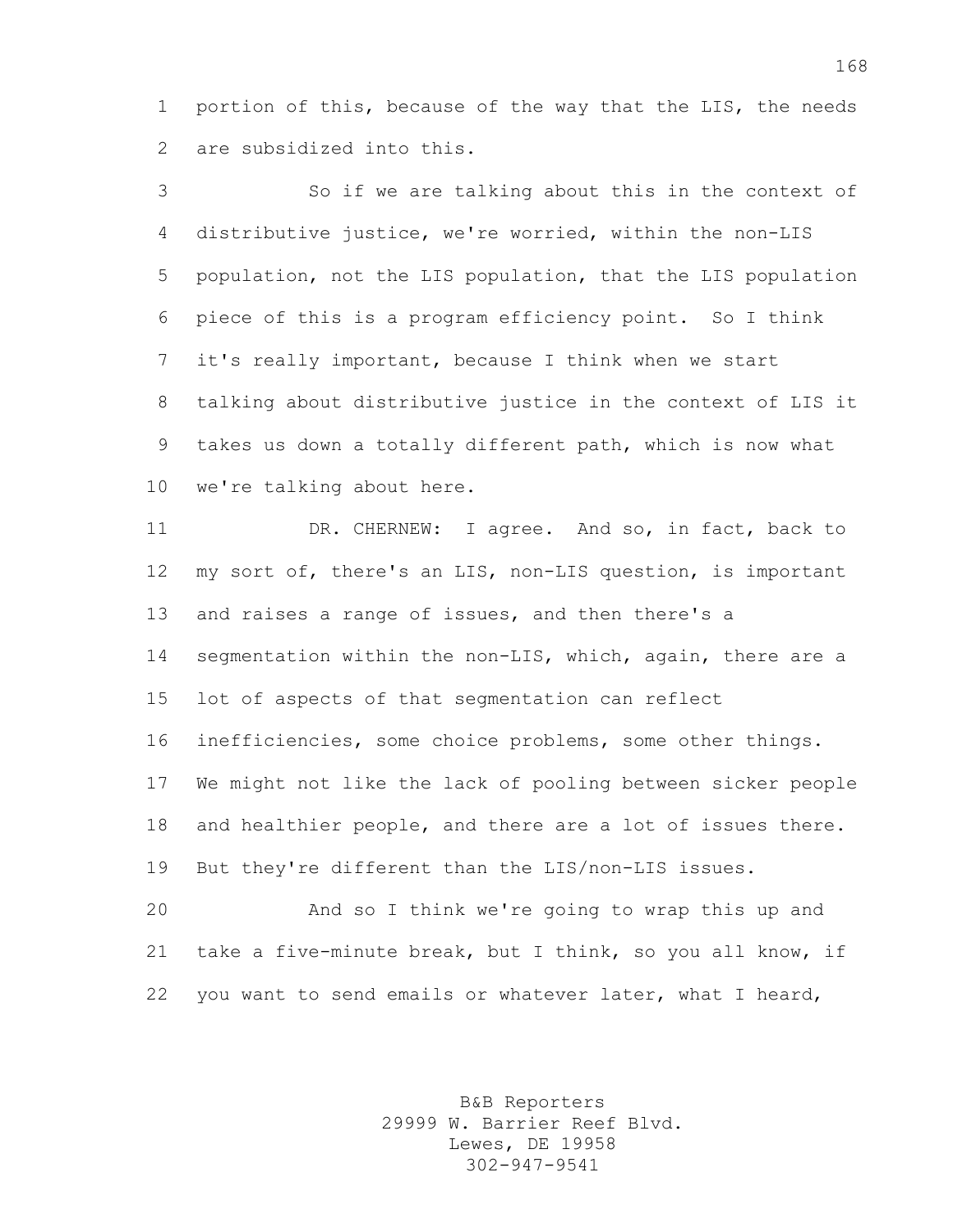and later I will hear what Jim heard, but what I heard is there's a lot going on in this market that's useful, and a lot of complexities between this. I didn't even mention the MA interactions that Pat praised, that I think are also very important.

 We are just going to need to put our heads together over time to figure out how to do this in a way that is not so boiling the ocean that we struggle with all of these problems. And I think that's just where the clear issue is.

 So to Eric, I will say, what a bunch of us were talking about, there is universal praise for this chapter, even with you not being around. And I think there's a ton 14 of interest, and I think in the writing of this you nailed exactly the dynamics. And we just have so much going on that we have to figure out where to go.

 So that's my summary of this. Let's take a five-minute break. Larry?

 DR. CASALINO: Yeah, just very briefly. You know, I just want to emphasize, segmentation is not synonymous with gaming or any kind of behavior that we would consider shady. I think the more segmentation there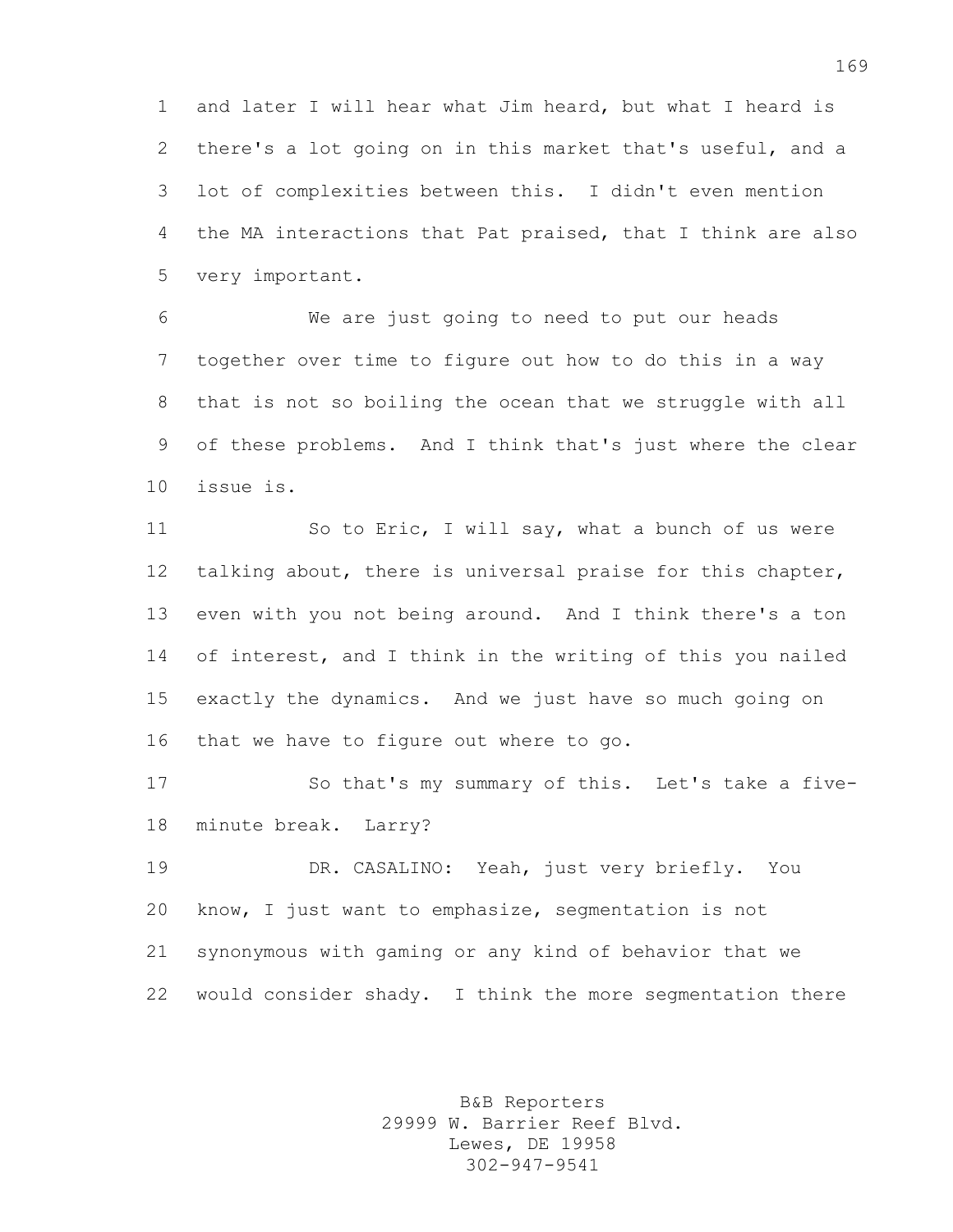is, the more opportunity it leaves for gaming, probably. But segmentation itself can just mean you give people who have more money more of what they want, and you give people who have less money what they can afford, and you go right up the chain. There's nothing illegitimate about that. Whether that should be a Medicare policy or not, and Medicare should pay more for that and others, is a question that can be addressed. And Jonathan and Amol talked about some of the issues of that.

 But segmentation itself should not be a dirty word, right?

 DR. CHERNEW: That's right. And, in fact, more broadly, I think Part D was founded on a principle of giving people choice so they can match the premiums to what they want. That was an underpinning of Part D. Marge.

 MS. MARJORIE GINSBURG: A last comment. I think Paul was the one that originally suggested the idea that perhaps we take the LIS folks out of this pool entirely and create their own thing. I think several other people made reference to it.

 I just wanted to go on record as saying I think that's a great idea. I think these are such entirely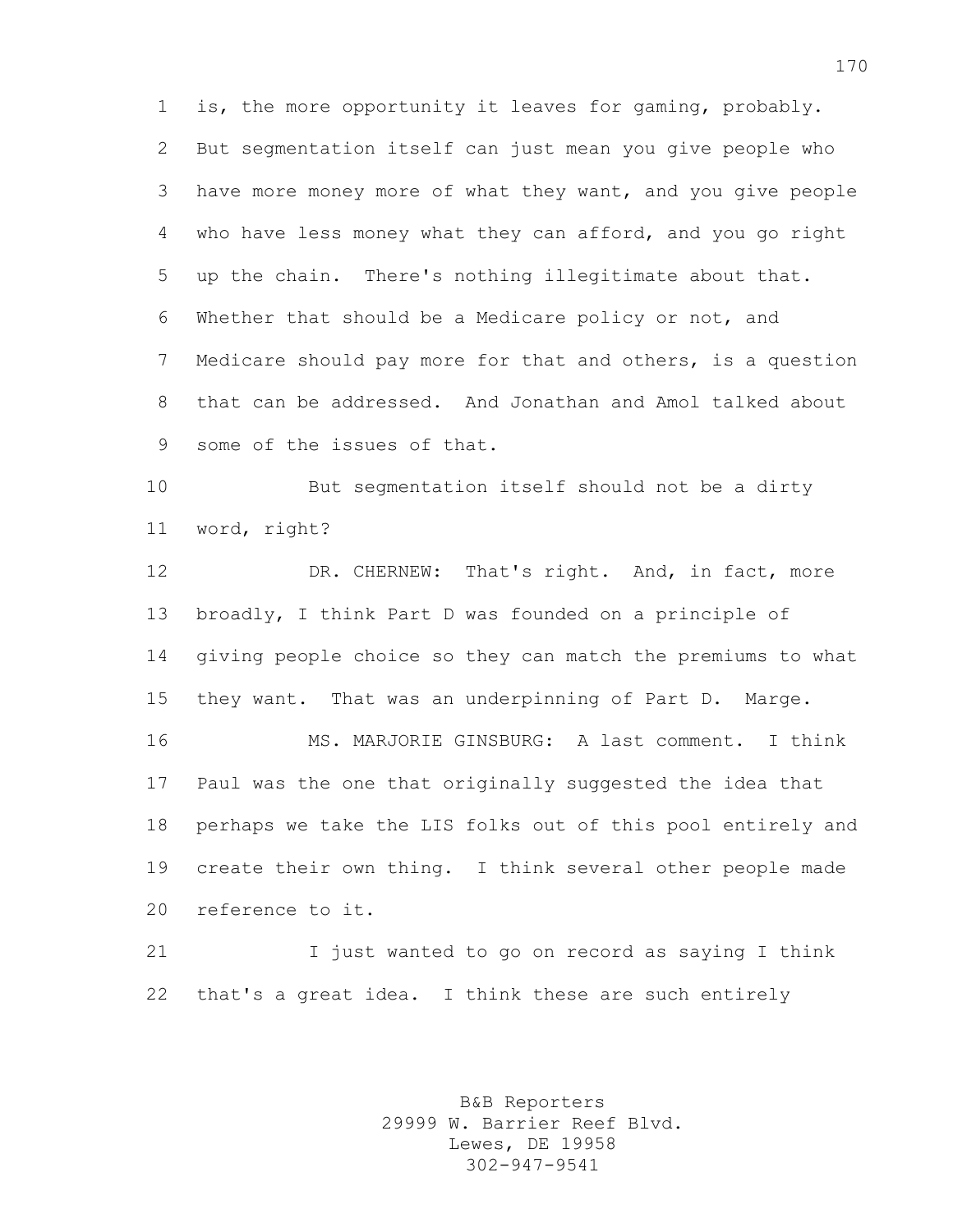different populations. I see no reason to continue to marry the PDPs as if everyone was created equal. They're not. Everything is different about LIS, and I hope we can carry that a little bit further in terms of analyzing that as a possibility.

 DR. CHERNEW: And now Amol has the last word. Not Amol. I'm sorry. Marge. Amol was going to have the last word. It ended up being Marge. Actually me.

 So again, thank you, Eric. Thank you all. We're going to take a five-minute break and we're going to come back to talk about a topic which I know you guys are super interested in, which is social determinants of health, and it's one that we are continuing to work towards.

 So let's take a break. We will be back to talk about that in five.

[Recess.]

 DR. CHERNEW: Welcome back. As I think all of you know from the retreat and onward, this issue of social determinants of health, what and how Medicare/MedPAC can engage in it, how it dovetails with a bunch of other things, remains a priority for us. It is a complicated 22 area. It's one that I know all of you care a lot about, so

> B&B Reporters 29999 W. Barrier Reef Blvd. Lewes, DE 19958 302-947-9541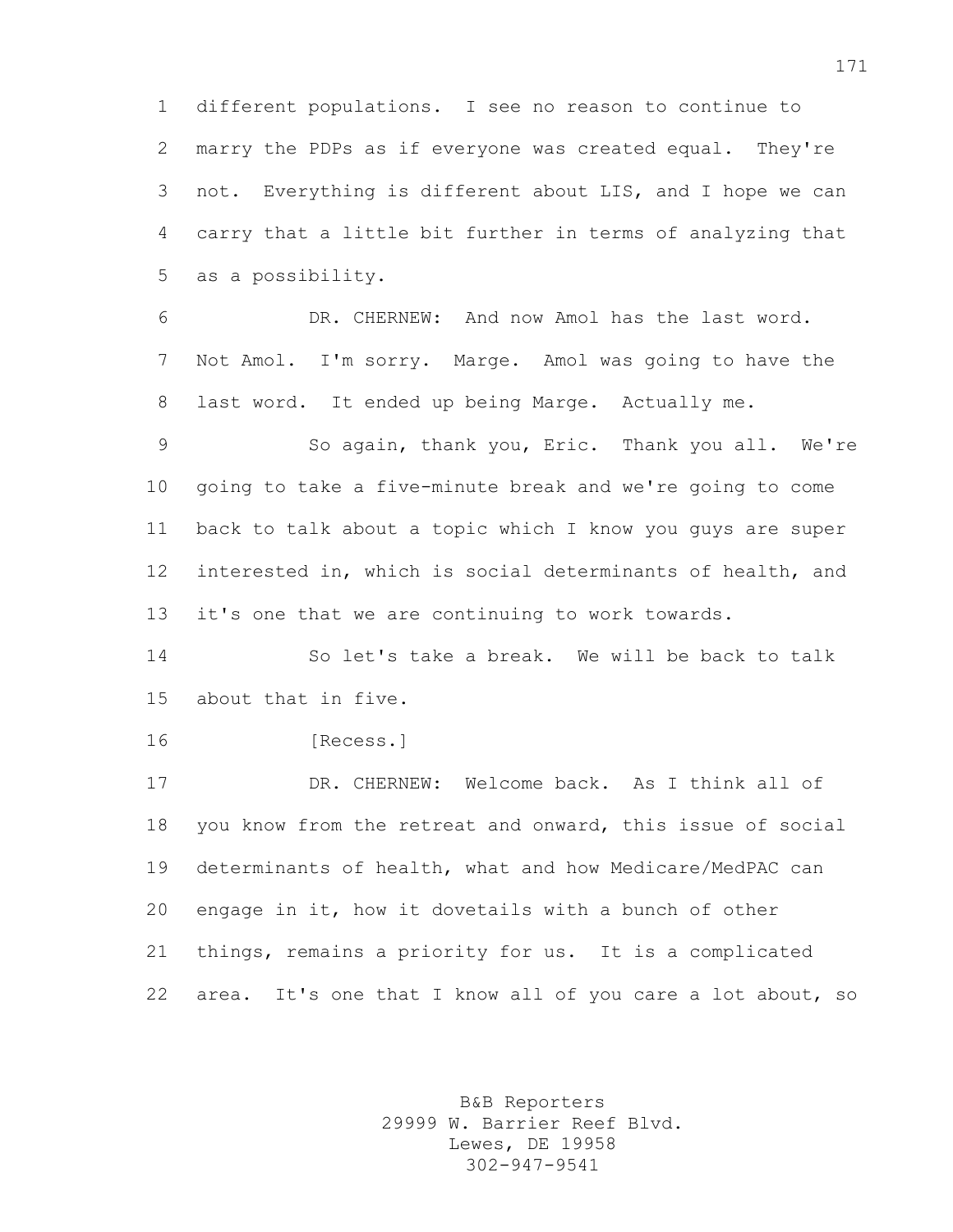we're going to turn it over to Ledia and Geoff to take us through this material.

 MS. TABOR: Good afternoon. The audience can download a PDF version of these slides in the handout section of the control panel on the right-hand side of the screen.

 The Commission recognizes the importance of social determinants of health for health outcomes. Commissioners have recently raised the question of how Medicare can better address social determinants of health or social risk, especially as the Commission continues its work to drive value-based payment in Medicare.

 Today's discussion will examine how some Medicare policies can address social determinants of health.

 First, I'll spend some time discussing some background on the topic, including the connection of social risk and health outcomes.

 Then Geoff will summarize our work with L&M Policy Research to conduct a literature review and interviews with health care organizations around interventions to address social determinants of health. Next, I'll review MedPAC's work to date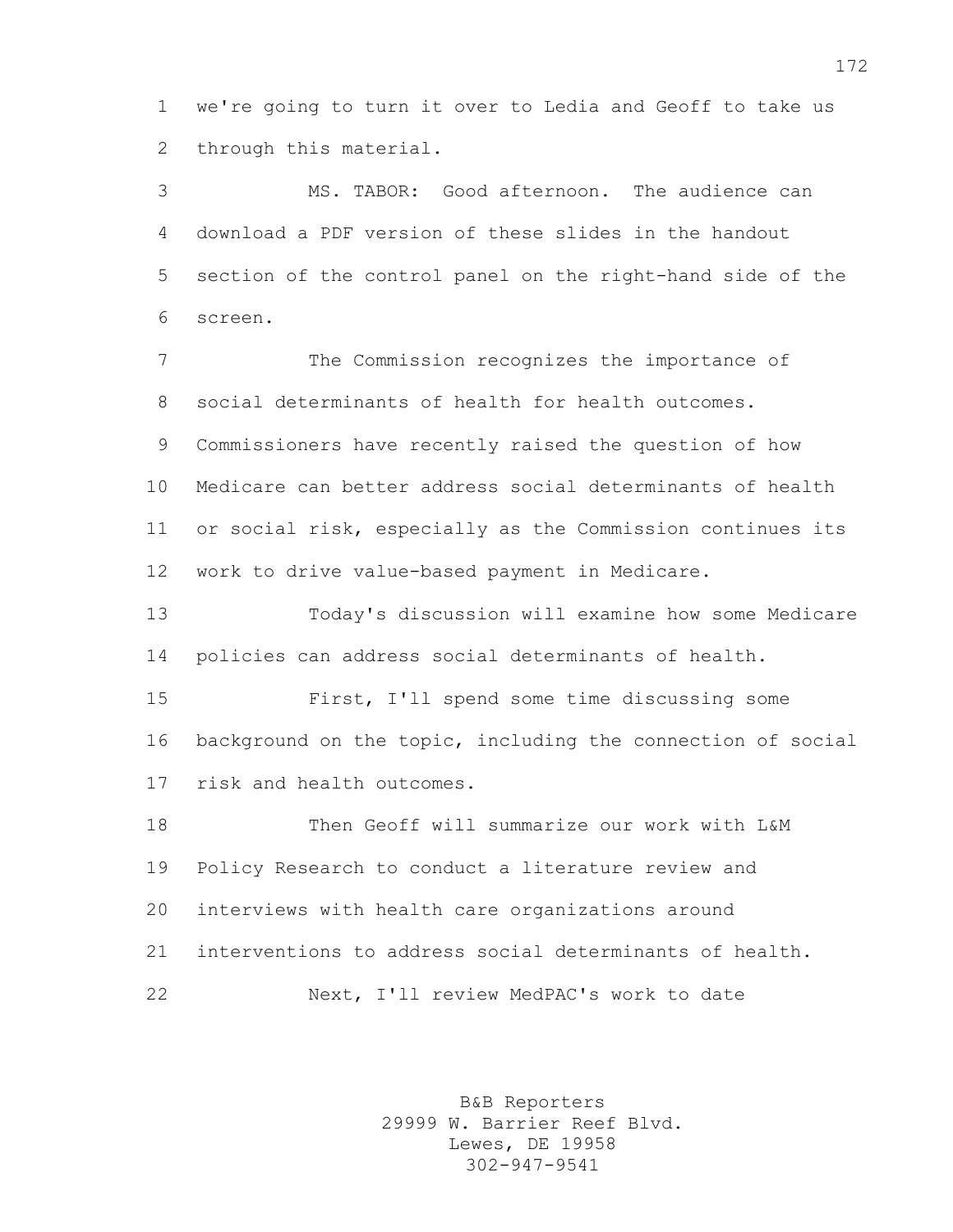addressing social risk and other ways the Commission can continue to support improving social determinants of health. After the presentation, the Commissioners will have an opportunity to provide feedback on the presentation.

 First, to define some of the terms we use in this presentation. There are different definitions available, but we have flagged some as examples for context.

 Social determinants of health are centrally conditions in the environments in which people are born and live that affect a wide range of health, function, and quality-of-life outcomes. Examples of social determinants include safe housing, food security, and transportation options.

 Social risk factors are constructs that capture how conditions influence health-related outcomes. Examples of measures of social risk include dual eligibility for Medicare and Medicaid, race and ethnicity, and neighborhood deprivation indices.

 The past decade has seen a growing recognition of the importance of social determinants of health on health outcomes.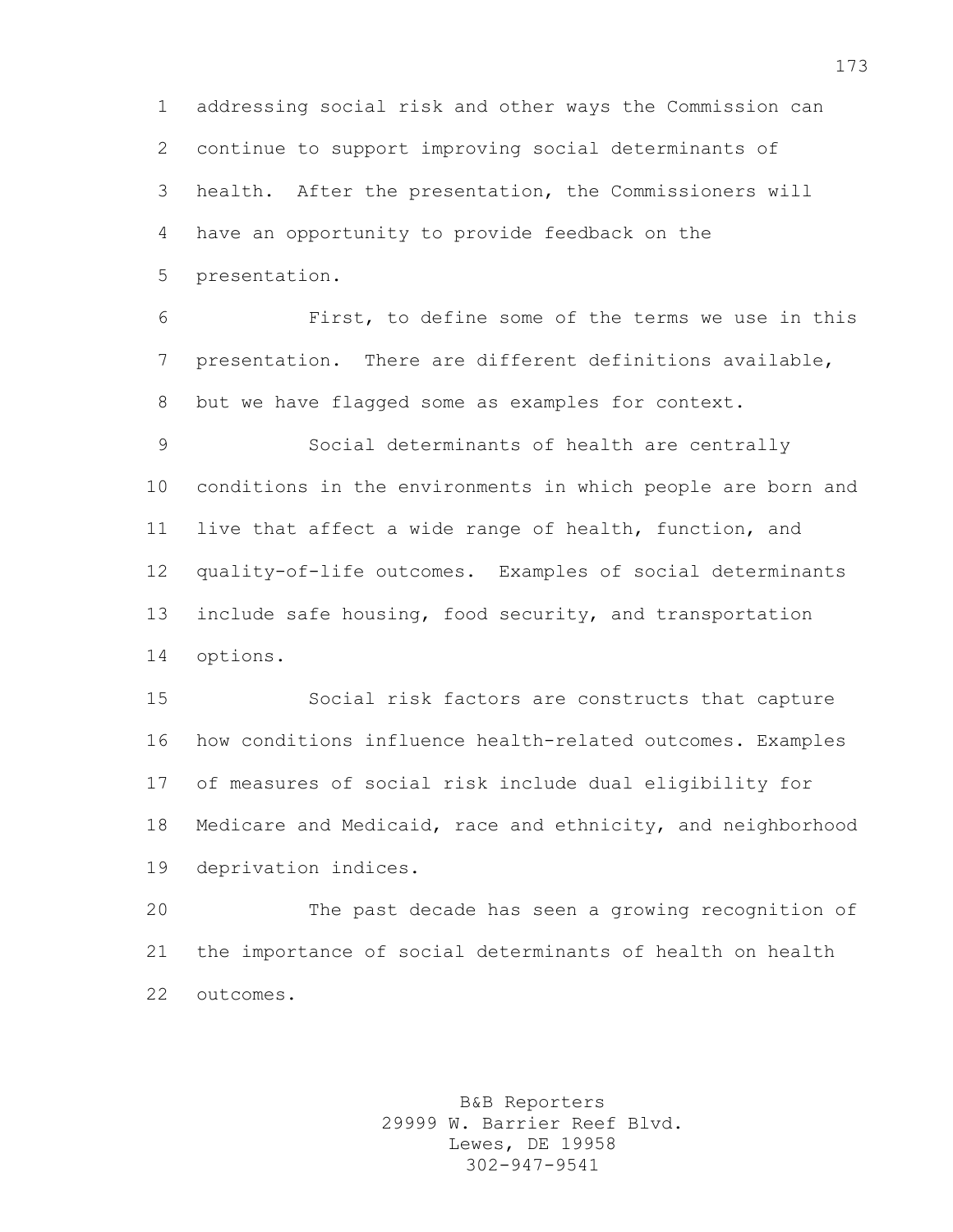This widespread recognition of health disparities has prompted many organizations in the public and private sectors to prioritize social determinants of health as a key component of health care quality improvement. For example, many health systems are making sizable investments in addressing social determinants of health, in particular housing-focused interventions.

8 Also, CMS has prioritized advancing health equity across all its programs. For example, improving health equity is being incorporated into models tested at the Centers for Medicare and Medicaid Innovation, and CMS released a number of requests for information on how to close health equity gaps in Medicare quality reporting programs.

 The uneven COVID-19 outcomes have further elevated the role social determinants of health play in health disparities. Black and Hispanic Medicare beneficiaries have been disproportionately impacted by the disease.

 When thinking about Medicare policies to address social determinants of health, it is important to think about the financial incentives providers have to address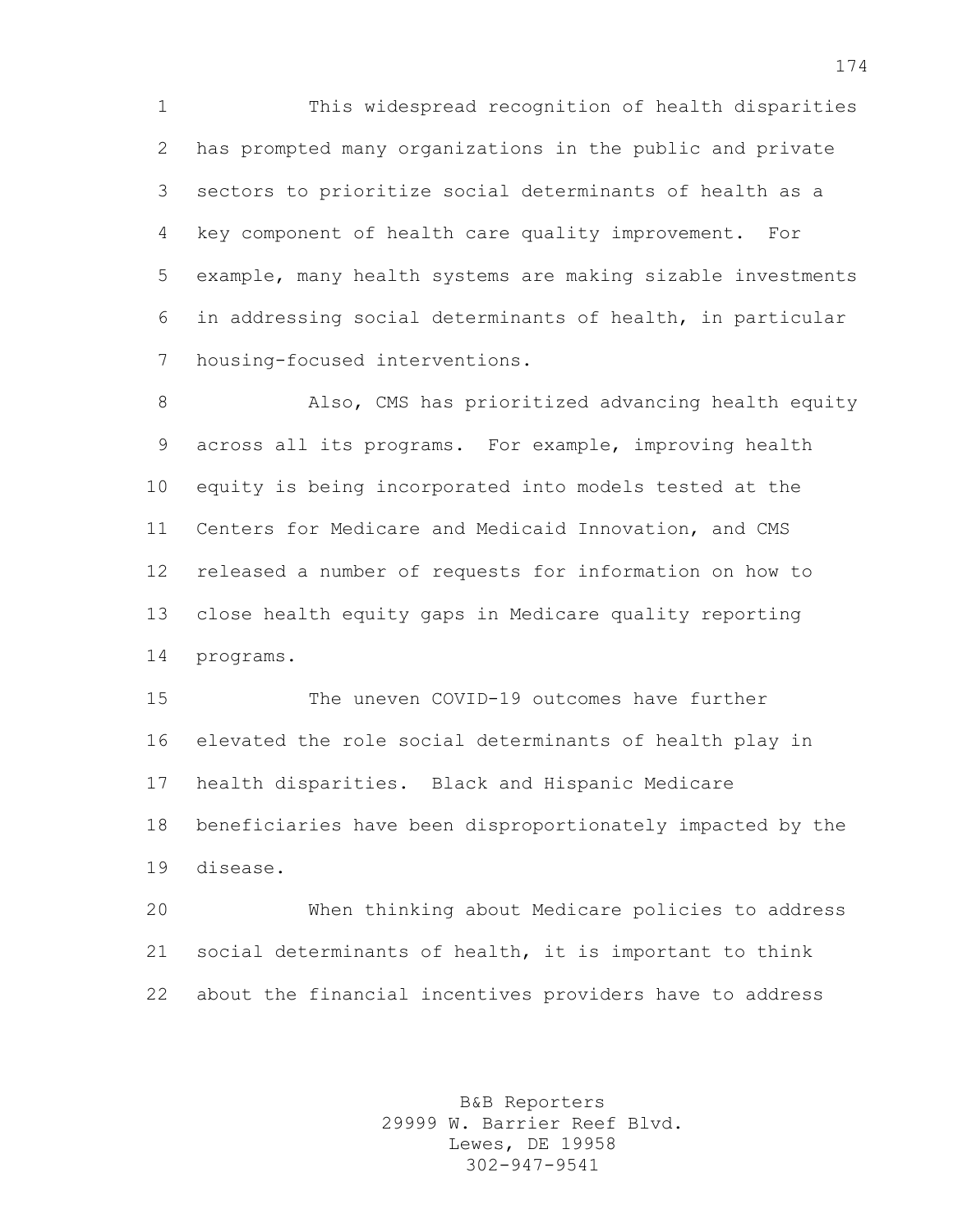social risk.

 There is little financial incentive under fee- for-service for providers to address the social needs of their patient populations. Such incentives often increase practice costs without commensurate increases in revenue. Capitated payments can provide incentives for plans and providers to consider patient health more holistically, which can mean attending to social needs. Some MA plans can now innovate on supplemental benefits, including some non-medical benefits that can target social determinants of health -- for example, meal services, produce, transportation -- but it is unclear how many members are using these services and their effectiveness. ACOs allow providers to earn shared savings. Keeping costs under a target may justify investments and partnerships in support of social determinants of health interventions. Geoff? MR. GERHARDT: At a previous meeting, Commissioners asked us to research interventions that address social determinants of health and whether such initiatives are associated with improvements in health

> B&B Reporters 29999 W. Barrier Reef Blvd. Lewes, DE 19958 302-947-9541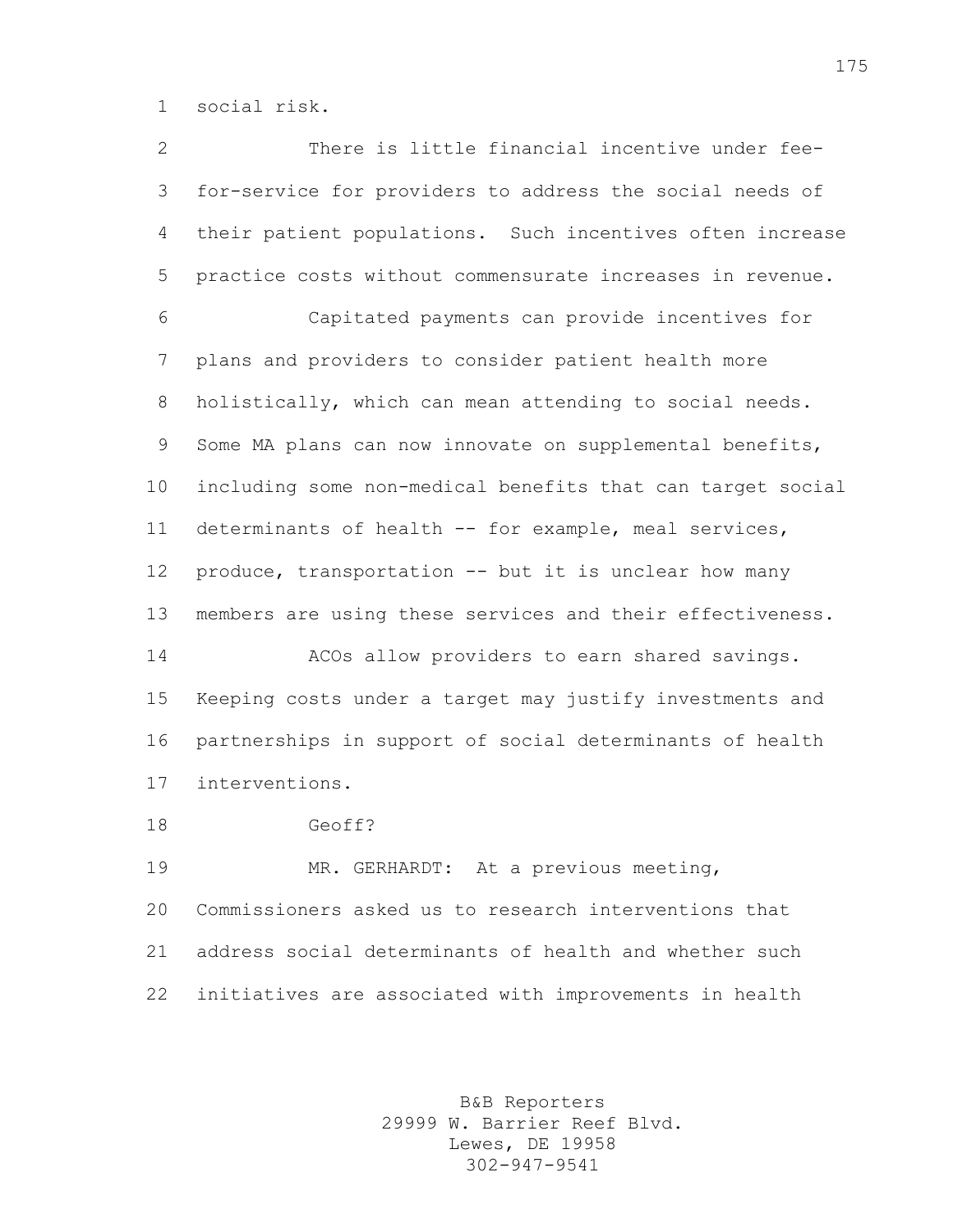outcomes and reductions in health care costs.

 MedPAC subsequently contracted with L&M Policy Research to conduct a literature review and stakeholder interviews. Five broad themes emerged from this work. First, many organizations are working to address SDOH, but objective evaluations of their effectiveness are limited and findings are often mixed. Second, we learned that SDOH initiatives are usually aimed at populations that often include but are not exclusive to Medicare beneficiaries. Third, participation in value-based payment arrangements, such as ACOs, can help motivate efforts to address SDOH. Fourth, there is a great deal of variation among the approaches and specific interventions that have been used to address SDOH. And, finally, most health care organizations are not operating SDOH -- SHOD initiatives by themselves. They usually collaborate with community based-organizations such as food banks or public housing agencies. Looking more closely at the literature review, there were 33 studies that met our criteria for inclusion.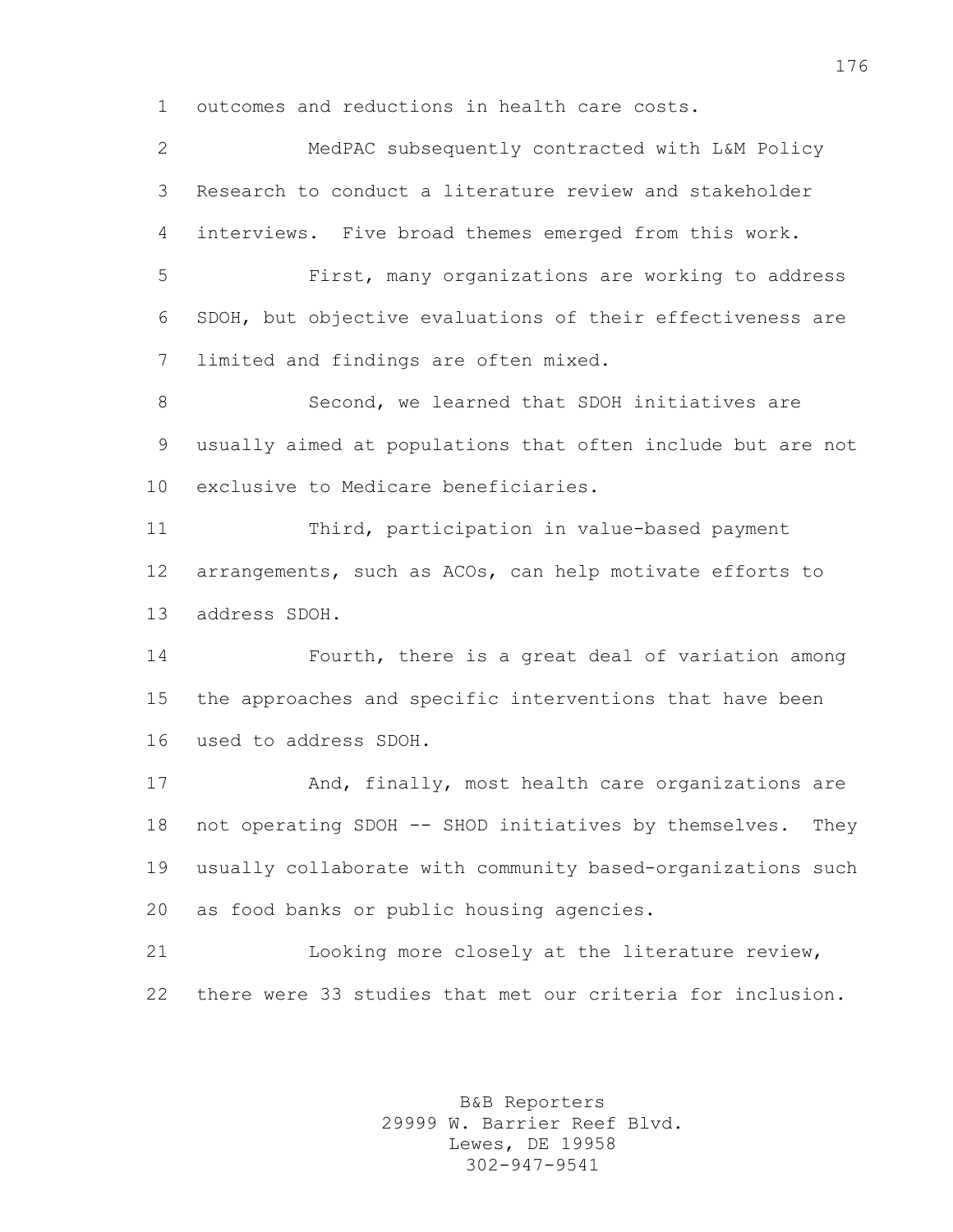These studies examined inventions that included Medicare beneficiaries and older Americans, but usually were not exclusive to Medicare beneficiaries.

 The most common types of interventions in the studies involved programs designed to address coordination of care (which includes connecting at-risk patients to medical and social service organizations), food insecurity and nutrition, and housing needs.

 Twenty-four of the studies indicated that efforts to address SDOH improved at least one measure. Most of the improvements were for clinical outcome measures, such as blood pressure control or changes in utilization like a reduction in hospital readmissions.

 Relatively few studies examined whether an intervention was associated with significant changes in health care spending, and findings were mixed among the studies that did.

**In addition to the literature review, we**  conducted structured interviews with ten health care organizations to get a sense of how they are working to address SDOH.

All of the organizations we interviewed have

B&B Reporters 29999 W. Barrier Reef Blvd. Lewes, DE 19958 302-947-9541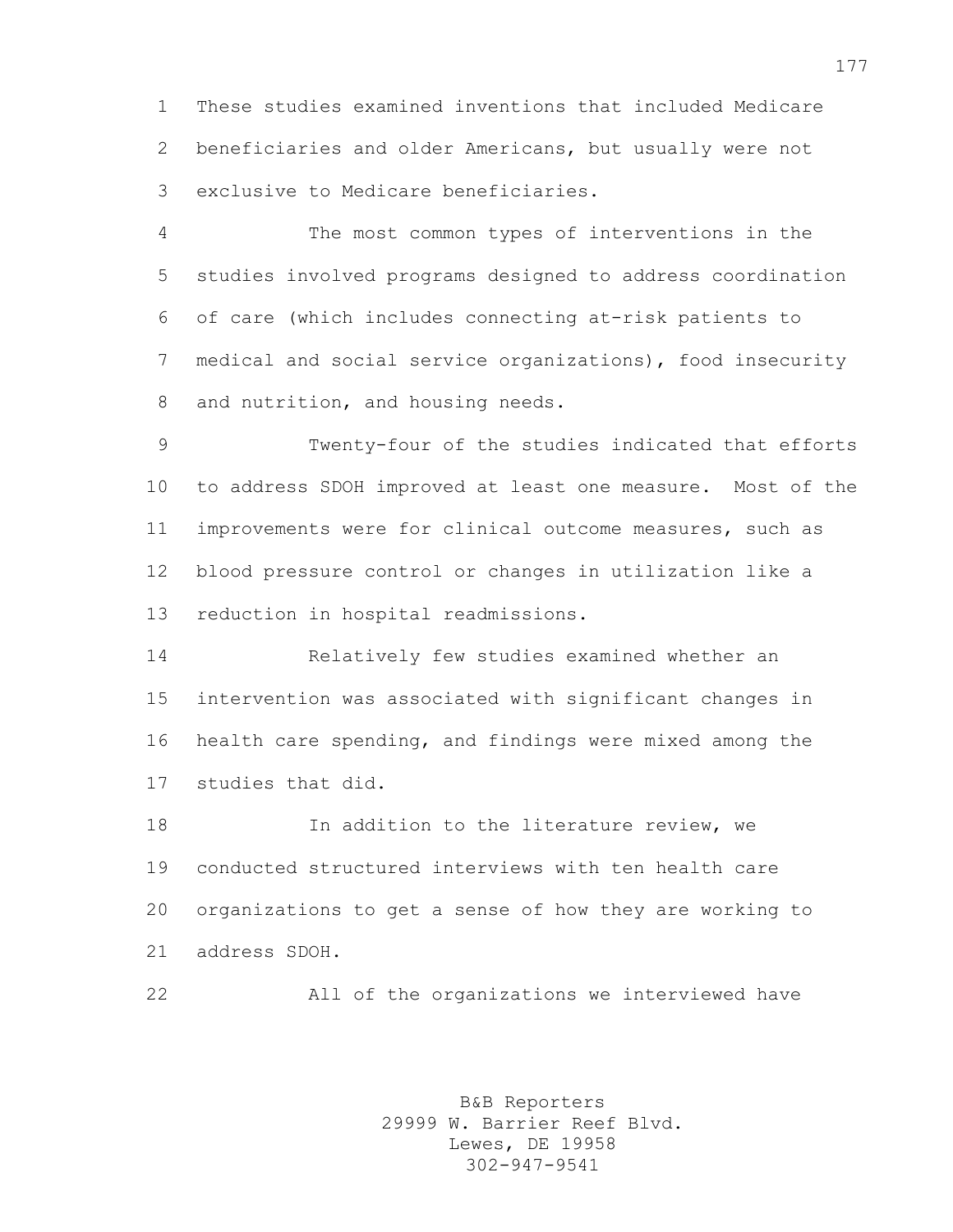programs that are focused on improving food security, and most also have initiatives that address transportation and housing needs.

 While each organization is taking a different approach to addressing those needs, all of them depend to some degree or another on partnerships with community-based organizations, or CBOs. Once patients with SDOH needs are identified, most of the organizations we interviewed refer at-risk patients to a CBO for assistance, while some organizations take a more direct role in collaboration with CBOs.

 When asked why they chose to address SDOH, the interviewees pointed to a variety of reasons, including mission-driven values, specific needs in the communities where they operate, and participation in value-based payment arrangements, such as shared savings programs. Funding for their initiatives comes from a variety of sources. In some cases, funding is primarily from demonstration programs or income from philanthropic donations. Other organizations use operational revenue, which for MA plans can include rebates from Medicare Advantage. Payments from value-based payment programs were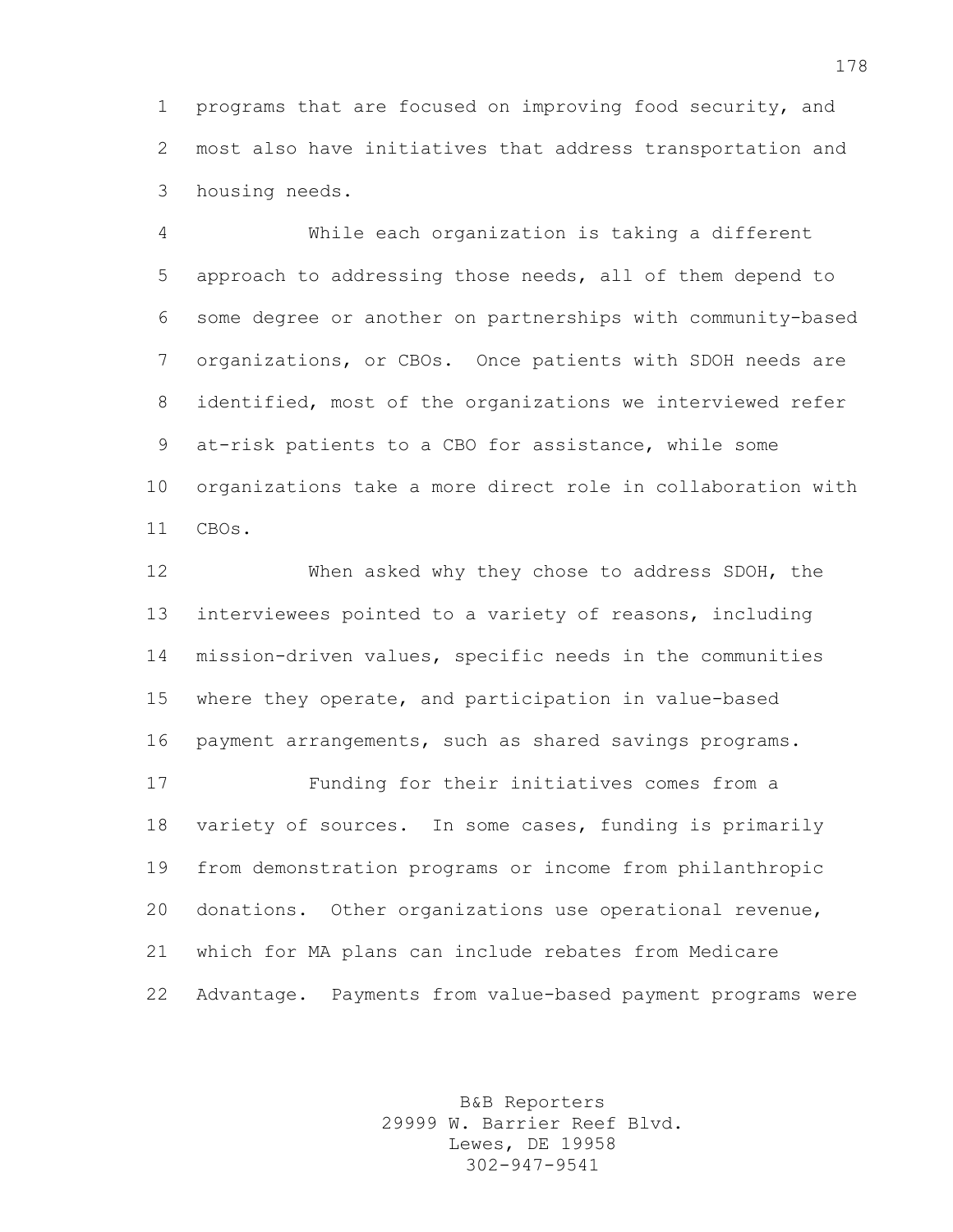also cited as an important funding source.

 I will now turn things back to Ledia. MS. TABOR: MedPAC has traditionally focused on modifying payment systems to incentivize health care providers and payers to deliver high-quality care in the most efficient manner.

 While strong incentives for achieving value-based care objectives are critical, it is also important to apply such incentives fairly -- that is, to recognize when these incentives place certain providers at a relative advantage or disadvantage.

 I'll now highlight some of the Commission's work to address these disadvantages.

 A quality payment program should account for differences in the providers' patient populations to counter any disadvantages they could face in achieving good outcomes.

 If providers with populations at high social risk are disadvantaged in achieving good performance, then a quality payment program would stratify providers into peer groups based on the social risk of their patient populations to counter those disadvantages. A payment

> B&B Reporters 29999 W. Barrier Reef Blvd. Lewes, DE 19958 302-947-9541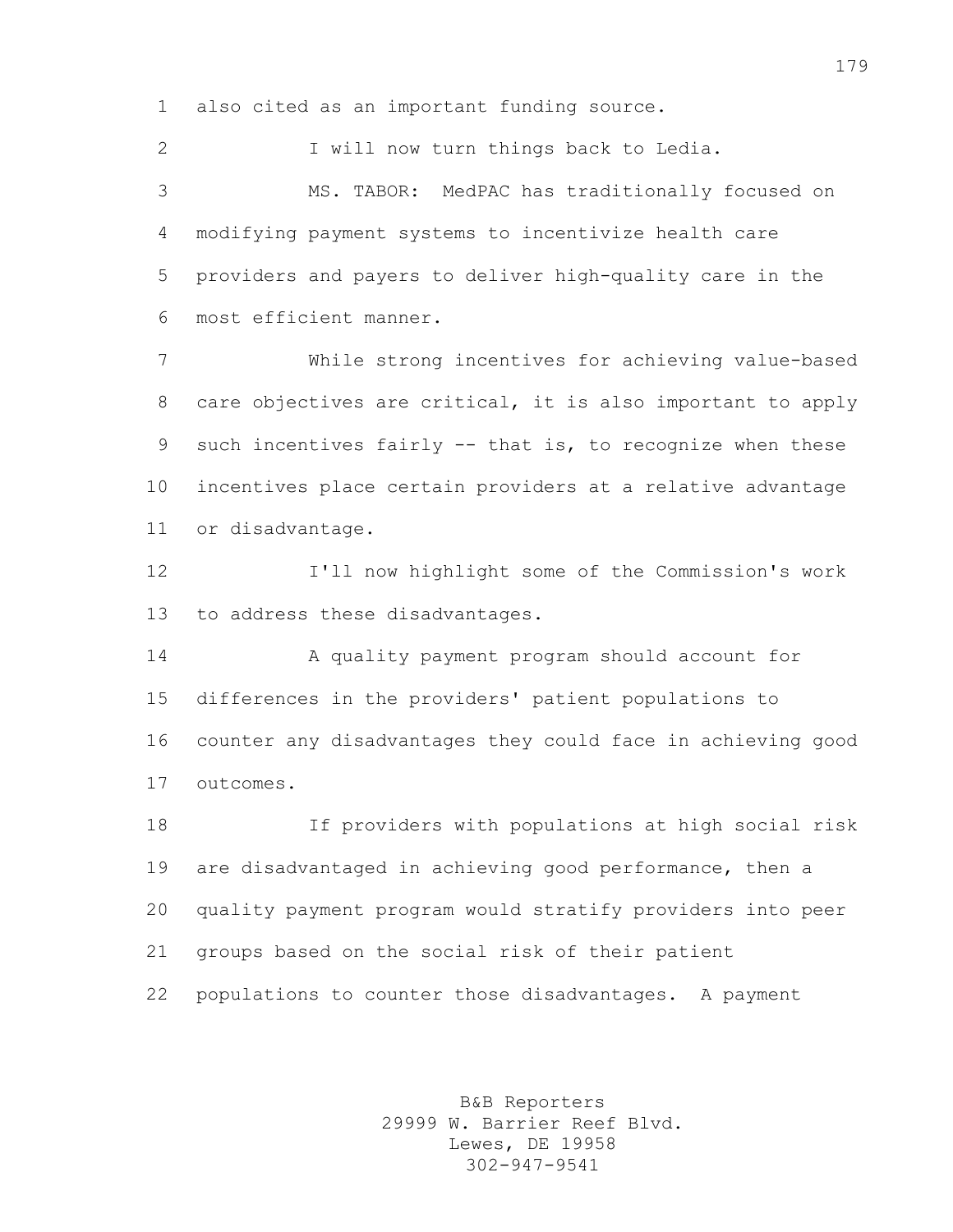adjustment would be made to each provider based on its performance relative to its peers.

 Over the past several years, the Commission has recommended redesigned quality incentive payment programs for hospitals, Medicare Advantage plans, and skilled nursing facilities that incorporate peer grouping.

 The Commission is concerned that the care of low- income beneficiaries or patients with public insurance being concentrated among certain providers may create an undue financial strain on these providers. This may result in diminished access or quality of care for beneficiaries who live in areas served by these providers.

 For these reasons, the Commission started a body 14 of work this analytic cycle examining safety-net providers. The work includes exploring how they should be defined and how the Medicare program can best support their critical missions.

 In the past we have highlighted some disparities in care when we have identified them in our payment adequacy analyses. For example, in the March physician chapter, we report differences in beneficiary experiences accessing care by different subgroups -- for example, by

> B&B Reporters 29999 W. Barrier Reef Blvd. Lewes, DE 19958 302-947-9541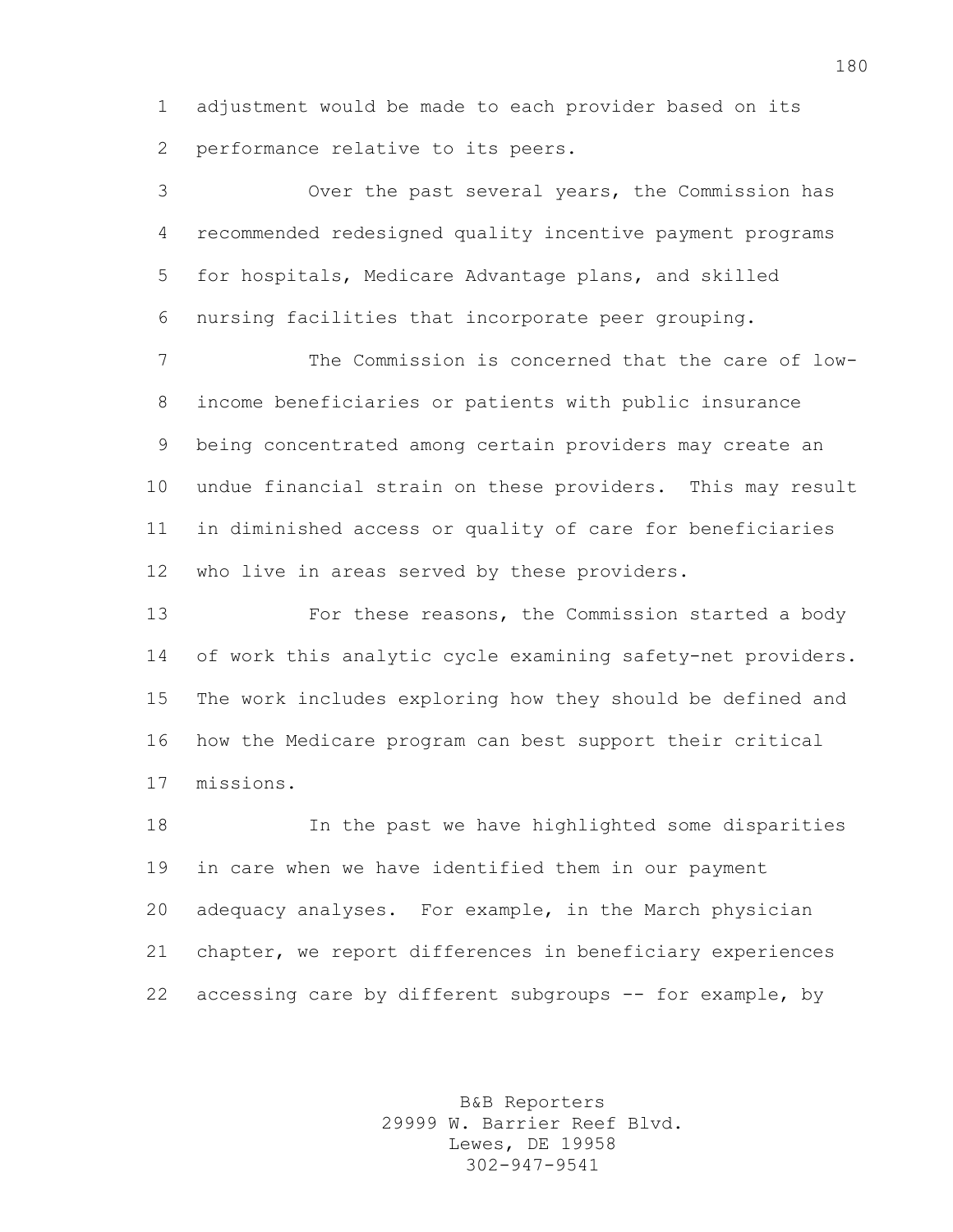race and ethnicity and dual eligibility.

 Moving forward, the Commission will more deliberately incorporate analysis by social risk factors, in particular income and race/ethnicity, into our payment adequacy and other analyses. For example, we plan to calculate and report provider-level disparities in hospital quality measures.

 These types of analyses may identify needed policy changes that the Commission can pursue to improve health disparities.

 There are other policies that the Medicare program can leverage to address health disparities. Medicare could improve data collection of beneficiary social risk information. A prerequisite to measuring and reporting quality for beneficiaries with social risk factors is knowing beneficiaries' social needs. Beneficiary social risk information is not routinely or systematically collected across the health care system. In our quality payment and safety net provider discussions, we have acknowledged the need for more comprehensive proxies for identifying beneficiary social risk and also the limitations within claims data.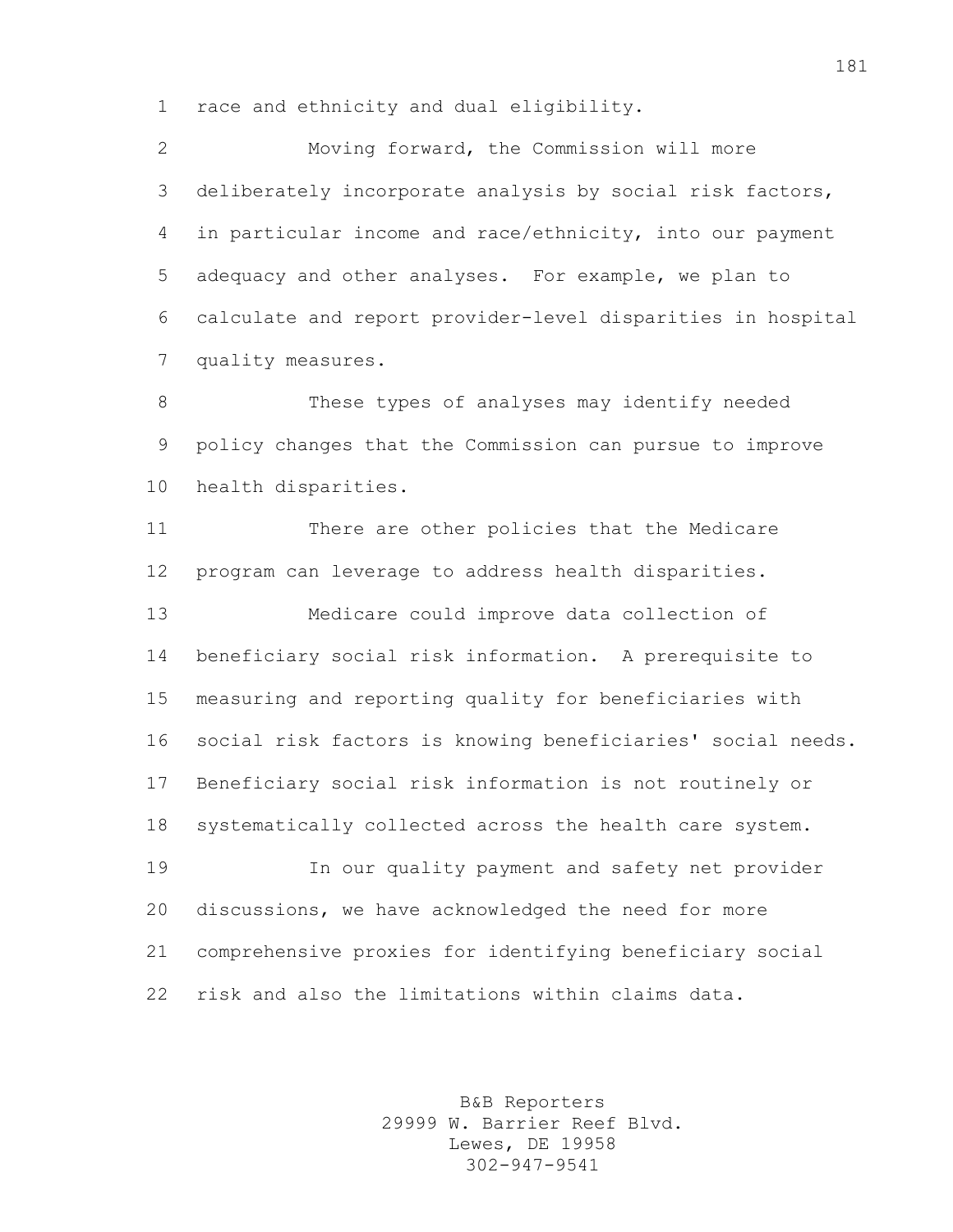Medicare can also stratify quality measure results by social risk and publicly report them.

 Stratified quality measure results that are publicly reported could allow policymakers and providers to measure and track outcomes for beneficiaries with social risk factors over time and reduce disparities and incentivize improvement. Progress has been made on stratified reporting of measures, but more can be done. For example, CMS has recently expressed intentions to publicly report hospital-level quality measures stratified by dual eligibility, race and ethnicity, and disability at some time in the future.

 In summary, desired health outcomes can be 14 adversely affected by social risk factors such as income, housing, and race/ethnicity.

 MA plans and alternative payment models, like ACOs, have more flexibility and incentives to focus on improving outcomes for high-social risk populations, but it's unclear how incentives are implemented and their effectiveness.

 MedPAC has been working to address social risk factors. We have redesigned quality programs and are

> B&B Reporters 29999 W. Barrier Reef Blvd. Lewes, DE 19958 302-947-9541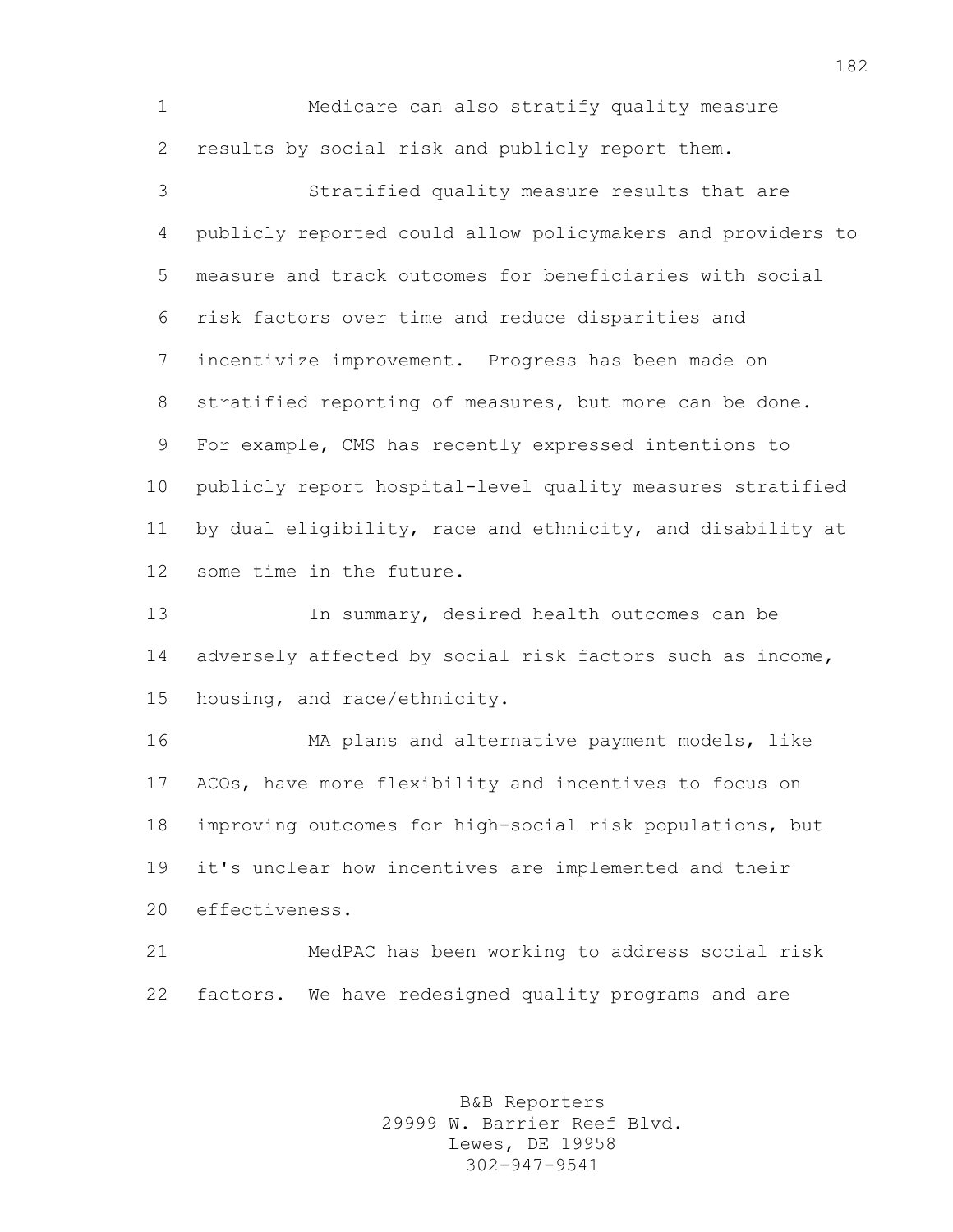examining safety net providers payment with the aim to apply incentives fairly.

 Moving forward, where available, the Commission will more deliberately incorporate analysis by social risk factors, in particular income and race/ethnicity, into our future payment adequacy and other analyses. The Commission is also interested in collecting better data on social risk and publicly reporting quality disparity data.

 This leads us to your discussion of reactions to the approach and other ideas we can pursue.

 I'll now turn it back to Mike and look forward to the discussion.

 DR. CHERNEW: So, Geoff and Ledia, that was terrific.

 We are about to start the queue, and if I have this right, the first person in the queue is going to be Jonathan. Dana? Okay. Jonathan, you're up.

 DR. PERLIN: Great, thanks. Yeah, this is a fantastic chapter. I loved reading this. I am super excited about this topic. It has been near and dear to me for a long time. I'll get into some more things in Round 2, but my question is about -- you did the literature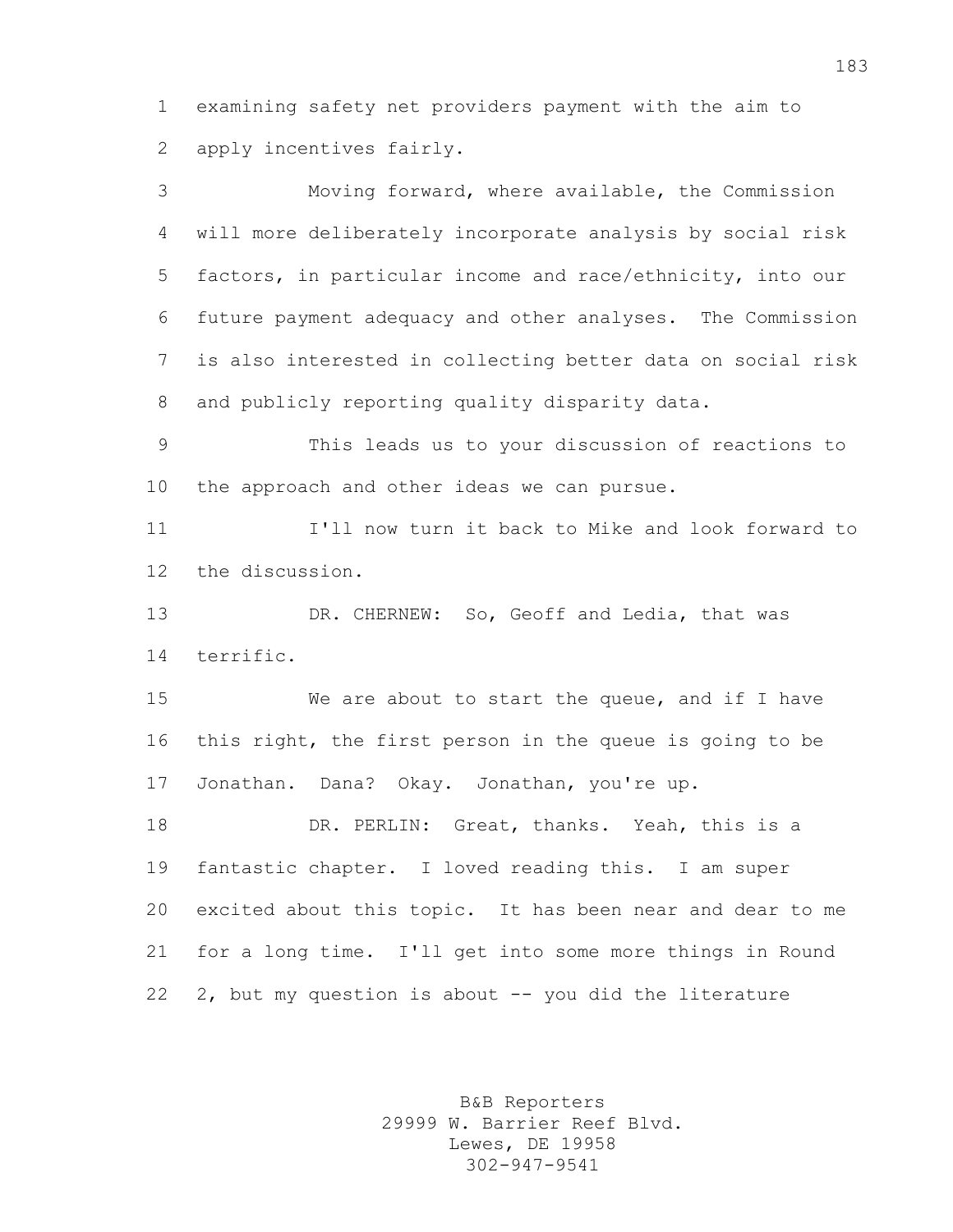review and the interviews, and you laid it out really nicely in the chapter and the presentation about what different organizations might be doing, at least a relatively small sample.

 One of the things about addressing social determinants of health is that a lot of these things are very geography based -- right? -- affordable housing, food 8 access, and things like that. And so I can tell you -- and 9 I'm happy to give you some more detail offline -- about what we've done around the community, because we've done a very community-based approach in Dane County with all the health systems and the public school system and United Way and so forth to create sort of a bi-directional community- based organizations referral system, actually working with Epic as well. It just went live a couple weeks ago, so it's very exciting.

 But I guess my question is: Were the interviews -- were you finding things that were pretty exclusively focused on what an individual provider system is doing? I know that they're partnering with the CBOs, but as opposed to collaborating across a community to really try and address that holistically.

> B&B Reporters 29999 W. Barrier Reef Blvd. Lewes, DE 19958 302-947-9541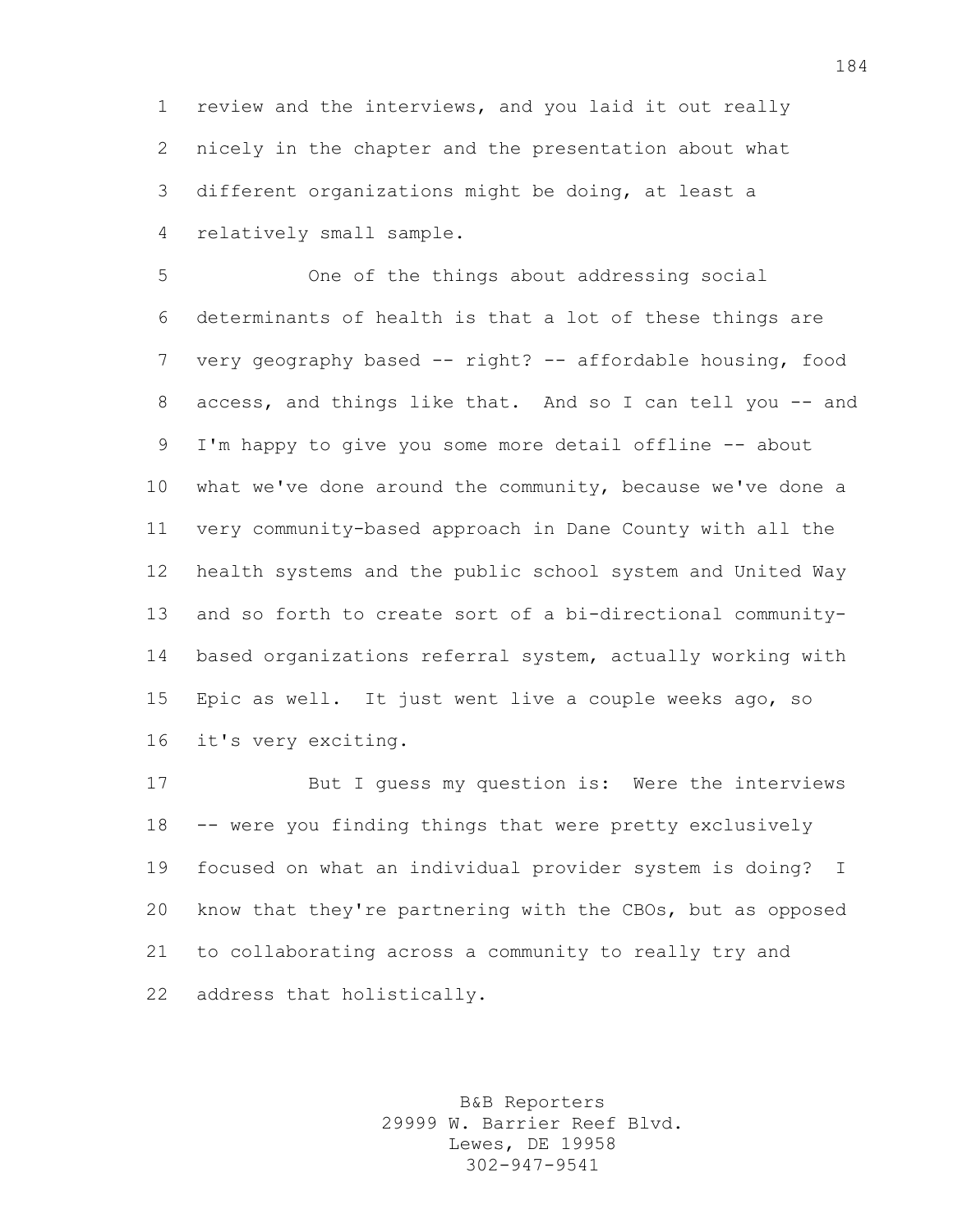MS. TABOR: I think it was mainly the latter that they were really working to partner with community-based organizations. We did have some health systems that were building some in-house infrastructure, like having a food bank within the hospital, but then -- so that it could get patients' immediate needs, but then also connect them to Meals or Wheels or other things out in the community.

8 DR. PERLIN: I got that from the -- I guess I wasn't clear. But that was still a single system doing -- you know, if there's three hospitals in town, they might each be doing that, but they're doing it on their own with -- in partnership with probably the same CBOs as opposed to 13 all three systems or the community coming together broadly, the providers coming together to say we need to address X. MS. TABOR: I would say, based, again, on the small sample that we spoke to, the Accountable Communities for Health, we spoke with two of the Accountable Communities for Health, which is a CMMI program, which is giving financial support to organizations within a region to both work on identifying and screening patient populations, but also connecting patients with CBOs. And I think that's done kind of outside of the health system.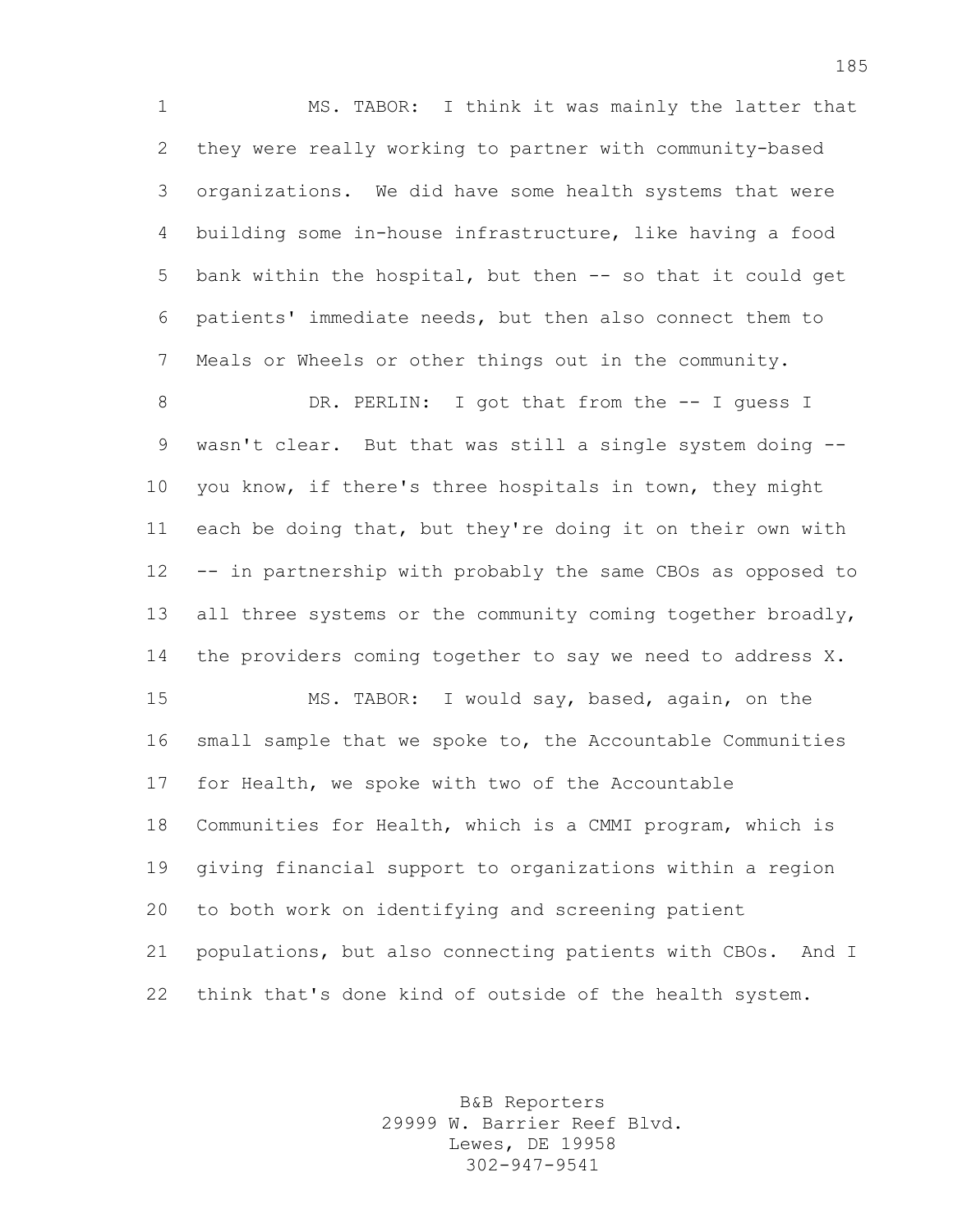## 1 MS. KELLEY: Lynn?

 MS. BARR: Great chapter. Thank you so much for this work.

 I have some questions about how to -- how are you evaluating income information on beneficiaries? I'm most actually interested in something that we can empirically start analyzing our population. I mean, you would expect that the lower the income, the higher the total cost to Medicare. So what are we doing to gather income

information today?

 MS. TABOR: So we are limited to what we have available in the Medicare claims data, so, for example, on the quality payment work, we used eligibility for both Medicare and Medicaid pool dual status, but with the safety net work, that team has been working on a broader measure of income that includes full duals, partial duals, and those that are LIS. So we've kind of found that's a broader, more comprehensive --

 MS. BARR: So still missing like 80 percent, right? 21 MS. TABOR: We only have as much as --

MS. BARR: Yeah, I know. But it does become the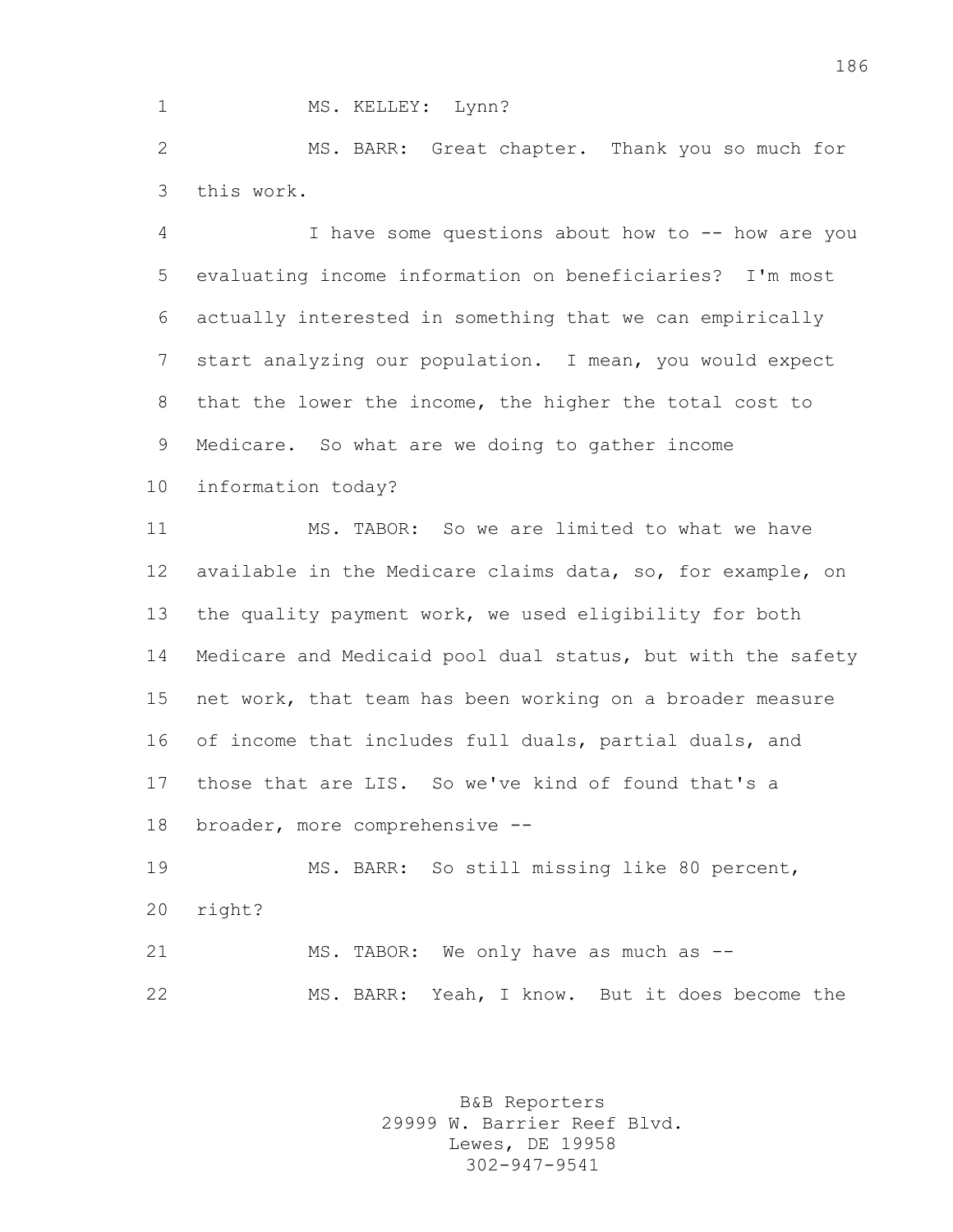problem, because if we're going to identify these patients -- is there any possibility of getting the IRS to just give us information that says this patient is below 100 percent of the federal positive limit or 200? Has there ever been any discussions --

DR. MATHEWS: No.

7 [Laughter.]

8 MS. BARR: And I take that to say, "And there will be no discussions." I mean, because it would be incredibly valuable for us. For example, you mentioned that half the LIS eligible patients are not signed up for the program, right? But we don't know who they are because we don't have their income information, so if we had flags on people, we'd go, oh, okay, this is a special snowflake we should be considering.

16 16 I think the rest I'll have to save for Round 2. Thank you.

18 MS. KELLEY: David?

 DR. GRABOWSKI: Great, thanks. First of all, this is fantastic work. Similar to other Commissioners, I'm very passionate about this issue given my research on the duals.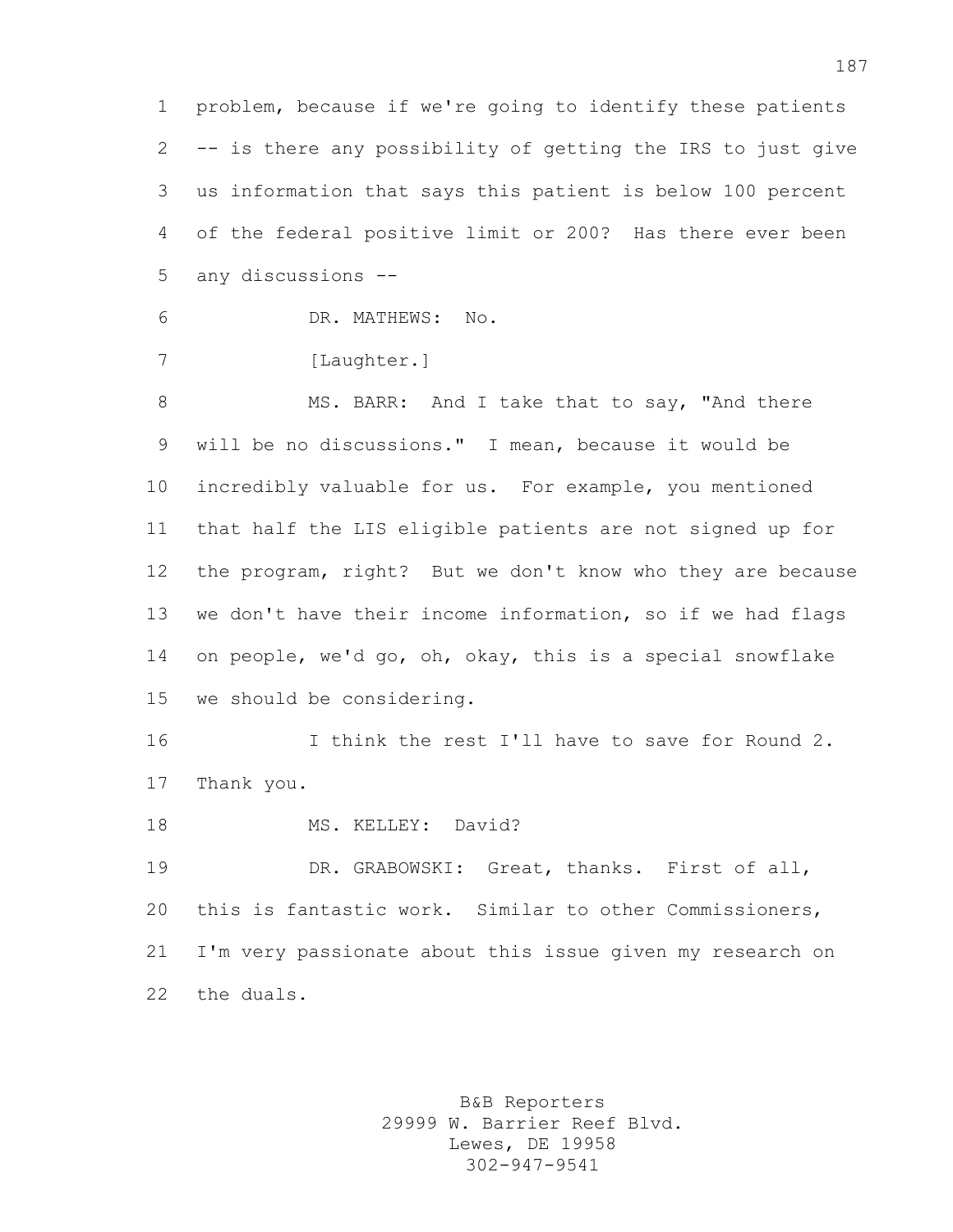Jonathan pushed you a little bit on the stakeholder interviews. I wanted to ask you about the literature review and just kind of -- it seemed like it was all over the map there in terms of results. You said there was a variety of approaches and measure. Could you say more about just the quality of that work? What's the quality of the underlying studies? And how strong -- there's a tendency to want to count up, you know, ten studies found this, eight studies found that, the research is mixed. Are there better studies we could weight a little bit more?

 MR. GERHARDT: I mean, our primary goal in looking at the studies was to try to find a relevant 14 population as well as, you know, cases where they were making a genuine connection between addressing social needs and improving health. There was probably less attention paid to the specific methods or quality of, you know, the studies themselves, and I would say that they range from being highly rigorous and what you would expect in a good peer-reviewed journal down to, you know, more quantitative -- you know, cross-sectional data and things like that. So I think it's really hard to characterize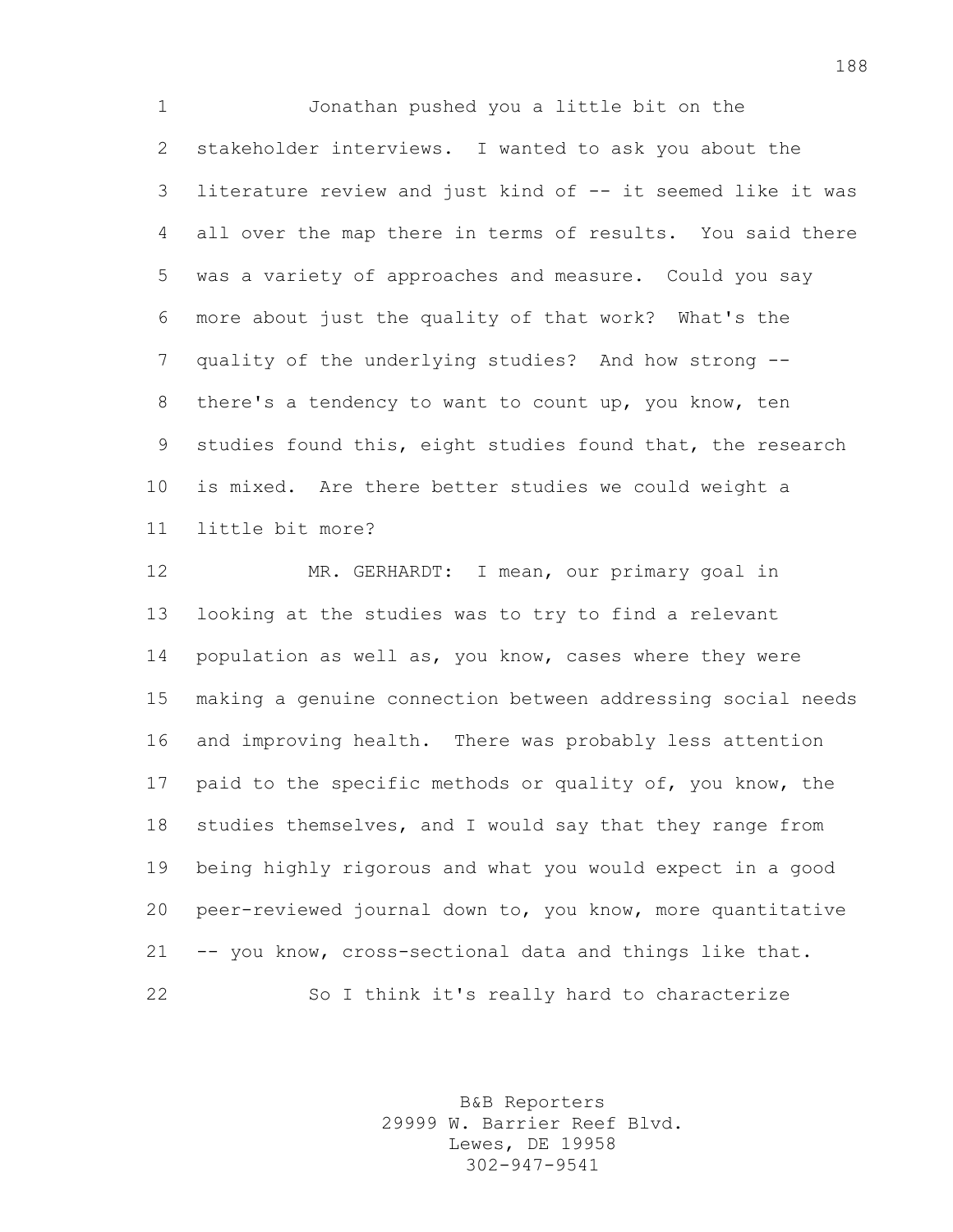across the board, you know, these 33 studies were all strong or they were all weak. I think they really ranged depending on the specific study and how it was done, and that's, you know -- but that was our starting point. That's what we had to work with.

 MS. TABOR: I'd say our hypothesis kind of going in was that there probably is no magic bullet, and I think that you could probably walk away with that being confirmed.

 DR. GRABOWSKI: That's fair, and maybe this isn't a follow-up question but just a quick point. We may want to add that in, something about the rigor of the studies, 13 and any way that we can build that in, I think that would help sort of the takeaways from that part of the chapter. Thanks.

16 MS. KELLEY: Bruce?

 MR. PYENSON: I've got a research question with a little different line. Social determinants of health are, of course, not a unique U.S. issue, but the U.S. tends to medicalize things. I'm wondering if there's any thoughts on looking at how other countries involve the medical system in the social determinants of health, if they do at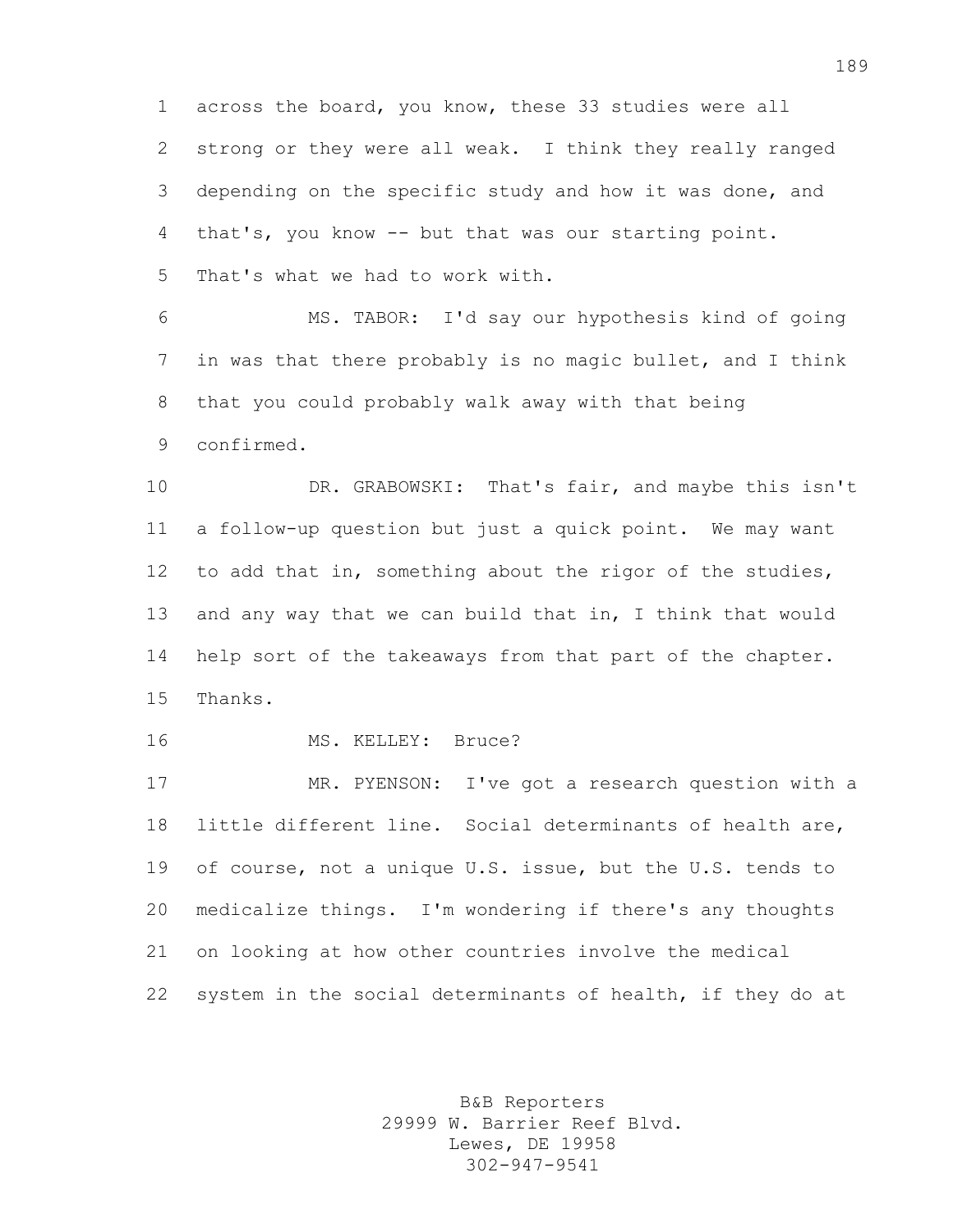all, or if there's other mechanisms in other systems.

 MS. TABOR: And what I've come across, you're right, I've read the same things that social determinants of health are not a unique U.S. problem. But as far as what other countries or systems are doing, we haven't looked into, but it's something we can explore. I don't have a strong answer for you.

8 MS. KELLEY: Wayne?

 DR. RILEY: Yes, thank you, Ledia and Geoff, for an excellent chapter. Can you give us any insight to what our L&M consultants shared with you about community-based organizations? The reason why I ask, in the paper you elucidate that the ten organizations refer to CBOs in either a screen-in service or screen-in refer model. And like many of my Commissioners, we all sit on lots of nonprofit CBOs, and it just struck me. Is that the right chassis on which to build a mechanism to address health disparities? Because these CBOs are so underresourced. Every CBO that we're a member of that you know -- and many of you sit on all the CBOs around the country as well -- 21 they're always, you know, scrapping by for resources. So it's maybe a more philosophical question with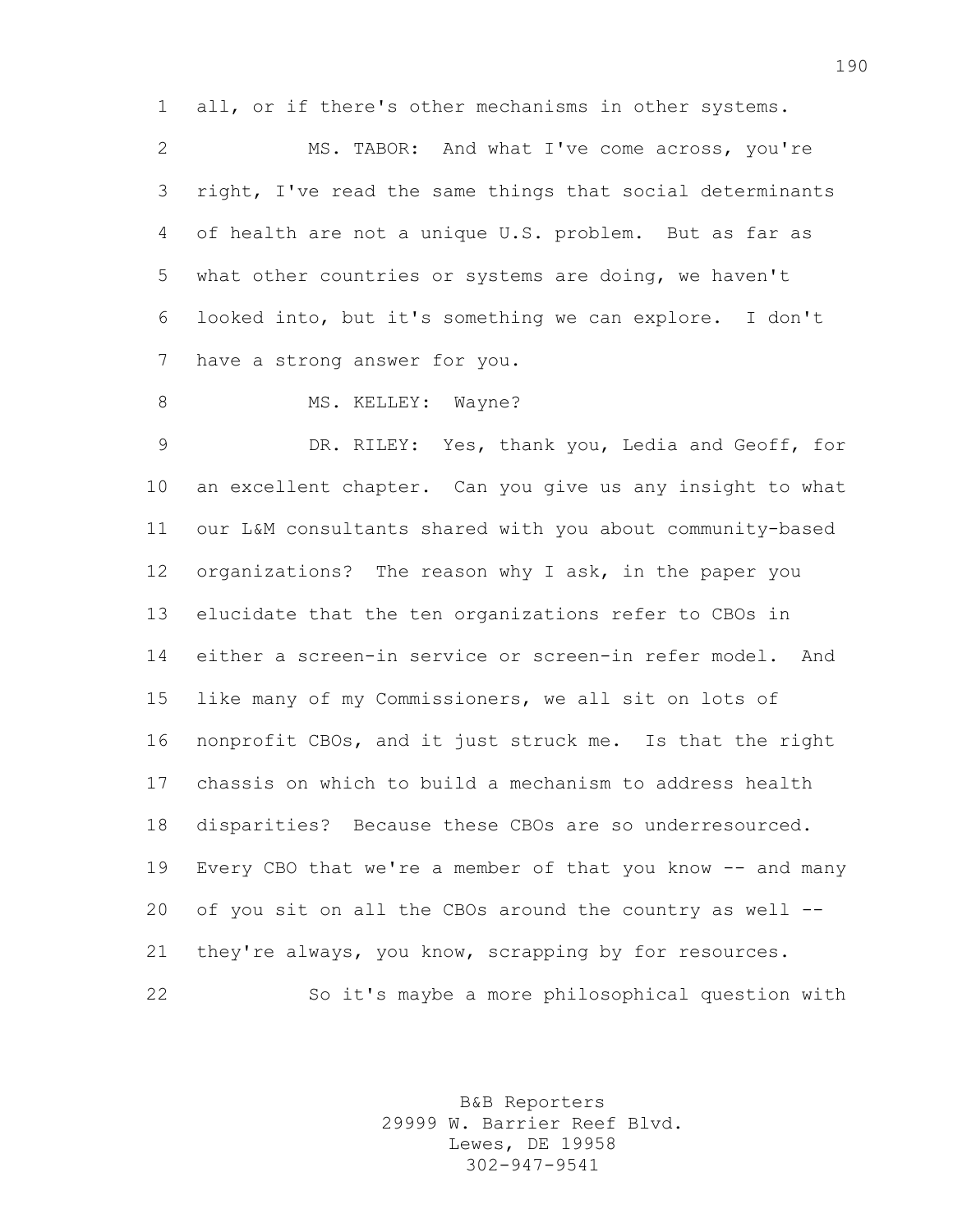a comment, but any more insight you can give us on the CBOs?

 MS. TABOR: So in the interviews that we participated in, this was not an unfamiliar comment to hear about that a lot of the work in implementing any interventions was really just spending time on the partnership and also understanding that the CBOs only have the resources that they have. That was kind of one of our takeaways from this work, was, you know, thinking about Medicare, there's only kind of so much the Medicare payment program can do because so much is relied on this kind of local infrastructure. So your point is a philosophical question that we heard consistently.

 MR. GERHARDT: I would say one thing we heard almost universally was, to your point, the importance of funding these CBOs, however they get funded, whether it be with tax dollars or other resources that come to them; and because they are such an important component to actually doing these programs, that almost all these organizations worry about shortfalls in funding at the CBO side. That was one thing a lot of them stressed, was the fact that they need continued or more funding to be able to scale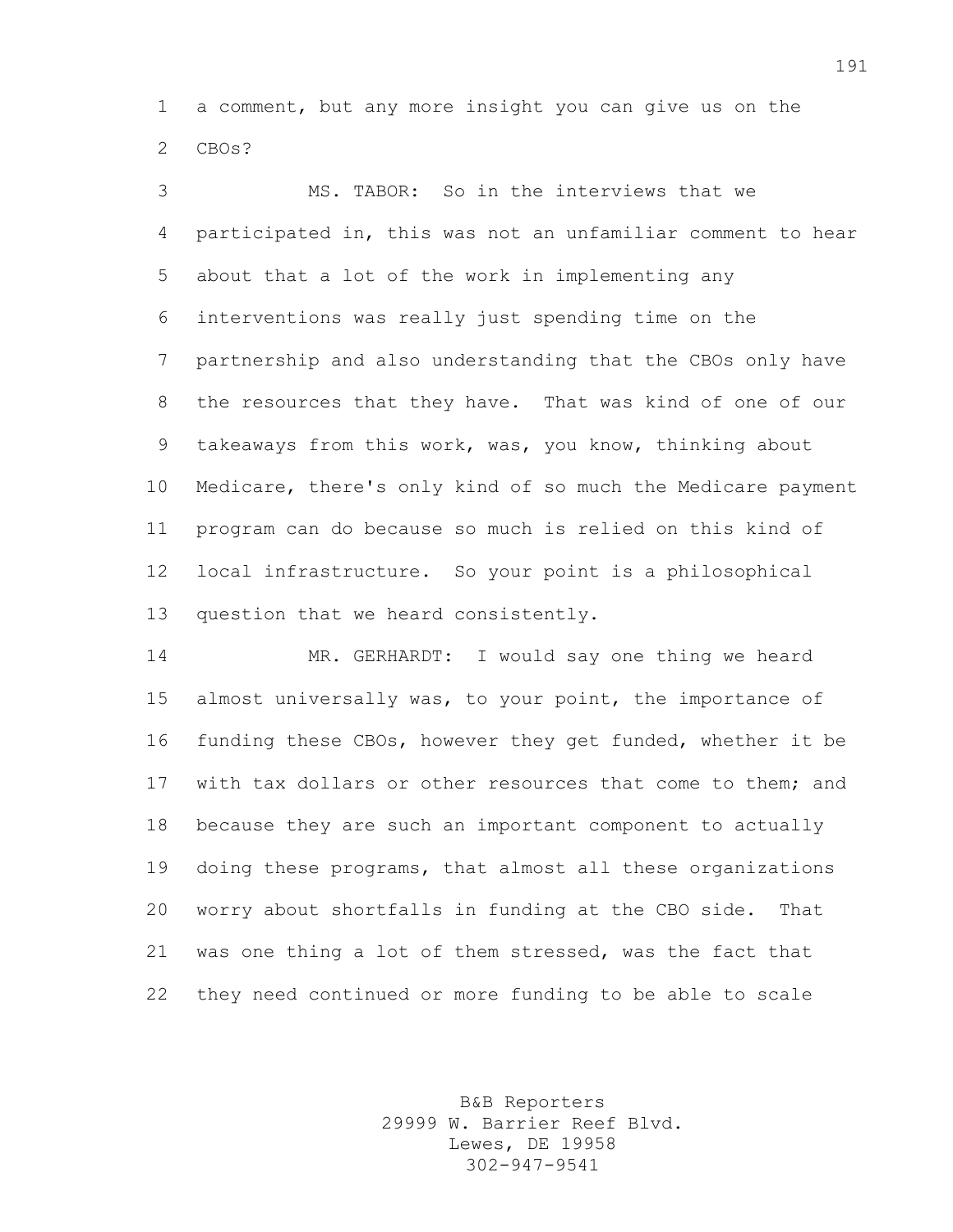these things up and continue to do what they're doing.

 DR. RILEY: Yeah, and just quickly to follow that up, you know, like I said, it's more a philosophical, existential question. Is this the right way to address social determinants of health among Medicare beneficiaries, knowing that CBOs have limited capacity, strength, funding, et cetera, et cetera?

8 MS. KELLEY: Marge.

 MS. MARJORIE GINSBURG: I'm curious. It seems like everything you read these days, somebody is doing a project, either foundations or even states, on health equity and health care equity. I know California is launching something, and so many foundations are.

 Did any of your research reach those groups as well, even though they may not have any finished products yet but are exploring ways to deal with the health equity issue? And if not, is there a reason to reach out and find out what they're doing?

 MS. TABOR: Do you mean like state Medicaid agencies or state departments of health or --

21 MS. MARJORIE GINSBURG: Yes.

MS. TABOR: In our ten interviews, we did speak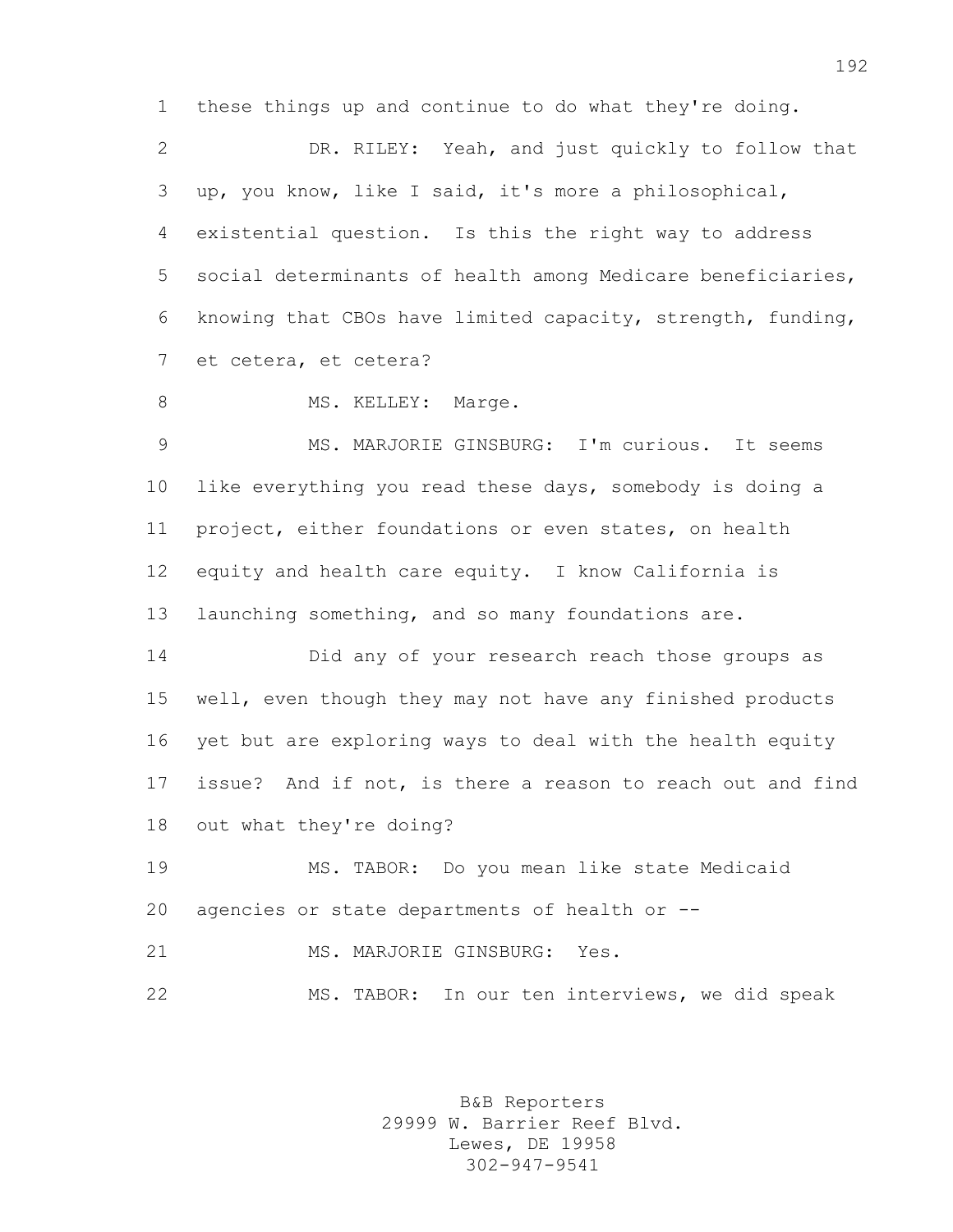with one state Medicaid agency.

2 MS. MARJORIE GINSBURG: Okav. MS. TABOR: And they provided some interesting insights about really how they're working with CBOs and trying to kind of build a community with all the local health systems and CBOs to kind of build an infrastructure. 7 But if there are specific questions you have or --8 MS. MARJORIE GINSBURG: Not so much specific questions, but have other organizations with a similar intent done some of the work that will help make our life a little easier and whether we can get information from them about approaches -- what they've learned, approaches they're taking. I don't think anybody is done with any of this work. I think they're just starting it. But I would hate to lose them as a source of information if it might be valuable to us. MS. TABOR: Yeah, so like I said, we spoke with

 one state Medicaid agency that has been working to, you know, work on health disparities. There are many more. I think it's something we'll just continue to keep tracking. MR. GERHARDT: Most everybody we've talked to said that their programs are a work in progress. You know,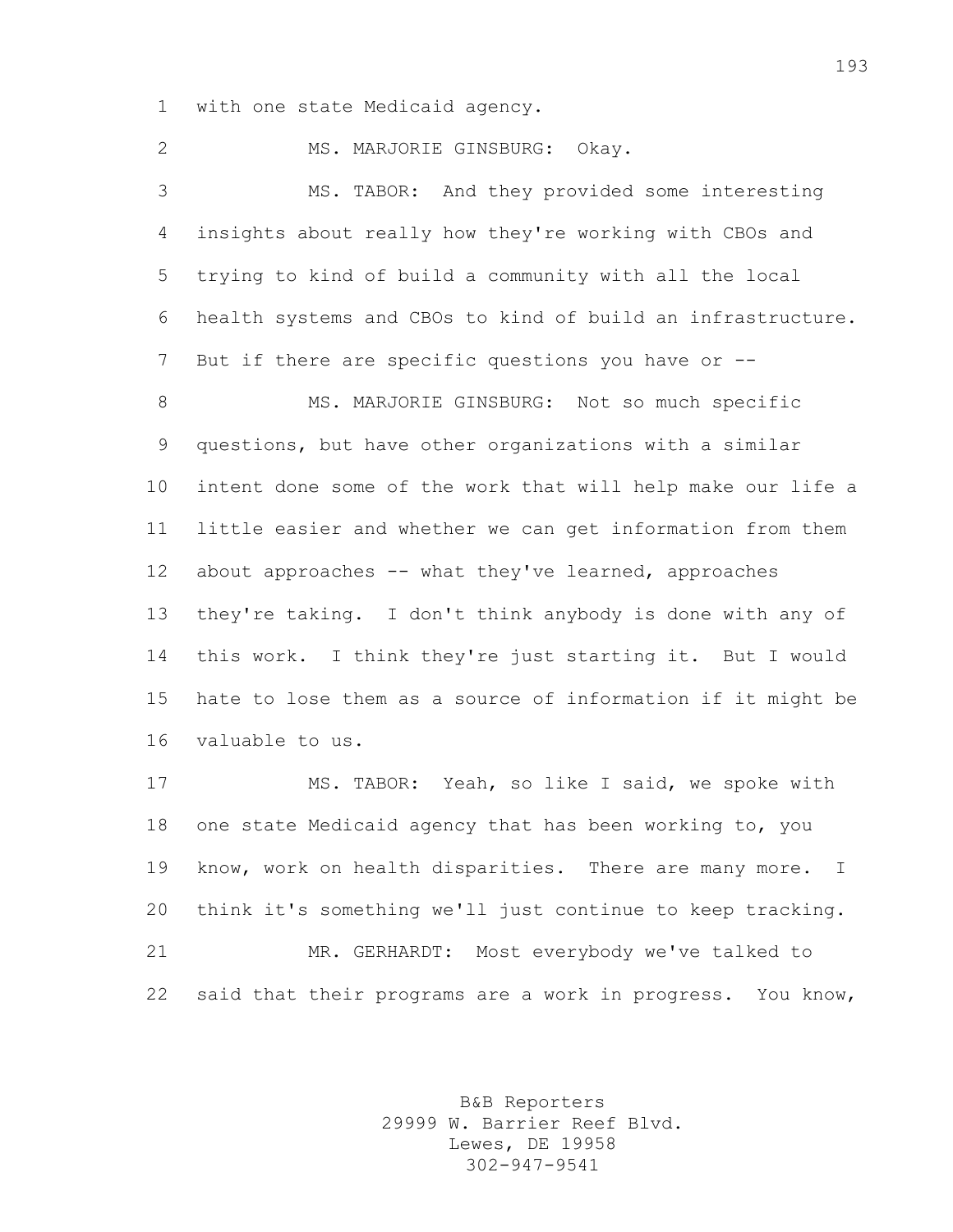we would need to come back to them in a couple of years to really see how things are going. So I think it's something we're just going to have to monitor.

 MS. KELLEY: That's all we have for Round 1. DR. CHERNEW: We're about to jump into Round 2, but, again, I want to make a contextual point before we jump in. I think there's a narrative that I often hear that suggests that if we address social determinants of health we will save money, and that narrative pushes you 10 down a path to suggest that organizations taking, say, population risk or some other thing would want to invest in these programs because they will then ultimately save money.

14 I think the literature, by and large, doesn't support they'll save money, and I'll go on record as saying the motivation for addressing social determinants of health and health disparities is not to save money. Right? I don't think we should expect that they'll save money, and I don't think we should limit our attention in this detail to those that do save money.

 That raises a broader question of how to finance this in a much more complicated way, and not expect that

> B&B Reporters 29999 W. Barrier Reef Blvd. Lewes, DE 19958 302-947-9541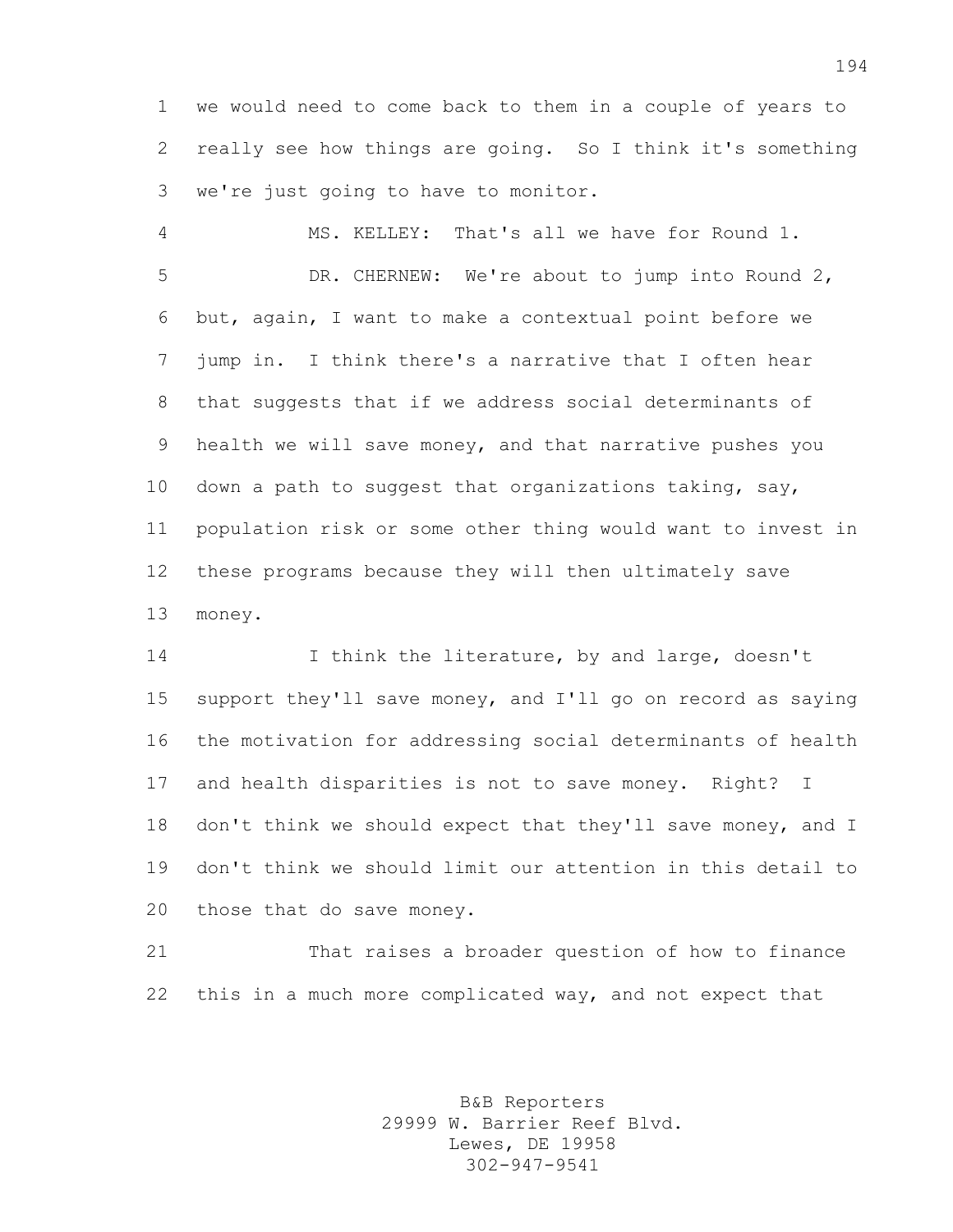there's some type of free lunch that will occur. And I think as we go through the lit review and we think about how we're looking at whether or not these programs work or don't work, we have to be particularly cognizant of the fiscal implications because they influence how we do funding.

 My general view is in some of the payment mechanisms that we put in place, we should pay for things, and that actually means, just to be super-clear, we actually pay for things, like we pay more money to get things. And this is one of those areas where I think we have to pay attention, because I think -- I'll just channel Bruce. In a long line of other related things, disease management, wellness, et cetera, there has been a narrative that these things will save money and that we should only do them if they save money, prevention, primary care, a bunch of these. And I think some of them have helped benefits in ways that are actually worth paying for.

**And so that's relevant to the lit review, and**  it's relevant to how we think about the financing and how much we would expect organizations to invest in them. If these organizations have a budget constraint in varying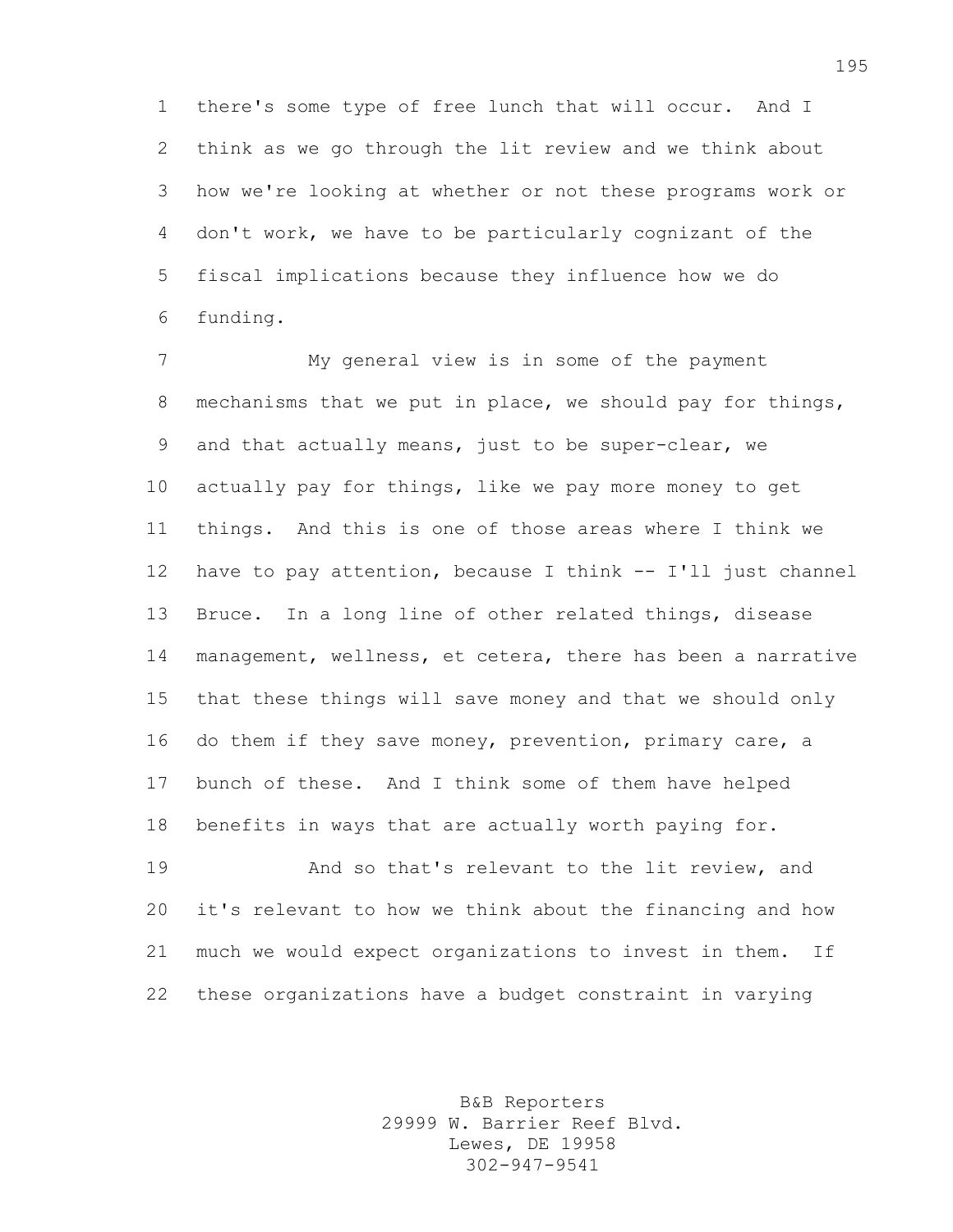ways, they're going to behave differently. So that's my perspective on at least how we begin to think through this, and that we should stay cognizant of that as we go forward.

 So as is clear, I hope, to those at home -- and I know all of you know this -- we're at the beginning. This is an agenda-setting type of discussion. It's an enthusiasm type of discussion, and I happen to know how enthusiastic you are. But, anyway, so I'm looking forward to sort of comments on those types of directions.

 That said, I think Round 2 is again going to 11 start with Jonathan. Is that -- okay.

 DR. JAFFERY: All right. Thanks. Again, this is a great discussion, and all the Round 1 comments from my fellow Commissioners have been amazing.

 You know, having been in this space now for quite some time, it has been really interesting to see the evolution, talking to providers about social determinants 18 of health for over a decade, and it has really gone from, you know, "What are you talking about?" to "That's not what we do," to "Yeah, we have to think about that. I have no idea what to do." And to where we are now, which is trying to do things, but as you learned from your interviews,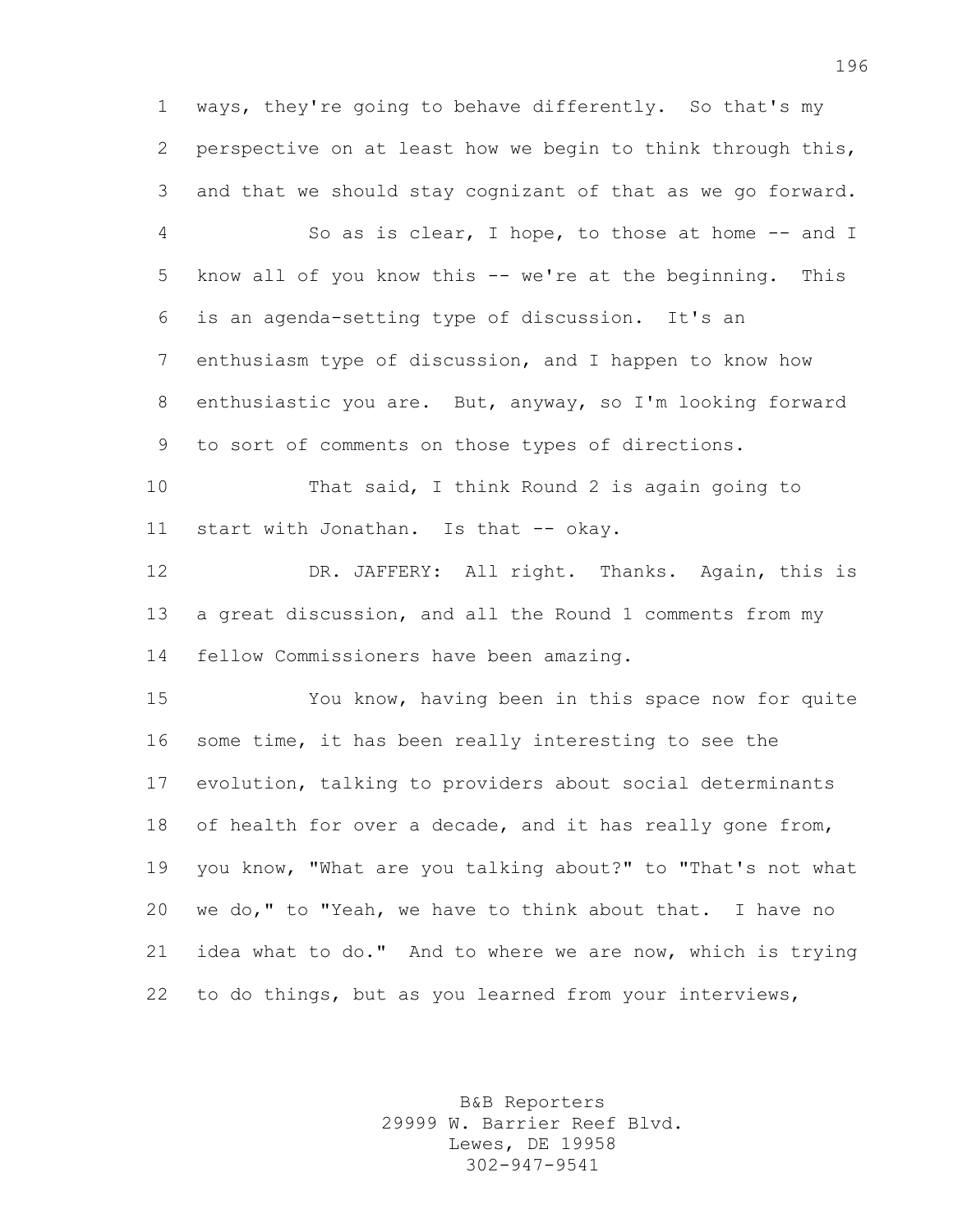largely very early.

 Thinking about how we're going to keep looking at this going forward, a couple things come to mind. In thinking about the literature, there's actually something - - I don't know if you've come across it -- that comes out of the Population Health Institute out of the University of Wisconsin that's called "whatworksforhealth.wisc.edu," and so it's actually a curated database that looks at evidence along the different social determinant areas, and you can 10 search it based on the different factors -- you know, behaviors and clinical care and social determinants or social factors and physical environment. You can also look at evidence level so look at, you know, good evidence and maybe spotty evidence, by who has to implement the programs -- are they policymakers? Are they health care providers? Is it law enforcement, and so forth, as well as also looking at impact on disparities? So it might be worthwhile looking at.

 I think, you know, some of the things we've talked about in terms of data collection and analysis and reports, super important. We can't improve what we don't measure, so starting to think about how we embed some of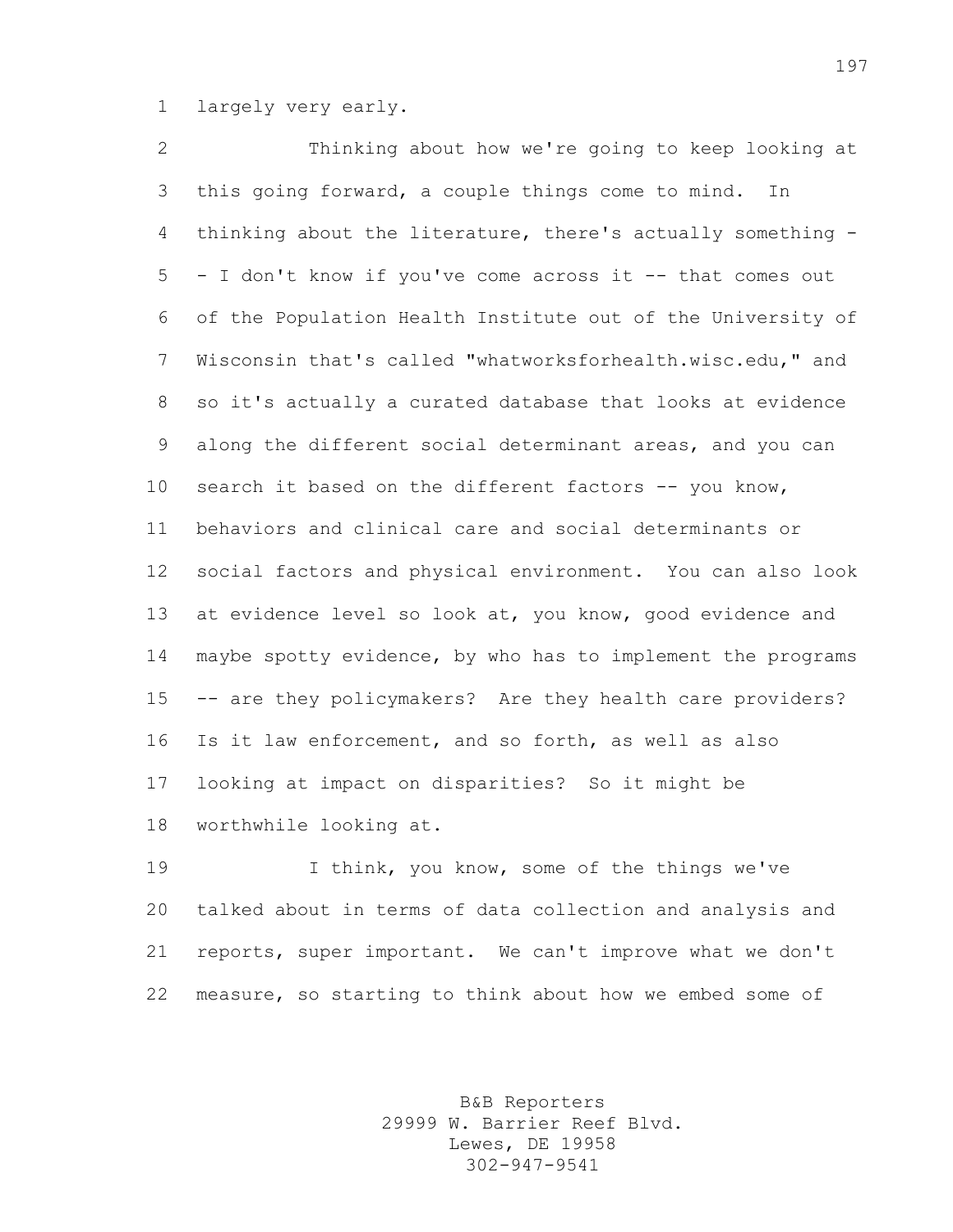these other things within our reporting in Medicare and then hopefully more broadly there's some momentum there. The one thing I would suggest is you talked about race and ethnicity and thinking about language as well, because that's something that people have been looking at.

 And then, you know, this question about investing resources that Mike brought up and that Wayne and Marge have commented on in terms of CBOs being underresourced, this is clearly a huge issue. I mentioned the initiative we're working on. I didn't mention it before, but it's focused on trying to eliminate disparities for Black families in terms of birth outcomes. And so, you know, a 13 lot of those things are not going to save money, although if we do prevent NICU stays from low birth weights, that's a big cost saver.

 But one of the ways, in addition to what I talked about earlier, is to try and work with payers, Medicaid in particular but also some other payers, to reimburse for doulas as an example. I could go on and on about this project and would be happy to later, but I think that's the kind of thing that we want to explore and to some of the other comments.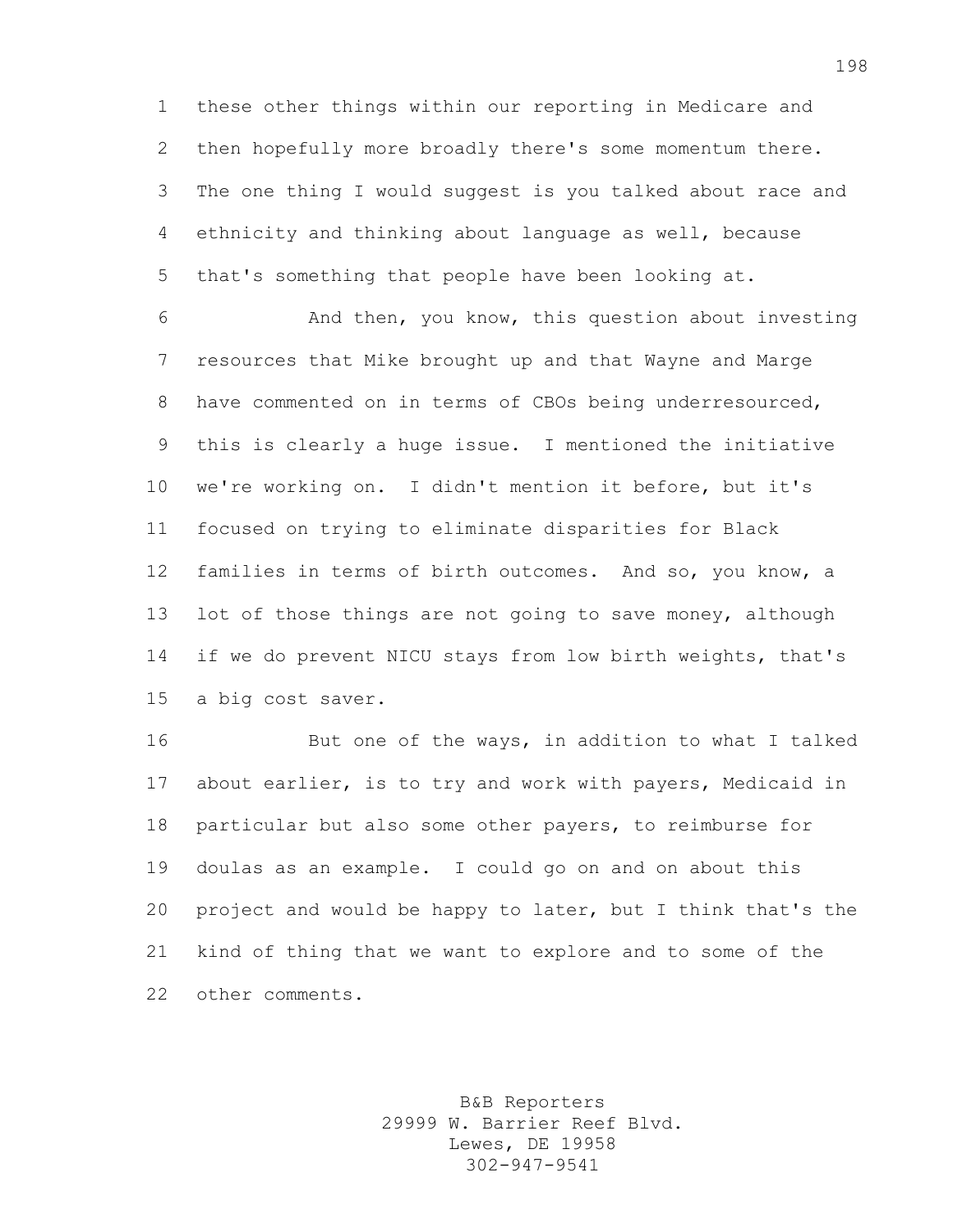But things going forward, this in particular strikes me as something that really is going to require some collaboration with states. You brought this up already. You talked to one state. But because of the sort of geography-based nature of this as well as some of these other payment issues and how do you invest in things locally, I think it would be really important to think about how do we weave this in for Medicare to think about how it works with states, maybe more so than a lot of other things we do. So I'm really excited for the next cycle to think

 about this even more, and thanks again for the chapter. 13 MS. KELLEY: Bruce.

 MR. PYENSON: Just a thought that we're at a point in this conversation that seems like the beginning of CMMI, and, you know, we've just had a critique of the experience of the first ten years of CMMI, and I'm wondering if there's -- if we can keep that in mind. Part of, I think, the overall recommendations seem that it would be better off if it were more focused. And I think perhaps some of the good outcome of this, which is what you're suggesting is to really focus on what can work or what --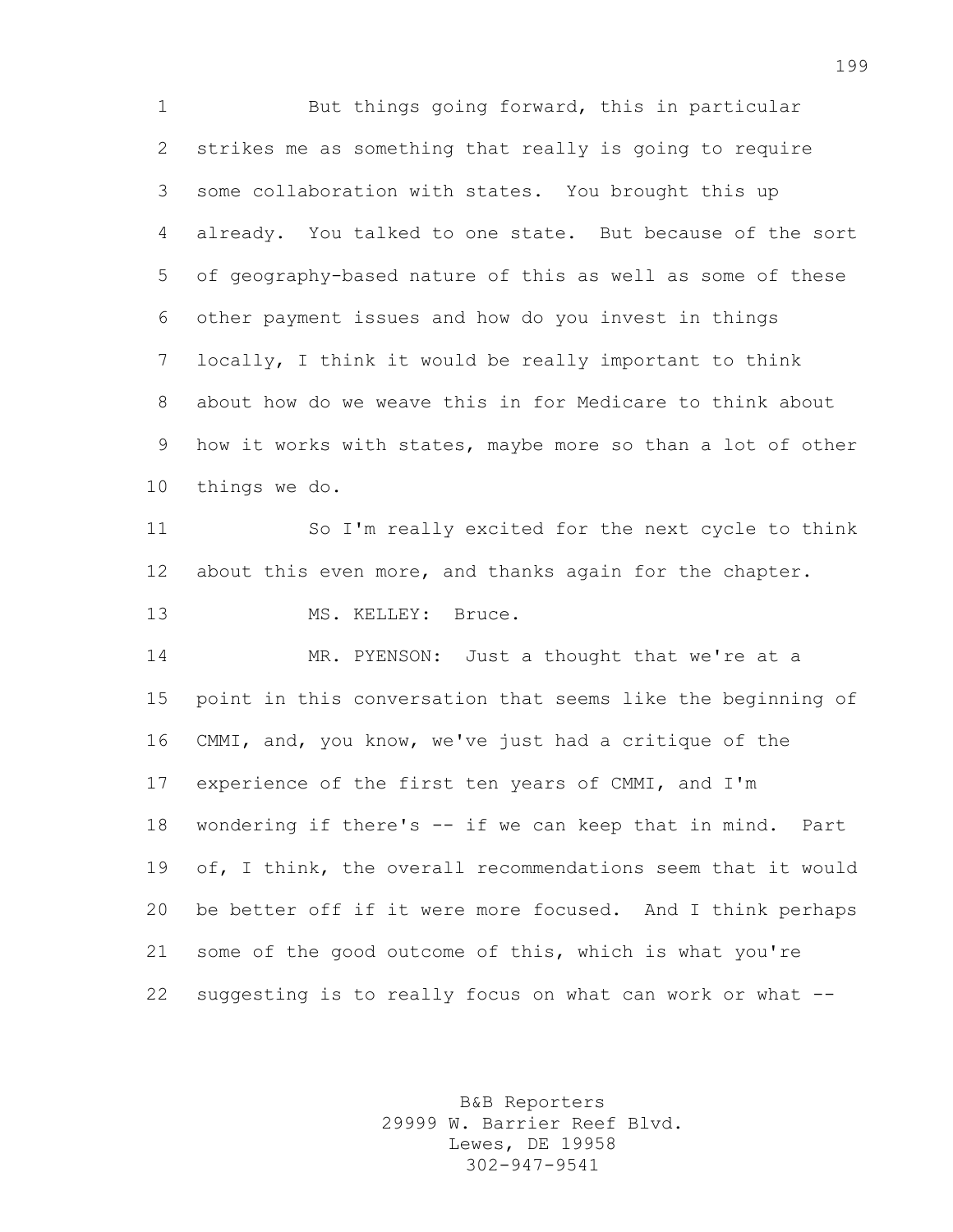rather than let's experiment with lots of things. So I just wanted to make that -- connect to that analog.

 I do have a cautionary note on medicalizing things that the medical system is not going to do well, and we've kind of seen that with public health issues where it's fallen on the medical system to increasingly conduct what ought to be public health initiatives, and not that that's a terrible thing. Someone has to do it. But it's probably not that efficiently run through the health care system. So just a couple of cautionary notes there. I think that the final view -- and I'd be interested in Jonathan's view -- that the community approach to that means everybody. It doesn't mean just the 14 safety net hospitals. It means everybody in the community, the profitable hospitals --

PARTICIPANT: Ought to mean.

 MR. PYENSON: Ought to mean, and so often the approach has been by a lot of folks, "This isn't my problem. I don't see those patients." Well, that concept has to change, I think. Is that how you're doing it in Wisconsin?

DR. JAFFERY: Yeah, and so essentially there's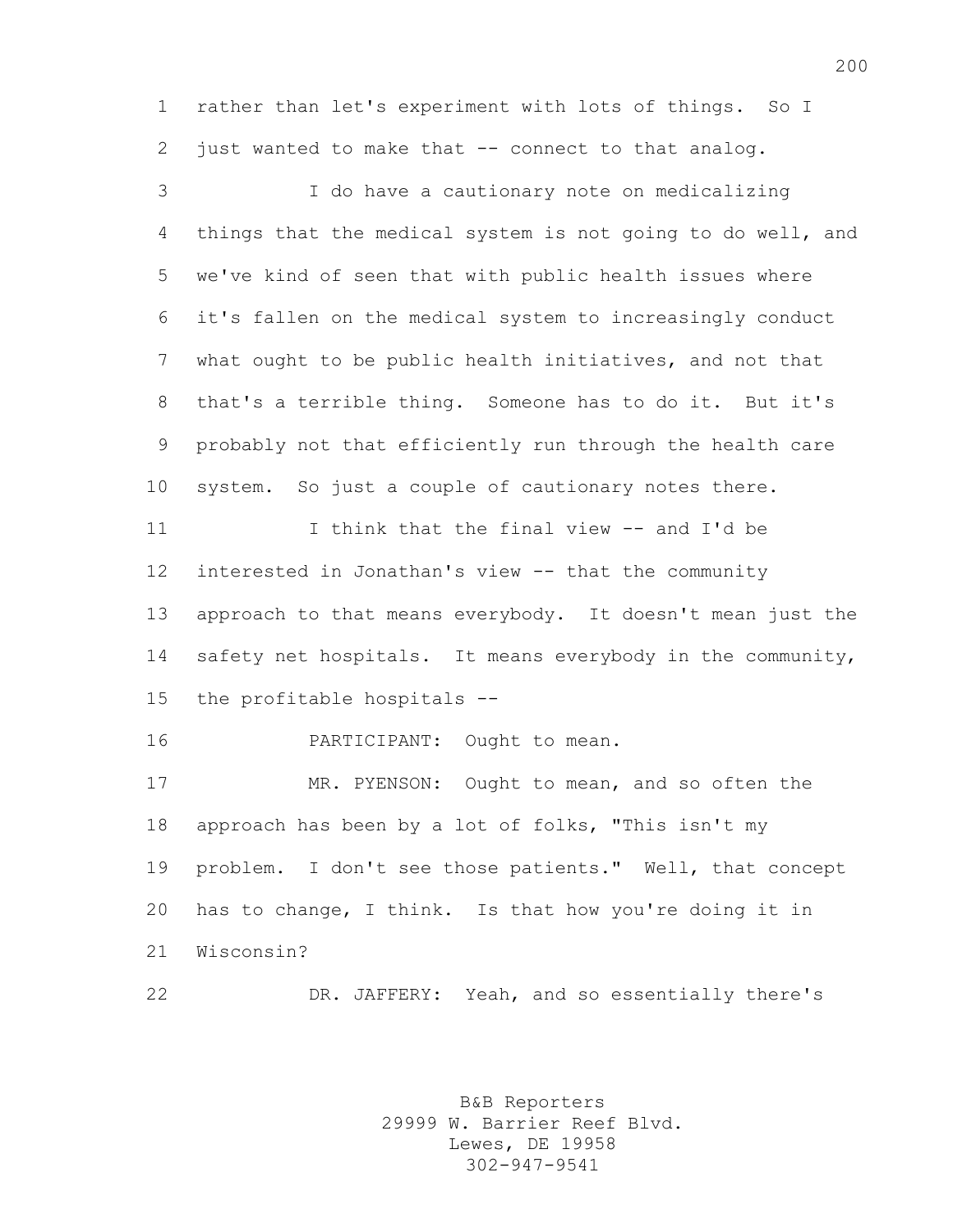what's called the "Dane County Health Council," which has been around for, I'd like to say, "since the 20th century," because I think it formed in 1999. But it came together to focus on how we manage people who are uninsured, and so having just that dynamic -- or avoiding that dynamic where it just all goes to one place or another, and then I've been sort of the UW health executive member of that for seven or eight years, and about four years ago we shifted our mission to think about social determinants and population health, and, you know, every hospital does its community health needs assessment as part of the ACA, but they're all separate and they're all on different cycles. And so we harmonized that, so we all do a joint one with public health, and actually some of the other -- there's a local staff model HMO that doesn't own a hospital, but they do it with us, too, and the local FQHC. So there's sort of that history of collaboration, and all these -- we also don't have lots of small practices. So it's all the big hospitals and the FQHC and some of these other groups, and it's notable that the groups all share one of our epic platforms and the FQHC has our platform of EMR. But it's absolutely sort of an all-in, all three hospitals in town,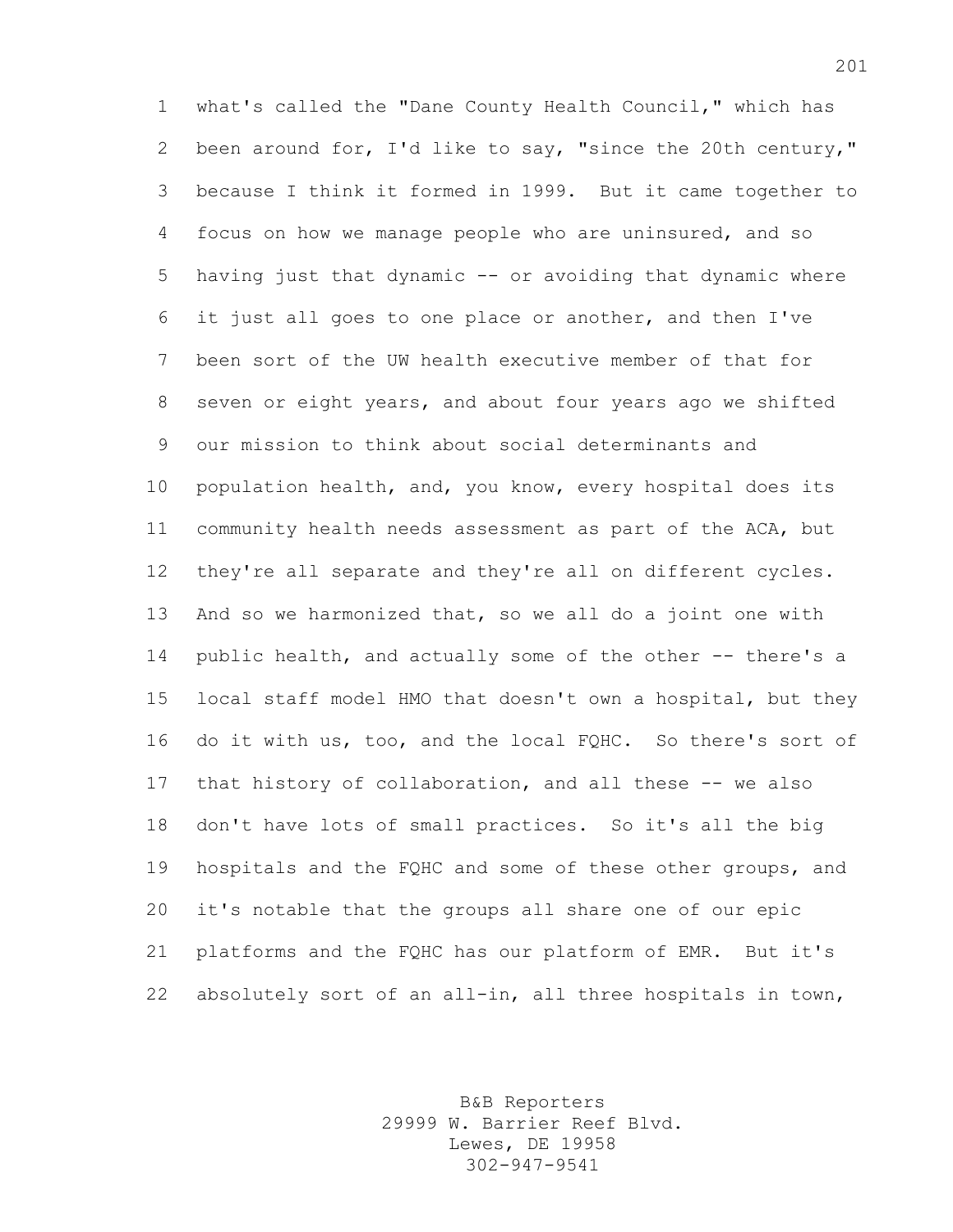basically. There's also a VA that's not part of it, but it's a little bit trickier.

MS. KELLEY: Lynn?

 MS. BARR: Great chapter, and I'm really looking forward to this work progressing. So you mentioned in your presentation that, you know, the funding for this, one of the most available sources of funding is from ACOs and, you know, from value-based programs, and you mentioned the QPP as funding vehicles for these. Certainly in our safety net ACOs we do a lot of this work, and we do it for free, and it's just -- and, you know, things like transportation totally make a difference, you know, getting people refrigerators so they can have insulin, you know, that matters. So there's a lot of good work there.

 But my concern is that those payment models actually disadvantage the safety net, and so this gives me an opportunity to talk about one of my biggest concerns right now, which is, as you know, the most expensive patients are the ones with socioeconomic determinants of health, right? And the providers that are the most expensive today possibly are the ones that are treating these patients, right? And so we talk in our ACOs about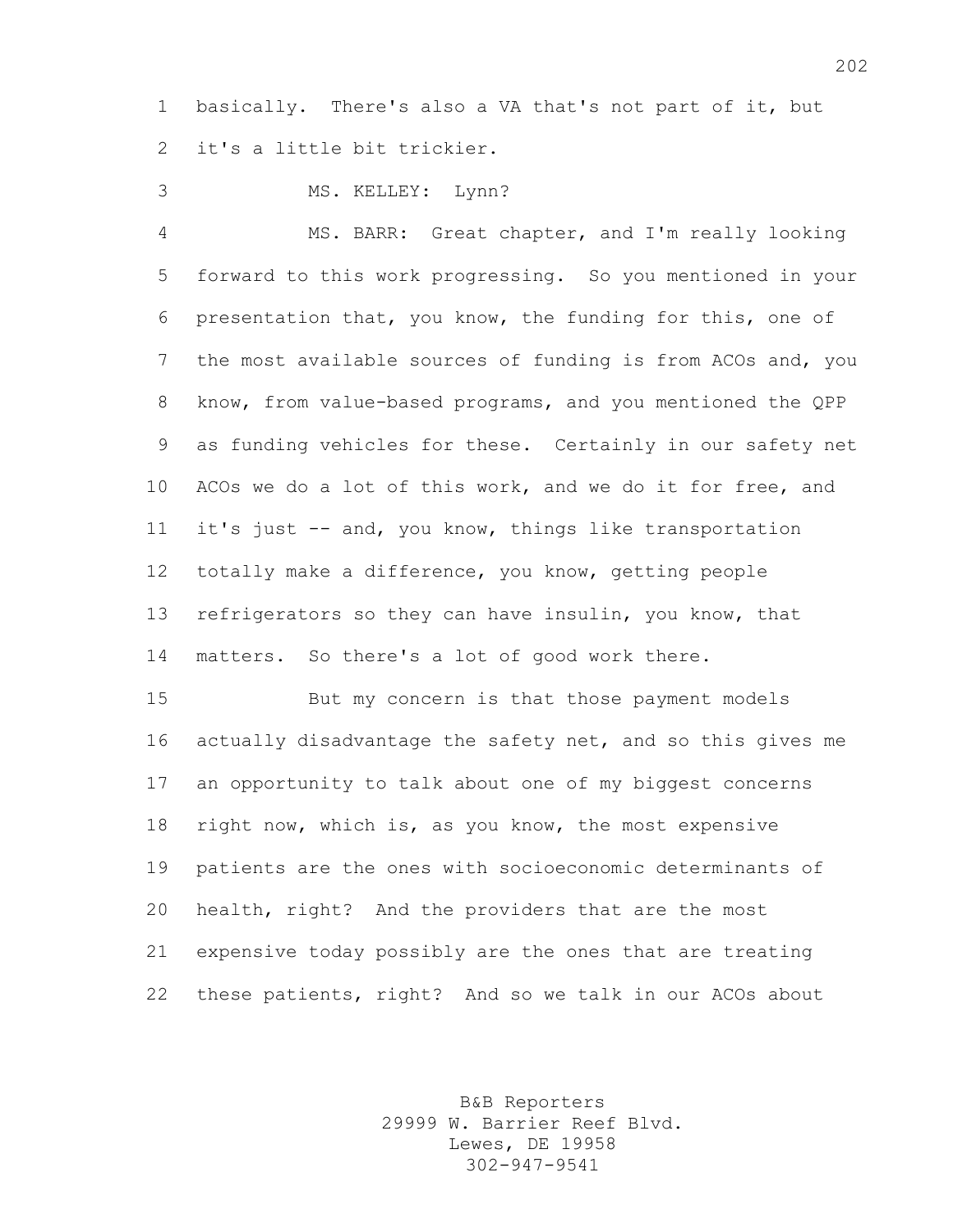inefficient providers. Are we really talking about inefficient providers equally, or are there inefficient providers and providers that are taking care of the safety net? And we lump together.

 The reason this has become a tremendous concern is because the regional benchmarks penalize inefficient providers, and so in the REACH model, which was intended to reach the safety net, it has a 50 percent element of the regional benchmark in it which, in my cohort, is an instant 5 percent loss against the benchmark, right? So they would go into the program 5 percent lower than everyone else. And so as Bruce will tell you here, people are selecting providers to be in these models that are not higher than 14 the benchmark, that are not more expensive.

 So safety net providers are -- we get phone calls every day now right now because they're getting kicked out of the ACOs because they're more expensive than the benchmarks so they can't afford to have them. Right?

 So how does this fit together? And I think as we look at this, if this is the funding mechanism to help the safety net, then we can't penalize them for being in ACOs and get them kicked out because they're "inefficient"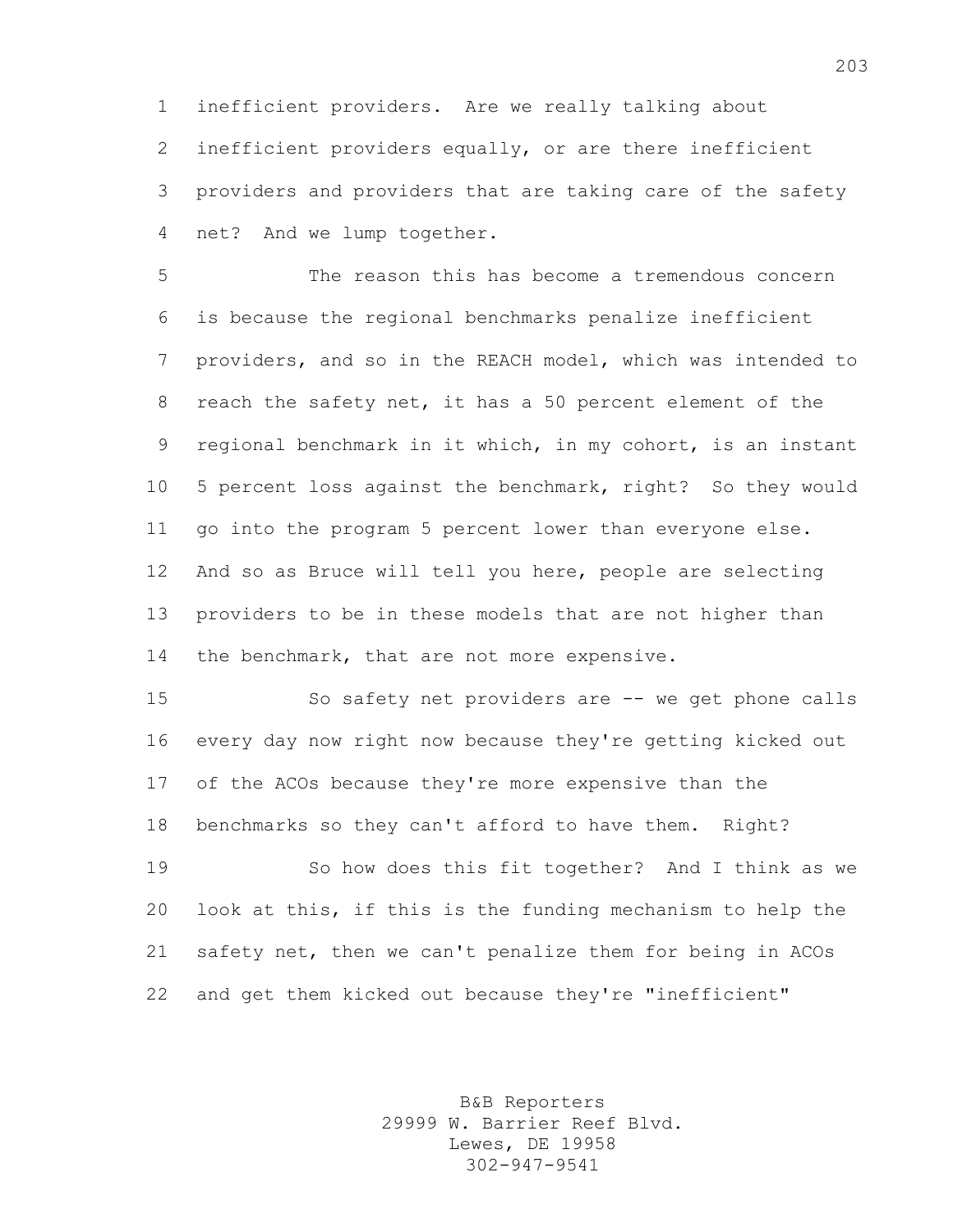compared to the benchmark because of socioeconomic determinants of health.

 So if you could do any sort of analysis that could sort of tie providers and spend -- like we know who the safety net providers are. Can we look at their average spend versus the benchmarks? I think you'll see the same thing we are, which is a very, very unfortunate adverse selection problem by Medicare. Thank you.

MS. KELLEY: Brian.

 DR. DeBUSK: First of all, thanks, Lynn. I feel like that was the perfect setup comment to plug your peer grouping mechanism, so the whole time I was saying, "Peer grouping, peer grouping." So guess what I'm going to talk about?

 First of all, I'm really glad to see us address this issue of social determinants, and I think that is tightly coupled, as was mentioned earlier, with their work on safety net payment policies. The two issues clearly go hand in hand.

 I do want to start by focusing on the peer group mechanism. I will loop back to payment, I promise. But, you know, it addresses that philosophical question of do

> B&B Reporters 29999 W. Barrier Reef Blvd. Lewes, DE 19958 302-947-9541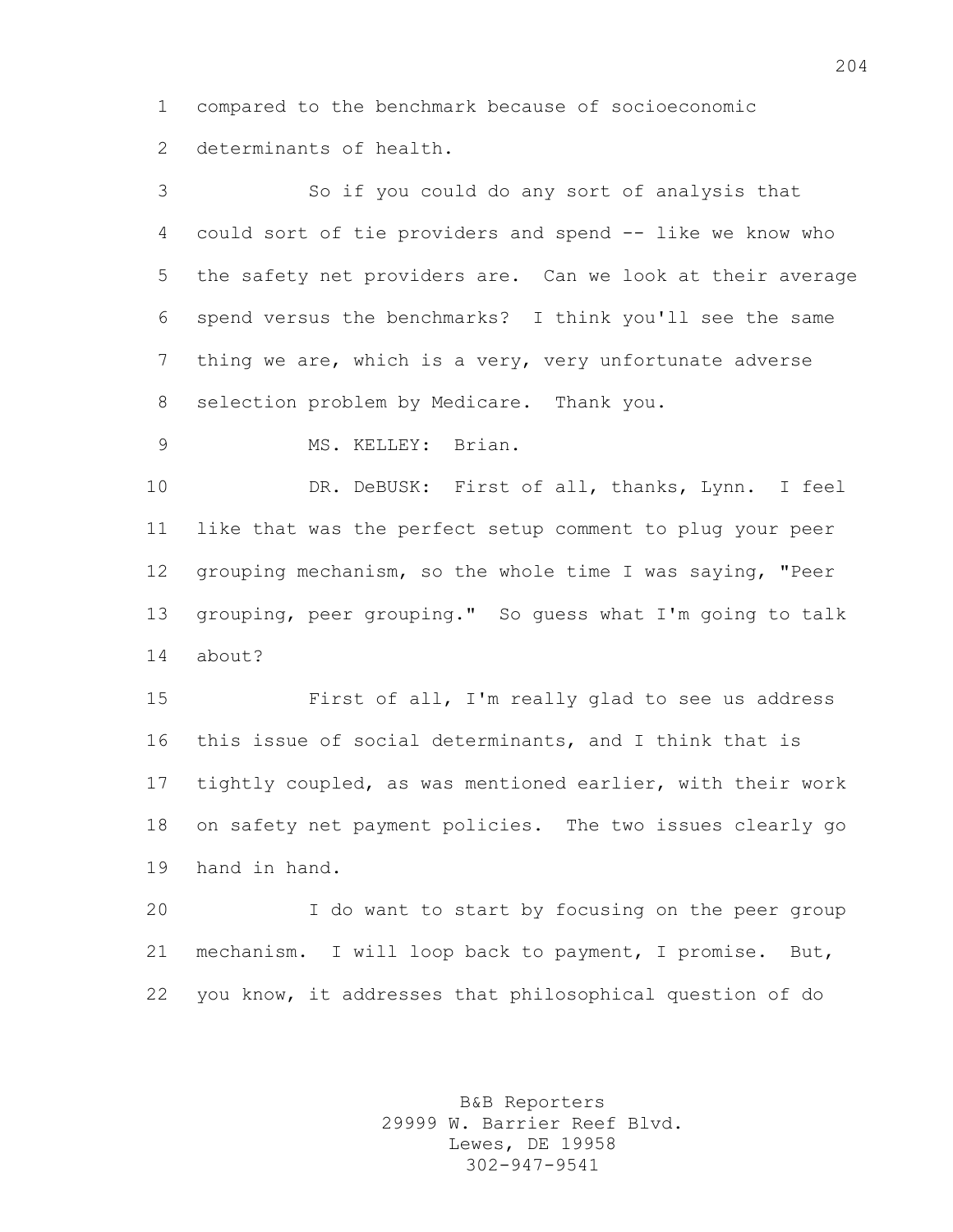you incorporate SES variables into the risk adjustment models or do you keep them separate. Ledia, you and others here on the staff have covered this so well. Obviously, I'm a strong advocate of keeping those two separate in two different compartments because it gives you the opportunity to make improvements to your peer grouping model, and it also keeps basically contamination out of the risk adjustment mechanism. And I want to mention it's an interesting philosophical discussion we can have, but I'm not even going to fall back on that. I'm going to fall back on the mathematical argument, which is if you introduce a bunch of collinear variables that some are social, some are clinical, and then you start trying to do regressions on them, it isn't impossible, but it is unpredictable and unstable. So I do think that there's a -- just the

 mathematical argument alone justifies this compartmentalization, and I want to congratulate you on your first peer grouping breakthrough. You know, moving from fully dual eligibles to the LIS beneficiaries seemed to really improve that model.

So, obviously, a big advocate of that, but I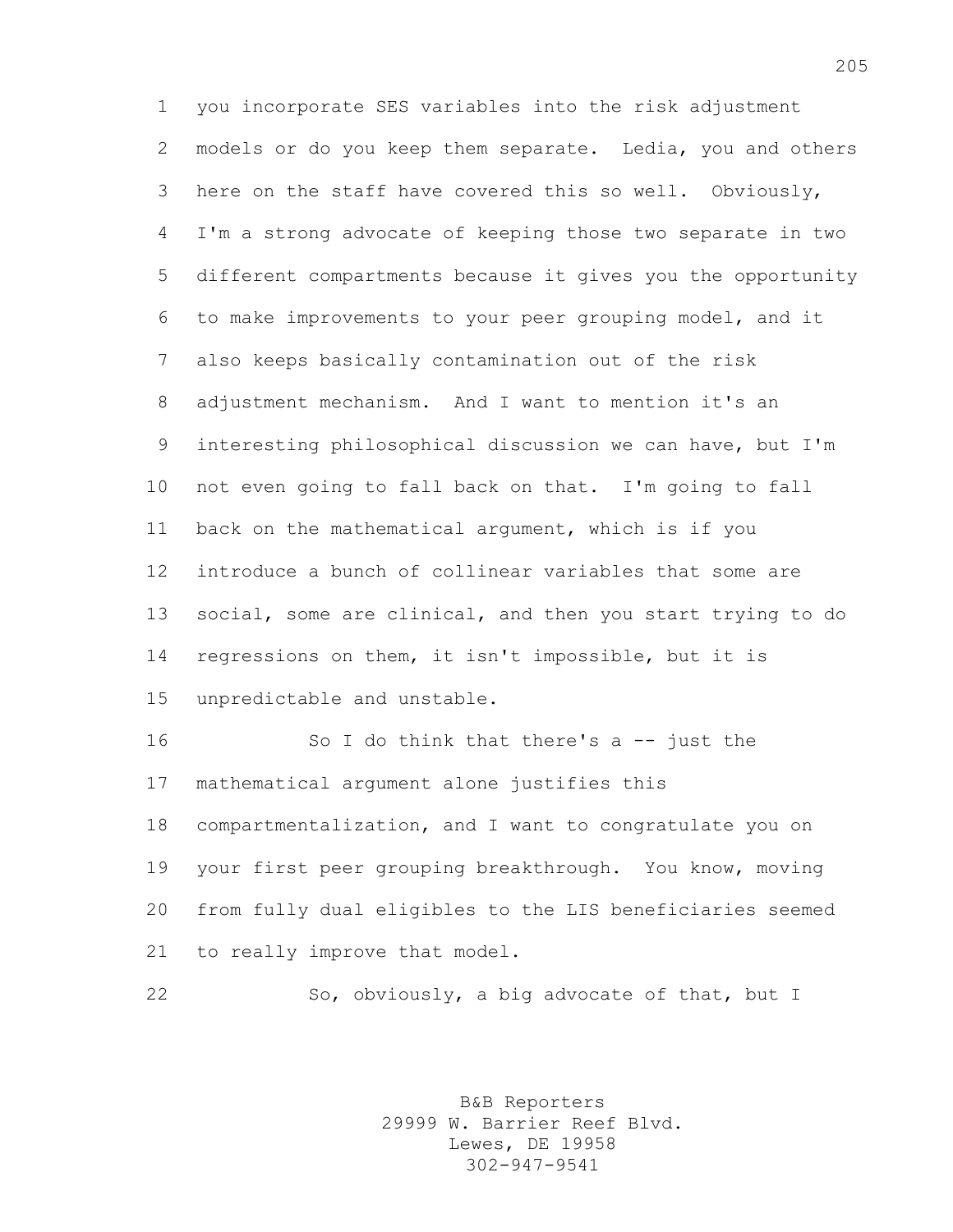think the next step, if you look at our work in safety net hospitals, the next logical step, so far all of those peer groups we've been redistributive, we've looked at each peer group, and we've said, well, a 2 percent withhold, let's redistribute money within the group. Well, part of what this peer grouping mechanism does is gives us the ability to not necessarily treat all peer groups equally. In the most affluent peer group, we may very well just employ a redistributive and sum zero strategy.

 But as you can imagine, as we move down to the highest risk groups, that's your opportunity to add money to the system, and, you know, Michael, I thought your comment about no free lunch, I mean this is where we deposit the lunch money, it would be into those higher risk socioeconomic groups. Lynn, you'll be pleased -- I don't think you should count against the benchmarks, money outside the system, but I think there's a lot of merit there because I think as we look at social determinants of health and how to address them, one of the fundamental mechanisms is what vehicle do we even have to use Medicare payment policy to influence that?

Now, Pat is going to want us to just lump it all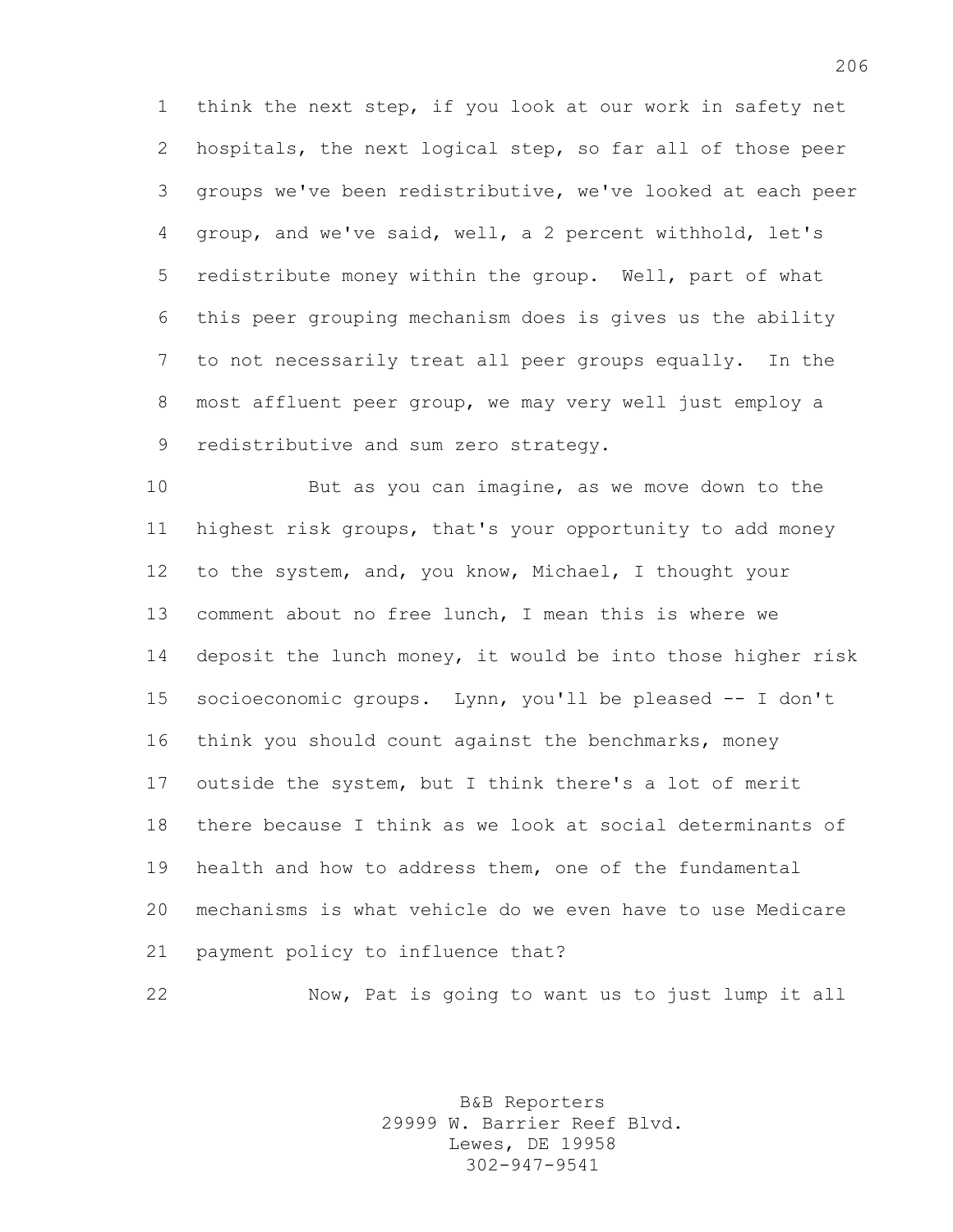into IPPS payments.

2 [Laughter.]

 DR. DeBUSK: I had to get my shot in. But, you 4 know, you have to have a -- you do have to have a mechanism to introduce that, and I do think that there's a lot of merit in having a unified platform that does a quality measurement and a bonus and penalties payment system that also becomes the vehicle to introduce new money, because then we can promulgate that across all of our different payment areas. That works for hospitals, that works for SNFs. So, again, I'm really bullish on that, and I hope you guys develop that out.

 My own last plug, Ledia, every couple years, peer group first and then let's do the risk adjustment, just to do a quick gut check, because you are making -- if you risk adjust first and then peer group, you are making an implicit assumption that all of those risk adjustment variables behave the same irrespective of peer group. And I'm not sure that assumption always -- you know, discharged to community. I'm sure it works differently for affluent people versus high-risk people. So every two years or so, 22 just think of me, please, and --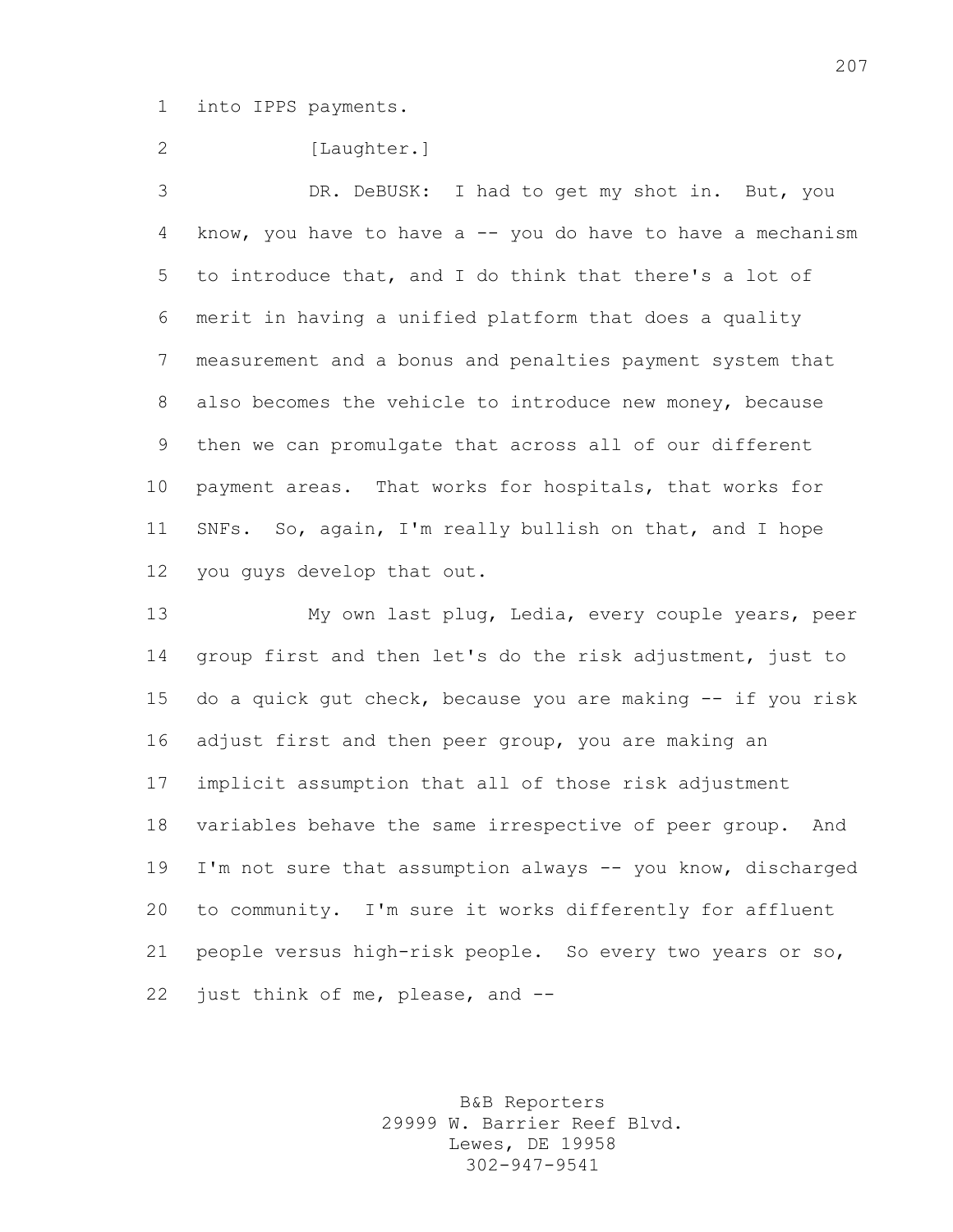1 [Inaudible comments.]

DR. DeBUSK: Thanks.

MS. KELLEY: David.

 DR. GRABOWSKI: Well, that's a hard one to follow. But thankfully, I'm also going to talk about peer grouping, and Brian and Lynn both teed this up really well. We did make this amazing breakthrough. I found it, as many others did, a little unfulfilling to just try to capture the peer groupings with the full duals, and so this shift to LIS was tremendous progress. And I want us to keep thinking about ways -- and you mentioned during the presentation and in the chapter about collecting data and other ways to even improve on that. But I think we've made tremendous progress. And as Brian said, these peer groupings can be used in a lot of different places, whether it's payment adequacy, whether it's quality reporting, whether it's any of our value-based pay models, identifying and supporting safety net providers. We have this whole set of good candidates here to kind of use this tool that I really think has improved a lot, and I look forward to continuing to see it improve in the coming years. Thanks.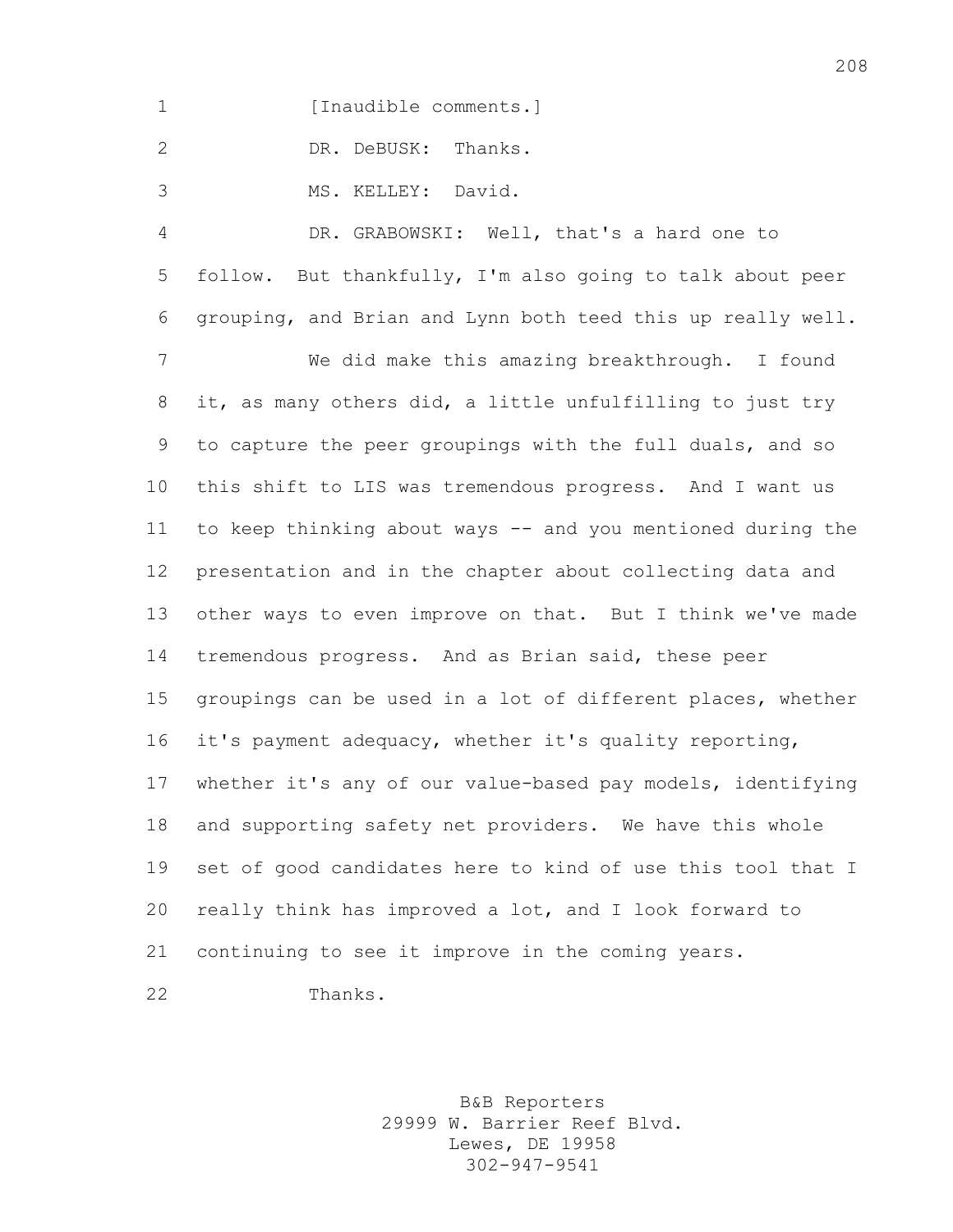1 MS. KELLEY: Amol.

 DR. NAVATHE: So I echo my Commissioners in support for this work. This is really fundamentally important, and I'm really happy that we're taking this on.

 I think in general this notion of trying to align payment with promoting equity in some fashion or at least recognizing where maybe it's not aligned, I think is a pretty foundational step for us. At the same time, I think there's a lot of wise counsel from many of the Commissioners that preceded me in comments around the point of addressing social determinants of health should not be encapsulated within this notion of decreasing medical spending, and I think we should be relatively explicit if we can in recognizing that, because I think that's not the way that we should be thinking about social determinants of health in a general sense.

 A couple other points. I think the chapter did a nice job of teeing up that there's -- you know, value-based payments or alternative payment models are kind of in the future of the work that we're doing, and there are some interactions potentially with how to think about equity or disparities in that context. Here I think it's important

> B&B Reporters 29999 W. Barrier Reef Blvd. Lewes, DE 19958 302-947-9541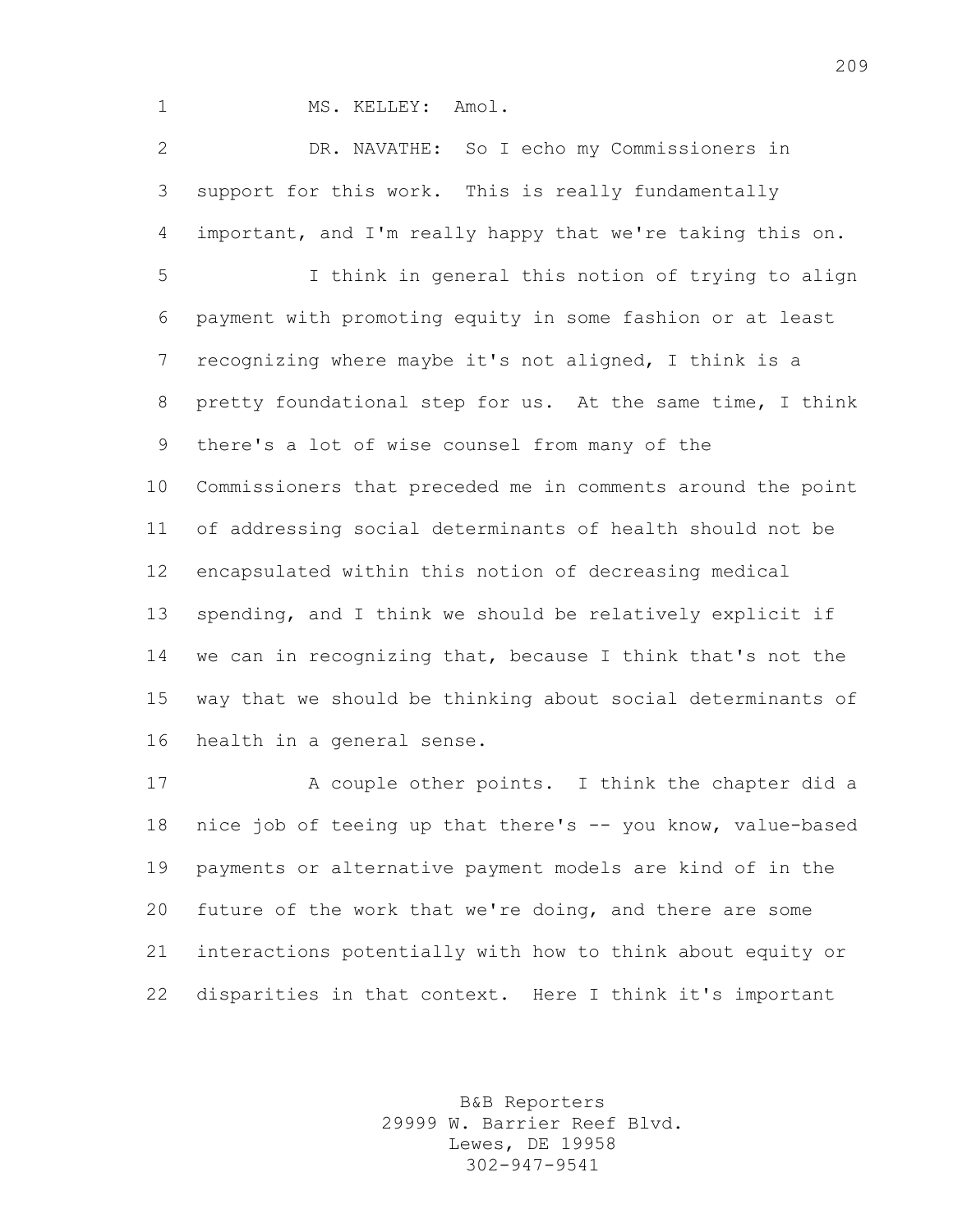that we recognize that value-based payments and the pursuit of value-based payments is not necessarily translating into equitable or equity -- or equitable payments, and there is, unfortunately, a long history now of different types of programs that we might consider and some design feature or fashion of value-based payments that don't necessarily align with equity. So public reporting, for example, in New York with heart bypass CABG report cards ending up with essentially discriminatory practices against Black individuals seeking heart bypass care. There's participation effects in ACOs. There's been mixed evidence in episodes, some evidence that racial minorities have benefitted, some evidence that lower SES populations have been discriminated against.

 So I think we're still figuring this out, and I think it's important for us to put it out there. This is something we're working on. But I think we should be very clear in our minds that value is not synonymous with equity, and there's reasons that we should worry about value-based payments in the context of social determinants of health and equity because we tend to then put a lot of pressure on this notion of risk adjustment, and I think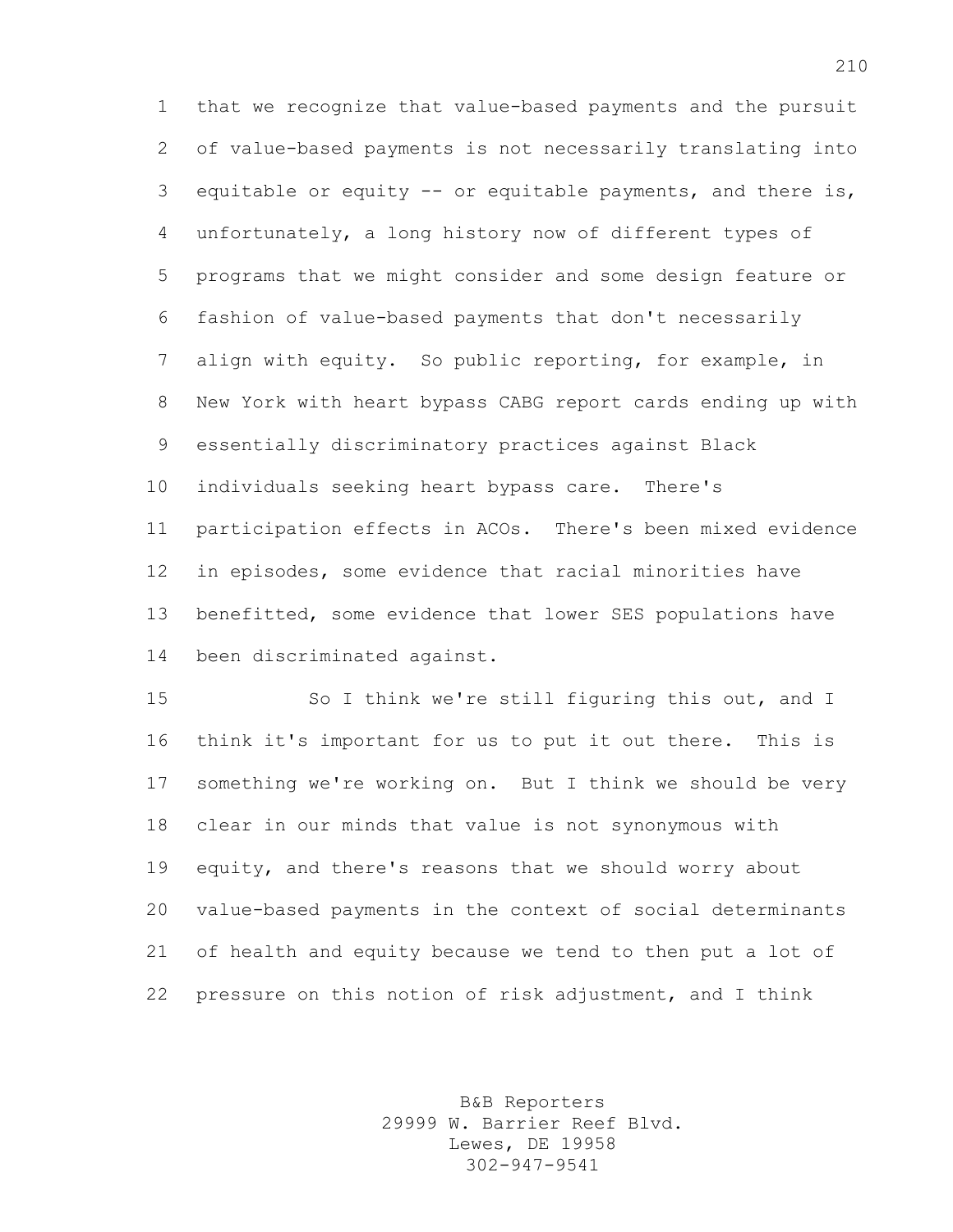that's what we've been talking about here a lot in the context of peer grouping and otherwise.

 And risk adjustment, of course, is harder in populations that face these social challenges, and the provider groups that tend to serve them tend to have lots of infrastructure to do things like coding, and so it's kind of a snowball effect there that we should be mindful of.

 The next point I wanted to make is that I think to some extent -- and there's a little bit of write-up about this in the mailing materials -- there can be an instinctive reaction to say, well, then, we just have to do social risk adjustment and then we're done. And I think 14 that the context for social risk adjustment really, really matters, and it's not a panacea, it's not a silver bullet, it's not necessarily a solution. It may be part of the solution, but it may not be the whole thing.

18 Now, I think it's important to recognize here that in most cases the populations that we're most worried about are minority populations, and the way that you design the model actually ends up mattering. So if we just put in things like social determinants of health as indicator

> B&B Reporters 29999 W. Barrier Reef Blvd. Lewes, DE 19958 302-947-9541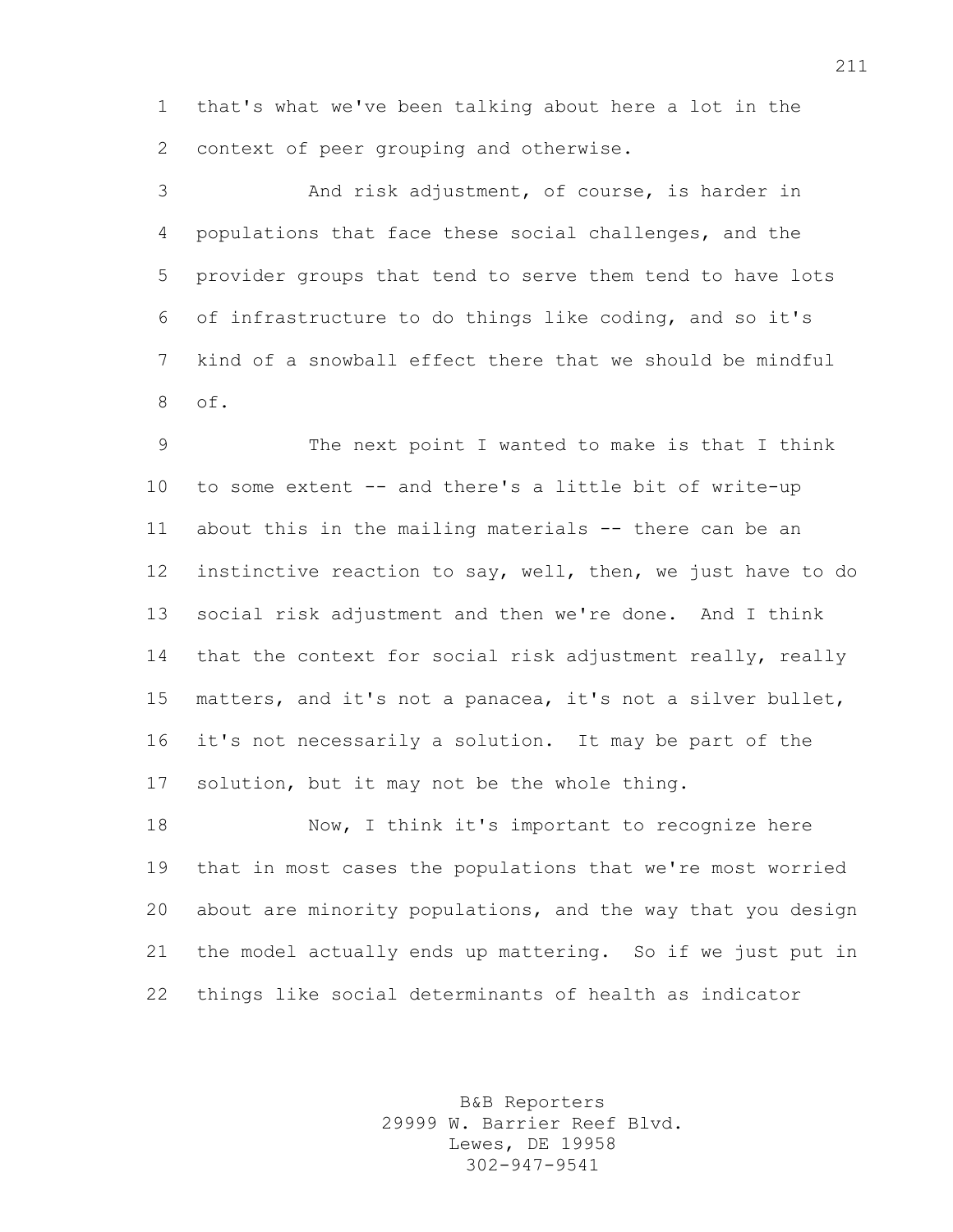variables in these models, they'll still be largely calibrated around the majority population. So you can get -- and, actually, we have seen this -- where you add individual level social determinants of health, think you're doing well, and that actually you're dropping the adjustment for the populations that you're presumably trying to help. And so I think we should, again, just kind of be eyes wide open about these things, which is not to say that we don't want to work on social risk adjustment, but that we should be mindful around some of the challenges in getting this to work.

12 The last point, and Dana Safran is not here, unfortunately, because I know she would have spoken a lot about the quality measurement side here as well. I think stratifying measures by race, ethnicity, SES status, in my mind, generally speaking, you know, a good thing to pursue. But I think she would articulate that it's quite challenges because these, again, tend to be smaller subgroups. And when you try to get to reliable measures for these smaller subgroups, it's challenging.

 So, again, I'm very supportive of the work. I think we should just also in our work outline some of the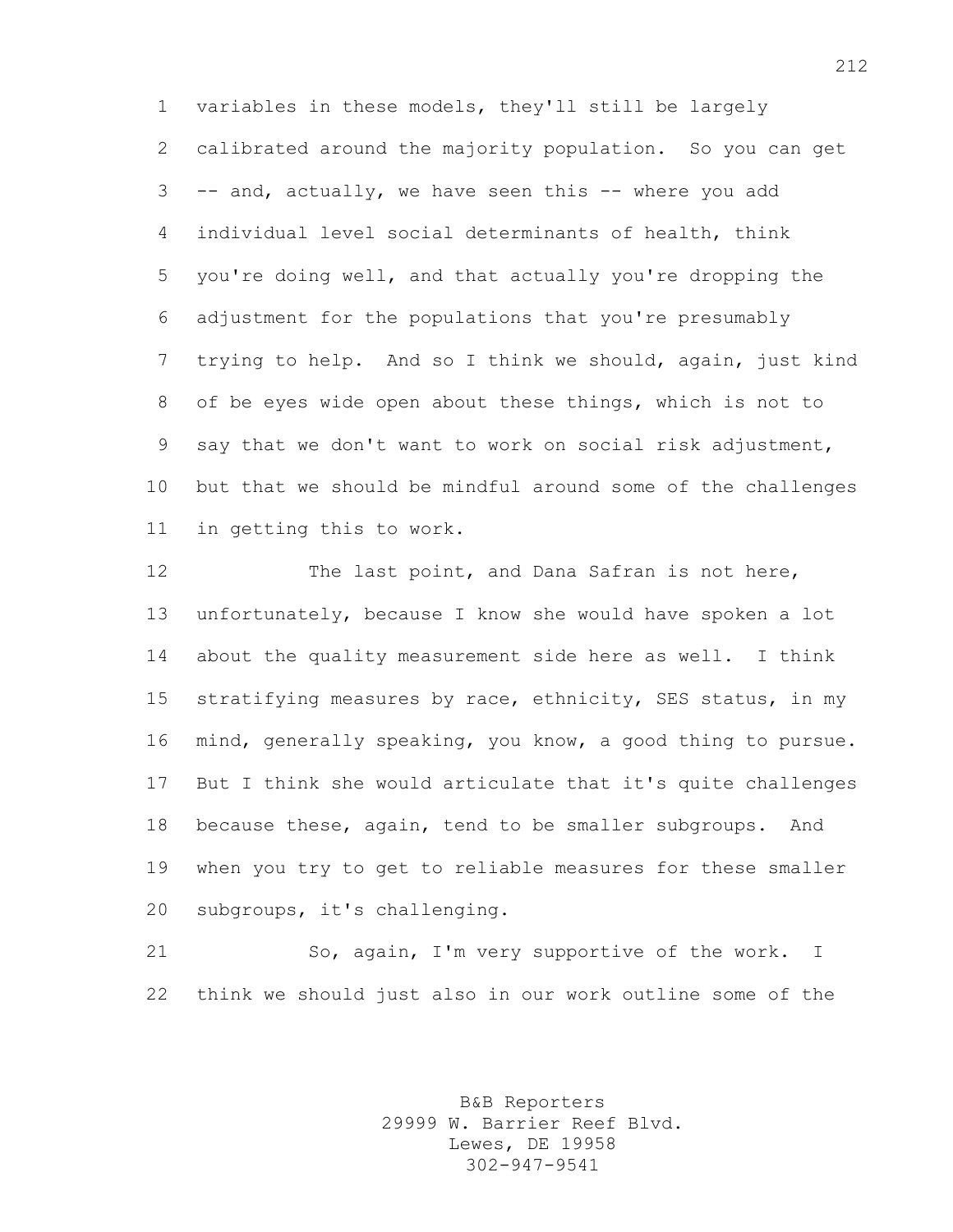challenges out there so that way we're as clear with the broader policy community as we can be. Thank you.

 DR. CHERNEW: I think Larry is going to be next, but I just want to jump into some of the themes of what you said, Amol, which is if you look, for example, at REACH, Lynn's concerns of REACH aside, they did try and adjust the spending explicitly to make SDOH or disparity goals explicit in how they set the benchmark by severing the tie between some -- your benchmarks should be your predictive spend and allowing some changes. So I think there is some recognition now in CMS that they can use benchmark policy to achieve other goals. We'll see how far that goes. But to your point, we should pay attention to it, I agree completely.

 DR. CASALINO: Yeah, four extremely quick points and then a fifth that will be, let's say, quick enough, at least from me.

18 [Laughter.]

 DR. CASALINO: I only had three quick points, but after what Amol said. So I just want to say I think Bruce and Amol -- first point, what Bruce and Amol I think have already said, but I'll say it in other terms to make sure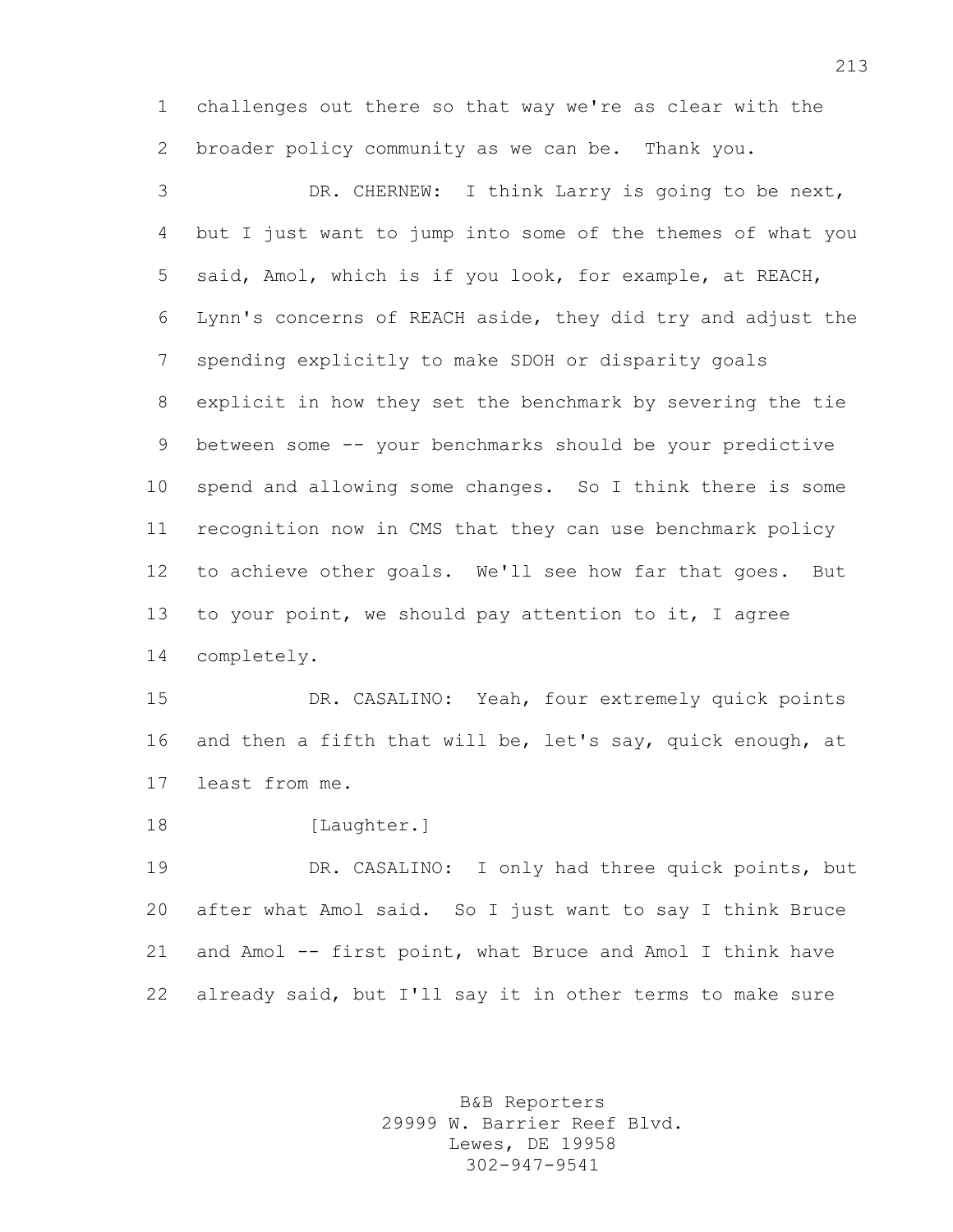everybody understands. If you do a risk adjustment regression and you put in clinical and socioeconomic risk factors, those two are very closely correlated, so you just don't know how it's going to come out, and you could even have the unfortunate effect that Amol just mentioned. So that's important. That's the first point.

7 The second point is the report does, appropriately, I think, mention public reporting in a number of places quite often, which is great. I think, though, that more explicitness about what we mean by that would be warranted. So public reporting by strata for sure, okay? So if we're stratifying by LIS or dual 13 eligibility or whatever. But also -- and this I think should be explicit -- public reporting in a way that makes it possible, for anyone who wants to, to be able to see both how you're doing within your stratum, but also how you're doing compared to nationally. Okay?

 So if you take -- if you're an organization that has a high proportion of poor patients, let's just say, and you're doing well compared to your peers, that's great. But are you doing well in an "absolute way," because you would want to know that too? You don't want inferior care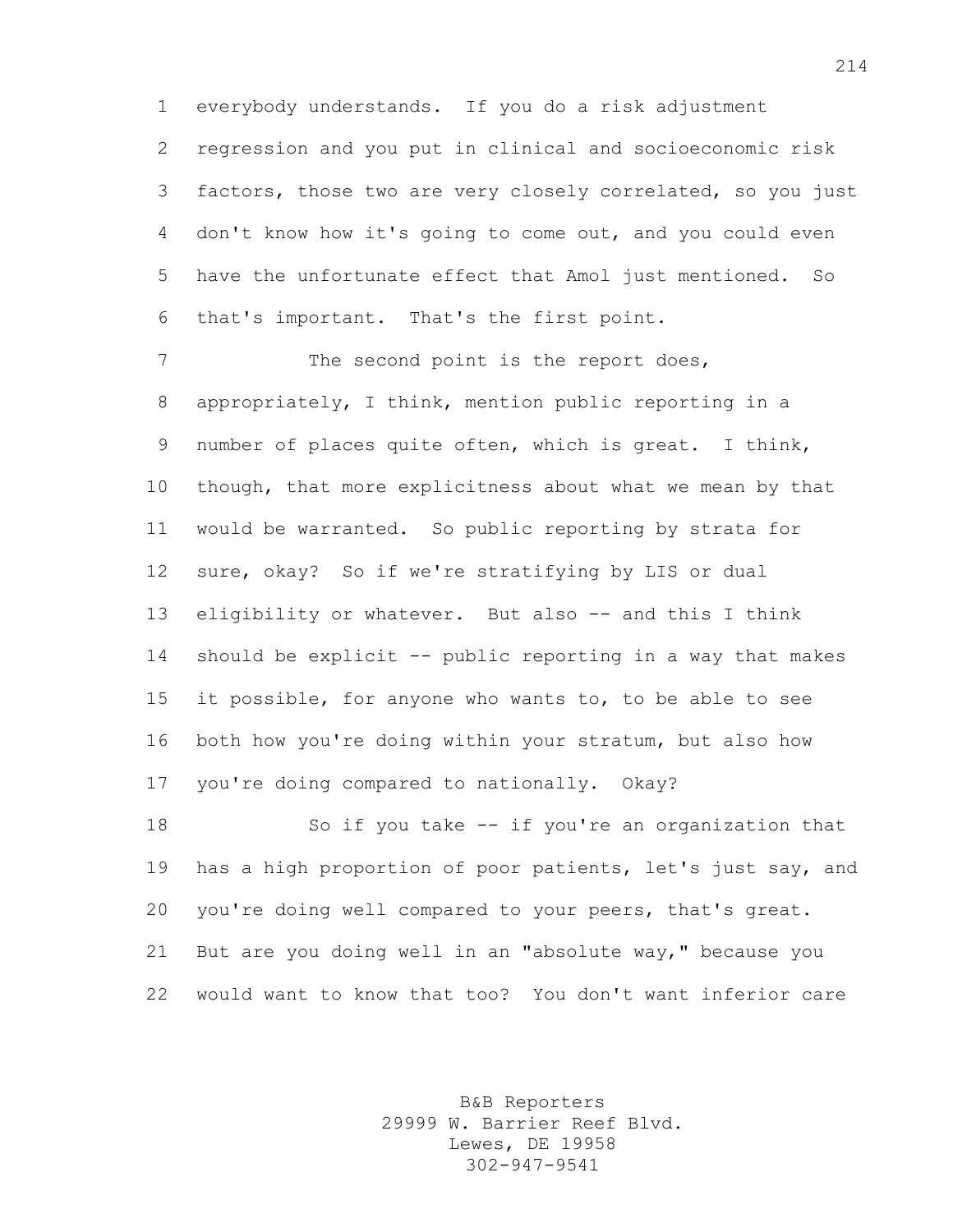forever for poor populations. So that's the second point. I would just sort of make that explicit in the report. I don't think there's any controversy about it.

 The third point, I think a question we might want to ask explicitly in the report and maybe want to discuss here is: Should there be payment for reducing disparities? I mean, in a way, the way we've recommended paying within peer groups does pay you for reducing disparities. But there could be an additional explicit payment for reducing disparities, and I think that's a question at least worth asking and answering.

12 The fourth quick point is even quicker, but I think worth considering whether it should be in the report 14 and/or discussed here, is: Should there be payment or penalties for not collecting SDOH information? And if so, for hospitals, for physicians, for who?

 Okay, those are the four quick points, and now for the quick enough point. So Bruce has twice talked about medicalizing, and actually that's something that I'd wanted to talk about as well. Some of us here at least are probably old enough to know when "medicalize" was a pretty common term, and now I don't think you hear it so much. It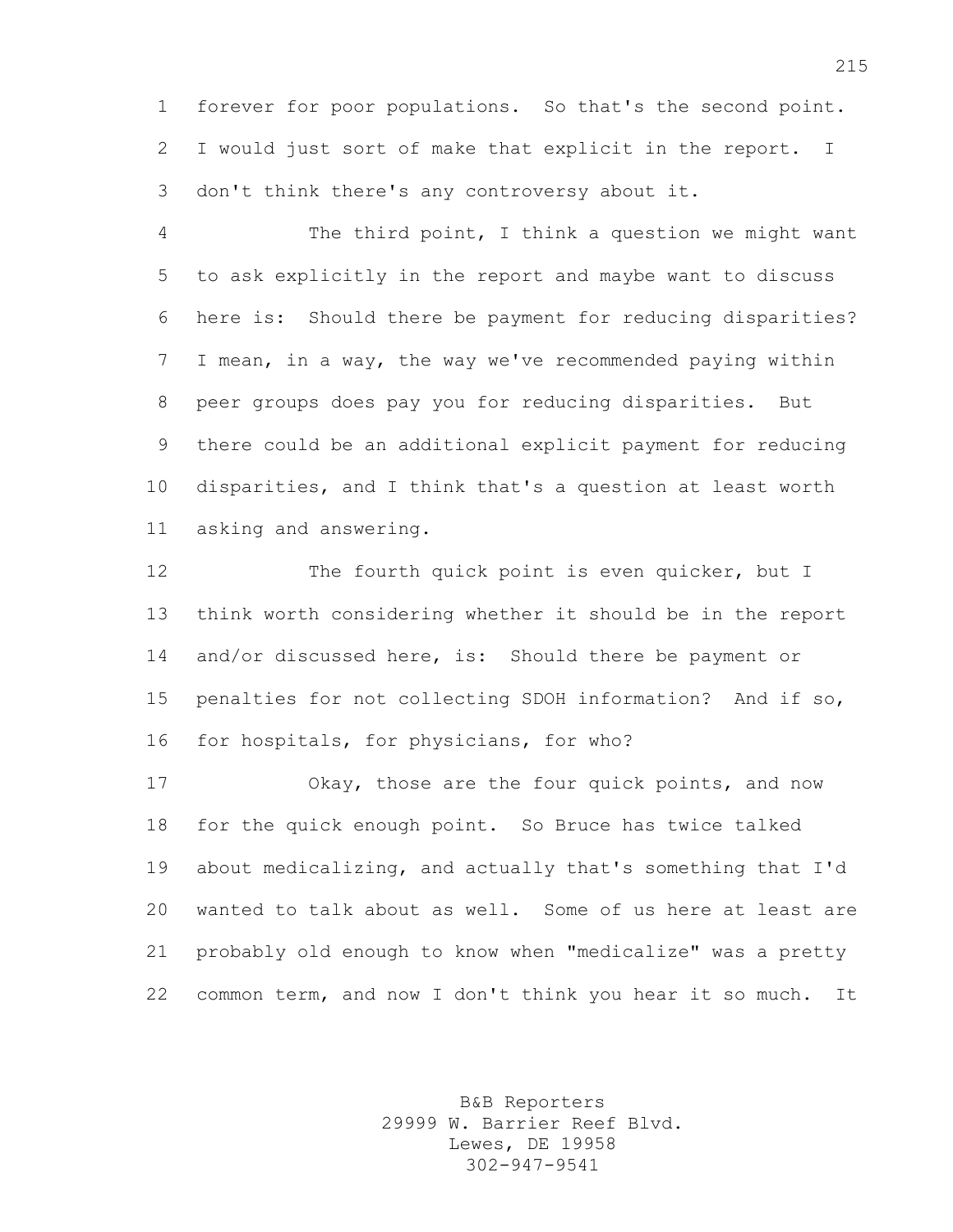meant a couple things, but one common meaning was to take a social problem and medicalize it by saying the medical system should take care of it. And in my view, SDOH is a social problem.

 Now, it's great that -- you know, you can hear Jonathan's enthusiasm and his sophistication and all that he's accomplished already with the experience, and there are other -- not Jonathans, but there are other people in 9 the same category in the country, and I think that's great. And certainly interventions by organizations that provide care to help their patients with transportation or refrigerators or whatever are great, and there should be some form of payment that makes it so you don't lose money 14 when you do that, even if you don't make money.

 So I'm all for all of that. But to just -- but to talk, as almost everybody does and as the report does now, I don't want anybody to get -- I don't want to let government off the hook, all right? I don't want anybody to get the idea that hospitals are going to solve the housing problem for their communities. So I'll say -- I'm almost done. I'll say in just one second what I think could be a very slight modification in the report. But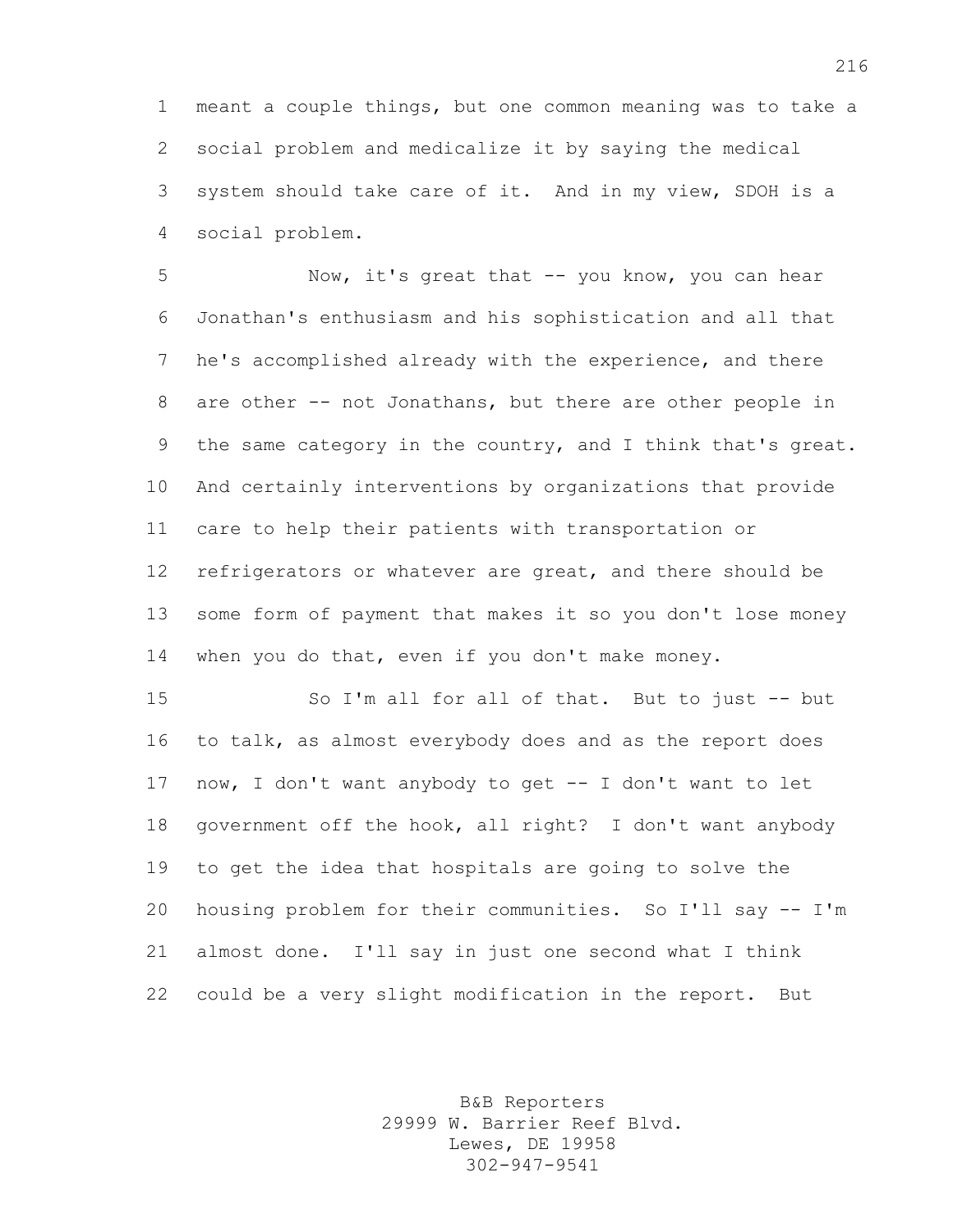another way of thinking about is it a medical problem or social problem is population health. Only a few years ago, we went out and talked to medical directors for ACOs, what do they mean by population health. They all meant the health of their attributed population.

 Now, people like Jonathan and possibly the other organizations he's working with get it that population health is really the population of a community, not just your attributed patients. But, again, if you medicalize it, it's more your attributed patients. If you think it's the role of government, then it's the community.

 So I dealing with be happy if just somewhere in 13 the report there was just an acknowledgment -- it doesn't have to be this wording, but I wrote it out just for myself to understand, something along the lines ultimately intervening to improve SDOH, such as housing, that's the responsibility of government and society more broadly. We don't mean to suggest that SDOH should be medicalized, that is that health care organizations are responsible for improving fundamental socioeconomic determinants of health. What they should be responsible for is taking account of the determinants that do exist in the patients that they're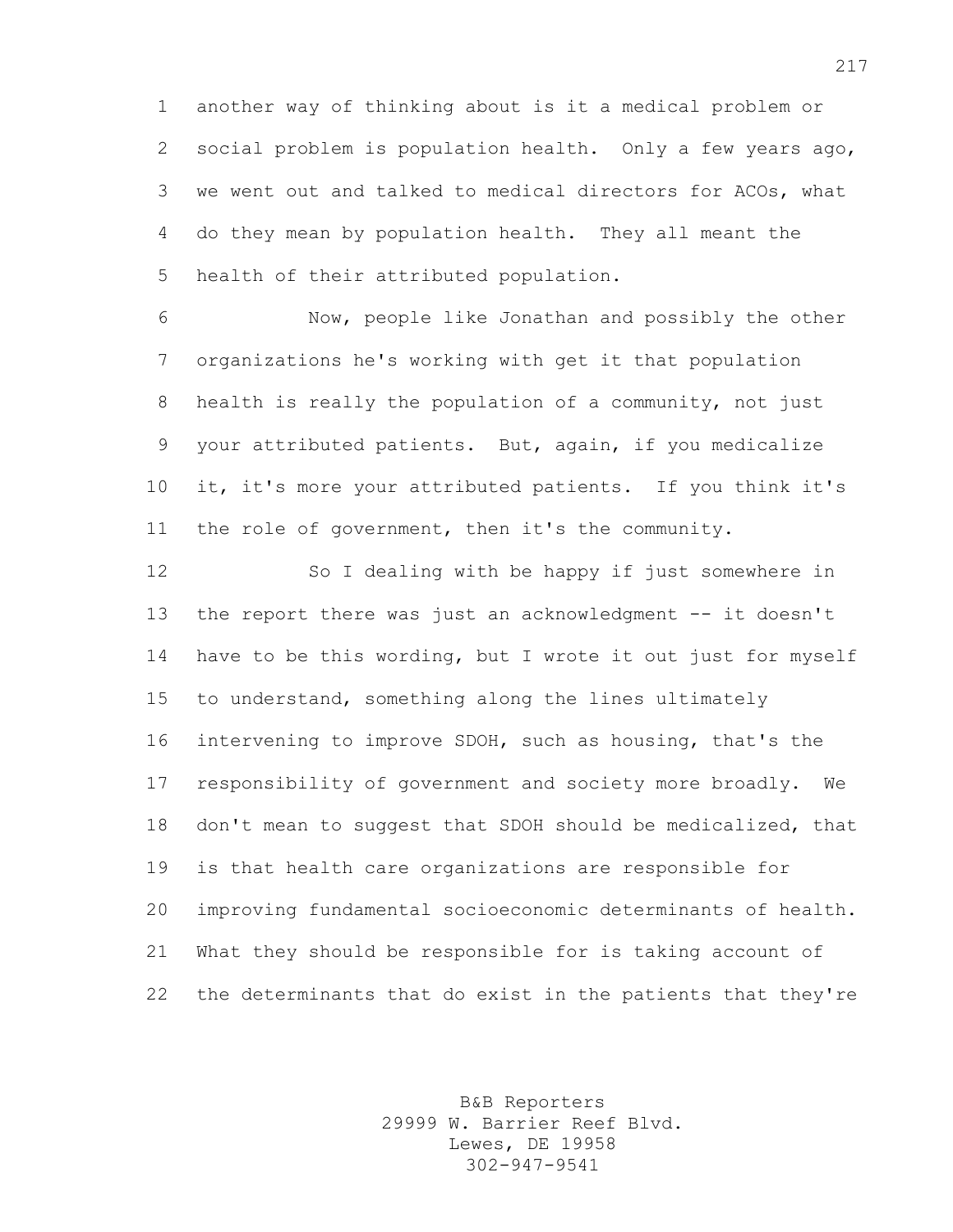taking care of and helping address these in ways that can improve their patients' health, and they shouldn't lose money when they're doing it. The payment system should account for that.

 So that would be -- it doesn't have to be interwoven through the whole report, just some acknowledgment of that so that we aren't contributing to what I think is the medicalization of problems that aren't medical fundamentally.

10 MS. KELLEY: Pat?

 MS. WANG: Thanks. Great paper and a great discussion, so thank you very much. I wanted to suggest, 13 just sort emphasize, I quess, that as -- MedPAC already does things that touch on this area, and I think just always having a lens that makes sort of the inclusion of SDOH and health equity more intentional would be helpful. So, for example, when you do the beneficiary interviews 18 every year, I think -- the comment has been made. I think it would be important to try very hard to get a good size sample of LIS beneficiaries and to ask them -- to ask them what the issues are. You know, we can ask providers. We can ask organizations that serve folks what they think the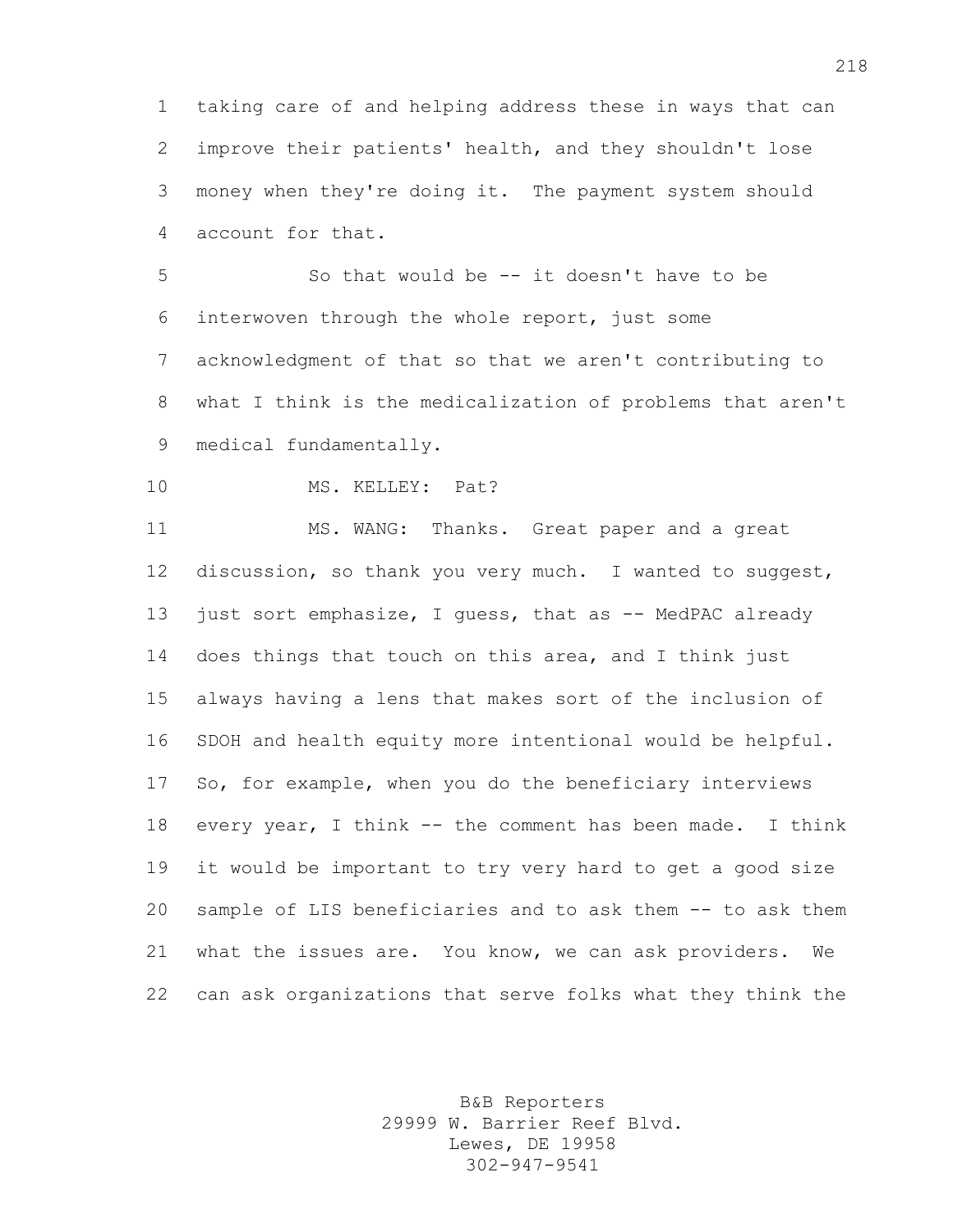problems are, but I think, you know, having the voice of the beneficiary in there with the lens of we're trying to understand SDOH and health equity for the population would be very good.

 The second thing, again, MedPAC has always had a recommendation that quality should be measured at the local level. Through the lens of SDOH, what this conversation -- we're talking about CBOs, we're talking about regional efforts. You know, SDOH is about as hyper-local an issue as you can get, and so I think it's another lens through which to reinforce the recommendation around the measurement of quality at a local level. I'm just speaking from the perspective of a Medicare Advantage plan. The population I serve really is probably very unlike the LIS population in Seattle, but those are -- that's the kind of comparison that gets made in a broad-based national quality program. And so, again, through the -- the recommendation makes sense on its face, but it makes especial sense if you're talking about SDOH.

 You know, when I think about what is it that MedPAC can actually do given the specific mandate, and I think what Larry said was really, really important, because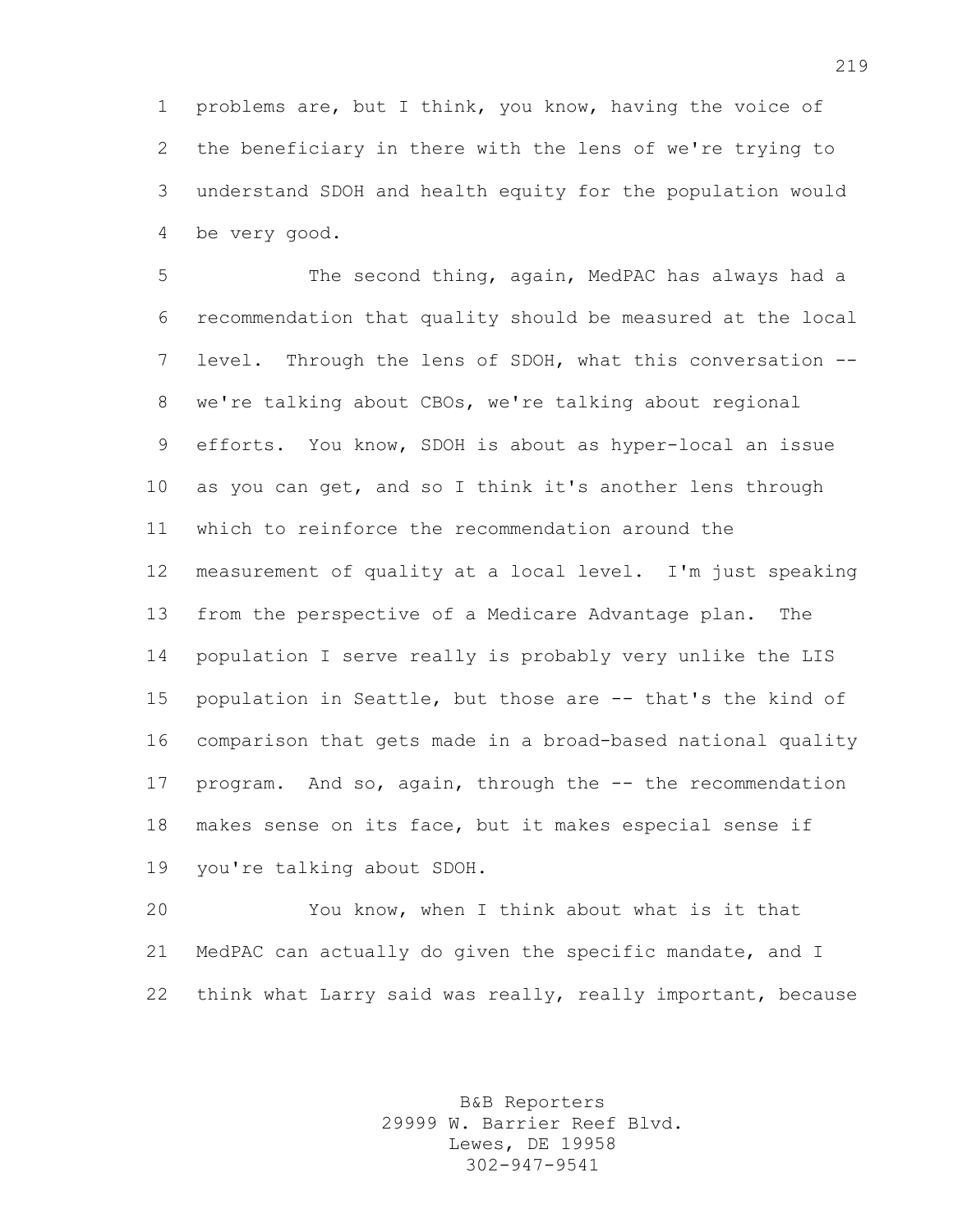Medicare is not going to solve the housing problem in the United States either. You know, the work on safety net hospitals is really important. I know that there is an intention to broaden that sort of -- that view to providers and physicians, which is complicated, but, you know, payment policy is almost the last step. I think we need to think about what are we trying to achieve here, because we're talking about communities where health care resources and access is very bad. So what needs to happen to stimulate the development of the right kind of health care infrastructure even in those communities could be a perspective when we undertake the work around payment policy for safety net providers.

14 And I would respectfully ask that -- you know, I won't be here to be bothering you with this, but to also keep in mind the organizations like D-SNPs that serve LIS members. There are very specific things that they need as well. You know, we talked about measurement of quality. I think, you know, the work around trying to come up with 20 adjustments to account for SES status are important, and I hope that MedPAC can continue to support that work through this lens, because those organizations are very much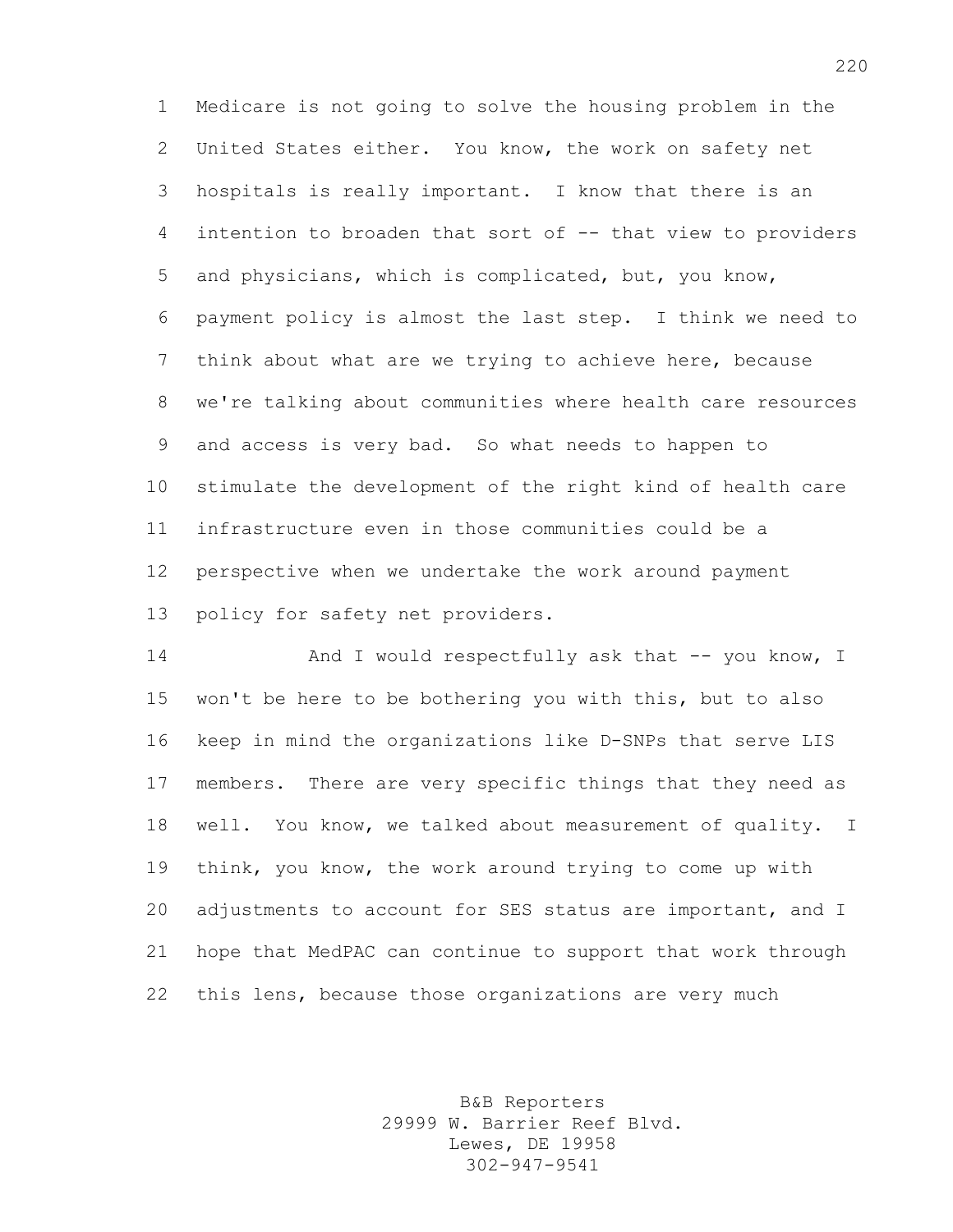focused on the population.

 On the data collection issue, you know, everybody wants more data. I guess that I just -- you know, and I think it's incredibly important to have it because you can't really figure out where you're doing well. If you want to know, for example, whether your interventions around quality are effective for the Black community or the Hispanic community, you kind of need to know who those beneficiaries are in order to even analyze it. So everybody wants data, and, you know, Lynn's impulse was, like, let's get it all. The one thing that I would just caution us is beneficiaries have a right to decide what information they share, and so the idea of -- because everybody now is saying, you know, collect the race information for your members. We do that for ourselves so that we can analyze, but, you know, you have to explain to people why they should give you that information. Like, what are they getting in return for it? And there are a lot of reasons people don't like to supply information like that. So I think we just need to be very respectful of that fact.

The one thing that -- you know, and again this is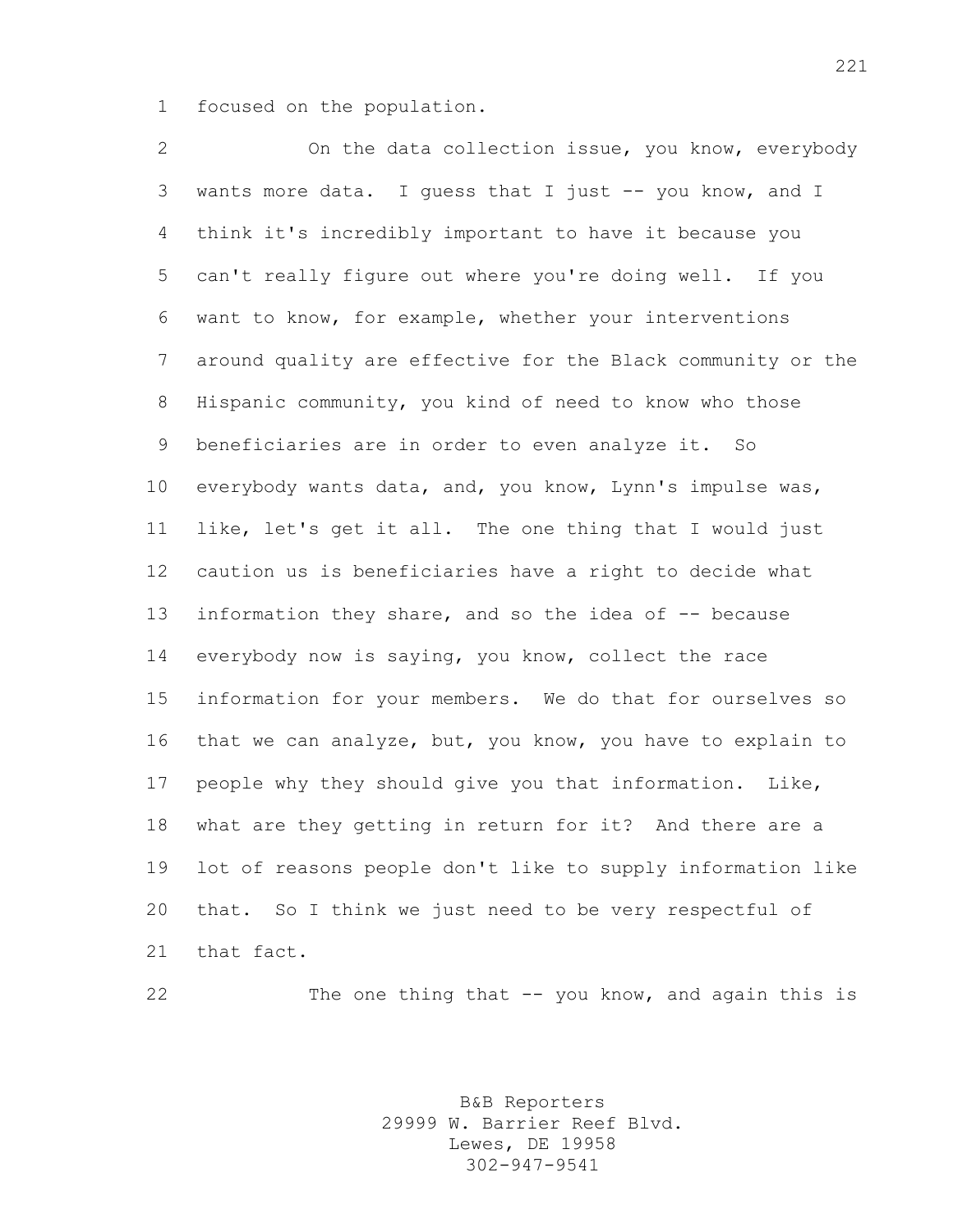MedPAC, so I don't know how far you get into this, but it would be great if the government itself -- Medicare has a lot of information available to it. Forget tax returns for a second. But, for example, who's receiving a SNAP benefit, if there is any way to incorporate information like that into a beneficiary enrollment file so that, for example, when they join an MA plan, the information is somehow available, because otherwise you have to kind of tease that out of a person through questionnaires and careful questioning and, you know, that's a whole art form. But I suspect that there's a lot of information that is in the possession of government agencies now that serve the population that could carefully be made more available to the people who are trying to take care of them.

 The last comment really is value-based payment is the way -- if you want to talk about payment policy, it is really hard for me to imagine the kind of -- so SDOH, and addressing SDOH is obviously a gigantic team sport. Gigantic team sport, and everybody has to work together. CBOs are really important. State government is important. Health care providers are important. And in my view, VBP is really the best way to align that, not one person having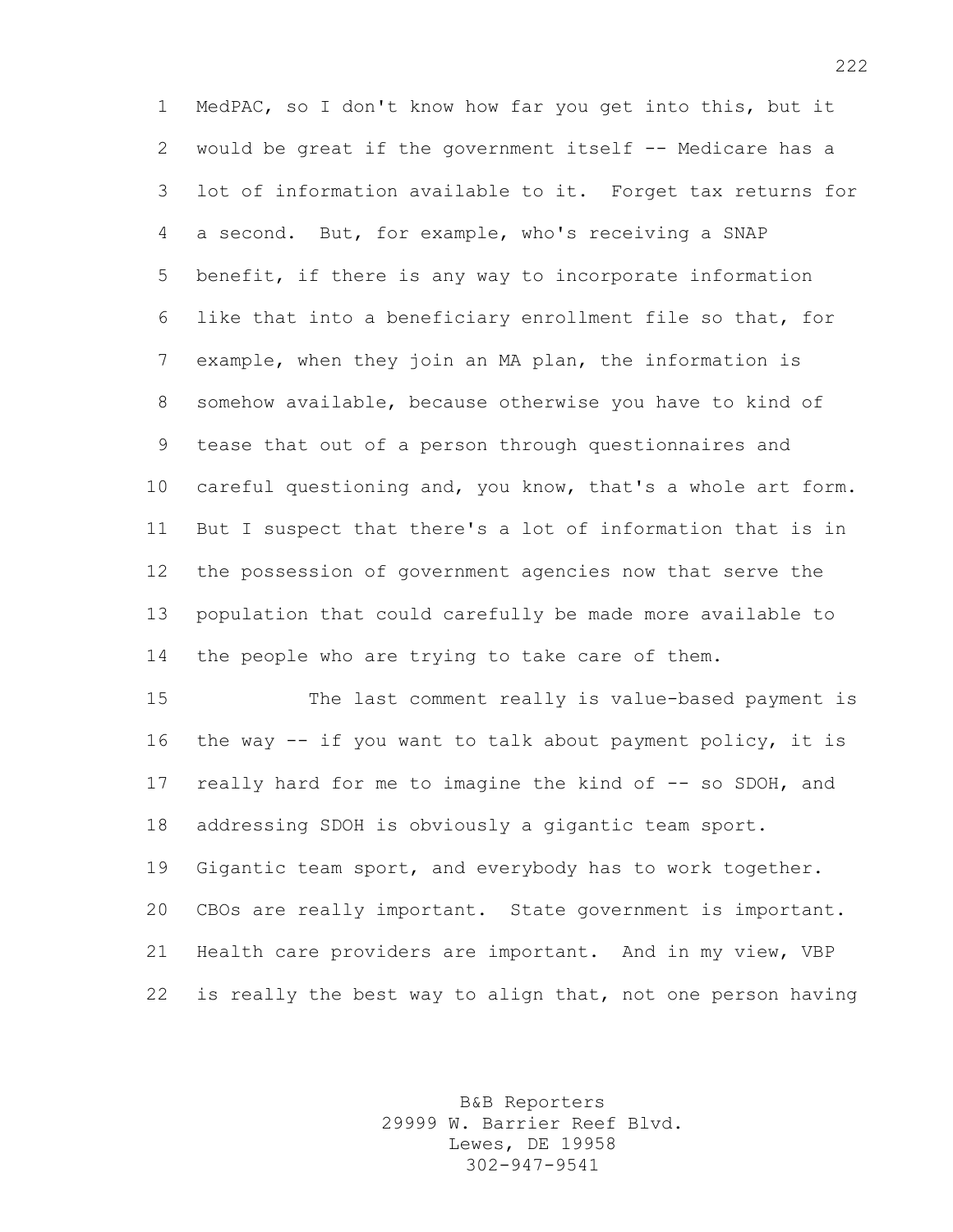all of the risk, but sharing the risk so that people are aligned around what they're trying to do for somebody. And in that regard, you know, Jonathan I think said the importance of states. Medicaid is really important. So just even figuring out Medicare staying in touch with the efforts of Medicaid agencies. People don't develop complications from SDOH when they turn 65. It starts a lot earlier than that. So just having the longitudinal view I think is really important.

Thank you.

 DR. RAMBUR: Thank you. I really appreciate the chapter and the comments from the Commissioners. Just three quick points.

 Bruce and Larry highlighted the issue of medicalization, and I just want to also add another point on this, health care taking on issues that are social issues or public health. Health care is where all the money is. Medical care is where all the money is. And there was a study I'm sure you've all seen many years ago in the Boston area that 88 percent goes to traditional medical care, disproportionately surgery, whatever, so that's part of the reason. And we also benefit in medical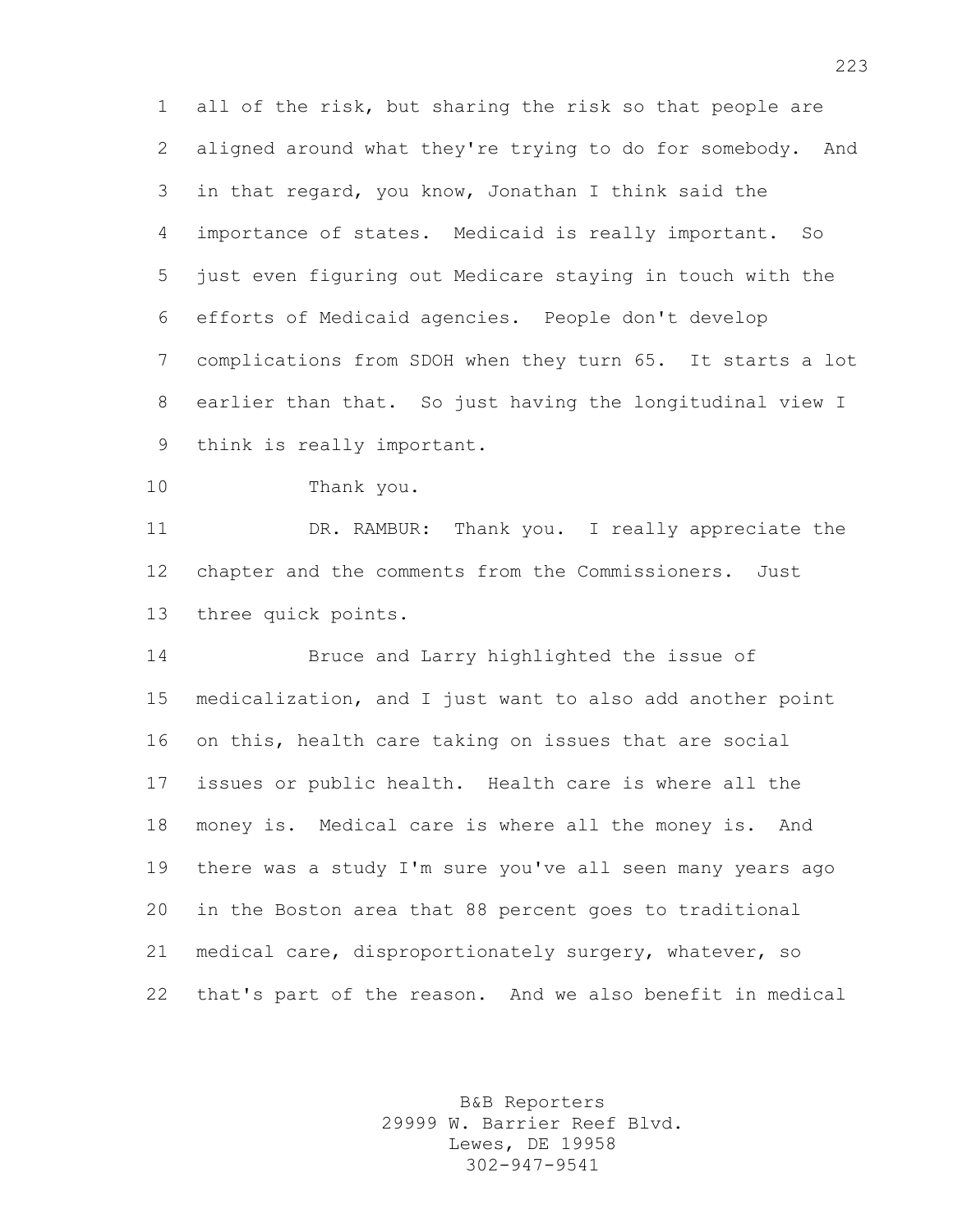care when we don't address social determinants and people get sick, right?

 One other quick point. Where's all the public health nurses? Well, that's been systematically cut over the past decades.

 So when we look at other countries, at least, you know, what I've seen, overall the expenditures are the same if you aggregate social services and medical care. It's just that we spend so much more on medical care and less on social services.

11 So I think these are important things, and they lean into my next point. I hear Amol on value design, equal equity, and I certainly agree with that. And yet risk-bearing population health models, as Pat pointed out, I believe really begin to align the economic incentives to it; otherwise it's altruism, and so how do we assure that that happens?

 So that gets to my idea to pursue that I have no 19 idea how this could be done, and I don't expect an answer, but to think about how do we expand the accountability horizons or the outcome measurement horizons, because how a person is at 65 has a lot to do with, as Pat said, a lot of

> B&B Reporters 29999 W. Barrier Reef Blvd. Lewes, DE 19958 302-947-9541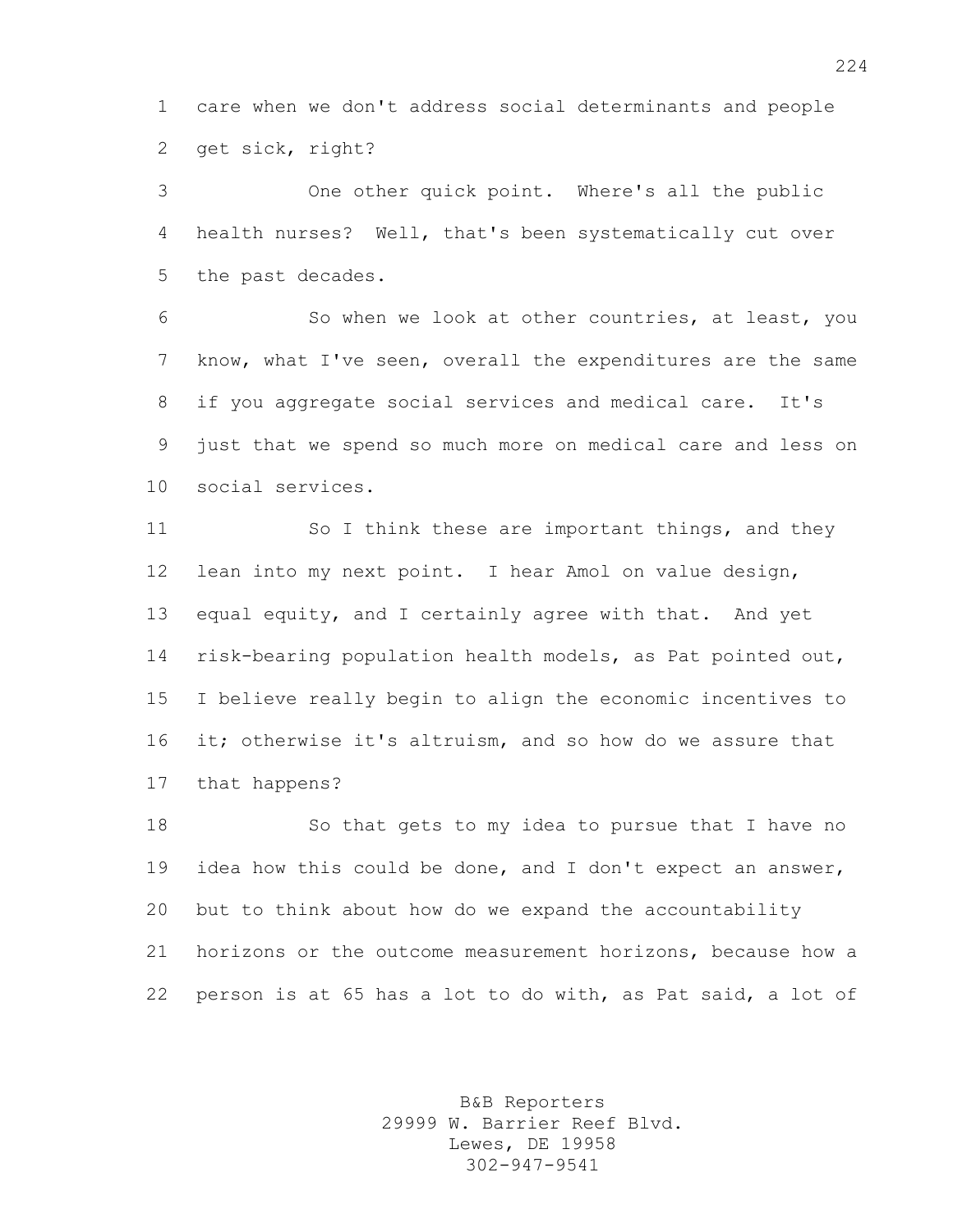things that happened before then. How they are at 80 has a lot to do with what's happening at 65. So chronic condition prevention and management is a very long-term issue, and yet we have organizations and facilities that are really looking quarter by quarter. So that would be my plea, is there some way to expand that horizon that's embedded in the payment models?

Thanks.

MS. KELLEY: Stacie.

10 DR. DUSETZINA: Thank you, and thank you for a great chapter. I think I want to follow up maybe on Larry's point about thinking about some of the data issues and also thinking about it from a claims data issue. I notice that there are Z codes that CMS has put together for capturing some of this, and I think it's one of those things where we know people won't use codes unless we pay them to use codes. And then I'm like fighting with myself 18 of do we pay them to use codes or do we -- like Lynn, pay them to do it, you know? But then, you know, you look at the list of recommendations, and it's like invest in a good EHR to help you. Well, that probably disadvantages some sites that maybe want to do more of the actual work, or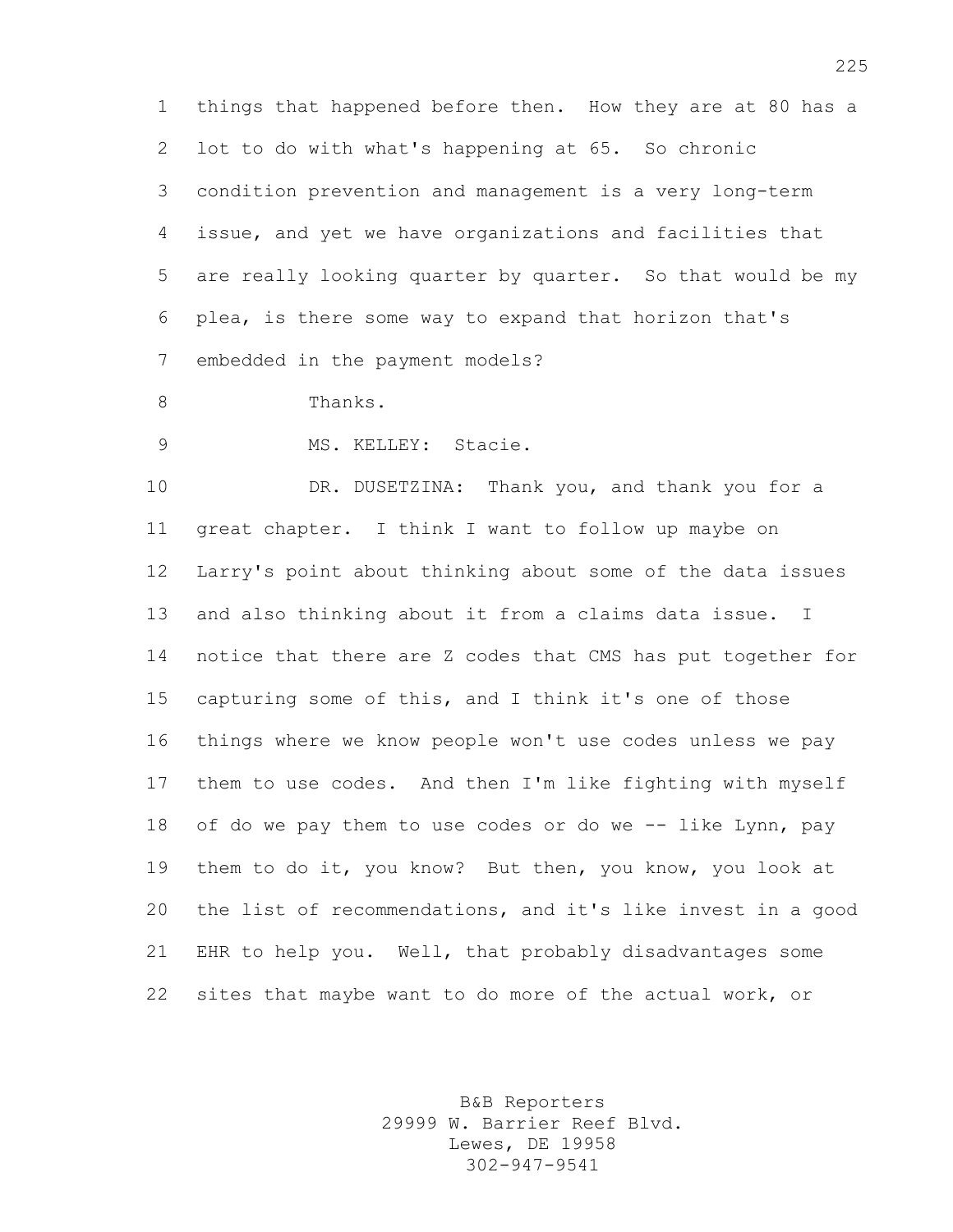creates a situation where we're putting more money towards groups that are collecting this more routinely, but maybe they're not doing anything about it.

 So I think there's this kind of interesting need to know the scope of the problem, would love to be able to adjust for this, but also don't know if just saying you have people who you're treating who have housing issues or other things, it's like, well, whether you're doing anything about that seems like what we'd like to know. So that's just maybe a comment of -- I don't know how we could get people to use -- I know how we could get people to use those codes. I don't know if we would get useful from those codes even if we had them using them. You probably both feel the same.

 And I think the other just very broad one comment was on the background, thinking about in the box that defined some of the key terms. You mentioned the social determinants of health and thought maybe it would be worth thinking about explicitly mentioning racism and structural racism as part of that.

MS. KELLEY: Jon Perlin?

DR. PERLIN: Thanks very much. I wanted to come

B&B Reporters 29999 W. Barrier Reef Blvd. Lewes, DE 19958 302-947-9541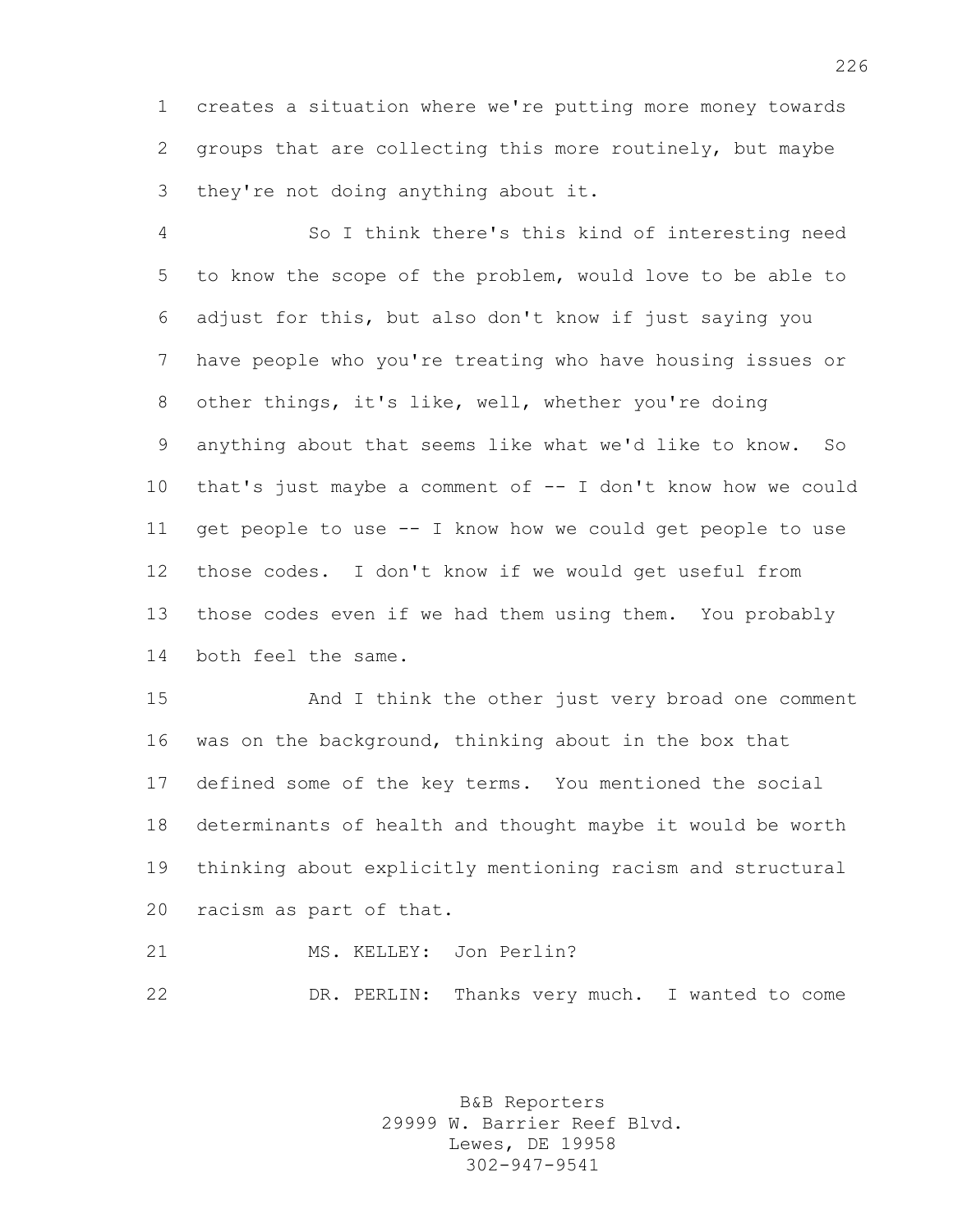back to Dr. Riley's Round 1 question where he asked, what is the chassis for effectively addressing adverse social determinants? You know, we've had a very peripatetic conversation about what is within the sphere and what is outside of the sphere, and I think that's obviously an important clinical conversation. But to me, I think there is a qualifying aspect, and so I want to offer four comments that are really based on a lot of just direct front-line and organizational operational experience. And I think there's a way to parse it and those things that are immediately relevant needs. And what do I mean by immediately relevant? Those things that without, you know, timely intervention will invariably lead to immediate deterioration in clinical status or predictably lead to increased costs for the therapy. So I think there's a way of parsing that aspect.

 Second, we obviously need then some way of qualifying the individual or the institution that's affected by adverse social determinants. We need to know then what we want to do with the data.

21 Here I'd channel a couple things. First, from Dana Safran, I think she also would have said one other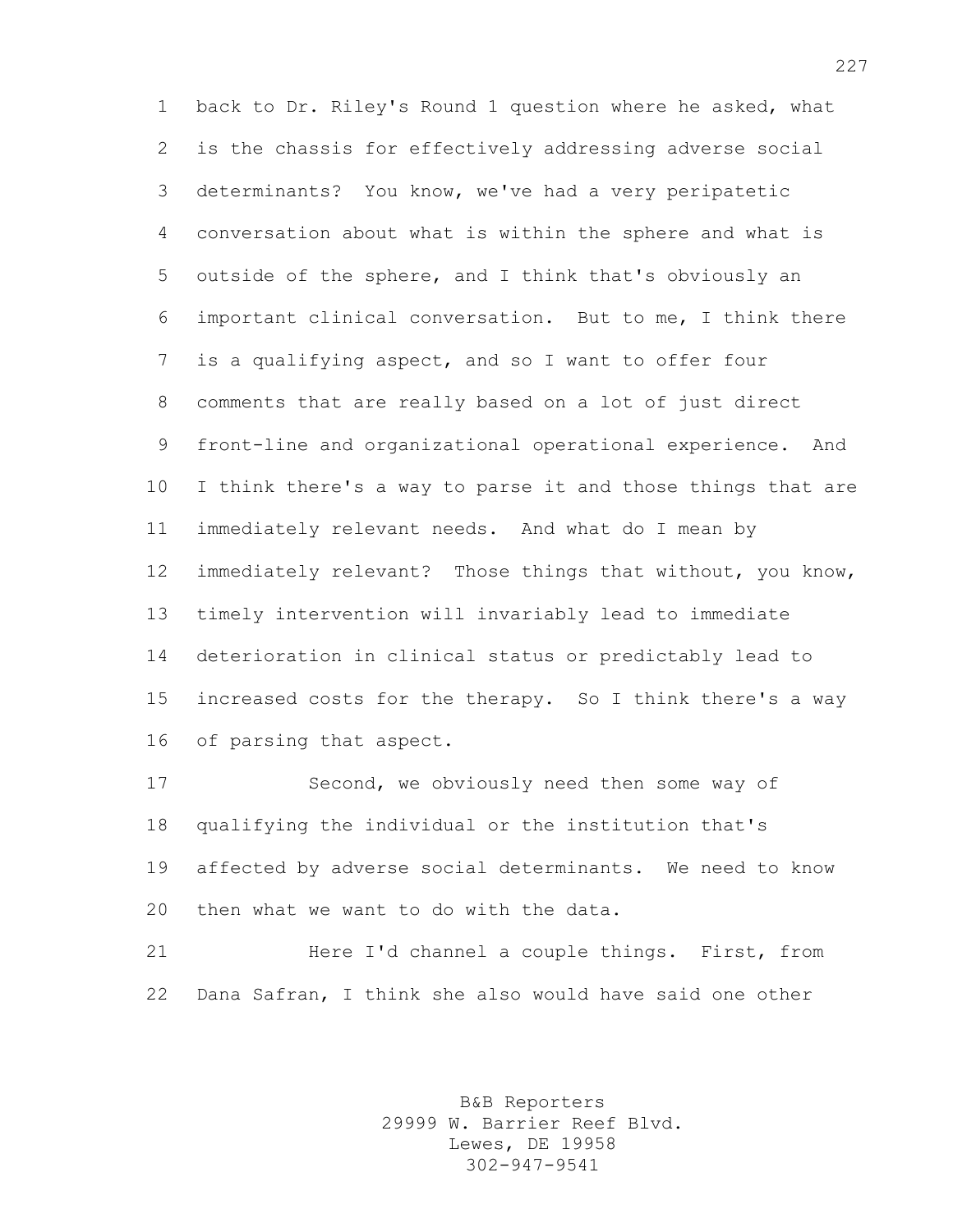thing in addition to your comments, Amol. I think she would have said we never, ever implicitly or otherwise want to condone a condition in which there essentially, even by a transitive function, is reward for inferior outcomes in an adversely select population. I'll give you an operational example. When I was leading the VA health system, I mean, you know, yeah, it was more difficult to get a pneumococcal immunity in patients with extreme adverse social determinants. But there was no population 10 for whom it was more important to get that. So, you know, it actually was not something that I chose to stratify, having the opportunity, you know, to lead that system. I wanted to make sure that everybody got that, while recognizing the challenges.

 How do you get those data? I think Pat and Stacie made this point. This isn't easy. It takes resources. And even if you said, okay, here's some dollars for Z codes, let's dissect what it really means to get these data. You know, who is it that acquires the beneficiary characteristics? Well, usually at admission into a hospital or admission into a clinic, there is a person who's clerical in nature. Somebody alluded to the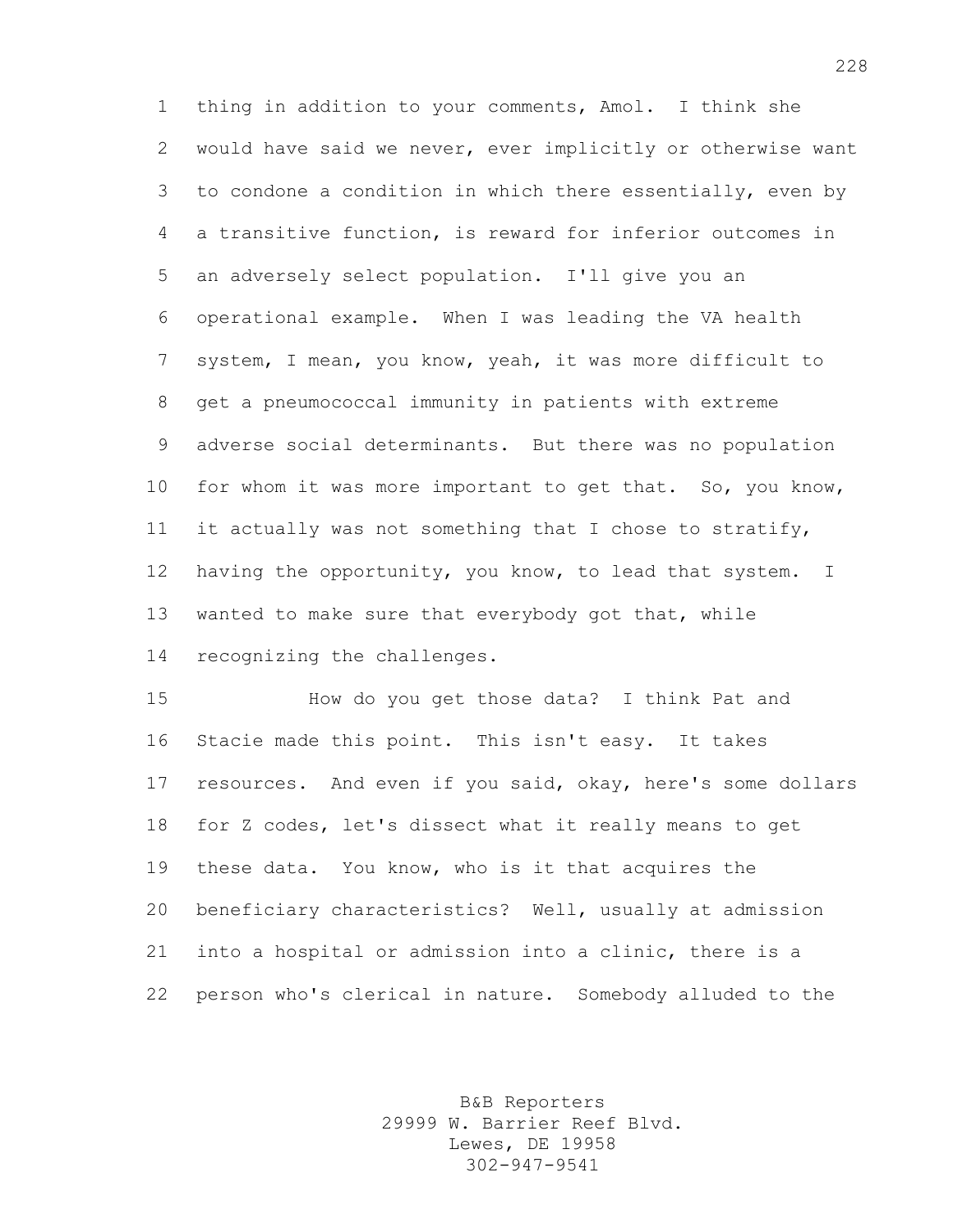fact that some of these questions are sensitive. They may be matters of pride. They may be matters of personal privacy, et cetera. And we do a really poor job already on getting the real data, race/ethnicity, and language, let alone getting into qualifications on income, let alone getting to SOGI and the like.

 So I think, you know, implied behind that is the need to develop skills in eliciting what are sensitive and complex data. And, oh, by the way, if you get those data, 10 do we have the conventions to reliably categorize, store, manage those data? Having an EHR isn't enough. I had the opportunity to chair the Health IT Standards Committee in 2009. There were actually 26 codes for gender identity. And, you know, this is really tough stuff if we're serious about it, and so we need to lay in an infrastructure as part of a plan if we wish to get that.

 So, one, you know, what's the chassis? Two, what do we hope to accomplish with data? Three, how do we get the data?

 And then, finally, you know, in terms of being able to intervene, maybe our focus is so -- maybe our focus is personally misdirected. I think we need to identify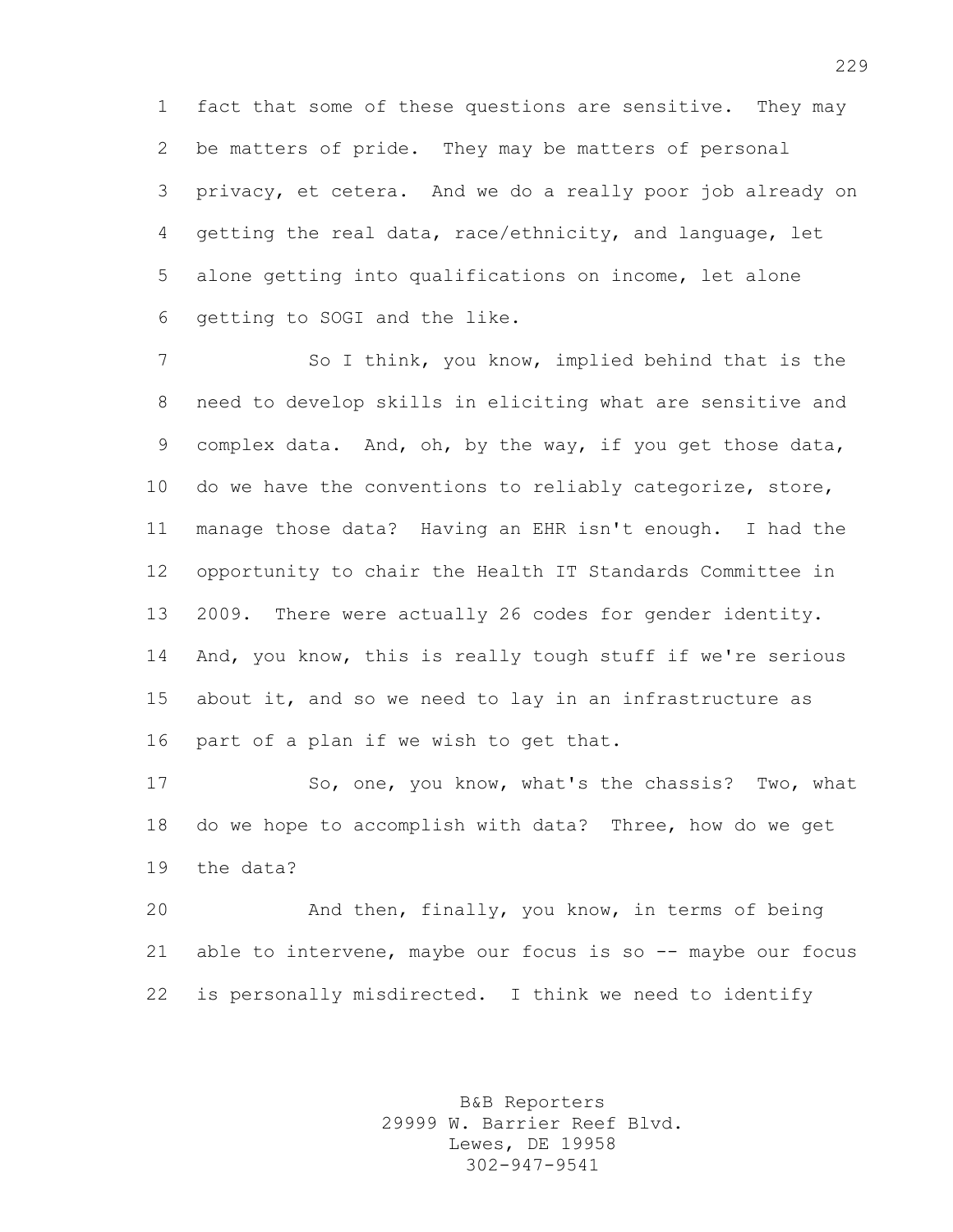safety net institutions, but I don't want to say safety net individuals or safety net patients. What I want to say is patients who are rendered extremely vulnerable by virtue of adverse social circumstances. And for those individuals, you know, what is -- returning to the first part -- the mechanism for intervention? You trust me by virtue of my medical license to write for multi-thousand-dollar prescriptions or multi-tens-of-thousands-dollar procedures. None of those have been my most efficient prescription. In VA, for a patient with end-stage emphysema, COPD, the most efficient prescription was for a \$600 window air conditioner. It changed as an immediately relevant vulnerability the trajectory of an individual living in a double-wide trailer in Richmond from coming into the hospital twice a month, you know, in extreme circumstances, to coming in predictably twice a year for organized care. So I just offer that operational perspective and hope we can change the focus into practical mutations from across the continuum from data to intervention for our beneficiaries. Thanks. 21 MS. KELLEY: Jaewon?

> B&B Reporters 29999 W. Barrier Reef Blvd. Lewes, DE 19958 302-947-9541

DR. RYU: Yeah, my comment was also around this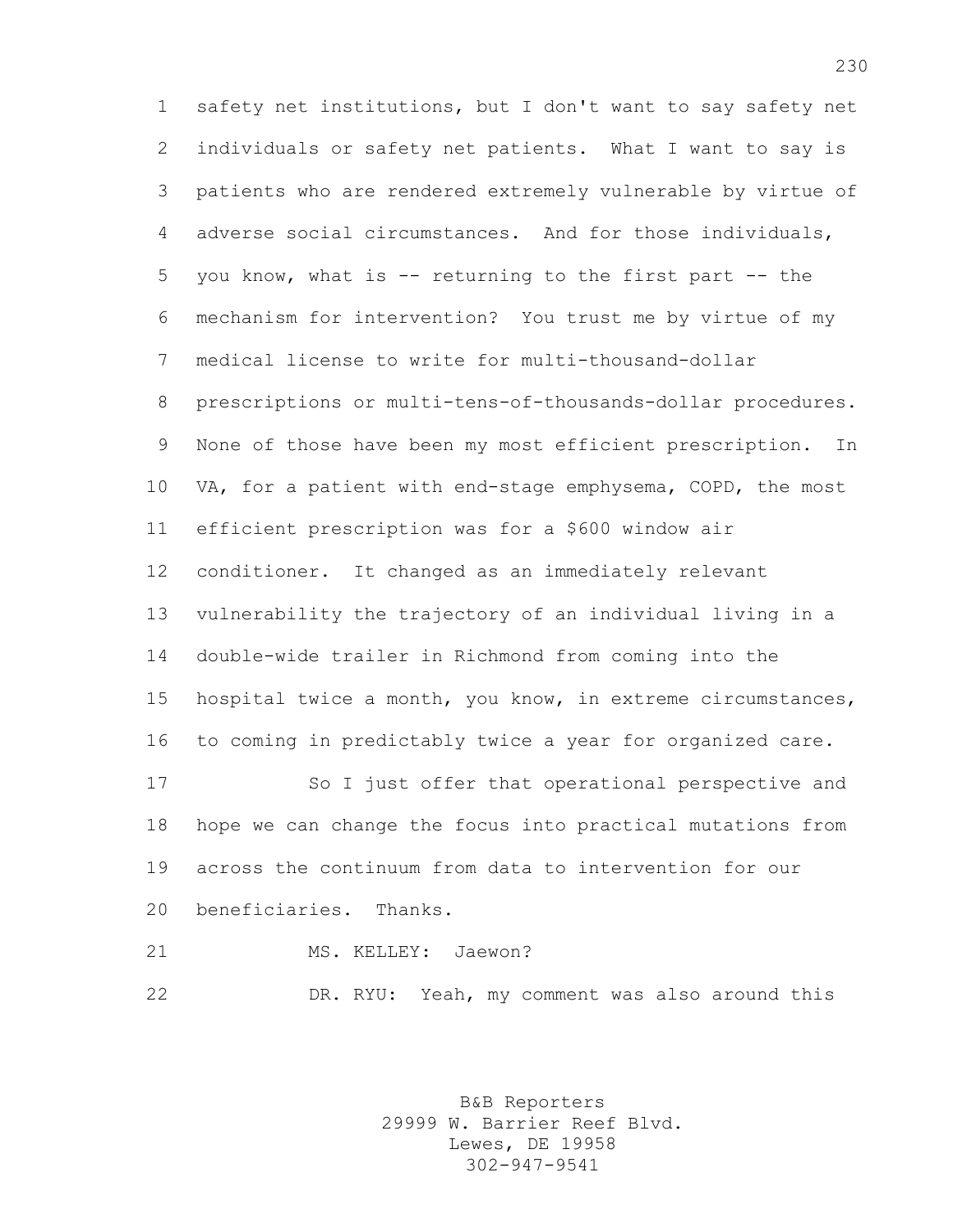idea of medicalization, and I think it's a balance, and I like how Jon Perlin mentioned a few things that I think are relevant for this. But I agree with Larry, you know, you don't want to medicalize this. It's certainly not the reason to do this work. And I also agree that the delivery system and payment policies are not the silver bullets to solve for this. These are big, big issues.

8 But at the same time -- and I think Betty said this well -- I think it's still a huge part of the solution, and so I do think that there's a role, and it is where the dollars are at. I think there's a role to be played by the delivery systems out there, provider entities, what have you. And I think especially in areas where I think Jon used the word, you know, sort of proximity or proximate areas, like food is one that I think is very proximate to clinical outcomes. And I think those areas health care should play a role and payment policy should play a role, versus something that may be more remote. You know, I think that gets a little attenuated. And then the other is, you know, Pat's comment around payment policy should be the last step. I agree with that, too, but I do think it is still a step. It is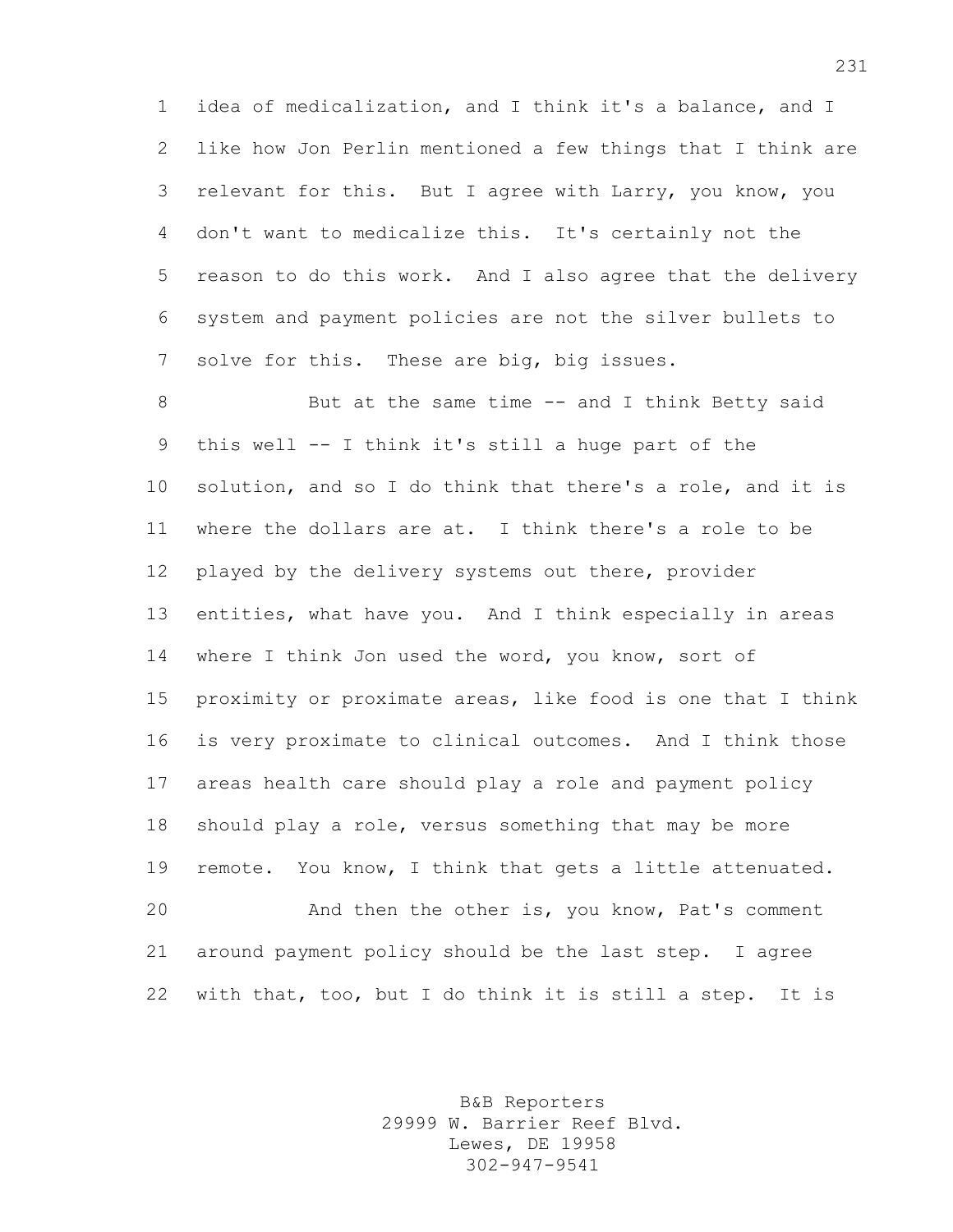still one of the arrows in the quiver that can really help and certainly shouldn't be something that adds more barriers to the work. It should be something that, you know, is a tailwind more so than a headwind.

 Lastly, this notion of value-based payment, I think Amol's comment, I agree that, you know, that's not synonymous with equity. But I think fee-for-service is even more not synonymous with equity. And so between the two, I think it's still a pretty compelling reason to move towards the value-based payment models.

 DR. CHERNEW: I think where we are is we're now at the mythical Round 3.

13 [Laughter.]

 DR. CHERNEW: This might just be Round 2-B or something, but I think we have Lynn and Bruce who are going to loosely close us out. So, Lynn, I think you're next, 17 and then -- oh, we just have Lynn.

 MS. BARR: All right. Round 3 is me. I really 19 appreciate what Jonathan's saying about -- and other comments about operationalizing this. My head is in the exact same place. Where do I capture the data? And what is the minimum data set that actually is a determinant of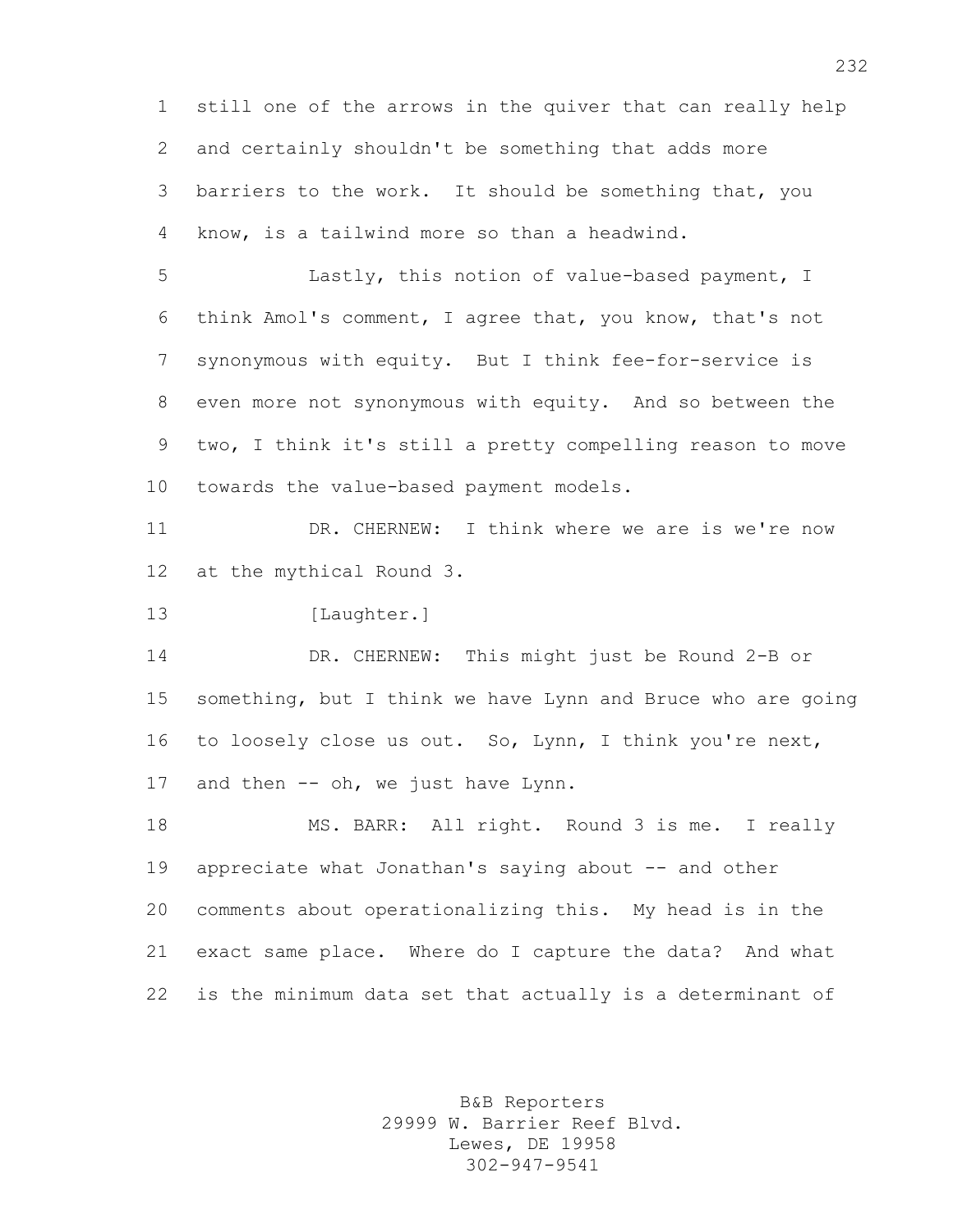health? So, you know, what I see and what I get concerned about is, okay, now we want to -- you know, we'll have 26 codes for gender. You know, nobody's going to be able to use those, right? But we have a mechanism today -- the annual wellness visit -- where we do a health risk assessment, right? And it is not difficult to ask a few questions. They don't have to answer, but I want to know do they have transportation, do they have food, and are they eligible for the LIS.

 Now, we're actually putting that into our health risk assessment at Caravan because we want to go out and sign up all those people that need the LIS subsidy, right? And so that's three diagnosis codes, right? Food insecurity could be a diagnosis code. Below the poverty line, you know, the LIS poverty line, would be a diagnosis code, and also looking at -- what was my third point? I don't remember. Transportation. Because as you noticed in your paper, those are the three things we work on, and it's the only three things we work on because the problem is we can only do so much, and those are the big, big impact ones. Transportation will save the government a ton of money in unnecessary ambulance fees, et cetera, and unmet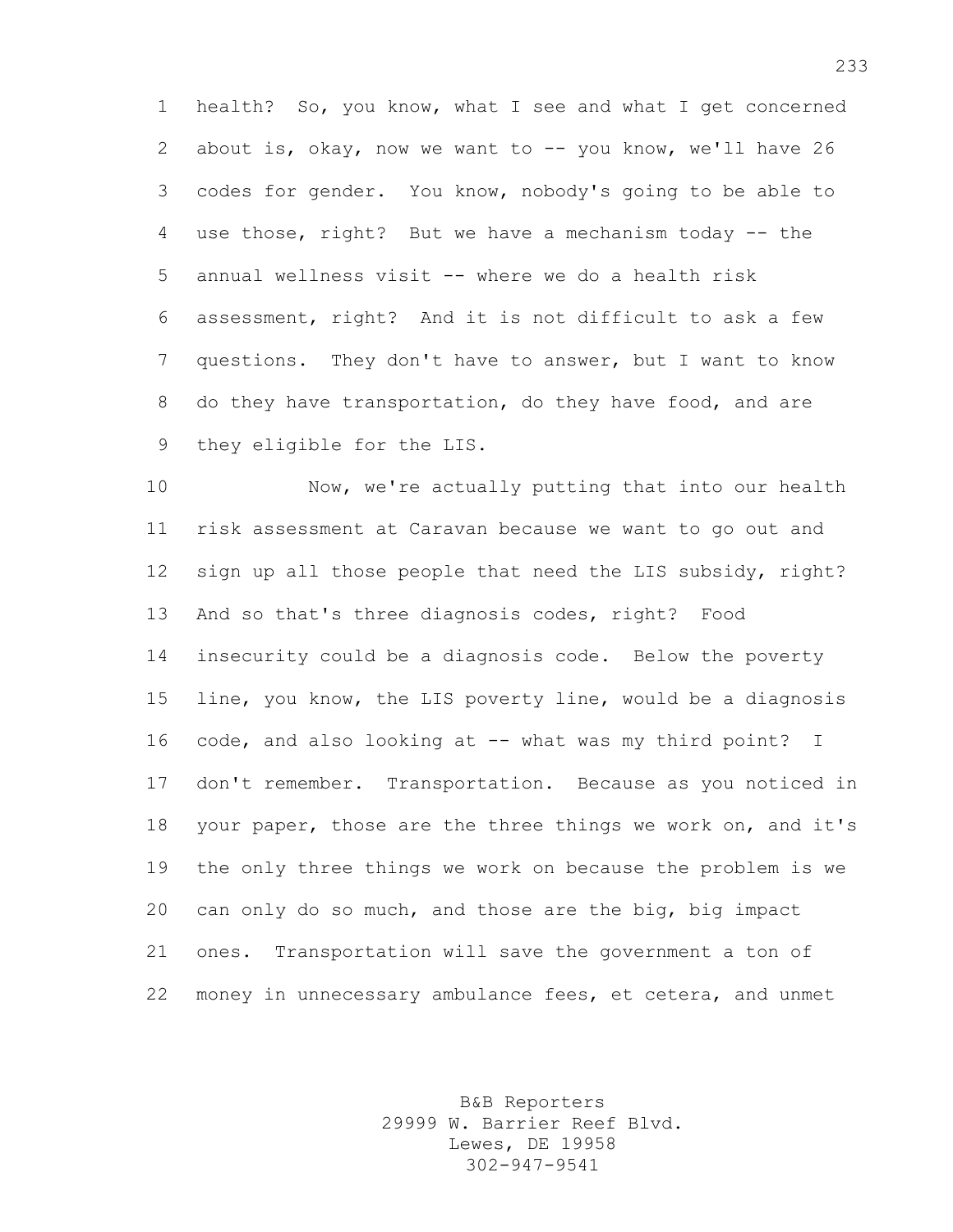care needs.

 So, at any rate, I think there are ways to make this happen efficiently. Thank you.

 DR. CHERNEW: So that's going to take us to the end of this. I really do appreciate the I think universal passion around this topic. I really appreciate the acknowledgment that we are MedPAC and we recognize these issues should not be medicalized, so we have to be quite practical in how we go about this. Again, in other work 10 and other places I've been, if you ask me what to do here, I would start off with like early childhood interventions. It turns out MedPAC is not really the best place to have discussion about early childhood interventions.

14 But, nevertheless, I think there are and there have been several examples of things that we will continue to think about in our work. They range from data to measurement to interventions to incentives and a whole bunch of other things. It is a complicated area. I'm glad we are taking it on, and we will continue to do so.

 For those of you who might not have noticed, and for those of you at home, this material that we've been discussing today is not going to appear in the June

> B&B Reporters 29999 W. Barrier Reef Blvd. Lewes, DE 19958 302-947-9541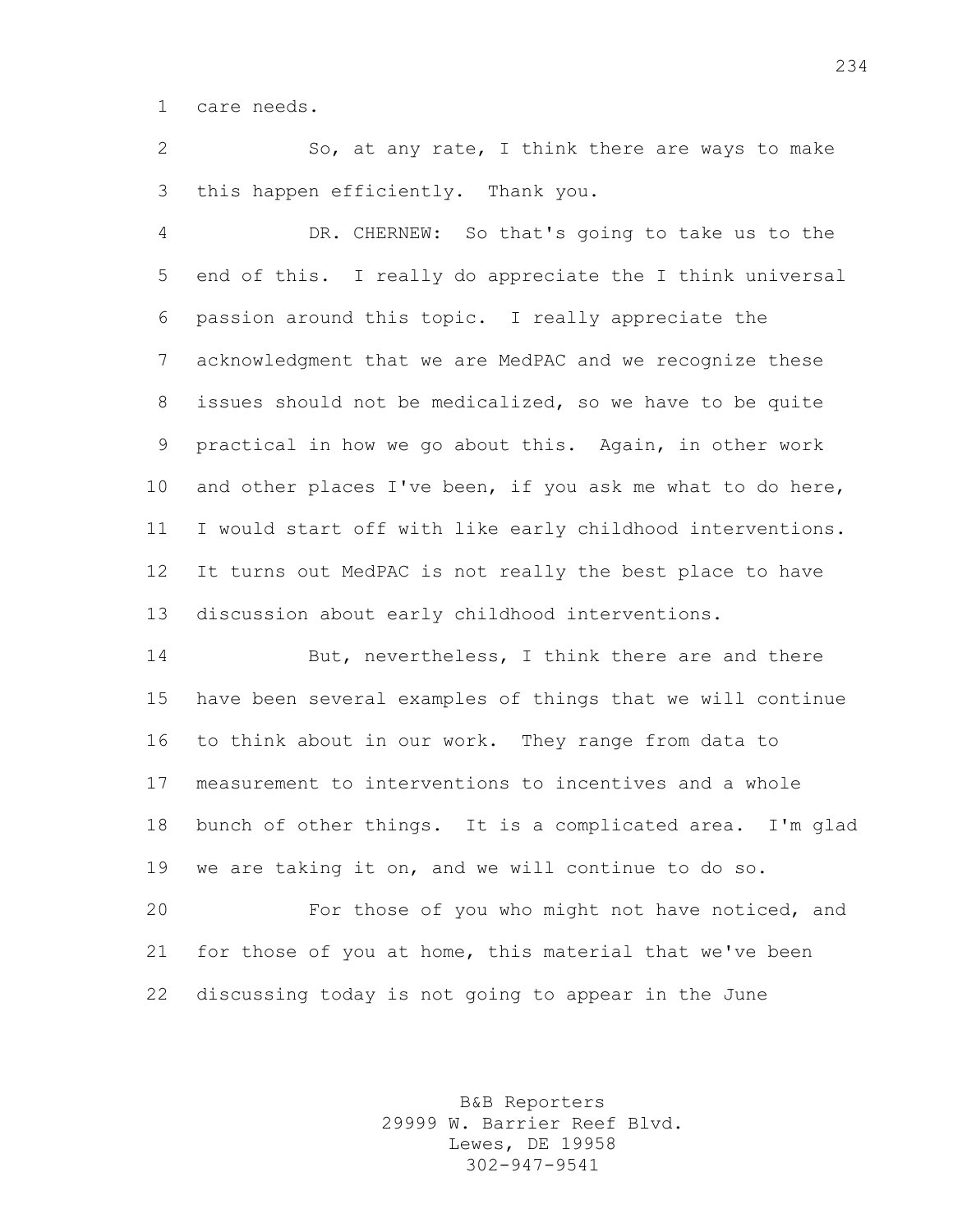chapter. This is an informational discussion like the rebate work as we begin to plan out our agenda and to get a sense of the temperature of where everybody is, and I think we've done a really good job of doing that. So I'm grateful to the setup for this and for all of you for commenting, and so I think for Ledia and Geoff, you did a great job. You have a lot more to do, so that's all good.

 For those of you at home, please send us your comments on any of this for this session or this morning's session. Just mail them to meetingcomments@medpac.gov or go on the Web and find under medpac.gov public meetings and past meetings. You can send us comments. We really do want to hear what you have to say.

14 To the staff, the many of whom have put together this new era of how we meet, thank you very much. It may have looked like it was effortless. It was not. And to the Commissioners who adopted sort of this new version, thank you very much. It was really great. I wish we weren't doing it the last meeting of the year, but it's nice that we got to do it.

 So, anyway, thank you all. We will be meeting again tomorrow at 9:00. We'll be talking starting with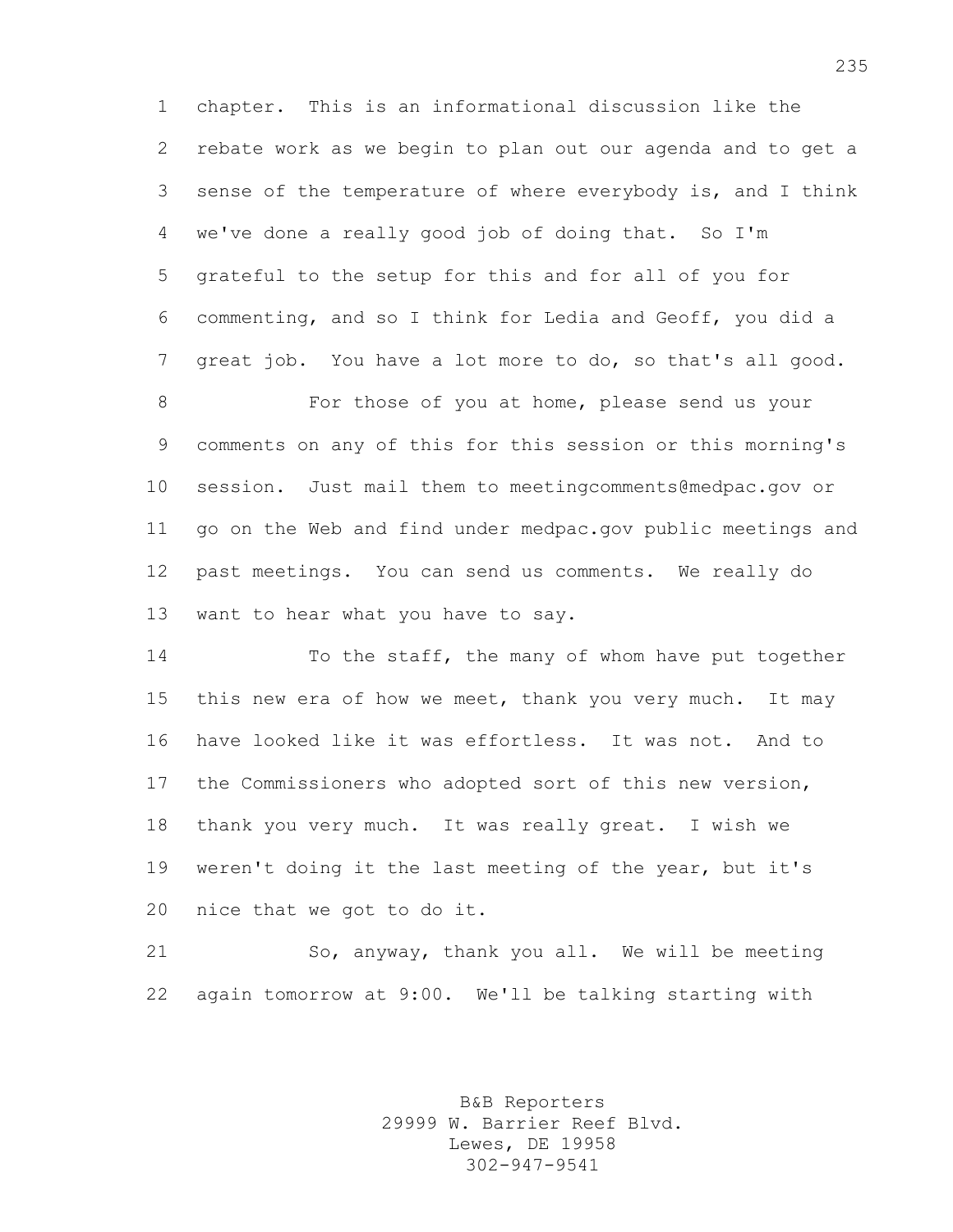| $\mathbf{1}$   | alternative payment models and then site-neutral, but for |
|----------------|-----------------------------------------------------------|
| $\mathbf{2}$   | now I think we're going to sign off, and thank you all.   |
| 3              | [Whereupon, at 4:54 p.m., the Commission was              |
| 4              | recessed, to reconvene at 9:00 a.m. on Friday, April 8,   |
| 5 <sup>5</sup> | 2022.1                                                    |
| 6              |                                                           |
| 7              |                                                           |
| 8              |                                                           |
| 9              |                                                           |
| 10             |                                                           |
| 11             |                                                           |
| 12             |                                                           |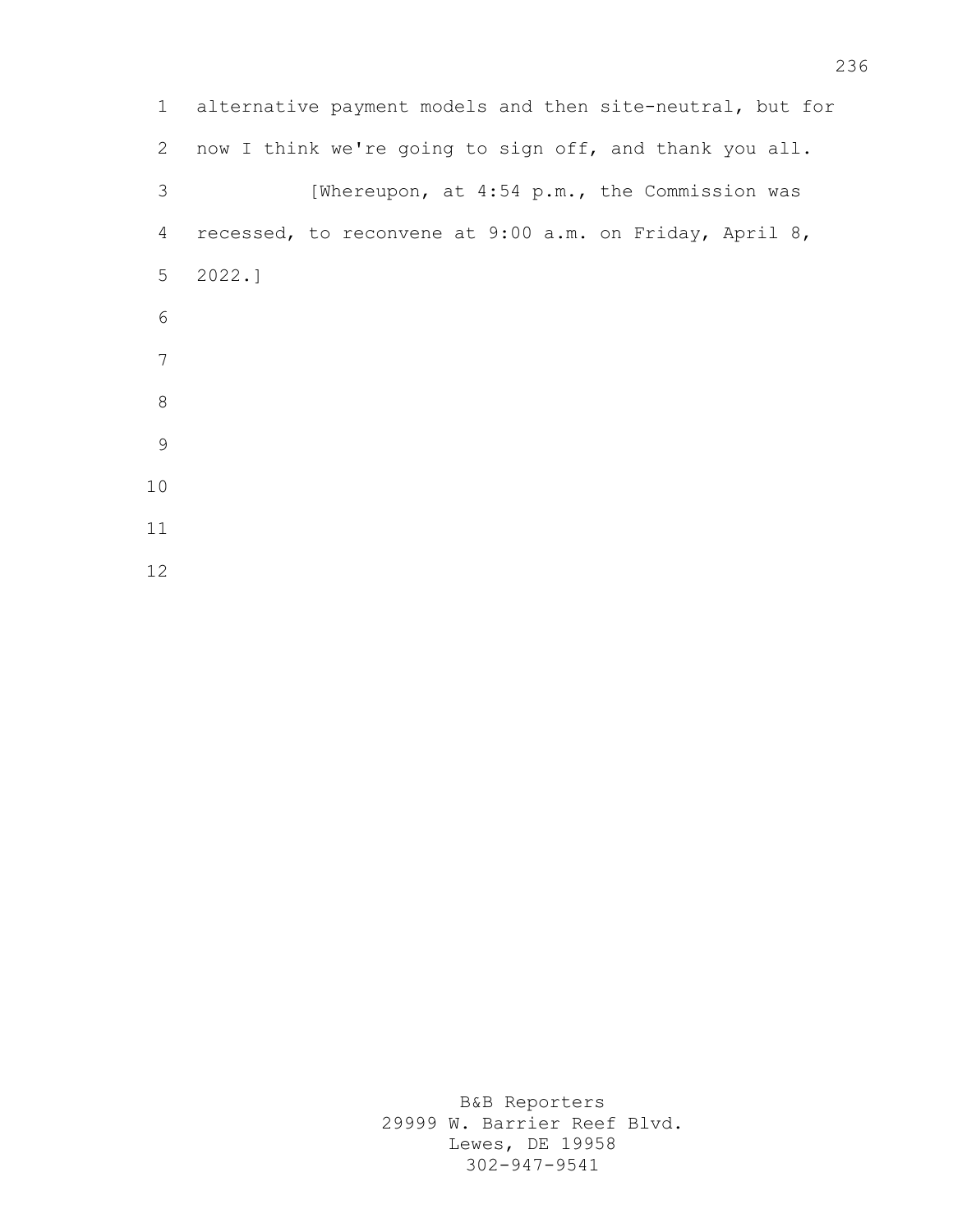## MEDICARE PAYMENT ADVISORY COMMISSION

PUBLIC MEETING

The Horizon Ballroom Ronald Reagan Building International Trade Center 1300 Pennsylvania Avenue, NW Washington, D.C. 20004

-and-

Via GoToWebinar

Friday, April 8, 2022 9:01 a.m.

## COMMISSIONERS PRESENT:

MICHAEL CHERNEW, PhD, Chair PAUL B. GINSBURG, PhD, Vice Chair LYNN BARR, MPH LAWRENCE P. CASALINO, MD, PhD BRIAN DeBUSK, PhD STACIE B. DUSETZINA, PhD MARJORIE E. GINSBURG, BSN, MPH DAVID GRABOWSKI, PhD JONATHAN B. JAFFERY, MD, MS, MMM AMOL S. NAVATHE, MD, PhD JONATHAN PERLIN, MD, PhD, MSHA BRUCE PYENSON, FSA, MAAA BETTY RAMBUR, PhD, RN, FAAN WAYNE J. RILEY, MD, MPH, MBA JAEWON RYU, MD, JD DANA GELB SAFRAN, ScD PAT WANG, JD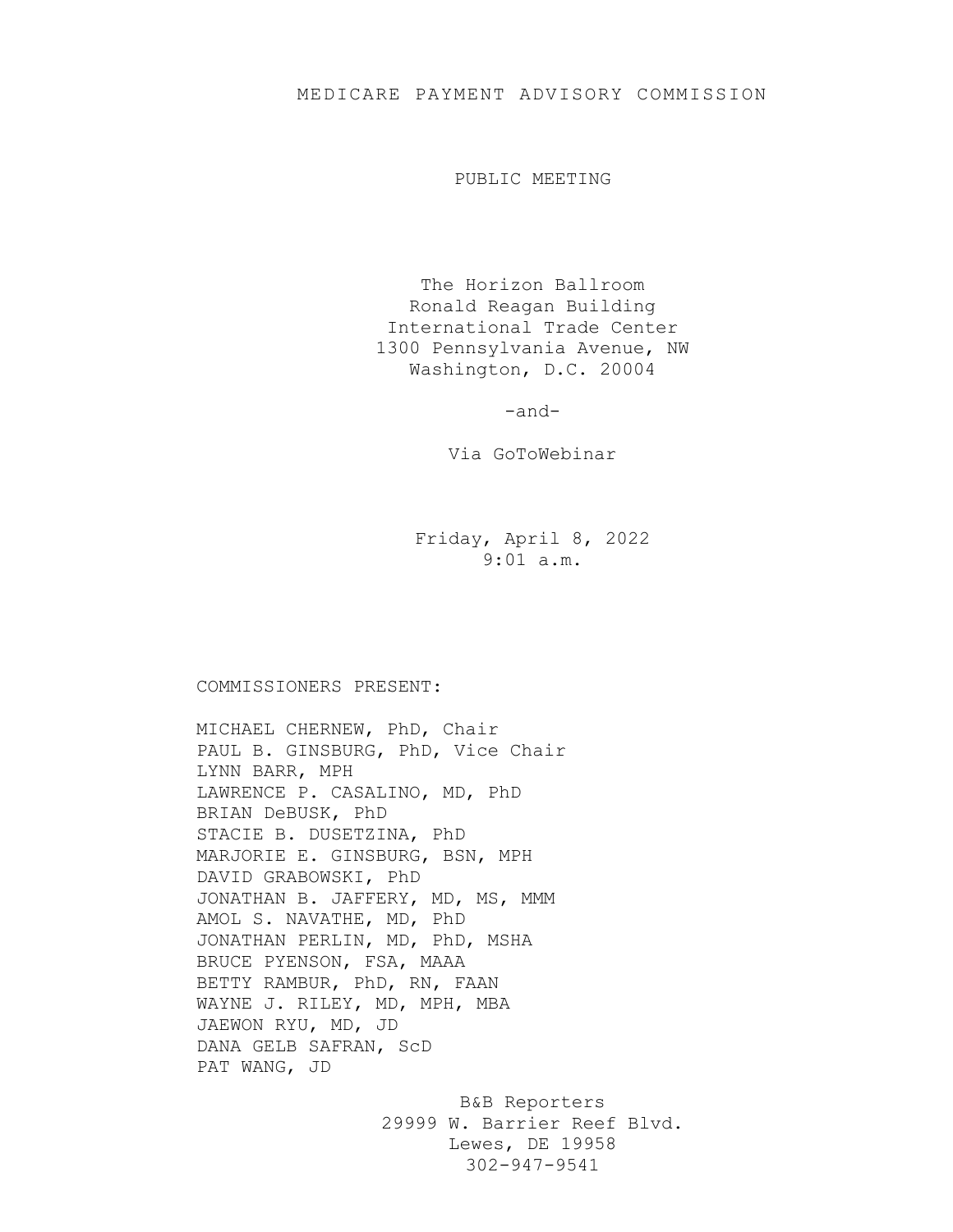## AGENDA PAGE

| An approach to streamline and harmonize Medicare's<br>portfolio of alternative payment models<br>- Geoff Gerhardt, Rachel Burton, Luis Serna3 |
|-----------------------------------------------------------------------------------------------------------------------------------------------|
| Aligning fee-for-service payment rates across<br>ambulatory settings                                                                          |
|                                                                                                                                               |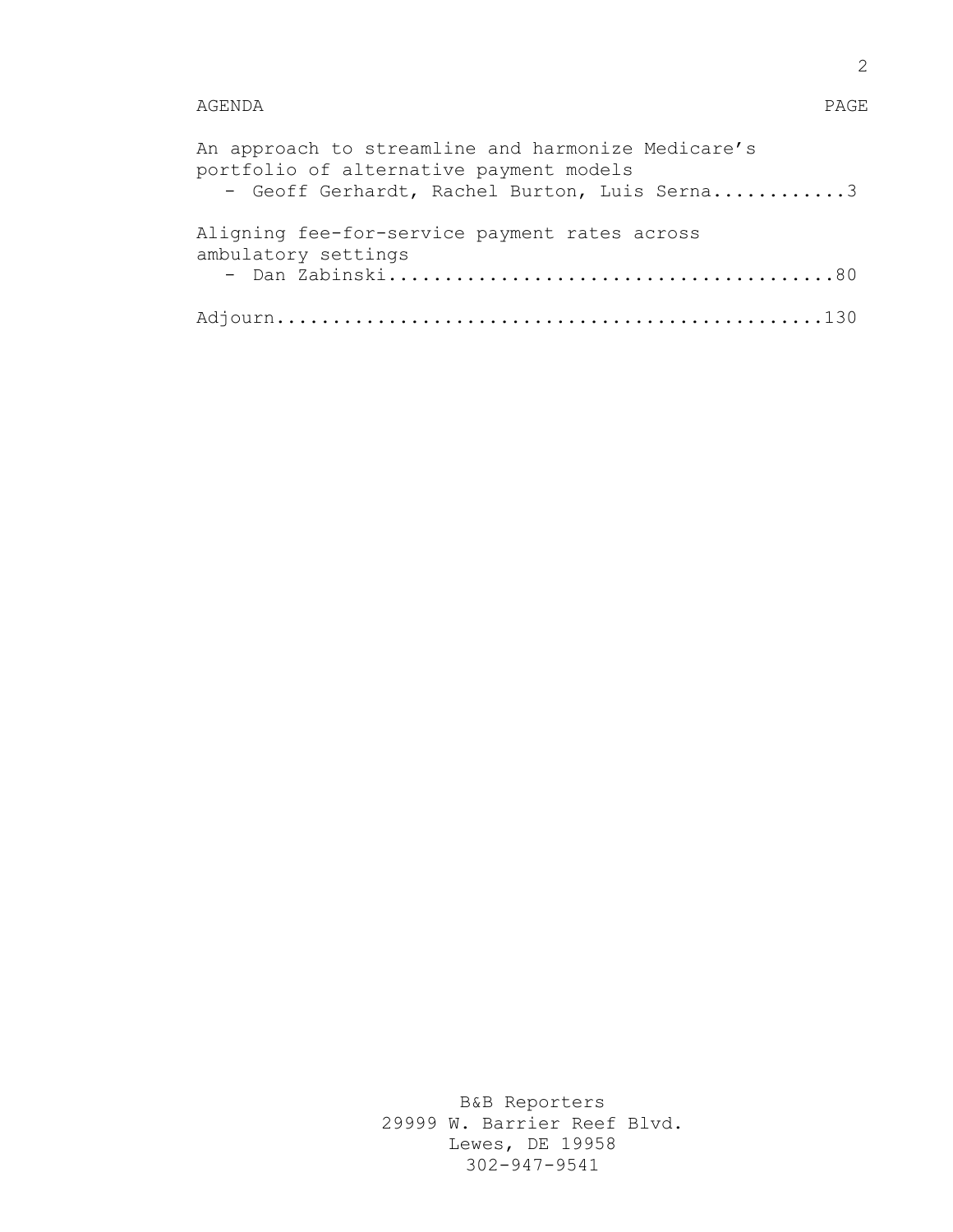P R O C E E D I N G S 2 [9:01 a.m.] DR. CHERNEW: Welcome, everybody, to our Friday morning MedPAC. We have a great agenda today and we are going to jump right in. We're going to start with a discussion of alternative payment models with Rachel, Geoff, and Luis. Who is starting? Rachel. Okay. Take it away. MS. BURTON: Good morning. In this session, Geoff Gerhardt and I will describe an approach to streamline and harmonize Medicare's portfolio of alternative payment models. Our colleague Luis Serna will be on hand to join us in answering any technical questions Commissioners have, and we'd like to thank our colleagues Jeff Stensland and Betty Fout for their input into this presentation and paper. For those watching online, a copy of these slides is available from the control panel on the right side of your screen, under the Handouts section. In last June's report to the Congress, the Commission recommended that CMS reduce the number of

> B&B Reporters 29999 W. Barrier Reef Blvd. Lewes, DE 19958 302-947-9541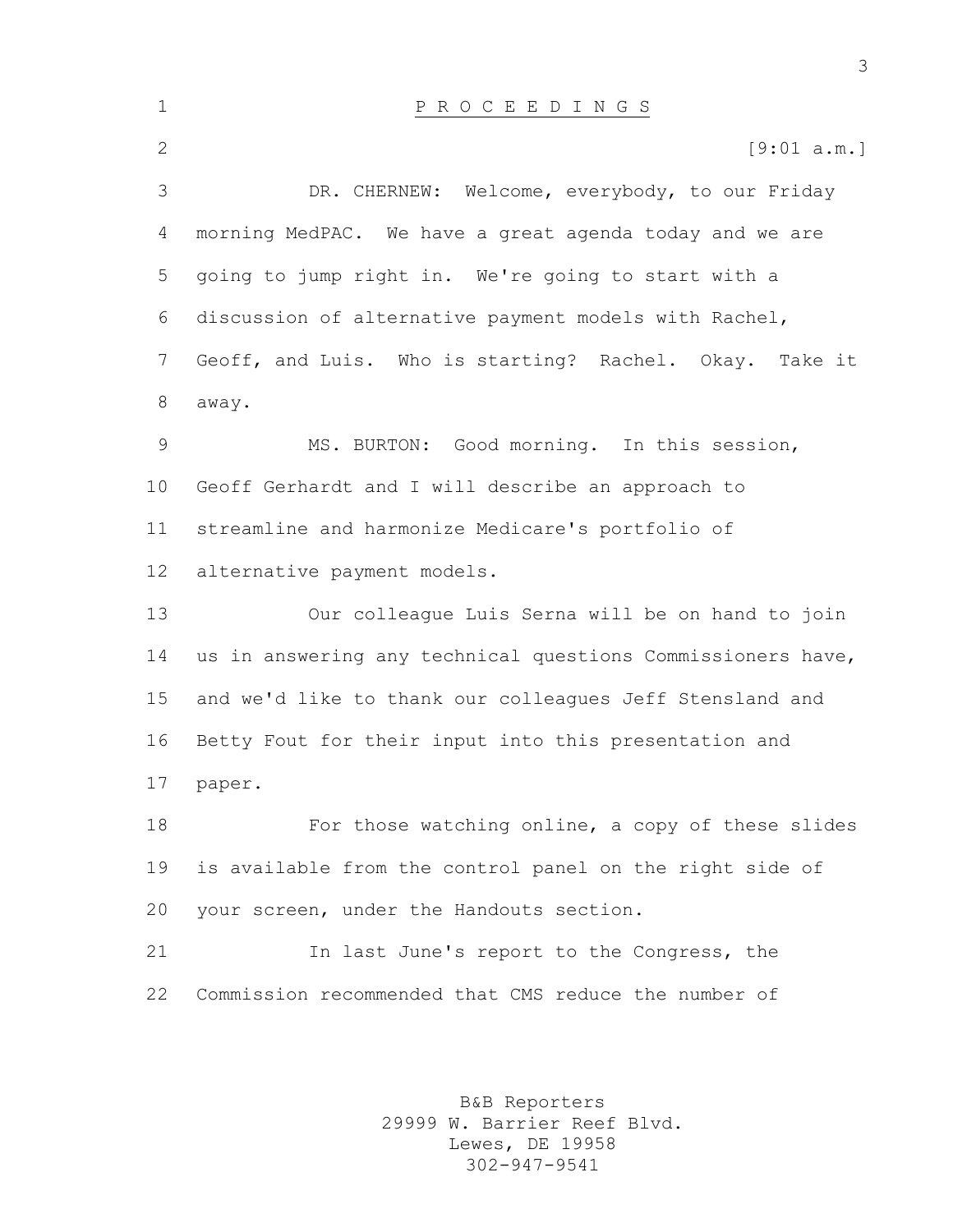Medicare alternative payment models it operates and recommended that the agency design models that work better together. In subsequent meetings, Commissioners have explored how to operationalize this recommendation, and have offered more specific suggestions for CMS to consider. These are described in the draft chapter shared with Commissioners, and will be the focus of today's presentation.

 I will recap Commissioners' input on population- based payment models, and Geoff will recap Commissioners' input on episode-based payment models. We seek feedback on whether we have accurately captured Commissioners' views, and ask that Commissioners identify any revisions that might be needed before this material appears in our June report to the Congress.

 Commissioners' initial APM discussions this cycle focused on population-based payment models, which are also known as models for accountable care organizations or ACOs. ACOs are groups of providers that have agreed to be assessed based on the annual cost and quality of the care provided to patients seen by their primary care providers. Currently, providers have seven model tracks to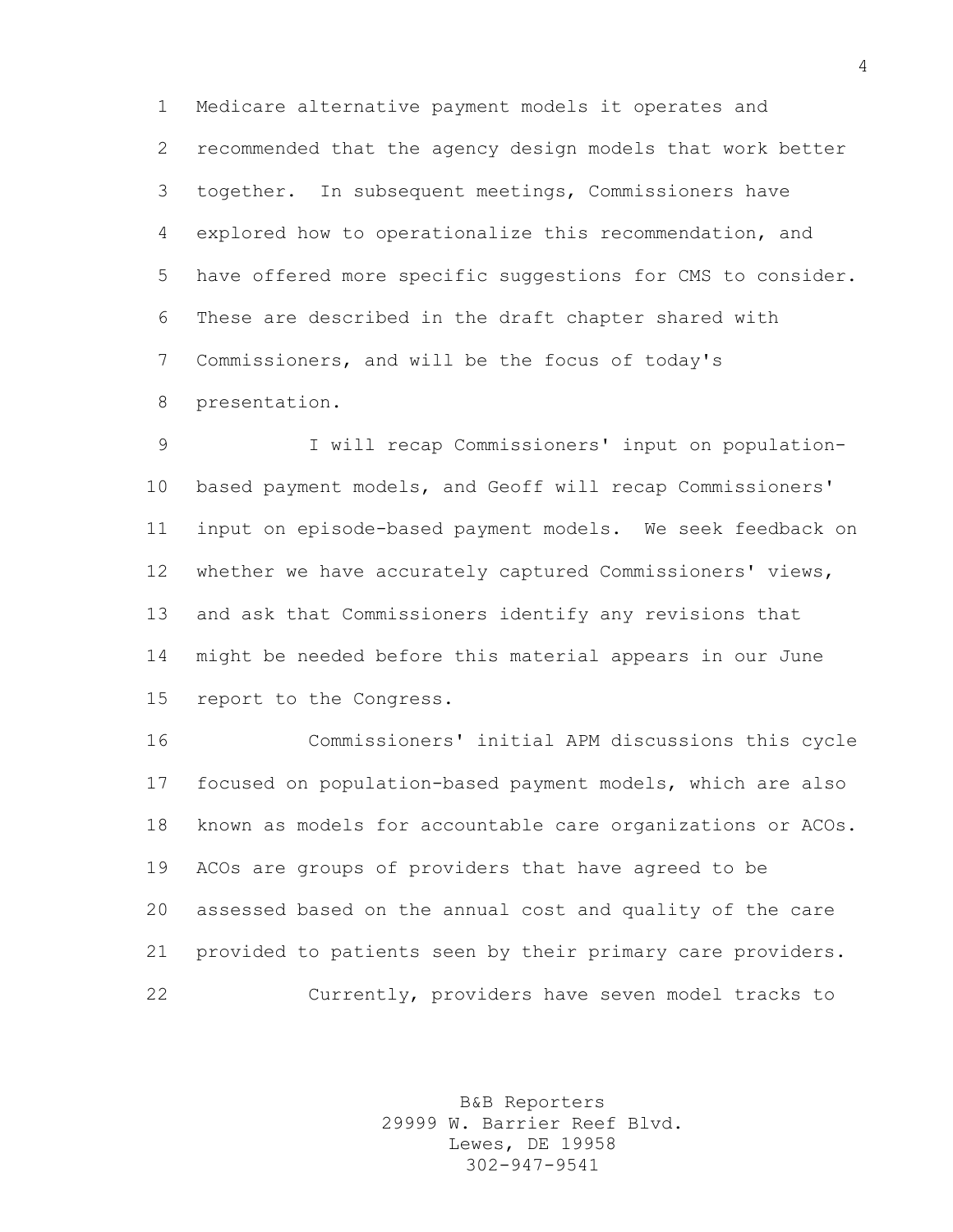choose from, spread across the Medicare Shared Savings Program and the ACO REACH model, which used to be called Direct Contracting. If CMMI launches additional models, the number of tracks could grow.

 Currently, providers report needing to invest significant resources to sort through these options and pick a track, and there is no single default model for other payers to base their payment arrangements on. A simpler approach, favored by Commissioners, would be to reduce the number of population-based payment model tracks, and to use more consistent features.

 Although Commissioners are not wedded to a specific number, many would support dropping down to three tracks. For example, one track could be geared toward groups of small provider organizations, such as independent primary care practices, and could offer them the chance to keep 50 percent of the savings they generate relative to a spending benchmark.

 A second track could be geared toward mid-sized organizations, such as multi-specialty physician practices with multiple locations and small community hospitals with a modest number of primary care providers. Providers in

> B&B Reporters 29999 W. Barrier Reef Blvd. Lewes, DE 19958 302-947-9541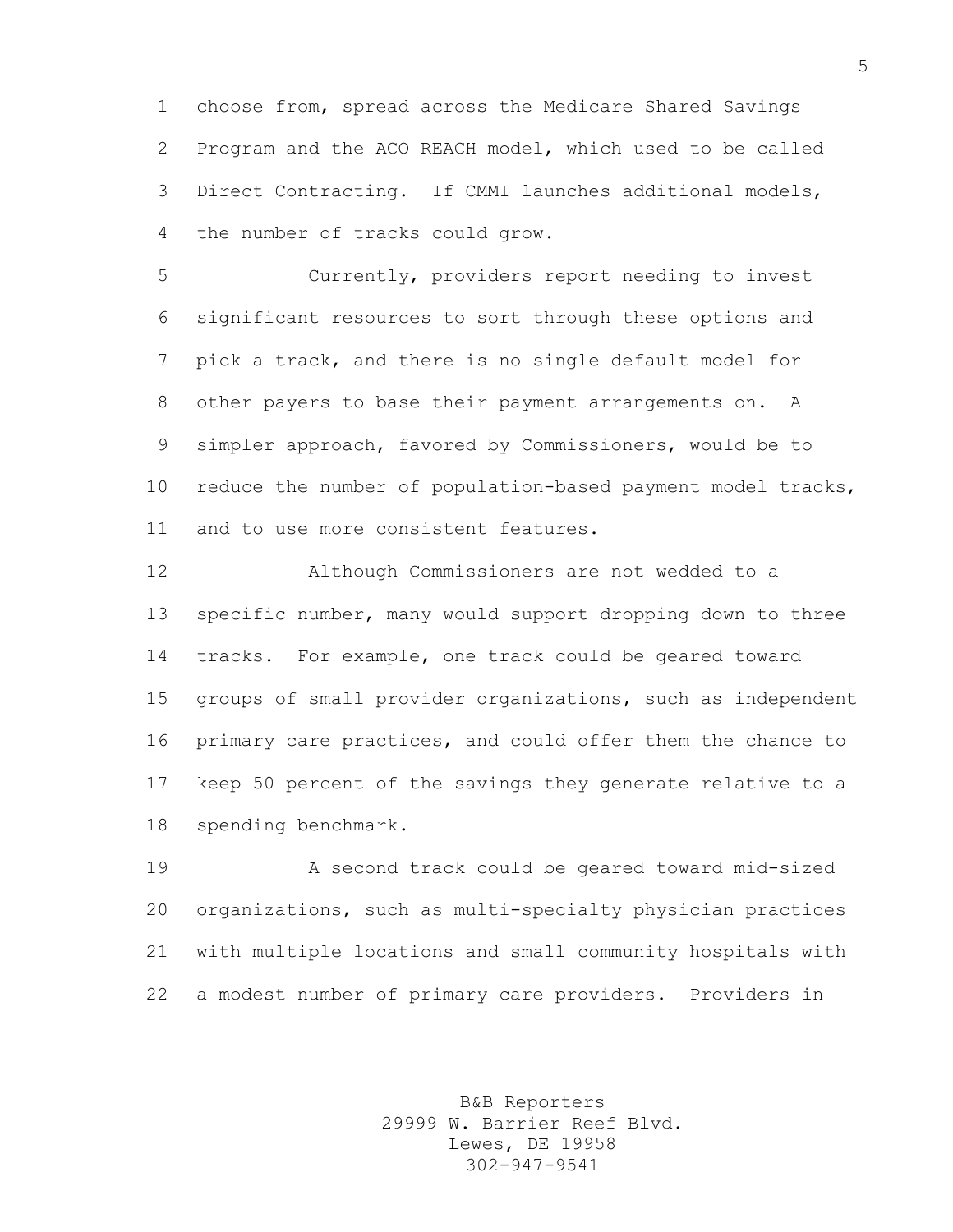this track might keep 75 percent of their savings and owe 75 percent of their losses relative to a benchmark.

 A third track could be geared toward large organizations, such as health systems with multiple campuses, and could let providers keep 100 percent of their savings and owe 100 percent of their losses relative to a benchmark. Small and mid-sized organizations that want to take on more financial risk could be permitted to participate in a more advanced track.

 Commissioners' other suggestion for population- based payment models is to stop periodically "rebasing" ACOs' spending benchmarks. In ACO models, benchmarks are often based on historical spending data that is then trended forward to the current year. This trending forward continues for a few years, and then benchmarks are set anew, using more recent spending data, and the cycle starts over.

18 18 If an ACO generates a large amount of savings, as the illustrative ACO in this graph did, then each time benchmarks are rebased, they have the potential to be ratcheted down, shown in the yellow circles. This means ACOs are effectively penalized for generating savings,

> B&B Reporters 29999 W. Barrier Reef Blvd. Lewes, DE 19958 302-947-9541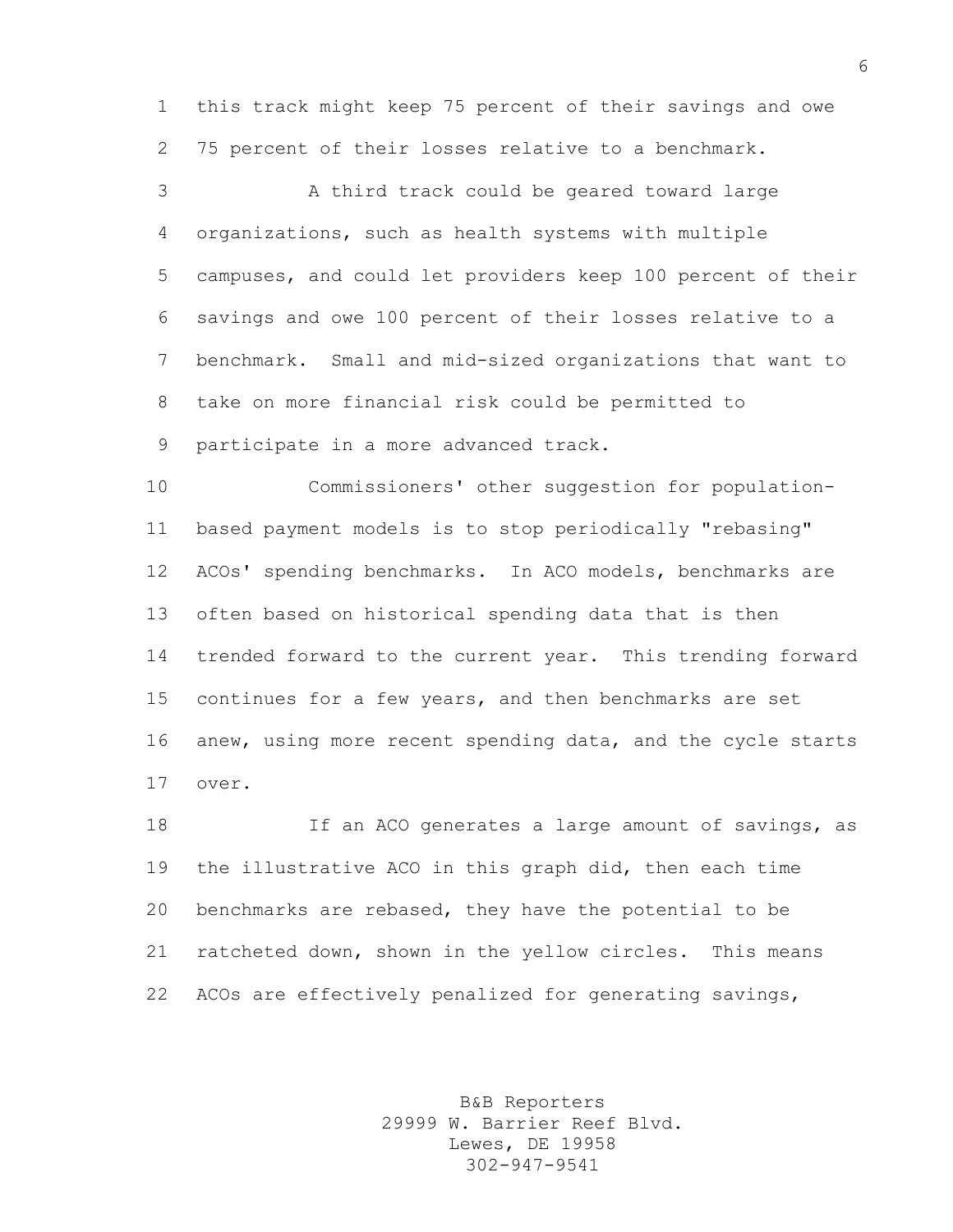through harder-to-beat benchmarks.

 Commissioners favor getting rid of periodic rebasing, as shown in the orange line. This would get rid of the kinks in our graph, and cause ACO benchmarks to increase at a steadier rate. An ACO whose benchmarks follow the orange line's trajectory could be expected to have stronger incentives to lower spending, since doing so would not cause them to be penalized with lower future benchmarks. For example, in this ACO's case, within 15 years a continually updated benchmark could grow to be \$1,000 higher than it would otherwise be under rebasing. Commissioners envision setting benchmarks using historical spending at the start of an ACO's participation in a model, and then trending it forward without any periodic rebasing. The trending forward of benchmarks would be done using some kind of growth factor that is exogenous, meaning it is unrelated to ACOs' actual spending. This could be a single factor or multiple factors.

 For example, a price growth factor could reflect annual updates to Medicare's fee schedules, and could be coupled with a volume and intensity growth factor based on

> B&B Reporters 29999 W. Barrier Reef Blvd. Lewes, DE 19958 302-947-9541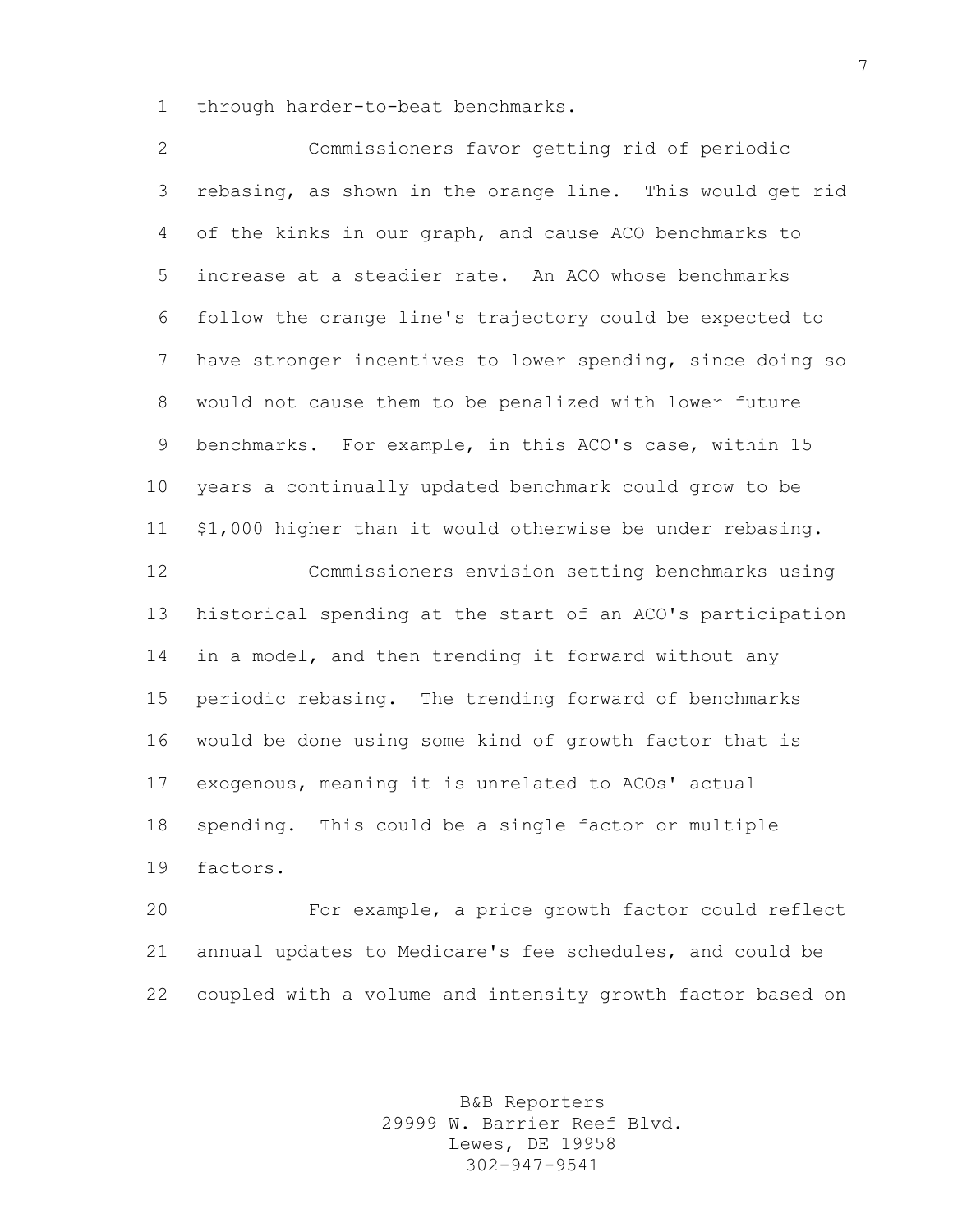CMS actuaries' Medicare fee-for-service projections or the projected growth in real national GDP. This volume & intensity growth factor could then be discounted by some percentage, to generate savings for the Medicare program.

 It is especially important to grow benchmarks at a slower rate than current fee-for-service spending in the model track that would allow providers to keep 100 percent of savings relative to a benchmark. Otherwise, no program savings would be generated from this track.

10 I'll now pass things over to Geoff.

 MR. GERHARDT: Now we'll turn to approaches for episode-based payment, which are focused on improving quality and reducing spending during specific episodes of 14 care, such as knee replacement surgery or a hospital stay for congestive heart failure.

 At the March 2022 meeting, Commissioners supported integrating an episode-based payment model with the population-based approach that Rachel just described. Having Medicare administer a nation-wide episode-based model alongside ACOs is seen as desirable because episode- based payments can help focus care improvement activities on specific episodic events, but such arrangements can be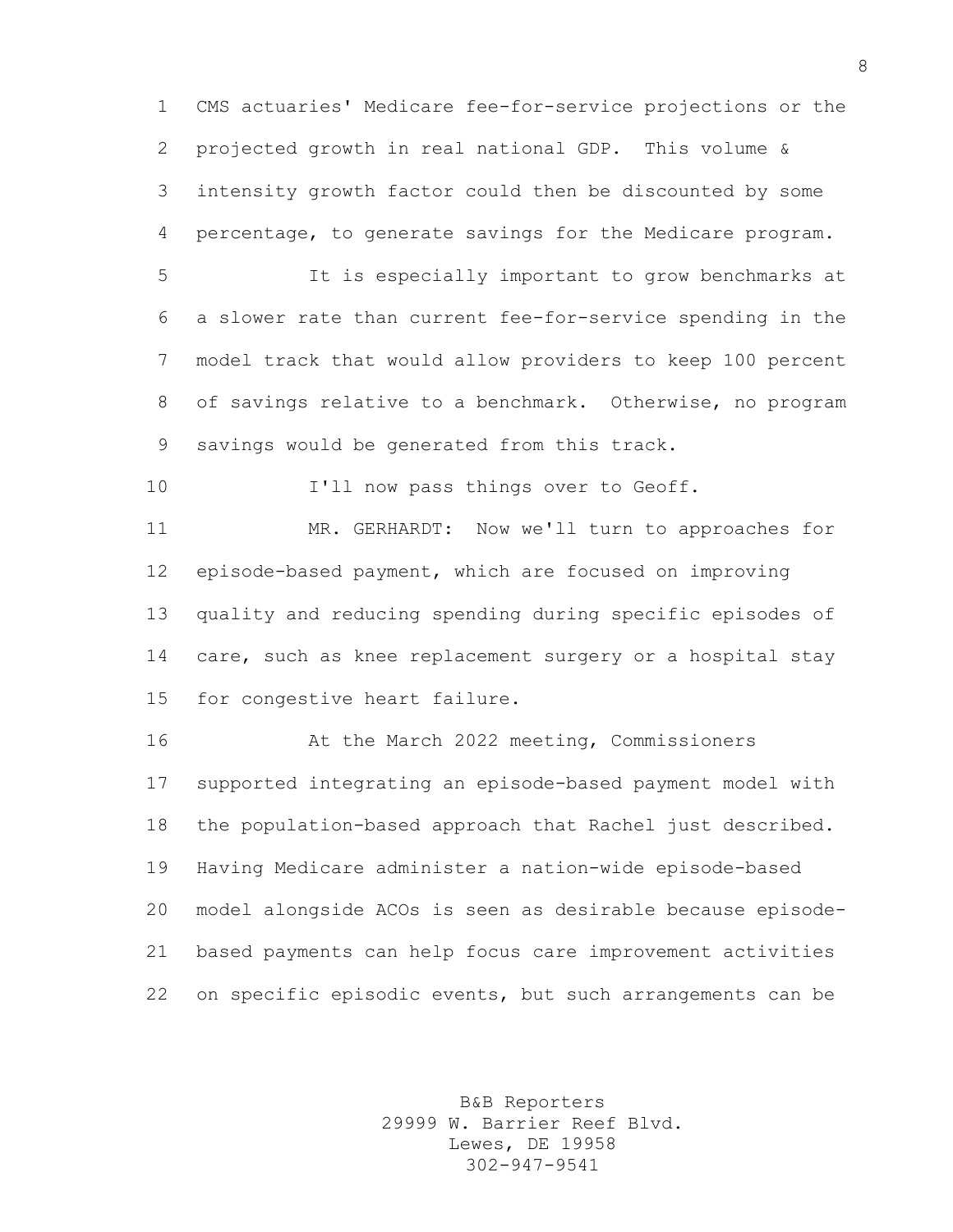burdensome for ACOs to set up and administer.

 At the March meeting, most Commissioners supported an approach where all fee-for-service beneficiaries would be attributed to a Medicare-run episode model if they trigger a covered episode. This would include beneficiaries in one-sided ACOs, two-sided ACOs, and beneficiaries who are not in an ACO.

 Just to be clear, any beneficiary in an ACO who triggered an episode covered by Medicare's model would be concurrently attributed to providers in both models during the episode. But once the episode period ended, they would just be attributed to their ACO.

 For any type of episode not covered by the Medicare-run model, ACOs would have the freedom to design and implement their own episode-based payment arrangements as they saw fit.

 In the next two slides, we present six factors the Chair has suggested CMS take into account when selecting which types of episodes to include the Medicare-run model.

 First, the agency could consider whether an episode has attributes that facilitate episode-based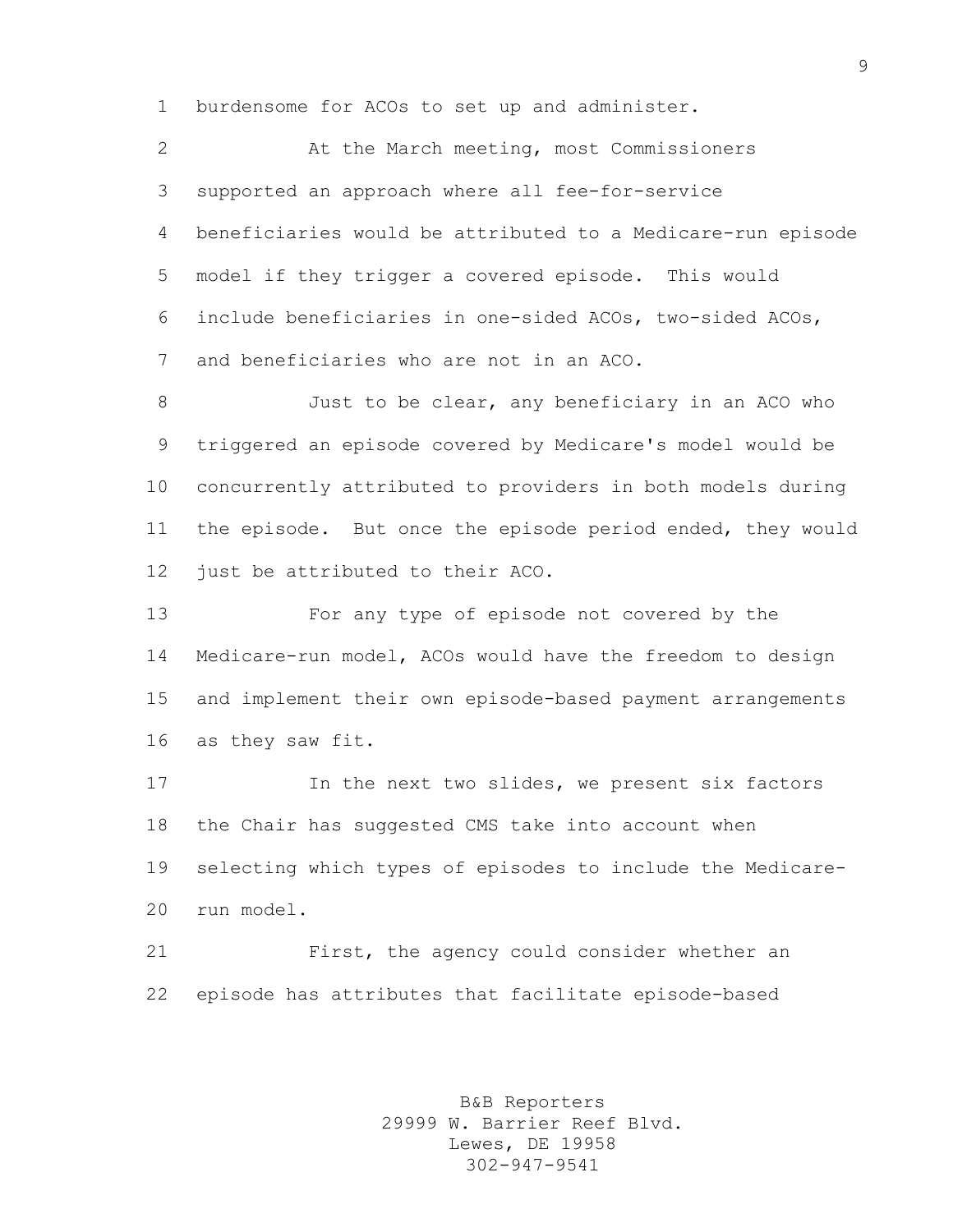payments, such as whether there is a clear triggering event and whether the episode is conducive to setting benchmark prices accurately.

 Second, the agency could take into account whether an episode has been found to generate savings and/or improve quality relative to what an ACO would have achieved on its own, in the absence of an episode-based payment model. And in order to guard against the possibility of inducing growth in episode volume, CMS could consider whether adding an episode to the model will lead to an increase in volume for that episode.

 Next, CMS could take into account whether inclusion of an episode in Medicare's model is likely to discourage provider participation in an ACO. For instance, incentives to participate in an ACO may be dampened if bonus payments for efficiency gains during an episode go primarily to the episode initiators and not to the ACO. CMS could also consider how care is typically managed and delivered in different types of episodes and how those processes interact with how ACOs manage care for their patients. For example, since beneficiaries often have multiple chronic conditions and these conditions are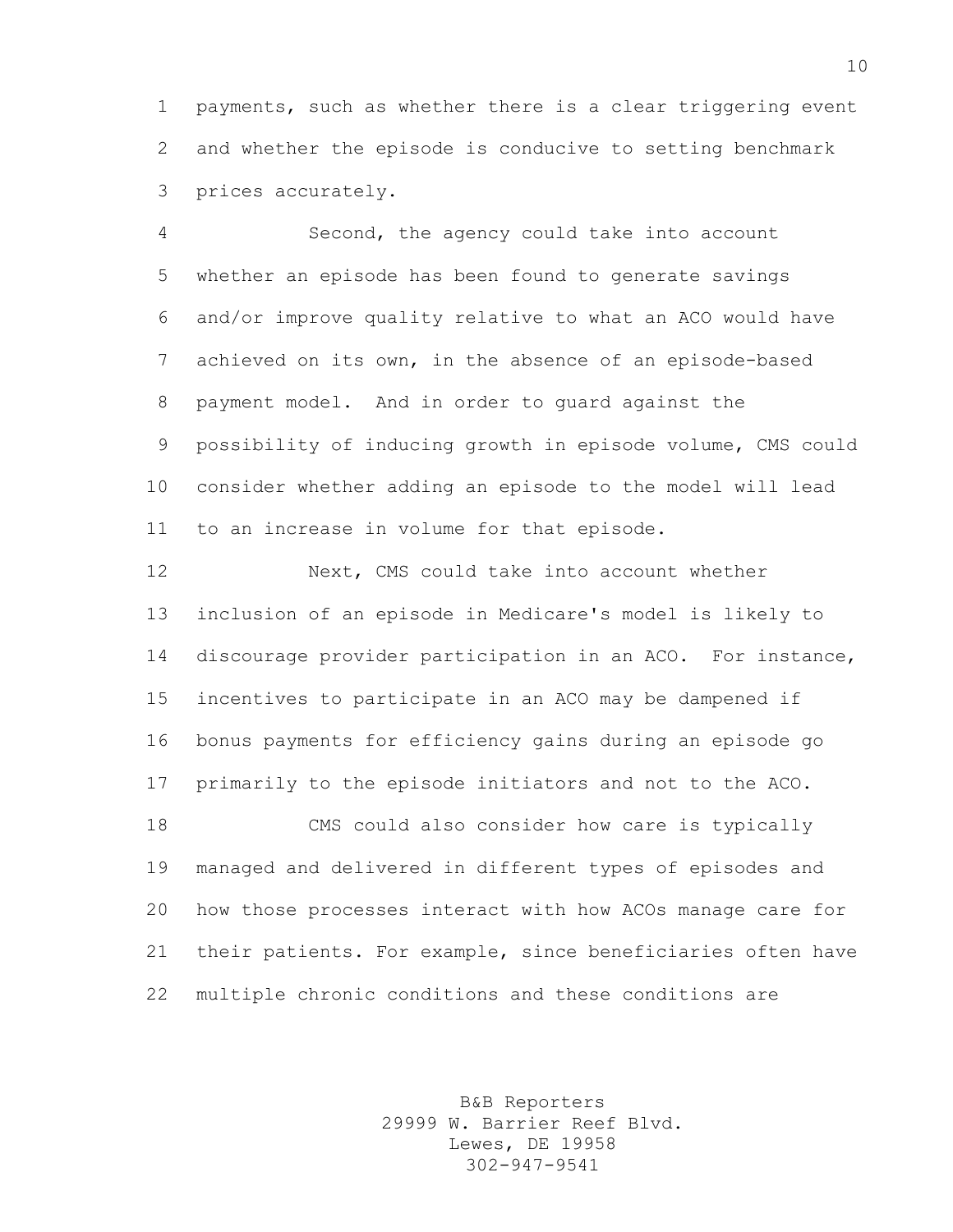usually managed through ongoing, rather than episodic relationships with providers, Medicare should be cautious about including episodes for chronic conditions.

 And finally, CMS could consider whether including an episode in its model would be expected to reduce disparities in access to care and health outcomes.

 Evaluations of Medicare's current episode-based payment models do not include assessments of many of these factors, so it is difficult to know which, if any, types of episodes would meet them. As such, the six factors could be presented to policymakers as general principles for CMS to consider rather than hard and fast criteria which must all be met for an episode to be part of Medicare's model.

 Another important consideration is how savings or losses generated during covered episodes should be allocated when beneficiaries in an ACO trigger an episode in Medicare's episode model. The optimal approach will depend on specific design features of each model, such as how spending benchmarks are calculated and the mechanisms for generating Medicare savings.

 Therefore, instead of getting too specific, it seems preferable to present a high-level set of principles

> B&B Reporters 29999 W. Barrier Reef Blvd. Lewes, DE 19958 302-947-9541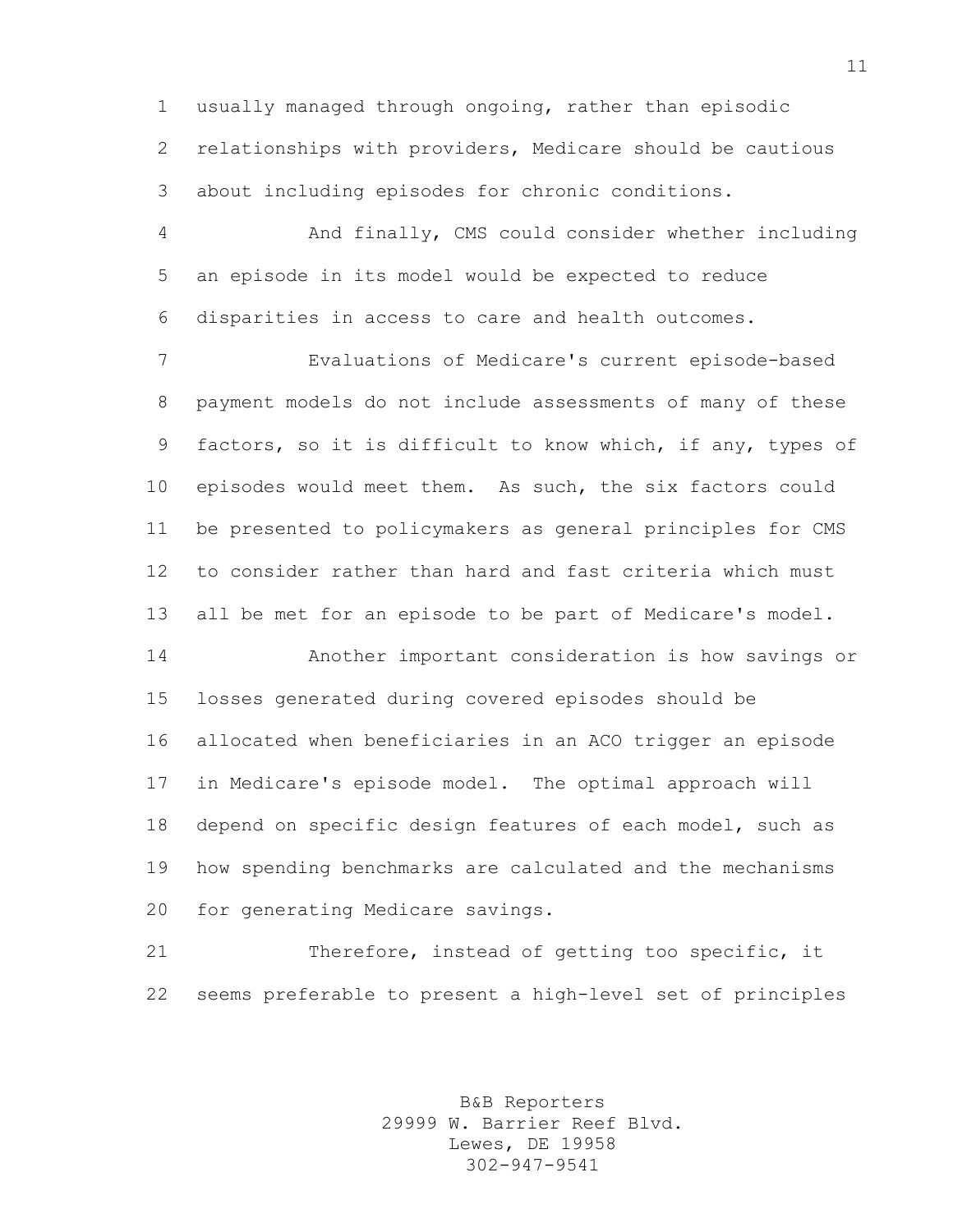for how payments, or repayments, resulting from changes in spending during episodes should be allocated between participants in the two models.

 The first part of the proposed principle is that episode-based providers should have a large enough incentive to furnish highly efficient, high-quality care. Second, providers in ACOs should have enough incentive to refer patients to low-cost episode-based providers. Finally, when these incentives are combined, they should not be so large that total Medicare spending ends up increasing.

 That concludes our presentation on specific strategies for streamlining and/or harmonizing Medicare's portfolio of APMs. A chapter on these concepts will appear in the June 2022 report to the Congress. In developing that chapter, we seek feedback on whether this presentation and mailing material accurately summarize Commissioners' preferences. We are particularly interested in your thoughts about the episode selection factors, since those are new since last month's meeting.

 We look forward to your discussion and I will now pass it to back Mike.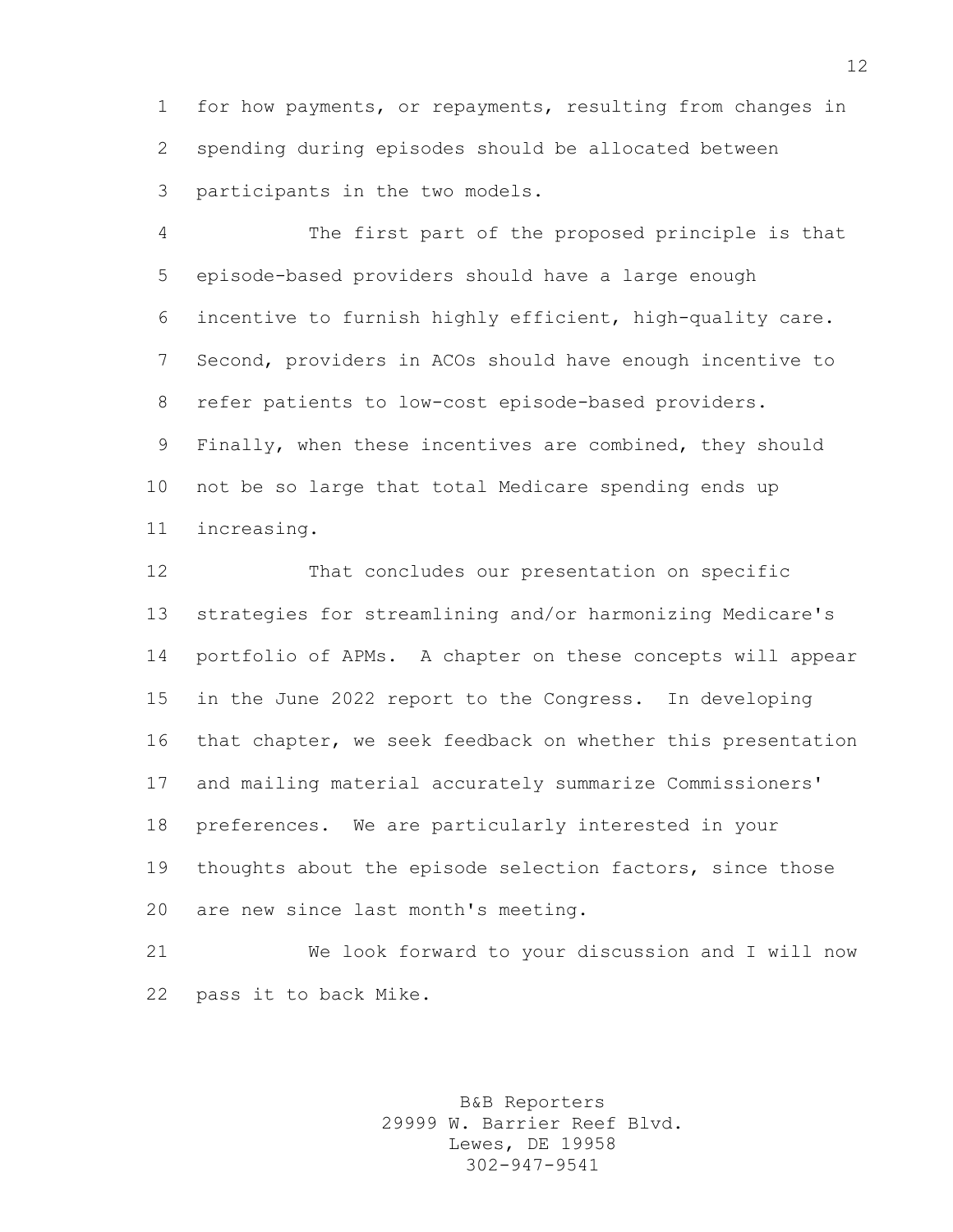1 DR. CHERNEW: Great. As you know, I'm really happy and impressed with this work. I think we've gone a long way from the beginning of the year. So before we jump into the round of questions, I'll give my personal thanks to all that you guys did.

 That said, we are ready to go with Round 1, and if I have this right, Stacie, you are the first in the Round 1 queue.

 DR. DUSETZINA: Thank you. This was a really great report. I really appreciate it, I just had a question about, on page 5 of the reading materials there was a comment about the shift in how payments would be made, removing the 5 percent and shifting to the growth rate. And I was just curious if you had any kind of idea of how much participation could grow as a result of that change and whether or not it might be something worth commenting on in the chapter. I realize it's kind of reading into the future.

 And the other part related to that was I wasn't sure if there was a threshold for receiving that payment or just was the payment added to all services.

MS. BURTON: Are you referring to MACRA's 5

B&B Reporters 29999 W. Barrier Reef Blvd. Lewes, DE 19958 302-947-9541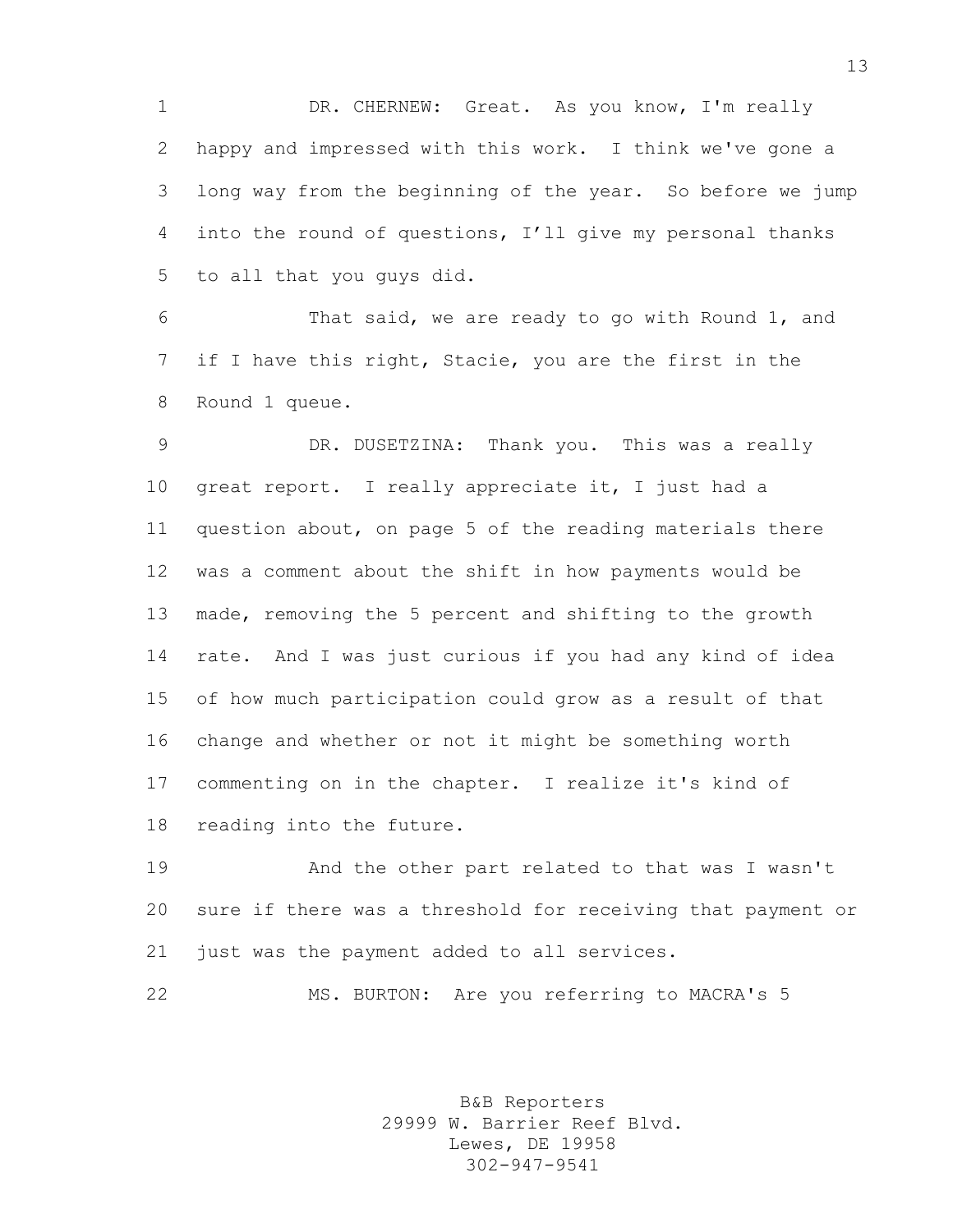## percent AAPM bonus?

 DR. DUSETZINA: Yes. MS. BURTON: I think we probably could not comment on how we think that change in 2026 is going to affect participation in A-APMs because the MIPS performance incentives actually get quite large then too, like 9 percent. So some really top-performing ACOs might actually not want to qualify for the A-APM bonus but they might want to still be in ACO because top-performing ACOs tend to be the top MIPS performers. It's kind of a long way of saying that there will still be probably pretty good incentives to be in an ACO.

13 MS. KELLEY: Larry.

 DR. CASALINO: Yeah. At the March meeting and also in the chapter we have made, I think, appropriate -- oh, by the way, this was a really good chapter, I think. I was pleased to how it came out. But we make a fairly big deal about rebasing and the ratcheting effect that that has on ACOs. And I think that was really one of our main points last time and in the chapter, that that's very undesirable.

But for episodes, that's basically what the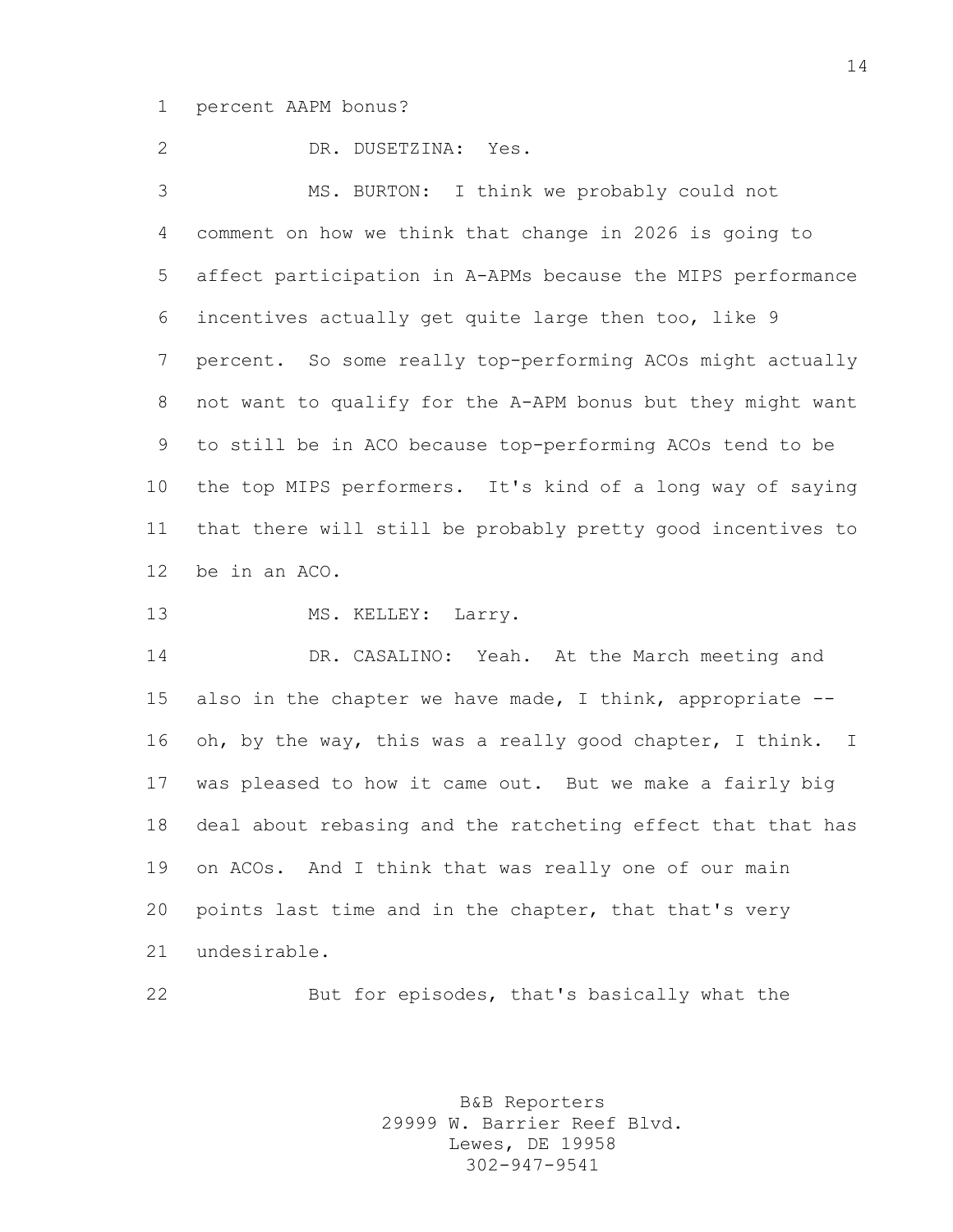chapter recommends. And I'm not sure there is a solution. You guys seem to think that the exogenous administrative trend idea would not work for episodes.

 So do you have any further comment on that, because does seem a little inconsistent that this is almost like a fatal flaw of the ACO program, but yet we'll do it in the episode model.

8 This is not your fault, by the way. This is an inherent problem.

10 [Laughter.]

 MR. GERHARDT: Mike, you have your microphone on. DR. CHERNEW: I do, but if you want to speak, feel free to talk first. Otherwise I will jump in on my thoughts on this.

 MR. GERHARDT: Well, I was just going to point 16 out that because episodes are relatively narrow, you know, over time, as well as service use, compared to ACOs, which are total cost of care, you know, over the entire year, it's kind of important to get the prices close to what the actual counterfactual is, the expected prices.

 CMS has had problems with some of the models that they've run, episode models, when the expected prices are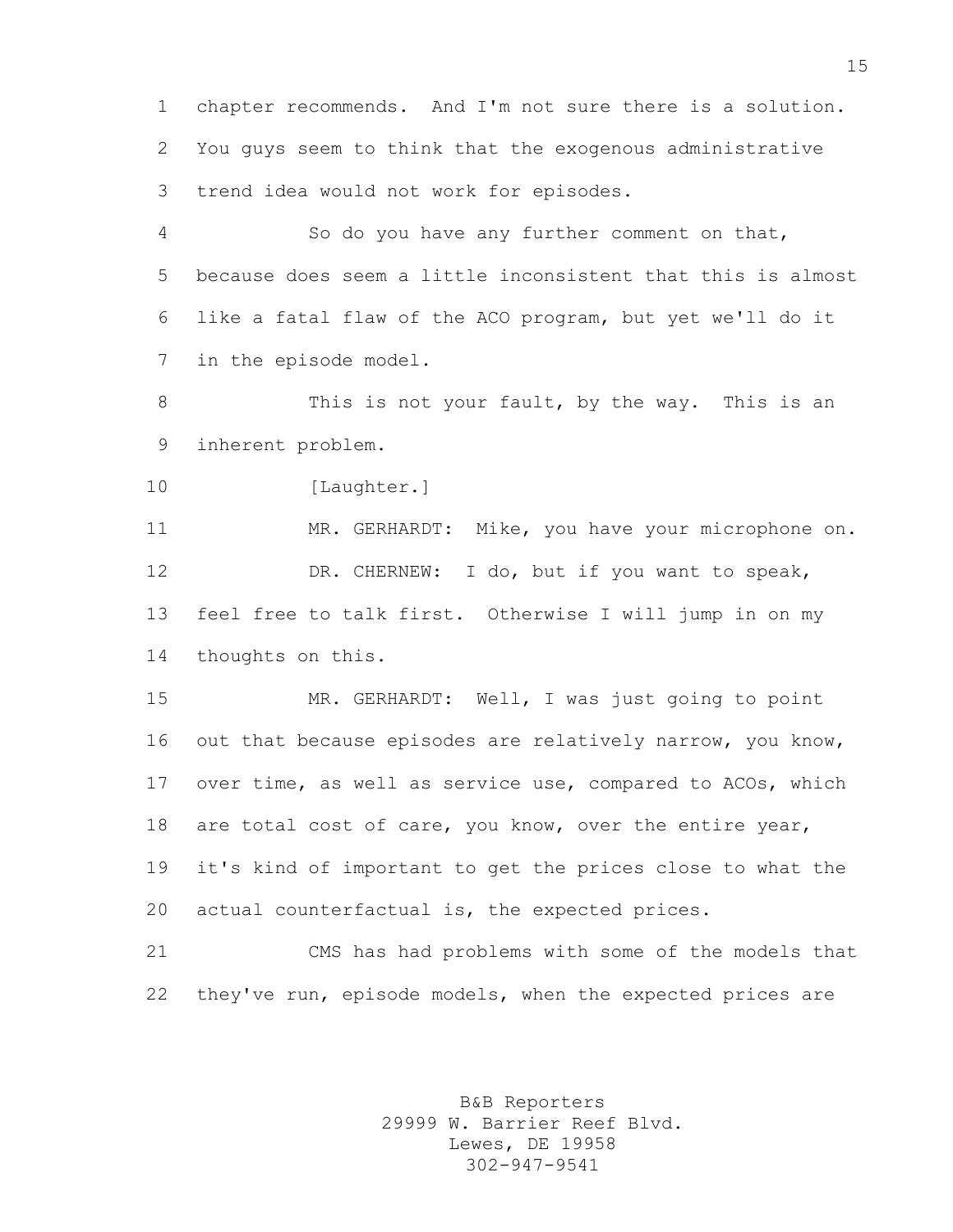quite different from what ends up in the target price can lead to -- just is on alignment, which makes it difficult to either get a bonus or paying too much bonuses, which has been what's happened.

5 So I think, at a general level, it has been more important to be accurate in terms of expected prices for episode-based payments, which is not to say that there couldn't be other ways of doing it. But it's just harder to conceive of, given the differences of how the models work.

 DR. CASALINO: I think you expressed that well in the report. Sorry, Mike, one more. Do you think the ratcheting effect is important in an episode-based model? MR. GERHARDT: I think it can have some importance, but, I mean, we've talked to folks at CMS who say despite the fact that the target prices have continued to come down for things like a hip or knee replacement, they still see strong participation in the models that deal with those.

 So yes, it's a phenomenon. It may affect participation at some point. But at least so far, they don't think that it has.

> B&B Reporters 29999 W. Barrier Reef Blvd. Lewes, DE 19958 302-947-9541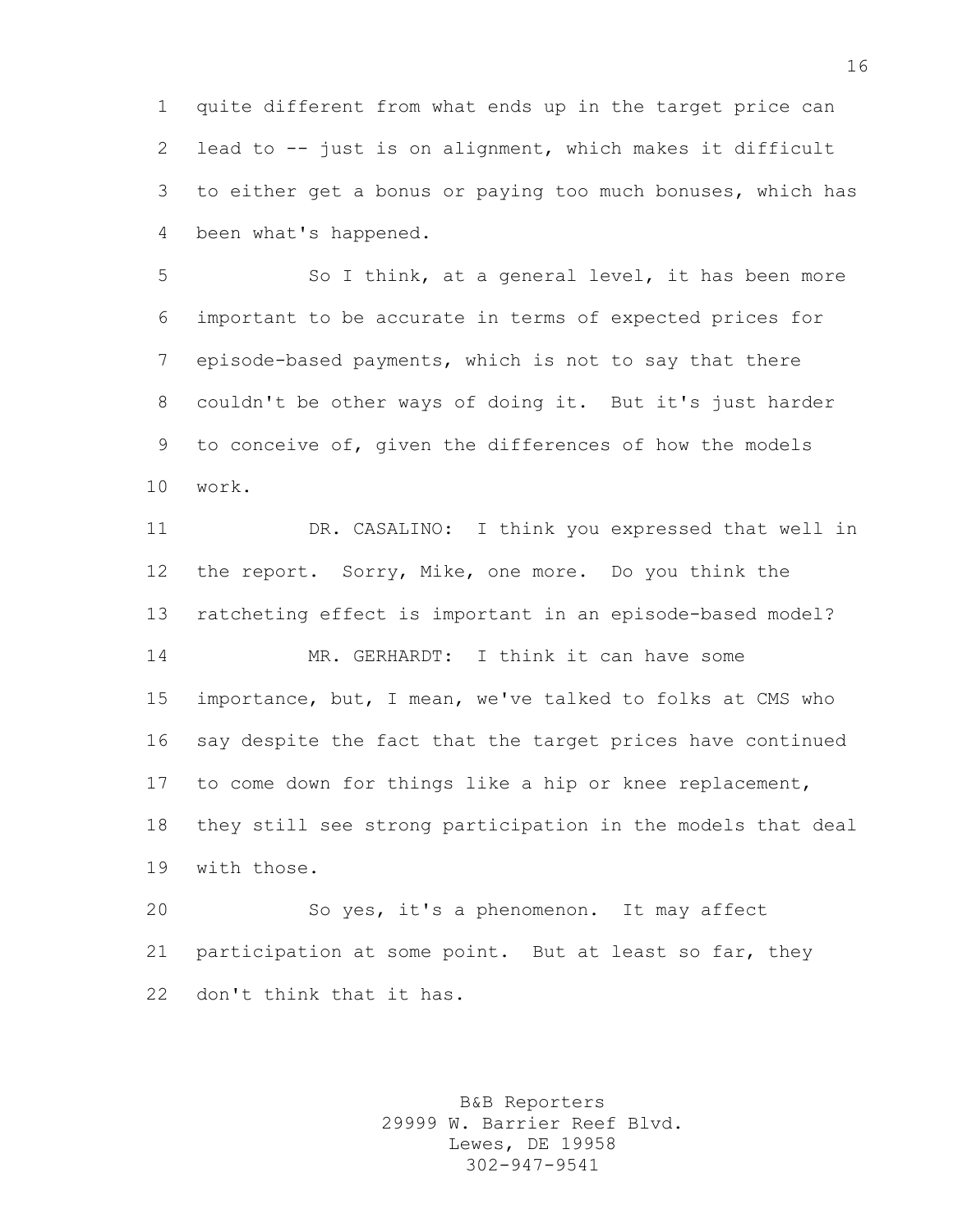DR. CHERNEW: So this may lead into a Round 1 question, appropriately, which leads to a Round 2 answer. But again, I suspect Amol has strong thoughts on this as well. I'm going to give a version, Amol. If you want to jump in, I think that might be useful.

 The challenge, I think, in the episode case, unlike the ACO case, is there's wide variation in growth across episodes in a whole range of ways, so it makes the solution much harder to implement. So in some sense your point, Larry, I agree with. Ratcheting is a problem in episodes for a range of ways. I think conceptually I agree with you. But figuring out what the right solution is is much harder than I think it is in the ACO world, where I 14 think you can average out, broadly.

 It's one reason why I think population payment models are easier to manage in this way, because the episode models, because of their inherent narrowness and the variability to cross them, you couldn't impose an administrative-type benchmark as easily in episodes because the swings -- you would be way, way more inaccurate trying to solve that problem in episode than I think you will be in ACOs.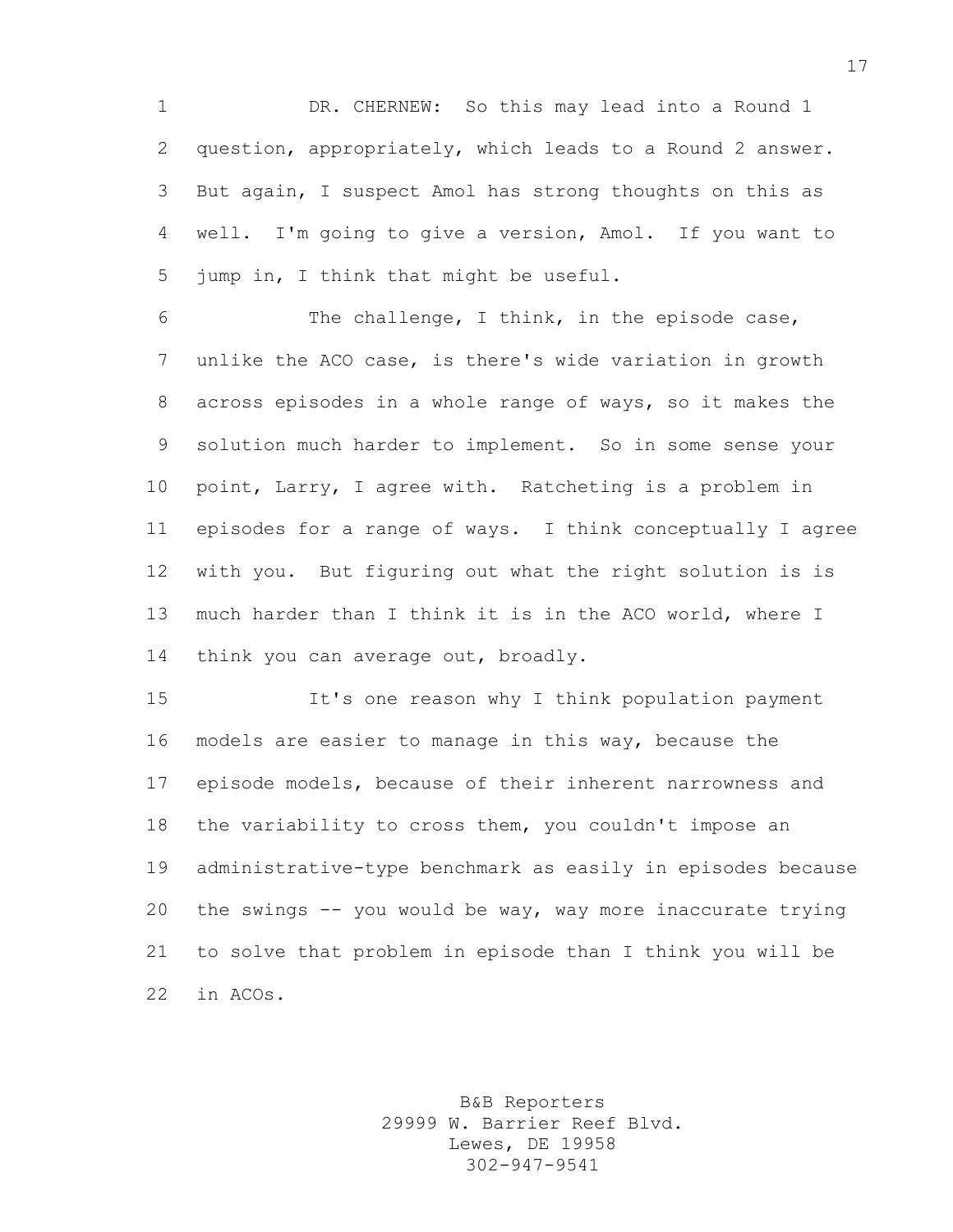1 DR. NAVATHE: If I can jump in. So I think there are a couple of different concepts, I think, that are worth highlighting. I think what Mike is alluding to is that trying to do an exogenous administrative-type benchmark in an episode would be very challenging because it varies tremendously from market to market. And I think that's true.

8 I think does the ratchet effect potentially hurt participation? I think it really depends on the design. 10 If the design, as many of the more recent models have shifted towards a regional or market-type benchmark, whether there's really, truly a ratchet is actually a good question, and I think what you're hearing from CMS makes sense. But I think that the context is that it's a market- type benchmark, which is a little bit different when you think of ratchet.

 If you think of a historical benchmark that's episode-initiator or provider-specific, then the ratchet certainly will affect participation because you're taking away the ability for them to make margin, I guess, against a historical benchmark. So I think that's kind of how I would think about it.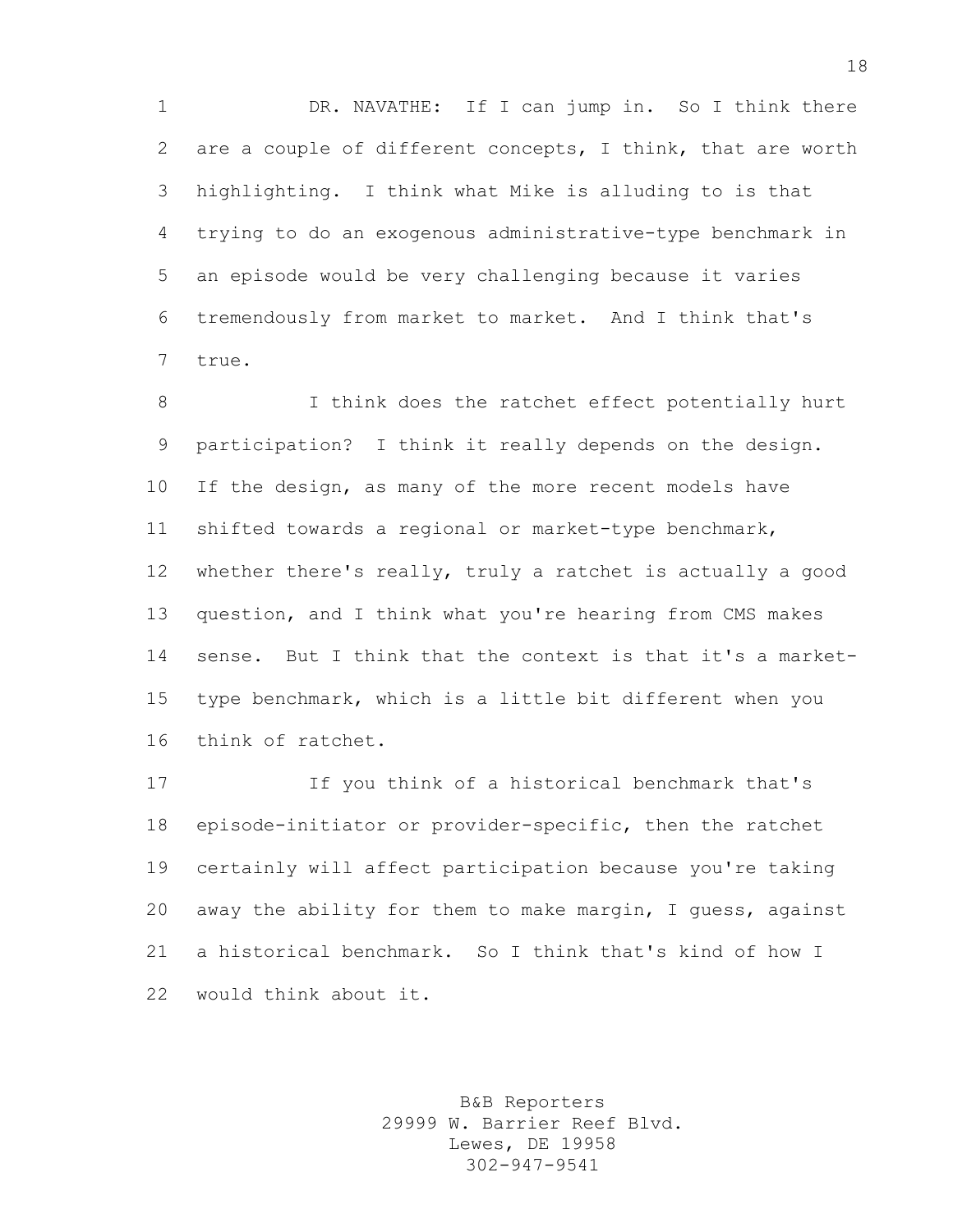MS. KELLEY: Brian, did you have something on this point?

 DR. DeBUSK: Super fast. Larry, great question. And, Amol, I would even ask you, if we look at ratcheting effects, let's get really specific: lower joint replacements. You watch BPCI hit; all these physicians started doing anterior approach hip replacements. They started managing post-acute care. I find it hard to believe that some of that didn't spill over and become 10 standard of care. And you have to wonder. I mean, are bundles falling a little bit victim to their own success? And isn't that more proof that bundles are working? DR. NAVATHE: That's a great question. I would argue -- and I actually have in written form -- I think all APMs are a victim of their own success to some extent. I think what you're pointing out is really appropriate, which is that the secular trend in many of these episodes, certainly hip and knee replacement, is a great example. The secular trend has been fairly aggressively downward in that the markets have gotten -- generally speaking, market participants have also gotten more efficient over time. There is evidence that there are some spillovers.

> B&B Reporters 29999 W. Barrier Reef Blvd. Lewes, DE 19958 302-947-9541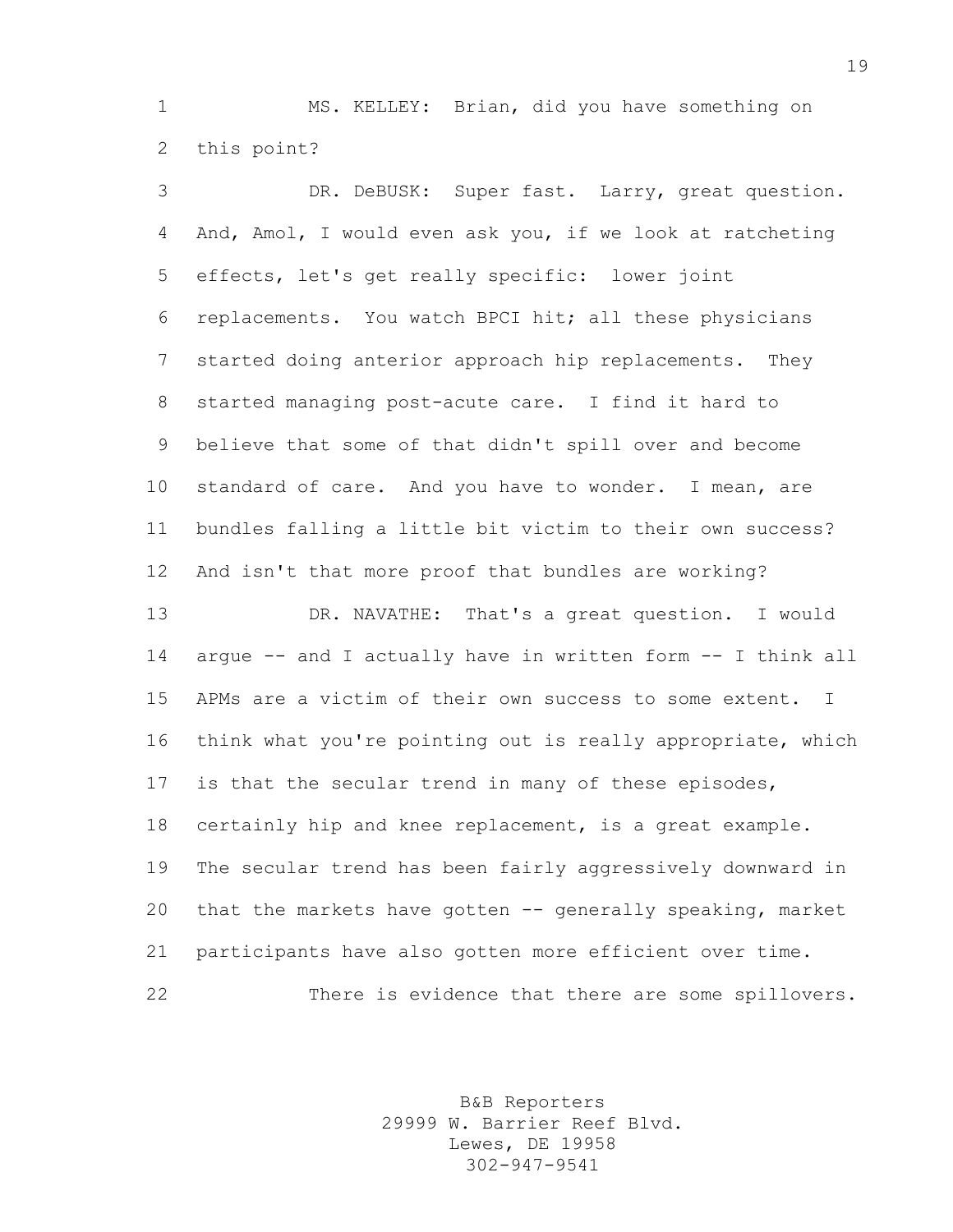We've done some of that work. The spillover sizes are not as large as the mean effects of being in the program, so I think the answer to your question is probably a little bit of both. You know, there's a little bit of spillover effect, but I think, in general, there has been a strong shift, partly catalyzed by ACOs probably also in the market of becoming more efficient. I think it makes Mike's point earlier very important, which is that that's one of the reasons it's so hard to do administrative type benchmarks in episodes. So hopefully that answered the question. DR. CHERNEW: We should move on to the next clarifying question. This will hopefully come up again, because the key issue here is this will vary across different types of episodes, so you need to think through this when you're deciding what episodes to watch. I think the joint episode is an example where we think that's a really good successful area where the episodes have actually worked well, my understanding is, and I do think there is a sense in which organizations would be a victim of their own success, collectively. If you mandated everybody in and everyone was successful, then the regional thing would move down, and it would be harder, and we would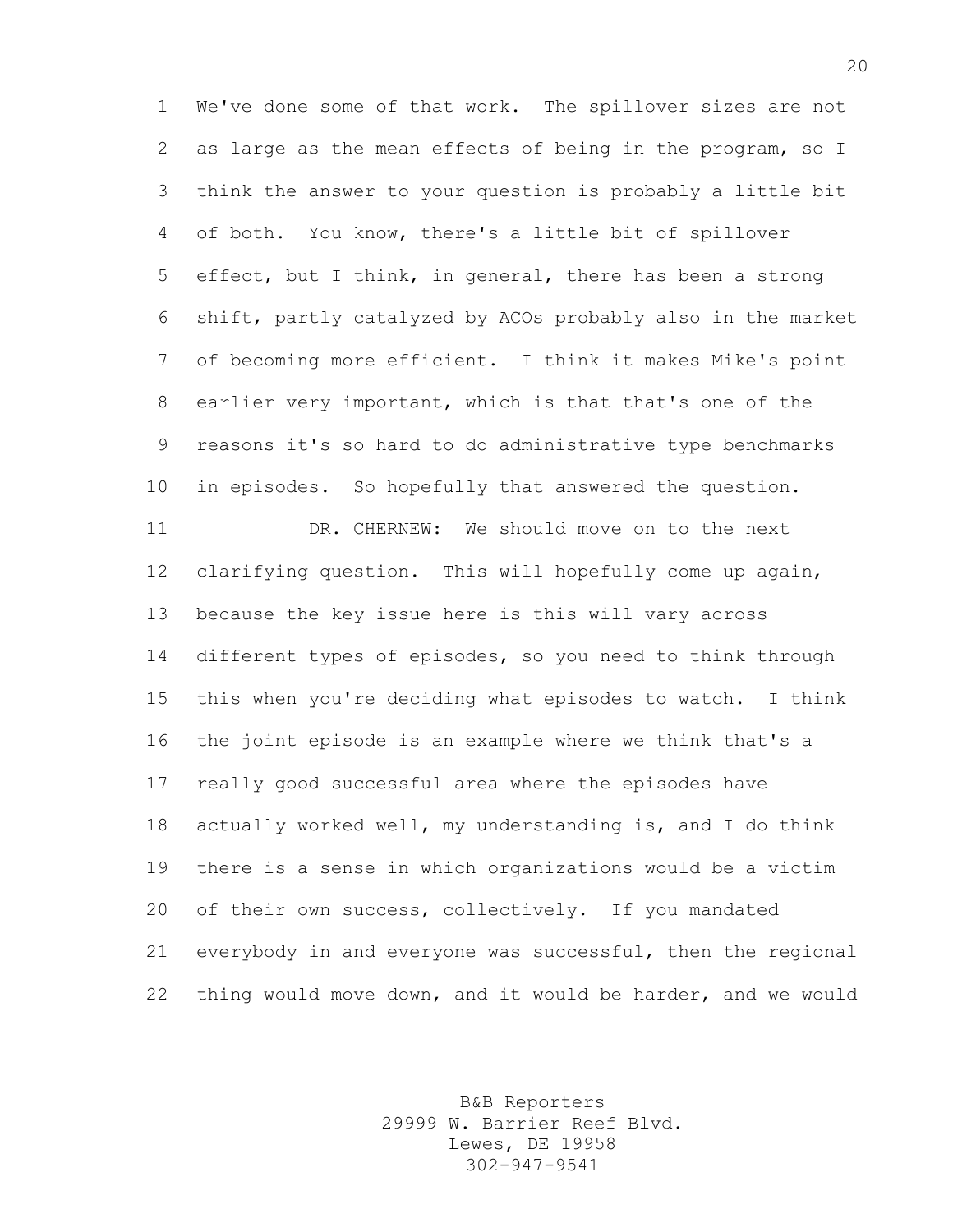need to think through how to deal with that. It's much harder to do -- it's much harder to figure out how to think through that in an episode basis. I think the hip and knee allows some flexibility in how you think about that, more so than possibly some of the other episodes.

 So the way the chapter's written, this just ends up being a consideration of how that's going to play out, but you're going to have to think about it differently across different conditions and different types of conditions. That's my sense of how CMS will ponder it. DR. PAUL GINSBURG: If I could just say one thing. I think this notion of success, rationing down 13 payment, that's how markets work.

14 MS. KELLEY: Lynn.

 MS. BARR: Excellent, excellent paper, and actually my question was also on the growth factors, but not as related to bundles but as related to ACOs. And it 18 also has -- but I think the concerns I have are the same. We talk about regional benchmarks. We talk about, you know, national trend. And those are guiding lights, right? But we have different trends in the safety net than we do in the rest of the population. So fee-for-service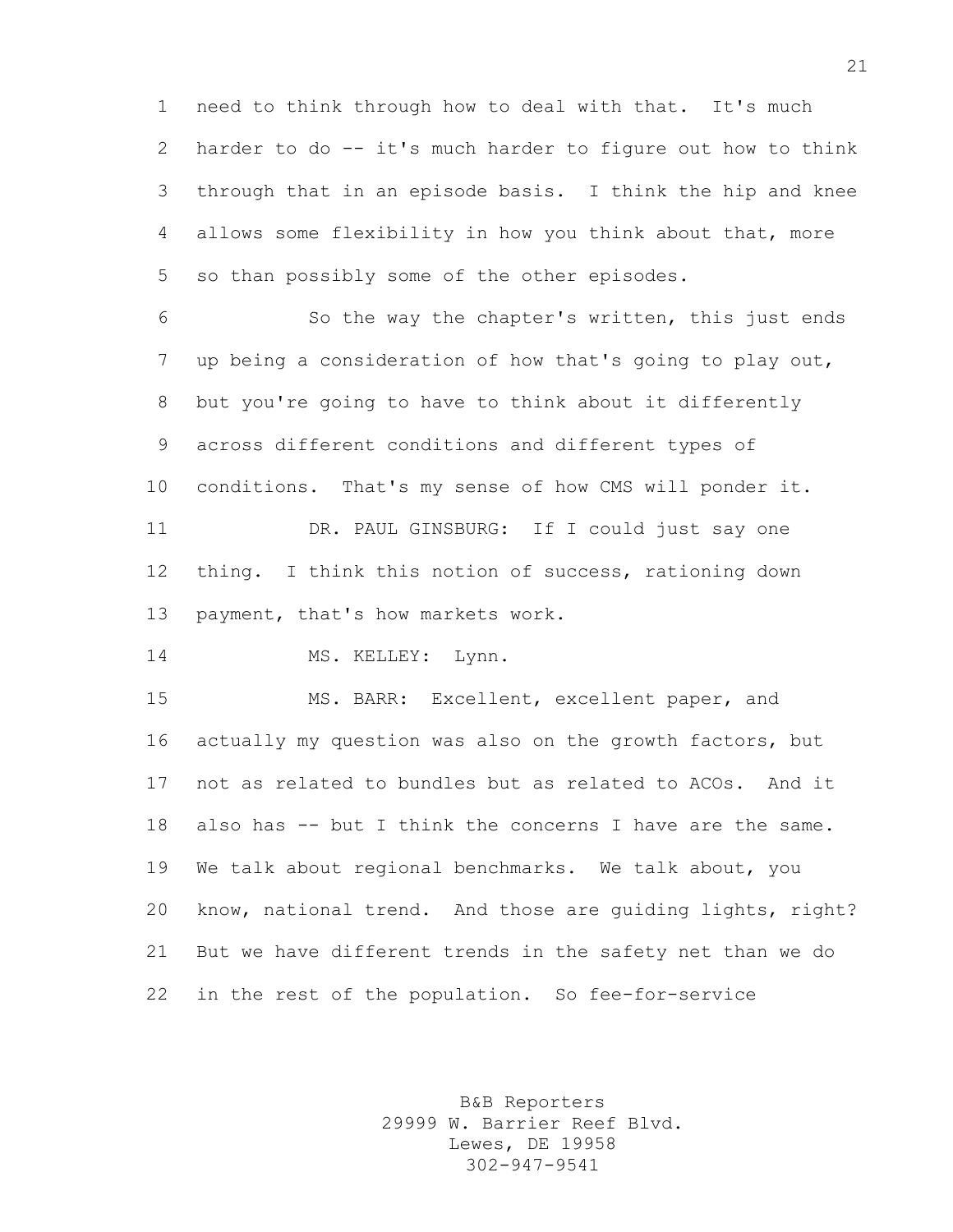physicians aren't going to get a raise for ten years. All right? That is artificially, you know, capping growth in fee-for-service payments. But if you provide those services outside of the fee schedule, you're on a normal trend, right?

 And so I don't see how this promotes health equity because we're averaging everyone as if all the patients and all the payment models are the same, and they're not. And so what the safety net is doing is artificially increasing the trend for everyone else, but we're small enough that we're just going to get slaughtered by these trends, as we are today. And I'll have more to say about that in Round 2.

 So my question for you is: How would you design this to promote health equity?

 DR. CHERNEW: I'm not sure that's going to be 17 Round 1, but I'm going to say something -- is it okay if I talk? I'm going to say something quickly. The way in which that has been done -- and I understand you have some issues with the REACH model -- is the actual adding on specific factors to deal with those issues for particular groups in a certain way. The implementation of that is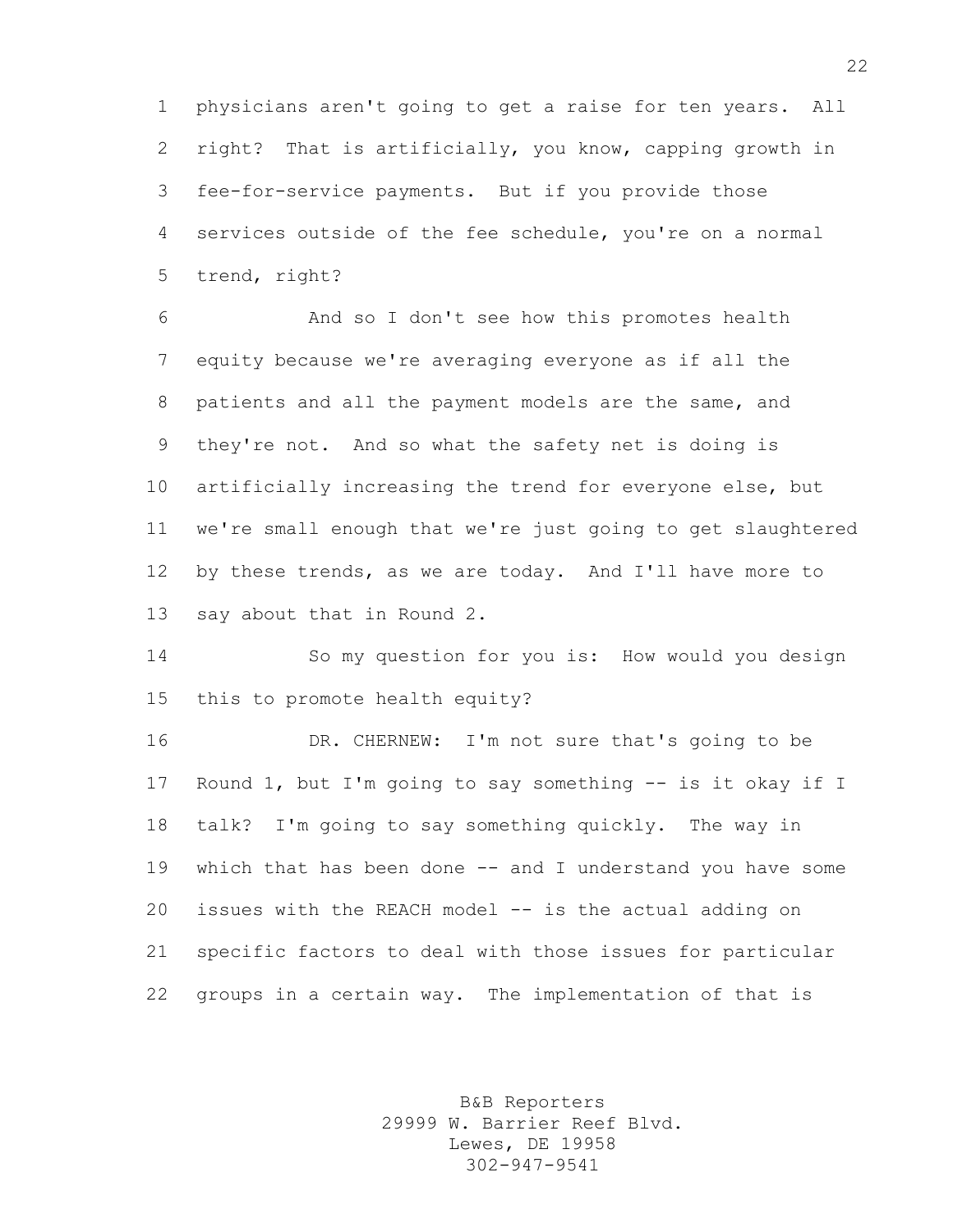more detailed than I think we're going to get to in this chapter, but the framework enables them through structures of REACH. The implementation is a different issue. So you can manage the benchmarks in ways to deal with that once you have that as a criteria for what you should do. That's true for population-based and otherwise, so there's an execution and there's a conceptual problem. In REACH, they've tried to particularly address that --

MS. BARR: [Off microphone.]

 DR. CHERNEW: I understand, but you could take the concepts that were in REACH and put them in MSSP. You could decide that you wanted to add safety net bonuses to aspects of where the benchmarks are. You could decide you want to take the benchmarks and adjust them in the peer group. There's a lot of ways you could do that in the MSSP -- MSSP is now.

17 MS. BARR: Right.

 DR. CHERNEW: But the question you asked was not what's good or bad with MSSP. The question you asked is how would you design it, and the answer to how you would design it is you could build into the benchmarks the goals that you want to make sure that you're not systemically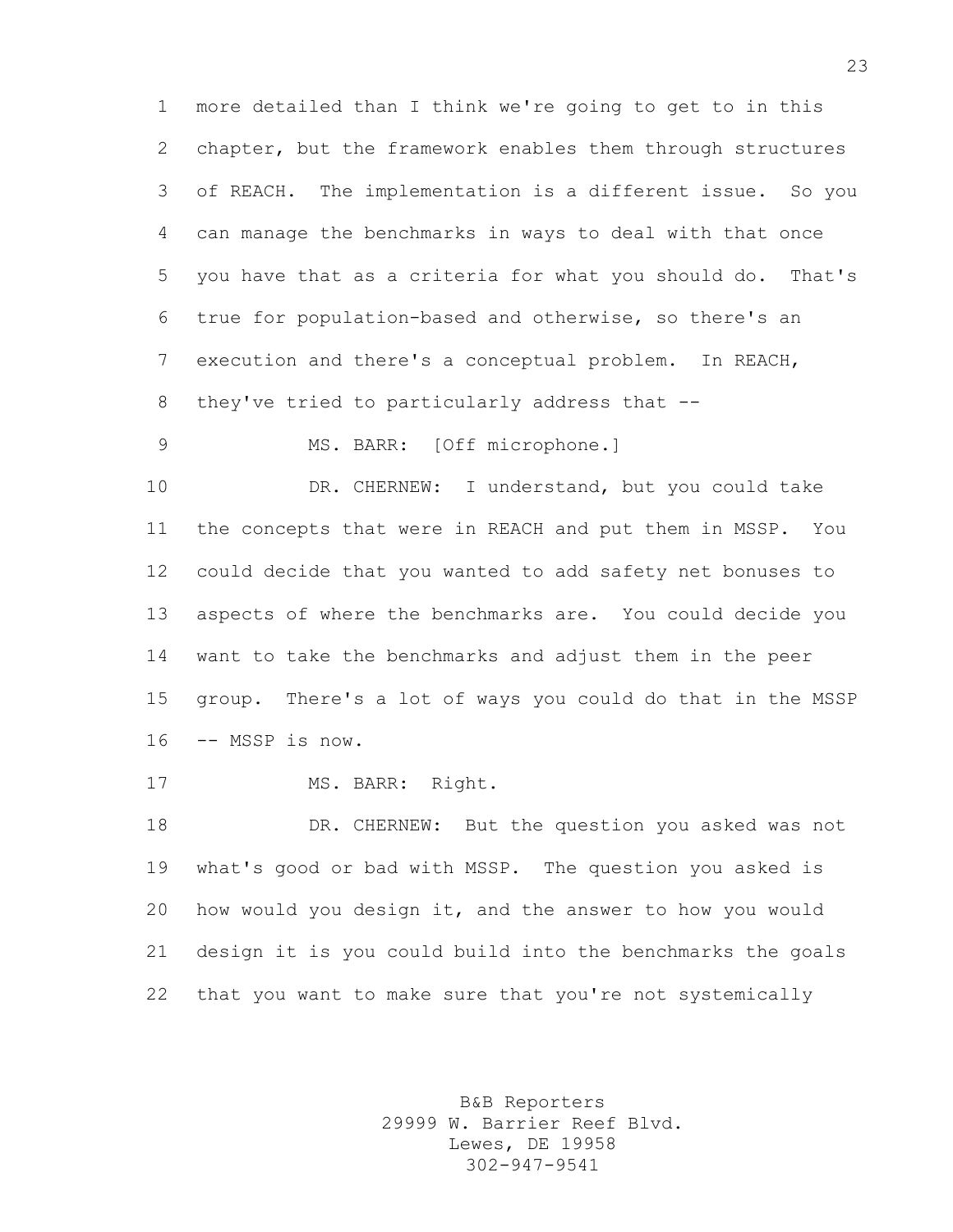underpaying for populations that need systemically more payment. That's not --

 MS. BARR: So shouldn't that be part of our recommendation then? Because our recommendation does not include any of that. So this is my --

 DR. CHERNEW: Okay. So, first of all, two things. This is not a -- there's no recommendations. Just to be clear for those listening at home, there's no recommendations here, right? There's no votes. This is, you know, a broad conceptualization of how we do it. We can look through how the language works in the chapter, on 12 how they support equity. In other contexts we have pushed, this is an important principle in a range of ways. But relative to the sort of broad framework, I think it's a very important point societally, but I don't think it's a change to the sort of basic structure. It is a recognition of something that we care about that we could discuss in the chapter, so we'll look at that. But I don't think it's -- I don't think it's a broad design change at the top level, like you don't have to get rid of ACOs or add episodes in. It's just when you set the benchmarks, 22 consider this other factor.

> B&B Reporters 29999 W. Barrier Reef Blvd. Lewes, DE 19958 302-947-9541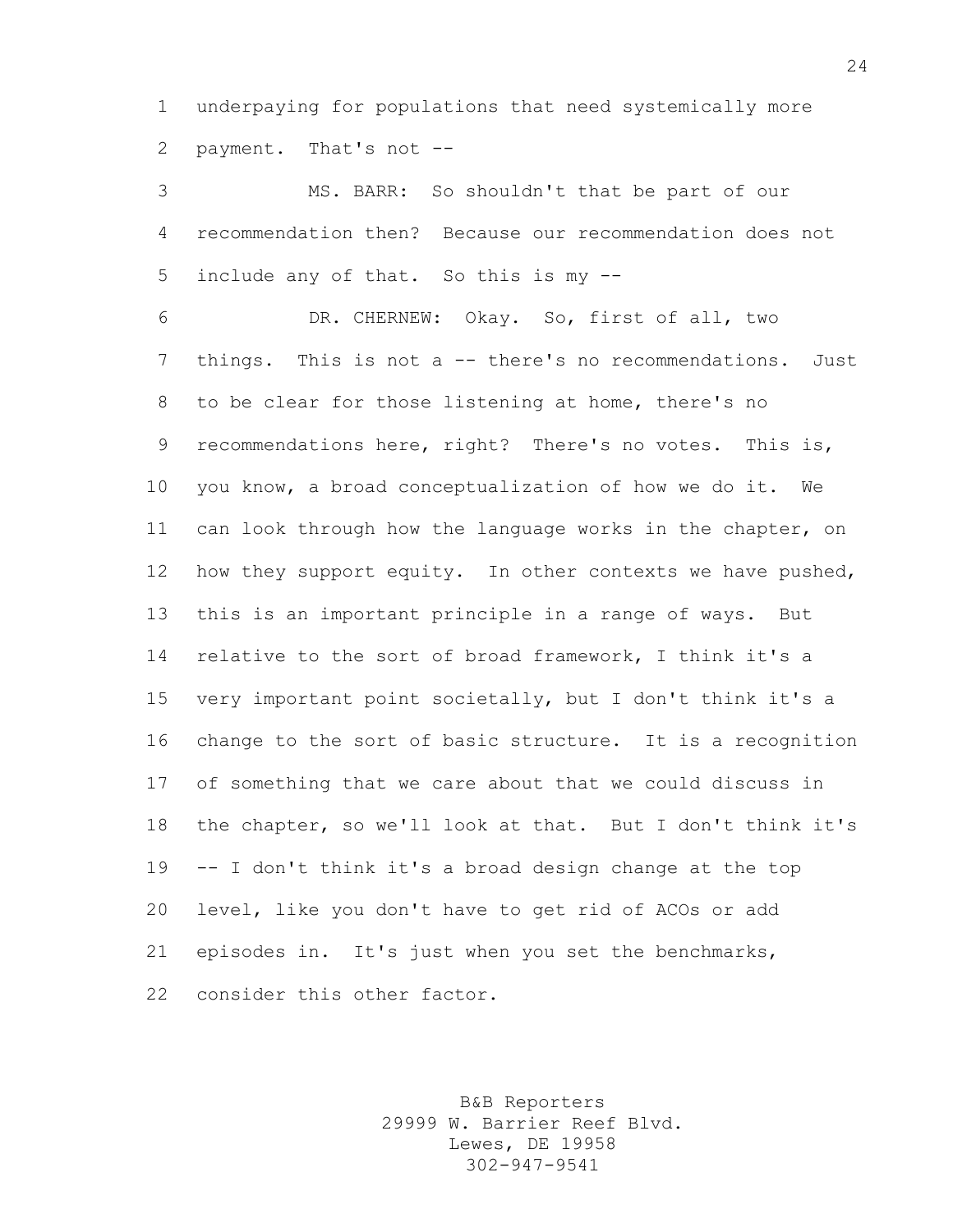DR. CASALINO: It might be worth noting that in the chapter, though.

 DR. CHERNEW: Yeah, I totally agree, right. So I think Bruce is next. Is that right, Dana?

MS. KELLEY: Yes.

 MR. PYENSON: Thank you. I enjoyed the discussion of administratively set benchmarks, and I'm wondering what your thinking is of the differences in trend. Lynn just -- it's always nice to hear from the rural segment, but there's many other segments, including urban, non-participants in the MA. And the way that -- I guess that Paul -- some of the options presented were to use Office of Actuary trends and things like that. Is there -- what are your thoughts on segmenting that to either ACO participants, non-MA, chopping up the trend to reflect the different selections and different segments in the Medicare population?

 MS. BURTON: I think we would defer to you guys. That's something you could definitely discuss during Round 2 and debate the pros and cons.

 MS. KELLEY: So I think that does bring us to Round 2.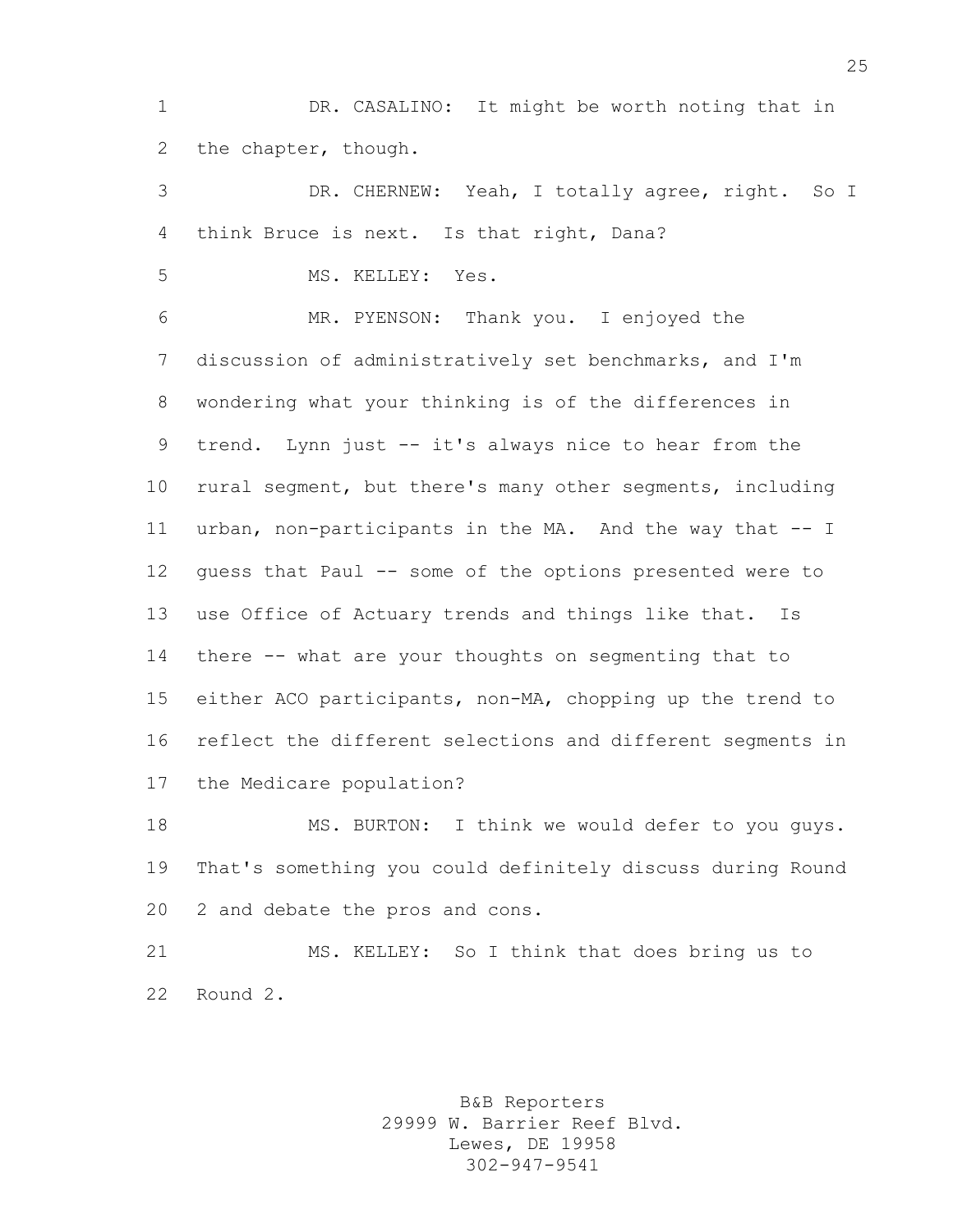DR. CHERNEW: Perfect. And number one in Round 2 I think is Amol, and then we'll go from there.

 DR. NAVATHE: Thanks, Mike. So, first off, I really wanted to thank the staff. I think you have pulled the proverbial rabbit out of the hat here. I think there's a tremendous amount of work that you've done to stitch this together from the previous meetings where we discussed population health episode and actually bringing it together in such a cohesive and cogent way, very challenging, and I think you pulled it off. So major kudos to you. And I think the addition of some of the pieces that kind of link together, like the considerations, have been a particularly 13 nice enhancement, so thank you so much for the work. Very supportive of it, of course.

 I'm going to organize my comments basically the way that the mailing materials flowed, which is by population health and episode and then the two together to some extent.

 On the population health side and ACO side, the first point I wanted to make is that we mentioned strong participation incentives. I think we're not very specific 22 about what we mean there, and I thought, in fact, it might

> B&B Reporters 29999 W. Barrier Reef Blvd. Lewes, DE 19958 302-947-9541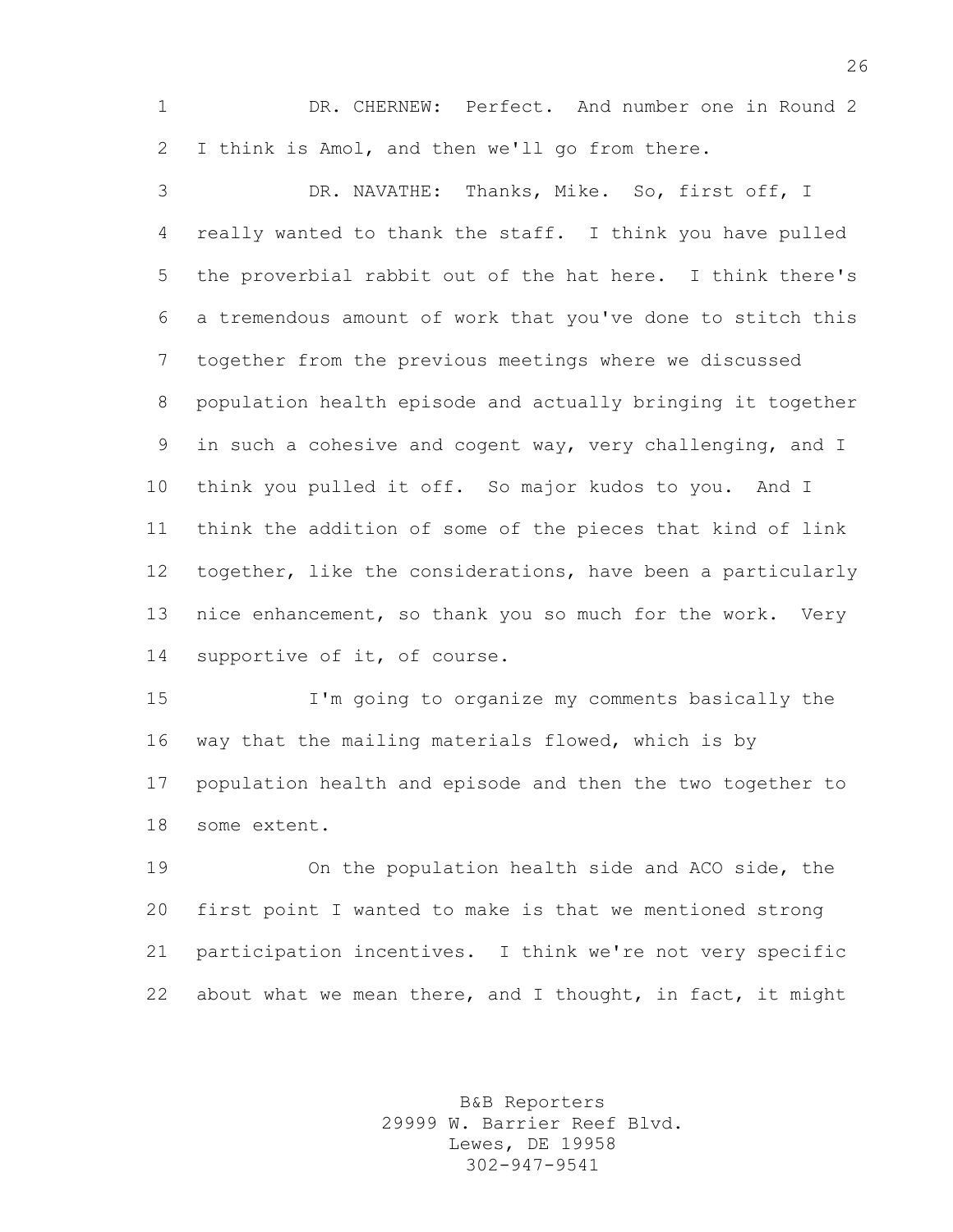be good for us as a Commission to debate a little bit or discuss what we mean by that.

 To me it seems like there are three different flavors of participation incentives. There's one which are kind of the carrot approach of let's make this really attractive financially to get providers in. A second flavor is to try to make essentially kind of some sort of downside or specific lack of participation, so almost like a penalty or a mandate or something to that effect. And then a third type is I think what is in the MACRA legislation, which would be let's have some really broad policy that makes fee-for-service a little bit less attractive and the APM participation more attractive. 14 We're not very clear about what we mean there, and I think it would be good for us to discuss.

16 I will just put my one nickel down here, which is I think right now it seems like we have our 1 and 3, which is some positive things, and there's a general trend for MACRA. I'm worried that by itself we might not be able to get it done with just 1 and 3 to get the broad type of participation and the goal of every beneficiary should be aligned basically to an ACO or an APM or some sort.

> B&B Reporters 29999 W. Barrier Reef Blvd. Lewes, DE 19958 302-947-9541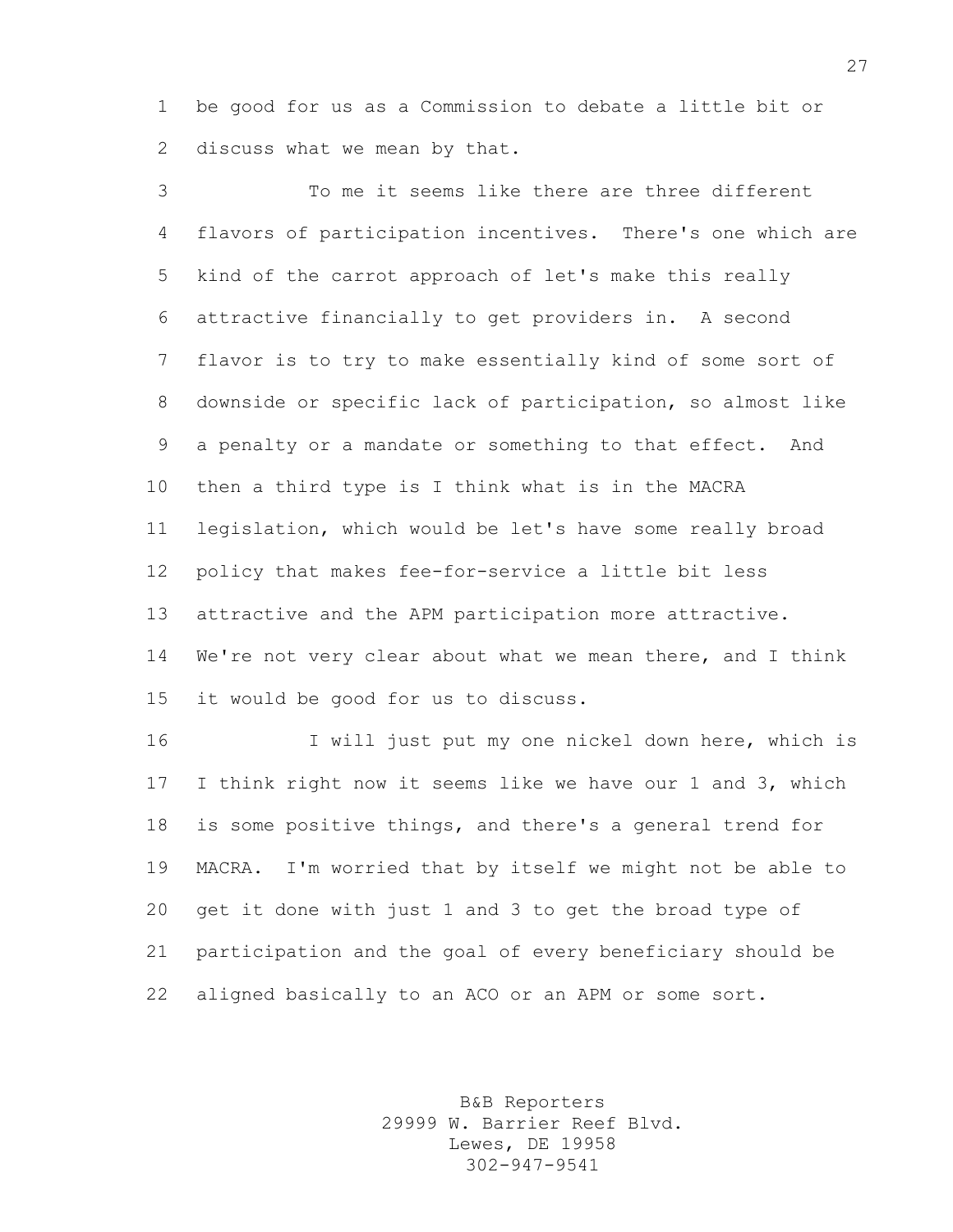The next comment I had was we discussed about the concept of voluntary selection, which is basically that providers are more likely to participate if they think they can win more or less. And I think the evidence on this is a little bit mixed relative to other areas. I think, for example, the idea of midstream opt-out is much more pernicious and has been, I think, more concretely described. It was, in fact, in the prior mailing materials from the prior ones, and I think it got removed. So I would just suggest that we add that back and maybe soften the language a little bit about the voluntary selection on treatment gains kind of effect.

 The third point here, we mentioned in the context of the way that we could structure this size as the way to partition essentially between the different tracks, and, in fact, one of the options was based on the percentage of or the size of your beneficiaries that are attributed, you could then have a continuous relationship with the percent of risk or percent of shared savings.

 I think size is an important dimension, but it's only one dimension, and we should be careful from having a formulaic approach there because there are smaller groups,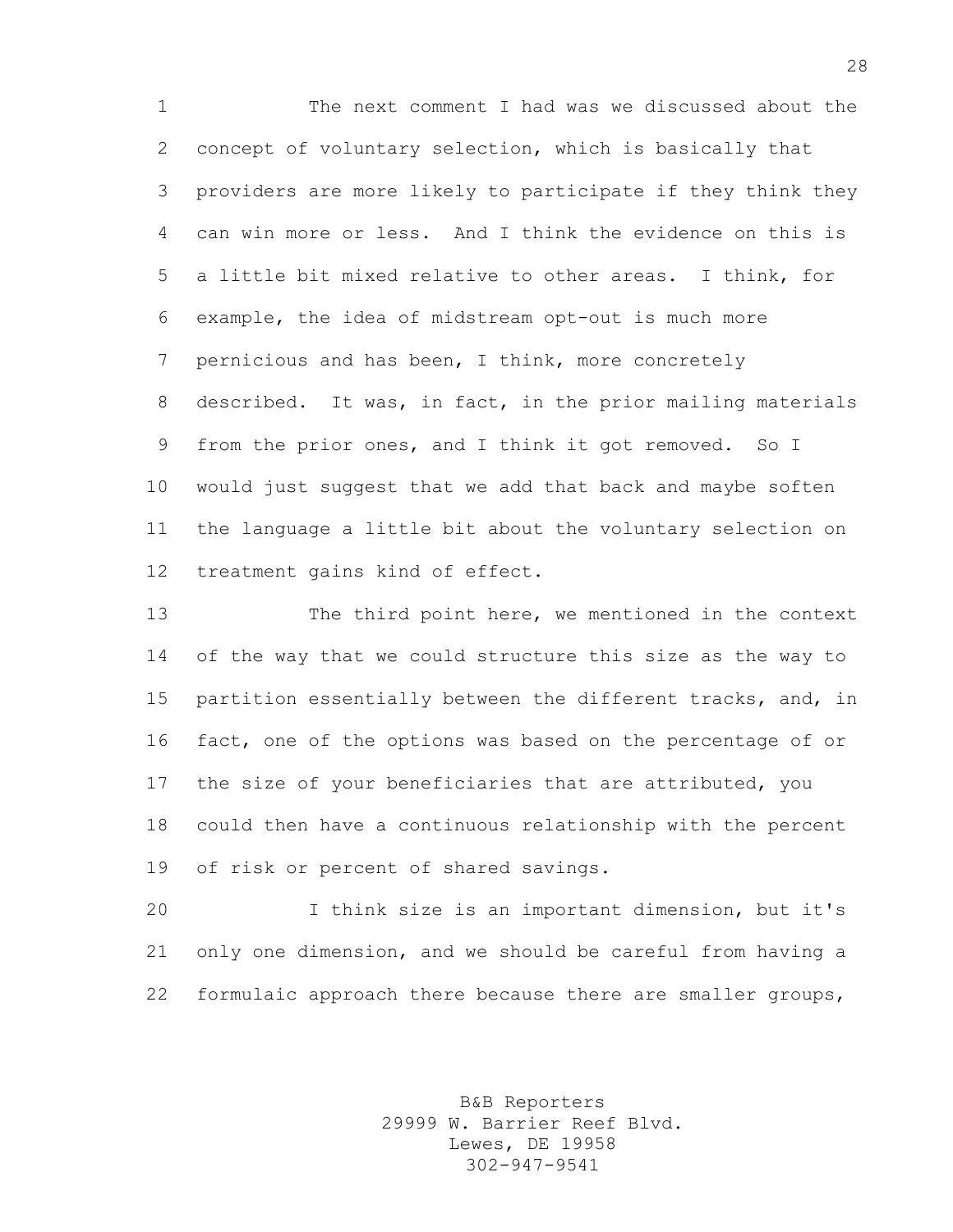if you will, that have greater capability, and we would want them to be able to opt in, if you will, to an even higher track. And so there may be reasons to keep organizations from going down a track, but we would want to have the flexibility for them to move up.

 The next point is around the administrative benchmark. I think the write-up does a very nice job of articulating that there might be reasons to have flexibility if the annual benchmark ends up not quite working out the way that projections may have taken. I think we should be careful in that language to ensure that we're still talking about it as an exogenous benchmark and not something that gets negotiated in some way, but specific ACOs or specific regions or something like that. The language to me feels a little bit like it could be ambiguous about that, and I think we just want to be clear. Next, shifting to the episodes section, the first comment there is we lost a little bit of the literature that was in the prior mailing materials from March around the potential benefits that can exist between ACOs and bundles and what we've learned from the empirical literature, and I would just suggest we take that language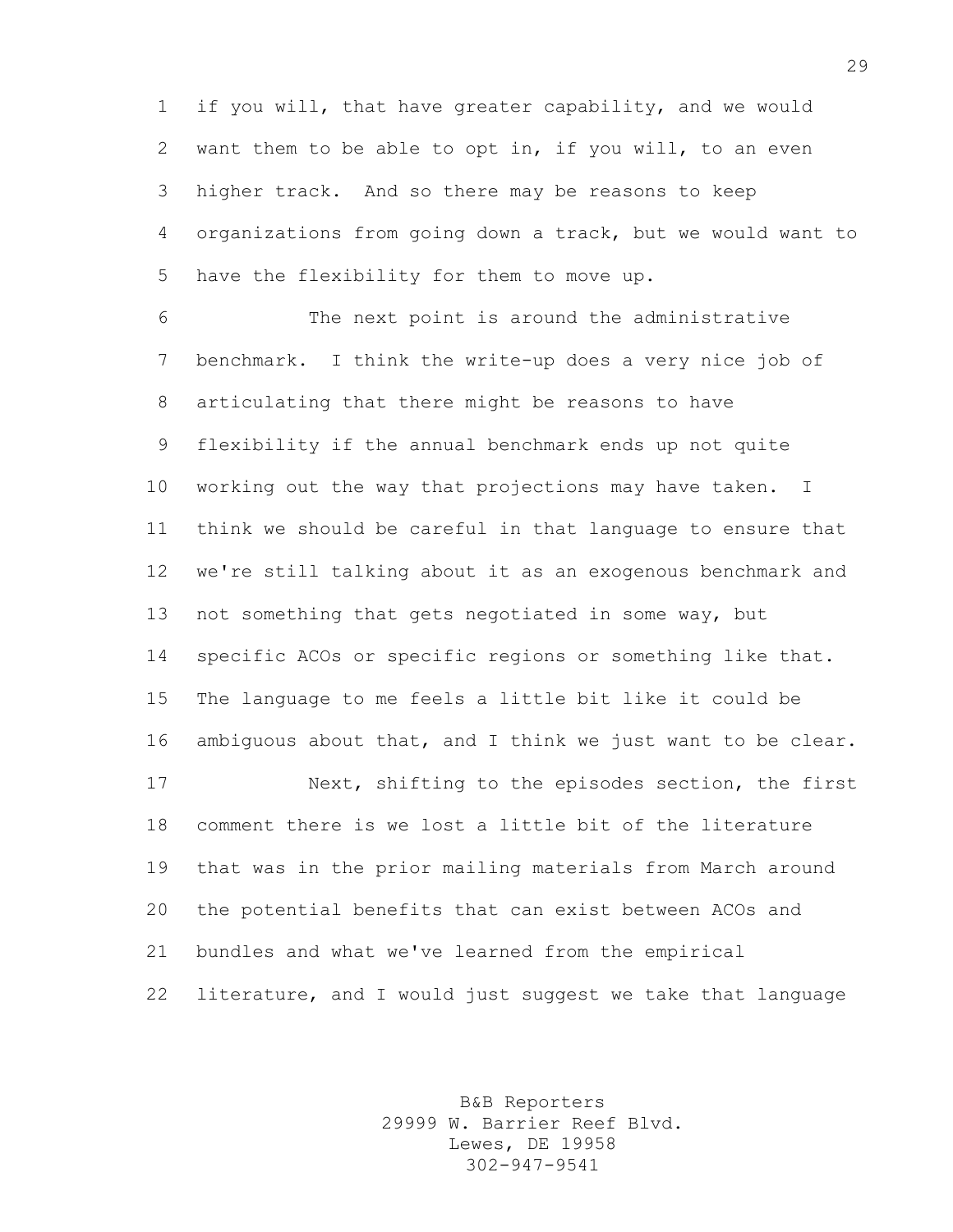and put it back in, certainly highlighting that there's less evidence about overlap than there is for each payment model type alone.

 I think ACOs can be a really important buffer against volume expansion, which is one of the concerns in the considerations. I think it might be nice to actually put that out there as a benefit of this so-called interaction.

 The next point there is in the considerations we nicely have laid out that the way that we might make decisions about which episodes to pursue or ones that are expected to generate net savings, and that I think is really important to highlight that expected point, because historical programs have certain designs that have flaws, as Brad Smith and others have outlined and you have referenced. So we need the flexibility to guide CMMI basically, or whomever, to say, well, as you may design enhancements, can we expect that we would get savings rather than having to look back at potentially flawed historical programs.

21 The next point is an important one, and this is where the framing between the paragraphs that come after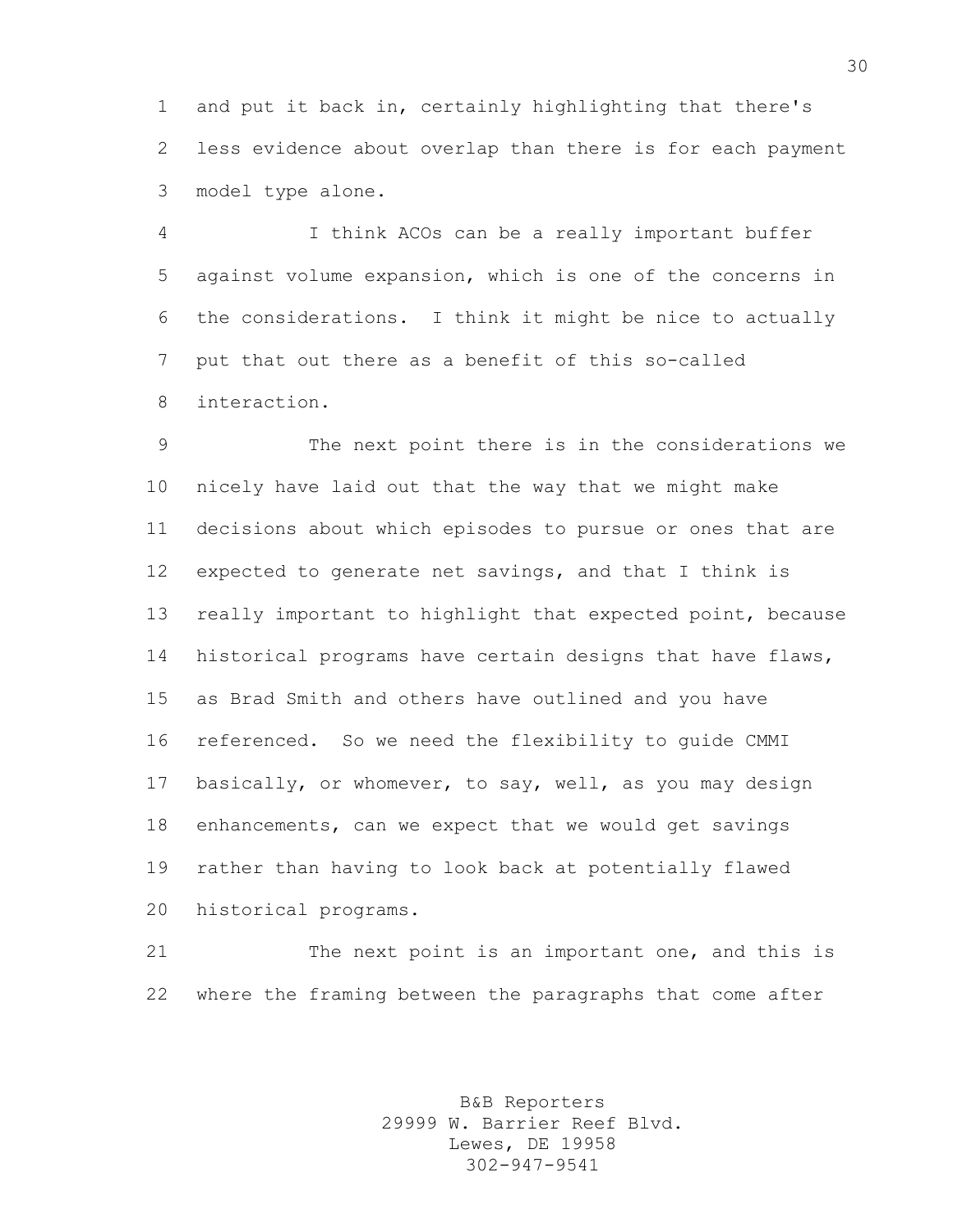the considerations and the considerations, I think, are a little bit different, specifically around being cautious about adding bundles or adding episodes. I think it's clear from your other write-up that there's strong Commissioner support for having episodes in parallel, and so I think while we certainly want to articulate that, these are intended to be coordinated, and so we want to consider the impact of episodes on things like ACO participation. I think we should also be careful to sync the wording with this notion of the Commissioner support for episodes in general.

 Next point, we talked a little bit about the historical benchmark and ratchet effect in episodes. I think one rational way to think about this would be to have not an administrative benchmark but a historical benchmark for episodes that are trended forward by the actual spending in a market as opposed to an administrative exogenous trend, and that might be able to actually bridge the gap between what we're concerned about with admin benchmarks but with actual observed trends.

 Last point on episodes is that physician groups are a really important large participant group in episodes.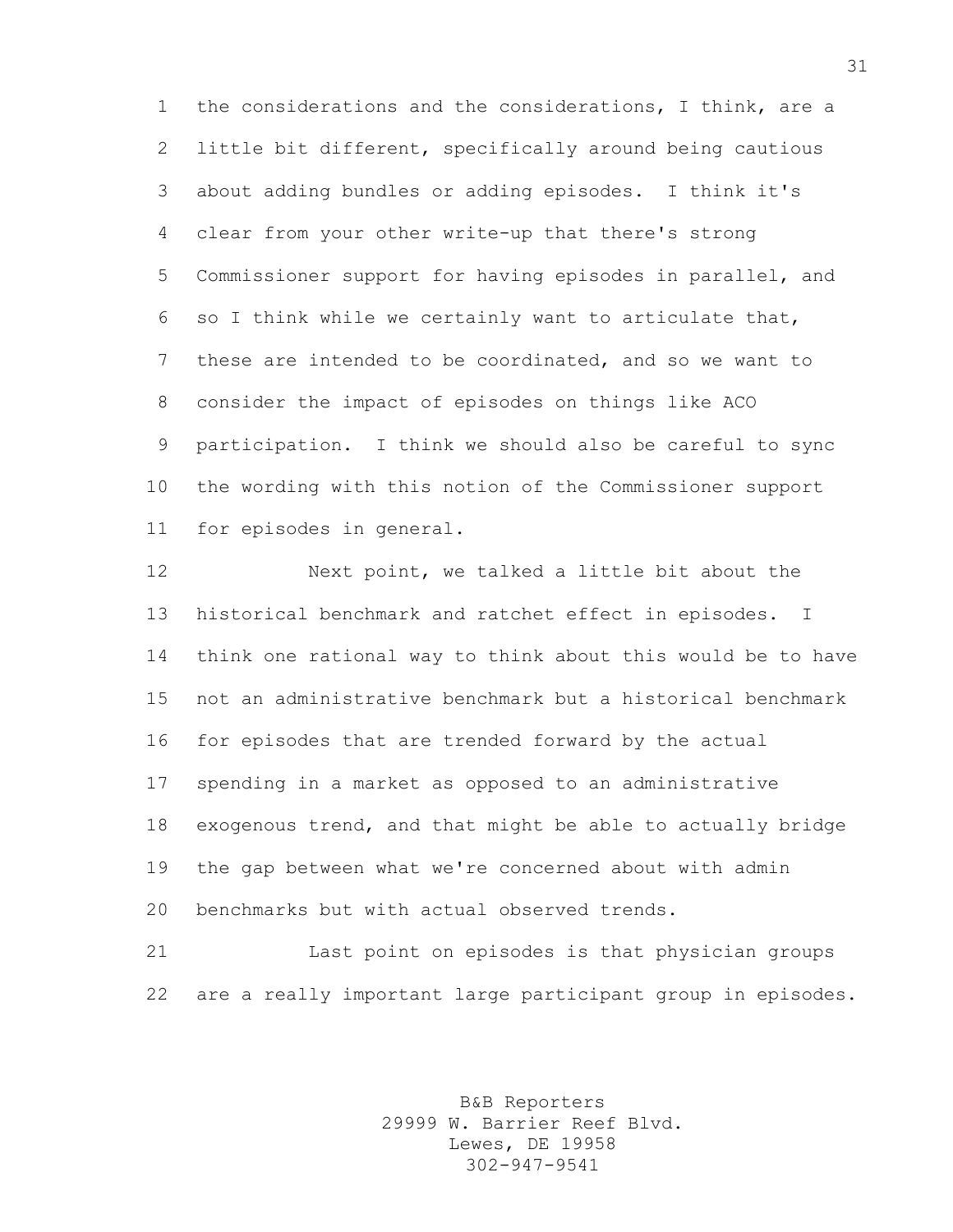We at the present moment don't really acknowledge that. It seems very hospital focused, so I would just suggest that we add that just for fair representation.

 On the coordination between ACOs and episodes, I have one point which I think is hopefully an important one to get reactions from other Commissioners on. I think to some extent the way we have framed this is as if the ACO and the episode provider are kind of pitted against each other in terms of the benefits, the savings, and how they get divided. And I would propose that ideally, we could add a consideration here that we could, in fact, not have this be a zero sum between the two, between the episodes and the ACO providers, but, in fact, that there would be benefits to coordination; in fact, the benefits could be created independent, quote-unquote, of one another in terms of how the financial accounting works. I think that would be really important from the sort of political perspective going forward of understanding that these are two programs that are intended to work together, not pit one against another.

 The last point I had is just we mentioned equity in the context of episodes, but we don't really mention it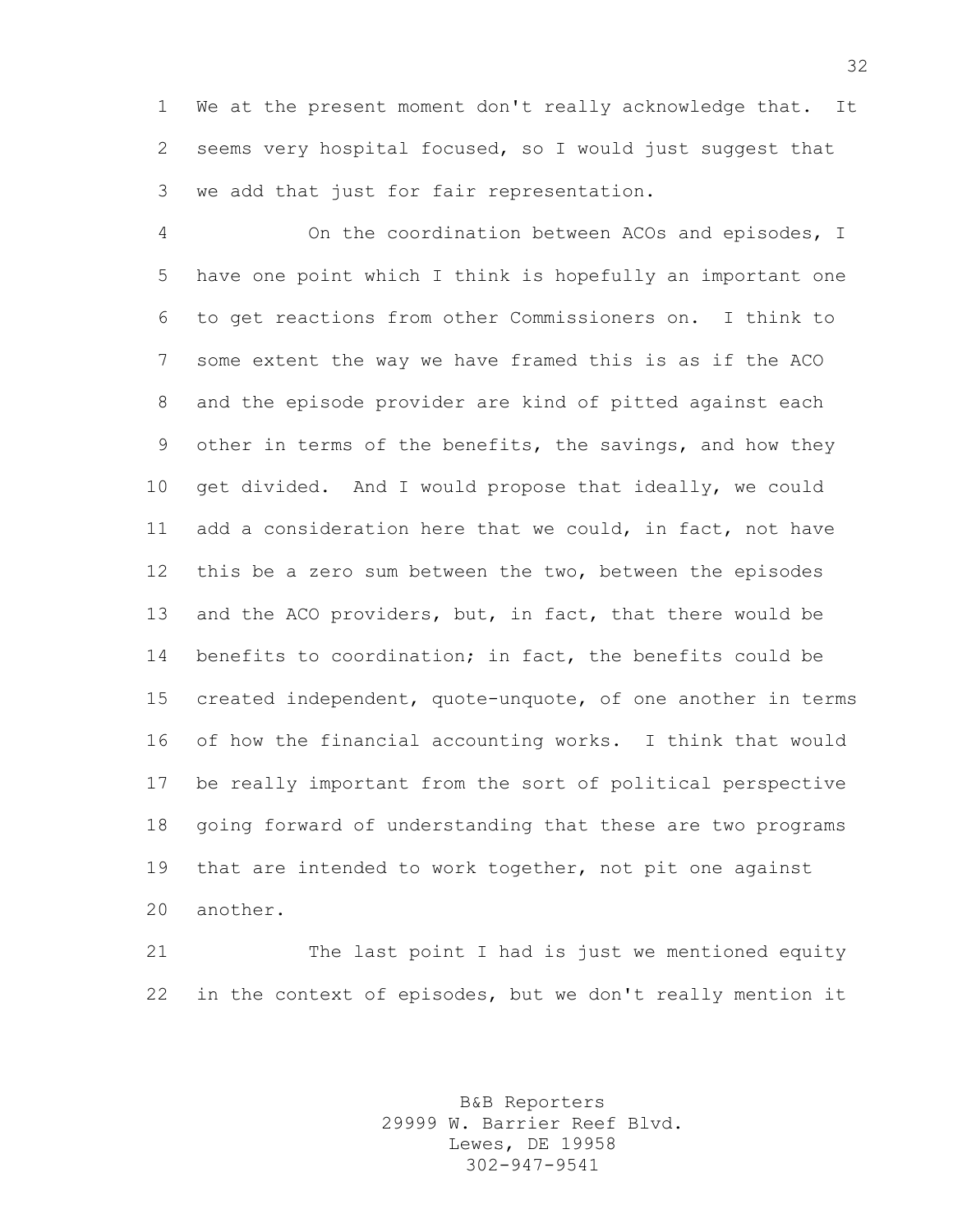-- and Lynn has kind of articulated this to some extent -- in the context of ACOs. I feel like it's an important point that maybe we can just elevate into a preamble section and say all of the models that we're going to look at, regardless of what they are, will have an equity consideration.

 So thank you. Really, really great work. I'm very excited about the work that you've done here and express support for this direction. Thank you.

10 MS. KELLEY: Lynn.

 MS. BARR: Thank you, and thank you for an excellent chapter, and I do believe we've made a lot of progress. And I am 100 percent supportive of everything that's written in the chapter. I don't feel like you got anything wrong. I just feel like we're not talking about the elephant in the room.

 You know, my company represents safety net providers and accountable care organizations. About half 19 of them are rural; about half of them are urban. And we're getting slaughtered in the program with regional benchmarks. The regional benchmarks are totally inappropriate. They're set by a predominantly fee-for-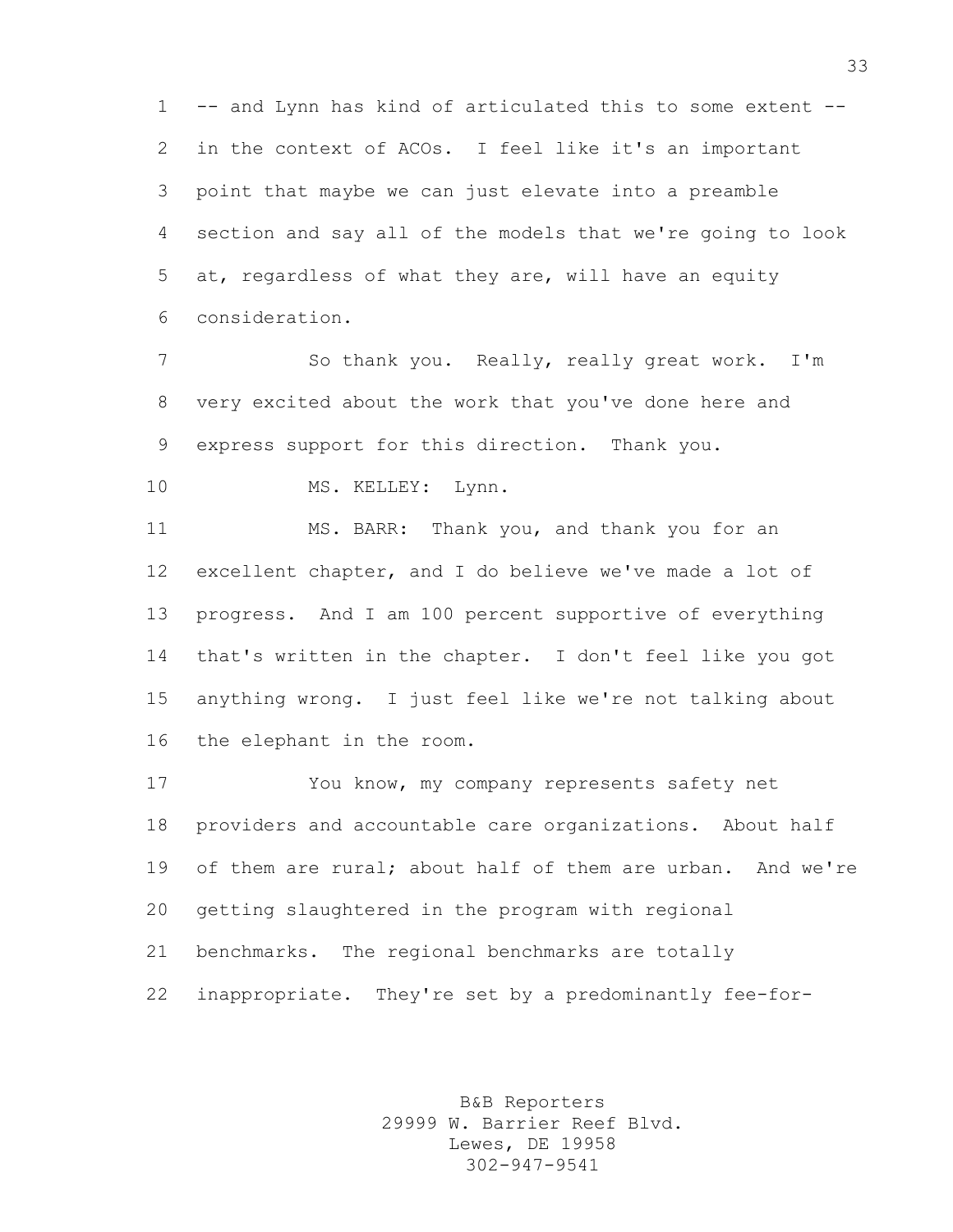service environment. And what concerns me about this chapter is we didn't address the issues of health equity that are caused by these regional benchmarks.

 And so as we are forced to take more and more of a regional benchmark instead of a historic benchmark, it's forcing the safety net out of the program. And I think my friend here from Milliman will tell you that everyone's 8 looking at how are you doing versus the regional benchmark, and if you're negative against the regional benchmark, then you're being kicked out of the program because the cost to the other providers is too much.

 And so we've designed something that doesn't work 13 for about half of the country. And the issue is, you know, not that our -- and we talk about these regional benchmarks and trends about rewarding efficient providers and punishing inefficient providers, but is efficiency really, you know, because I'm milking the system or am I inefficient because I serve the poor, right? And we all know about socioeconomic determinants of health, so the most expensive patients, the ones with the poorest quality, are going to be the ones that are mentally ill, that are underserved, that are minorities. I mean, it is the people

> B&B Reporters 29999 W. Barrier Reef Blvd. Lewes, DE 19958 302-947-9541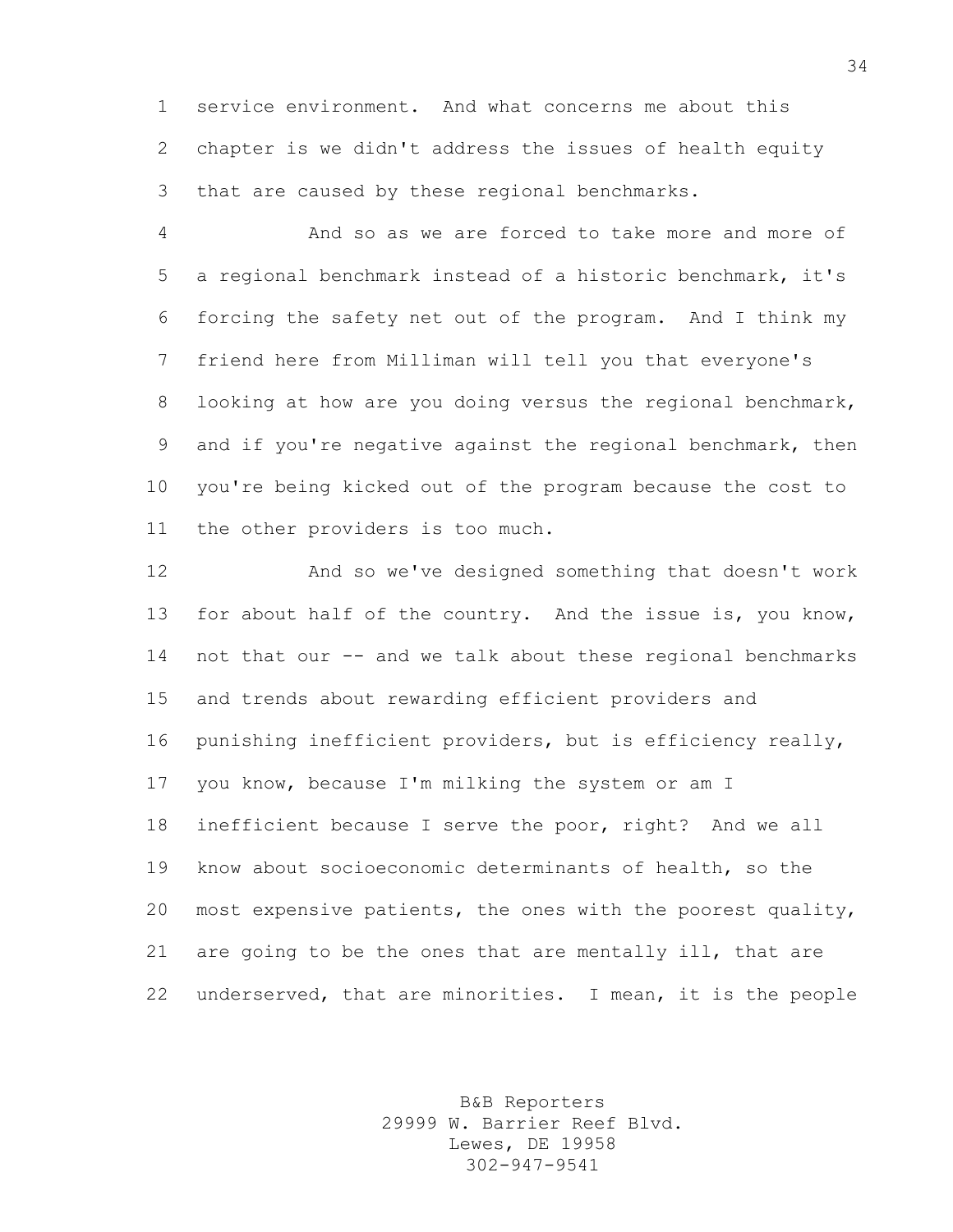that we most need to help in this country.

 And so I would just ask that in the final write- up that there's some indication, some guidance to CMS to consider these issues, because right now we have a crisis going on in the model, and nobody is talking about it. And if I seem a little upset, it's because nobody's talking about it.

8 Thank you.

MS. KELLEY: Stacie.

 DR. DUSETZINA: Thank you again for the great work here. I just had two small considerations. One is when laying out the goals for episodes I wondered if it would be worth adding something about how common a service is as one of the principles to be thinking about. Just that one seemed to be missing.

 And then I think following up a little bit on one of Amol's final points about the zero-sum part of ACOs versus episodes, I've been thinking a lot about how to not double pay but how to actually create some incentives. And I wondered if something could be done around thinking about something like what percent of the population was referred to an episode provider that was efficient, or something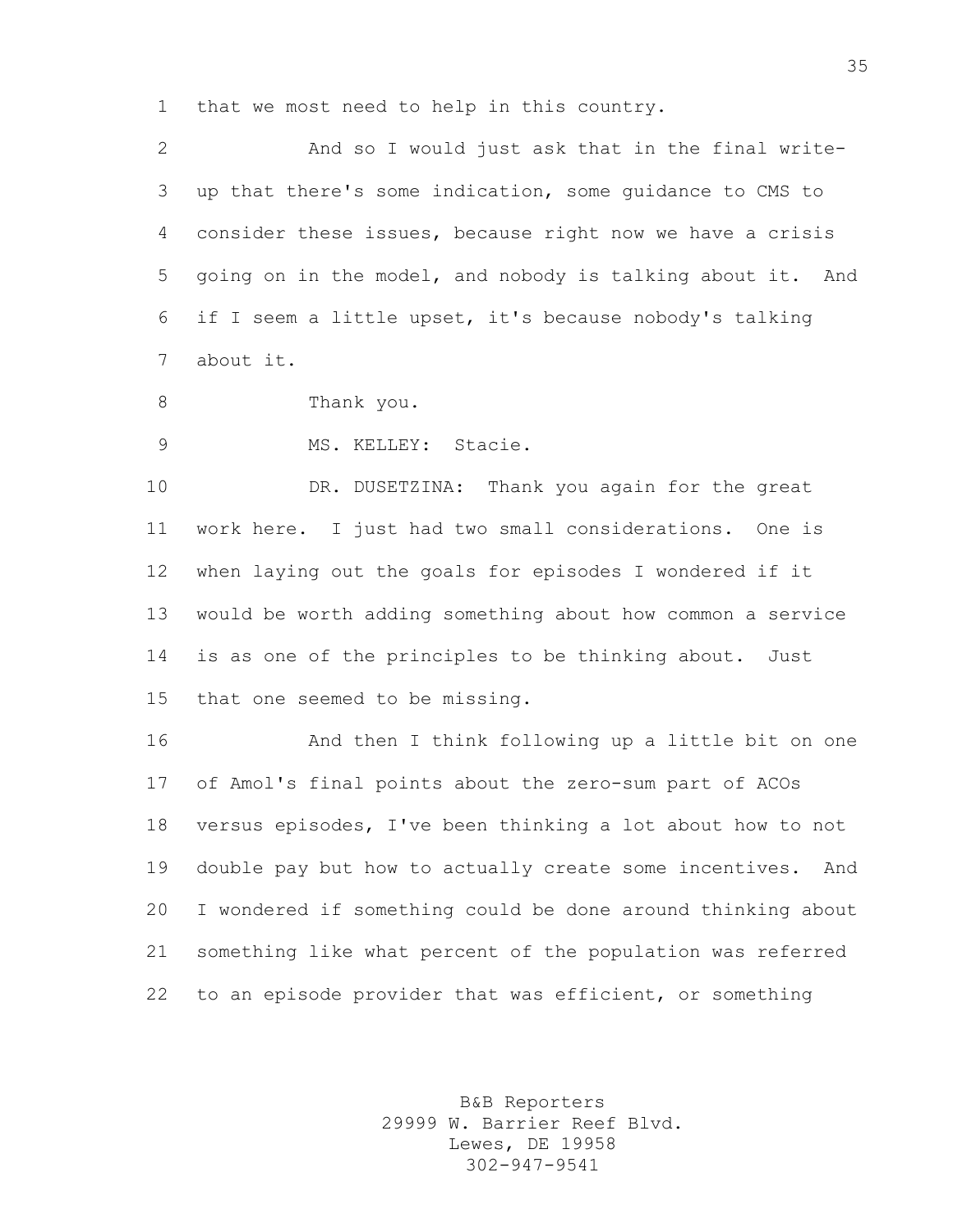like that, where an ACO gets credit for having a larger percentage of their population go to an efficient episode provider so they get some form of reward for that because they're trying to do their part but not penalizing them if the episode doesn't go well or double-paying if it does.

 Anyway, really excellent work, and I look forward to seeing this move forward in future sessions.

8 DR. CHERNEW: Can I just say a response to that comment? This came up a lot in our last episode discussion, this issue of sort of double-paying or not. And I think, you know, obviously time is going to be tight going forward, and Amol raised this point as well. The issue is that the obvious concern with double-paying is you're double-paying. The advantage of double-paying is it is conceivable that if you reward both for a given savings you actually have a bigger pie, and so you're losing -- for a given amount of savings you're paying too much but you're getting a bigger pie, so giving a little more is okay because you've induced everybody to save a bigger amount. The extent to which that's true -- and again, the expert is sitting to your right -- the extent to which that's true is going to vary by the type of episode, it may

> B&B Reporters 29999 W. Barrier Reef Blvd. Lewes, DE 19958 302-947-9541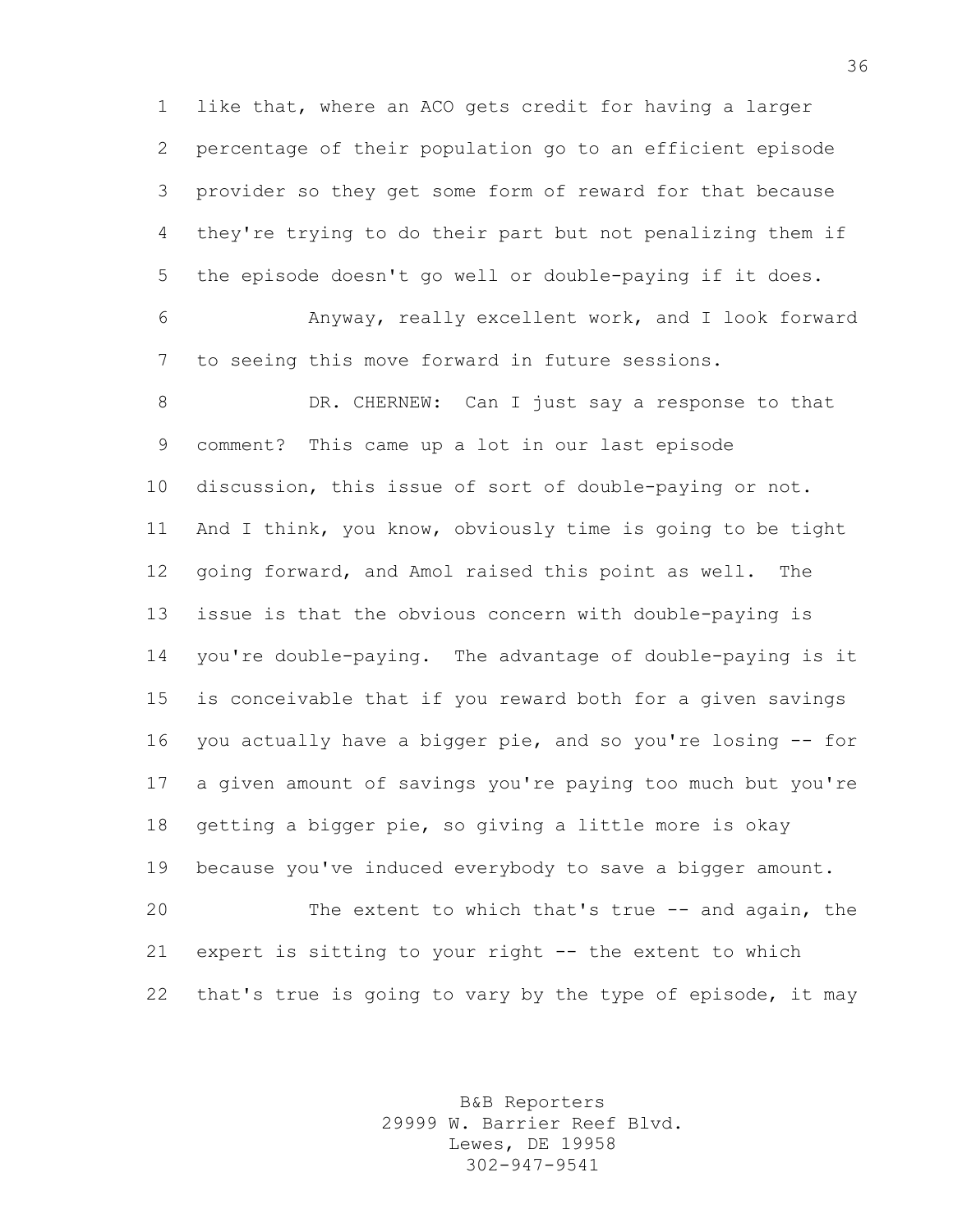vary over time, and we have this difficulty in where we sit as to how we actually play that out. So we can go back and look at the language about exactly where it is, which I think is what Amol was suggesting, but in principle -- and again, for those listening at home, when CMS think about double-paying or not, the way this is supposed to be written, it is not sort of never double pay, that's a problem. It's not always double pay. That also could be a problem. It is considered, holistically, when you're doing this, how you're designing this, and again, that can differ across episodes and it can affect what episodes you decide to launch.

 I said in other contexts, and if I haven't I'll say it again here, we're not CMMI, thank God, because I don't have the ability to run CMMI, get Liz doing it. But I do think giving them conceptual ways to think about this and how they integrate these things is what's going to matter.

 And other part in what you said, which I think has come out -- and I do think it's in the chapter but I honestly can't remember different versions -- there's this question about whether the benchmark for the ACOs, ACOs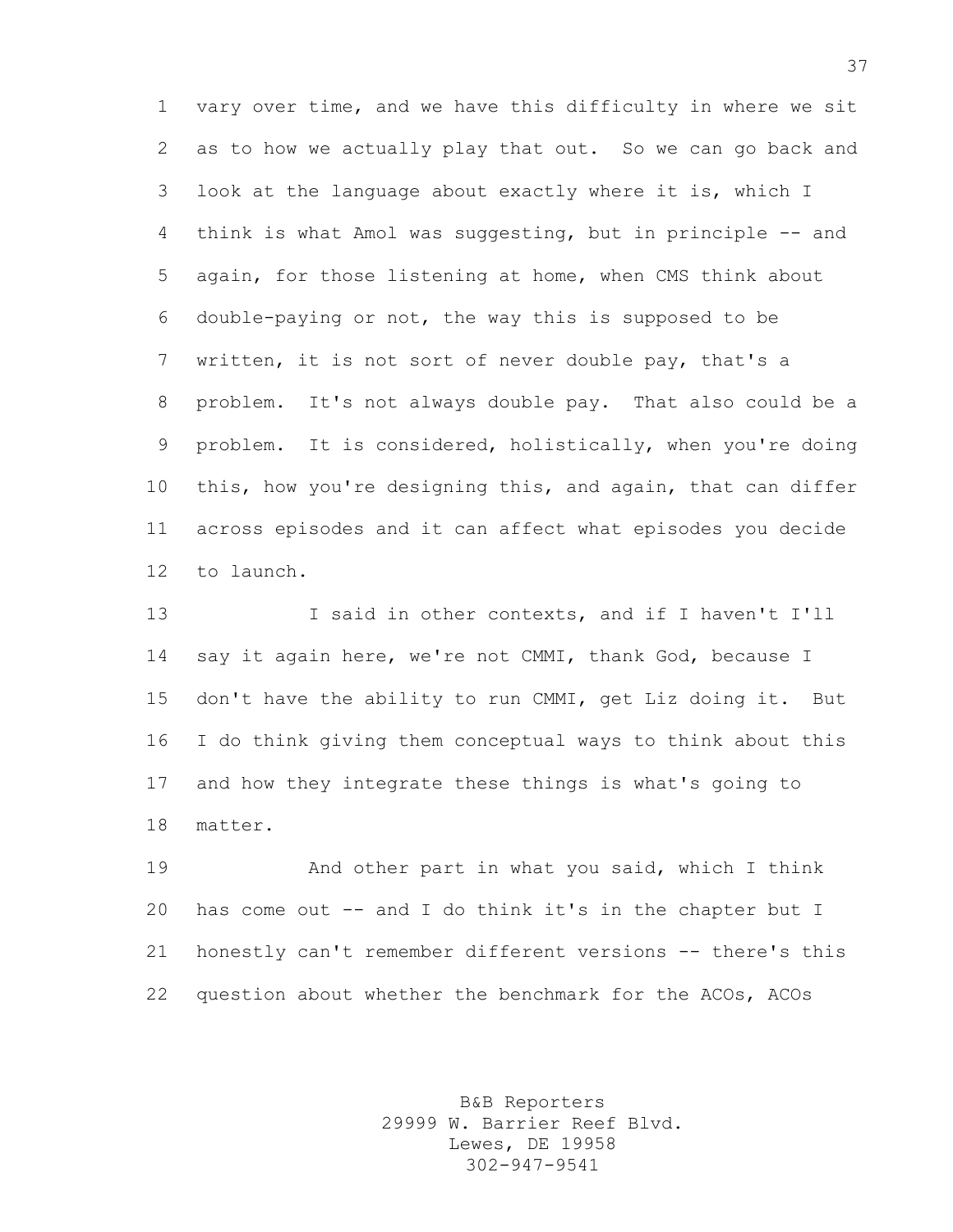should get credit if they send someone to a lower -- an episode initiated with a lower benchmark. In general, we come out in favor of that approach, so that ACOs can save any savings they do just on the kind of process of care but also in directing towards a specialist, in particular ways.

 That is complicated for a bunch of reasons, and we are not going to solve that in that we're not CMMI, but I think conceptually we would like to have the ACOs have incentives not just to practice officially in a range of ways they prevent episodes but also when there are episodes to think about where they go to capture some of that. The details are going to have to be sorted out by CMMI.

 I don't want to have anyone at home think that we believe it is easy to do, because we don't. But I do think the principles here will help CMMI as they go, in particular, think about how things are coordinated and how the savings are divided, and understanding, as Amol said before, there is a possibility for synergies. It should not be ignored when making decisions.

 But also, I would say, we have to be careful, they should also not be assumed. So you shouldn't assume that just automatically you could double-pay and it will be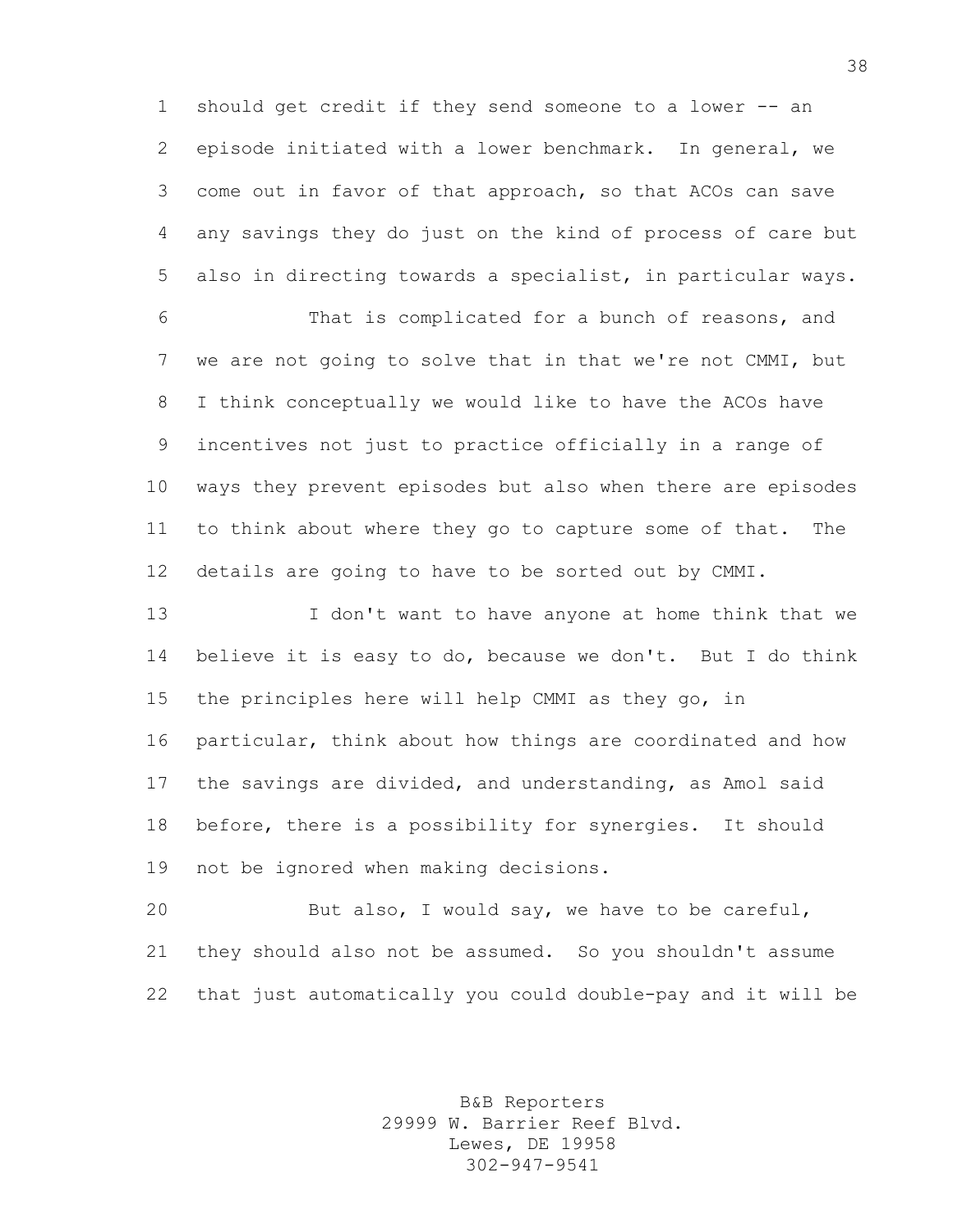fine. And I think it's just up to people that look at these in particular places. There are very, very capable people at CMMI to actually sort this out as they do it.

 And so that's my loose take there. Sorry for the speech. I'll try and be better.

MS. KELLEY: Bruce.

7 MR. PYENSON: My compliments to the staff for putting this together. This is one of the more challenging things I've seen in my six years.

10 I've got comments on three topics. One is risk, the second is segmentation, and the third is trends. And each of these, I think, I'm not suggesting quantitative work but more nuance or suggestions of possibilities in the report.

 On risk, I think many of the Commissioners recall the days when providers took risk and went out of business -- physician groups, parts of the country or other enterprises like that. And CMS, back, I think, in the 1990s, set criteria for risk for physician groups the requirement for stop loss and things like that.

 What's interesting is none of the models we're talking about come anyplace close to that kind of risk.

> B&B Reporters 29999 W. Barrier Reef Blvd. Lewes, DE 19958 302-947-9541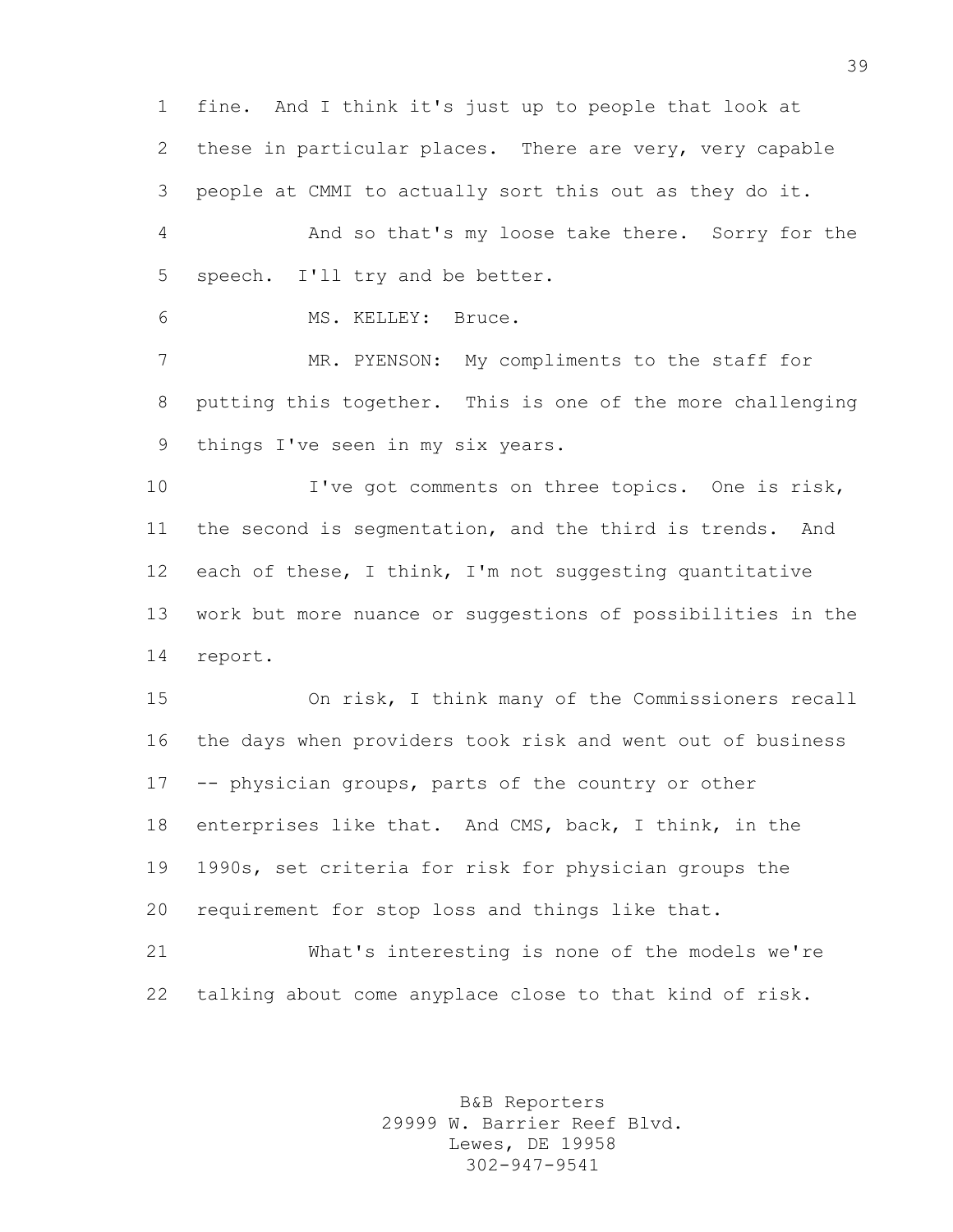But there are relatively rigorous structures for determining how much risk an organization should take, which is based on how much loss it can take without going out of business. Obviously, if hospitals went out business, physician groups, that would take away capacity from serving Medicare members, so that would be a concern. So I think to put this in a realistic context of risk-taking ability would require reference to that, both the why we care, because we don't want organizations taking so much risk that it endangers their future solvency and ability to serve Medicare members, and maybe some references that, hey, there are things to look at, risk-13 based capital, there are a number of other solvency kinds 14 of structure that could be used for that. My interest in doing that is hopefully we will get to the point with ACOs where this is an important issue. We are no place close to that yet, but if the model evolves maybe that issue of risk hopefully will be important. So it's a real issue that needs to be dealt with. The second issue is segmentation, and we did

discuss, in other sessions, how the market gets split up,

B&B Reporters 29999 W. Barrier Reef Blvd. Lewes, DE 19958 302-947-9541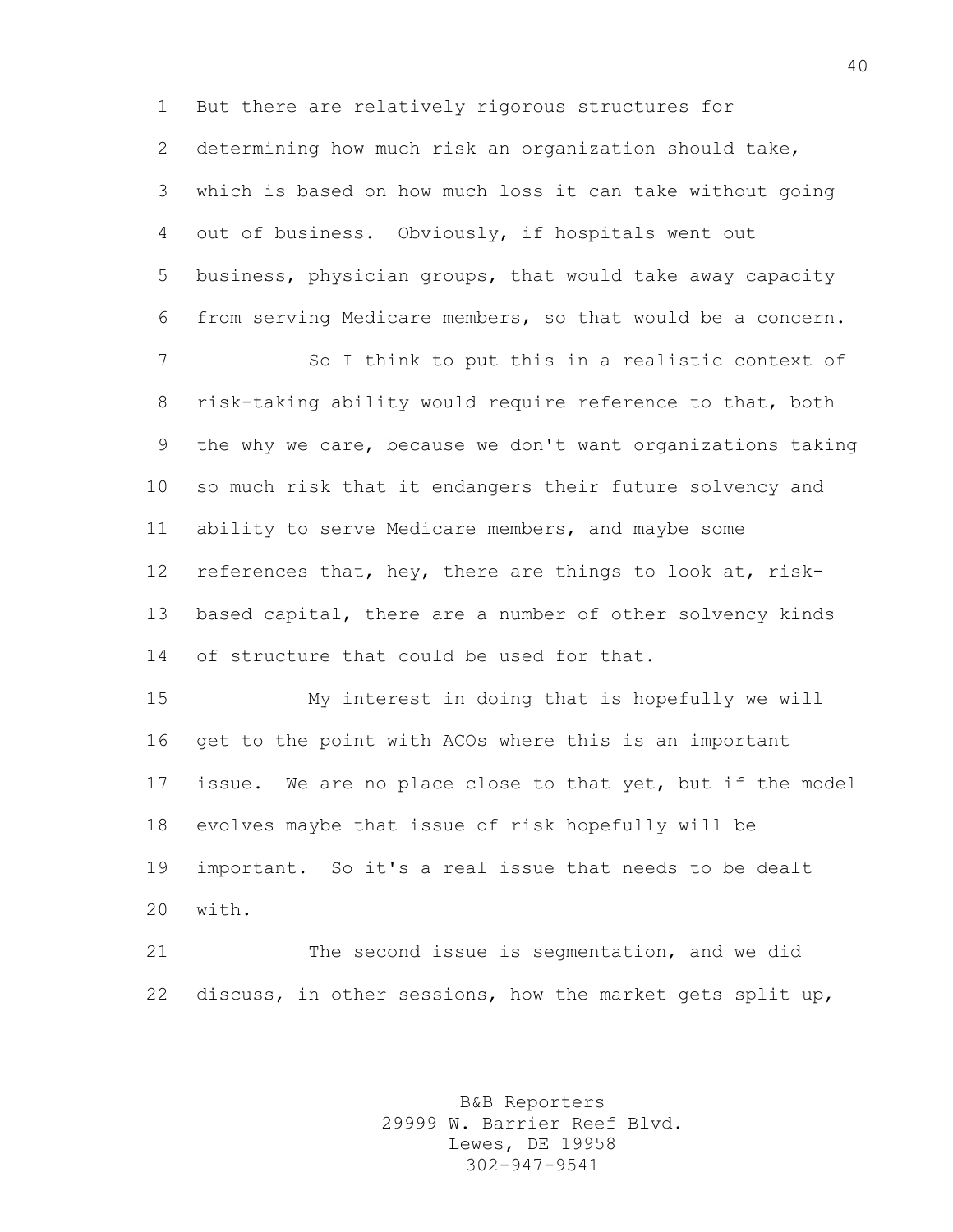for example, between low-income subsidy versus non-low- income subsidy with Part D or the enhanced plans or people who don't get Part D. And I think that's a concept that is important to think about because selection spirals happen all the time in insurance entities.

 So since ACOs are voluntary and since there's another magnet, which is the Medicare Advantage, we have different segments of the market, and how trends are 9 assigned -- you know, one of version of that is safety net versus non-safety net -- but the idea that perhaps the trends that get applied to an administratively-set benchmark should also consider the segmentation of populations into ACO participants and not, and what that might mean for the appropriate trends and the appropriateness of the program.

**And my third point is we're actually in a pretty**  remarkable period with respect to the Medicare population. A million people have died from COVID. Most of them are Medicare beneficiaries, disproportionately distributed by race, ethnicity. Disproportionately distributed by afflicting people in nursing homes more than others. And that's a remarkable phenomenon that's going to affect the

> B&B Reporters 29999 W. Barrier Reef Blvd. Lewes, DE 19958 302-947-9541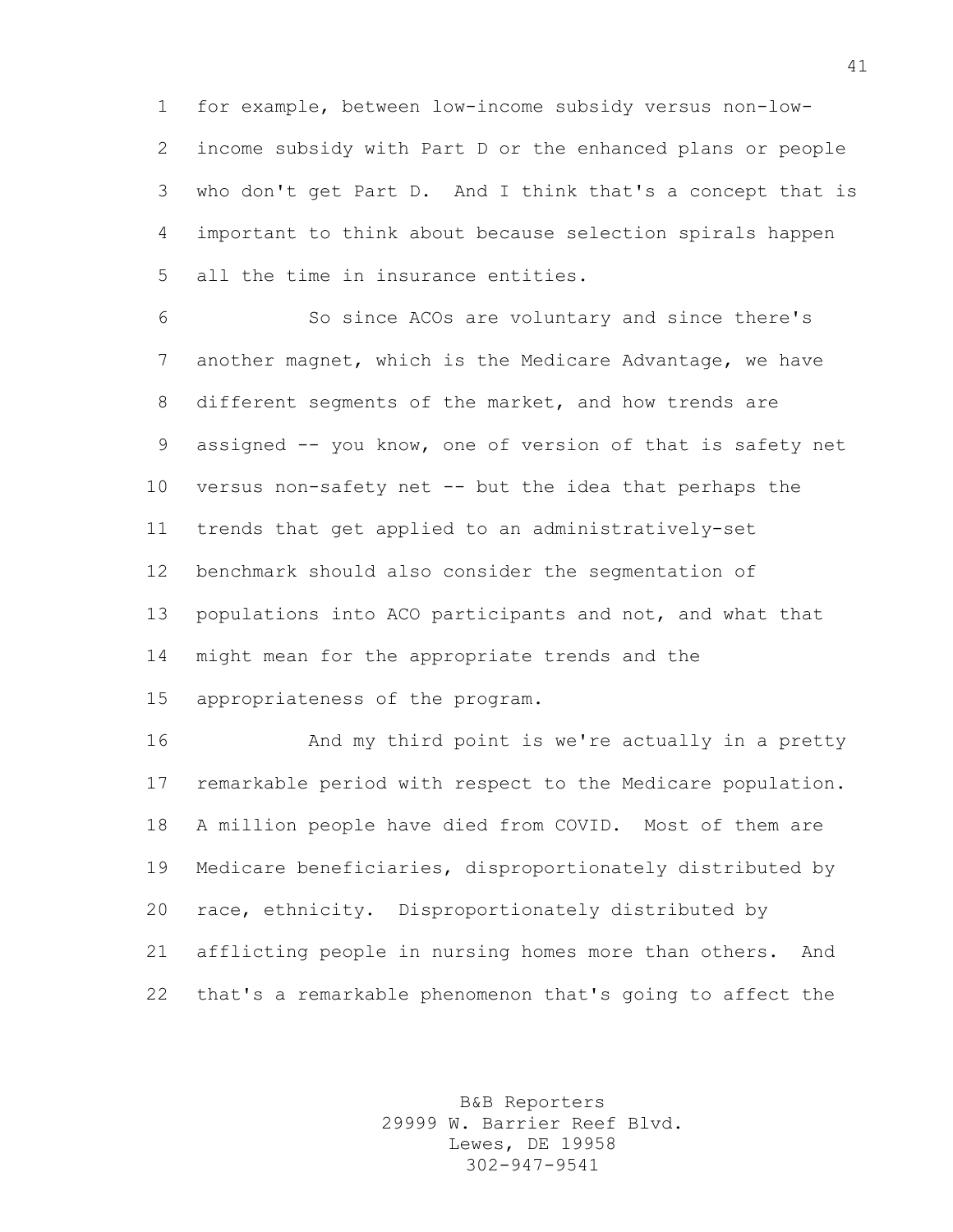program for the next 5 years, maybe 10 years, as well as the changes in the way people are getting their care and delivering their care.

 So when we think about trends, I think recognizing that the unusual kind of period we're in, and we'll be entering in the next several years, that the usual way of calculating trends on a big program might not be quite right.

 So those are three thoughts I have for the nuances in the writeup as we advise some of the readers. Thank you.

12 MS. KELLEY: Brian.

13 DR. DeBUSK: First, I'd like to thank the staff on an excellent chapter. It was a really good read. I'm very supportive, obviously, of APMs, and I'm really encouraged by our work on ACOs. Again, an excellent chapter.

 I strongly support, obviously, streamlining the models. I think there is a lot of progress in this chapter, tailoring risk with the institution. I think moving to administrative benchmarks and addressing ratcheting, again, all good progress.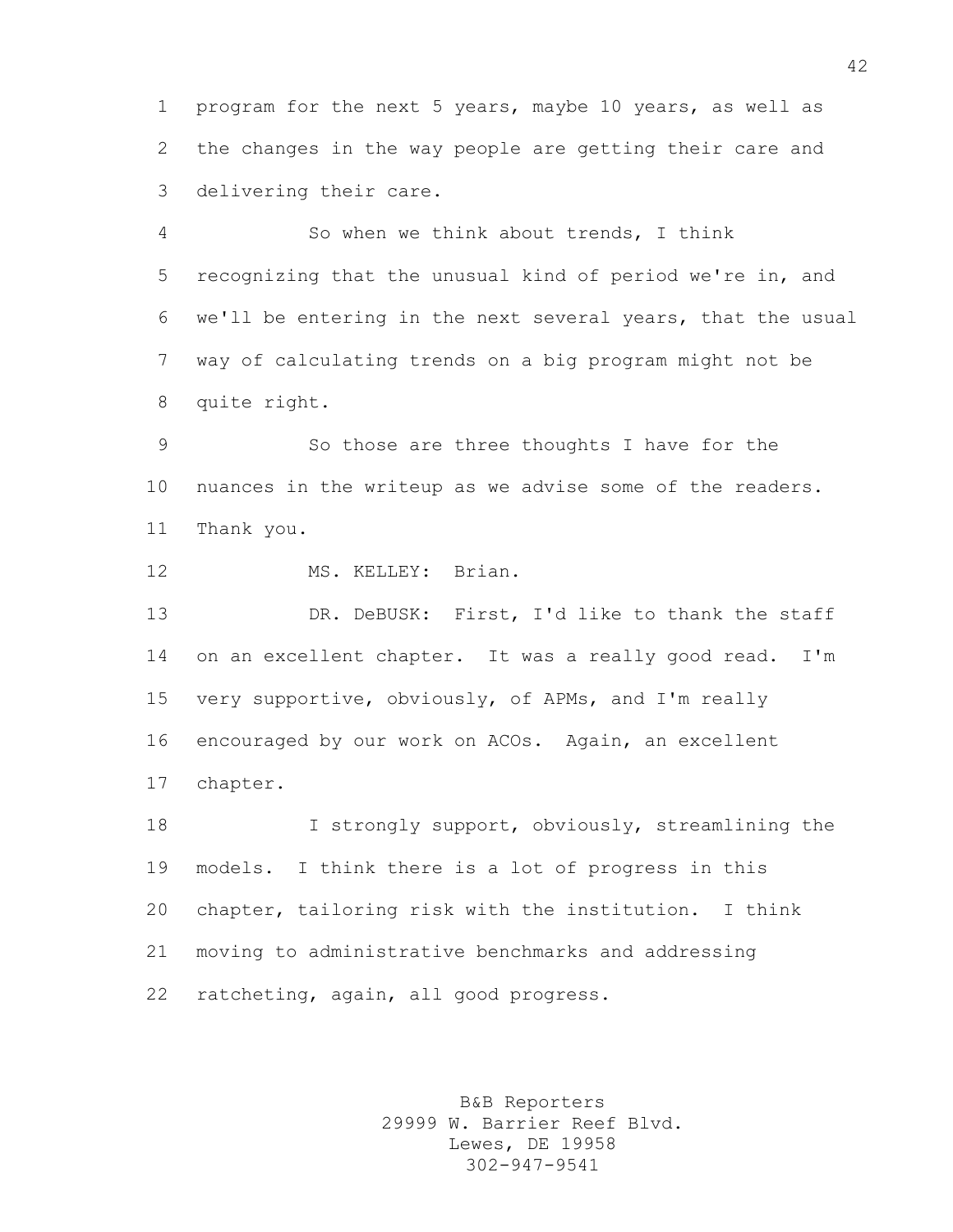You know, I still remain concerned that ACOs don't have that overwhelming appeal or adoption yet, and one of the things that concerns me, you know, Amol had some comments around incentives, and my question is, do we have the incentives right, because things are moving so slowly. And it's easy to blame health care and just say, well, you know, health care moves slowly and these things take time. But let's look at things like in LTCHs, when we change the case criteria. You know, those LTCHs moved within a span of just a few years. When we make adjustments to the ESRD bundles, dialysis clinics change quickly.

 And then my favorite example is telehealth. When the public health emergency hit, over a three-week period we went from virtually no telehealth visits to 1.4 million telehealth visits a week. We are in an industry that can turn on a dime when the incentives are correct.

17 And so I really want us to stress -- I mean, I hope we do some soul-searching here and realize we don't have those incentives right yet. Now I'm convinced we will get there. I think ACOs are the future. But I also think we need to take this as a sign that we really don't have the ACOs right yet.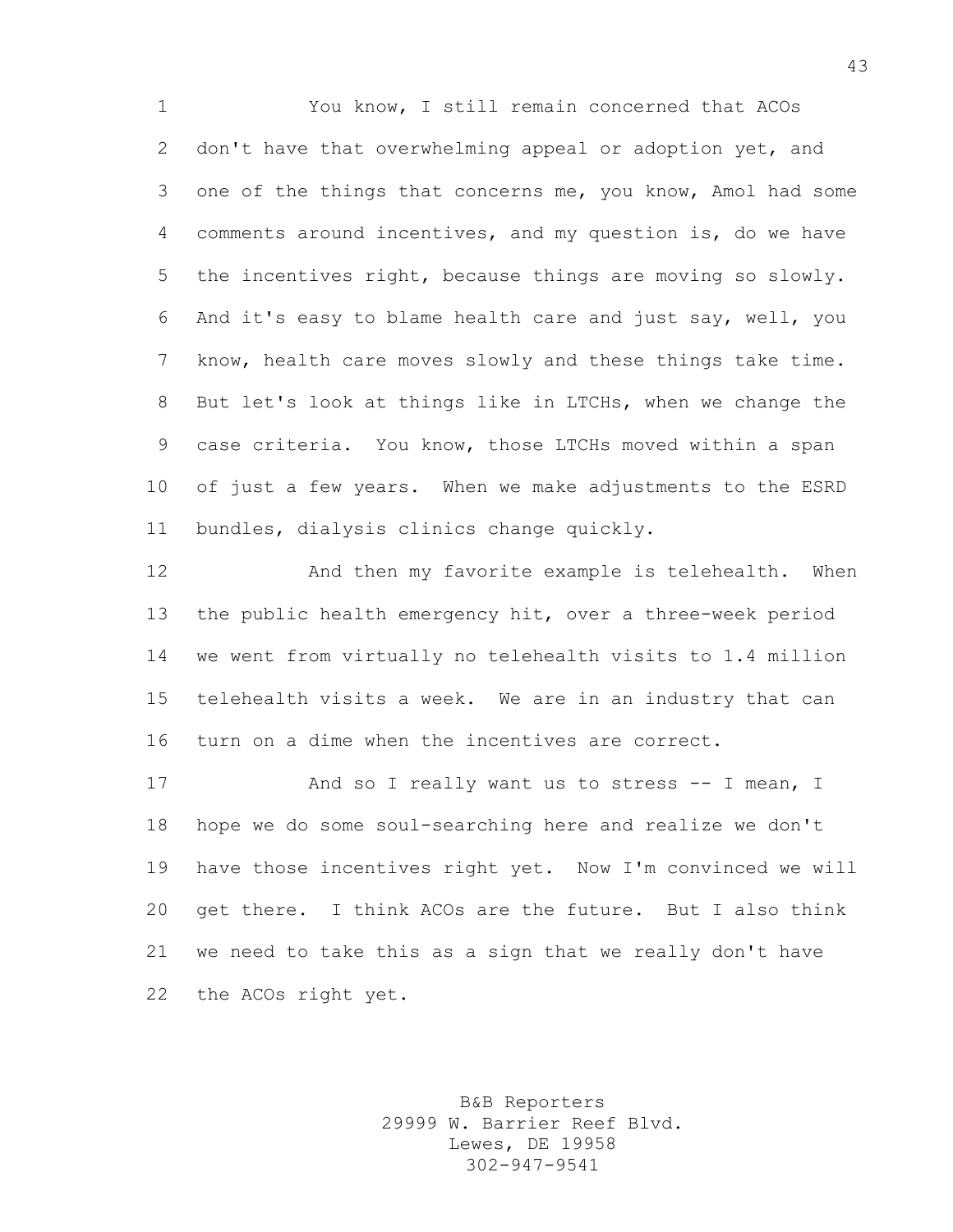That brings us to bundles, and I think it is very, very important that we keep bundles viable and we keep bundles growing. There is no question they engage specialists. There is no question they drive provider behavior, and they drive provider behavior in an era that we desperately need programs that drive provider behavior.

7 And I think it's important that we don't encumber one, and I do want to pick on two charts from the presentation, on Charts 11 and 12, where we talk about the considerations for bundles and episodes. I've said this before -- it feels a little bit like an obstacle course. And I could talk about all six points but I'm going to talk about three.

 First of all, point 2, whether the episode could generate savings that the ACO could achieve on its own. Well, over 50 percent of physicians are employed now by hospitals. I mean, you could argue that for any bundle. I mean a joint replacement. Well, the hospital can simply hire the physician. You know, I'm not sure what test we're setting up there but it seems like an impossible obstacle because most of these could be addressed through physician employment.

> B&B Reporters 29999 W. Barrier Reef Blvd. Lewes, DE 19958 302-947-9541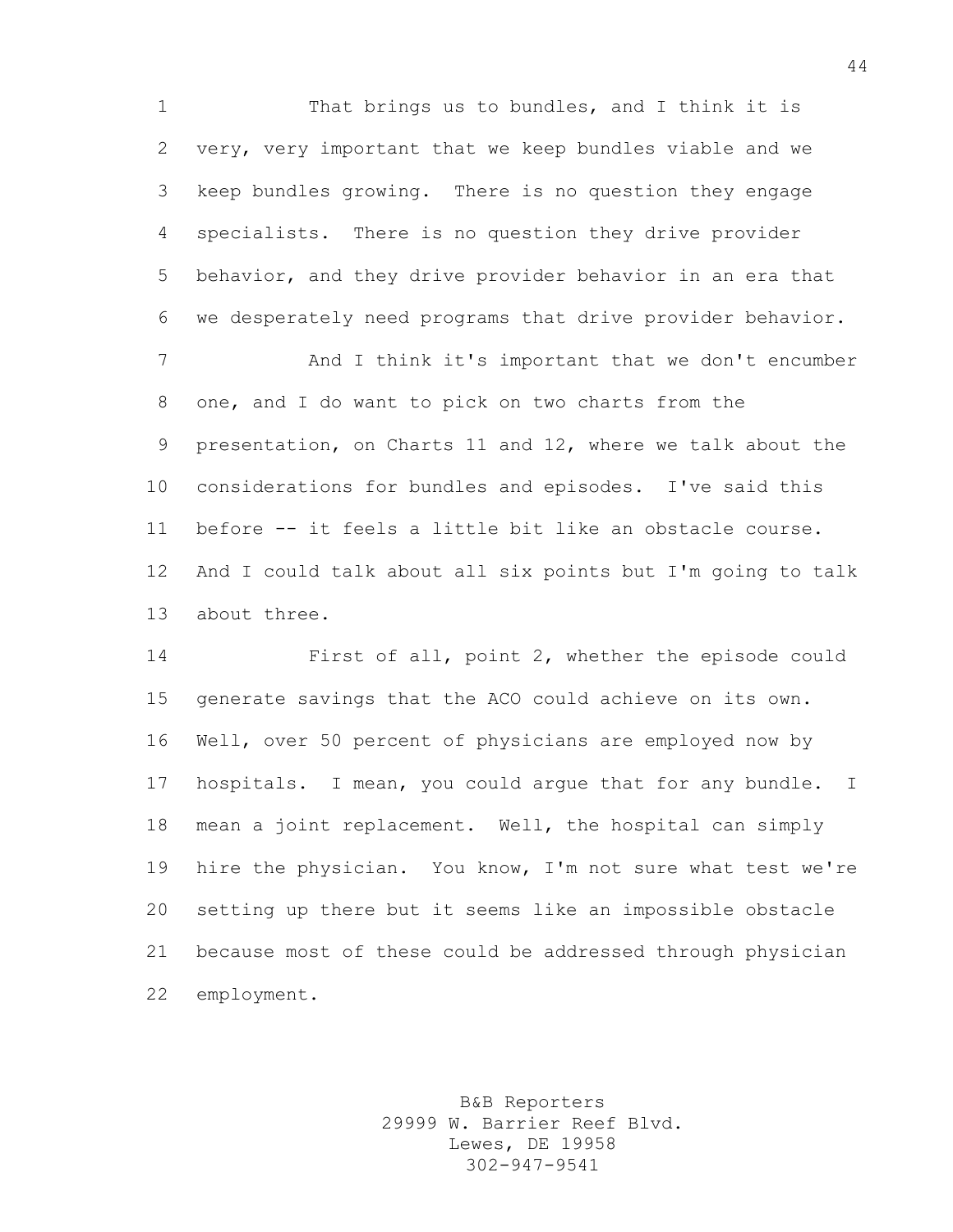Point 3, whether it will increase volume. You know, as we had in our discussion yesterday about social determinants of health and equity, not all volume increases are bad. I love that expression, there's no free lunches here. So I think that's another questionable criteria. The other, and I acknowledge these aren't

 necessarily criteria. These are just guidelines. But the fourth one is whether the episode inclusion would discourage ACO participation. To me that just seems like a very intangible measure. I'm not sure how we're going to measure potential to discourage participation.

**And that brings me to my final point, which is on**  double payment. Amol, I could not agree more with your concerns around double payment and this zero-sum mentality. First of all, I do hope the staff will quantify how much overlap has occurred. I would really be interested in, you know, here are the ACOs' net savings, here are the bundled payment net savings, here are the overlap. And I don't know that we have the information to have an exact calculation, but I would think that we could build a model to try to approximate some of that.

And then also for the short and medium term, I do

B&B Reporters 29999 W. Barrier Reef Blvd. Lewes, DE 19958 302-947-9541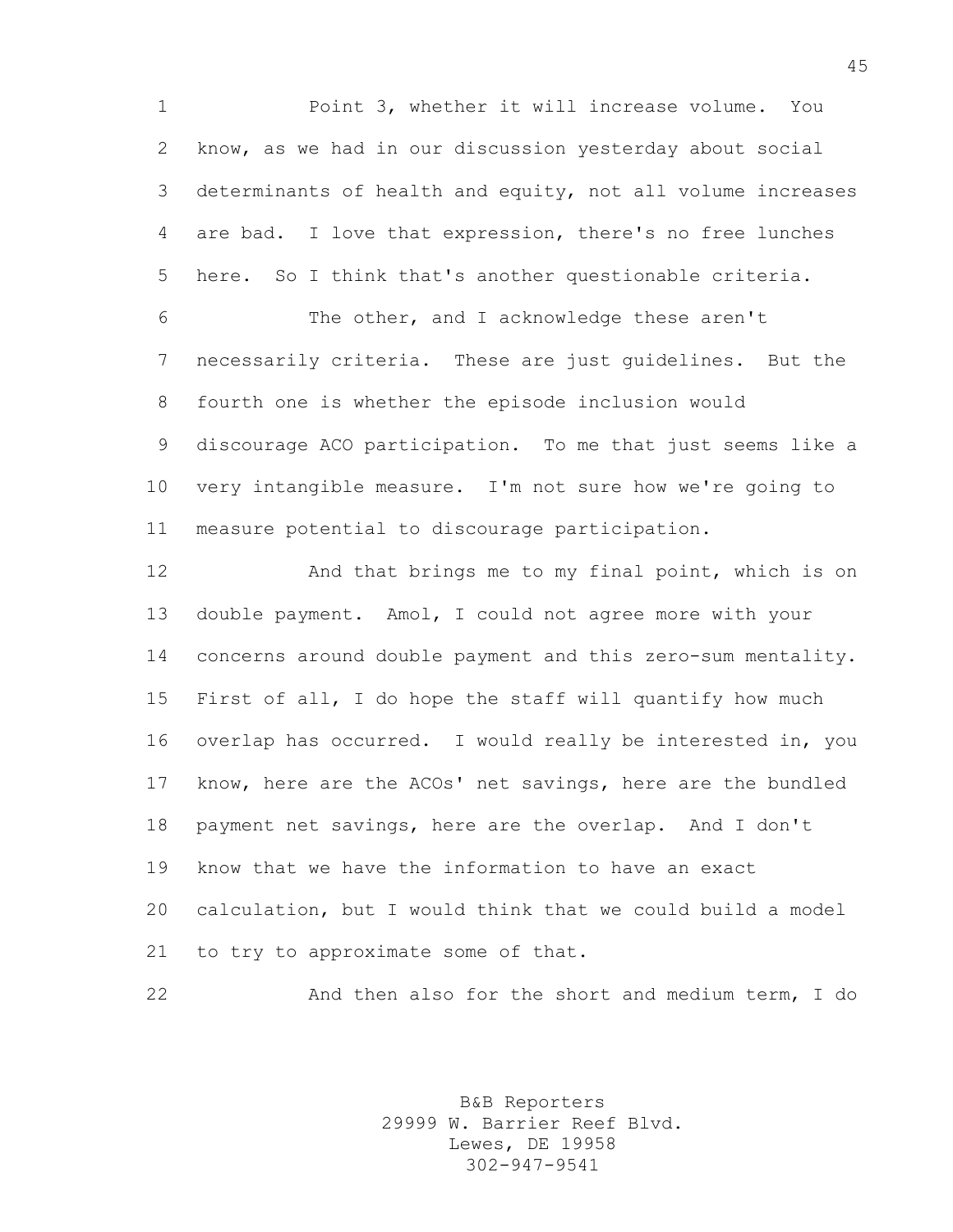hope we advocate an all-of-the-above approach. I hope we do not encumber bundles. I hope we continue to build strong incentives for ACOs, because I think ideally, we would be in a world where we have a bottom-up program in episodes that are frontline driving provider behavior, and then a top-down program with ACOs, and we let those programs meet in the middle. And I think that's the optimal solution, not just for getting APMs up and running but ultimately for saving fee-for-service entirely.

Thank you.

11 MS. KELLEY: Larry.

 DR. CASALINO: Yeah. Two comments and then I just also wanted to emphasize again what Lynn said, which I think is important. If we talk about equity when we're doing SDOH work, but then we don't talk about it when we're doing work on ACOs and episodes, for example, we're kind of marginalizing it, I think. So even if the chapter does no more than flag the issue that Lynn was talking about, I think that would be worthwhile.

 The two comments I had coming in today were, one is I think there's attention in the chapter between the fact that as we started the APM work the whole emphasis was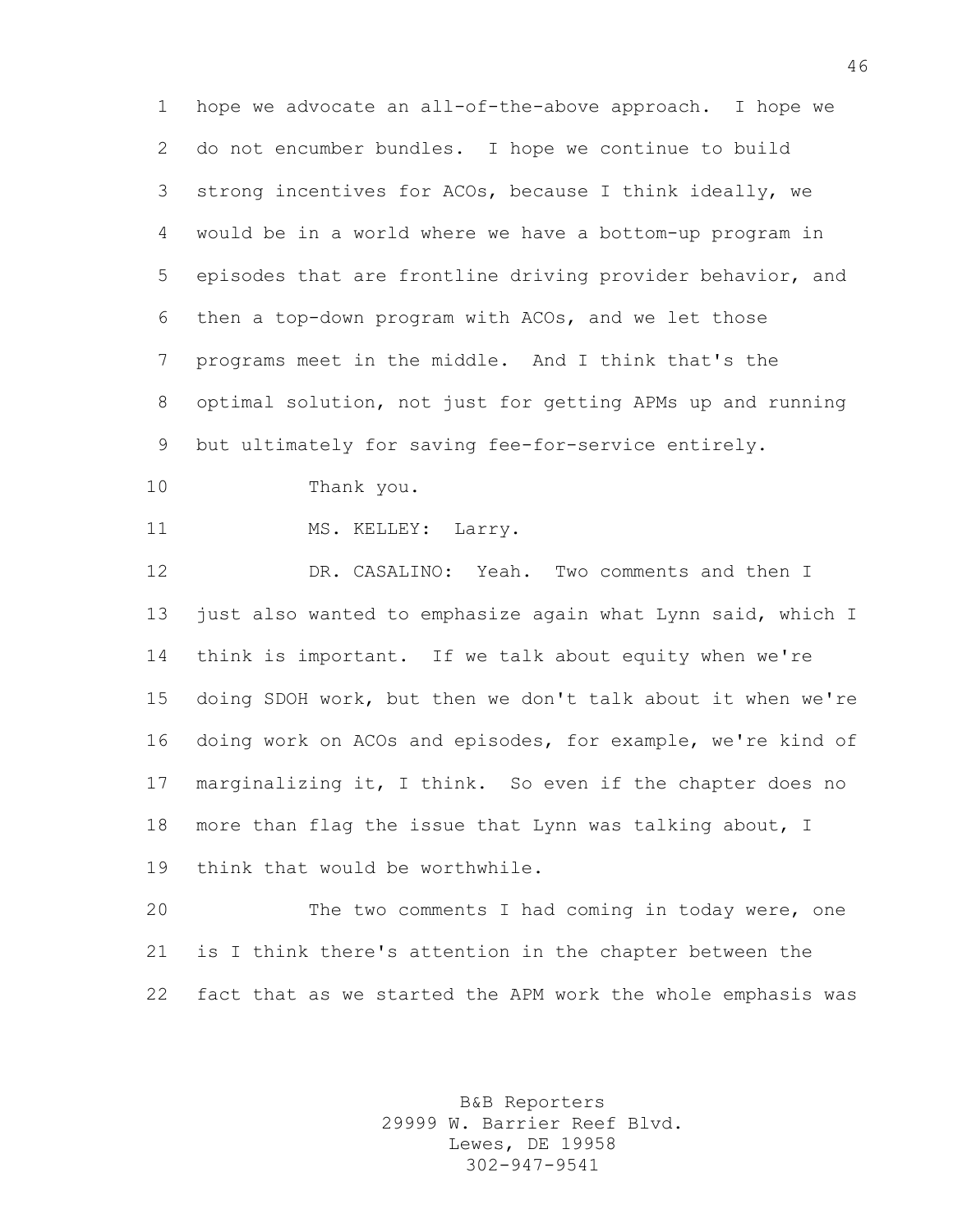on having fewer models and harmonizing them. And so the ACO part still highlights, really, we want fewer ACO models.

 But when we talk about episodes, and we may all not agree about whether this is solvable or not, but the clear impression that is on who reads this, especially people who read it quickly will be, well, we want a lot fewer ACO models, we want a lot more episode models. There are two or three places in the text where we talk about testing a wide variety of models, which testing a wide variety doesn't mean implementing a wide variety, but it kind of gives that impression, I think.

 So I think regardless of one's point of view on this, the chapter will leave some people confused, I think. Are they saying there should be fewer ACO models and a lot more episode models, or what exactly are they saying? So some attempt to at least highlight that issue.

 That would be my first point. And my second is what I talked about a little bit, I think, yesterday. I think it's not hard and fast for every type of possible episode, but in general I think it's easier to do episodes for surgical procedures than for medical chronic conditions. And I think we all here are pretty familiar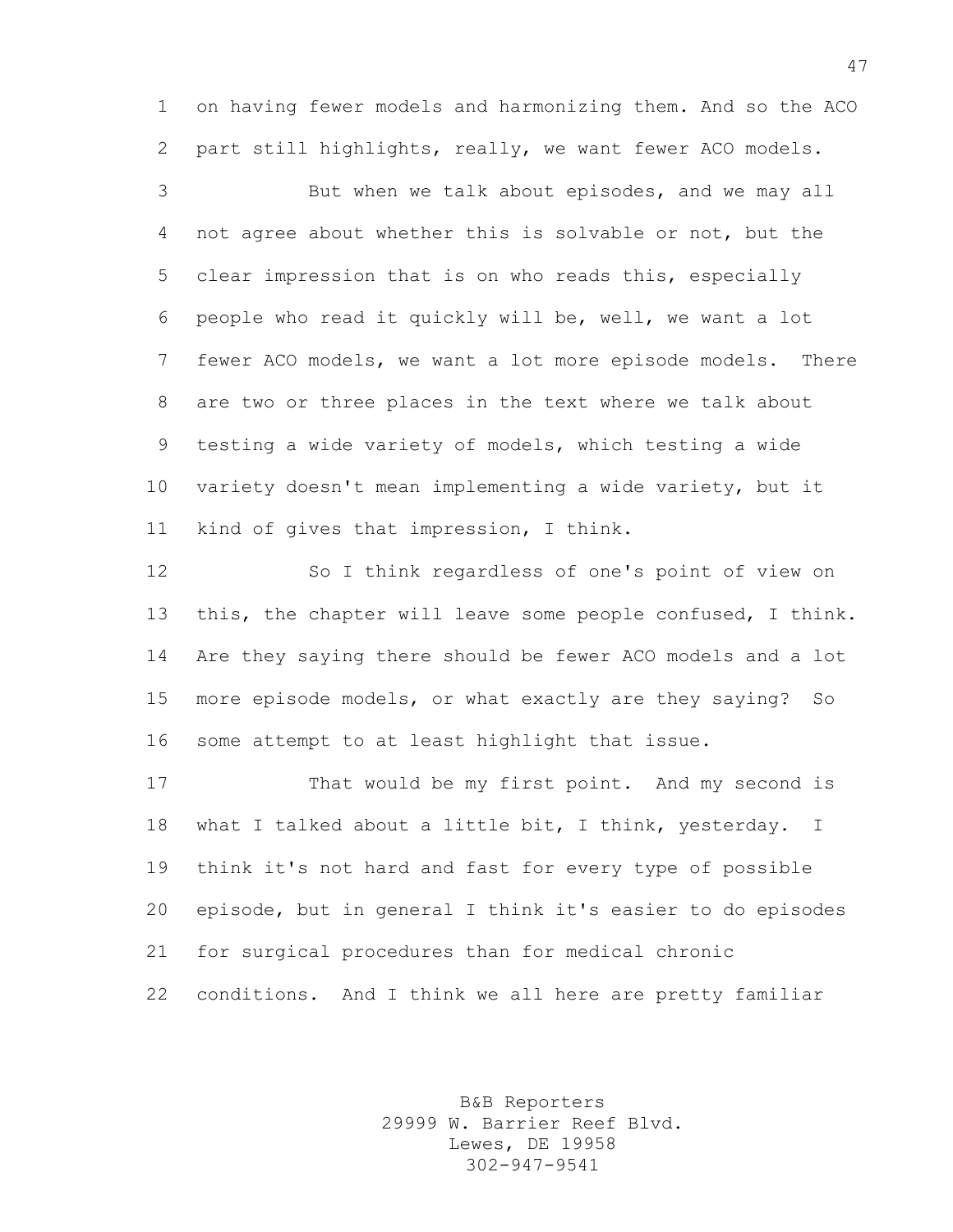with the issues, but I think we have to take into account that there are a lot of people out there in the world who just think, oh, bundles are great and everything should be bundled. I'm talking about relatively unsophisticated on these issues.

 And I've had pretty prominent people who I would've thought would be more subtle about this, literally say, "Why don't we just bundle everything?" And then there are people whose kind of life work is to argue that everything should be bundled. And not anybody in this room. Not at all. I basically agree with everything Amol said, maybe with a caveat, really what Mike was talking 13 about, with the possible double bonuses.

 So I think this is just a matter of tone and placement and just minor changes. We did talk about chronic conditions, we call them, as one of the six considerations, I think. And I would be happy if we just specified a little bit more explicitly it may be more difficult to do things for many chronic conditions, or I would say chronic medical conditions than for surgical episodes. It is not always the case. Glaucoma, for example, although it is, to some extent, a surgical

> B&B Reporters 29999 W. Barrier Reef Blvd. Lewes, DE 19958 302-947-9541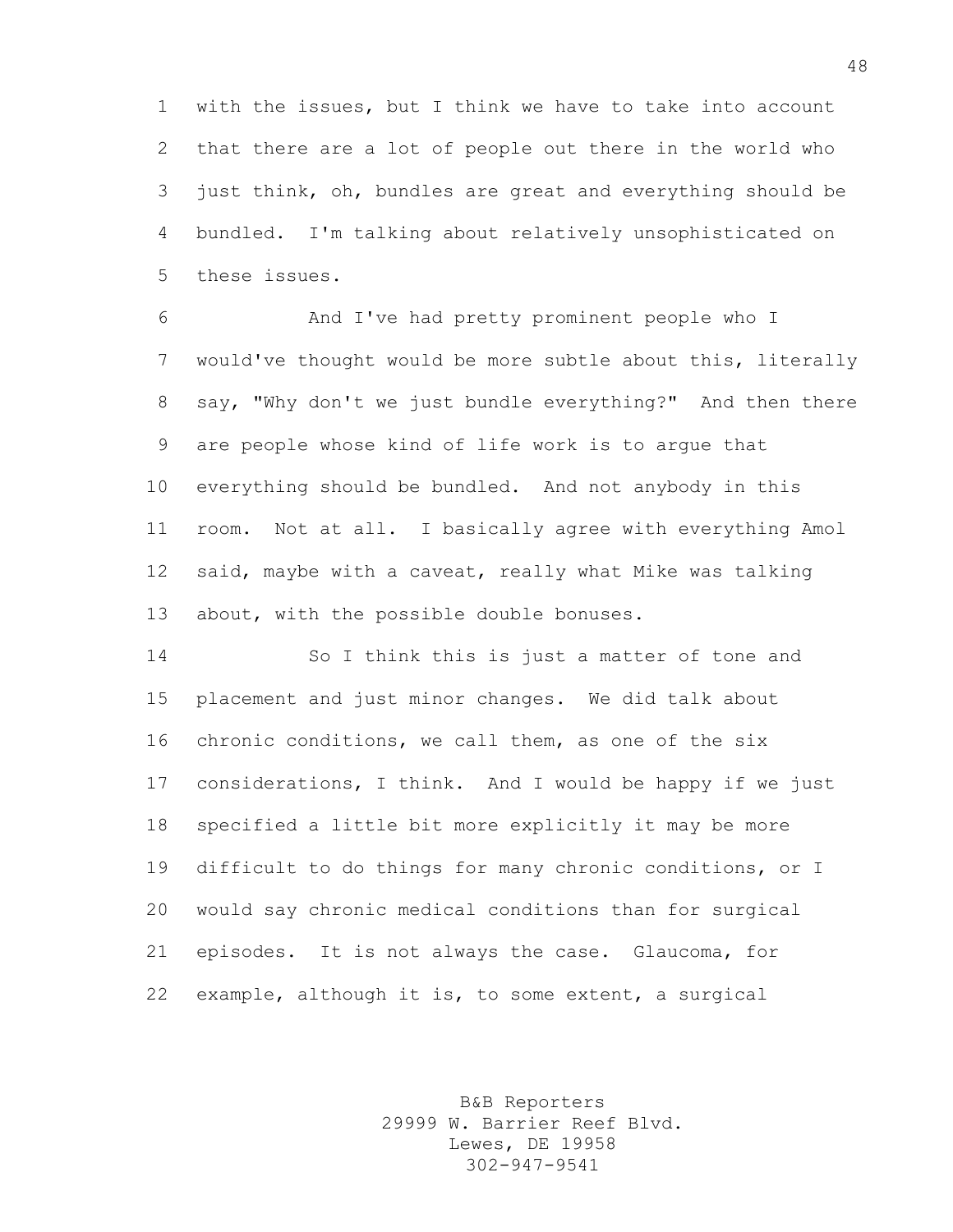condition, you could call it a medical condition. I'd just like to see the wording changed and to point out that a lot of people with chronic conditions have a lot of chronic conditions.

 And I would literally say it's very common for a person to have diabetes, congestive heart failure, COPD, arthritis, hyper-cholesterol, hypertension. Primary care physicians see many patients like that every day, and it's hard to bundle that kind of thing, in my opinion.

 So I'd just like that called out a little bit more explicitly, and not just on page 26 or wherever but also just a sense or two in the executive summary would make me happy, just to deal with the fact that, basically to try to educate a little people who just think, gee, bundles are great. Let's bundle everything. We all know that's probably not desirable, but not everybody knows that. I think the report as written now could, to some extent, encourage that point of view still.

 DR. CHERNEW: Can I just jump in and react? First of all, I think the juxtaposition between Brian's comments and your comment, Larry, was great. Because I think Brian read the chapter as, the chapter reads there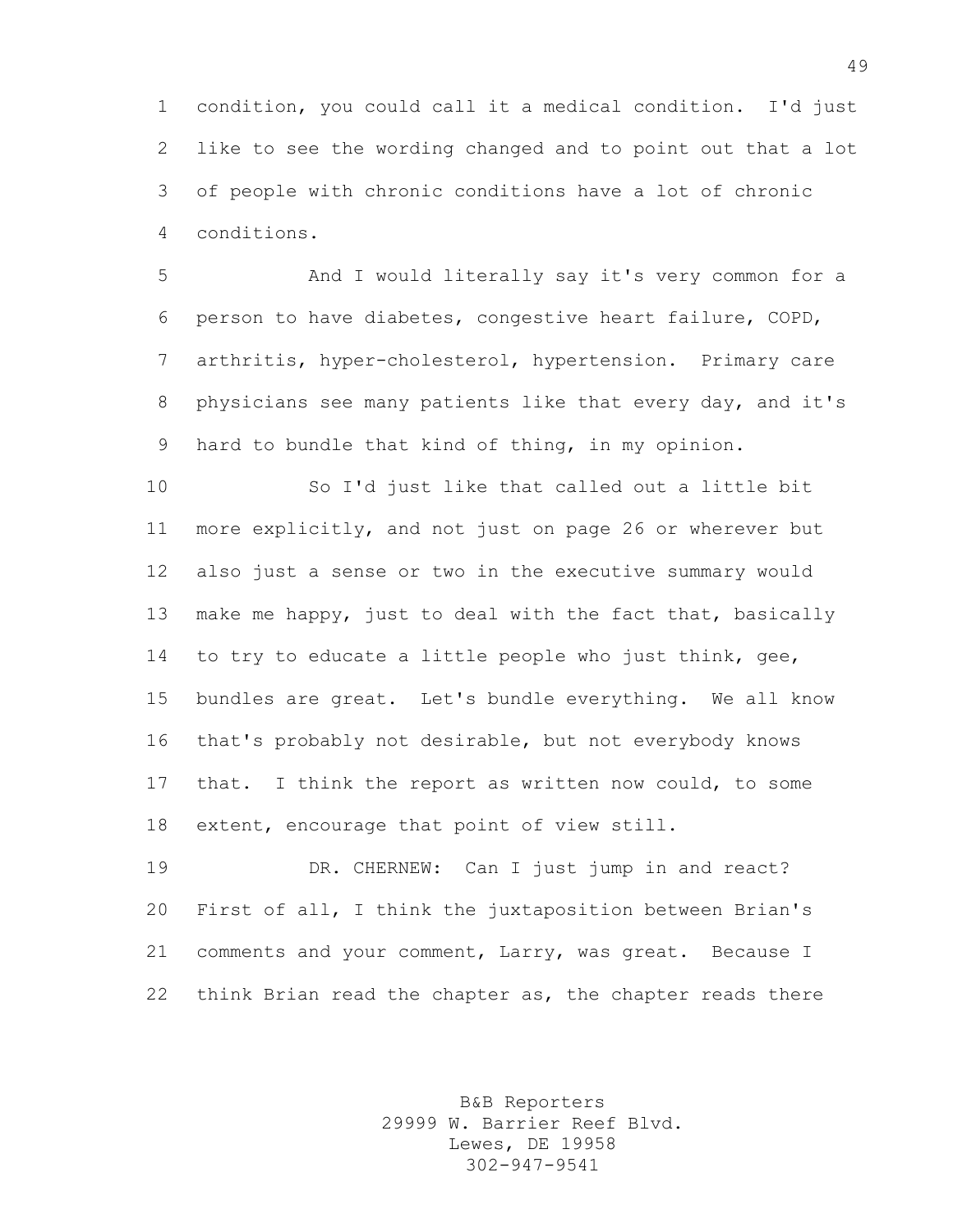shouldn't be any episodes and we have to make sure that episodes are viable. And your comment was that the chapter reads like there's going to be too many episodes and we have to make sure that we're cautious where there are episodes.

 But let me just try and say, at least my thinking, because we're not going to have a ton of time to change a lot of the wording. These comments are really helpful. We will go through it, and I think the staff will do their best. I will try and help you all get a chance to read it, but there are a lot of people's views in it. It's interesting that people read the same chapter and take away different senses of the tone.

 That part being said, what the intent is, and for those watching at home, is we are actually not taking a position necessarily on whether there should be a lot or a few episodes, that there's a series of criteria, and the notion is given that you're going to have a foundational ACO or ACO-type model, think about when you add the episodes collectively.

21 But the part that I would say, if you think about episodes, is you have joints in BPCIA, you could have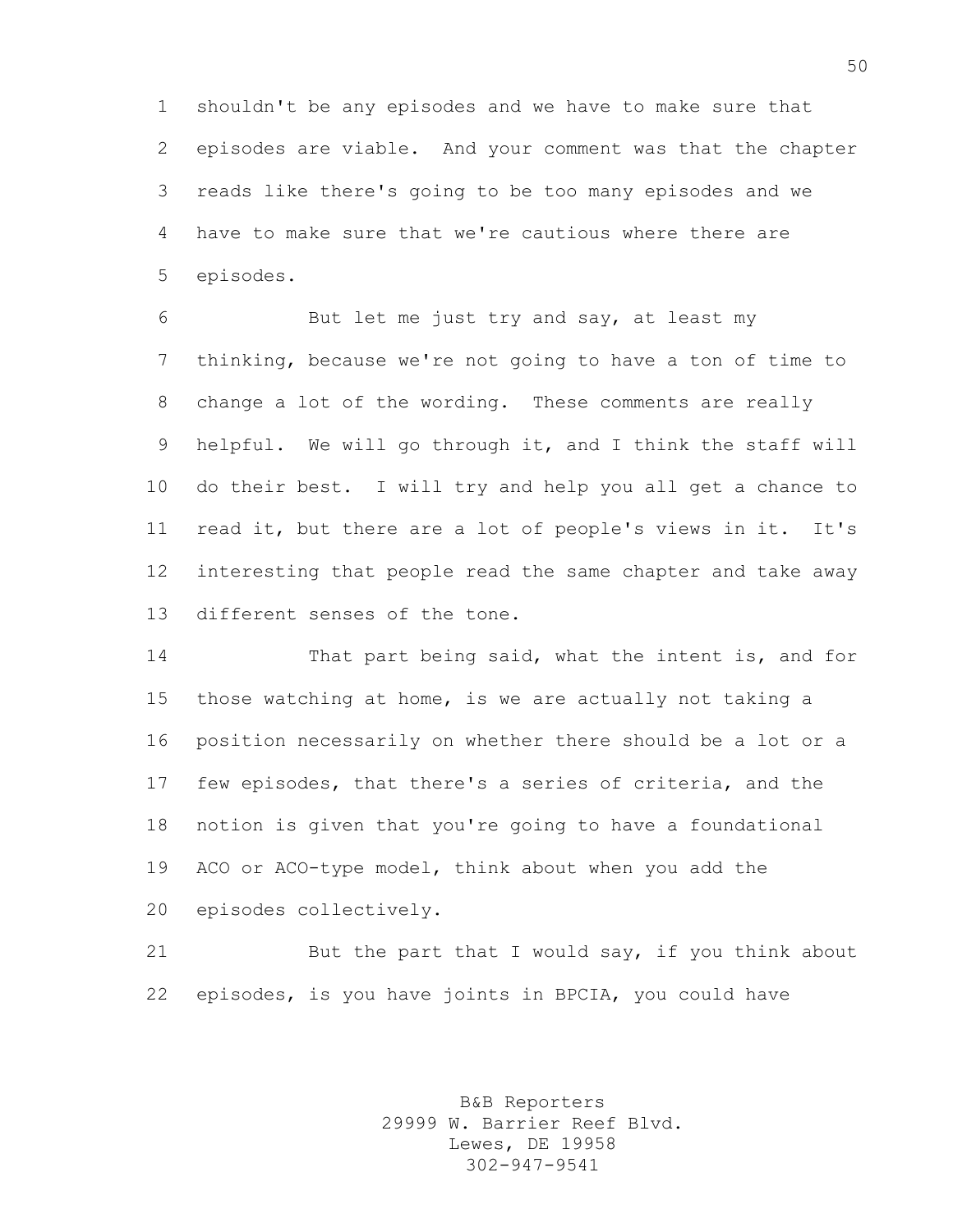joints in CJR, you could have a version if the hospital is participating, a version if a physician is participating, and then you could add, say, a post-acute bundle that might then influence the way in which you think the joint thing is happening. And I've heard people say they want a hospitalist version of it, so you would have a bundle for the hospitalist and a bundle for the surgeon in the same type of thing.

 So the notion of fewer episodes in the episode context is almost, if you're going to have episodes in, let's say, lower extremity joint replacement, don't have five episodes in lower extremity joint replacement, and don't divide up the parts of it into different types of places. There might be details because that's going to differ across things, where CMS would change, but the advice to CMS is to think about how all of it works together, with the episodes and with the ACOs.

 If they decide to move to more conditions -- I agree with your point, Larry, and the chapter was trying to be clear -- we do agree that chronic episodes are much more problematic, for a whole range of reasons. We can check the wording, but we didn't want to go so far as to say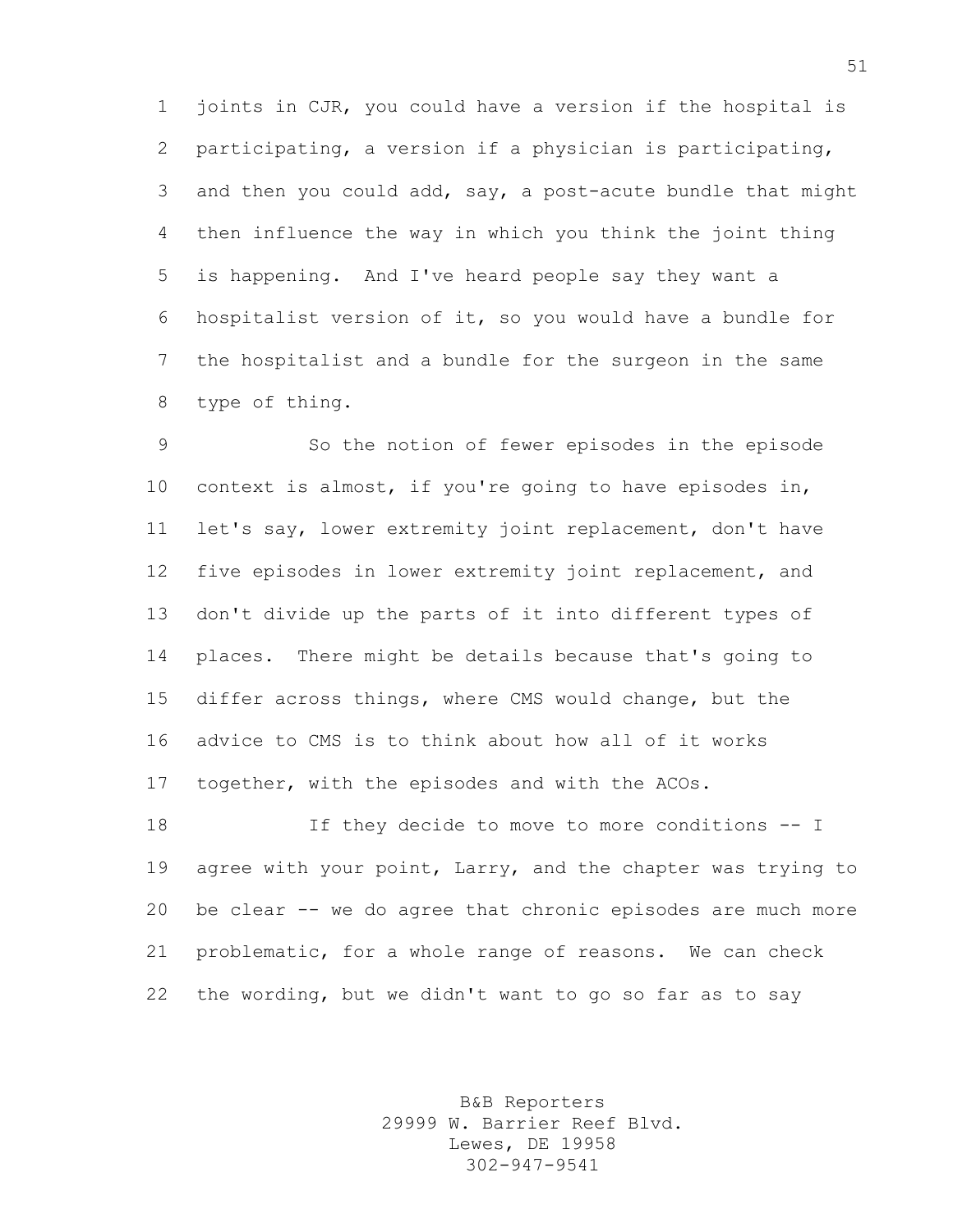never do chronic because there might be something. And although we think surgical episodes or procedural episodes might be valuable, there could be examples where they're not, for a bunch of reasons, because if you have a foundational ACO model -- and I realize not everybody is going to be in it -- but if you have it, you're giving all of the savings that you want to one set of providers and not another. And again, we're not telling CMMI how to deal with it, unfortunately. We're just saying you have to be considered.

 I've had long conversations with Dana Safran -- who I will say, it's wonderful to see you, Dana -- about what they did in Massachusetts when they had the alternative quality contract and how they thought about adding episodes, where they were additive or not, in that context. And I will defer to Dana to say something about that. I think she's two-off in the queue.

18 But just so that everybody understand, at least my thinking, we are not saying have a lot of episodes or have few. We're saying think about when you do things how they all interact together, and many of the principles you raised I am completely down with.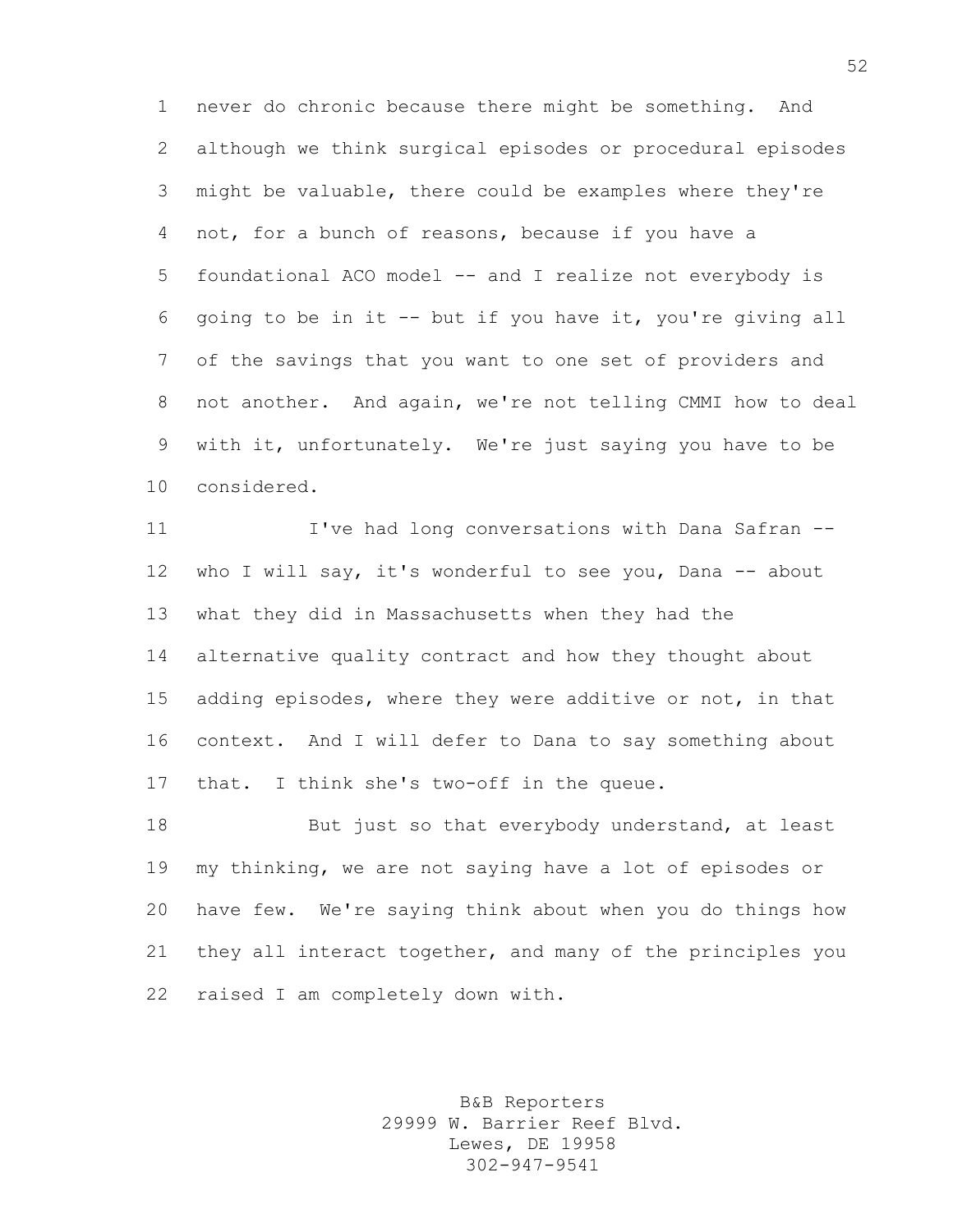DR. CASALINO: If I could just respond quickly, Mike, I think it might be useful just to have a sentence or two just saying we're not really arguing about how many -- we're not making a point about how many episodes there should be, just something along those lines, because right now I do think that readers could be confused: Wait, are they saying there shouldn't be very many episodes? Because they're talking about harmonizing and stripping down, you know, reducing -- or are they saying there should be a lot of episodes?

 DR. CHERNEW: Yeah, actually let me just say one other point, which is something I've realized in this conversation. There's two related issues. One is, for how many conditions should there be episodes? And then within the conditions for which there's episodes, how many episodes should you actually have in those conditions? Because there's actually multiple episodes within the same condition in the way that the system works now, and other complexities. But I don't want to rant or belabor that point.

 DR. CASALINO: All right. And just the last two things very quickly. One, just as a thought experiment for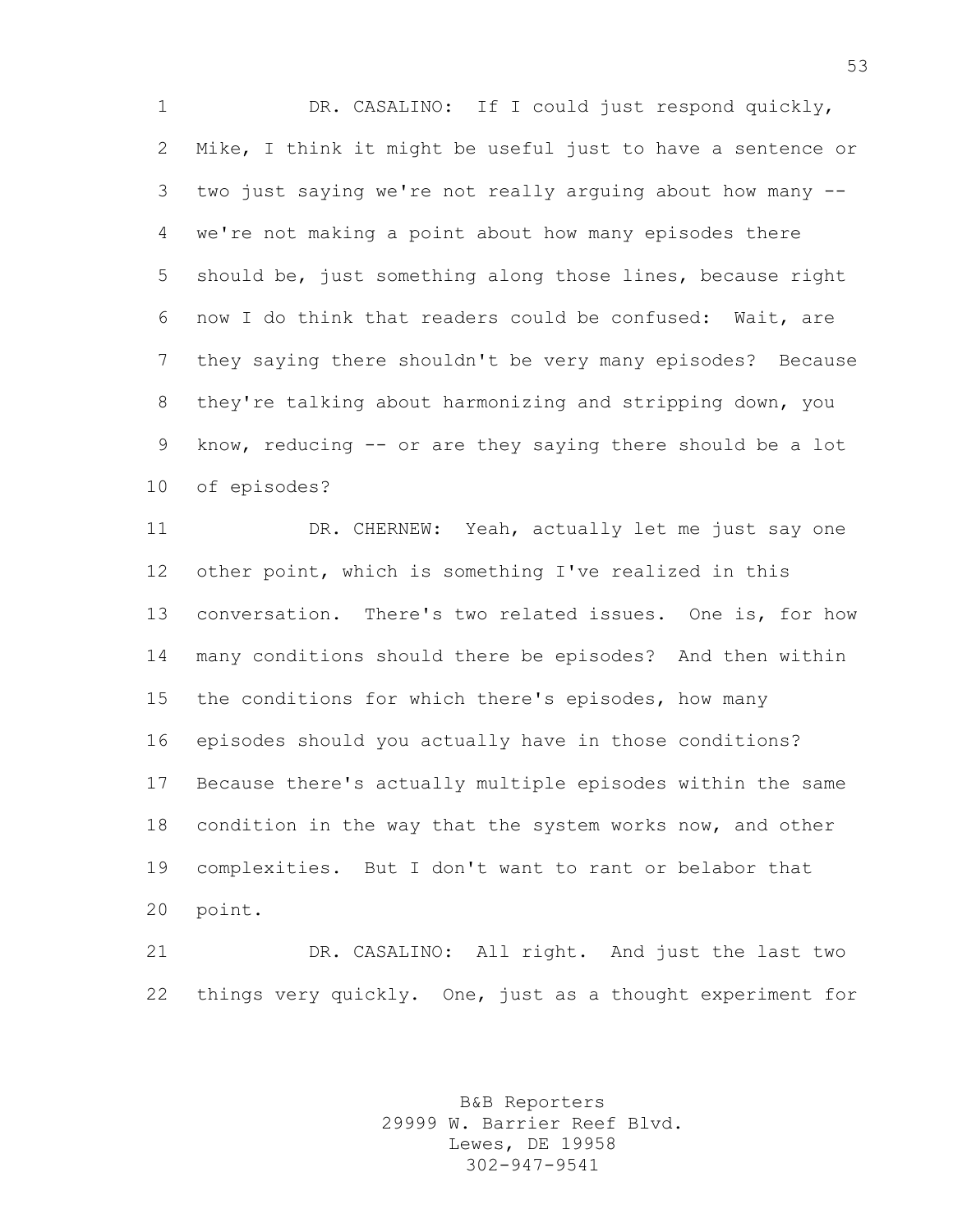Commissioners and, as you call them, the people at home, I would say would we be happy if we had three ACO models and 30 bundled models? I won't say any more about that, but just worth thinking about, I think.

 And a somewhat related comment is that let's -- to kind of extend this as a thought experiment, let's say we had 30 surgical bundles, and that's kind of it, and ACOs. Basically then the surgeons can stay out of ACOs and do their bundles, and the primary care physicians, as always, will be left dealing with all the complicated messy stuff that takes a lot of work, that doesn't end after 30 days or 60 days or 90 days and is a lot harder to make money from than procedural specialists can make from bundles.

 Again, I'm not saying this should be addressed in the report, either of the thought experiments I'm talking about, but I think it's worth thinking about at least. 18 DR. CHERNEW: Amol, I think, wants to get in on this point, but I think that is the tension in the comment that Brian made about this, and the real issue is going to be where there are synergies. Amol?

DR. NAVATHE: So, Larry, I like a lot of your

B&B Reporters 29999 W. Barrier Reef Blvd. Lewes, DE 19958 302-947-9541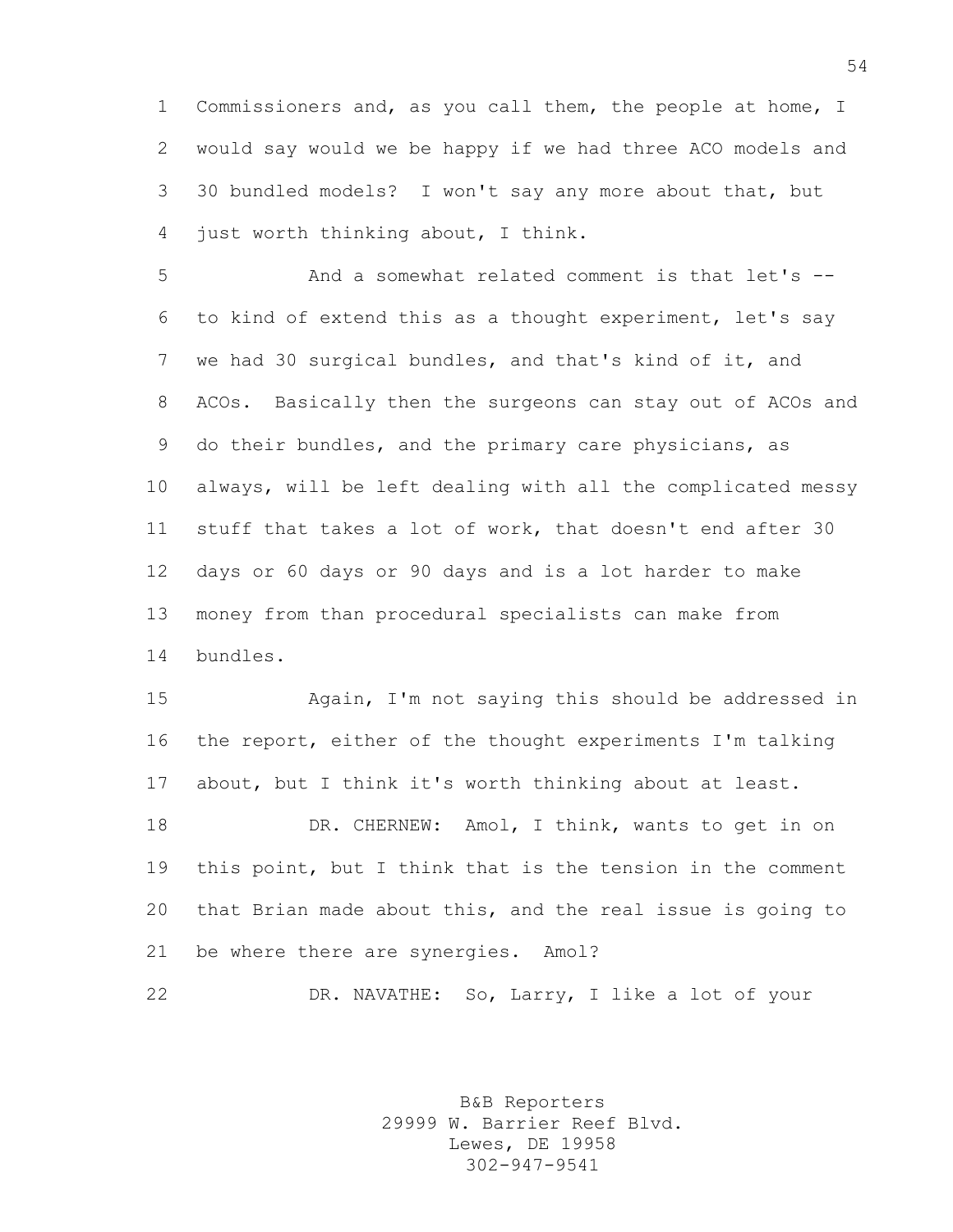points, and I think there's a lot of validity to what you're saying. The point that I think is worth highlighting here is the way -- my understanding of where the Commission has moved over time -- this is not my view; this is a reflection of where I think the Commission is -- is we have articulated that we are starting with a foundational population health model. What that means, I think the commitment there is specifically saying that there's multiple ways to do value-based payments. One version of how we could do value-based payments could be entirely episode based, and you could just slice and dice all of Medicare care into episodes.

 I think the point of articulating that we're going to use ACOs or population health models as a foundational model is specifically saying that's not what we're doing. We're pursuing population health as the foundation, and, therefore, episodes have to fit in with that. And I think your other points come from that or kind of are addressed in part downstream from that.

 To the extent that we could make that clearer in the chapter, I think that would be great, because I think that would address your concern and also make it clearer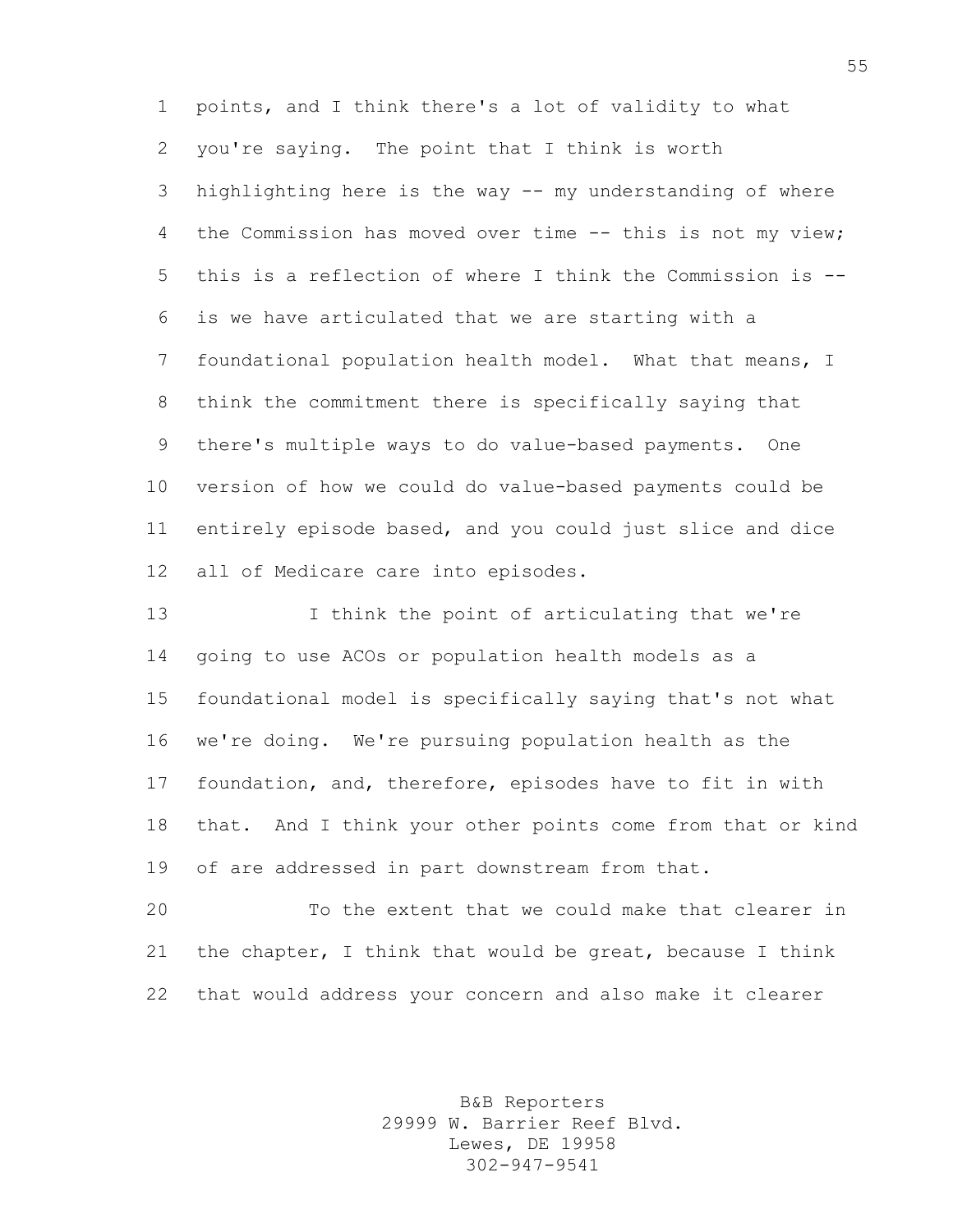for everyone else.

 In terms of episode choice, you highlighted that chronic conditions, surgical conditions, procedures, this, 4 that, you know, health care is complicated. It's really hard to create binary designations and say this fits in an episode and this doesn't. And I think Paul, in fact, make comments last time that really opened my eyes to this idea that, well, there can be chronic conditions like glaucoma or MS and others where, in fact, we want to consider episodes because they may complement and we may not get those types of savings if we don't have those episodes in ACOs alone.

 So I think this tactic that we've taken here of putting considerations and saying here are the considerations, and I think Consideration No. 1 to me read as it has to feel like it's episodic and not like a true kind of condition like diabetes where you have this 18 recurrent cycle that is not -- you can't really have a starting point and a stopping point. That's really important to articulate that principle because I don't think we're going to have time to vet this dimension, that dimension, any kind of binary way as part of our MedPAC

> B&B Reporters 29999 W. Barrier Reef Blvd. Lewes, DE 19958 302-947-9541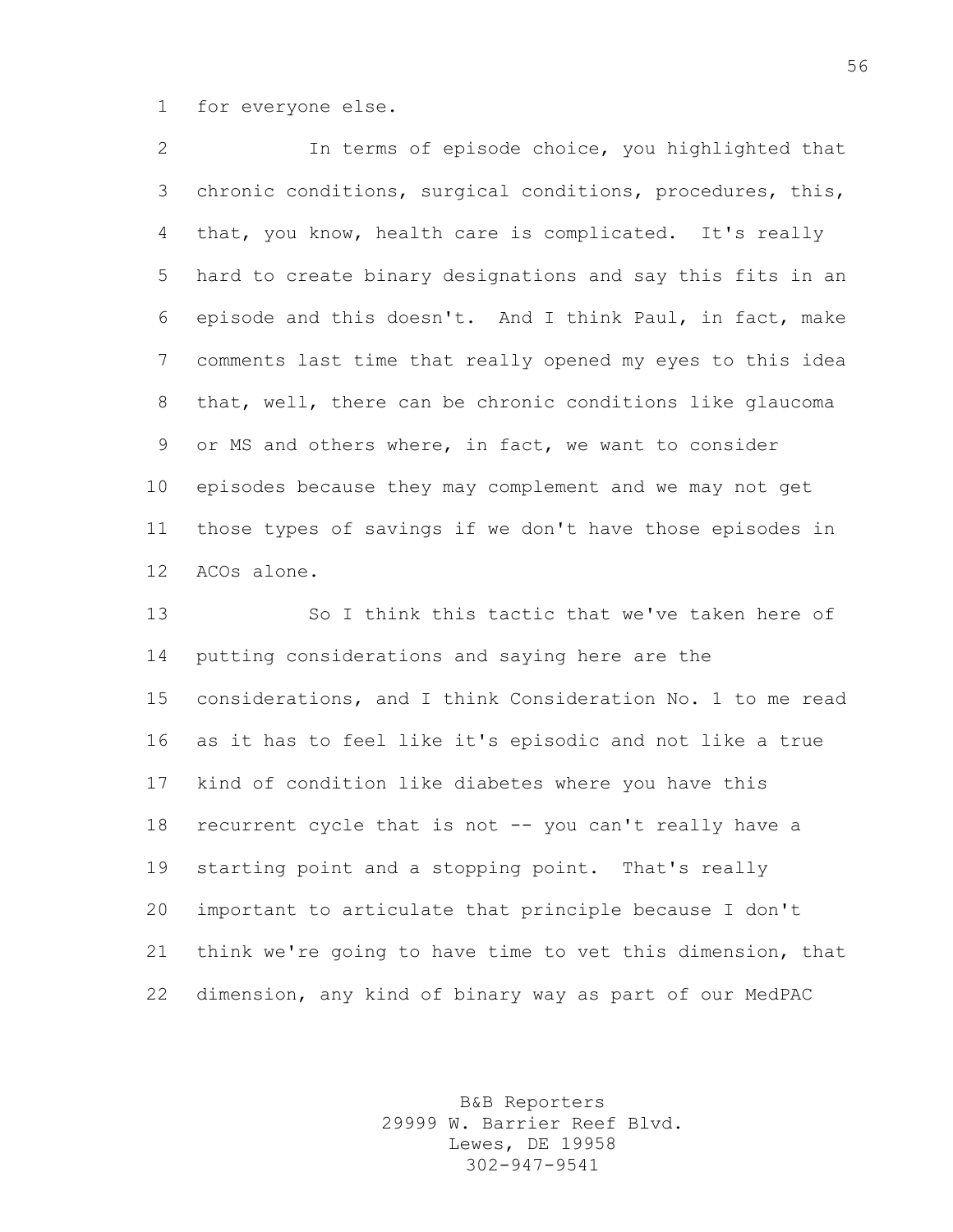work.

 So I just wanted to make those two clarifications.

 DR. CASALINO: I would just like to see that principle a little bit more explicit than it is right now, I think.

 DR. CHERNEW: I just want to make sure we get through the queue, so I think if I'm right, Jonathan Jaffery is next and then Dana.

10 DR. PERLIN: Great. Thanks, Mike and everybody. I'll echo the kudos from the other Commissioners. This has been a fantastic chapter. Somebody said it was one of the -- Bruce commented that this is one of the more complicated you've seen in six years on the Commission, and it has taken two very complicated things and started to weave them together.

17 I think I'm going to -- I think this conversation makes it clear that we have come a lot further, I think, in understanding some of the problems around the population- based payments that we feel should go forward and that the bundles were still -- the episode payments, we're still working on a bit more. So I'm going to try and focus -- I

> B&B Reporters 29999 W. Barrier Reef Blvd. Lewes, DE 19958 302-947-9541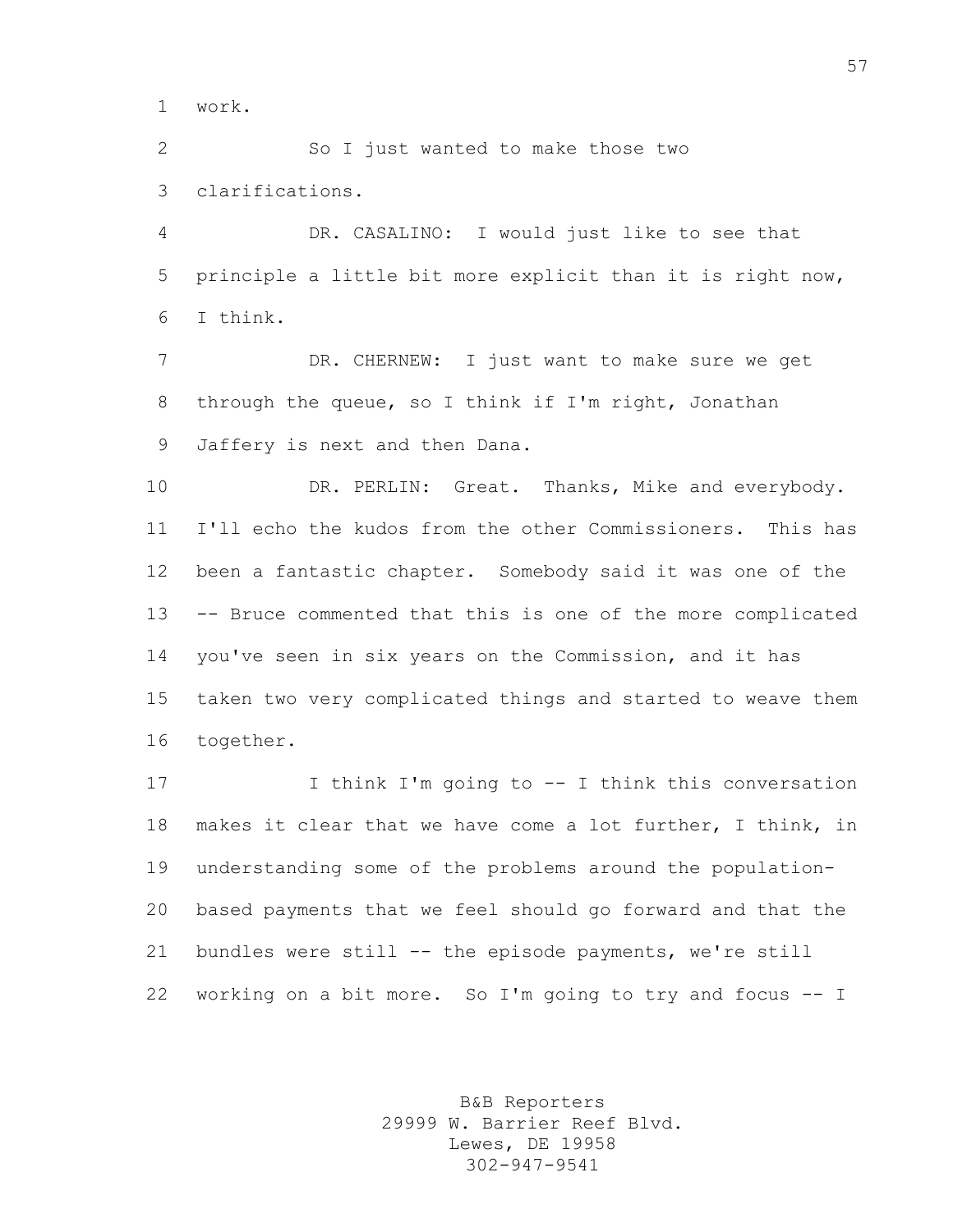know there are others who are in line, and so I'm going to focus just on a few things about maybe thinking about for the future and laying the groundwork in each of the areas.

 So to start with the population-based payments, there are two big points I want to bring back, and you've heard me say this before, but I think thinking about how we push organizations into different levels of risk, I would say that size doesn't automatically equal risk readiness. Brian made the comment about, you know, how some things turn on a dime and gave some few examples, and I think there's some good points about how our payment models have pushed things. I remember when erythropoiesis-stimulating agents were included in the ESRD bundle, and literally, just very, very quickly, we saw people starting to use iron more, and tremendous cost savings, better patient outcomes, lower cardiovascular risk. It was a great example. Telehealth also, we saw that move incredibly quickly. 18 But I would arque that the ESA example in dialysis is a pretty discrete piece. Telehealth, we basically did the same thing we've been doing for decades, and we use a technology tool that we all have gotten used

to using in our everyday lives. And I think it's very

B&B Reporters 29999 W. Barrier Reef Blvd. Lewes, DE 19958 302-947-9541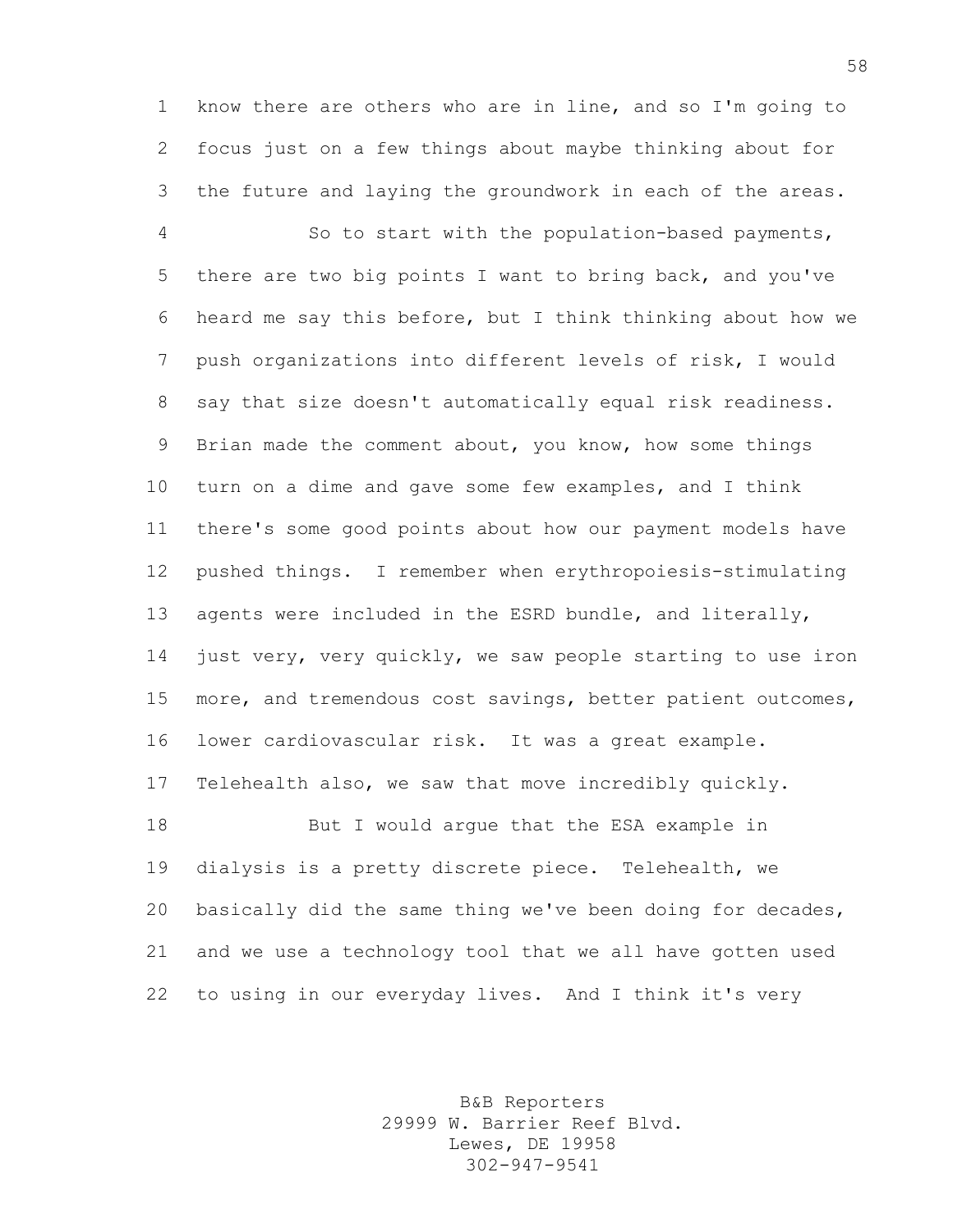different than switching care models that are really important for lowering total cost of care and raising quality and coordinating care. And that's what we're doing with advanced primary care models and shifting care to the home and embedding social determinants of health. These other things may be tools for that, and, you know, having been in a big organization for a lot of years -- and some of my other colleagues here have been at academic centers as well -- we do a lot of great things. We're not necessarily known for being nimble. And so that's one thing on population-based payments to think about.

 The other thing that we talked a lot about that I don't know comes out in the chapter as much that I think is a super-important issue is the convergence idea over time. I think that's critical. I think we need to really put a stake in the ground and be very clear and vocal about the fact that it's not okay that forever we're going to have providers -- or beneficiaries costing sometimes two or three times as much in some areas of the country as others for no reason related to those patients, but because of local practice patterns -- we know we can't shift that overnight, but we do want to have that over time. So I'd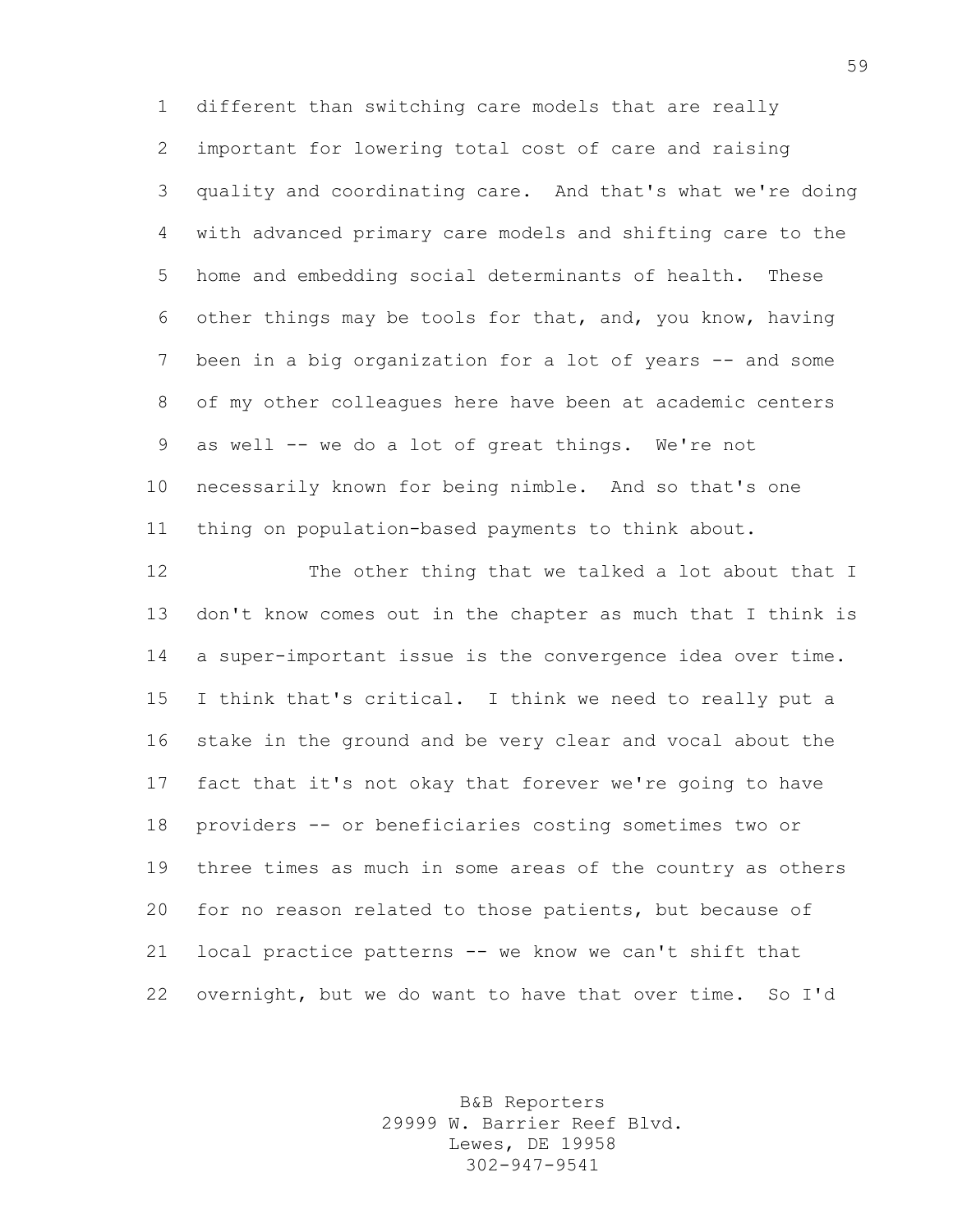like to see more emphasis going forward around the convergence question and just more prominence.

 In terms of episode-based payments, I'll make three comments. One, you know, this notion that when somebody -- if a beneficiary is in an ACO and getting an episode, the ACO helps to mitigate some of the concerns about incentives for increased episode utilization. I think it's a really important issue. And I think it's related actually to some of this issue of who's incented for savings and double paying. The real opportunity for an ACO in many ways is to prevent the avoidable episodes. And then there's much greater savings, and they get to keep 13 them all. And that actually gets to where, if we can -- if 14 this gets structured right and people take advantage of it, our primary care practices and our ambulatory care practices can come together and actually reap the benefits of creating efficiencies. You know, they get to maintain some of the waste that they -- benefit from some of the waste that they get out of the system.

 And I think an issue that came up I guess last month was the question of if somebody is in an episode, if it's not an avoidable episode, but they're in an ACO also,

> B&B Reporters 29999 W. Barrier Reef Blvd. Lewes, DE 19958 302-947-9541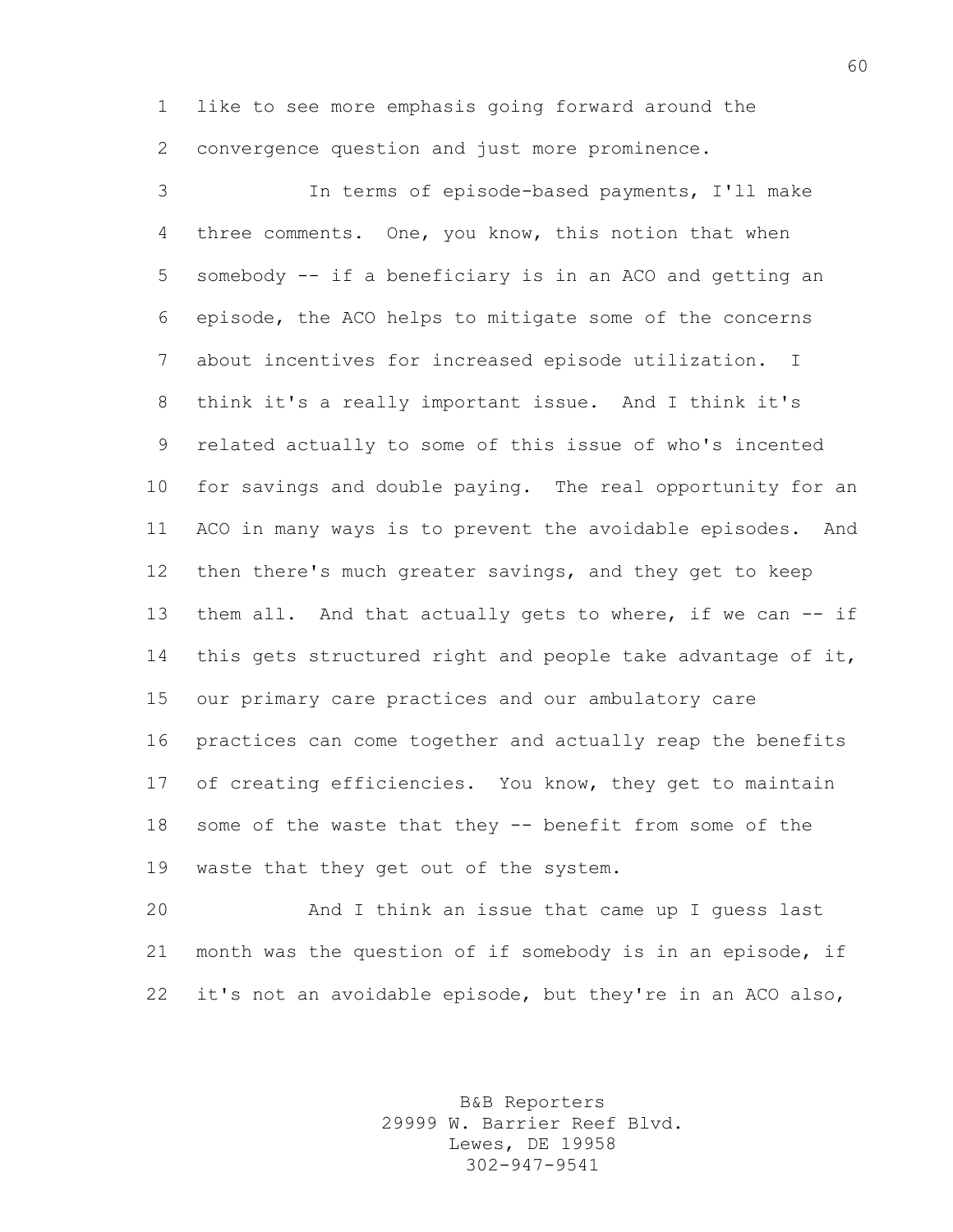how the ACO captures some of the savings inherently in the CMS discount that the episode provider gets. So it may not be CMS savings. Maybe there's a double -- maybe we can consider that double paying, but I think it benefits the ACO -- that discount may benefit the ACO.

 Second of three points for episode-based payments, we talk about and in the presentation, you talk about providers and ACOs have an incentive to refer patients to low-cost providers. We've talked a lot about that. I would like to see us also think about incentives for referrals to high-quality providers, so there are other reasons to refer patients to specialists, and we shouldn't lose sight of the fact that sometimes the quality piece may trump the cost piece or be just as important.

 And then, finally, to weigh in on this notion about chronic conditions versus surgical or procedural, I do -- and my thinking has really evolved a bit over the last day and I think really prompted by Paul's comments about glaucoma and Parkinson's and MS and things like that. And it's certainly true, I mean, what Larry described about the patient -- the hypothetical patient that he described with that list of conditions is basically my clinic.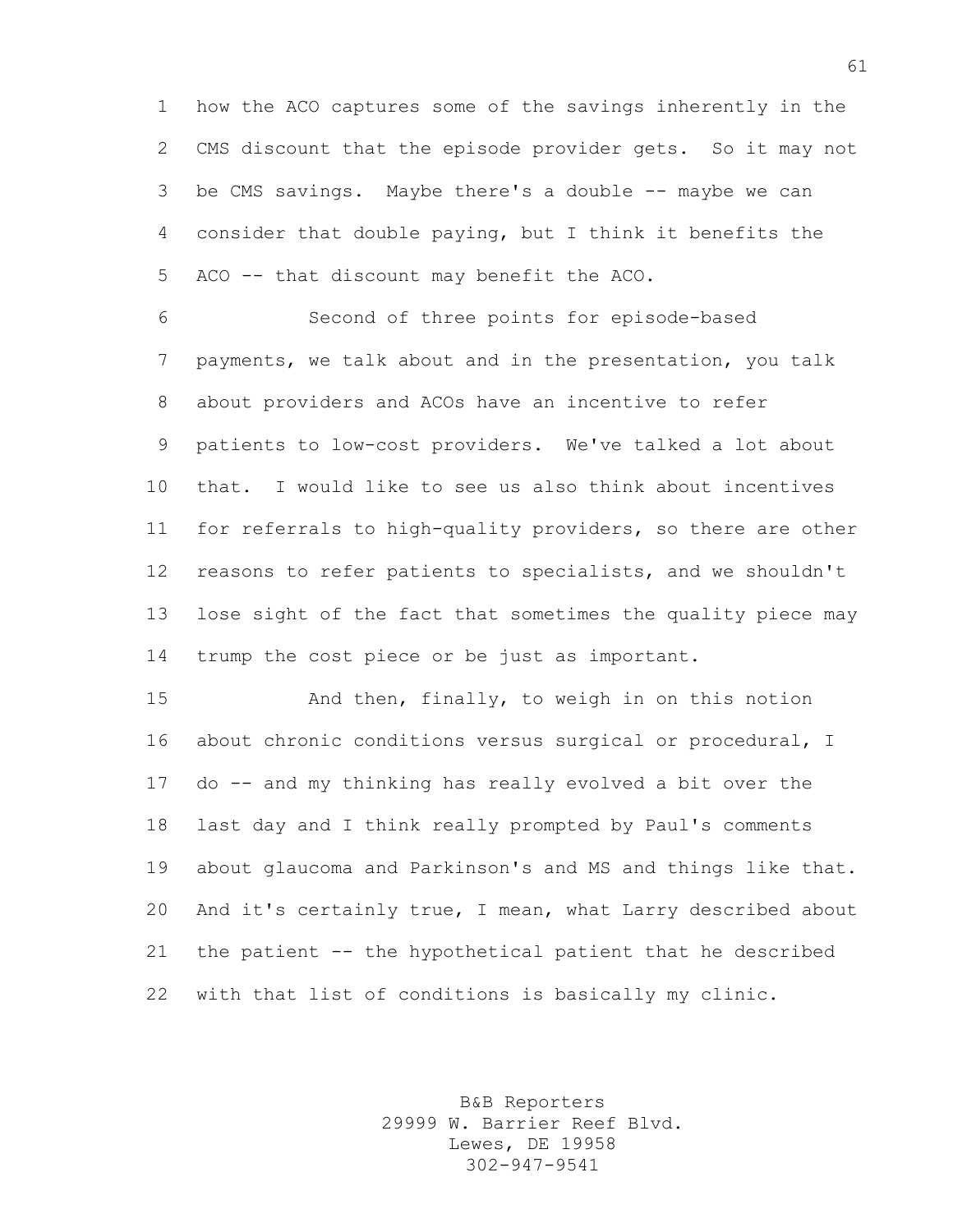That's what I do every day. And so the way I actually have thought about this -- and this may be something we try and think about in a principle, but -- and there's no good idea about how we would actually operationalize this at this point. But, you know, if a primary care provider is going to manage the condition, then it's not good for an episode. 7 And if they're not -- whether it's chronic, a year, 90 days, whatever, acute, it may be, because it's very uncommon for a primary care provider to manage all their patients' glaucoma as an example; whereas, you know, they're going to manage a lot of the diabetes and a lot of the kidney disease. They may do it in collaboration with a 13 specialist; they may not for all their patients. But there are criteria -- or there are things that they just won't manage.

 So, again, it's been amazing to see this work evolve, and to try and weave in together these two really complicated things has been just masterful, so I appreciate all the hard work.

MS. KELLEY: Dana?

 DR. SAFRAN: Yeah, thank you. I'll just add my very, very strong and heartfelt compliments to the team on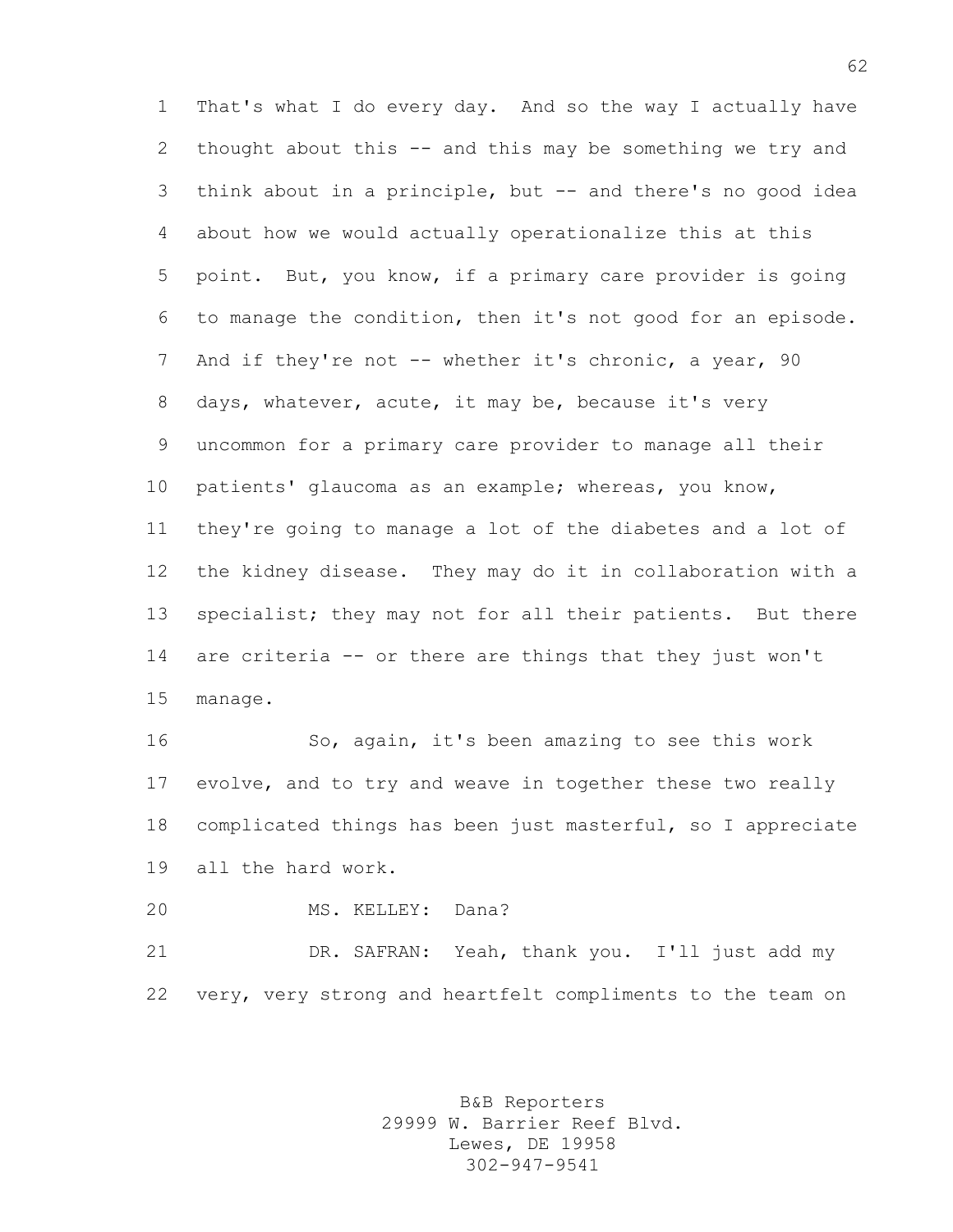the evolution of this chapter. I think it's very strong, and the one thing that hasn't been said about it in people's opening comments is I think you really hit it exactly right in this version on how you synthesize what's known from the literature. I really like the way you differentiated what we know about population models from what we know about episode models, and my reading of your synthesis is it was spot-on. So I really appreciate that.

 I do have some comments. None of them are things that would require any kind of substantive change to the work. One or two might be things to think about for the future or, you know, a couple of small changes before we go to press.

 So I'll start with three overarching points, and two of those pick up on comments that we've talked about. The point was made earlier about, you know, admin benchmark for the population models but not for the episode models. I think there are some key differences in what we're recommending for the two models, and it might be useful up front to call that out and say why we did that. So the benchmarks are one. The voluntary versus mandatory is another. I think that would serve us well to call those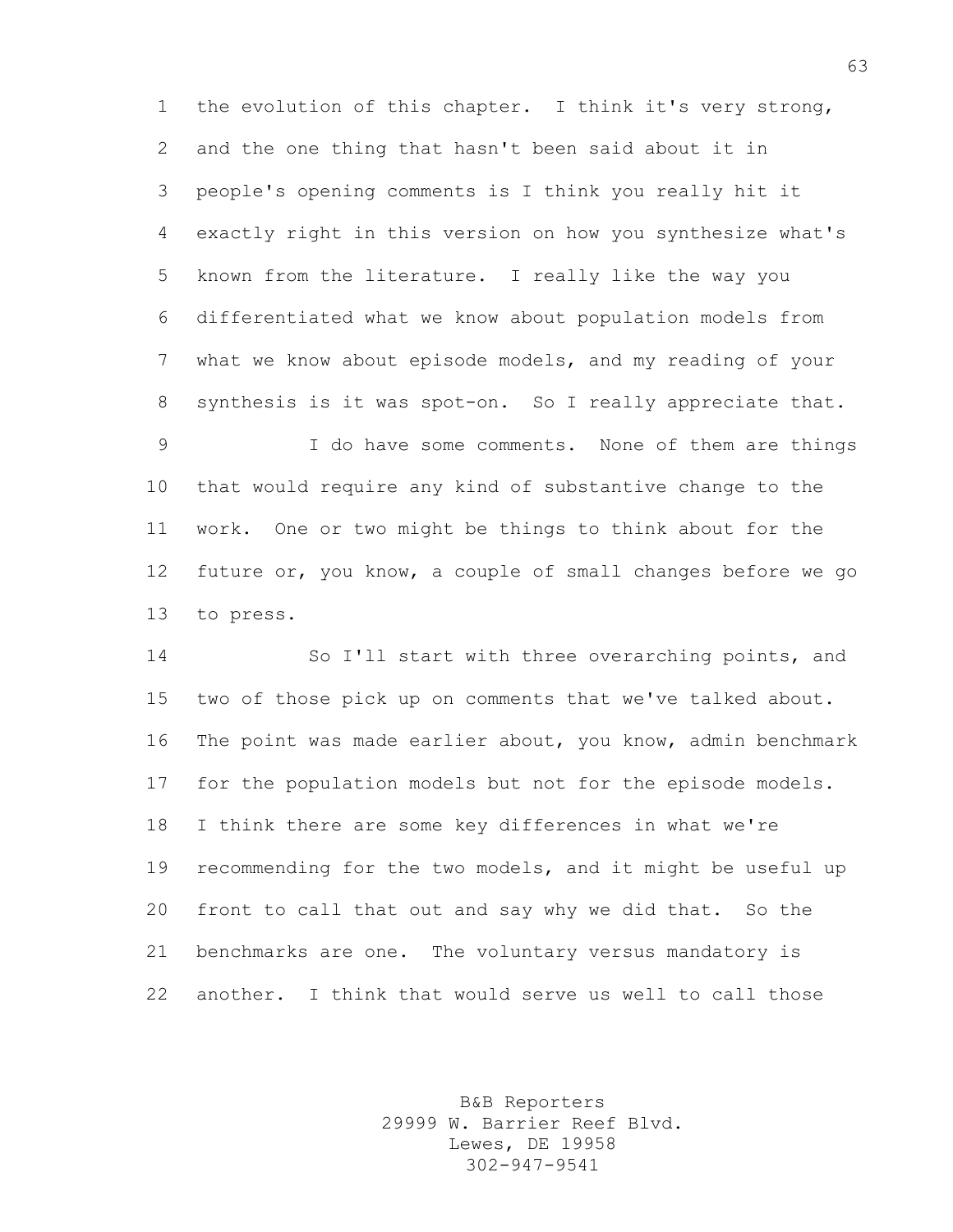out.

 The second overarching point relates to the question Stacie asked at the opening, and we had some discussion about it, and Lynn's passionate remarks. You know, I think that having something in the opening about the importance of addressing equity and, you know, if folks are comfortable, I would be comfortable calling out what was done in the REACH model with respect to benchmarks, not to say that that is the right adjuster, right? The area deprivation index in fact may not at all be the right adjuster, but the right idea to be adjusting the benchmark for socioeconomic and social drivers of health that we would really urge CMS to consider incorporating that as a core feature and to keep improving learning what makes for a good adjuster and incorporating that.

 It could be that using proxy data from the area level just isn't going to get the job done, but that, you know, something like duals, which is person-specific, is too narrow. So we may need the best of both, you know, which has data collection implications that are not trivial. That may have come up yesterday, and I apologize 22 that I wasn't here then.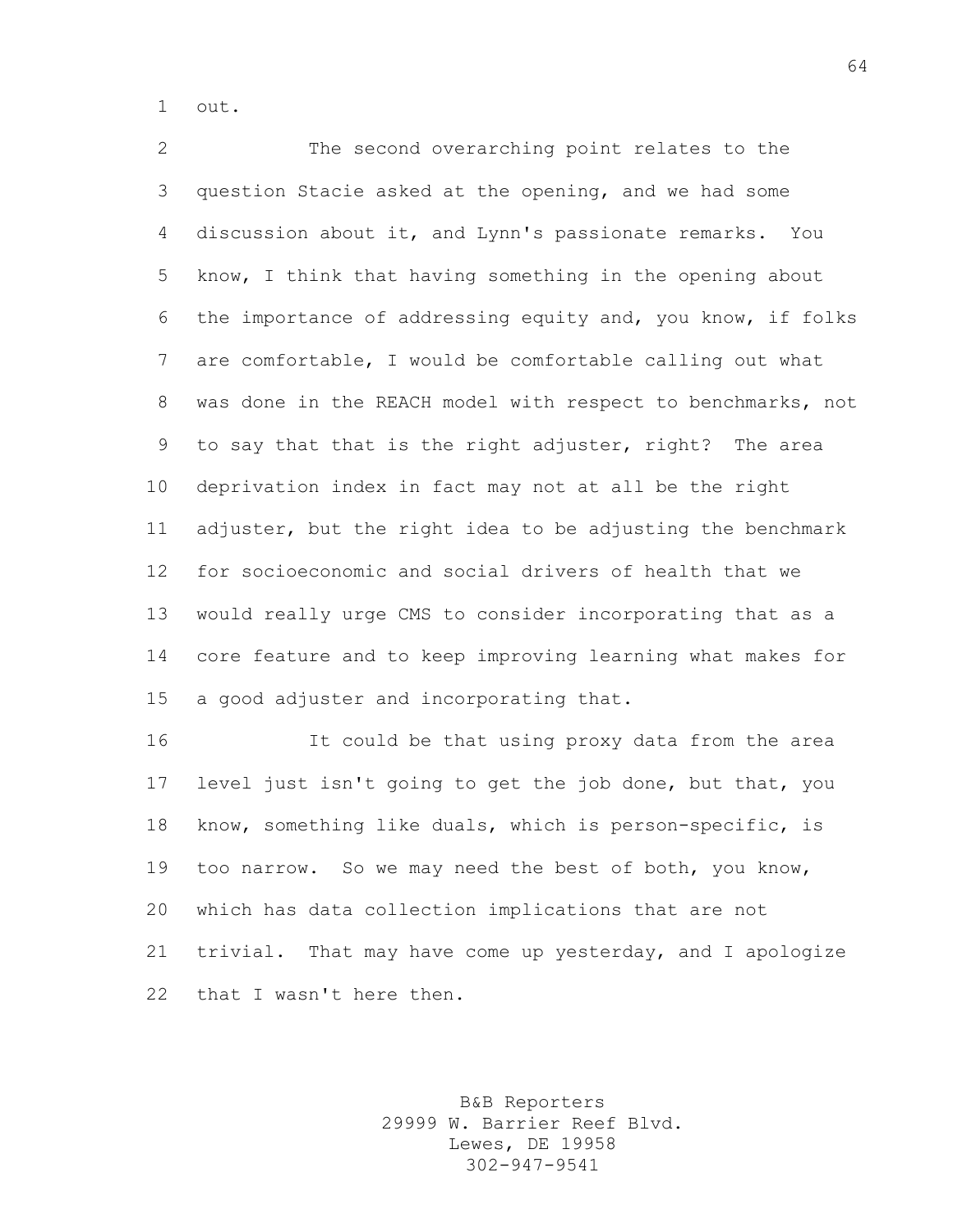The third overarching point is around quality incentives. That started to come up a little bit. I'm just struck -- and this is probably not for this chapter, but for us to think about going forward. You know, I spent some time thinking about the synthesis of the literature and done a little bit on my own, and I'm really struck that the Medicare models have not moved the dial very much on quality. And in contrast to, you know, the model I had the privilege to help design and then lead at Blue Cross, the Alternative Quality Contract, where we saw really significant changes in quality and even in health outcome indicators, the few that we had for ambulatory care for 13 chronic conditions. And, you know, what difference -- you know, there's some differences, but probably the biggest difference that drove that is we put an awful lot of money on the table for the quality incentives. And I'm not saying that's the right thing to do, but I am saying that that's the one difference that is clear to me between that program and the various portfolio of Medicare programs. And so at whatever point you feel like we have quality measures that, A, are strong enough and, B, are in need of improvement enough, we should consider putting more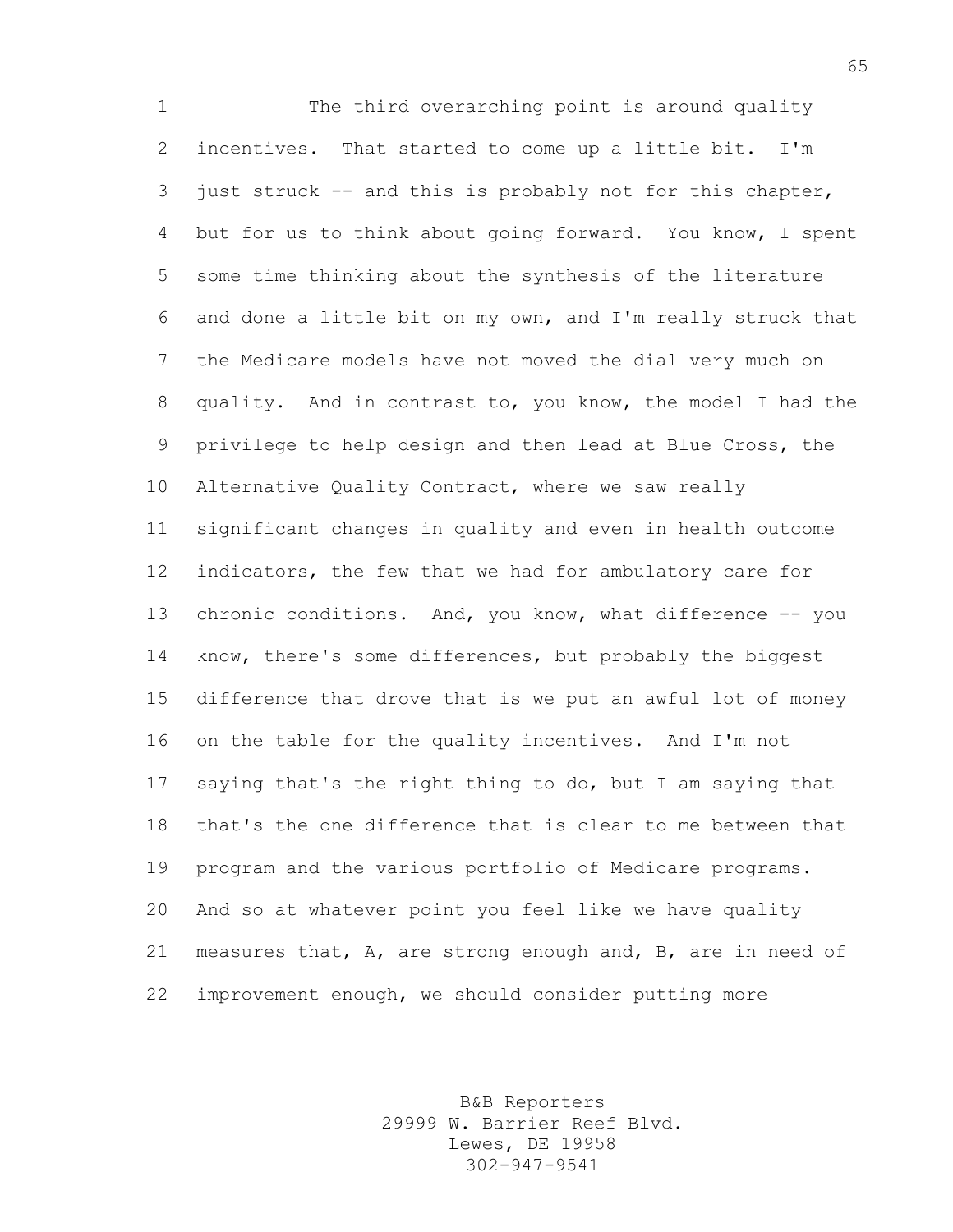significant dollars behind the quality incentives, because I think the way we structured it in these programs is just not moving the dial.

 Okay. A couple comments about population and then a couple about episodes, then I'll finish.

 So on population models, I do think it would be helpful to make a comment -- I think this came up earlier - - about what impact we think the shift post-2025 in fee-for-service rates for A-APM participants versus

 nonparticipants is going to have in ACO participation. You made a really important point in the opening and responding 12 to that about, you know, MIPS and the generosity there, and that was a new factor for me to start thinking about. But I think just saying something about what we expect post- 2025, if anything, for those incentives to do in terms of driving voluntary participation, since we're recommending population-based models be voluntary, would be a valuable addition.

 The second point is that I really like that we landed on the three tracks. I know I said last time and I'll say again I don't favor the idea of a single track with varying risk based on things like revenue or other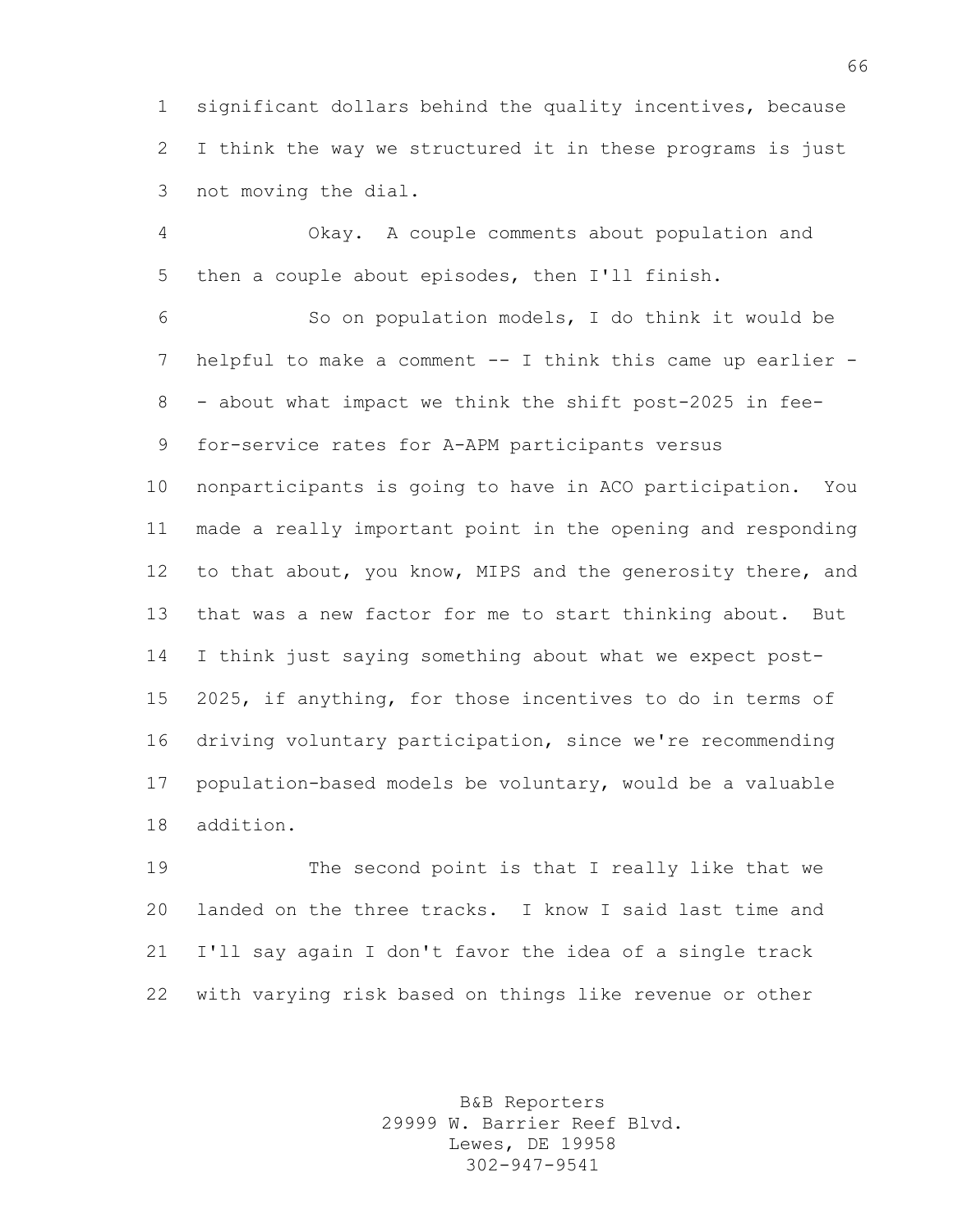things, because I think it is just to game-able. I think we've seen that in some of our other work, including in Medicare Advantage, you know, of the breaking apart and bringing together of contract units. And so I just think the three-track model feels stronger to me.

 My one beef with it, if I could call it that, is it's very light on details right now, and I know that was probably intentional. But I do think we have to say something about the importance of paying attention to adequate sample size as the risk levels go up, and even adequate sample size to participate in the Level 1, because we don't want -- since it's upside only, we don't want Medicare paying shared savings based on complete noise. So 14 I think we have to say something there about sample size.

 And then, finally, on that, I'll just say I'm really excited about the benchmarking recommendation and really hopeful that that idea will take hold.

 On episodes, I think I just had one or two comments to make. I really like where we landed on mandatory participation for bundles, and I think that, as I've thought about, I really love how it could impact ACO participation and ACO success. So I like that very, very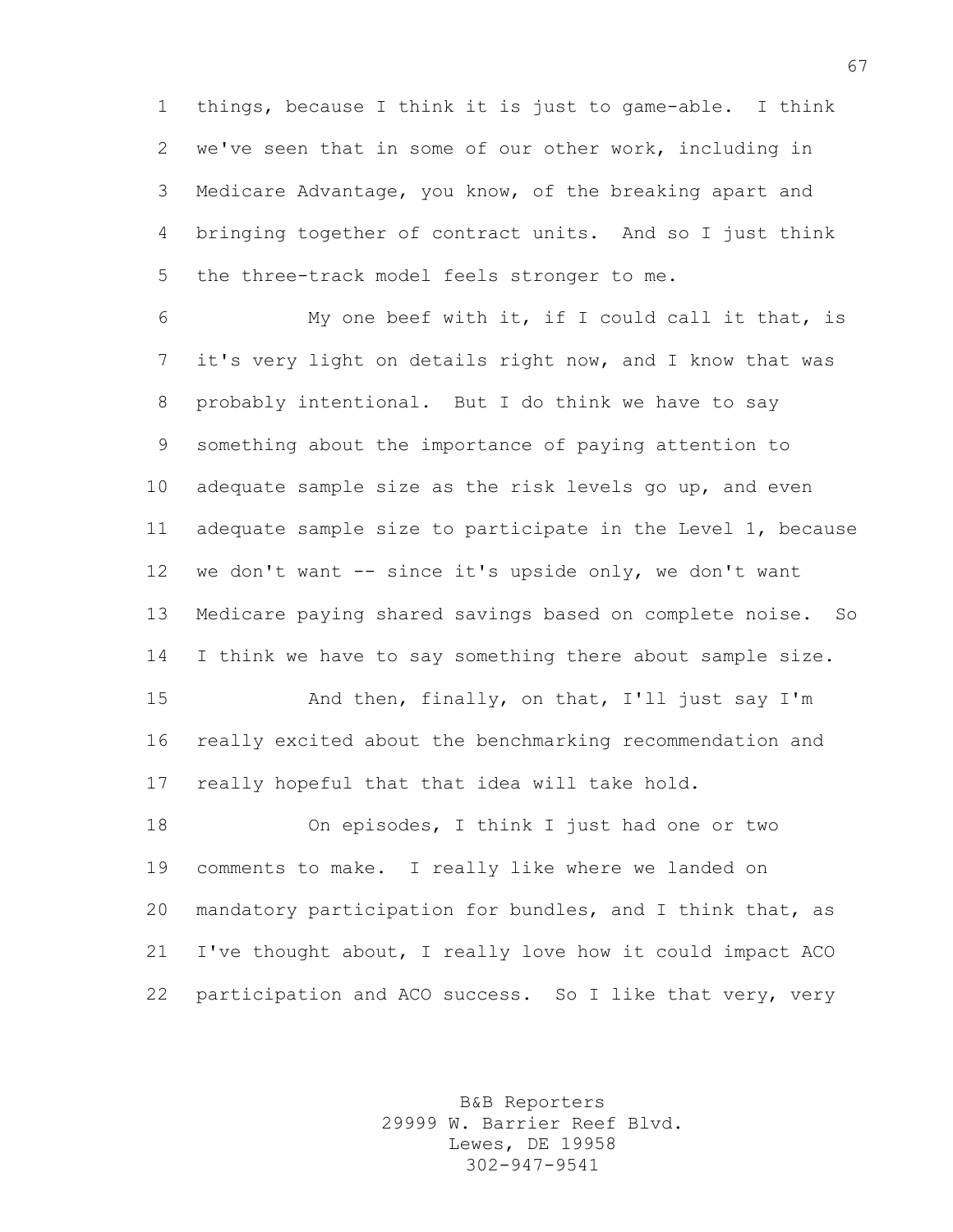much.

 The one thing that we didn't address that I think is worth considering, especially given the comments about, you know, how do we begin to build over time more episodes into the portfolio of programs that Medicare runs is how we think offering episodes is going to impact the composition of ACOs. So will it drive consolidation? Will it drive de-consolidation? What might it do that feels like something valuable to contemplate? And maybe just say a few words about it. So those are my comments. Again, thank you for

 this work. I think this is a really important chapter and hopefully will really be one that has some impact and influence. So thanks very much.

 DR. CHERNEW: So just for those at home, we have four more people in the queue. We are at time. This discussion has been really rich, so I think we're going to just keep -- I want to make sure -- please be brief. I will try. But let's just continue the discussion for the folks in the queue. We're not going to have a third round 21 or broader comments. I'm sure you all have many. Send them to meetings@medpac.gov.

> B&B Reporters 29999 W. Barrier Reef Blvd. Lewes, DE 19958 302-947-9541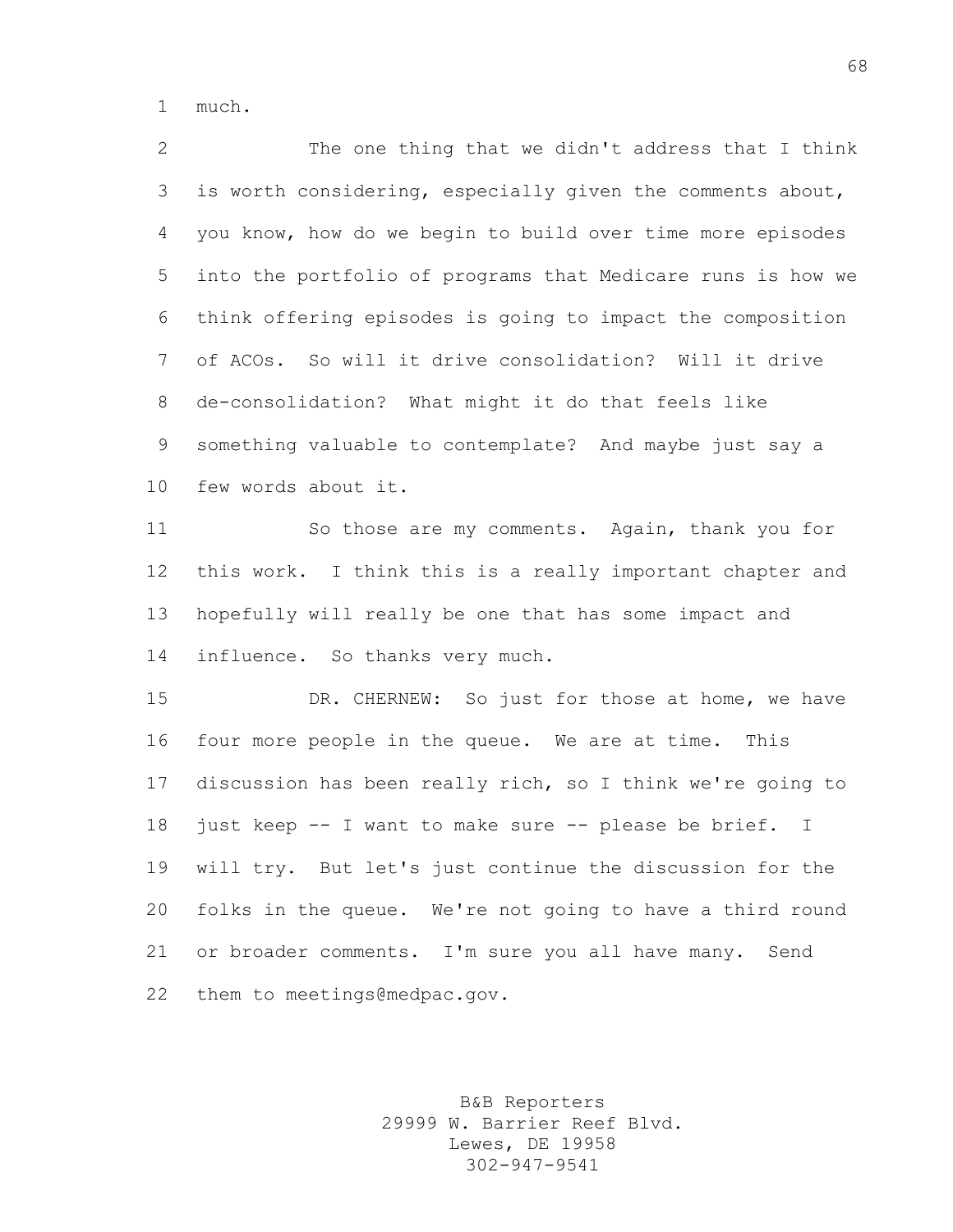1 In any case, I think the next person in the queue, if I have this right, is Betty. Is that right, Dana? Oh, I take it back. It was David. It was David, then Betty. Is that right?

 DR. GRABOWSKI: All right. Great, thanks. First of all, thanks to the staff. This is super work, great discussion today.

 To Mike's earlier point, I can't remember a chapter coming this far from the start of a cycle to the 10 end of the cycle, so really, really impressive.

 Let me start by saying I am very supportive of this work. It takes, as Jonathan said earlier, very complicated topics and puts them together. But the basic framework and the architecture here is sound. So I'm very supportive.

 I wanted to make two points. One is about framing -- it's more conceptual -- and the second is kind of maybe work for the future.

 So the framing work, the chapter reminded me a little bit of a professor I had in grad school, very beloved, great teacher. But whenever you asked him a question he would launch into the middle of his answer, and

> B&B Reporters 29999 W. Barrier Reef Blvd. Lewes, DE 19958 302-947-9541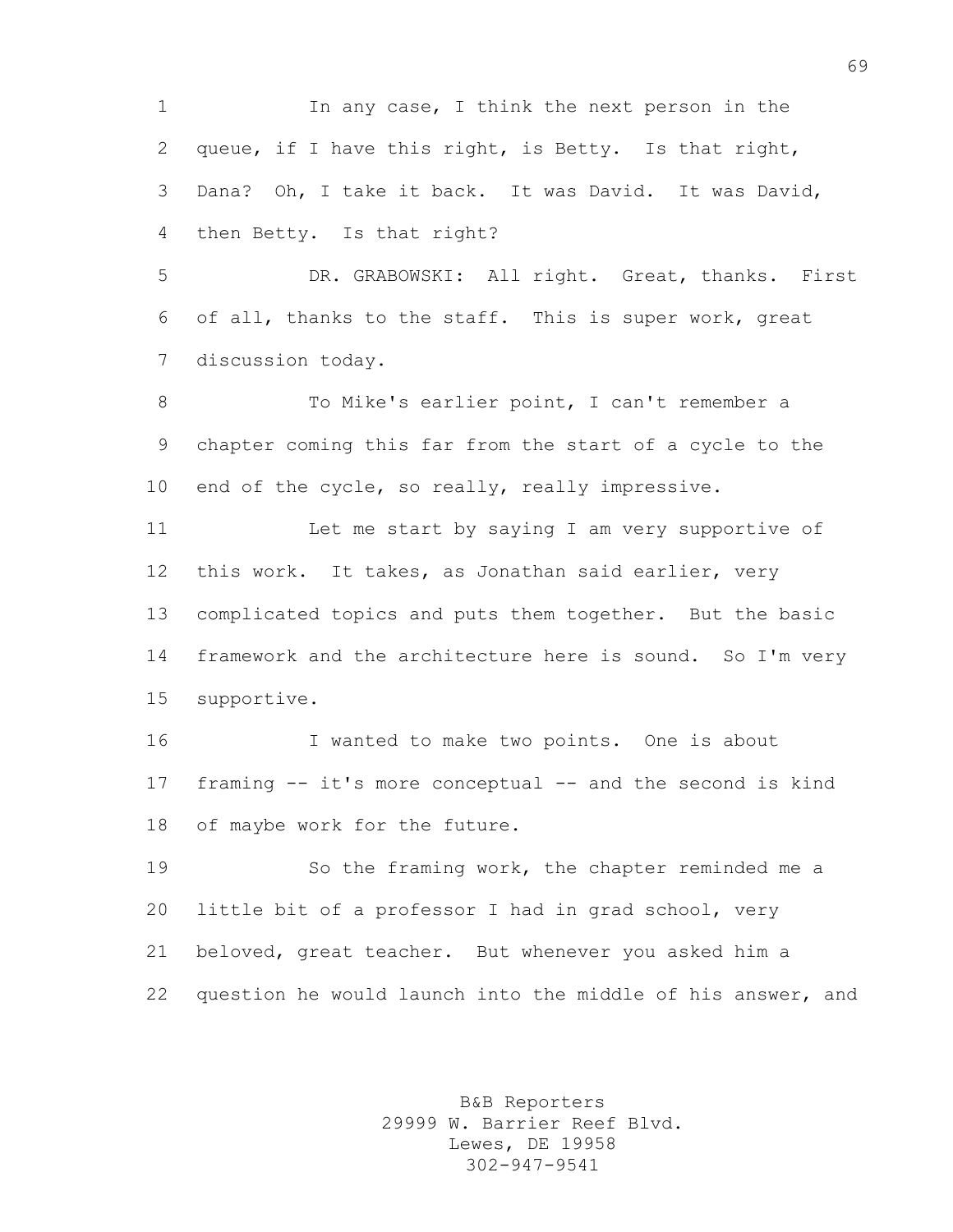we said he had sort of "first sentence disease." And I think this chapter suffers a little bit from first sentence disease in that there's no kind of setup here, and like what's the problem we're trying to solve? And we sort of refer back to these earlier chapters, but I didn't feel like the chapter was very self-contained.

 So is there an opportunity to say what are we trying to solve? What are the principles up front, rather than jumping into the ACO principles and jumping into the episode principles? Is there an overarching framework? I think the chapter would be much stronger if we did that up front, and kind of that background. We sort of get into the specific models very, very quickly. Let's give an overarching framework here. So that's kind of a conceptual point.

 My second point, and this won't surprise you, I thought a lot in reading this about the duals. We have these totally separate models for dually eligible beneficiary -- Pat obviously knows a lot about these and runs them -- whether it's the D-SNPs, the FIDE SNPs, the financial alignment initiative, PACE. All of these models are sort of separate. I don't think they belong in this

> B&B Reporters 29999 W. Barrier Reef Blvd. Lewes, DE 19958 302-947-9541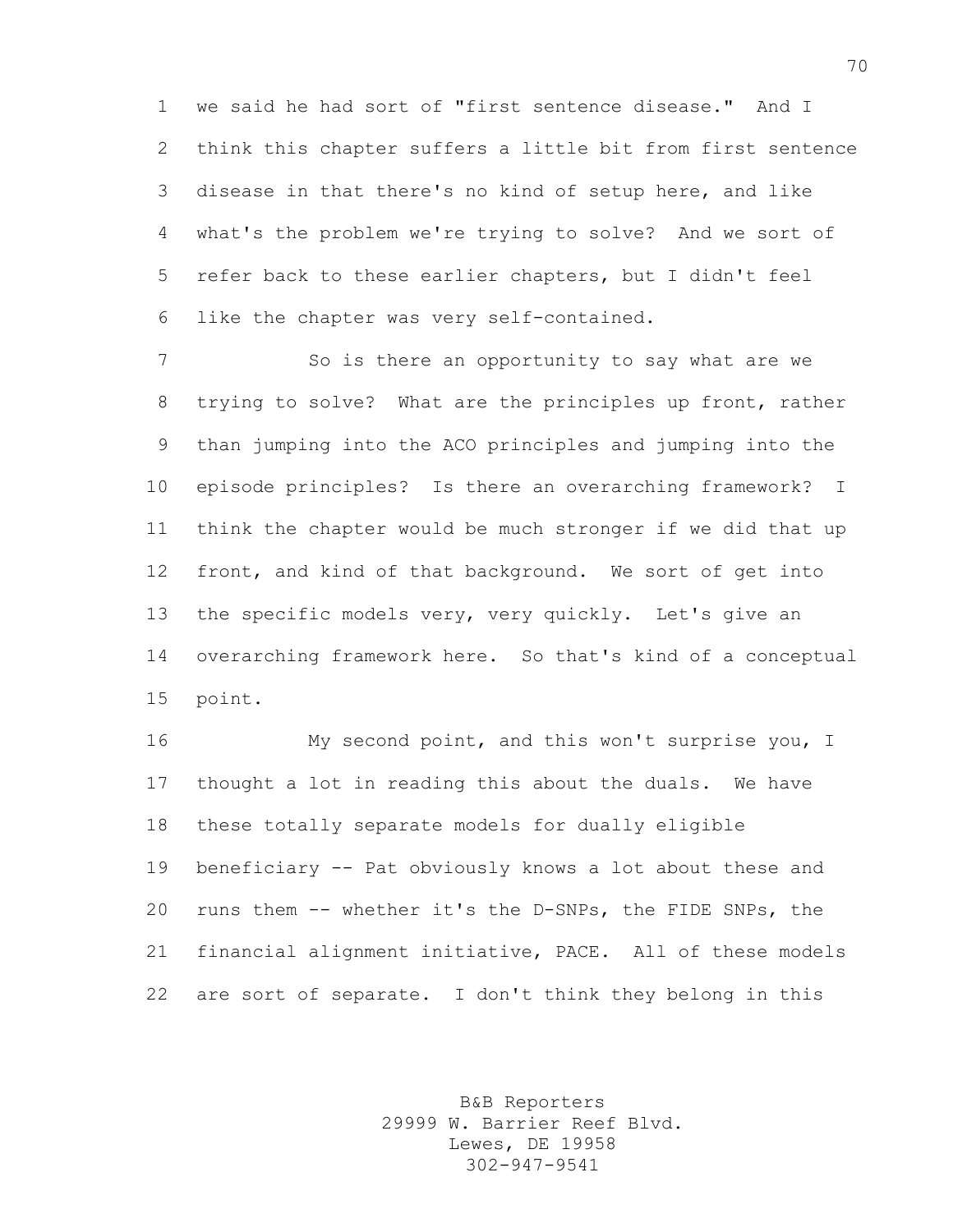kind of chapter, but I just wanted to orient us that we have these high-risk, vulnerable beneficiaries. Are they being well served by these models? I know we have peer groupings and I know they're in these models, but how do we think about kind of the duals, vis-à-vis this existing framework?

7 I'll stop there. Thanks.

8 MS. KELLEY: Betty.

 DR. RAMBUR: Thank you very much. I will be very 10 brief, I hope. I really appreciated the chapter and really have enjoyed the conversation. I'm going to focus just on a couple of points. I think I was one of the champions of the bundles for chronic conditions, and I would just like to talk a little bit about that.

 I hear very clearly what Larry and Jonathan have said about people not having just diabetes or just dementia, or whatever, and it's because of that complex interaction of needs that I really hope we can continue to think about how we have fresh approaches to chronic condition management, this cascade of interacting factors. And you all know the silos, that payment silos 22 create treatment silos, the polypharmacy, the cascade of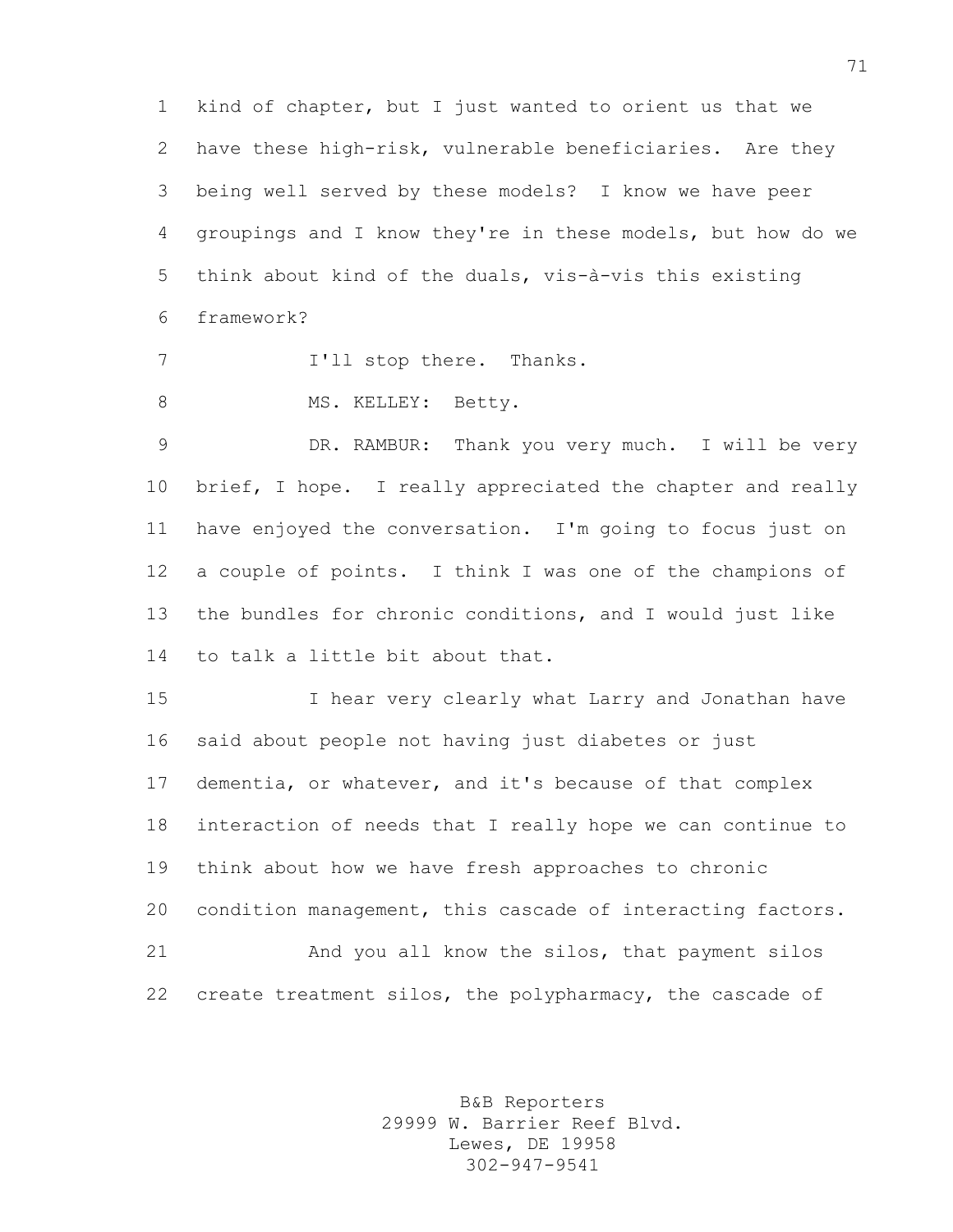low-value care, but I'm also very, very concerned about the suffering that the health care system itself creates at the working surface, as people try to manage their lives and deal with all this episodic care.

 So I understand that it's not episodic. It's interacting bundles of need. And it's too difficult in terms of risk adjustment. Different time horizons would be needed. And that's why I continue to support mandatory population-based approaches or, as Amol and Brian have said, and I think Jonathan has said, stronger incentives. So I'm very comfortable with thinking about the stronger sentence.

13 And then continuing to think about, you know, John Rawls' thought experiment. If we didn't know who we were in society, how would we want this set up? And it certainly wouldn't have a lot of the elements it currently has.

18 I was very taken by Paul's notion of these product conditions that really are at the episodic sort of -- you know, they have a beginning and end, which goes with 21 Slide 11, Number 1, so I strongly support that.

And, Jonathan, your comments about things primary

B&B Reporters 29999 W. Barrier Reef Blvd. Lewes, DE 19958 302-947-9541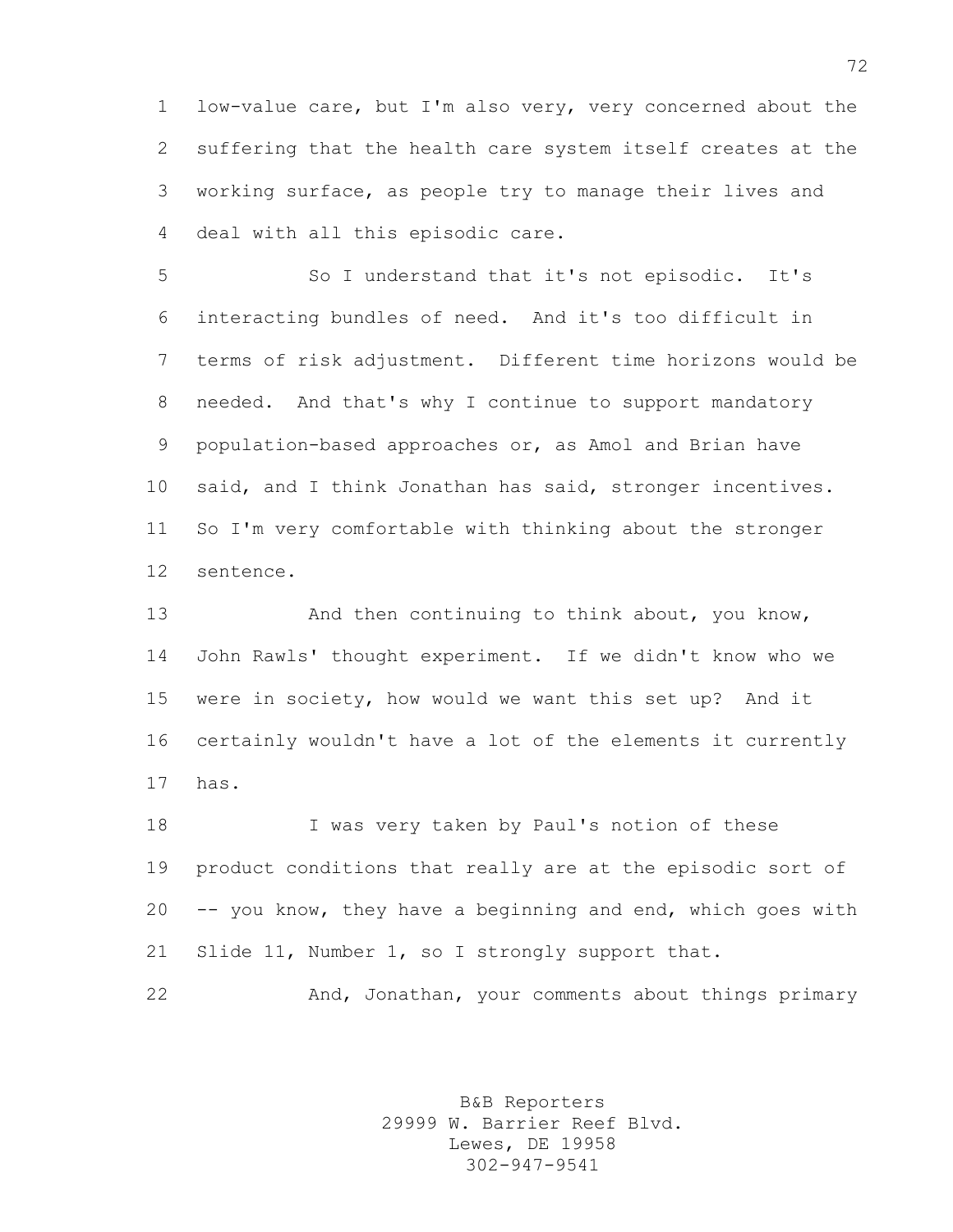care shouldn't take care of I think is well taken, but there are also things that we should be taking care of that we refer to specialists, because it's easier and we would have to have so much volume, whatever.

 So those are the things I'm thinking about. So finally, voicing support for Amol's idea of not making these things be opposing but interacting and supportive. Thank you.

MS. KELLEY: Jaewon.

 DR. RYU: Yeah, just a few additional comments. I'm also a big fan. I think the episodes and population- based models are the right tools. They should work together. Between the two I do think the base, kind of as Amol described or characterized where we are as a Commission, I think the base model, if you will, should be a population-based model. But within that I do think episodes still play a role.

18 I still worry, though, about how the two interplay. I have concerns about how the pie gets split. I think the more you slice up the pie, the pie becomes less appealing overall. And so I think we still need to think through how that interacts, because I think it also

> B&B Reporters 29999 W. Barrier Reef Blvd. Lewes, DE 19958 302-947-9541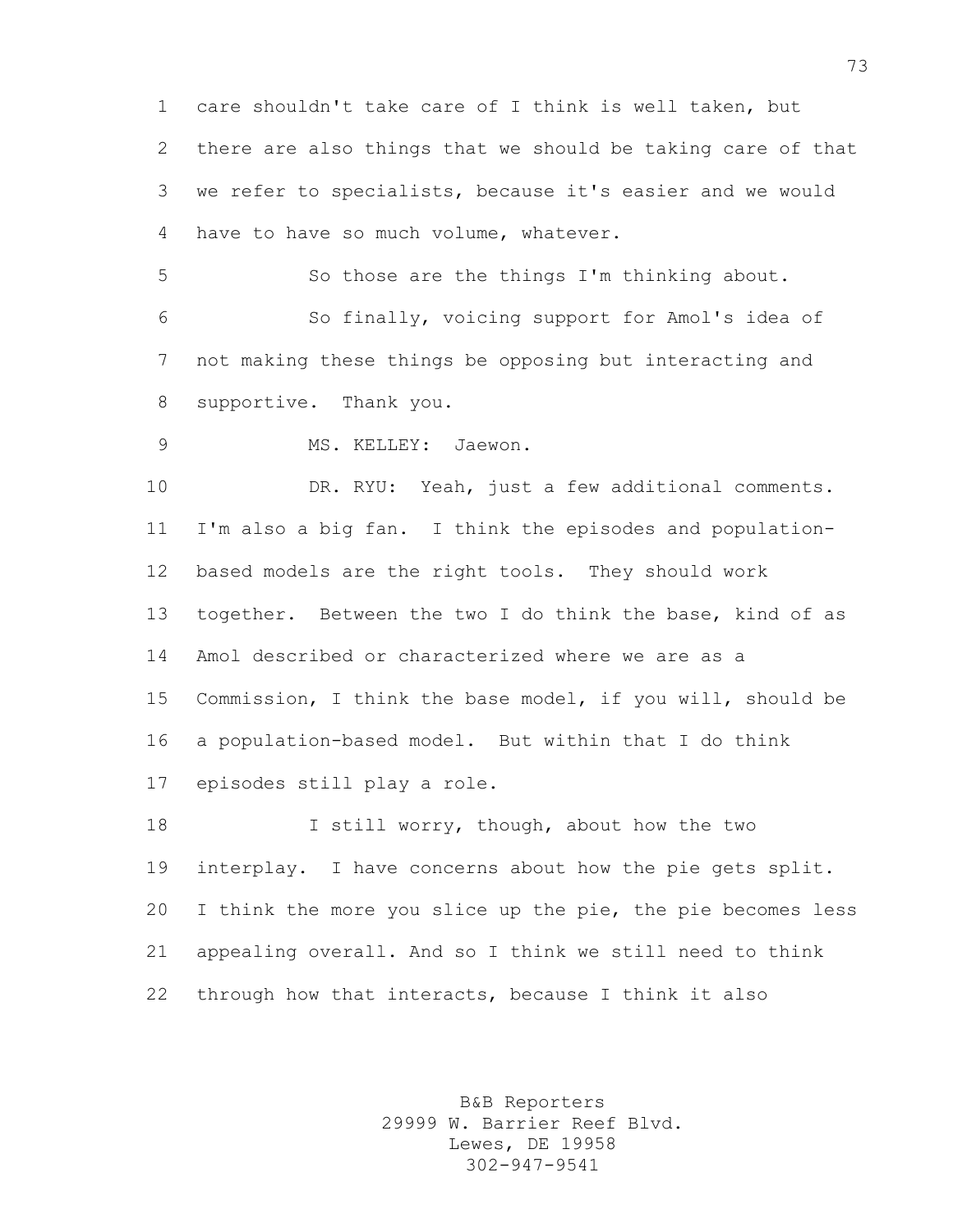diminishes the incentive for those in the population-based models to make the right investments to really transform the care model.

 I think partly this gets to, of the six considerations the one on Slide 11, number 3. You know, concerns about episodes and whether the model will increase the volume of episodes. I think that's where I have my deepest concern. I think Jonathan used the term, you know, "the avoidable episodes." I think part of this, we may want to give some more mention or thought or recommend, the triggering event, I think, is a key piece of this, and who is in a position to actually make an impactful decision at that triggering event moment?

 I think episodes lend themselves naturally to situations where it's more cut and dry whether the episode triggers. I think where there's wide variation in terms of whether an episode triggers or not, I don't think that's the right place to use an episode, because I think you're going to get more utilization than maybe needs to be there. And so I'd love to see a little more fleshing out of some of those concepts.

22 I think that's it. Thank you.

B&B Reporters 29999 W. Barrier Reef Blvd. Lewes, DE 19958 302-947-9541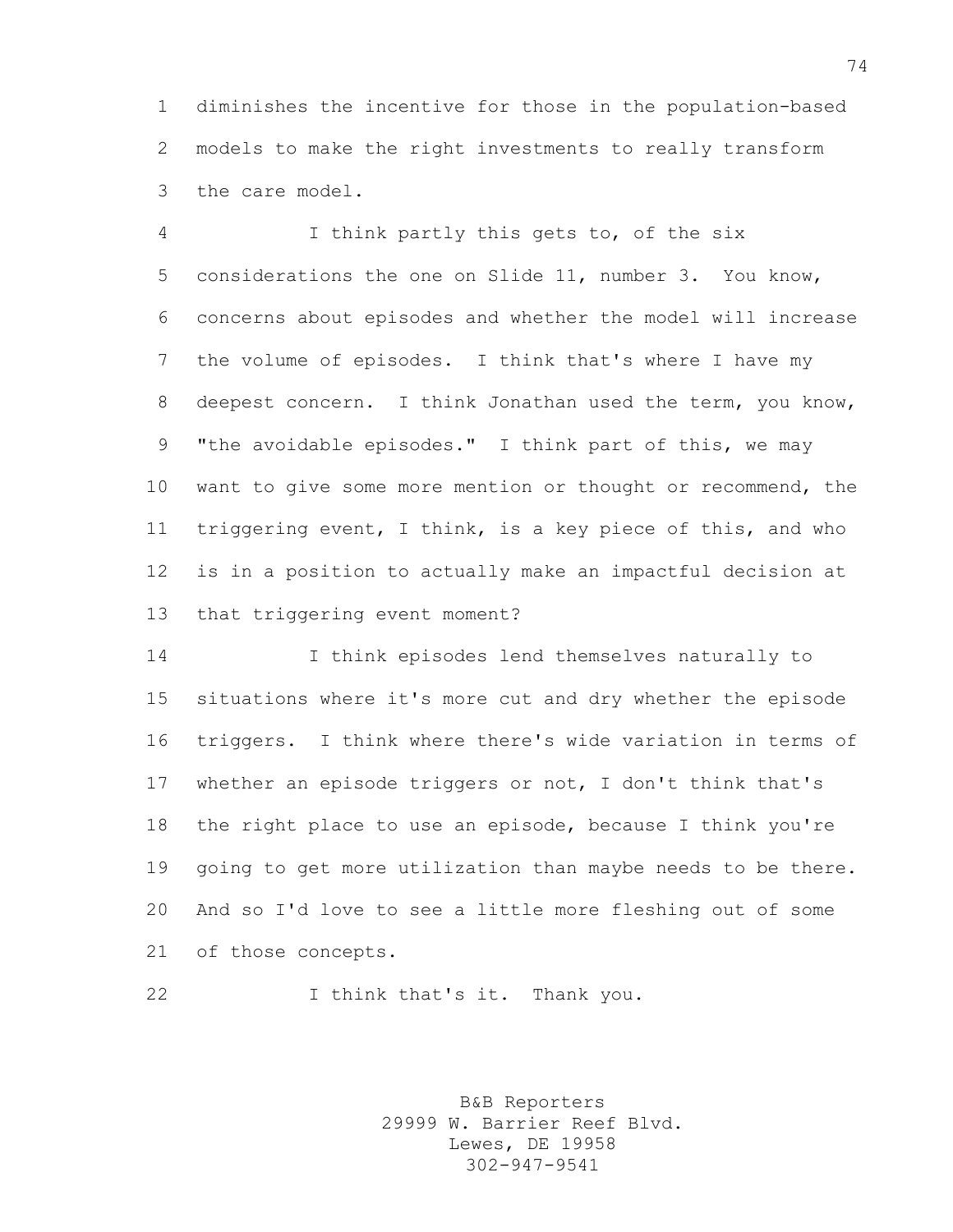1 MS. KELLEY: Paul.

 DR. PAUL GINSBURG: Thank you. I'm really pleased that my colleagues brought up the thoughts I had about chronic disease episodes. And, you know, I think the key is that what might make a good chronic disease episode is not particularly correlated with other chronic conditions and really where the management has done. There's not much involving of primary care, so the coordination isn't a point, and I think there's a lot of potential of very successful episodes.

11 I want to raise a point. You know, we've talked on and off about participation, and really focusing on participation of specialists, depending on how the episode payment rewards are given, whether to the specialist provider or the ACO. And I started thinking about, you know, do we really even need specialists to be members of ACOs, and maybe it would be better if ACO membership was primary care only. There's a lot of steering of patients to efficient, high-quality specialists, and that's what primary care physicians would do. It probably wouldn't be a bad idea if very efficient, high-quality specialists were affiliated with multiple ACOs rather than choosing one, so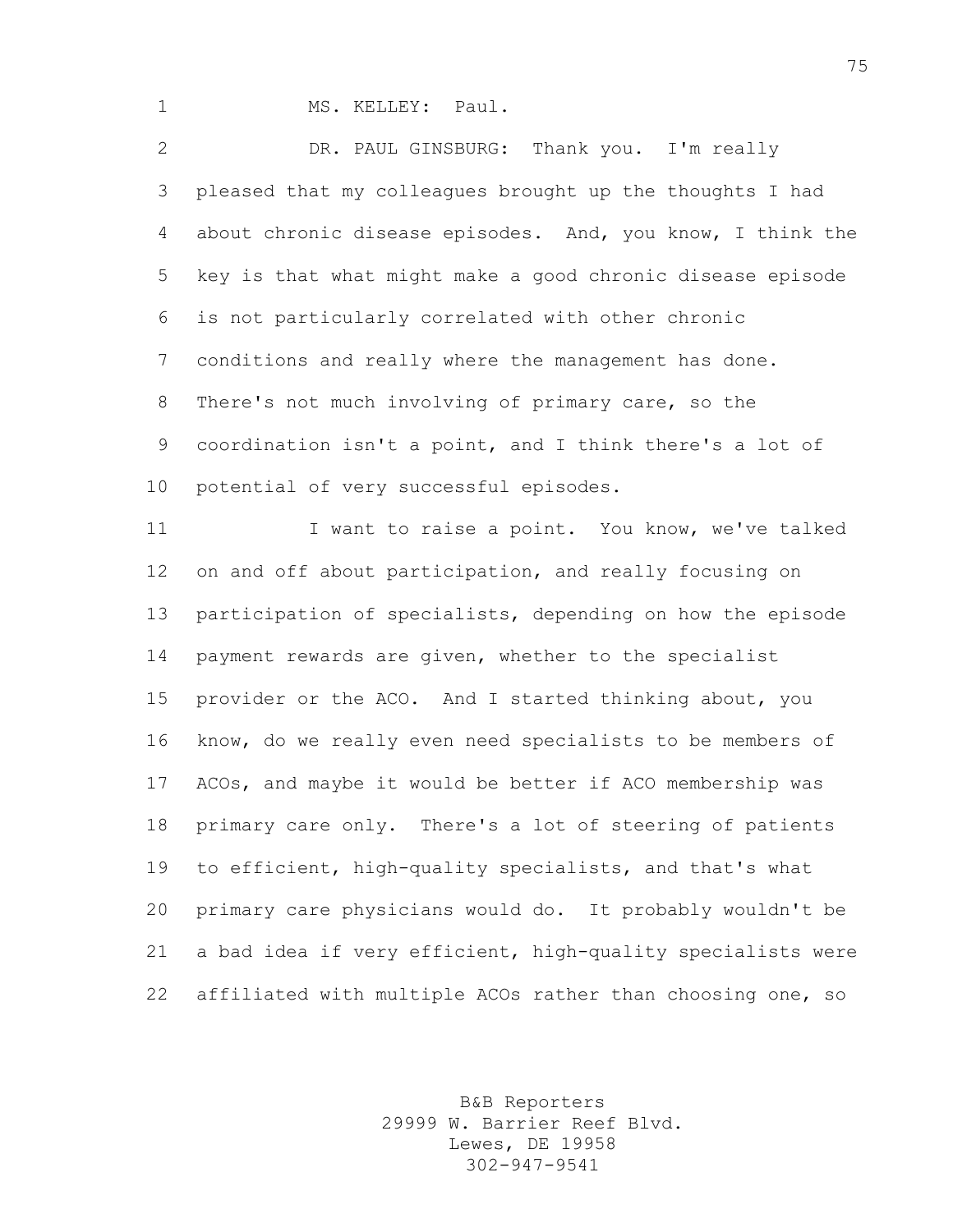that all the ACOs in the community that perceive the advantage of that when referring to that specialist.

 So anyway, this isn't something we can resolve for this June report, but something to think about for the future, and particularly relevant to how much we should be concerned about specialist participation.

7 The final thing I want to say is that there are two audiences for this chapter. In the short term, as Mike mentioned, CMMI. I think there's a lot of potential for them to be influenced and benefit from what we're talking about in this chapter. But, you know, the model we're setting out is going to need legislation to really become effective. So we need to always keep in mind that Congress is an audience for this chapter as well, even though we don't have recommendations at this point. But we certainly do have a whole concept and a strategy, and hopefully people will start thinking about what a better model for ACOs and episode payments can be in the future, and there will be legislation needed to get us there.

 DR. CHERNEW: I think Pat wanted one very quick thing, and Pat, you are going to have the last comment. MS. WANG: Thank you. I don't think it's for

> B&B Reporters 29999 W. Barrier Reef Blvd. Lewes, DE 19958 302-947-9541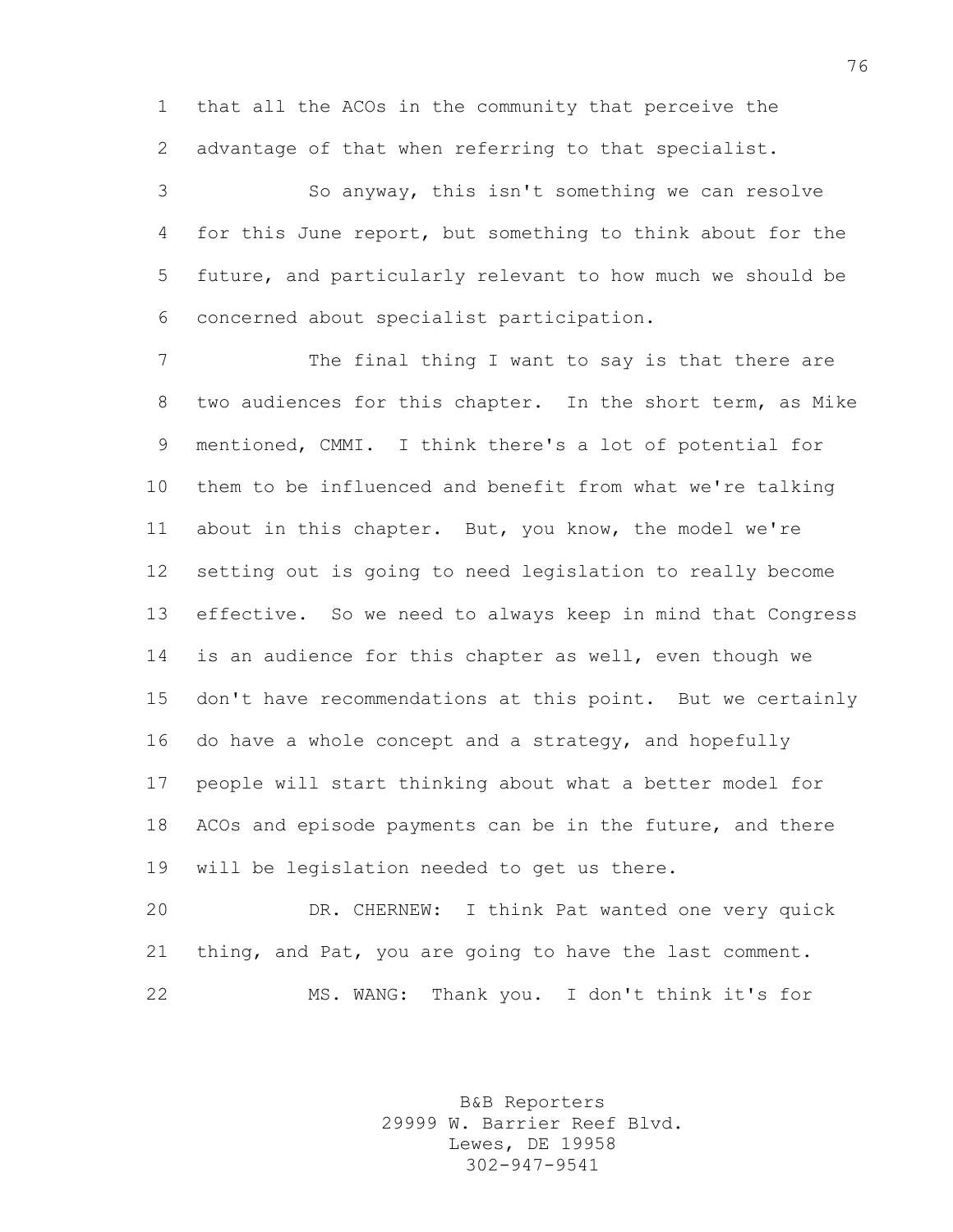this chapter, but again, for future consideration. One of the things that struck me in reading the work, which I agree was excellent, was that it didn't express a point of view which way we would encourage CMMI to lean. It was very carefully constructed about the recommendations on ACOs, this is what to do with episodes, and potential ways to help them sort of blend with each other.

 But there's not really a point of view in there of which way the Commission thinks these APMs should lean, and I think based on the discussion today it's mixed, but my perspective is that if push came to shove it should lean in the direction of population health.

 I think that the episodes are fabulous and that 14 they are advancing the way that certain care, which is amenable to start-and-finish and a bundle and basically just almost like a new concept to the DRG, for example, to pay for a joint replacement, which is maybe where this should ultimately go, they're great. But that at the end of the day what's really needed to achieve the goals that people have described is to give more resources to primary care doctors, because they are doing the heavy lifting for the real things that people need in their lives, over time,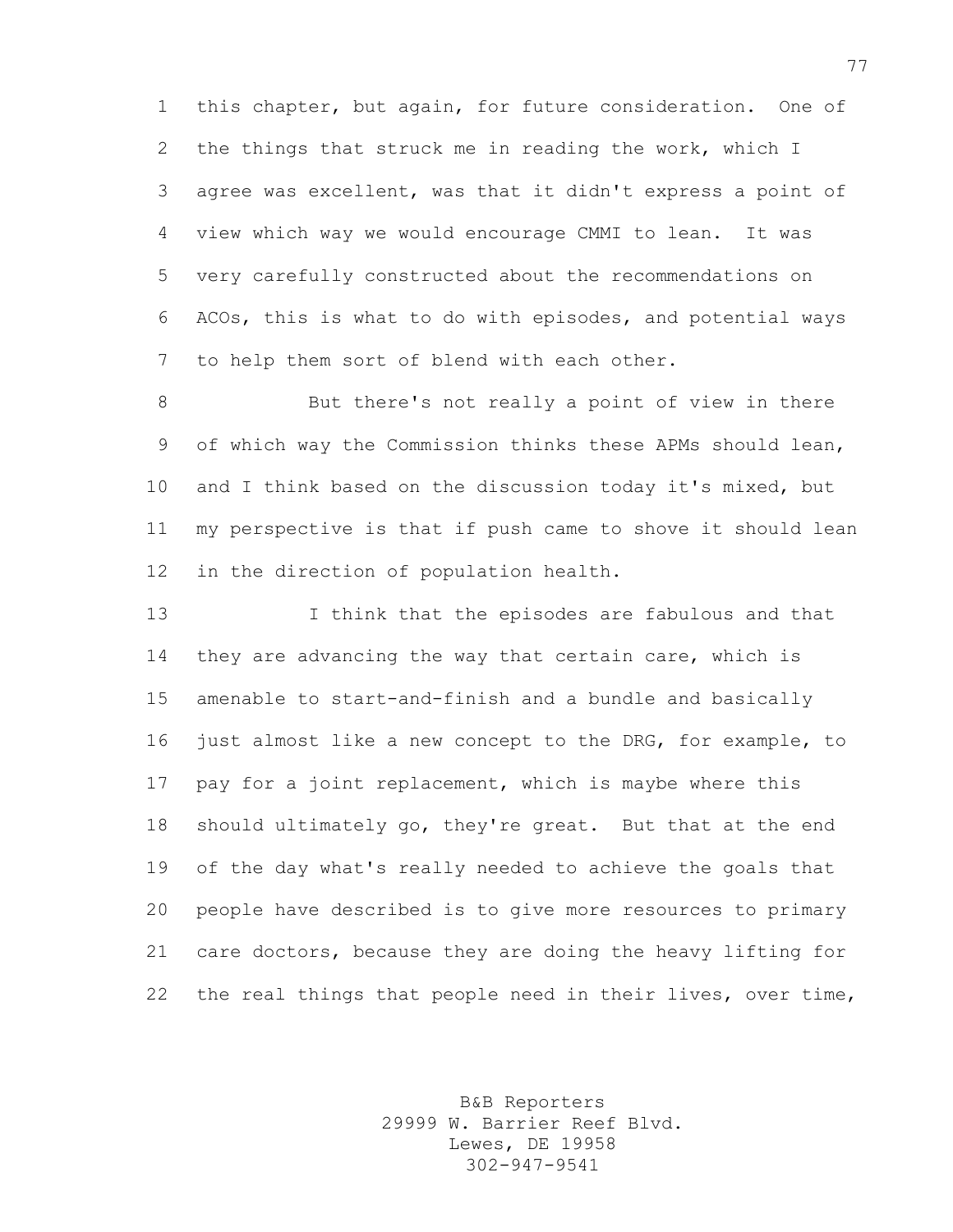and incentives for specialists to coordinate with primary care doctors, and to see those referrals quickly, to get back to the PCP.

 There are other things going on with advanced primary care models but it might be an area of additional attention in future work on ACOs. Thanks.

7 DR. CHERNEW: So thank you, Pat. A, we're going to skip our break because we're a little bit behind. B, I'm going to summarize.

 It's interesting. Brian thought it said not enough episodes, Larry thought it said too many episodes, and Pat thought it didn't particularly take a view.

13 [Laughter.]

14 DR. CHERNEW: So we're great. But I will say this. Here's my summary. We have a foundational population-based payment model, which I think we understand what that was, and there was actually, I think, a lot of support for how that was laid out.

 Here's my summary of how episodes should be thought through, and again, we don't have time to debate this, is add episodes when they grow the pie more than they slice the pie. So there are opportunities to grow the pie

> B&B Reporters 29999 W. Barrier Reef Blvd. Lewes, DE 19958 302-947-9541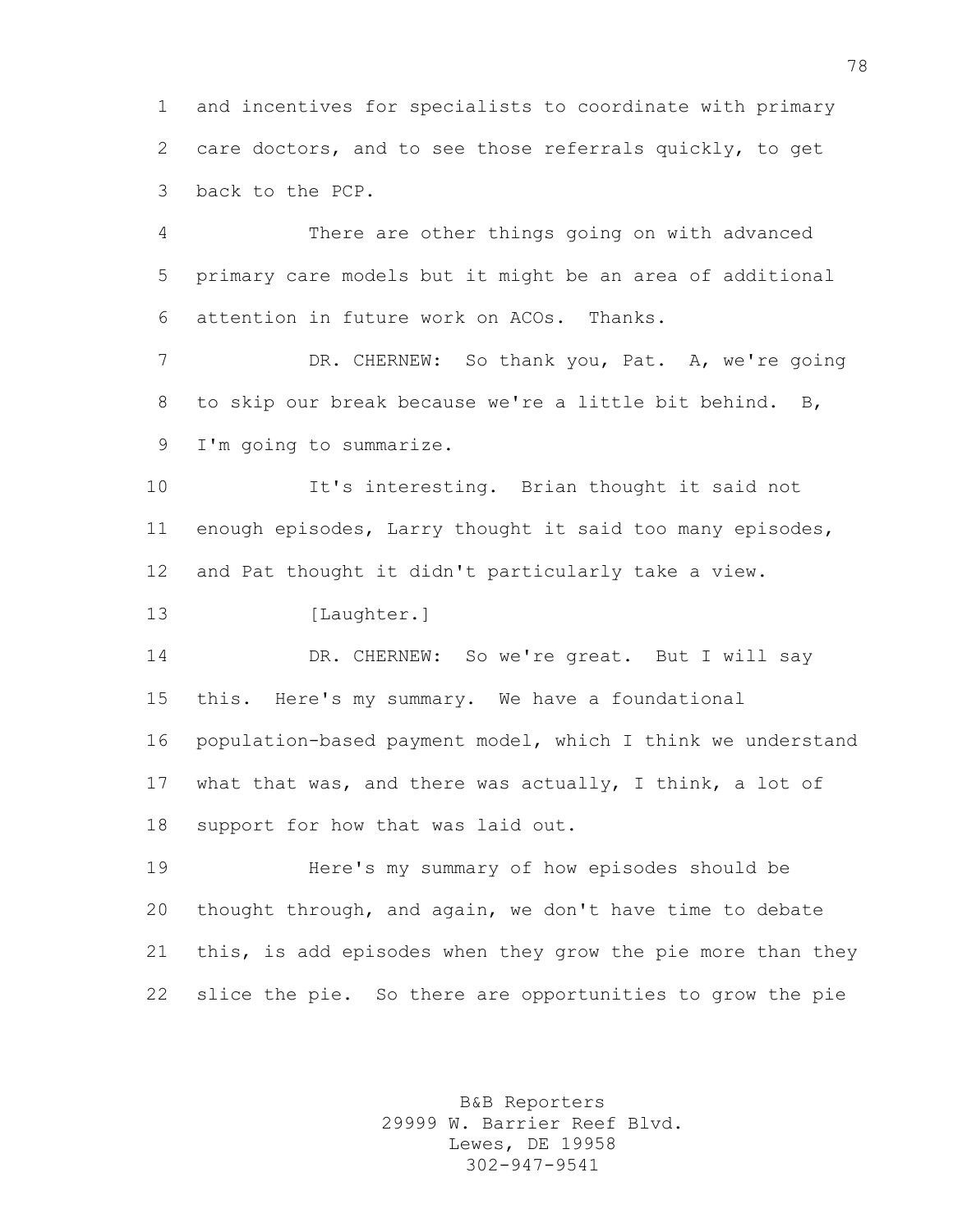with episodes, and when that's true we should add them. And we should just be aware that when we do that there is also a slicing effect, per Jaewon's point, and that's going to be different in all different conditions.

 So this chapter is much more about how CMS should think about balancing the growing of the pie and the slicing of the pie effects, and we'll just have to see where that plays out. If it's 300 episodes, as Brian might think, or 3 as someone else might think, that depends on CMMI or CMS analysis. We aren't taking a particularly hard and fast view, but within the episodes we want them to be harmonized.

13 That was even longer than I thought.

 Anyway, thank you, guys. I think the other thing that was really a consensus is how good a job you did and how much support there was for the basic structure. Time is going to be super tight, for every who knows, to get this out, but I think we will do what we can, as best we can, given these comments.

 So again, thank you. We're going to switch on to site neutral. We're going to skip our break. But if some of you, like me, need to take a break, I'm going to have to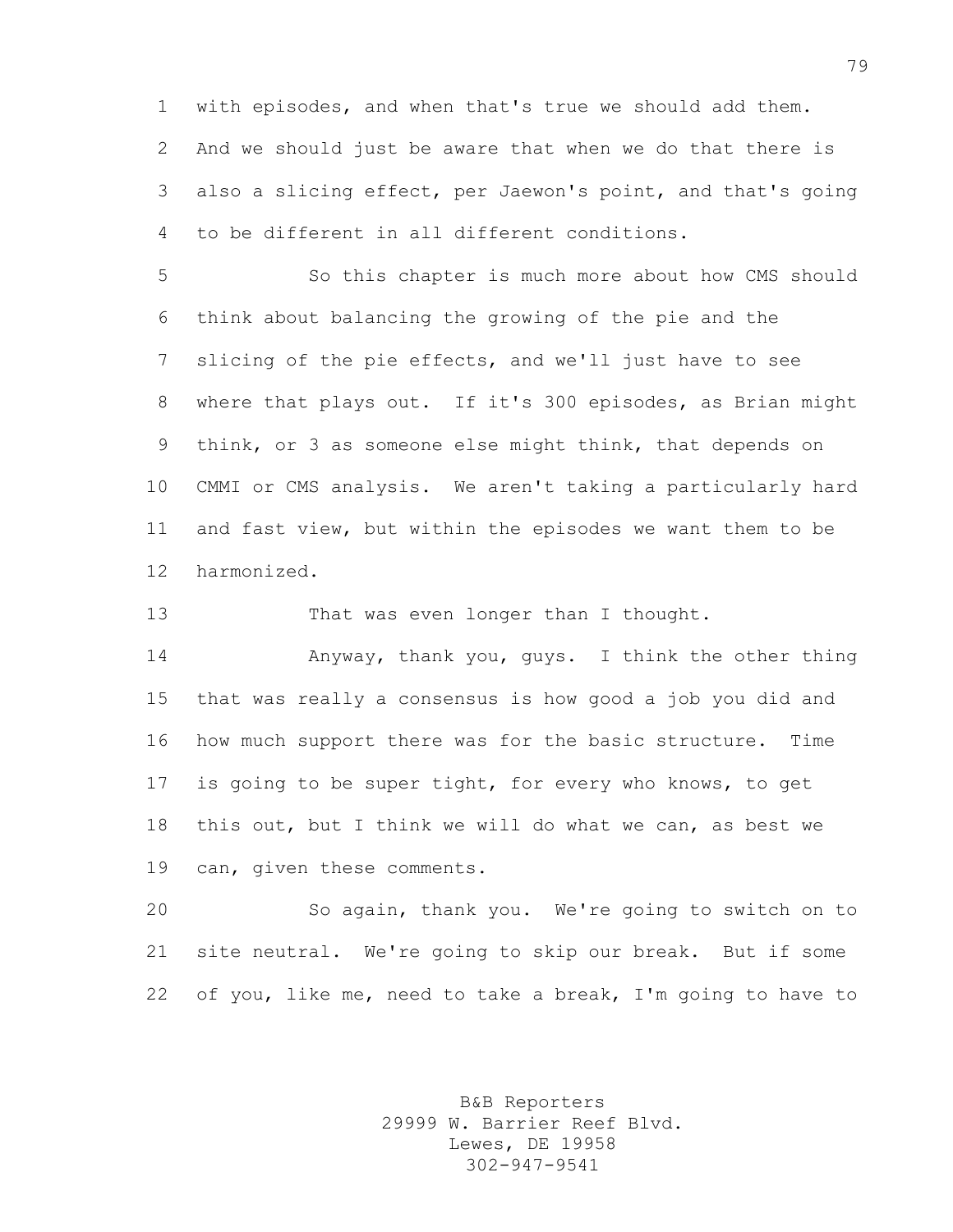step out for a second.

 DR. MATHEWS: Whenever you are ready, Dan. DR. ZABINSKI: Okay. The audience can download a PDF version of the slides for this presentation in the Handout section of the control panel on the right side of the screen.

 From 2012 to 2014, the Commission evaluated the effects of aligning payment rates for services provided in hospital outpatient departments with payment rates for services provided in physician offices, and at the November 2021 meeting, we presented an analysis that built on the Commission's previous work. Today, we will revisit the November 2021 presentation, with some modifications.

 In response to requests from Commissioners, we added an assessment of whether adjustments for patient acuity are needed when aligning payment rates across ambulatory settings. We also modified our method for identifying services for which it is appropriate to align payment rates to include volume data from 2016 through 2019 rather than just 2019 alone.

 Fee-for-service Medicare has distinct payment 22 systems for three ambulatory settings: physician offices,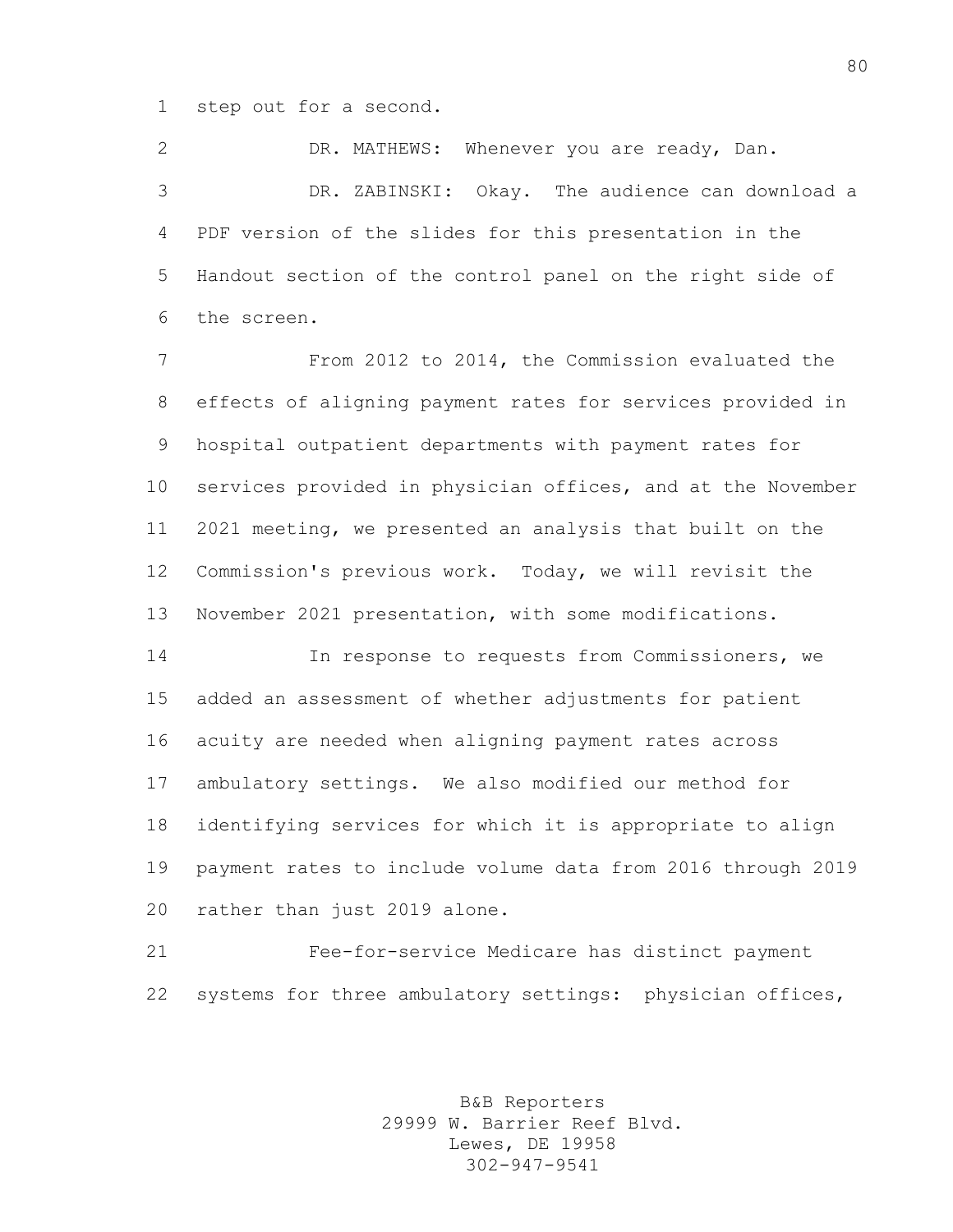hospitals outpatient departments, or HOPDs, and ambulatory surgical centers, or ASCs. Payment rates often differ for the same service among these three settings, and in particular, the outpatient prospective payment system, or OPPS, which is the payment system for most HOPD services, has higher payment rates than the physician fee schedule and the ASC payment system for most services.

 The primary concern about these differences in payment rates among ambulatory settings is that they result in providers in higher-cost settings acquiring providers in lower-cost settings than billing at the higher rates. For example, hospitals can consolidate with physician practices and convert them to provider-based departments. Hospitals can then bill for the physician services at the usually higher OPPS rates with little or no change in the site of care.

 In recent years, hospital acquisition of physician practices has led to an increase in the share of office visits, echocardiography services, cardiac imaging services, and chemotherapy administration provided in HOPDs with an analogous decrease in the share provided in physician offices. This shift of services increased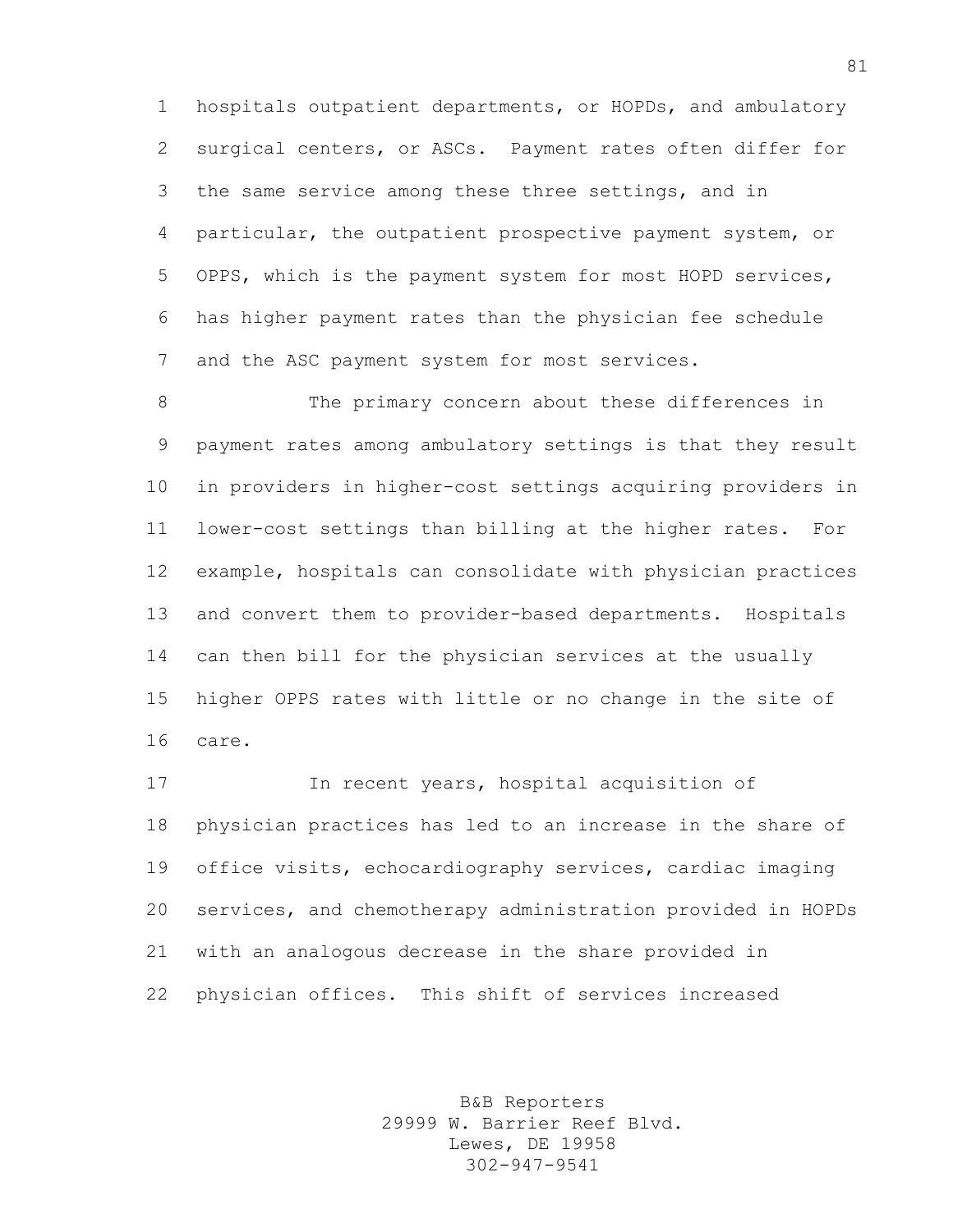Medicare program outlays and beneficiaries' cost sharing liabilities.

 The Congress passed the Bipartisan Budget Act of 2015 to more closely align OPPS payment rates with PFS rates, but the effect of this policy has been limited, as services affected by this policy constitute less than 1 percent of total OPPS spending.

 On this table, we show how hospital acquisition of physician practices has led to the billing of two important services shifting from offices to HOPDs. From 2012 to 2019, the share of office visits provided in HOPDs increased from 9.6 percent to 13.1 percent and the share of chemotherapy administration services increased from 35.2 percent to 50.9 percent. Note that these are just a subset of the services that have shifted from freestanding offices to HOPDs. And finally, this shift of services illustrates the need to align payment rates across settings.

 It would be easy to align all OPPS and ASC payment rates to the physician fee schedule payment rates and say we're done with payment alignment. However, these sites of care have important differences that we must consider. One is that some services that are provided in

> B&B Reporters 29999 W. Barrier Reef Blvd. Lewes, DE 19958 302-947-9541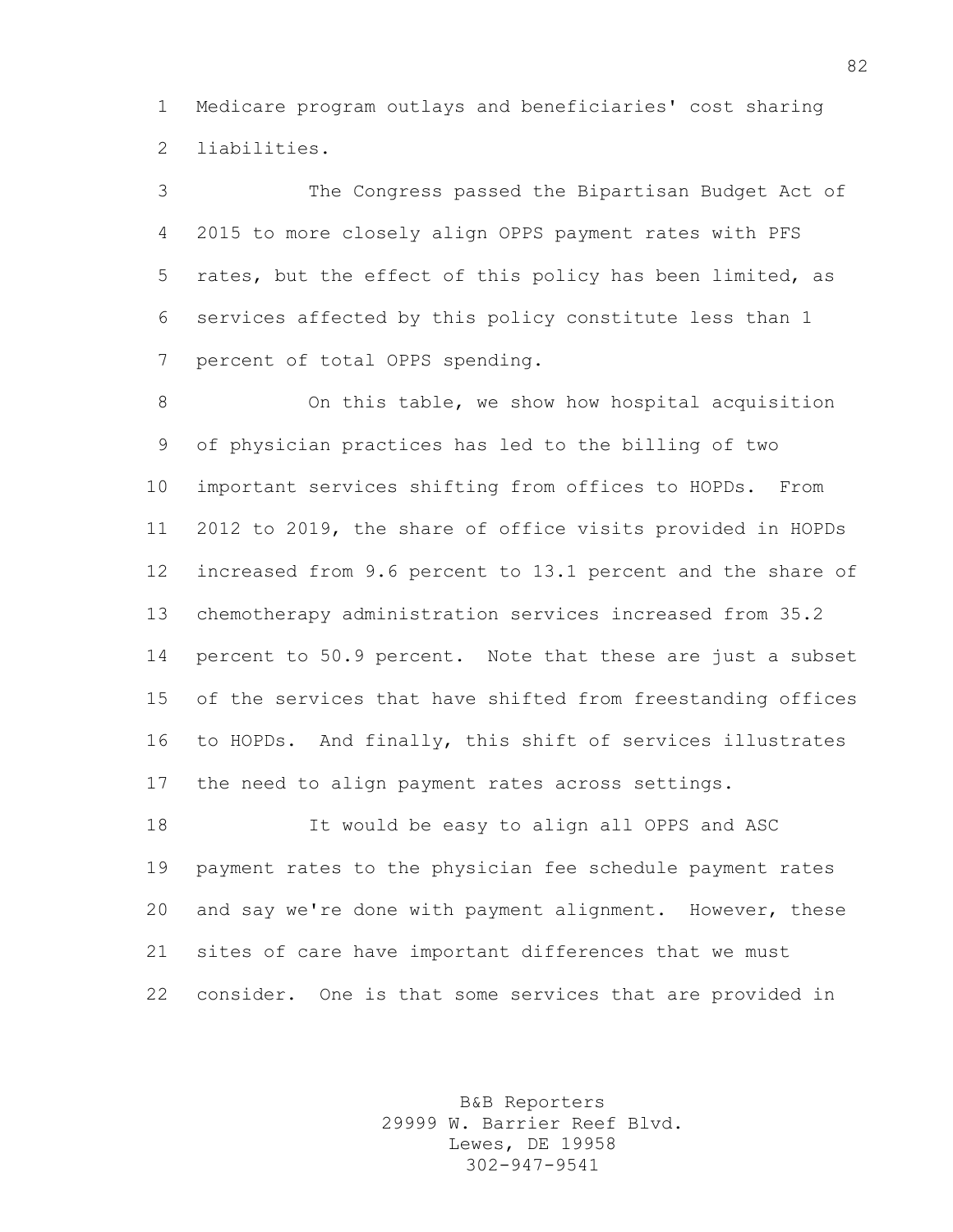HOPDs cannot be provided in offices or ASCs because they are not covered under the physician fee schedule or the ASC system. The most obvious of these are ED visits, but there is also relatively complex services such as some joint replacement procedures that are covered under only the OPPS, and these services must continue to be paid at standard OPPS rates.

 Another issue is that the OPPS and the ASC system have more packaging of ancillary items in their payment units than does the physician fee schedule. We must account for this additional packaging when aligning payment rates. Also, we should align payments across settings only if it is safe and reasonable to provide the service in lower cost settings for most beneficiaries.

 At the November meeting, Brian and Paul expressed an interest in an analysis of the relationship between patient severity and patient costliness. This relationship is a concern because if sicker patients do increase the cost of providing a service, an effective payment alignment policy would include adjustments for patient severity. We did a regression analysis that estimated the effect of patient health status on costs for services for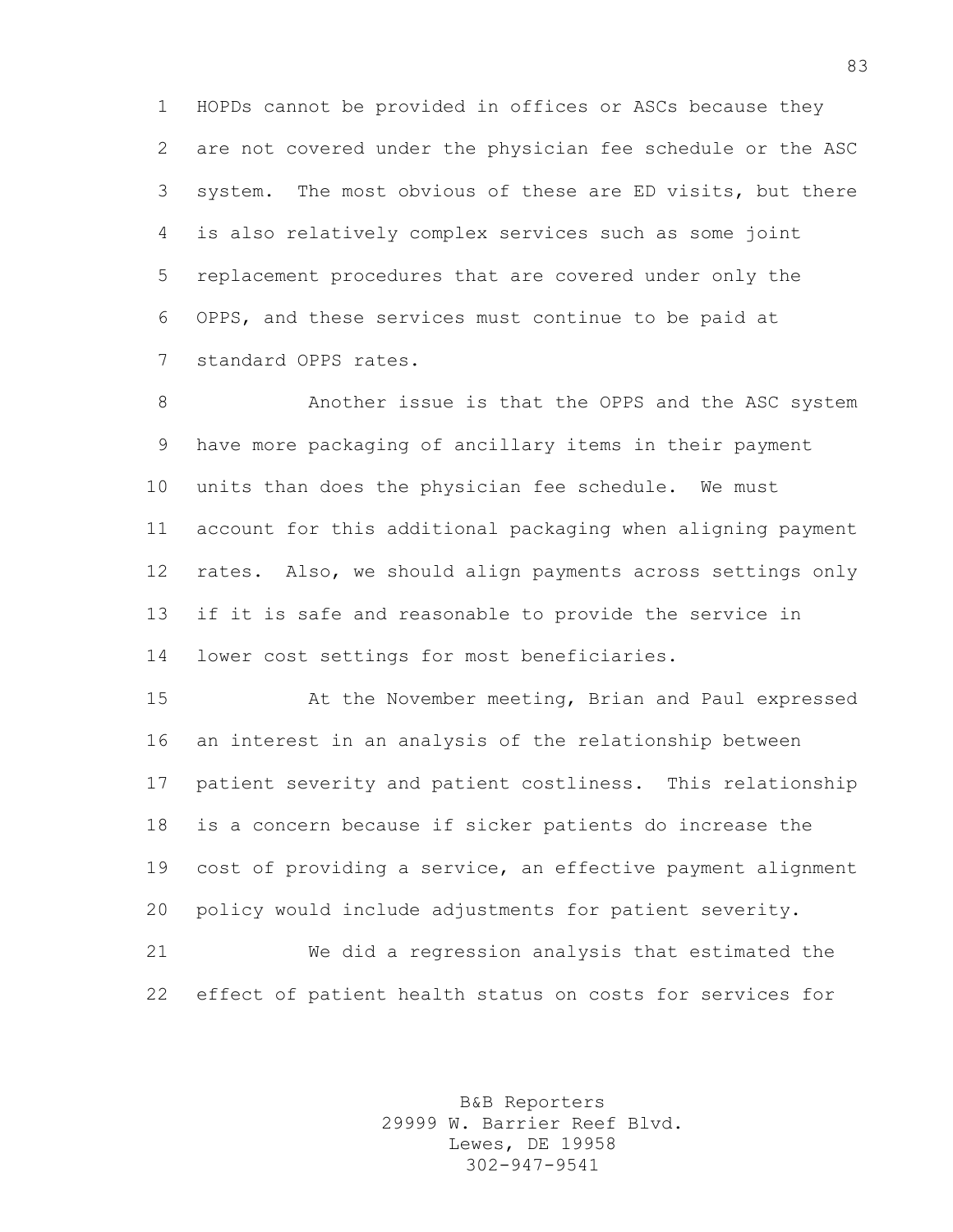which we aligned payment rates across ambulatory settings. In these regressions, we used the dependent variable that was the beneficiary-level charges from HOPD claims for the services combined with the charges for packaged ancillary items to create charges for payment bundles that would occur under the OPPS. The explanatory variables that we used are an identifier for the hospital providing the service, an indicator for whether the beneficiary had full Medicaid benefits, the beneficiary's sex, and the beneficiary's Charlson comorbidity index, or CCI, which is a measure of the beneficiary's health status.

 We found that the relationship between the beneficiary CCI and the level of charges was weak. For example, among the services evaluated, a 10 percent increase in a beneficiary's CCI increased charges by less than 1 percent. From these results, we conclude that in general, adjustments for patient severity are not needed for an effective system of aligning payment rates in the ambulatory settings. However, CMS should monitor whether there are specific APCs for which patient severity adjustments may be necessary as practice patterns change in response to site-neutral payments.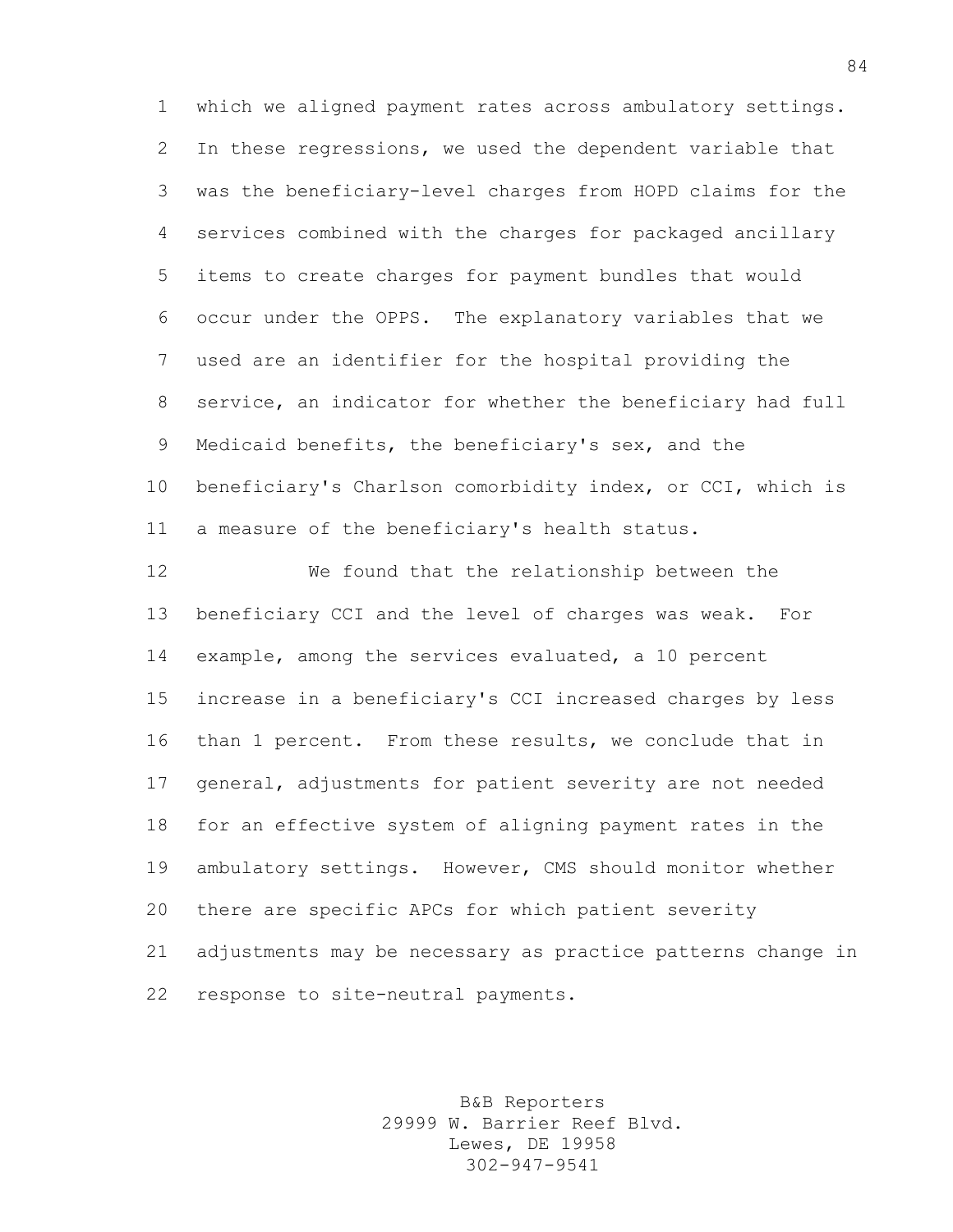We went on to identify the services for which it is reasonable to align payment rates across settings by collecting services into ambulatory payment classifications, or APCs, which is the payment classification system in the OPPS. APCs are collections of services that have similar cost and clinical attributes, and all services in the same APC have the same payment rate.

 In response to a request from Stacie, for each APC, we determined the volume from 2016 through 2019, rather than 2019 alone, in each of the ambulatory settings. We found that physician offices had the highest volume in an APC in any year from 2016 through 2019, we aligned OPPS and ASC rates with physician fee schedule rates using the difference between the physician fee schedule nonfacility and facility practice expenses, with an addition for the greater packaging under the OPPS and ASC payment system. We found if ASCs had the highest volume, we 19 aligned the OPPS payment rates with the ASC payment rates, but we kept the PFS rates the same. Finally, if HOPDs had

 the highest volume for an APC, we did not believe it was reasonable to align payment rates for that APC, so payment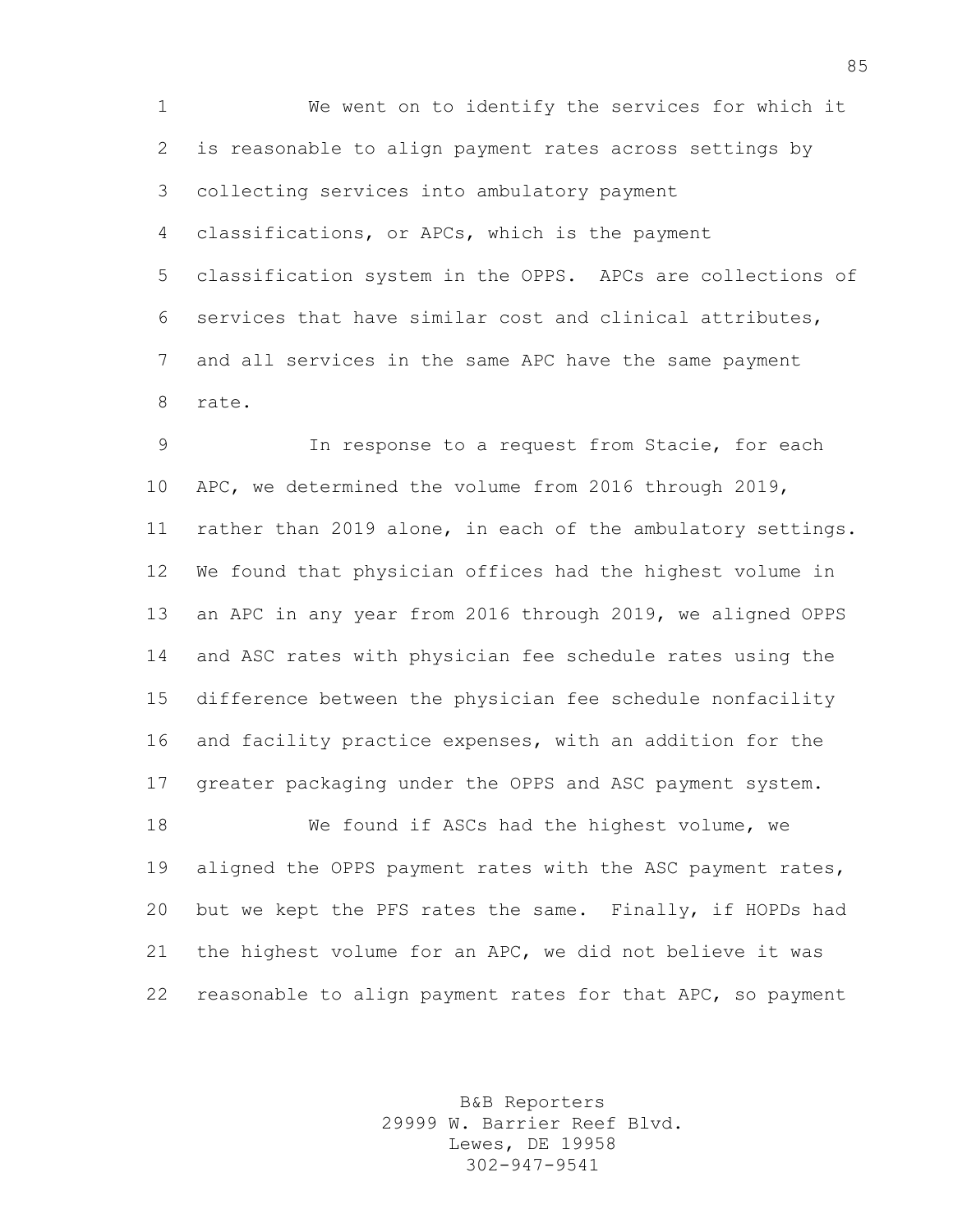rates were unchanged in each of the ambulatory settings.

 On this slide, we have an example of why Medicare payments are usually higher when a service is provided in an HOPD than in an office and how we aligned the payment rates across these settings. The service in this example is a level 2 nerve injection.

 In the first column we show the payments that Medicare makes if the service is provided in an office, the middle column shows the payments if the service is provided in an HOPD, and the third column shows the payments if we adjust OPPS payments so that the total payment in the HOPD aligns with the total payment in the office.

 You can see that in all three columns there are three payments to the physician under the physician fee schedule: the physician's work, practice expense, or PE, and the professional liability insurance, or PLI. The payments for work and PLI are the same in all three columns. However, the PE is higher in the office than in the HOPD, making the payment to the physician higher in the office than in the HOPD. But there's an additional payment under the OPPS when the service is provided in an HOPD. For most ambulatory services, that additional payment under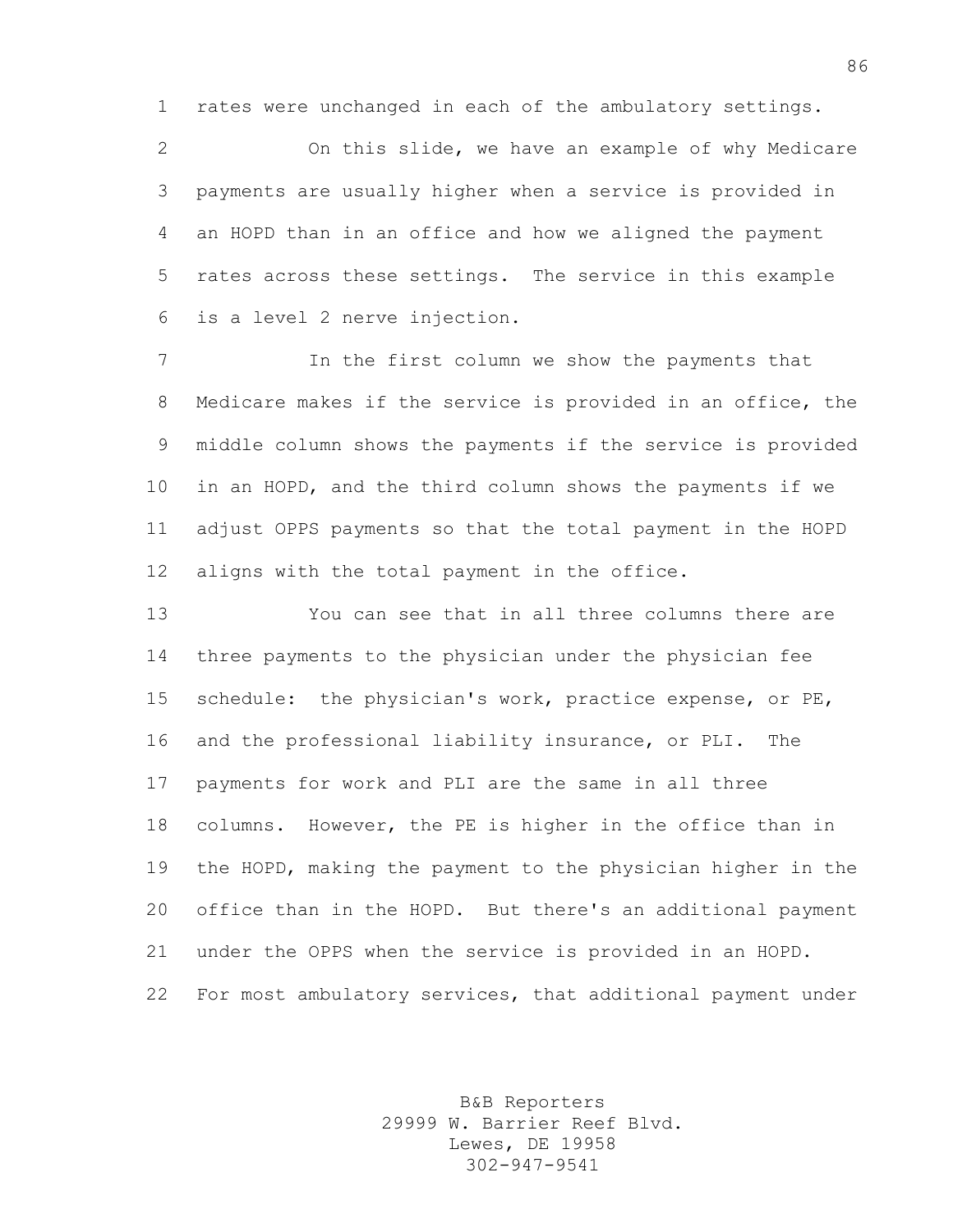the OPPS is greater than the difference between the nonfacility PE and the facility PE, which makes the service more costly to Medicare and beneficiaries when provided in the HOPD. In this case, the middle column shows that total payment is about \$701 when provided in an HOPD, while the first column shows the total payment is lower, at \$256 when provided in an office.

 In the third column we adjusted the OPPS payment so that the total payment is equal across these two settings by setting the OPPS payment equal to the difference between the nonfacility PE from the first column and the facility PE in the second column, which results in an OPPS payment of \$154.

 In the third column, when we add the \$154 to the \$32 facility PE, we get a total payment for the facility of \$186, which is the same as the nonfacility PE in the first column. So, when you add the payments in the third column, the total payment for providing this service in an HOPD becomes \$256, which is the same as the total when the service is provided in an office, as indicated in the first column.

We went on to use this concept of the difference

B&B Reporters 29999 W. Barrier Reef Blvd. Lewes, DE 19958 302-947-9541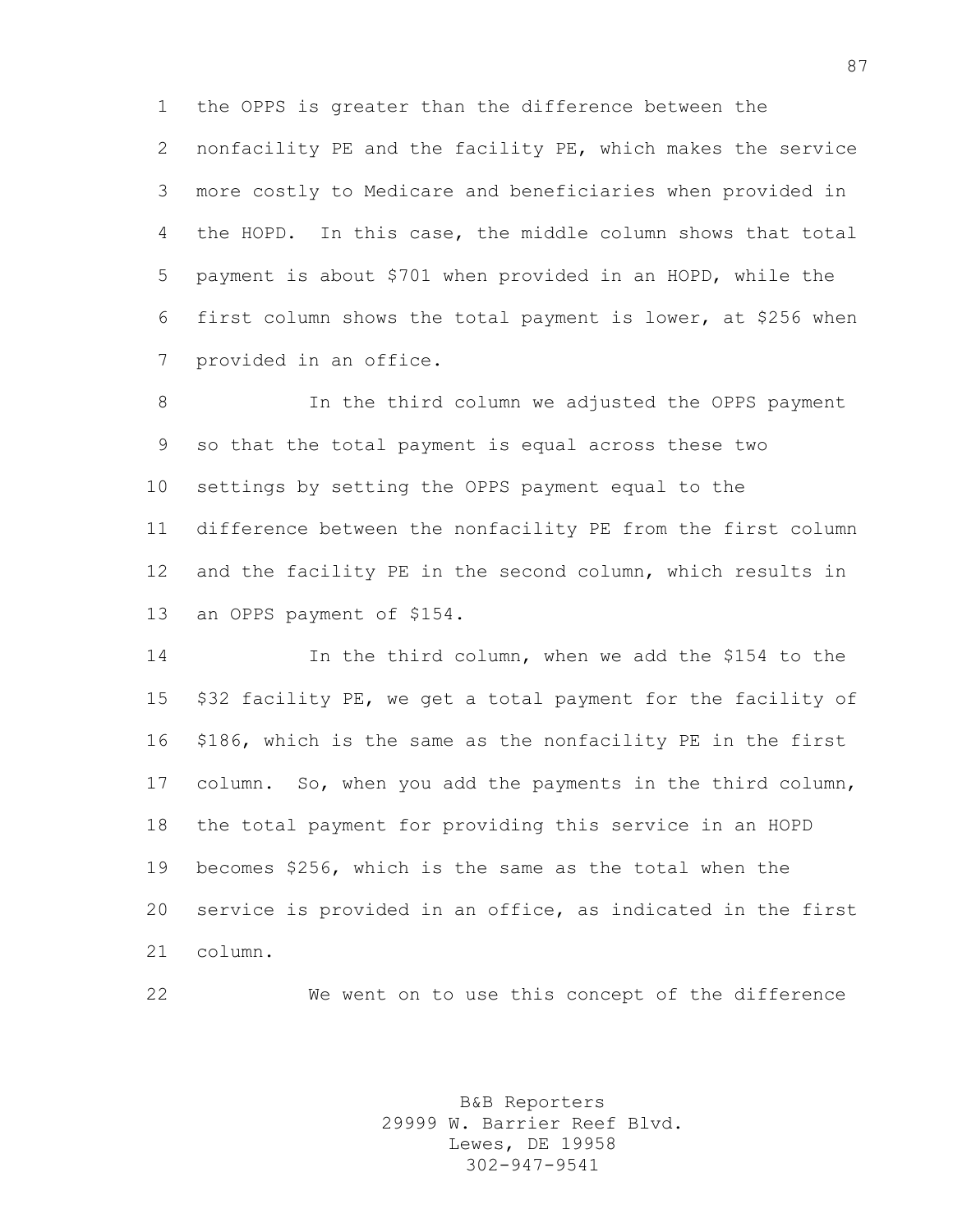between the nonfacility PE and the facility PE as the basis for aligning payment rates across the three ambulatory settings.

 We know that the OPPS has 169 APCs for services. Using the methods that we've discussed; we've determined that it is reasonable to align the payment rates for 68 of those service APCs. We identified 57 APCs for which we aligned OPPS and ASC rates with the physician fee schedule rates. These APCs constitute 22 percent of the total spending under the OPPS and 11 percent of the total 11 spending under the ASC system, and note that most of these APCs are low-complexity services such as office visits.

 We also identified 11 APCs for which we aligned OPPS rates with ASC rates, and these APCs constitute about 4 percent of the total spending under the OPPS. And finally, we did not align payment rates for the remaining 101 service APCs.

 For the 57 APCs for which we more closely aligned the OPPS and ASC payment rates with the physician fee schedule rates, beneficiary cost sharing and program outlays would be lower. Under the OPPS, cost sharing would decrease by \$1.4 billion and program outlays would decline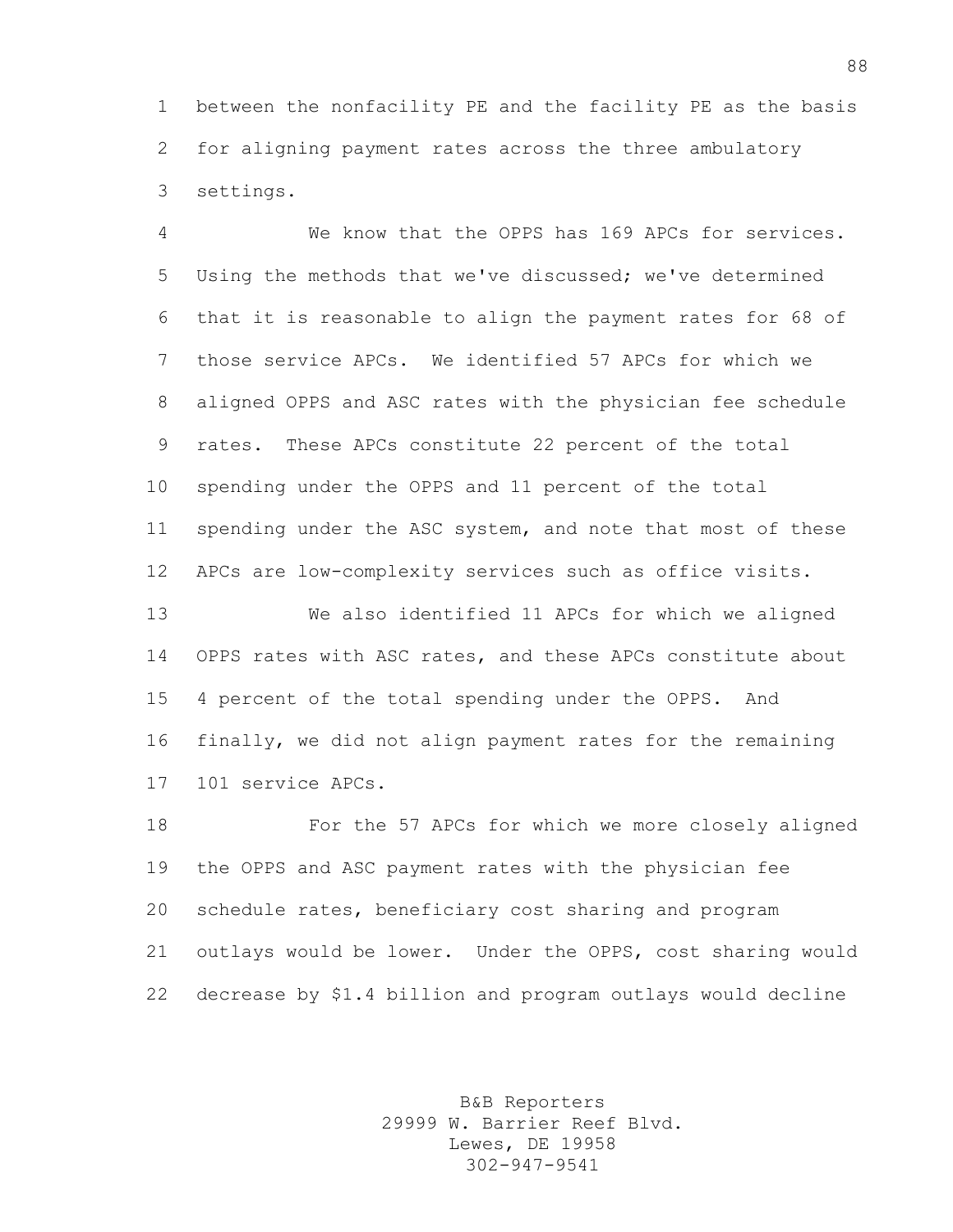by \$5.5 billion. Under the ASC payment system, cost sharing would decrease by \$60 million and program outlays would be lower by \$230 million.

 I want to make you aware that under current law, CMS would respond to the lower program spending and cost sharing with a budget neutrality adjustment to the OPPS payment rates for the APCs for which we have not aligned payment rates to fully offset the lower program outlays and beneficiary cost sharing from payment alignment. However, an alternative is that we could encourage the Congress to act so that the lower spending could be used as savings for Medicare and beneficiaries.

 For the 11 APCs for which we aligned OPPS payment rates with ASC payment rates, all represent surgical procedures, including ophthalmologic, GI, and

musculoskeletal procedures.

 Aligning the OPPS payment rates for these APCs would reduce cost sharing by \$260 million and program outlays by \$1.1 billion.

 Once again, under current law CMS would respond to the lower cost sharing and program spending by applying a budget neutral adjustment to the OPPS payment rates of

> B&B Reporters 29999 W. Barrier Reef Blvd. Lewes, DE 19958 302-947-9541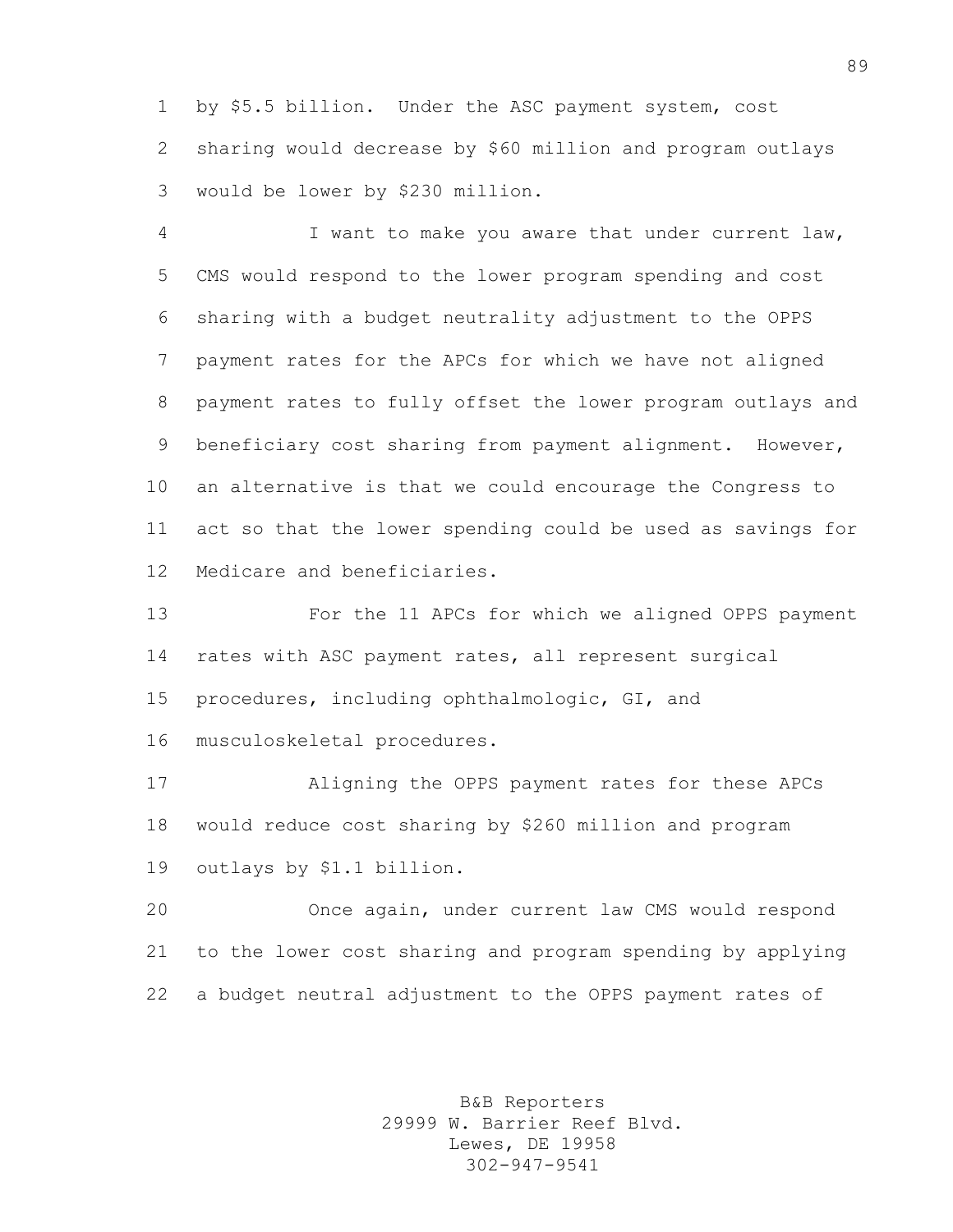the APCs for which we have not aligned payment rates.

 Also, a concern we have about aligning OPPS payment rates with ASC rates is that rural areas and some states have few ASCs, and if hospitals would respond to the lower ASC payment rates for these 11 APCs by reducing the provision of these services, that could lead to access problems in areas that have few ASCs.

 On this table we show the percent change in total Medicare revenue for various hospital categories from the two payment alignment policies that we've presented coupled with the current law budget neutrality adjustments that CMS would implement. By definition, the net effect on total Medicare revenue for all hospitals would be zero, as indicated in the top row. Rural hospitals would have a decrease in total revenue of 2.3 percent while urban hospitals would experience a revenue increase of 0.2 percent. Also, government hospitals would have a total revenue decrease of 0.9 percent, while nonprofit and for- profit hospitals would have little or no change in total revenue.

 The Commission has long been concerned about ensuring access to care for vulnerable populations. As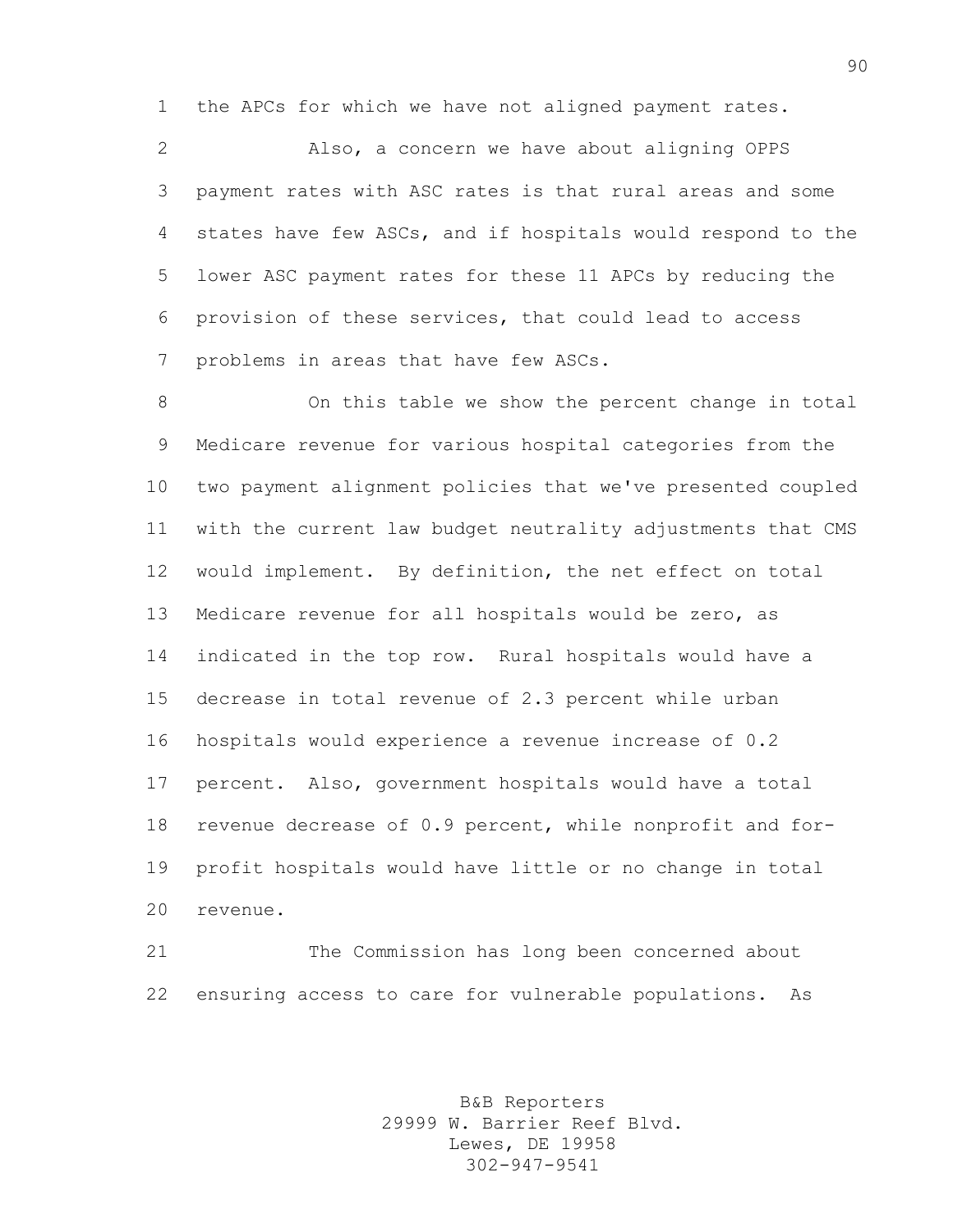you'll see on the next slide, the payment alignment policies, without the budget neutrality adjustment, would reduce total Medicare revenue by a disproportionately high rate for some hospitals that serve a high share of vulnerable beneficiaries. So if the Commission has an interest in targeting some of the savings from the payment alignment policies to safety-net hospitals, we considered a temporary stop-loss policy that would accomplish that goal. We used DSH percentage to identify hospitals that serve vulnerable populations. The stop-loss policy that we evaluated would limit the loss from the two payment rate alignment policies that we discussed to 4.1 percent of total Medicare revenue if the hospital had a DSH percentage above the median DSH level of 28.1 percent.

 On this table, the first column shows the combined effects of both the payment alignment policies without any budget neutrality adjustment for several hospital categories. These are the effects that would occur if we simply want to use the payment alignment policies to reduce beneficiary cost sharing and program outlays. We found that rural hospitals would have a

decrease in total Medicare revenue of 6.9 percent, while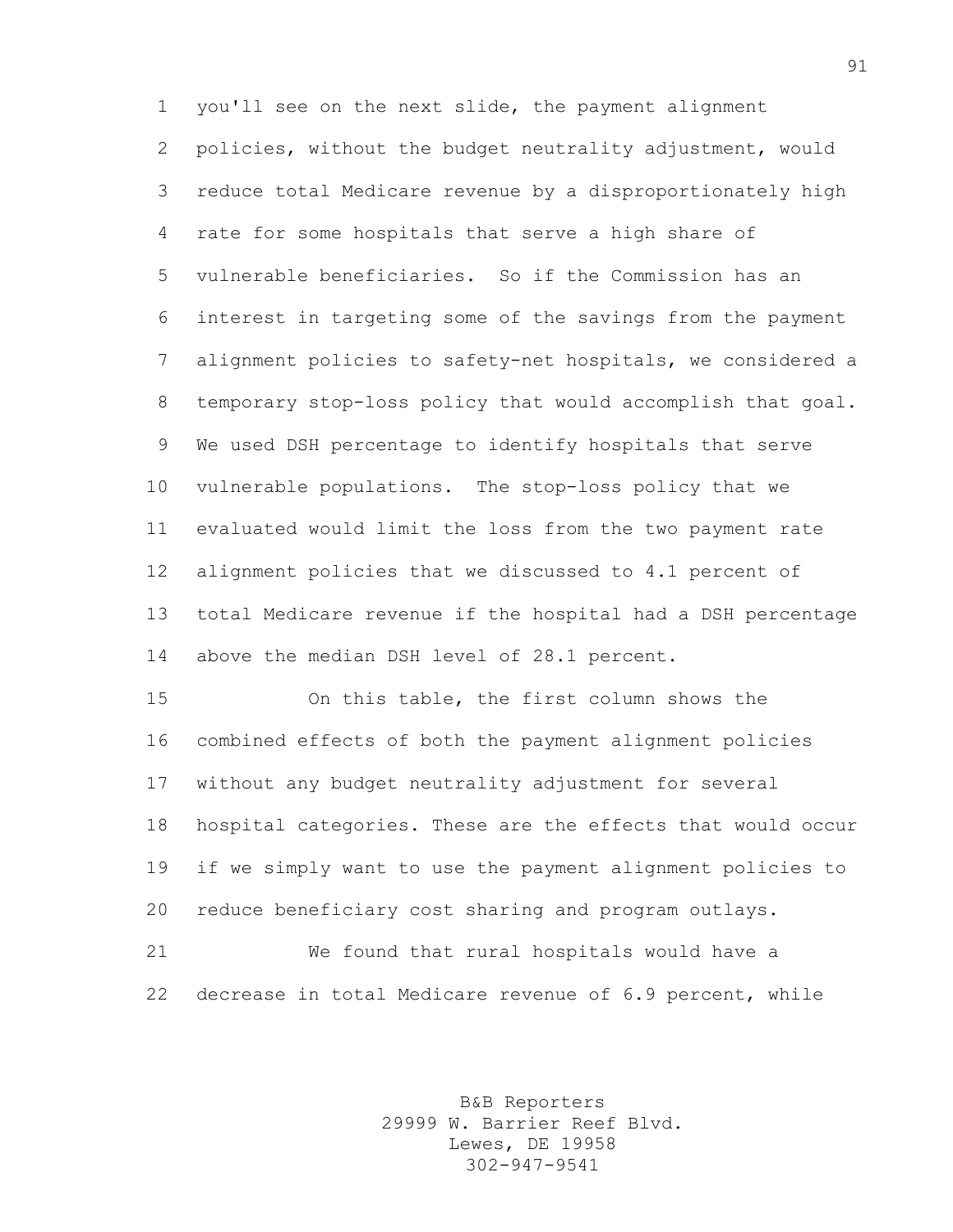urban hospitals would have a smaller decrease of 3.8 percent. In addition, nonprofit and government hospitals would both have larger decreases in total Medicare revenue than for-profit hospitals.

 The second column shows the effects of adding the temporary stop-loss policy discussed on the previous slide.

 Rural hospitals would still have a larger decrease in total revenue than urban hospitals, but the difference in revenue loss between urban and rural hospitals would be smaller with the stop-loss policy than without it. Also, the difference in revenue loss between nonprofit and government hospitals versus for-profit hospitals would be smaller with the stop-loss than without it.

 We've shown that the potential impacts of aligning payment rates across ambulatory settings are substantial. With that in mind, it's important to remember the purposes of this analysis. One is that we want to address the principle that Medicare and beneficiaries should not pay more than necessary for ambulatory services. Second, we want to reduce incentives for providers to consolidate, which typically leads to the billing of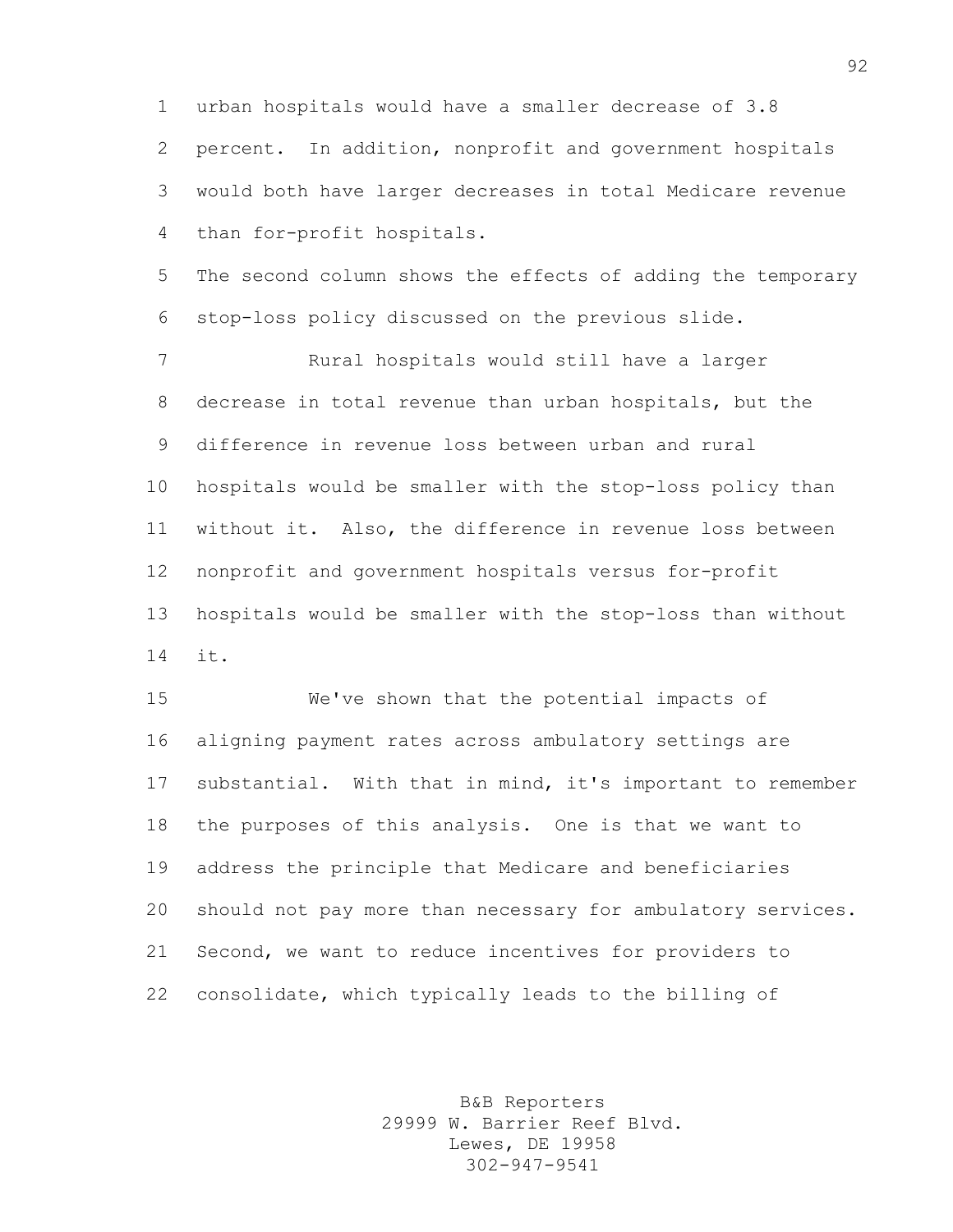services shifting from lower-cost settings to higher-cost settings.

 We also want to make it clear that the pool of money from aligning payment rates does not have to be used to reduce program spending. Possible alternatives include using the funds to increase the OPPS payment rates for the 101 APCs for which we would not align payments, which include services such as ED visits and complex surgical procedures. Doing this would help hospitals maintain standby capacity. Alternatively, the funds could be used for temporary policies to support safety-net providers. So again, we intend for this analysis to be a chapter in the June 2022 report to the Congress. For today's discussion we will address Commissioner questions and comments about the analysis. And for future analysis, we are wondering about what should be done with savings from aligning payment rates. Should they be used in a budget-neutral adjustment required by current law or entirely taken as savings, or finally, in a stop-loss policy to temporarily support safety-net providers? That concludes the presentation and I turn it to Mike for discussion.

> B&B Reporters 29999 W. Barrier Reef Blvd. Lewes, DE 19958 302-947-9541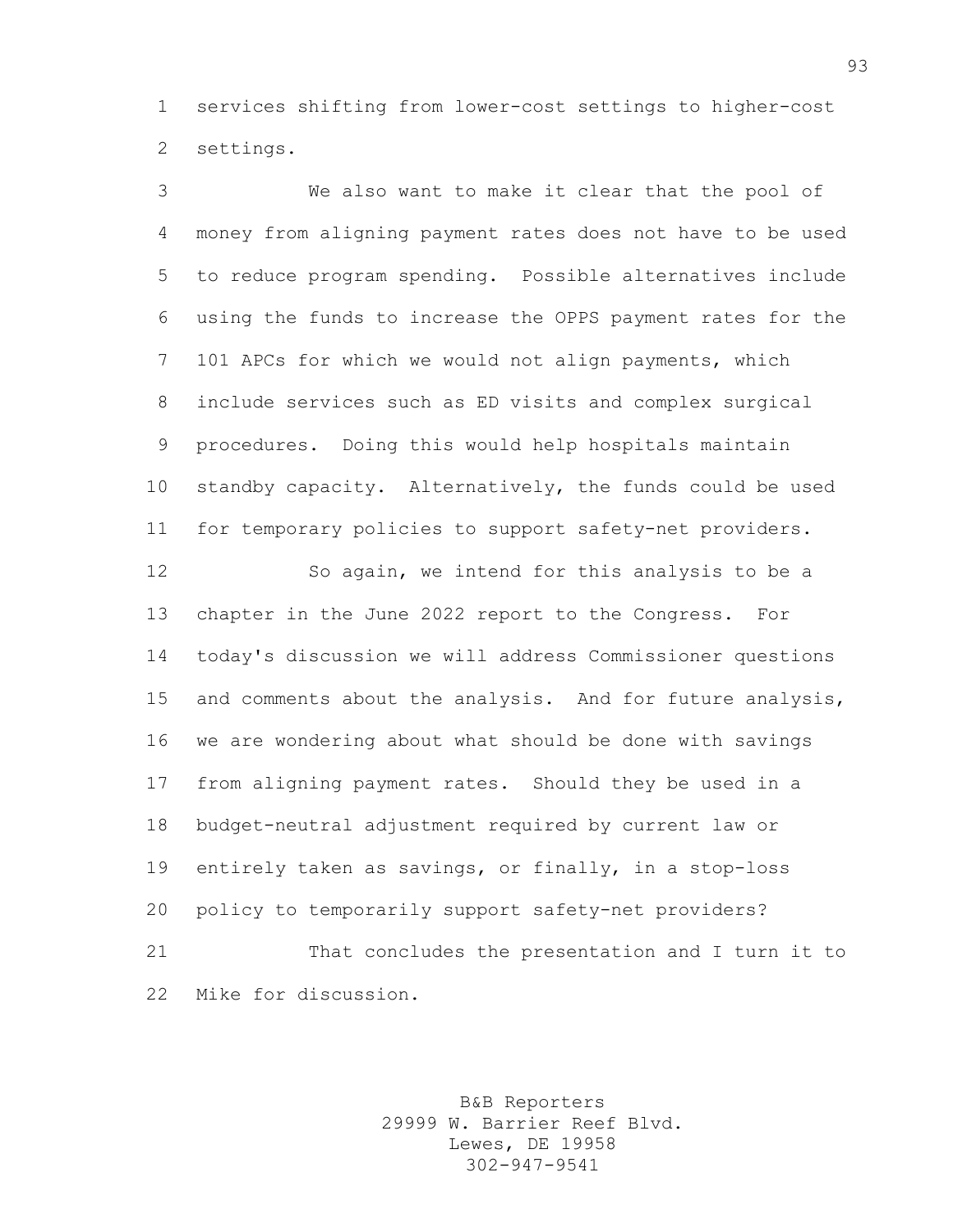DR. CHERNEW: Dan, thank you so much. I think we were doing site-neutral work back when I was on the Commission around 2010.

 So, Dana, I have Bruce in the Round 1 queue, and I think that's all I have in the Round 1 queue. So Bruce, you get to ask a clarifying question, remember, as it was clear to everybody else. Go on.

 MR. PYENSON: So if you go to Slide 15, Dan, a question. The percentage change is characterized as total Medicare revenue. That's inpatient plus outpatient revenue?

 DR. ZABINSKI: Yeah. It's the whole ball. Everything that's received from Medicare. We'll call it total revenue, overall Medicare revenue in the payment update analyses.

MR. PYENSON: Now that's 11 APCs?

DR. ZABINSKI: No. This is 68 APCs.

 MR. PYENSON: Sixty-eight APCs. Okay. Thanks. So hospital outpatient is a little less than half of

Medicare hospital spending, right?

 DR. ZABINSKI: It's somewhere in the, like 30 -- we'll say a third, in that neighborhood.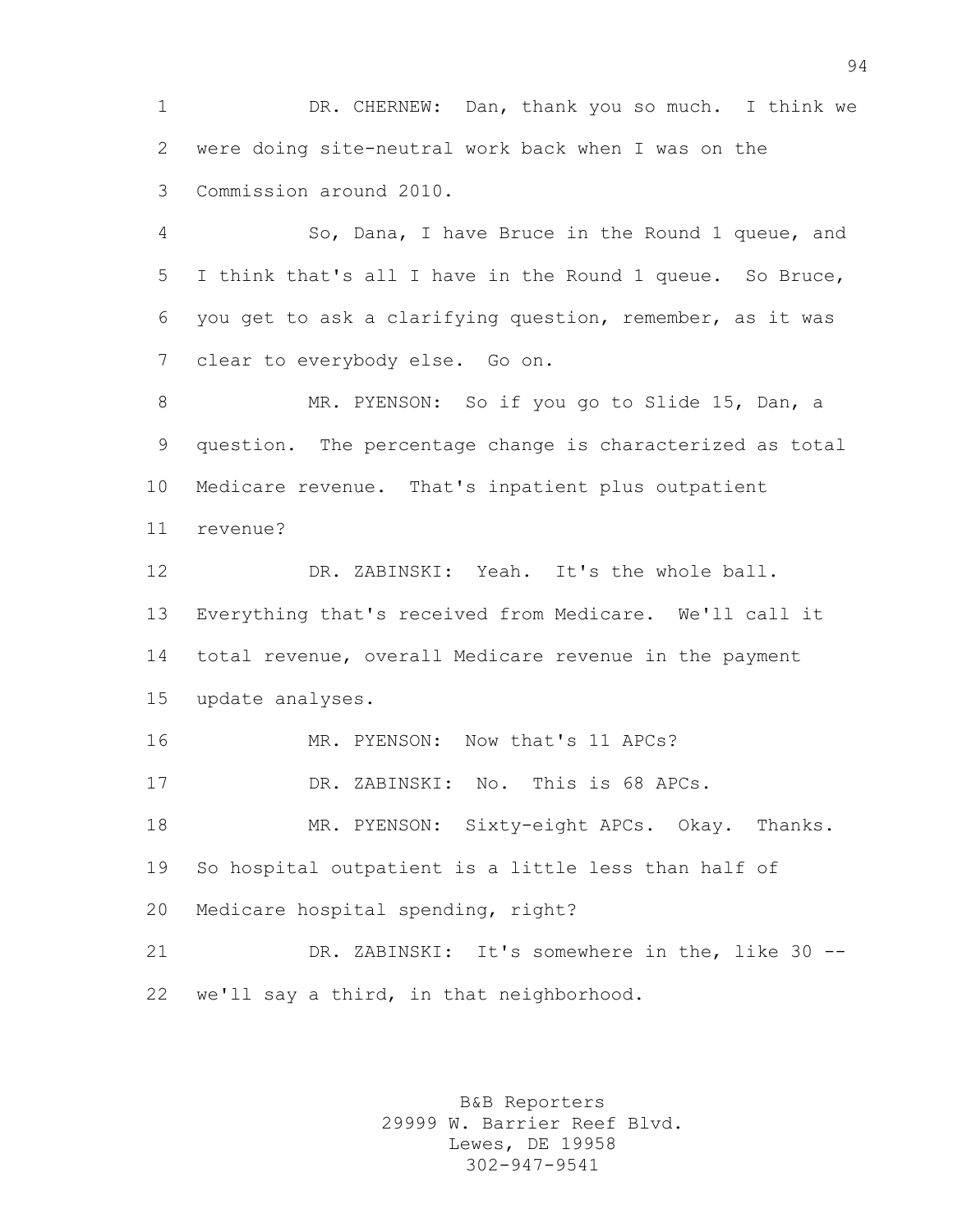MR. PYENSON: So the impact on hospital outpatient is roughly three times these figures. DR. ZABINSKI: That's right. MR. PYENSON: Thanks. There is a comment about CAPCs in the text. What are those? DR. ZABINSKI: Oh, CAPCs? Comprehensive APCs? MR. PYENSON: Yeah. DR. ZABINSKI: They're a baby step in the OPPS in the direction of sort of a more comprehensive payment bundle. They're typically complex procedures plus observation care. Basically everything on a claim gets packaged into a single bundle. That was a step towards more comprehensive payment bundles. They were introduced in 2015. The OPPS is still a somewhat granular system, but it got a little more comprehensive with these CAPCs. Like you go in for a pacemaker insertion, and instead of having some of the minor stuff paid separately, let's take everything and put it one single payment unit. MR. PYENSON: My colleague does some work on emergency department, maybe two years ago, on the five levels, but that's all outside. The ED wouldn't be affected by this?

> B&B Reporters 29999 W. Barrier Reef Blvd. Lewes, DE 19958 302-947-9541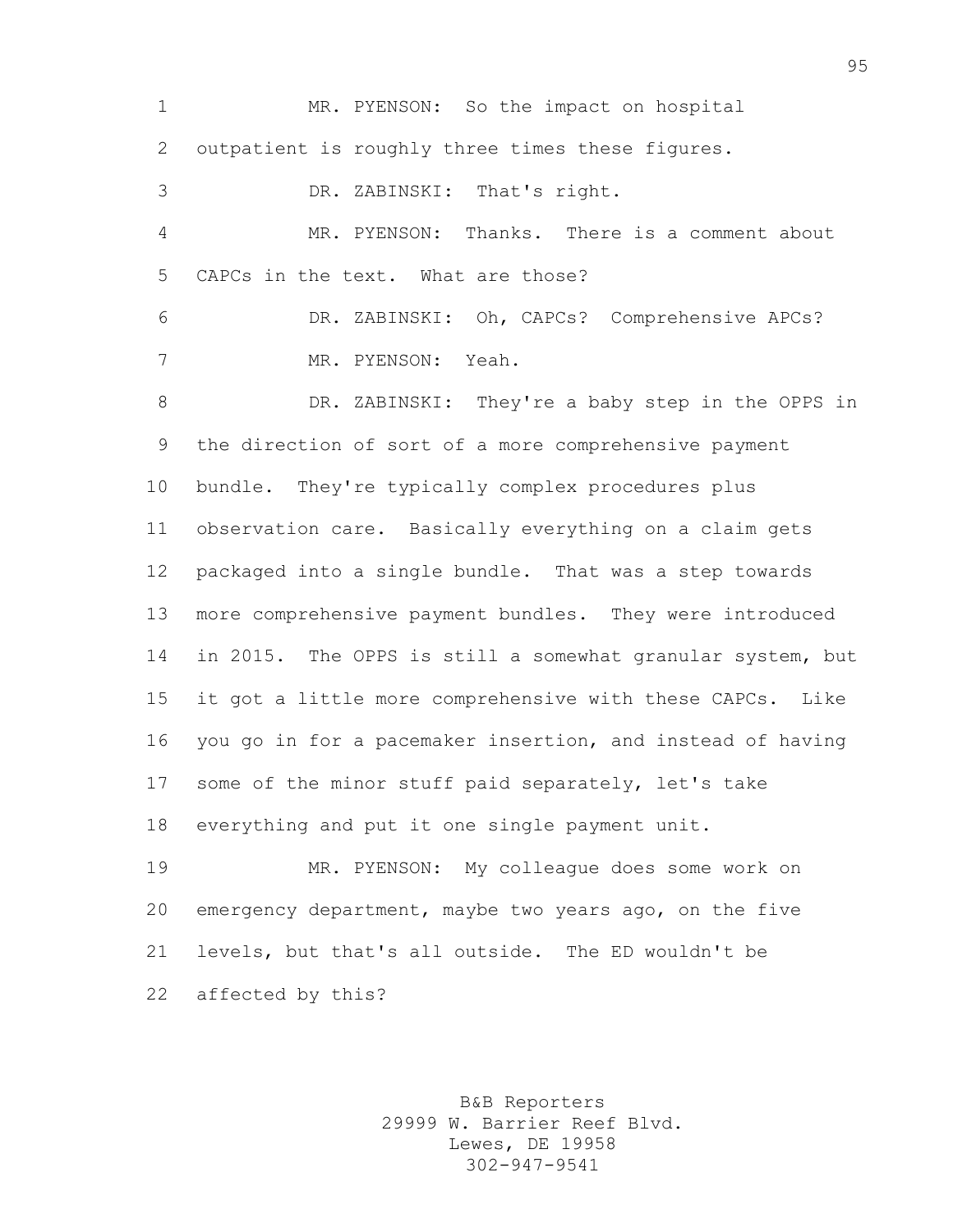DR. ZABINSKI: No.

 MR. PYENSON: So, let's see. One of the comments, for the discussion items, was there's 11 APCs that you raised the concern that some hospitals might try to avoid or reduce capacity, not the 68.

 DR. ZABINSKI: Well, think of the 68 in two packages. There's 57. That's obviously the big packages, and the big things that includes office visits. Those are APCs for which we've determined that it's appropriate to align the ASC and the OPPS payment rates with the physician fee schedule rates. And then there's 11 more APCs that are strictly minor outpatient surgical procedures that we think it's appropriate to align the OPPS payment rates with the ASC payment rates. And those are the ones that we raised a concern about, in terms of, you know, if hospitals, in a response to the lower payment rates, would reduce their provision of those services, and that could potentially cause a problem in areas that have very few ASCs, in particular rural areas. There's just a dearth of ASCs in those areas, typically.

 MR. PYENSON: Is there any evidence that hospitals have behaved that way in the past when particular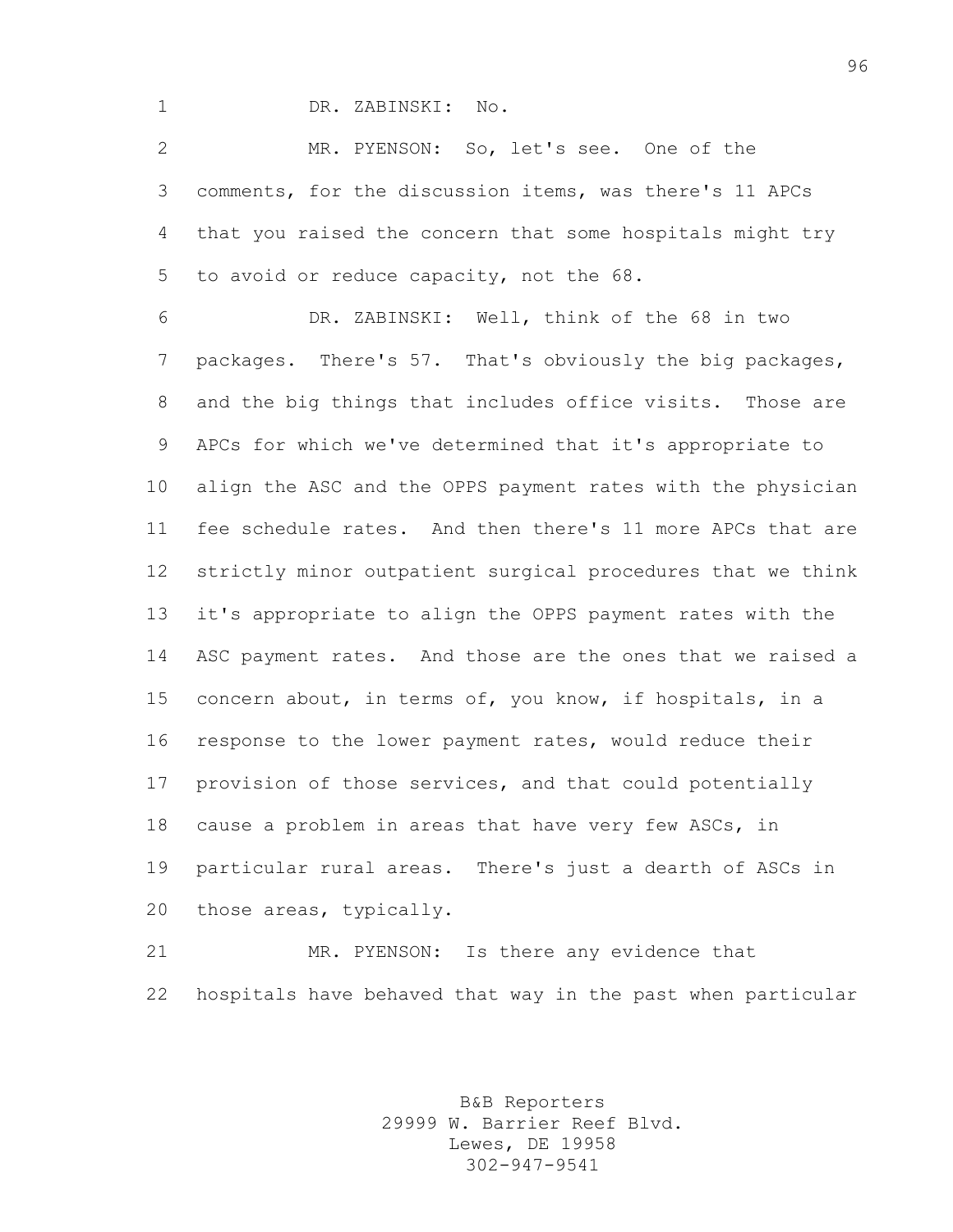fees were cut?

 DR. ZABINSKI: Not that I'm aware of, but that doesn't mean that it didn't happen. I'm not aware of it. MR. PYENSON: Okay. Thank you. And could you explain a little bit why this is subject to subject neutrality?

 DR. ZABINSKI: It's in law. It gets complicated. But the base thing is Section 1833T-something of the Social Security Act describes all the OPPS rules and regulations. And in there, basically anything where you have changed the relative weights in the OPPS there has to be a budget- neutral adjustment. It can be up or down, depending upon how they change. But in this case a lot of them would be going down. So what happens, by law, CMS is required to increase the relevant weights of everything else that wasn't adjusted.

 One thing, a big thing, in fact, that CMS went 18 against the grain on that is with, a few years ago they and the provider-based departments, every office visit in a provider-based department of a hospital is paid at OPPS payment rates that had been aligned with the physician fee schedule rates. I think it's finally been decided in the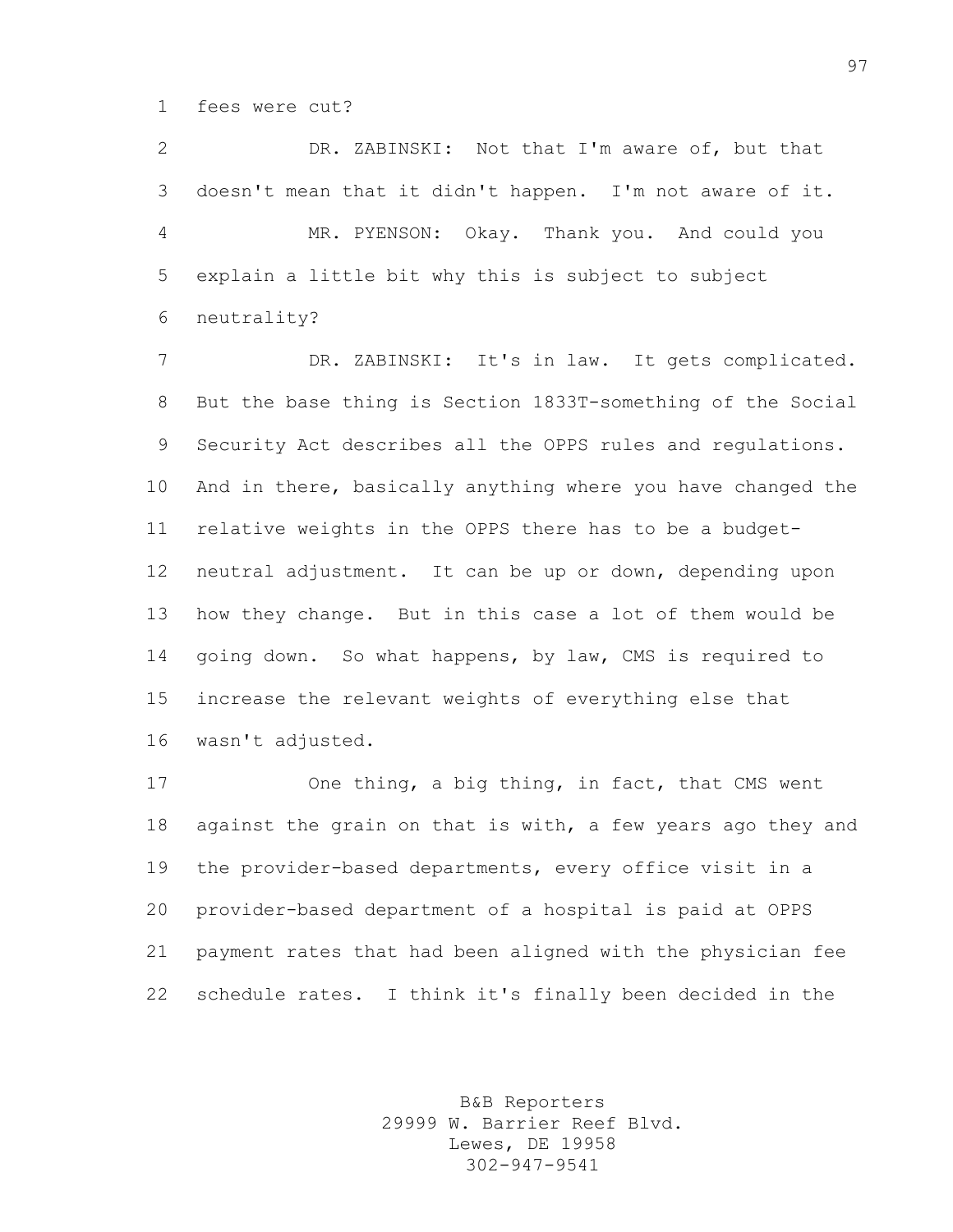courts, but there was a long, protracted court argument on that. But that's the only time I can think of where CMS went against what the current law says.

 There was a small provision later in 1833T of the Social Security Act that gives CMS a little leeway on it, but it's kind of a big provision.

7 MR. PYENSON: Thank you.

8 MS. KELLEY: Pat. Did you have a --

 MS. WANG: I did. Thank you. I was wondering, I'm trying to understand a little bit more about the estimate on Slide 11 of cost sharing savings and reductions. The exercise that you did here seems to affect clinic services, primarily. That's a very, very big chunk 14 of the services that would be aligned.

 And I'm just curious, of these cost sharing amounts, is it possible to know, for example, what sort of share of those services was consumed by dual eligibles for which the Medicaid program would, in fact, be the person paying, or the party paying the cost sharing? And the reason that I ask is that, you know, because of the way that the law is written, Medicaid programs often are capped in the amount that they will pay in cost sharing, being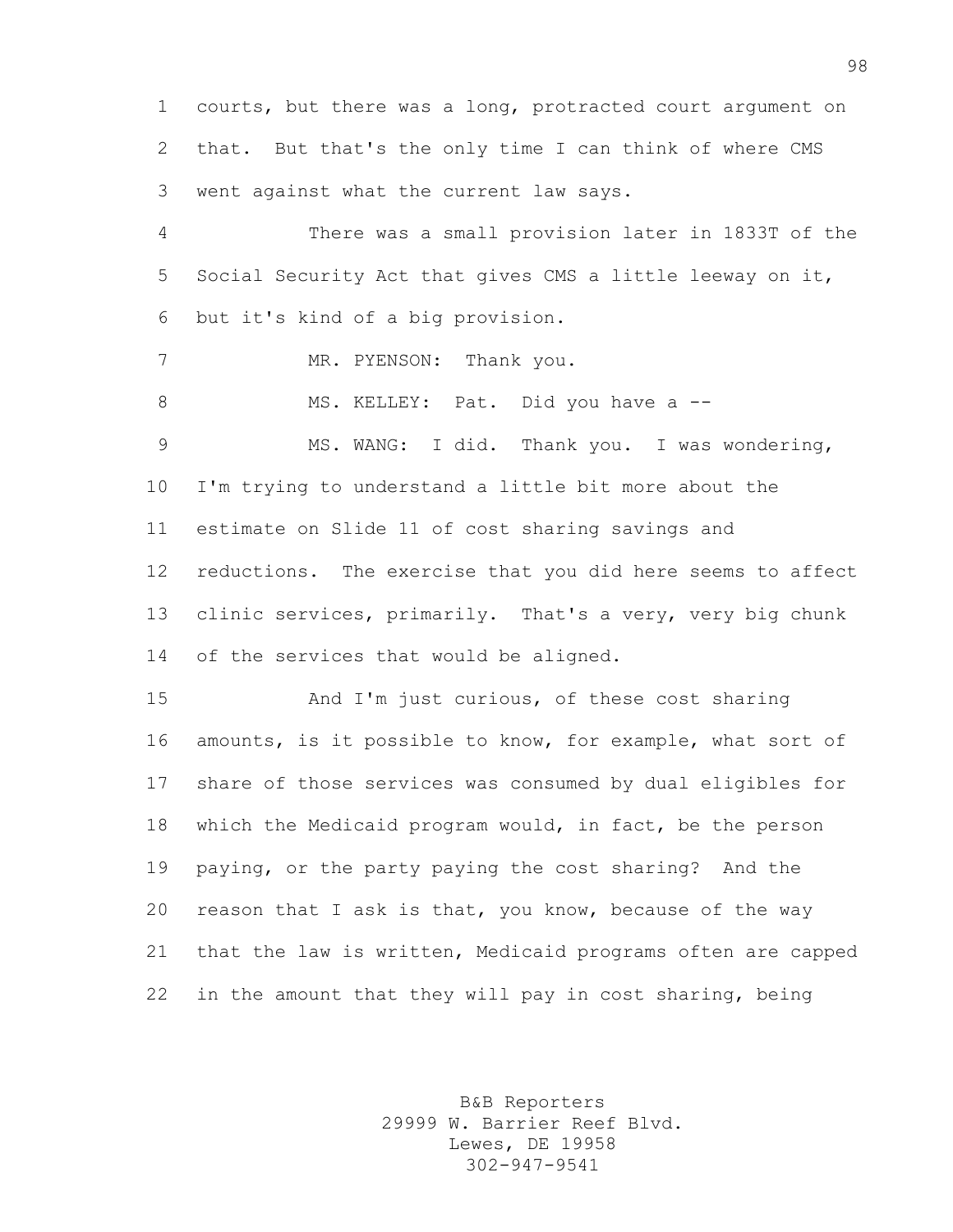limited to the amount that the Medicaid program itself would have paid. I think that in many cases that actually results in zero payment to the hospital because the cost of the Medicare service is greater than what Medicaid itself would have paid, so Medicaid does not fill in the gap.

 So I'm just wondering, you know, because it's a very important consideration, right, beneficiary impact through higher cost sharing when the rates are not aligned. And I guess I'm just sort of poking a little bit to find out if that number is really being borne by beneficiaries or anybody, for that matter, especially for duals. Do you know what I'm asking, Dan? It's sort of a convoluted question?

 DR. ZABINSKI: Well, offhand I believe, yeah, we could find out how much of that is related to dual eligibles.

 MS. WANG: Yeah. And then it would have to be some presumption of how much these individual state Medicaid programs actually are paying for that cost sharing, because I suspect that in many instances they're not.

DR. ZABINSKI: I would say this. Identifying the

B&B Reporters 29999 W. Barrier Reef Blvd. Lewes, DE 19958 302-947-9541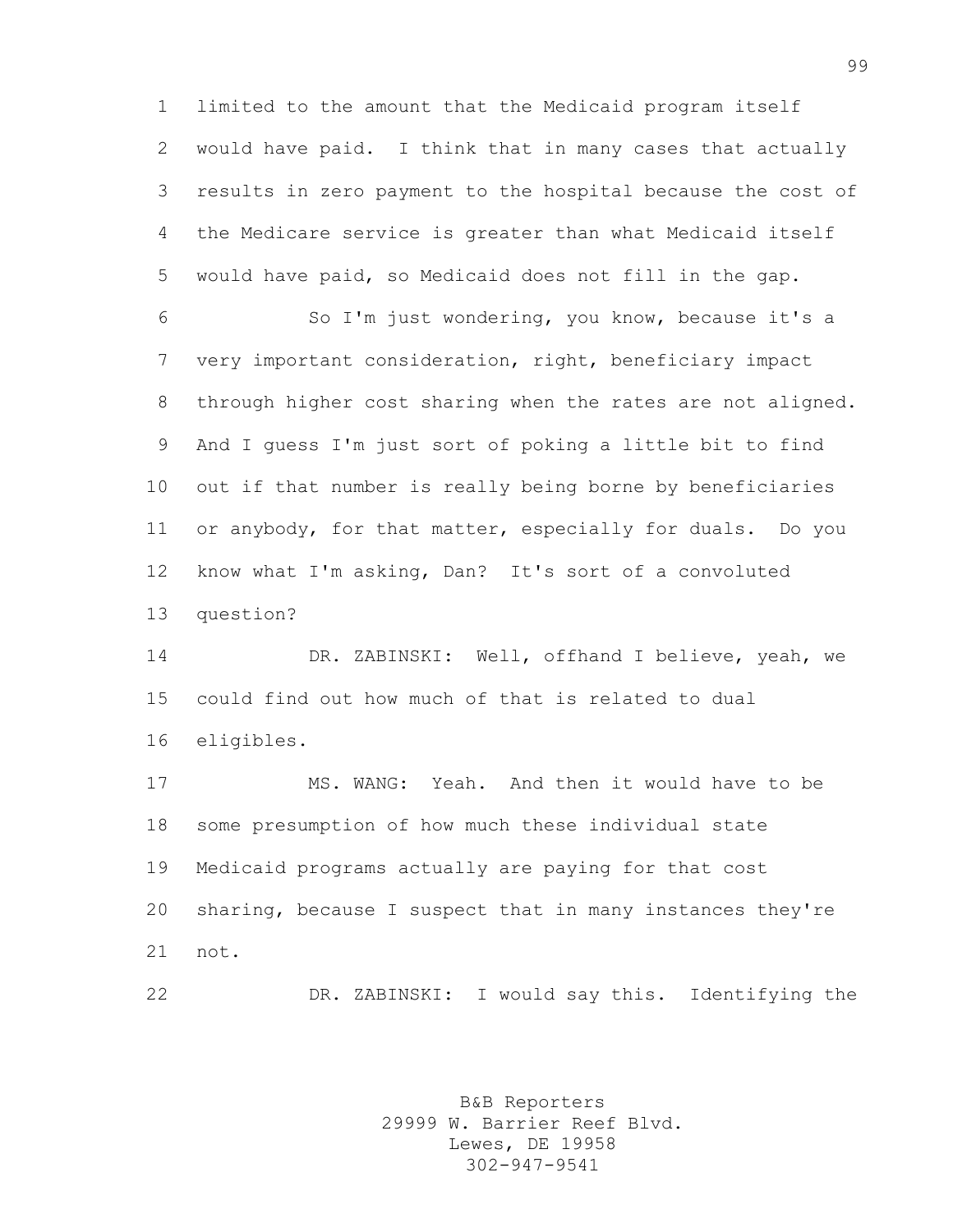beneficiaries is not terribly difficult. Identifying how much, in dollar terms, is, I don't want to say impossible, but it gets close to that. I don't know. It's very difficult. How about that?

MS. WANG: Thank you.

 DR. CHERNEW: Dana Safran, I think, has a Round 1 question.

8 DR. SAFRAN: Yeah, sorry. My chat function thing isn't working so I appreciate being called on.

 I have a question about the information that's on Slide 9. I was trying to understand, for the OPPS payment that's listed there of \$598.81, versus the \$31.71 that they're paid for practice expense, what is intended to be captured in the \$598 as opposed to the practice expense? DR. ZABINSKI: The \$598 is strictly for the hospital. That's the resources that the hospital expends. And the past expense is the physician practice expense.

18 DR. SAFRAN: Within the hospital.

DR. ZABINSKI: Within the hospital.

DR. SAFRAN: Got it. Okay. Thank you.

 DR. CHERNEW: So now I think we're on to Round 2. MS. KELLEY: Yes, and Brian is first.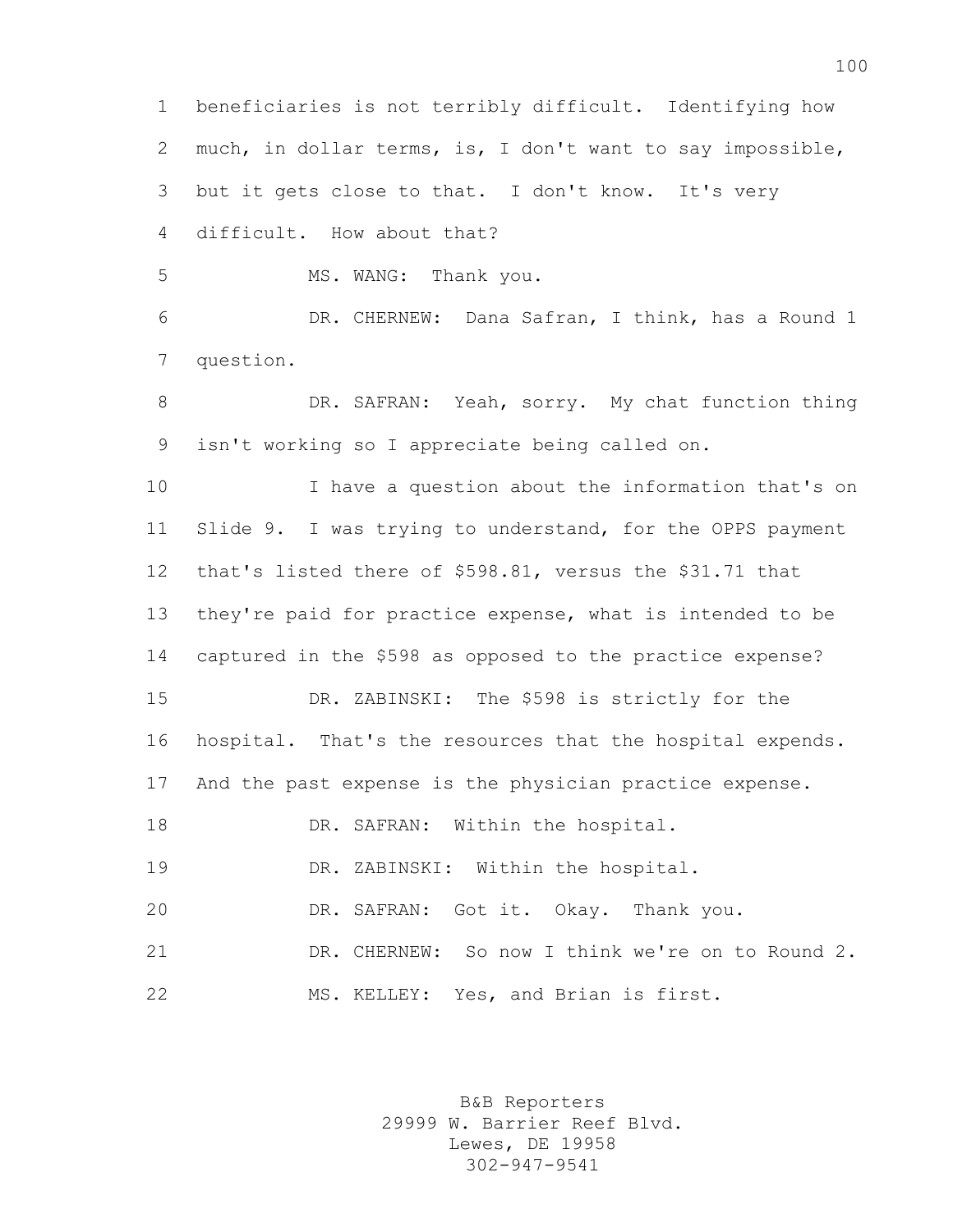1 DR. DeBUSK: First of all, thank you. I thought it was an excellent chapter. I'm wildly supportive of the work.

 First of all, I want to give you credit for the criteria you used and the procedures you chose. I mean, I guess it's your job to do that, but that was a really good criteria. And when you look in the appendix at the APCs you chose, they are minor, non-controversial APCs. I mean, Level 1 skin procedures and things. So excellent.

Excellent choice.

 The one observation is even with that conservative criteria there's still \$8 billion worth of savings, program savings, here, and it's a real testament to just how much unaddressed inefficiency in payment is in original Medicare. It's alarming.

 Second of all, your methodology, I thought, was really, really excellent. I think the way you got to the base payment using the difference between the nonfacility PE and the facility PE I think is very clever. I loved how you grossed up the zero-day globals. I loved how you also packaged, or reverted to the nonfacility fee rate for the 90 days. So again, I think the methodology there was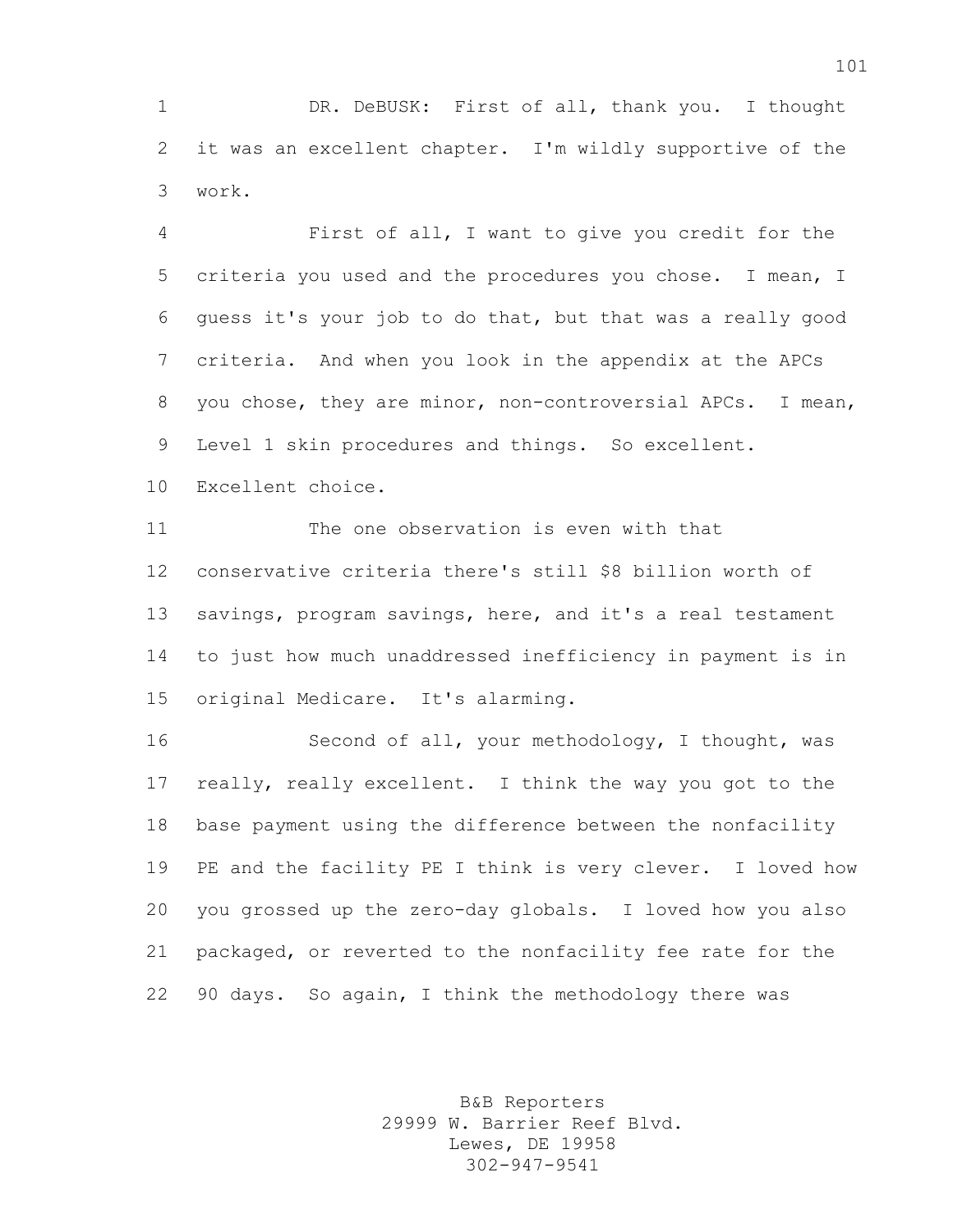great.

 I also appreciate the work that you did on the acuity adjustment. You used HCCs. You used CMI. And, by the way, I liked your rationale too.

 There are four moving parts here, though, when we talk about acuity adjustment, and you clearly won Round 1, by the way, both in methodology and in rationale. But ASCs aren't uniformly distributed by geography, and so it's going to be difficult working with Medicare claims, just because of the differences in their distribution, and also their capabilities differ. I mean, some can only do colonoscopies and cataracts. You know, I live 13 minutes away from an ASC that did 1,100 joint replacements last year, and this was an ASC that was doing that.

 And then I think the other issue is the fact that original Medicare only pays about 52 cents on the dollar to an ASC. Well that creates a shift. I mean, there are probably some ASC-eligible beneficiaries who aren't going to ASC simply because they need to be shifted to hospitals to get the higher rate.

 And the reason I say this is if you do try to do some of the acuity adjustment work that you did, with all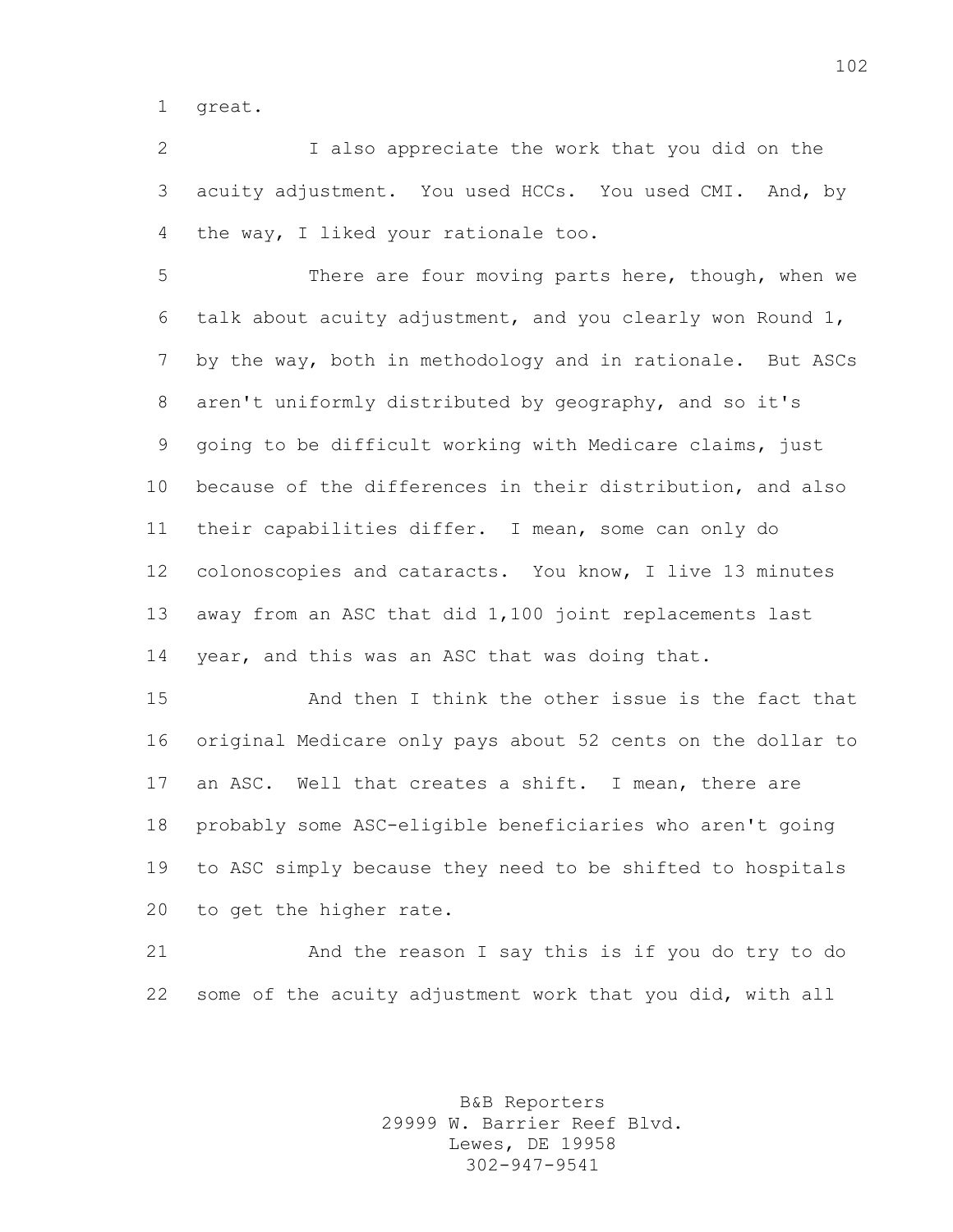these moving parts, what you're going to get is a regression toward the mean, and you're going to get the answer that you received, which is, well, I don't think it really matters, because we see some high acuity, we see some low acuity in the analysis.

 But fortunately I think there's a solution here - - Medicare Advantage encounter data. You know, the data was terrible a few years ago, but from my understanding it's getting better and better. What would be fascinating is to do a similar -- first of all, I would include a dichotomous variable or some proxy for ASC availability, and I don't think you can measure ASC capabilities. I think that's a lost cause. But I think if you looked in the MA data, they have reasons for improving those sites of service. I mean, they do site-of-service enhancement payments now.

 And I think the other reason that I would do that, you know, ASCs, it's a quick-moving front. You know, ASCs aren't just doing colonoscopies and cataracts now. I mean, again, they're doing these more intense procedures. And my concern is I think this really excellent criteria that you've used and the really excellent rationale that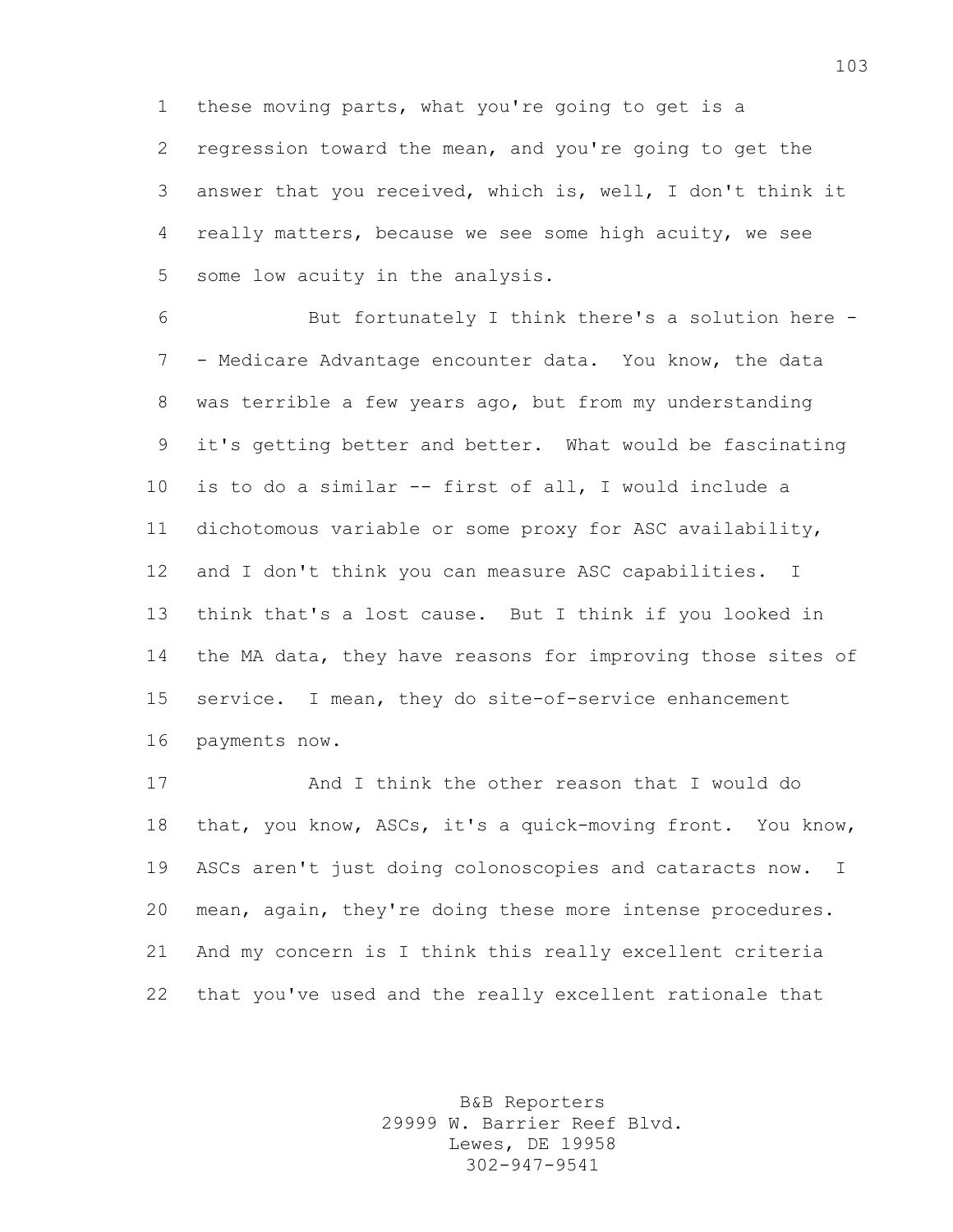you've used to adjust the payment is holding up right now while we're doing these simple procedures, using Medicare claims data that's going to suffer from this regression toward the mean phenomenon.

 I think if you start looking at MA data and we try to advance this work and keep up with the ongoing increasing complexity of procedures that are done in ASCs, I'm not sure that this approach endures over time.

 Having said that, I think you're off to a great start and I'm a huge supporter of the work, and I don't want perfect to be the enemy of the good here. So I do think you move forward. But I would do is periodically retest my hypothesis on the acuity adjustment, because 14 again, I'm not sure that's going to hold up over time, as these ASCs escalate.

 The final thing is what to do with the savings. You know, I think redistribution is a bad idea. I mean, I think Bruce put it well the other night when he said, "What's the point?" when we were talking about the redistribution solution.

 And I think the stop-loss based on DSH eligibility is an excellent first start. I'm wondering,

> B&B Reporters 29999 W. Barrier Reef Blvd. Lewes, DE 19958 302-947-9541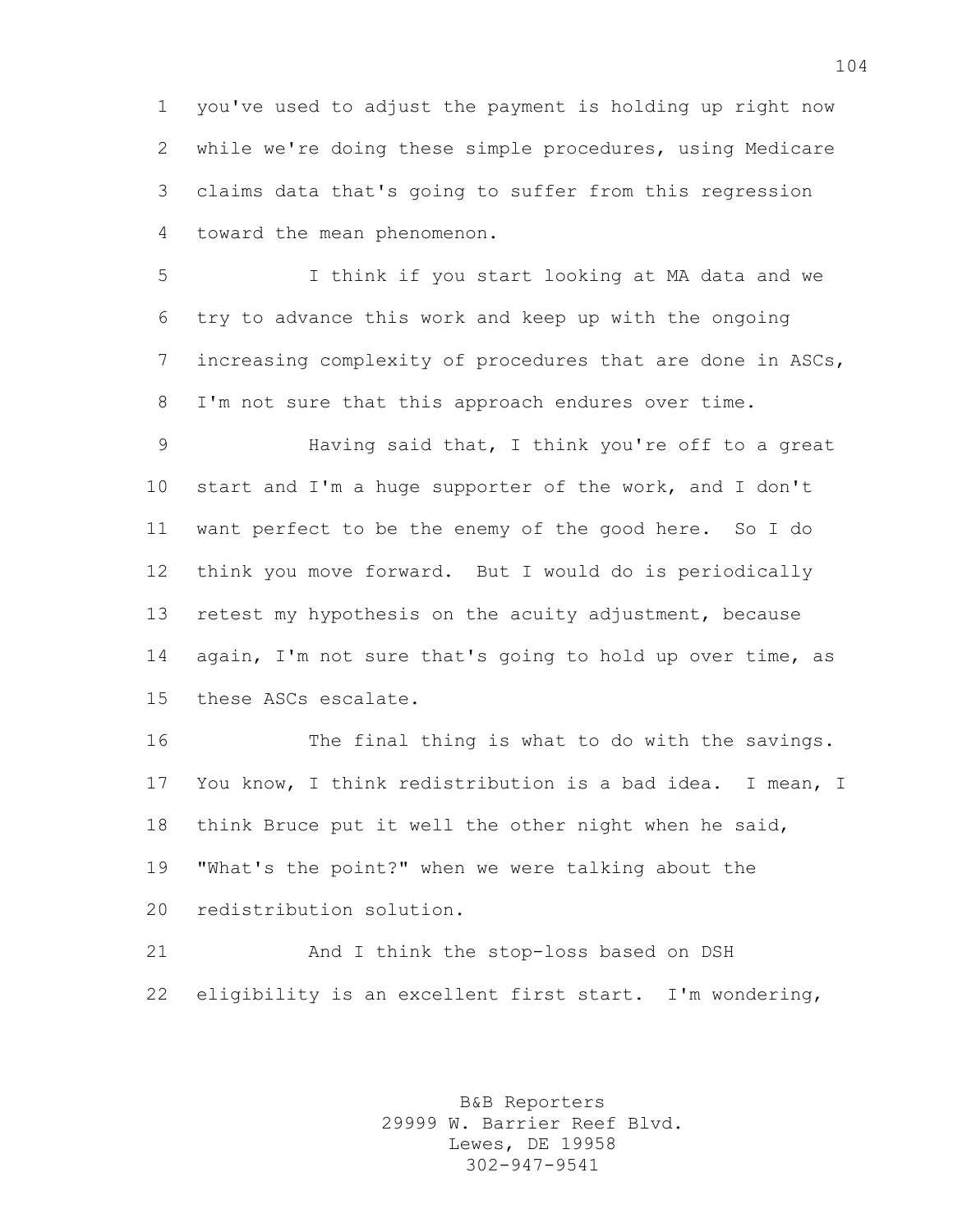too, and, you know, based on our previous conversations, maybe some of that \$8 or \$9 billion goes toward creating some incentives for ACOs too. I don't see why you couldn't use some of that for stop-loss insurance and redirect some of that toward APMs as well.

 But with that, again, I am wildly supportive of the work and the methodology, and I think it's excellent. Thank you.

MS. KELLEY: Stacie.

 DR. DUSETZINA: Thank you very much for this fantastic analysis, and I think a bit ditto to a lot of the things that Brian set up front about how well rationalized everything was. I loved the approach. It really does highlight some places for what feels like relatively easy savings, although I know there's no such thing.

 So, you know, I'm looking forward to hearing what the other Commissioners have to say. I would love to see this not be a budget-neutral adjustment, to be able to use these savings. Either keep the savings or use the savings for things like we were discussing yesterday, with some of the ways to incentivize addressing social determinants of health, improving safety nets. There are lots of other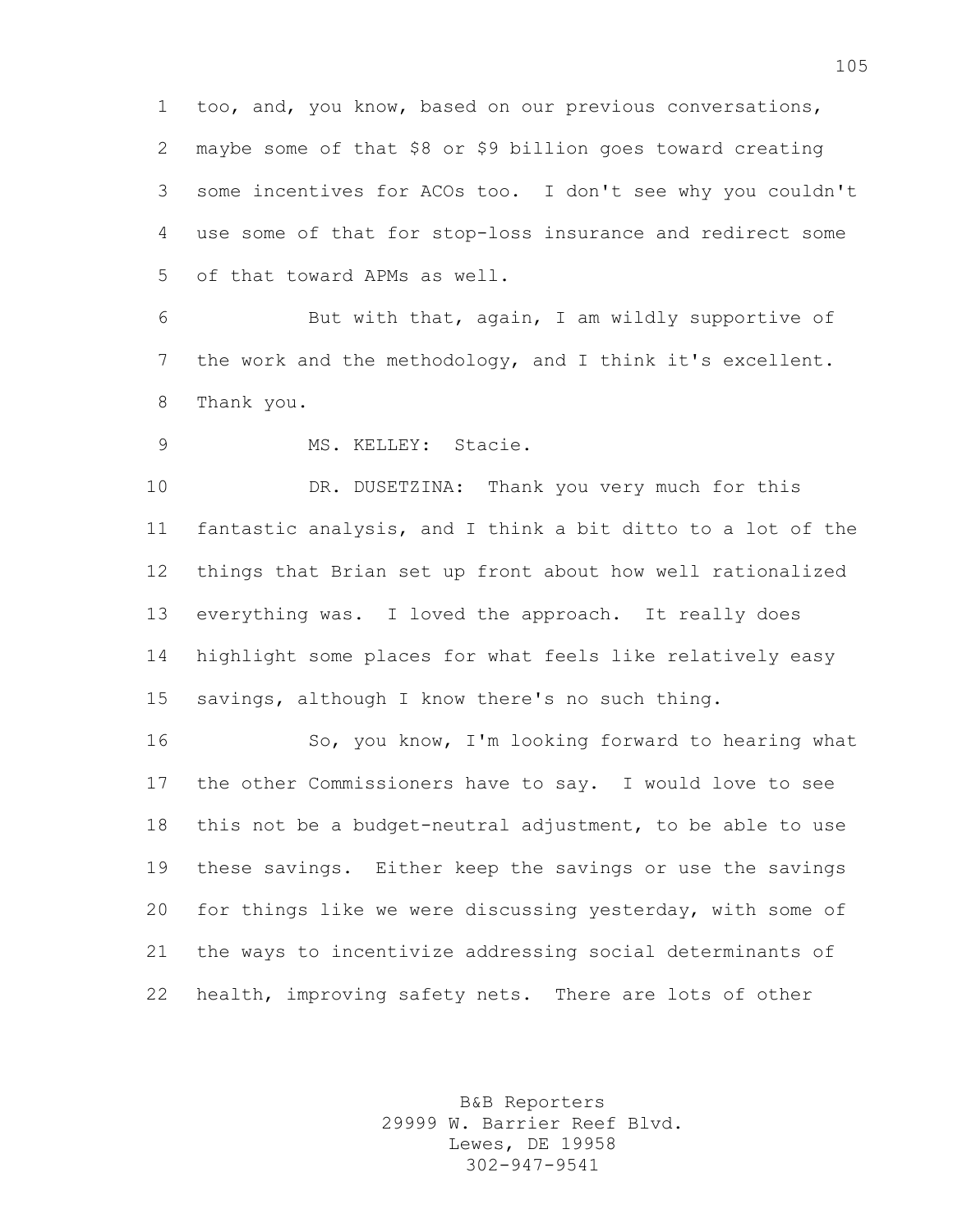important ways we can spent those funds.

 But again, huge, huge kudos on a great analysis and a really well-laid-out chapter.

MS. KELLEY: Lynn.

 MS. BARR: Thank you. I really, really enjoyed the chapter and your analysis of this, and I thought it was really a brilliant approach.

8 As we go into the last part of it, where you're 9 looking at the options, understanding -- and I assume that the OPPS budget neutrality issue is an issue that we have to deal with, and that we can't take money out of the OPPS and give it to ACOs. It has to stay within the OPPS system, budget neutrality.

14 DR. ZABINSKI: By law, yes.

 DR. MATHEWS: Yeah, you were on the right track. Absent any specific recommendation to do something otherwise, that money does remain within the OPPS. But the Commission could say take this dollar amount and use it for a different purpose.

 MS. BARR: So they do have the flexibility to use it --

DR. MATHEWS: No. We have to recommend it.

B&B Reporters 29999 W. Barrier Reef Blvd. Lewes, DE 19958 302-947-9541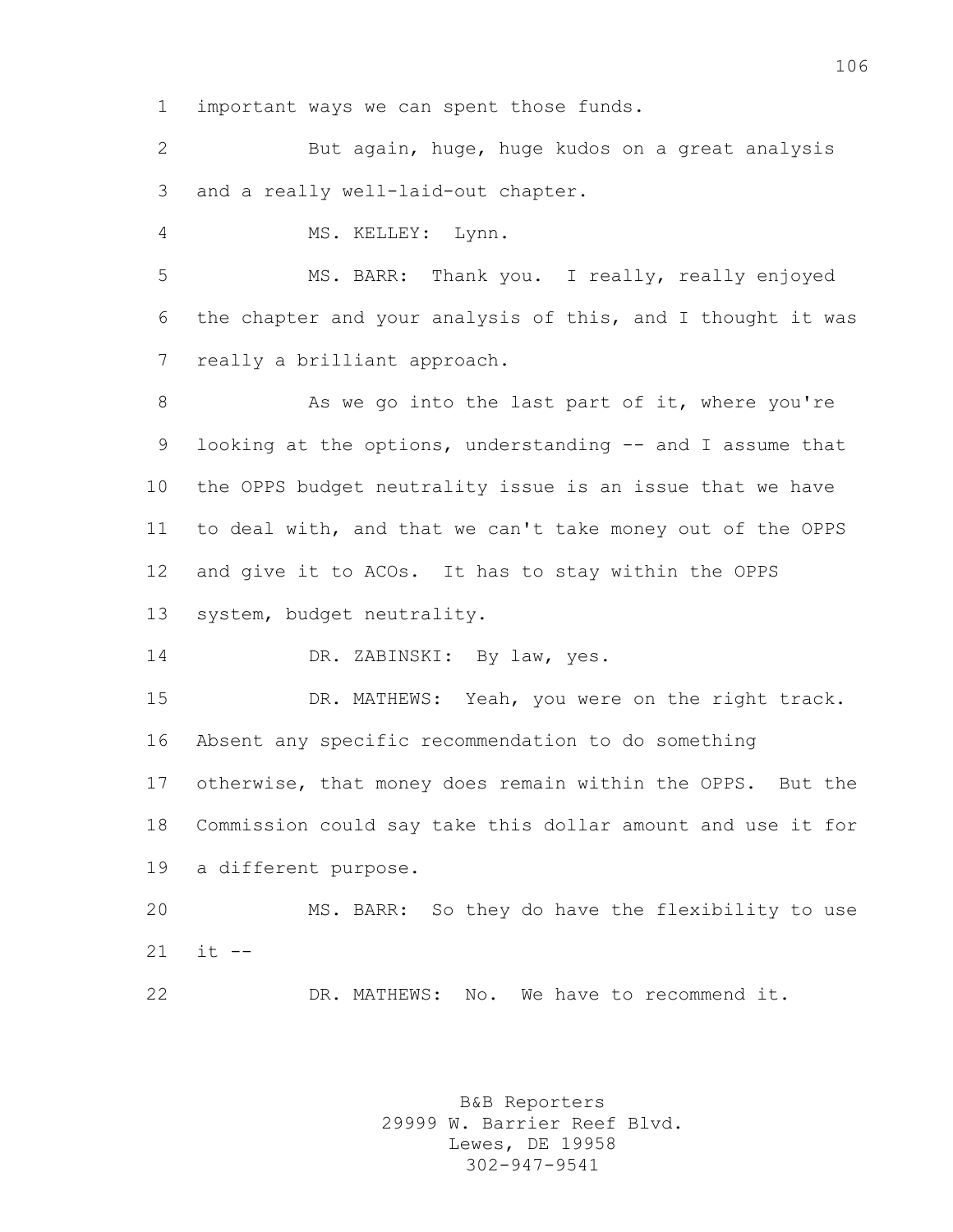MS. BARR: Oh, and then Congress has to pass a law.

DR. MATHEWS: That's correct.

 MS. BARR: Okay. So given that, and the potential for --

 DR. CHERNEW: If I understand what's being said, anything besides it being budget neutral with an OPPS needs some congressional action. You could do anything you want. You could send it to however you want to do it, but it would need some congressional action to do anything other than the status quo.

 DR. DeBUSK: [Off microphone] redistribute exclusively the OPPS to the dollar amount, that was based on some value-based measure.

 DR. CHERNEW: Not without a changing legislative thing you can't do anything besides what the legislation says, and what the legislation says is it's going to go into OPPS. And if you want to change anything, you need to change the legislation.

 MS. BARR: I'm kind of sneaking a Round 1 into Round 2, and I realize that's not to be done here, and I do apologize.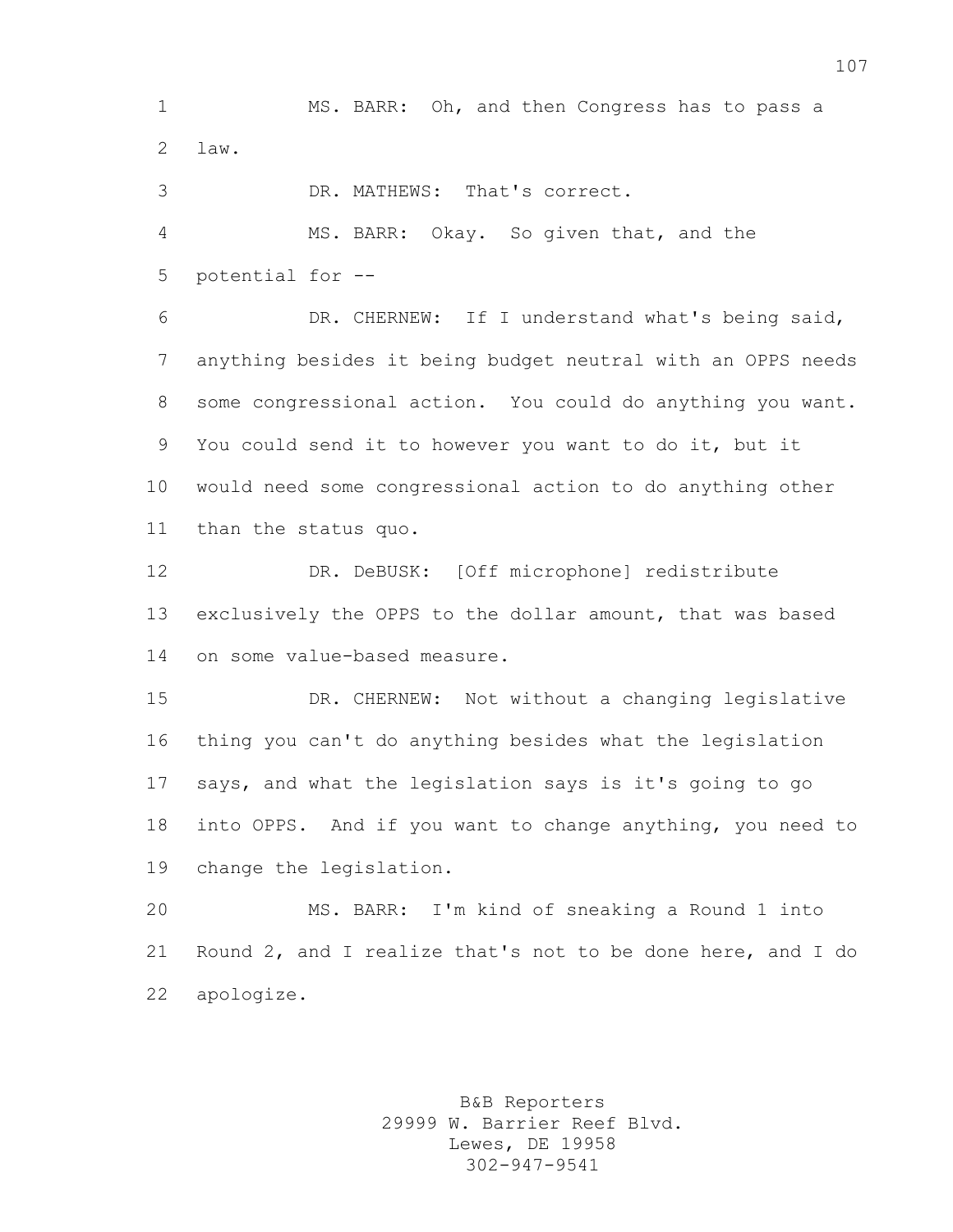DR. CASALINO: It's better than the other way. MS. BARR: It's like I don't want to get in the queue twice, so I apologize for doing a little -- it is Round 2 but I got Round 1 in here. I'm sorry.

 But my point is that barring an act of Congress this does give us an opportunity to potential right the ship with safety-net providers, and your recommendation of, well, you know, was for not a budget-neutral recommendation with your stop-loss. Stop-loss was not budget neutral, right?

 And my question is, could you also suggest a scenario where those payments are redistributed under the OPPS to the safety net using your same -- so I think you're one chart short of a deck. I mean, I know we would rather save the money than not, but we also have the issue of margin in our safety-net providers, and our safety-net providers typically have more than 50 percent of their payments are outpatient, right, so they have a higher ratio. So the redistribution of those towards safety-net providers might actually solve some of our solvency issues in that area. I would request that you actually take another pass at that using budget neutrality and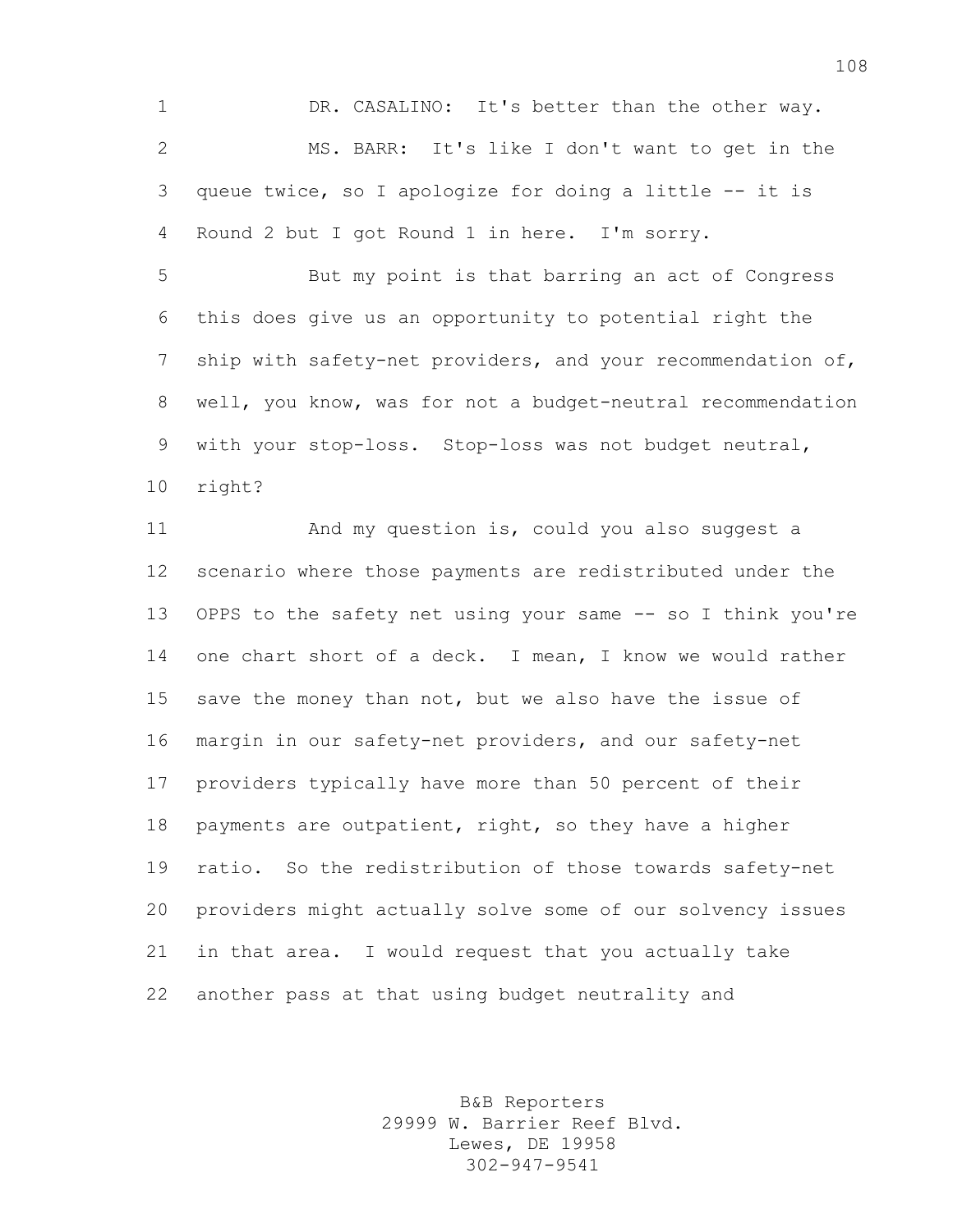redistributing it to what I would see as rural and governmental entities and folks over the DSH average or those that qualify for 340B, which goes even higher than above the median.

- Thank you.
- MS. KELLEY: Amol.

 DR. NAVATHE: Thank you. I also wanted to express great support for this work and thank you for driving it forward. I think we should, in general, have a relatively high degree of outrage that there's so much cost sharing impact based on site of service, meaning they're 12 getting the exact same care and they're paying more for it, which seems just totally unfair.

 I also think that the points around consolidation are very well stated, and I agree with emphasizing those are part of motivation for this work.

 I substantively have a few different comments. 18 One point is I think it is important to recognize -- and I think ASCs are certainly the category that applies most here, is that there is regional variation. So there are some markets in which you have a lot more ASCs, and there are other markets in which you have very few ASCs.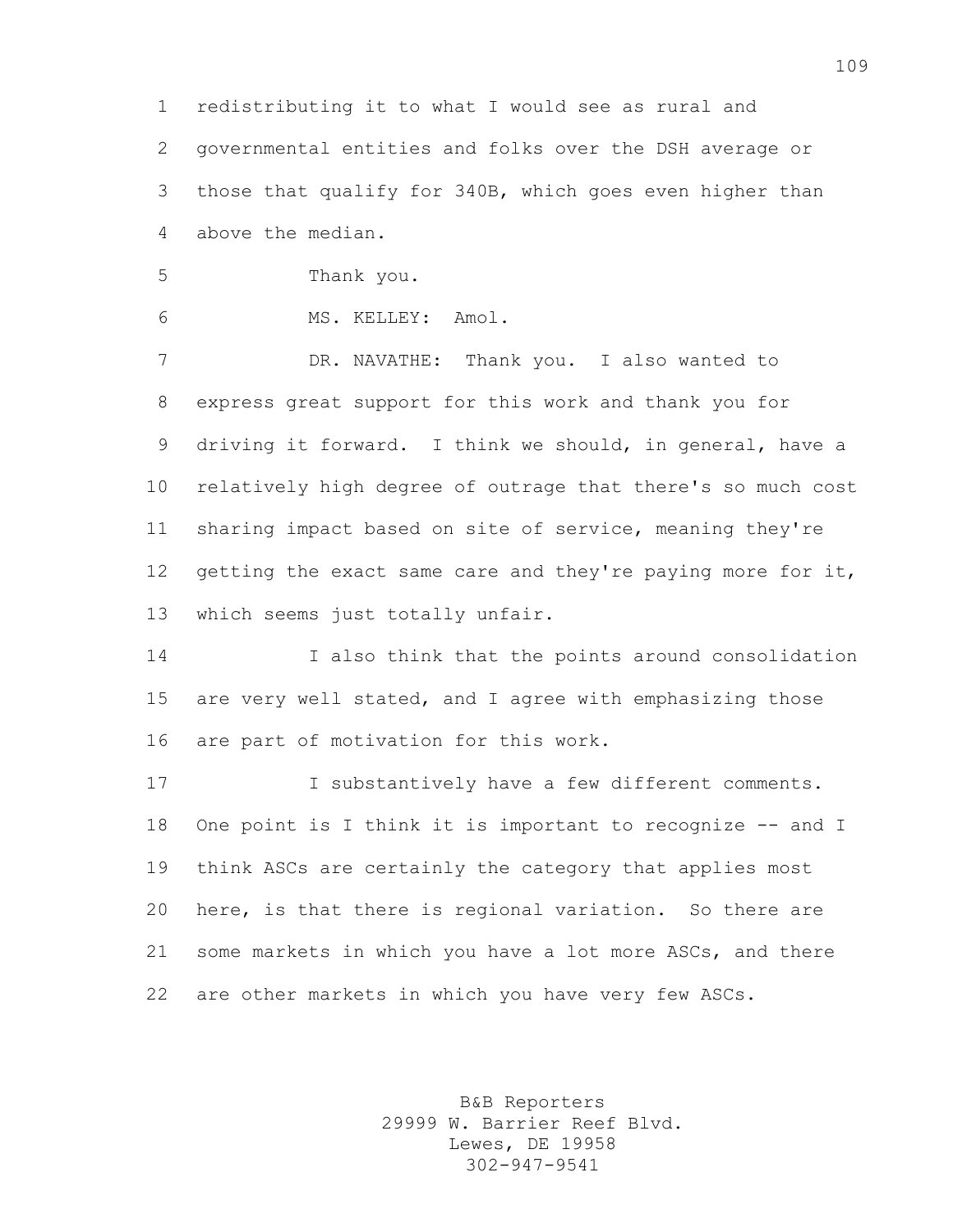And so if we are trying to empirically define which procedures are more ASC than not and therefore could be switched, I think we are obligated to look at the regional level to see how that might vary, because, in fact, there may be a slightly broader set of procedures that could be shifted appropriately, which in this overall average analysis would end up kind of getting smoothed out. So I think that would be a helpful analysis to do.

 In general, I will say while saving money for the program obviously is good thing to the extent, based on this last conversation, about the legislative need to do anything against budget neutrality, it seems like we could at least align the incentives to some extent, and this issue around cost sharing differences by site, in a budget- neutral world, and I think that would be a step forward, even if we can't get all the way to let's get the savings back to the program.

18 The safety net piece, I have to say I feel tension about. On one hand, to the extent that anything may take money away from the safety net obviously doesn't feel good. At the same time, I also feel like it's perhaps not the right thing to use different types of policies that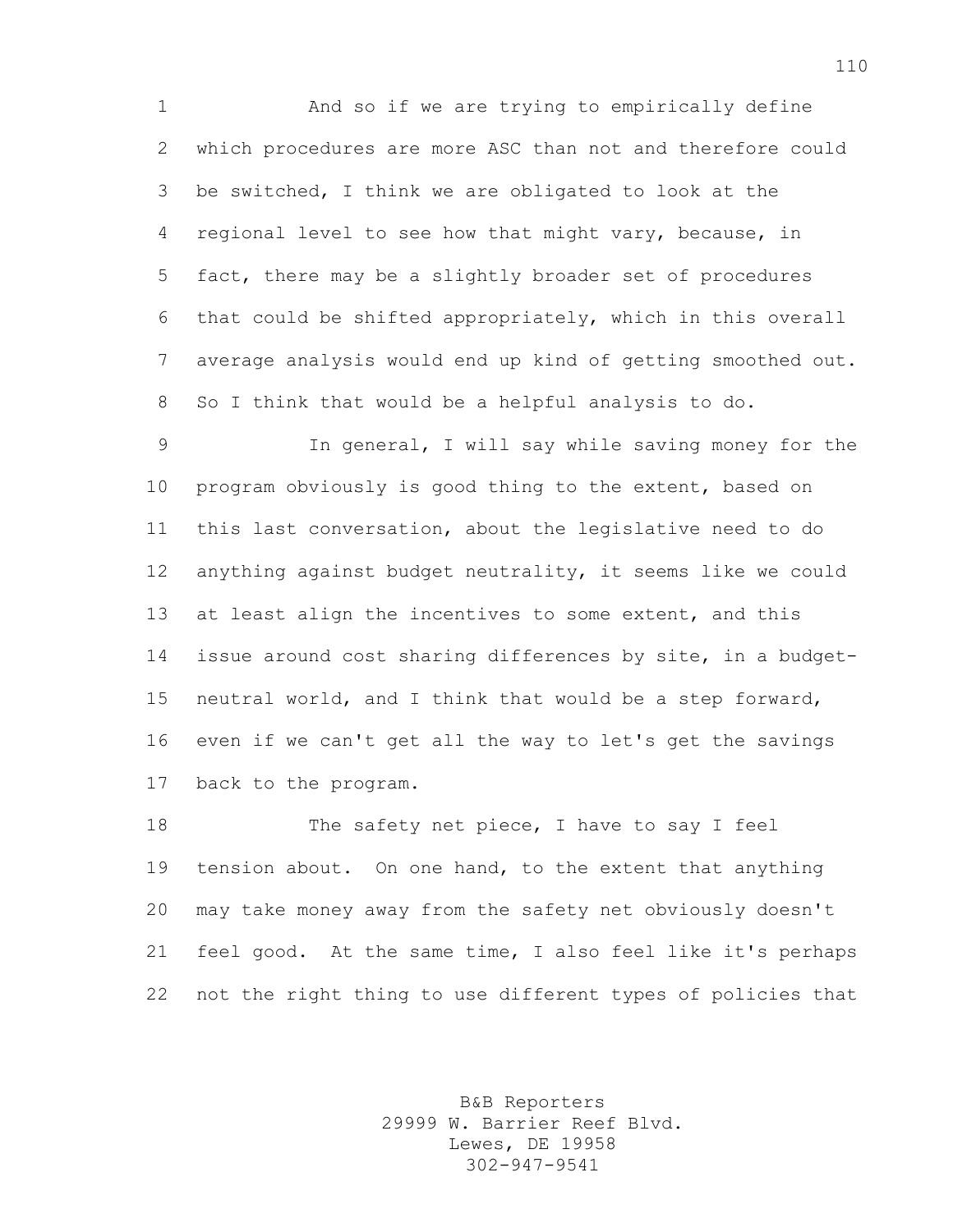don't intrinsically have anything to do with the safety net as a way to try to support the safety net. And that has happened across the Medicare program in several different ways, and I think it creates a hodge-podge approach, which is inherently, in the long run, quite irrational or not coordinated in some fashion.

 So I feel like there's a tension there, and if at all we could take those savings and then finance support for safety net truly through the safety net portion of the program, independent of OPPS, I think that would be a more appropriate way, I think, in the long run, to try to do this.

 But, in sum, I'm very supportive of the work. Thank you for driving it forward.

 MS. KELLEY: Lynn, did you have a question on that?

 MS. BARR: A Round 1 question. Dan, so in the physician fees, when a hospital's bill for outpatient services, the co-payment is adjusted to the physician fee schedule, and so there's an adjustment so that people don't pay higher co-pays in hospital settings than in ambulatory settings. Isn't that correct?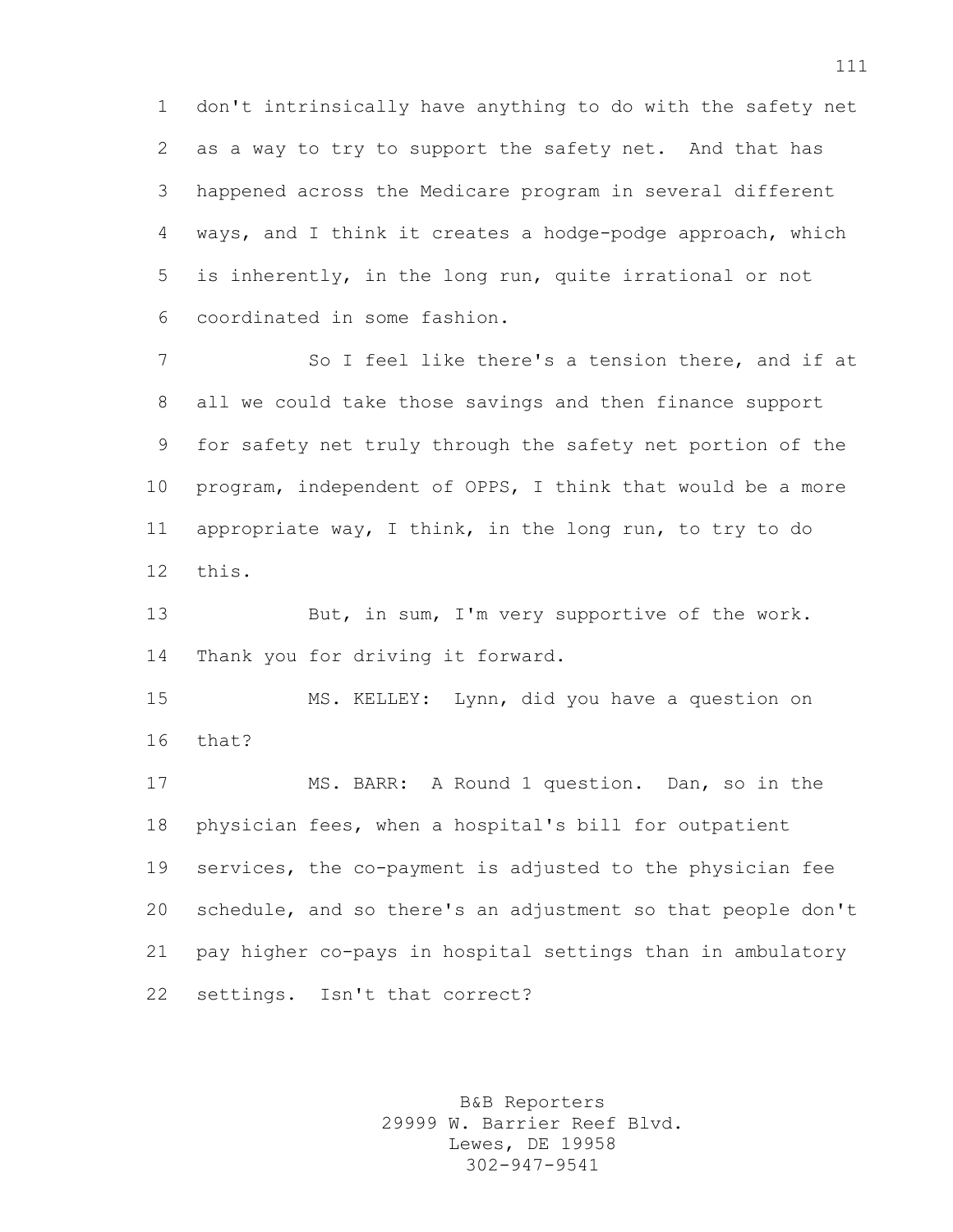DR. ZABINSKI: Well, that's the purpose of the analysis, yes.

 MS. BARR: But, I mean, isn't the cost sharing automatically adjusted to the non-hospital rate? There was a law in 1995, that eliminated -- because rural hospitals pay 50 percent average cost sharing because that law does not apply to them. For critical access hospitals, for OPPS, it doesn't. So I'm confused about the higher cost sharing rate.

 DR. ZABINSKI: No, there is a higher cost sharing under the OPPS and the physician fee schedule for the same service.

 MS. BARR: Okay. I must be mistaken. Thank you. MS. KELLEY: Jon Perlin.

 DR. PERLIN: Let me join the chorus of appreciation for a very thoughtful analysis. It just proves how extraordinarily complex, but also to Amol's point, how interdependent the different pieces of the Medicare program are.

 You know, first let me just simply identify with the concerns about differential cost sharing for roughly the same services.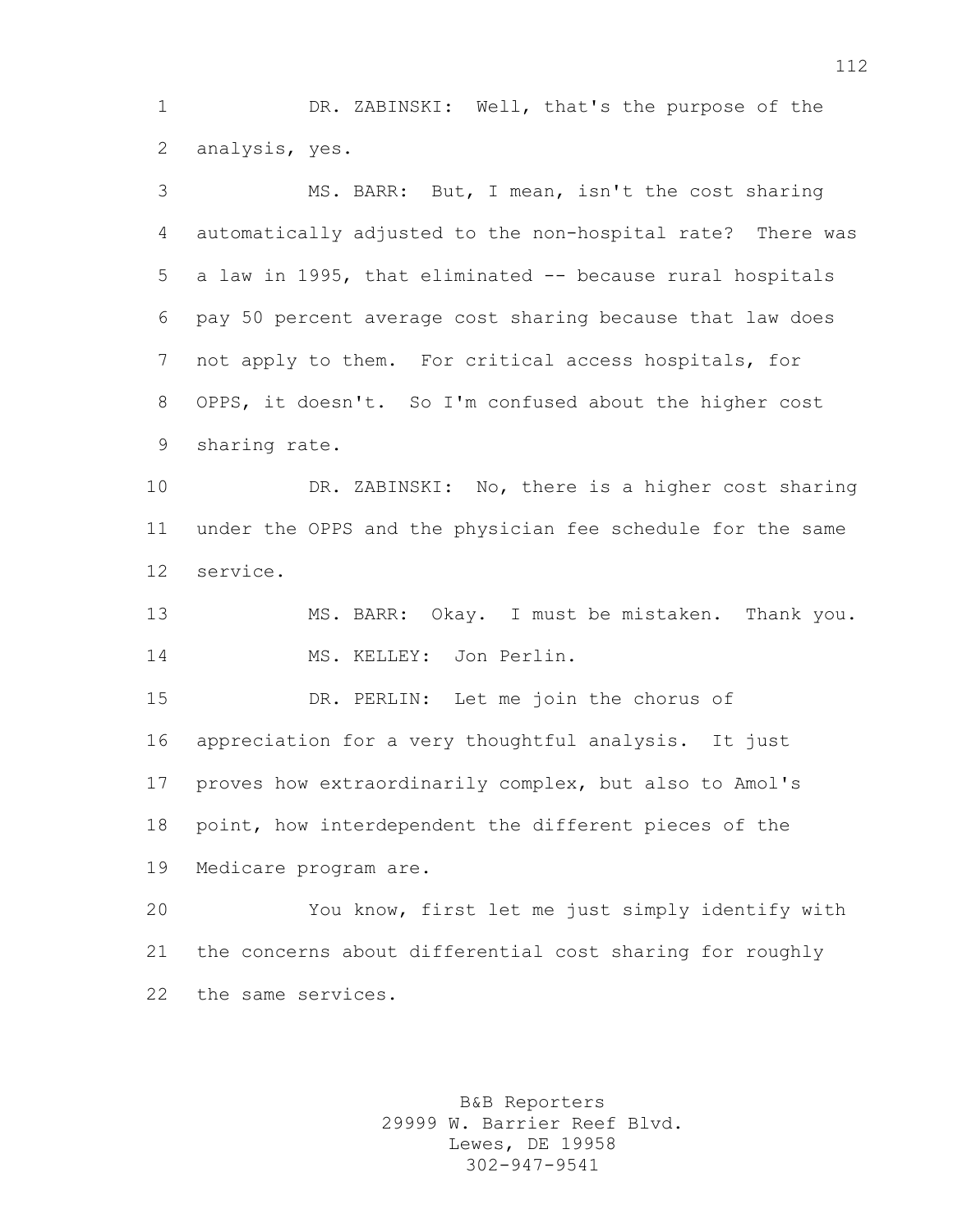Second, let me make explicit, or let me just sort of play back a little of what I heard. So there's explicit hypothesis that there's revenue maximization by virtue of choosing HOPD over other sites of care. Okay. Let's stipulate to that. But there's also part of your fact base, Dan, that there is no additional cost associated with the higher Charlson comorbidity index. Higher acuity patients didn't cost more.

 I still think that leads to then what is implicit in this analysis is that there is no clinical judgment as to why some patient would go to Site A versus Site B, and I'm not sure that's true.

 The reason I say that is that hospitals are clean-up centers for things in doctors' offices, in ASCs, that go bad. All of the people who are doctors, nurses, health system folks are nodding their heads. So I just note that, that there may be something else at play. Now it doesn't mean that it would necessarily change the analysis here, but I just don't want to be dismissive of the fact that there may be elements of judgment about why a particular patient is called over, even if they don't end up costing more. Maybe by virtue of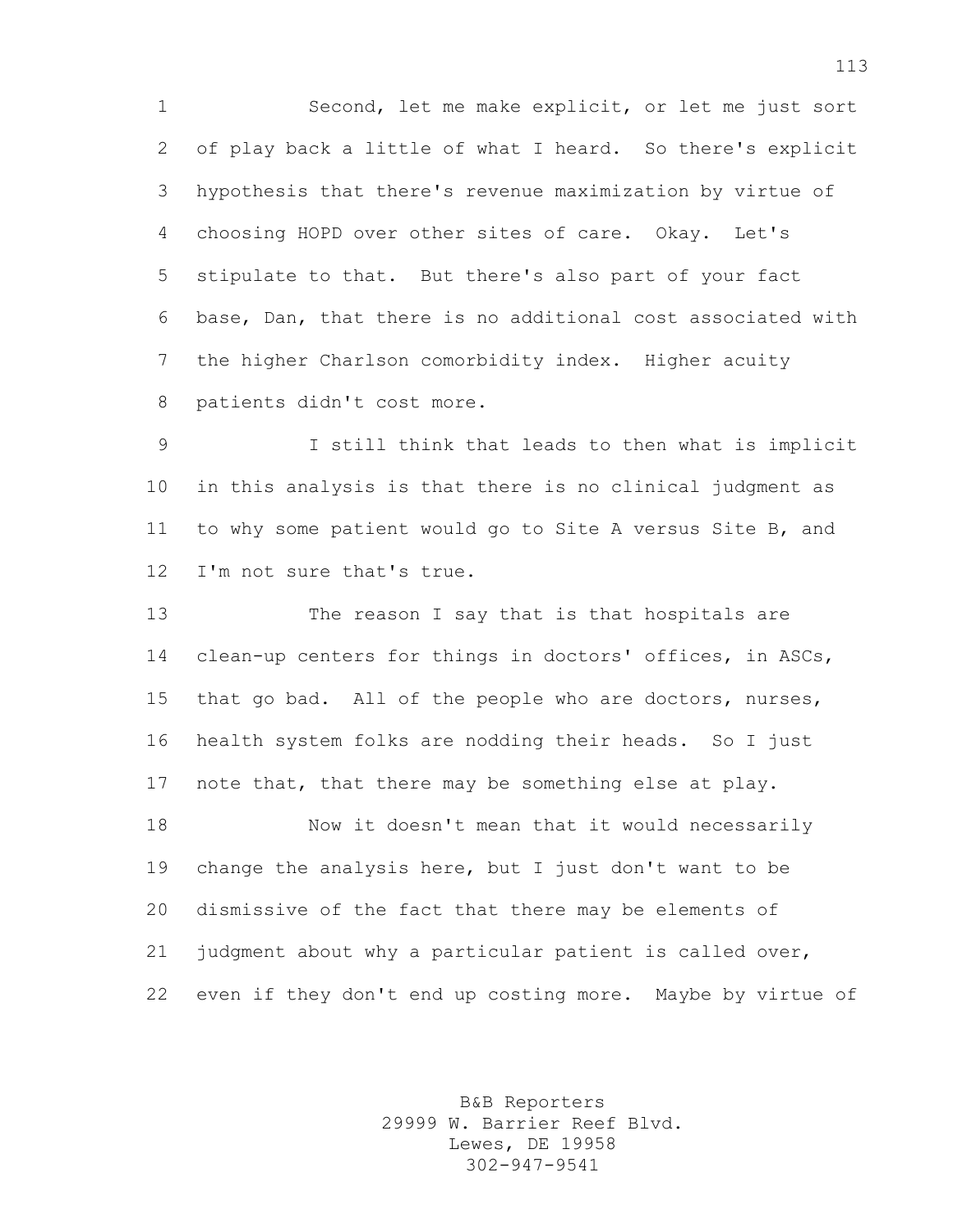a more protected environment that they didn't cost more, in fact.

 Okay. So the next thing I just want to address is that it may be inherently rational to align the payment across the ambulatory setting, et cetera. But Bruce elicited in his Round 1 question two points, one, that your Slide 15 showed the sort of whole effect on total revenue for outpatients. Specifically it was roughly 3x. And I'm not disputing anything that was said. I'm simply making a point that, don't forget, all these decisions interact in extraordinarily complex ways. So they're going to interact with the OPPS update. They're going to interact with the IPPS update. They're going to interact with the end of the moratorium on the sequester. They're going to interact with the required payback of the accelerated payments under the CARES Act. So I just note that all those features come together.

18 And while my colleague, Mr. Pyenson, has demonstrated, with empirical data, that hospitals can react and stop on a dime, you know, you can stop a car on a dime if you run into a brick wall. You can also stop it if you brake carefully. I just would ask that we think about the

> B&B Reporters 29999 W. Barrier Reef Blvd. Lewes, DE 19958 302-947-9541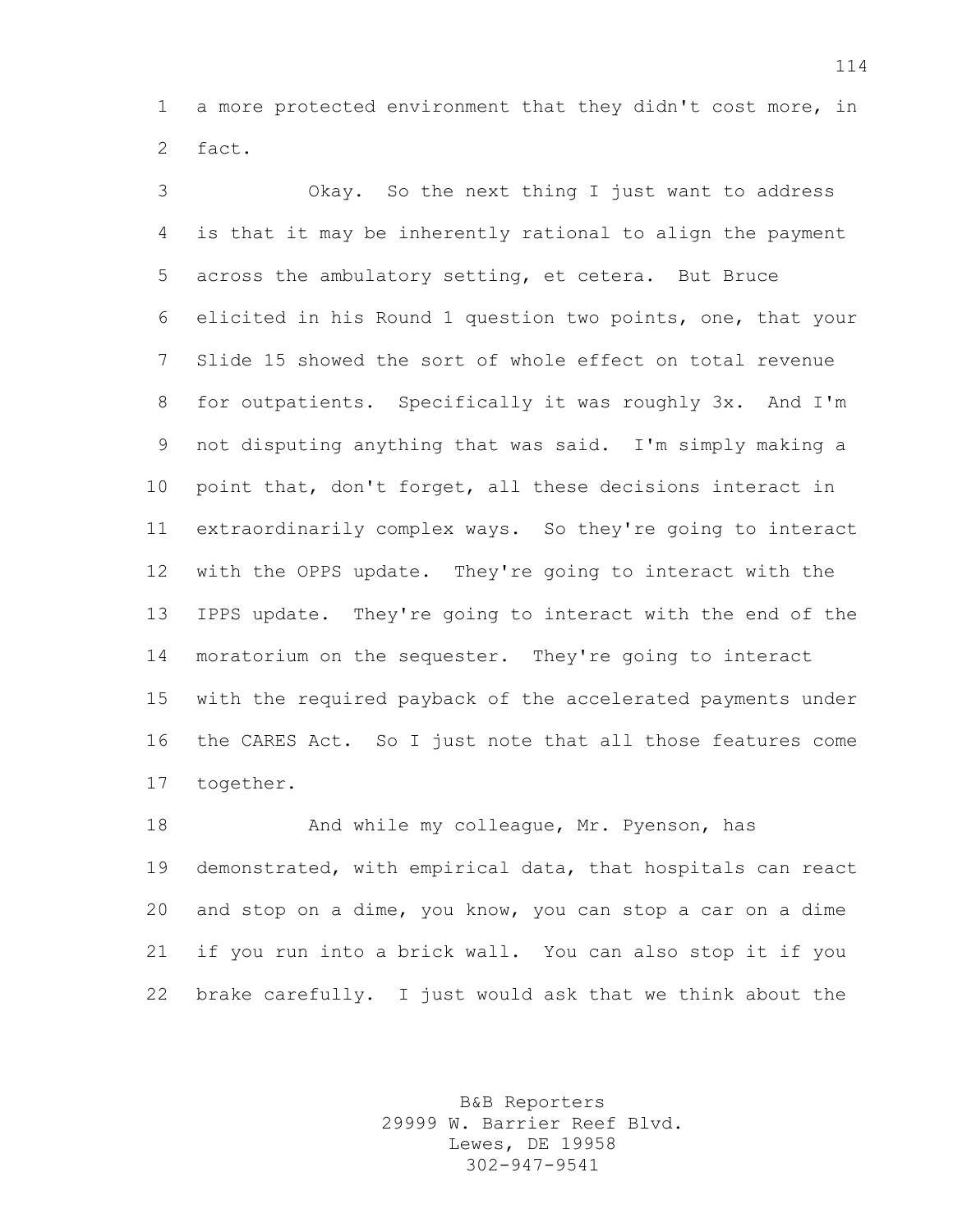interactions of the different pieces of our policy.

 And this is fundamentally my last point, why I agree with Amol's point about the safety net, is that inherently I am actually passionate about wanting to support the safety net, but I want us to be dispassionate about the thoughtful ways in which we use policy that's connected to its intent as opposed to derivative, because it only makes these tremendous interactions of the different pieces of our payment mechanisms ever more complex. Thanks.

 DR. ZABINSKI: Can I make a point? There's a real subtle thing on the patient acuity that I think it's important to understand. In the outpatient PPS it's a 14 pretty granular system, and we are finding that, on average, that the patients in the HOPD are sicker, not hugely so but they're sicker, on average, than patients in the physician offices. And it can be the case that the sicker patients in the HOPD might be more costly, but the point is that the hospital can bill under the OPPS for additional things that you might provide to a sicker patient, and get a separate payment for it on top of standard. It's a subtle point but it's there.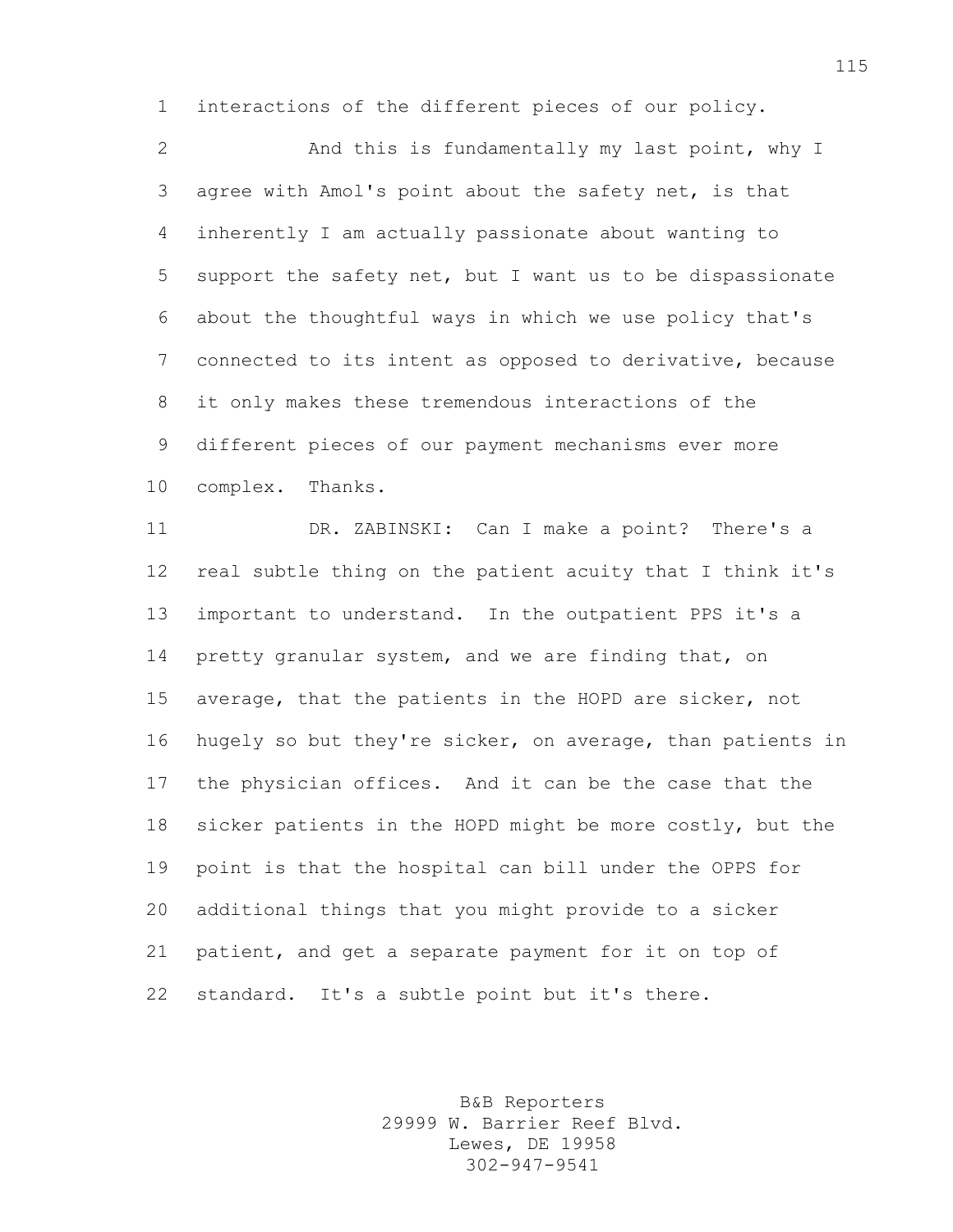That's in contrast with the inpatient PPS, where they're a very set payment, and it doesn't matter what the patient's severity is. So it's a subtle point to understand.

 DR. DeBUSK: On that specific point, I do completely agree that APCs are tiered and they can additively bundle APCs.

8 You know, I would think of, if you had a patient who was in for a particular musculoskeletal procedure and they happened to have, you know, some other severe, chronic disease, the challenge there is you would actually have to find something to do to them to be able to harvest that extra APC, because, for example, the musculoskeletal level 14 is set by virtue of what they need fixed, I believe, not by virtue of how sick they are.

Is that a fair statement?

 DR. ZABINSKI: I'm not sure. I would have to think about that.

19 DR. DeBUSK: Well, you know, say five levels of musculoskeletal procedures. Okay. Thanks.

21 MS. KELLEY: Paul?

22 DR. PAUL GINSBURG: Yeah, thanks. Dan, this is a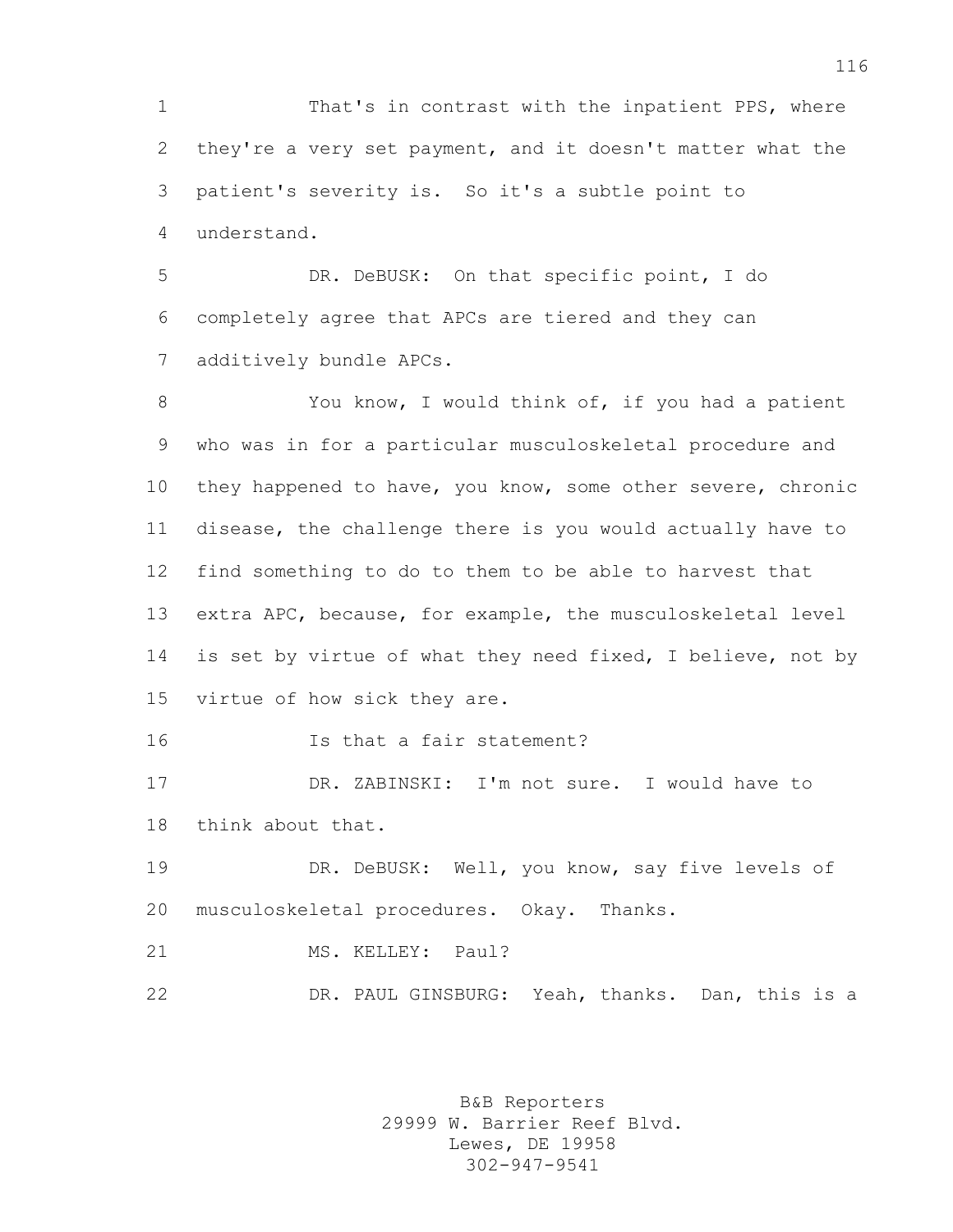very valuable chapter and I'm glad you're doing it. To me the big takeaway from it, or one of them, is that to the degree that we reduce the rates in certain settings, like a hospital outpatient department, you know, following site neutrality, there are a lot of options of what can be done with the savings. And they could just go right to the program savings, which would, of course, benefit the beneficiaries as well, because their cost sharing would go down, or they could go to other things. And I want to make sure that we don't lose sight of the real reason we're advocating site neutrality, which is we want to steer patients to the site that can treat them most efficiently 13 and with good quality. Also, the current rules are a very strong incentive towards hospital employment of physicians. That may not be the best way to organize our delivery system. And also, as the chapter mentions, it clearly contributes to consolidation as far as other physicians employed by the hospital, not referring to freestanding facilities for things.

 So, in a sense, these are the reasons we are doing this, and I think it's very useful to point out to Congress that, well, you might want to legislate. There is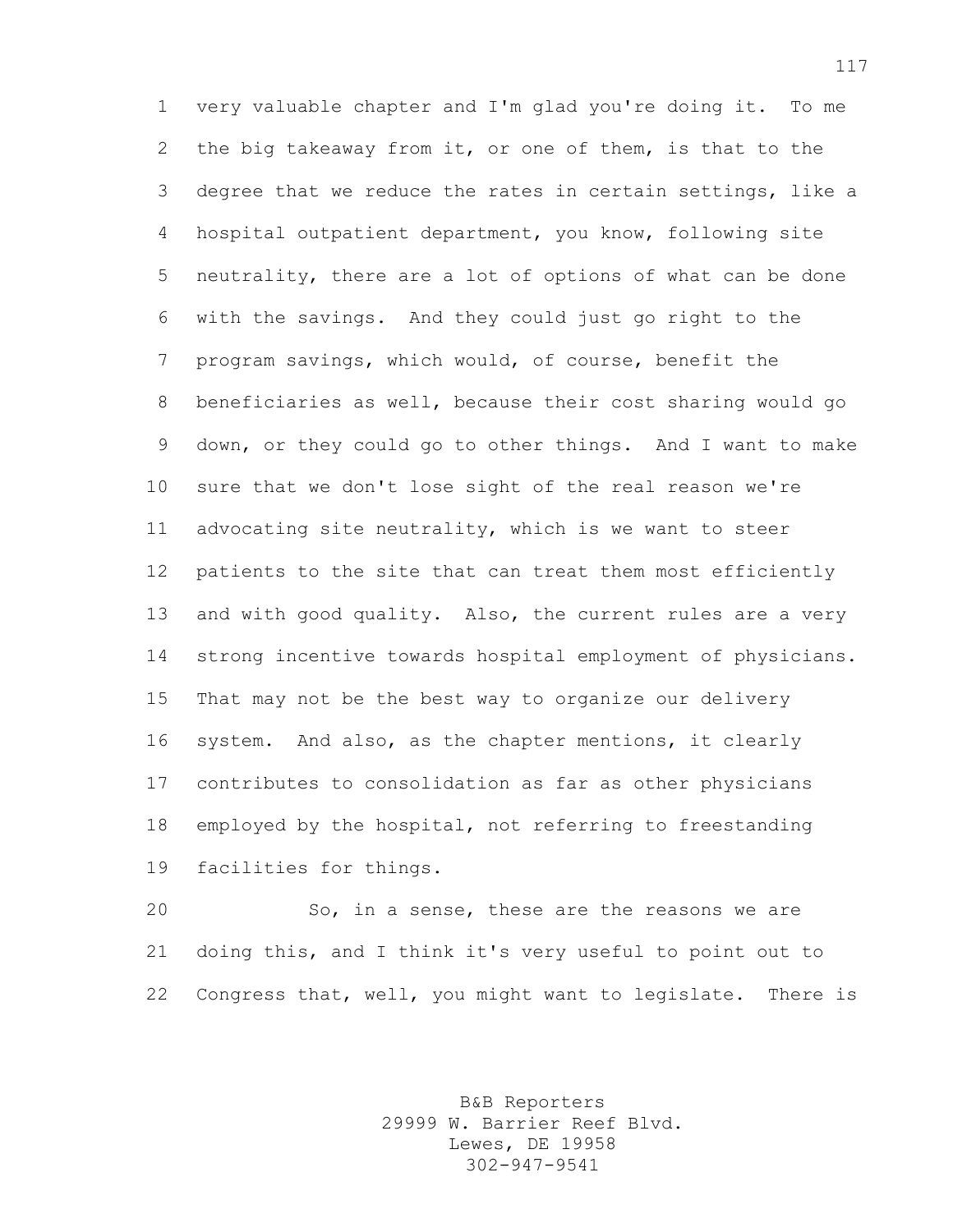a current law solution, which is just to reduce the payment rates, but there are other possibilities. But I'm concerned that we get too wrapped up in talking about whether it should go to the safety net, whether it should go to the other OPPD services, which may be underpaid. I think it really reduces the potential impacts of this very, very important idea, something we've been at for a long time.

 So it's not telling us exactly how to navigate this, but I don't want to lose sight of the motivation for doing this.

12 MS. KELLEY: Bruce.

 MR. PYENSON: I think this work is actually among the most exciting and important that we've done. And when you think of the scale of the money at stake here, we're talking about money on the order of, you know, reversing the annual update of hospital payments. So this is a potentially big deal. I'm sure the other Commissioners won't be surprised to say that we should use all of it as savings.

21 There are other issues, safety net hospitals and the status of hospitals in general. You know, the sequence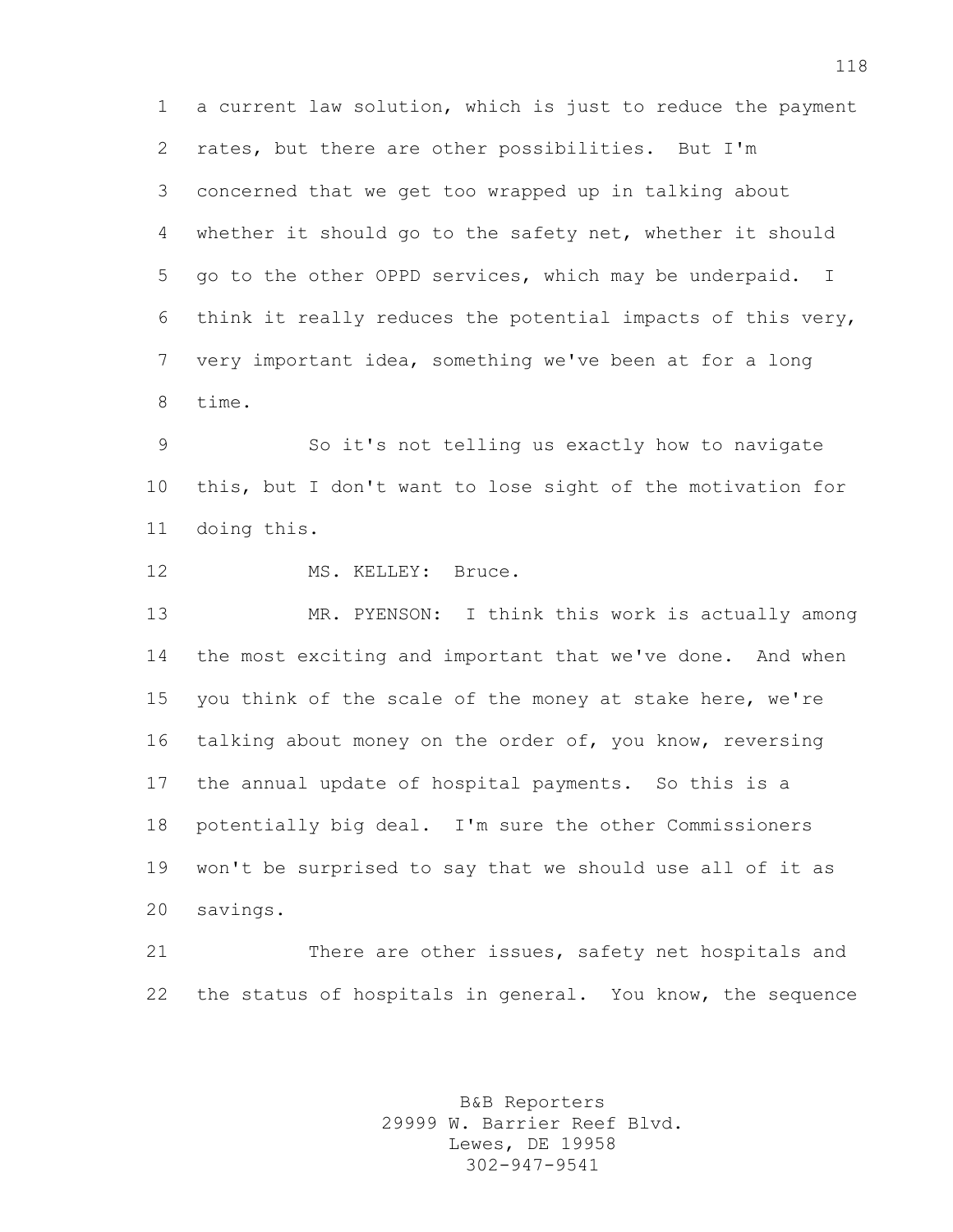of arguments against savings is, oh, well, the profits from these are used to offset losses elsewhere, or oh, if you make these cuts hospitals are going to stop doing these procedures. I mean, there's going to be a sequence of counter-arguments to that, but I think those have to be evaluated on their merits and adjustment made. Specifically, we've got other lines of work on safety net hospitals.

 So I think this work really gets at the heart of some of the destructive incentives that the Medicare fee- for-service system has had in place for a number of years. And I have a sense that if we had started at a different 13 reference point, we would have been even more aggressive in our findings, that is if we look back at before the shift to hospital outpatient had occurred and saw the distribution of where things were occurring, in particular physician office, we might come to different conclusions, or even more aggressive findings.

 So I think actually is really exciting work and I want to compliment Dan and his team on this. Thank you. MS. KELLEY: Pat. MS. WANG: Thank you. The work is really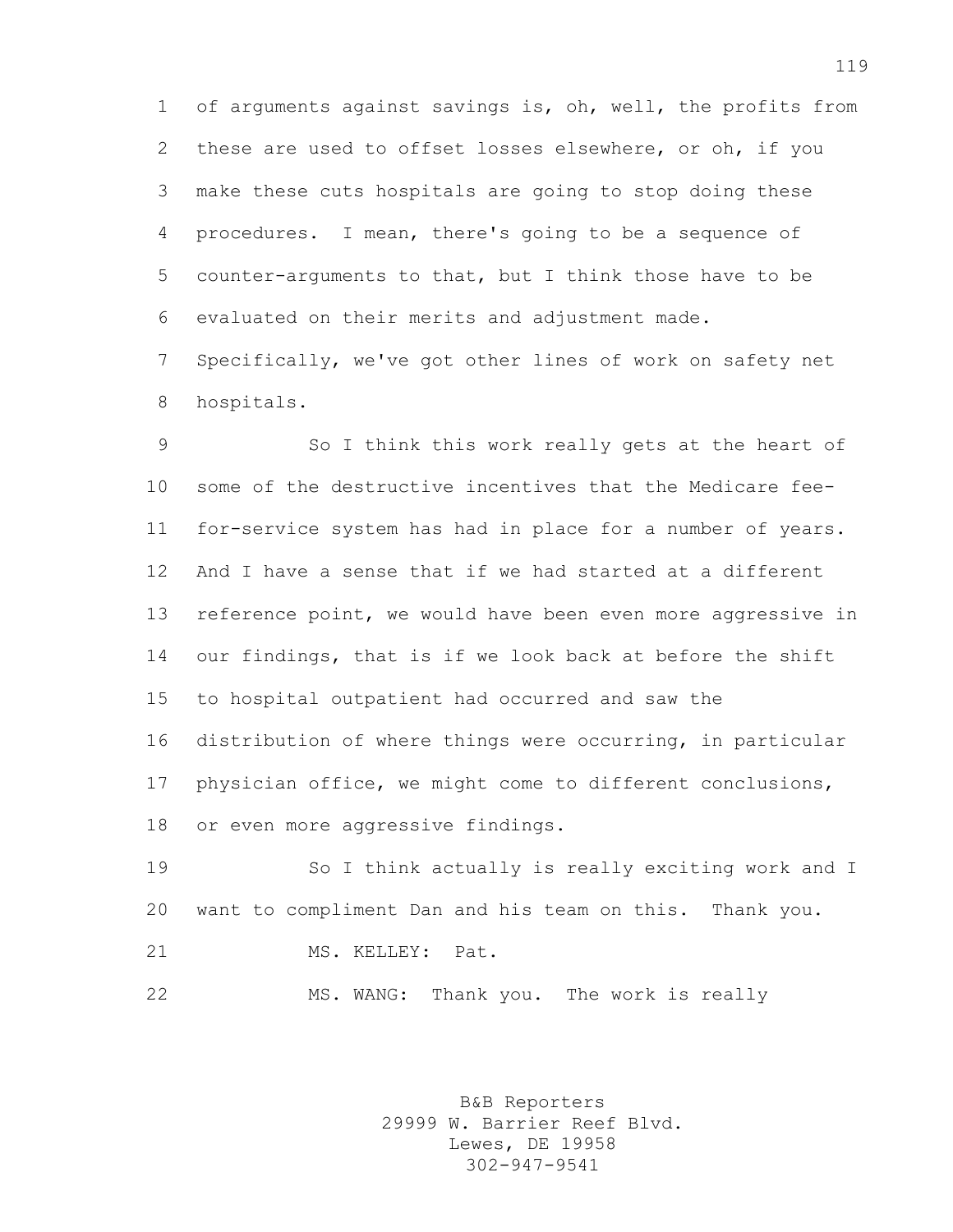excellent, and I think that the comments that have been made are irrefutable when looking at the issue from a kind of a macro level, and the principles on Slide 16, you know, the principle that Medicare beneficiaries should not pay more than necessary, steering people to efficient sites of service, reducing incentives to consolidate are all great. 7 I just want to mention a couple of other things, though, because I have a little bit of a concern.

 The issue around the increased cost sharing associated with the higher payment level for this suite of services is really important. The reason I was asking the question before about the sort of proportion of hospital- based, these services, by duals was to try to get at the point of who is actually paying that cost sharing. That is an estimate of what the cost sharing would be under Part B, but is it actually getting paid?

 Because my hypothesis is that in many instances, where Medicaid is secondary, it is not being paid because of the federal laws, under the Deficit Reduction Act, that allow Medicaid programs to cap their payment, any cost sharing, at the level that the Medicaid program would have paid, standing in Medicaid's shoes. So if Medicare's rate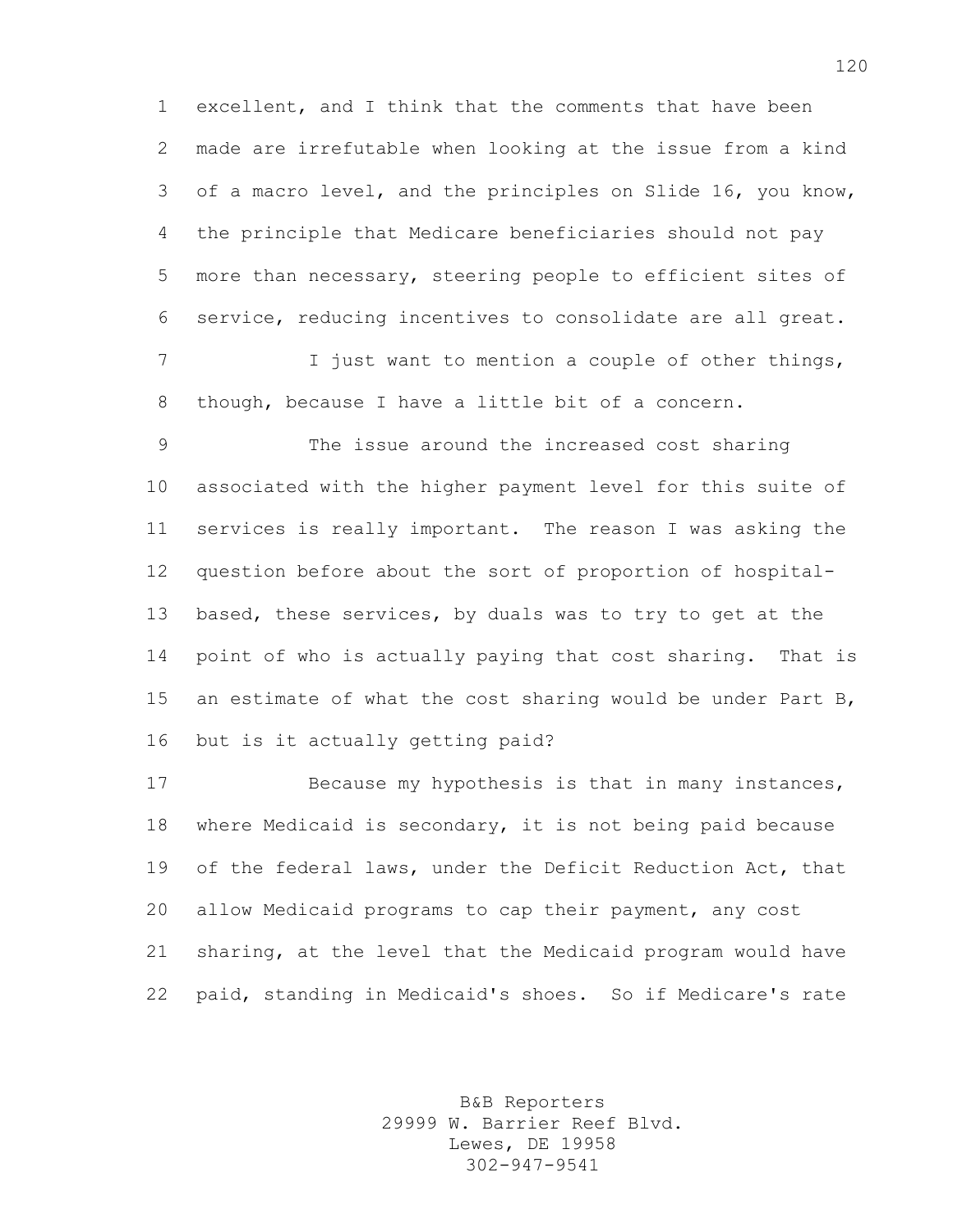is \$100 but Medicaid wouldn't have paid more than \$80 for the service, Medicaid is not paying any co-insurance for that service. And so that's why I was sort of poking at that \$1.4, \$1.5 billion in sort of additional cost sharing associated with hospital-based services. It's just a question of whether that number is really falling on the shoulders of individual beneficiaries.

 It's hard to argue with the principles on Slide 16, but I want to suggest a third principle that changes like this do not inadvertently increase incentives for hospitals to stop providing primary care and other services for which access is already constrained for many populations.

 Now we are articulating that as sort of trying to protect safety-net hospitals, and I think it would be more important to think about it from the perspective of protecting the beneficiaries who may use safety-net hospitals. You know, you can take the money and create a separate stream of money to a safety-net hospital, but if they're still getting paid what they view as below their costs, let's say, to provide clinic services, they're going to stop providing clinic services. The things that drive,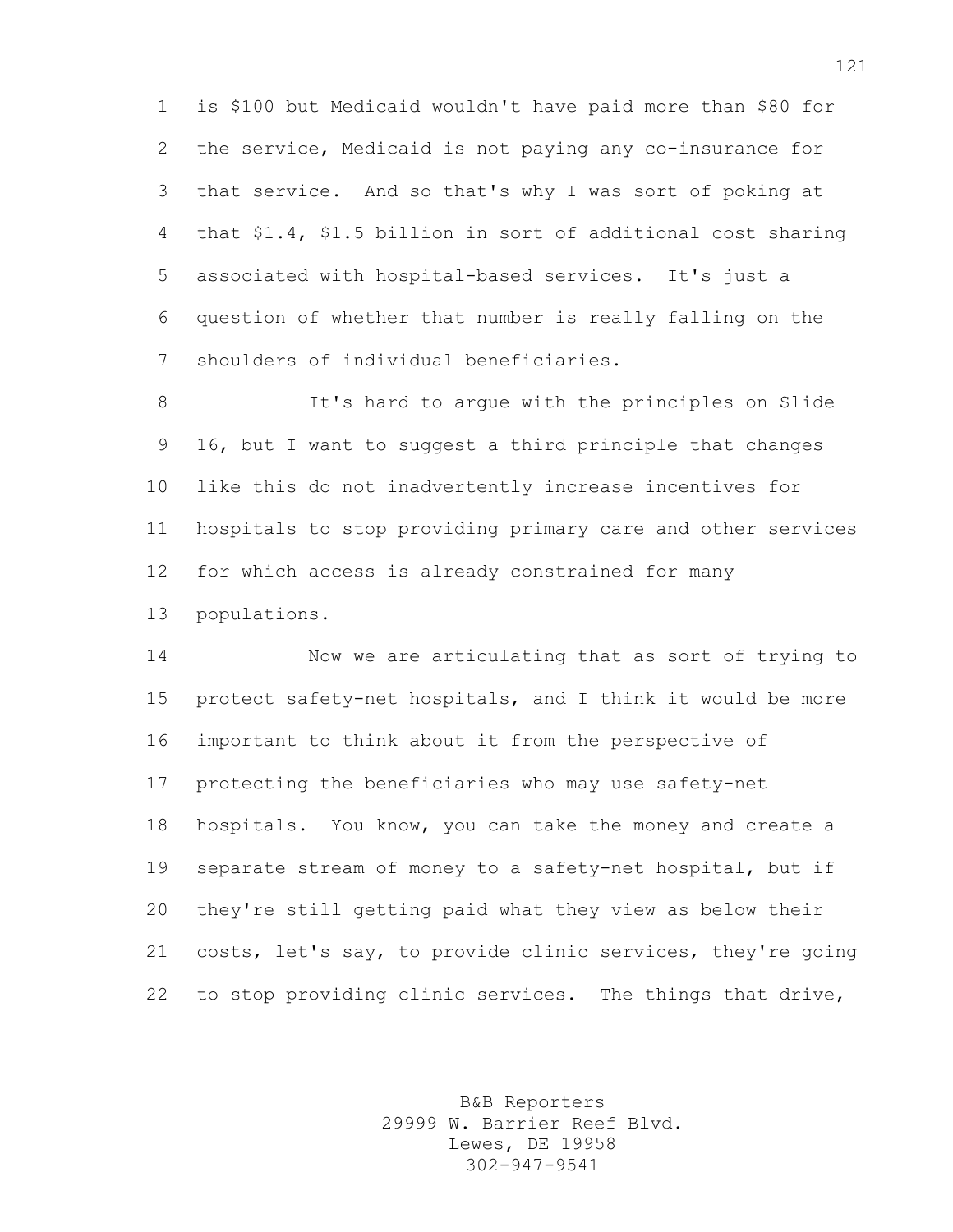in my view, how any provider structures its suite of products is what they're actually getting paid for delivering that service, not a general subsidy that comes through the back door, because that might go to enhance their trauma center, for example, which is also needed.

 And this is my limited experience that hospital- based clinic services are used quite a lot by populations and in regions where there really is no alternative service. It's great to say we want to drive them to more efficient sites of care. We want to drive them to freestanding ambulatory care services and private physician offices. There are not those things in a lot of communities that rely on hospital-based clinic care. So I think we need to be careful about making those assumptions. I'm really worried. I don't know what the solution is, but I'm worried, and I think that we should build in some factor of what will this do to access, to lower-income populations that rely on hospital clinics, as well as am-surg centers for care. Thank you.

MS. KELLEY: Dana.

 DR. SAFRAN: Thanks. Just really brief, adding my compliments on this really important work and my

> B&B Reporters 29999 W. Barrier Reef Blvd. Lewes, DE 19958 302-947-9541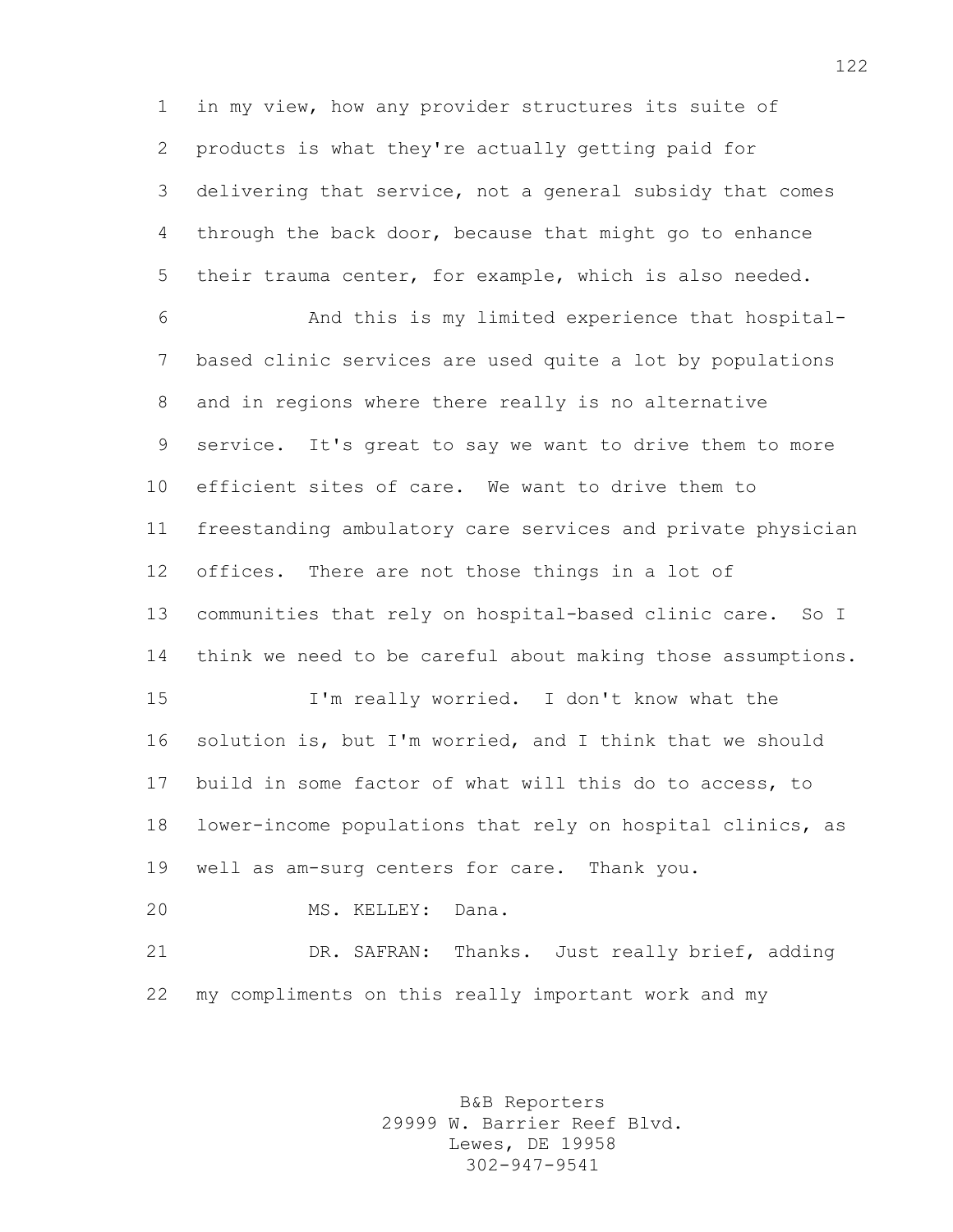enthusiasm for it. I don't think this has happened before, where my comments were almost identical to the ones Bruce was going to make, but Bruce, maybe that gives you some comfort as you exit that I can channel you, at least partially.

 MR. PYENSON: [Off microphone.] 7 [Laughter.]

 DR. SAFRAN: So my reaction was 2 percent of Medicare spending saved through this one possible initiative, and even, you know, just doing it with a partial set of ambulatory conditions is just stunning, exciting. I too felt, let's take this as program savings, not as an opportunity for redistribution.

 And my only comment, which probably won't surprise others, is I think to drive home the power of the differential payments, you know, the visual that shows the dollar amounts I pointed to in my question, I think, is incredibly powerful, the fact that the close to \$600 in the OPPS amount is 10 times more than the work amount that physicians are paid in the practice setting.

 So I just think that's incredibly powerful, and that having a visual that shows what we can about the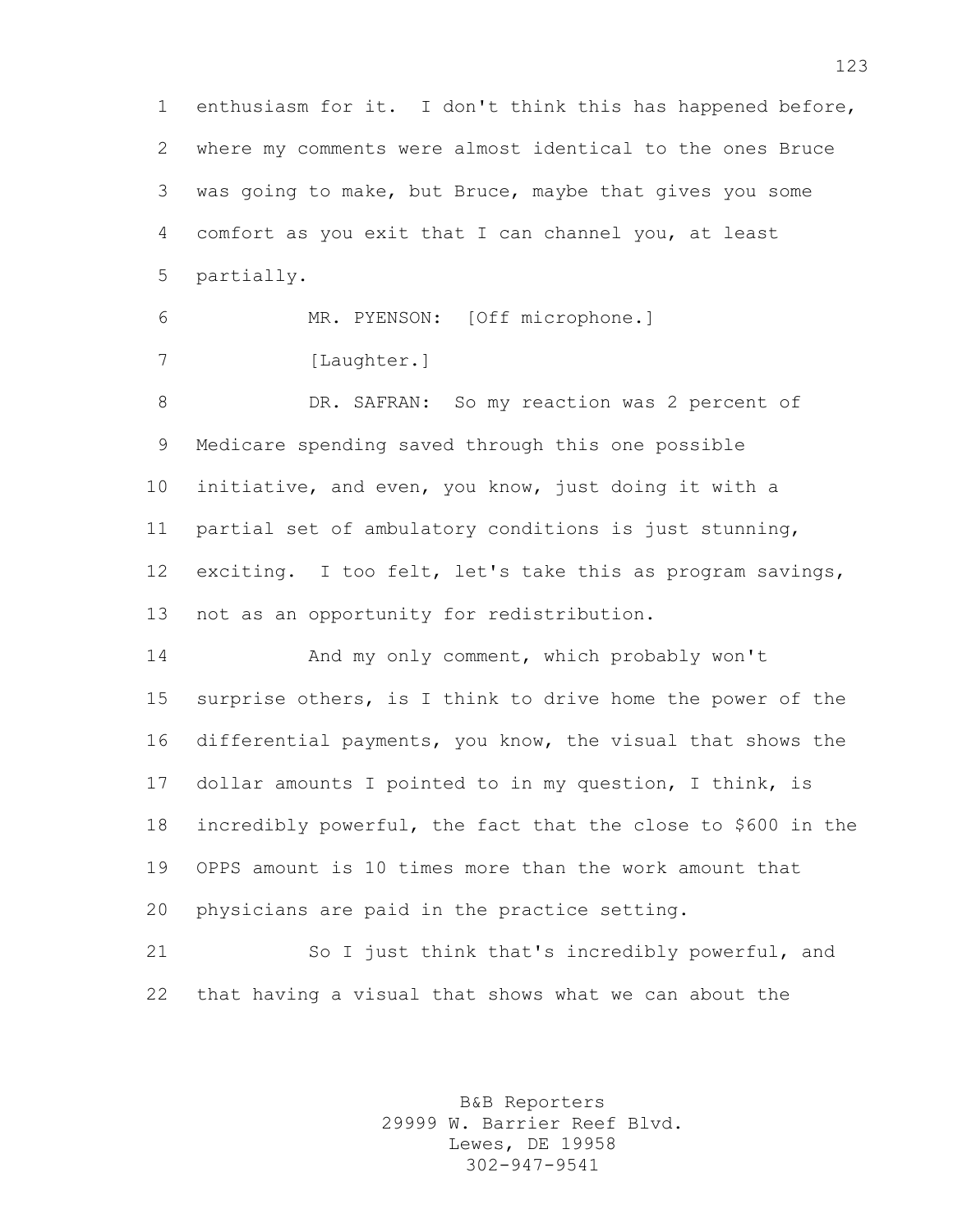quality comparison for the two settings would help drive the point home. If we have no quality measures that we can put forward to do that with for the services that we're choosing, then I'd be glad to work with you on some other ideas for how we could capture that. But I think that helps drive home just the completely unacceptable, unexplainable differences in payment for services where really, we can't make the case that there's added value being provided. Thanks.

10 MS. KELLEY: Larry.

 DR. CASALINO: Yeah. Really excellent work, Dan, and excellent comments from the Commissioners too.

 I just have a couple of very simple things to say. One is I think that there have been a lot of good kind of qualifications made and probing of different complexities in this, but I would hate to see those get in the way of the overall message, which is where does that \$583 come from in the example. That is a lot of money, and it seems to me, as other Commissioners have said, that this is something that really something should be done about, and sooner rather than later.

Mike's comments about the last time he was on the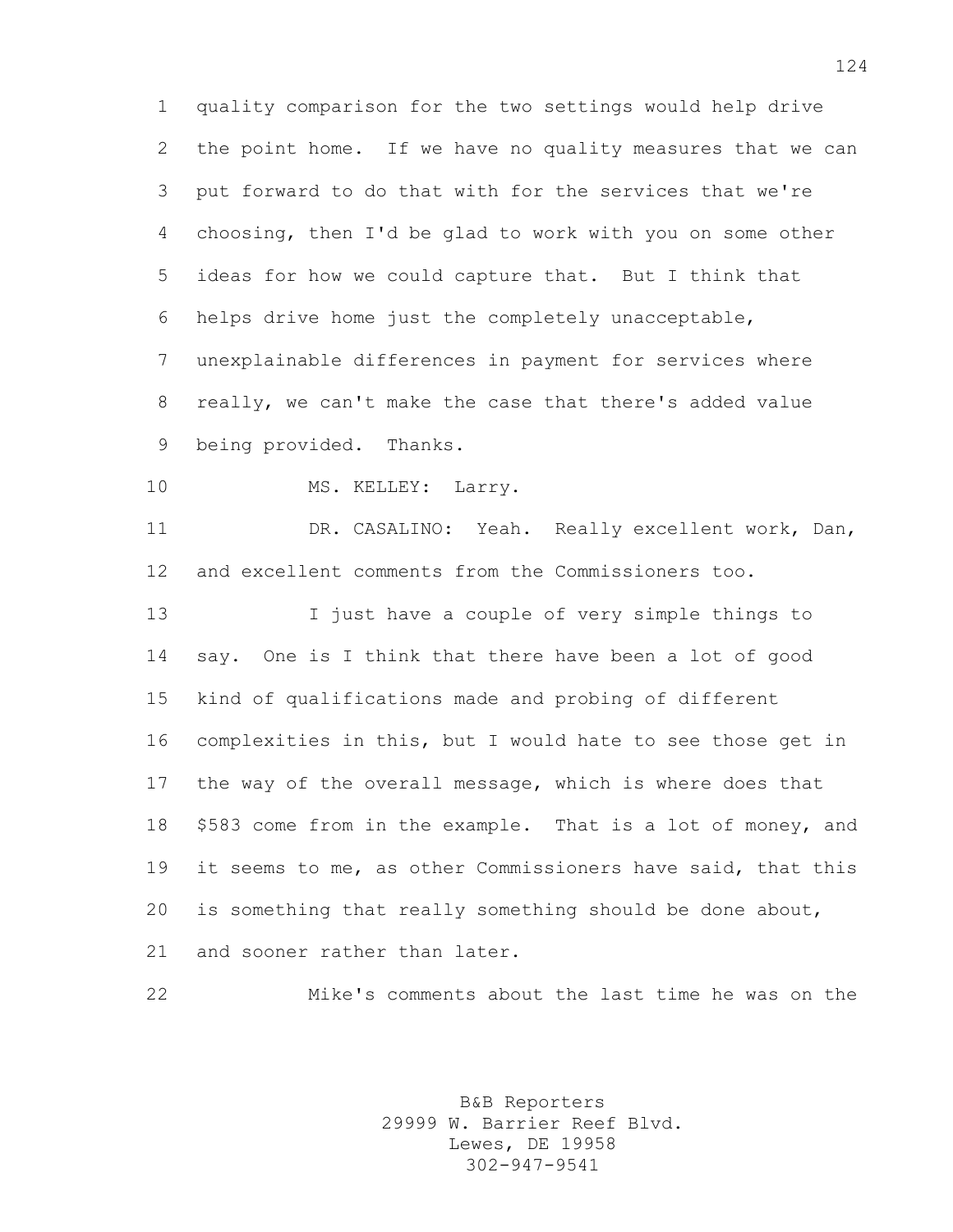Commission they were working on aligning payments and not that much has happened since is worrisome. So I don't want us to contribute to the prolonging of what's kind of being irrational, I think, by adding in too many complications.

 In fact, I don't know what the mechanism is for this would be, but beyond actually having a chapter I would love to see, at some point, if we could move toward a recommendation.

 The only other thing I have to say is about the risk adjustment. I think Bruce's and Jonathan's points are well taken about this, by the type of procedure and by the type of patient. So I can easily believe that for cataract surgery the number of chronic illnesses to patient has may not matter very much, if at all. But that may not be the case with a hip replacement or a knee replacement, and with some other more complicated procedures.

 And also clinical risk and socioeconomic risk are highly correlated but they aren't actually the same. And 19 even for cataract surgery, what the patient does after the surgery is actually kind of important for the first week, and especially the first couple of days after the surgery. You may get patients with different degree of SDOH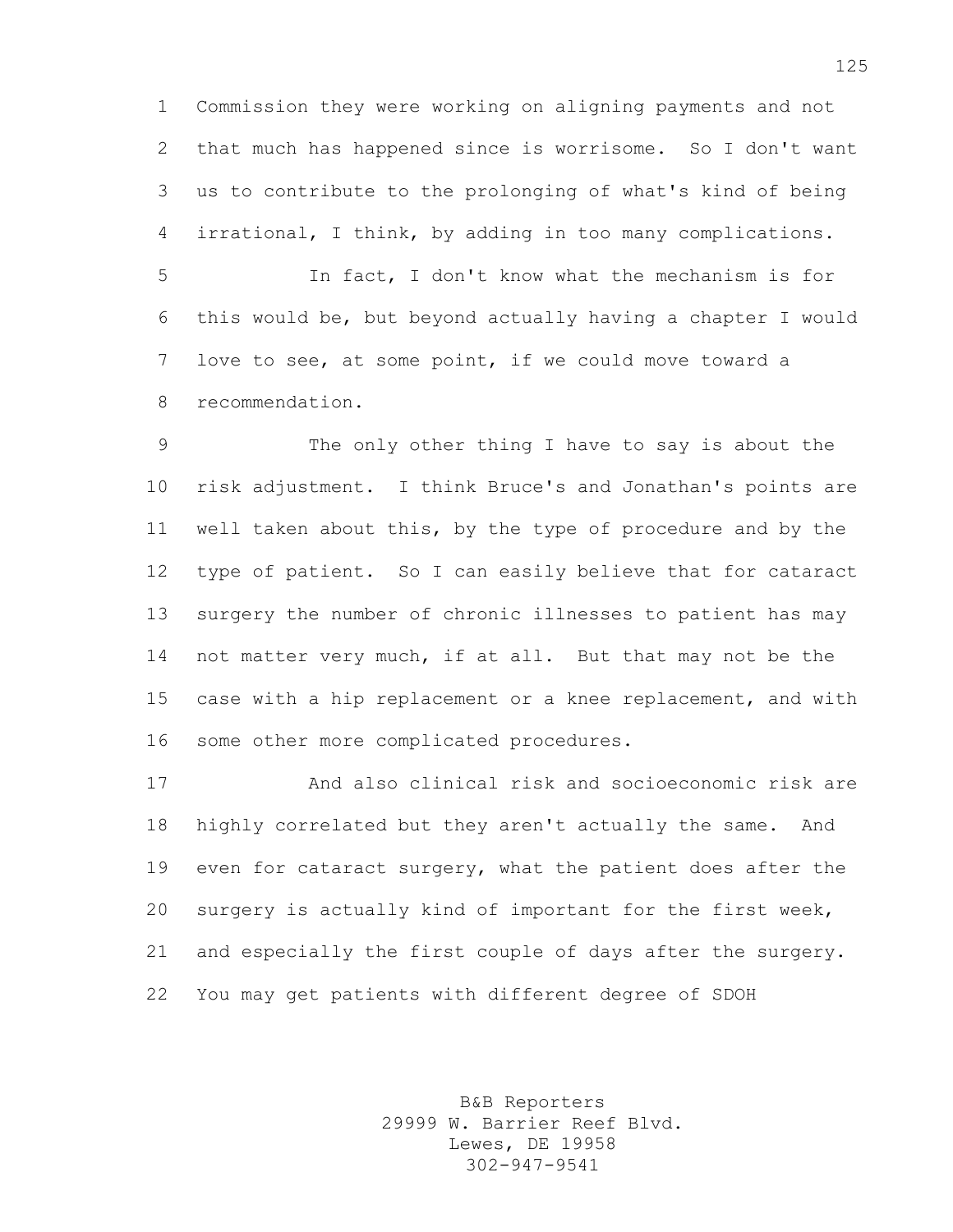disadvantage may get different outcomes, actually, even for a relatively simple surgery like that.

 So I do think that, again, I would really hate to see this hold up -- well, it's not going to hold up the chapter, and I hope it won't weaken the chapter, or if we do ever more toward a recommendation, I wouldn't want to see any of this get in the way of that. But I think that probably, as Bruce said, there should be ongoing consideration of both by the type of patient and the type of procedure some kind of clinical and/or SDOH risk adjustment or stratification important.

 And then the only other thing I would say about this, I do think that patients are different in ways that neither of those things may capture, and when physicians choose to send the patient to a hospital HOPD instead of an ASC, there may be reasons for that that are actually good reasons, and they're not just that the patient doesn't have insurance that pays well. That certainly is a reason that physicians refer to the HOPD rather than doing it themselves at an ASC. But there probably are cases in which it's more appropriate for the patient to be at an HOPD, even though we don't see them and can't get it from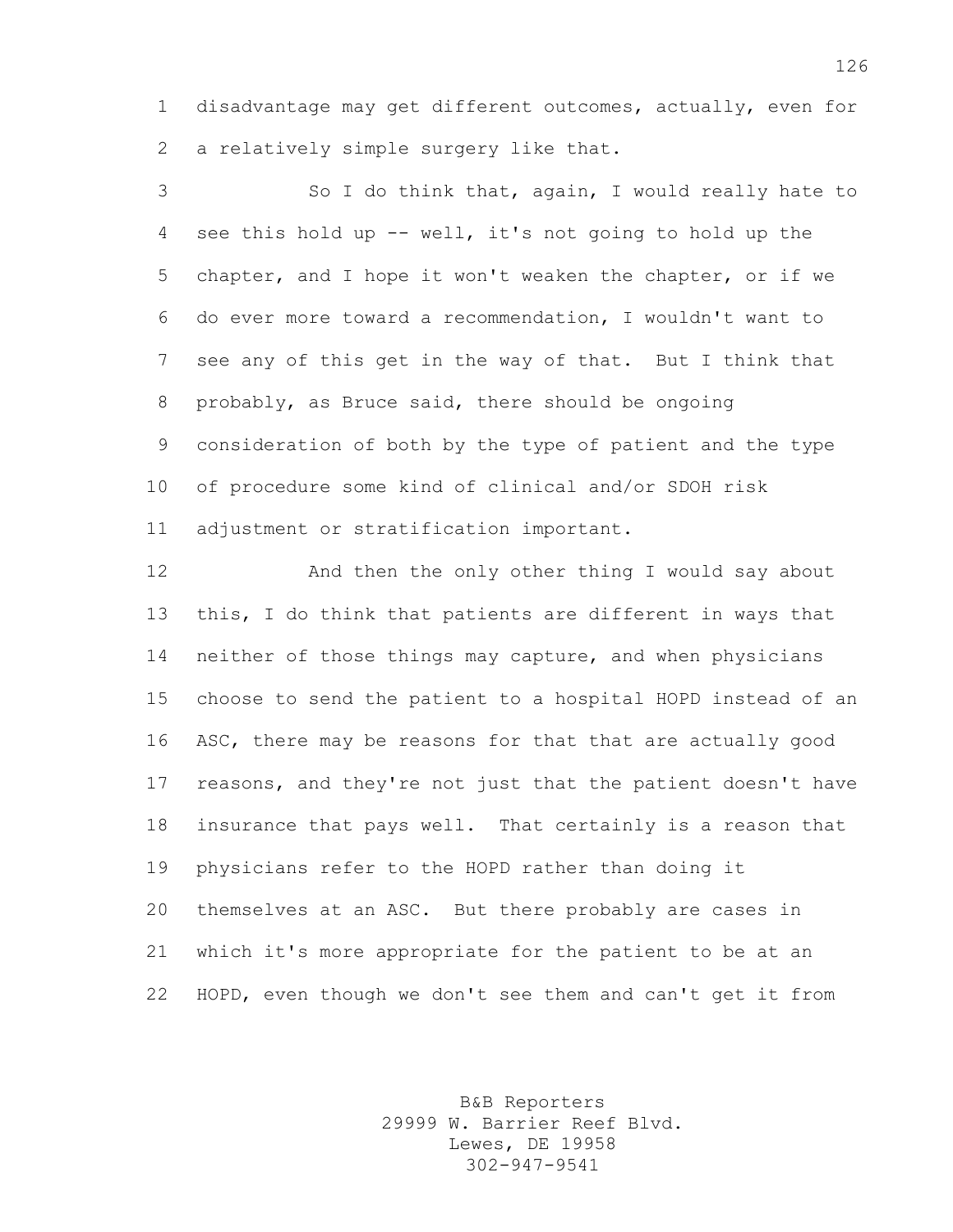claims data.

 Again, I wouldn't want to let this get in the way, and I don't think there's \$583 worth of reasons why, but I would be okay with some kind of small added payment to hospitals for the kind of considerations that Jonathan was bringing up. And I would want it to be small. I wouldn't want it to be big enough that it fosters further consolidation, for example, of hospitals buying physician practices. But I don't think it necessarily should be off the table, but it shouldn't be \$583. It probably shouldn't even be \$58, but you want to consider something. **Again, though, really, this is such a bad policy** 13 right now, I wouldn't want to let any of these considerations get in the way of some movement toward action being taken sooner rather than later. It really is a lot of money at stake, and it really is driving

consolidation that may not be healthy.

18 DR. CHERNEW: I think that was the last comment, 19 and so that's good because we're going to, in a moment, say goodbye to a bunch of folks and take some pictures.

21 I want to say one last thing on this point before we move on, and that is one thing that I thought you were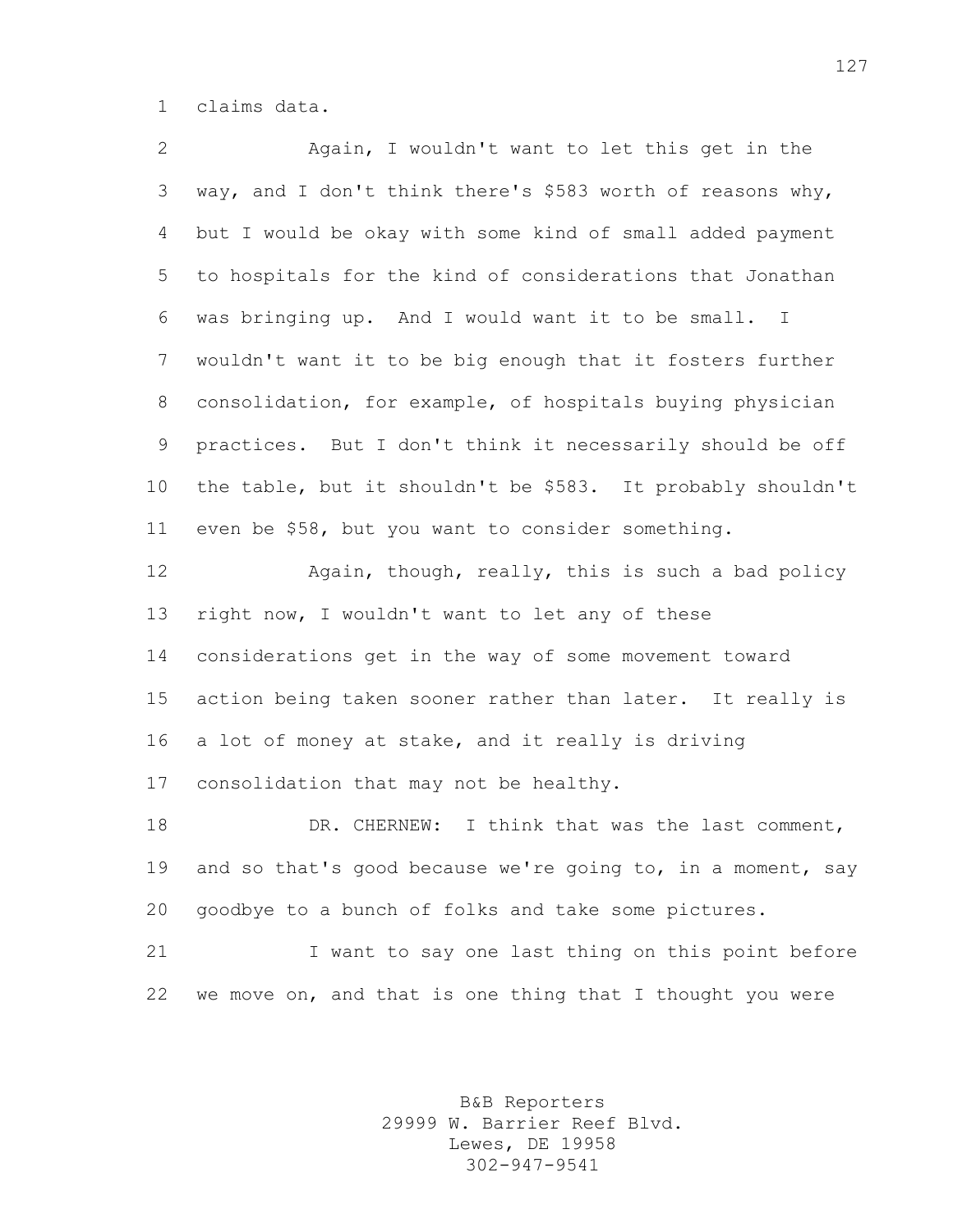going to emphasize, and while you mentioned consolidation several times, Larry, and I knew you would, is understand that a lot of what has actually already given rise to this problem has been the consolidation. So a lot of what is happening is the actual past consolidation is taking the same exact entity and just changing the payment in this arbitrage sort of way. And so it's not just going forward. Some of the problem is a reflect. Now not all of the problem is that reflection.

 So the points which I think were clear is we do have to think about the considerations, for example, for access. We have to figure out how to make sure that we aren't held up by concern about organizations that might be adversely affected, but we are cognizant of those adverse effects and find ways to think through them. That is just a challenge for what we're going to do.

 So the nice thing about this chapter is we are going to be continuing this work as we go next cycle and get to recommendations, so there will be more time to go through that. The problem with that is we actually -- and I say this for the folks at home -- we are losing some stunning good Commissioners, and I just want to say, in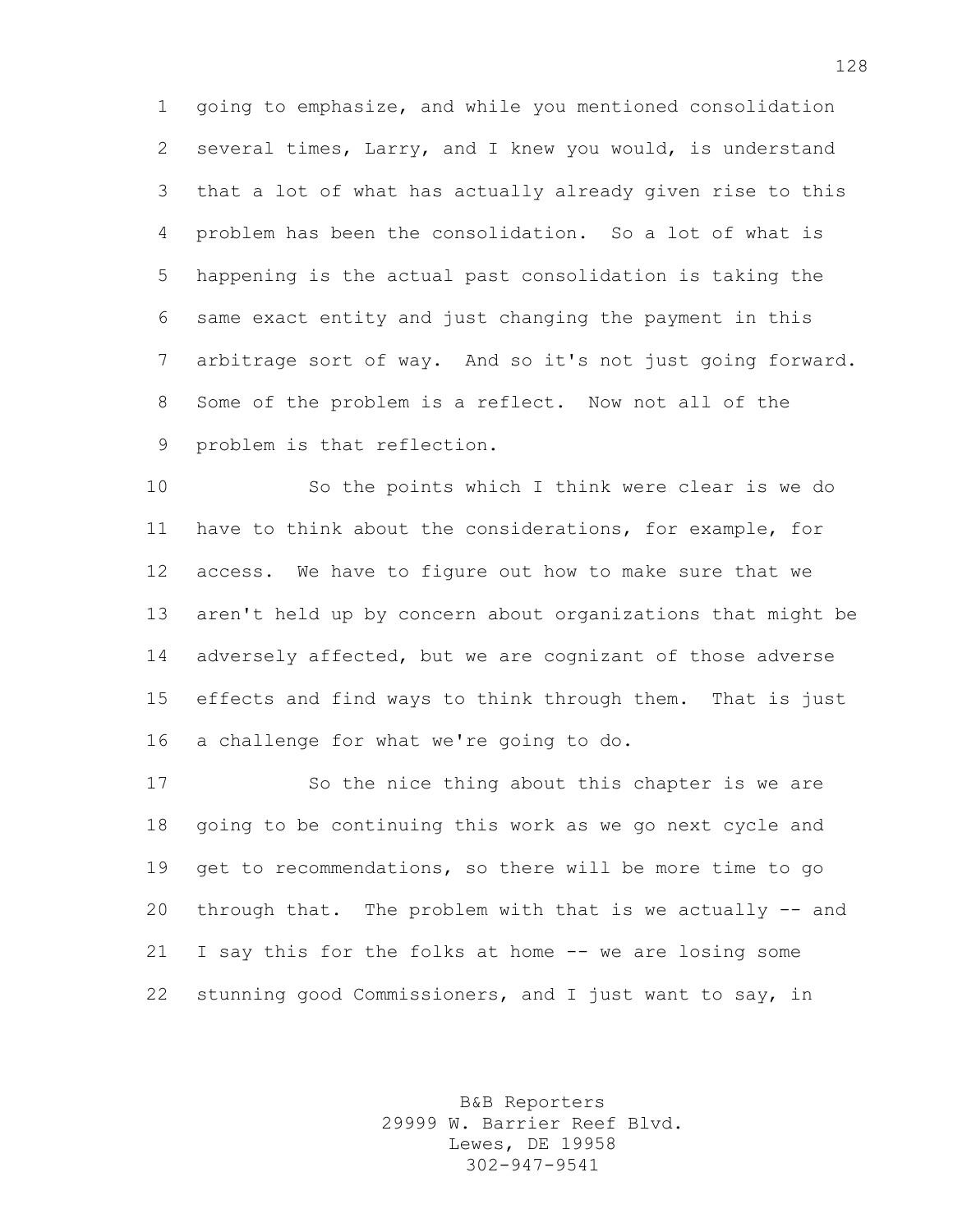public, an acknowledgment and a thanks to them for what they have done. So my Vice Chair Paul, Brian, Pat, Bruce, and Jon Perlin. It is amazing the contributions you have made to the Commission, to the program, and of course in your other lives, and I just want to say broadly thank you very much. This is our last meeting for the cycle, and we will really, really, really miss your contributions. So again, thank you.

 To those of you at home, you can comment on any of the sections today or just send congrats to the departing Commissioners, or commiserate with us about their leaving, but you can send those comments to MeetingComments@medpac.gov, or go to the Public Meeting section of the MedPAC website, under Past Meetings, and send comments there. We really do want to hear from the public their thoughts on these things.

 And with that I want to thank all of the Commissioners for a wonderful day. I want to thank the staff for exception work. Dan, this was great, and I don't see Luis, Rachel, and Geoff here. Oh, there's Luis. There you go. Luis, take back to your colleagues what a great 22 job you all did today. And to everyone who presented